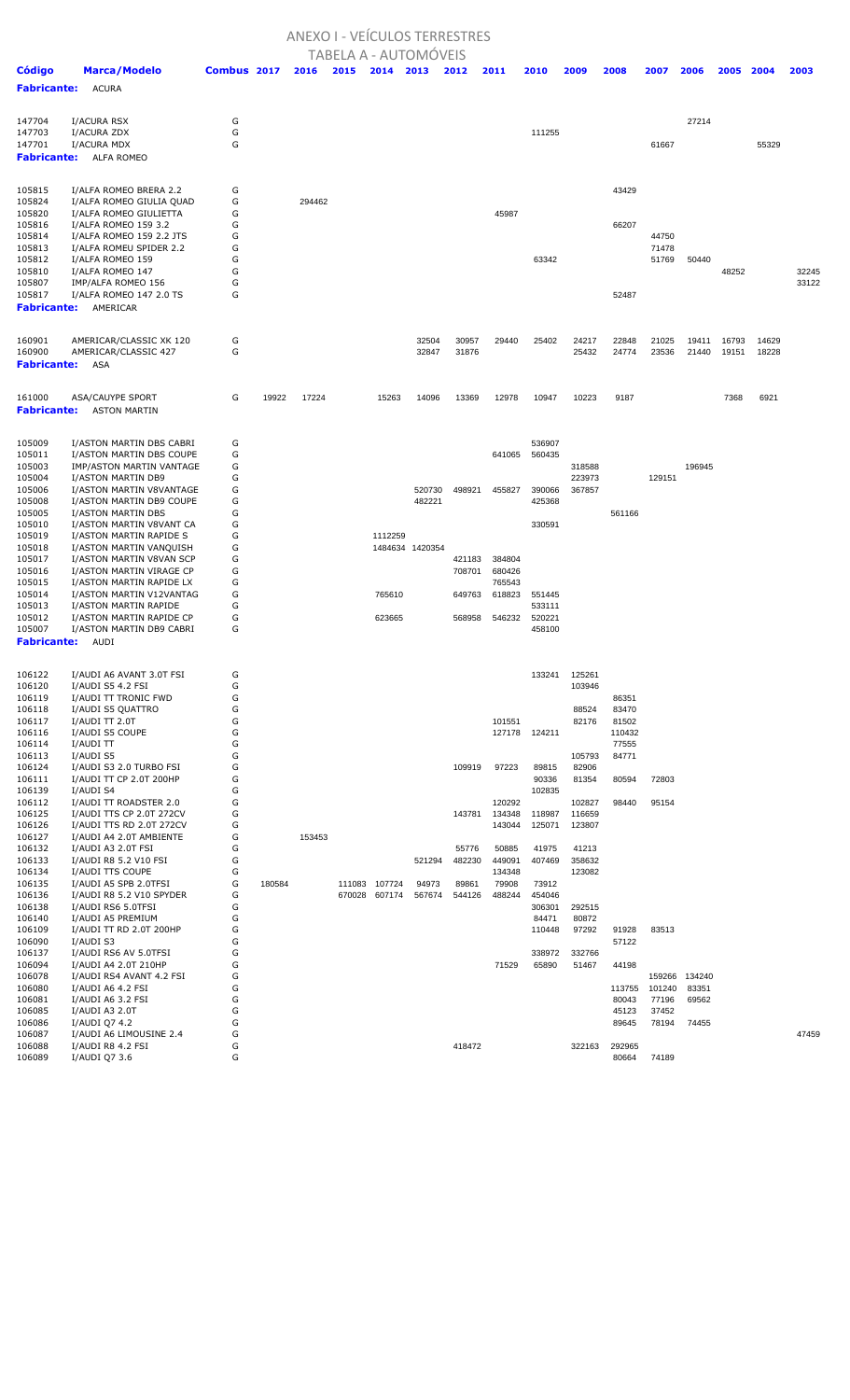| Código           | <b>Marca/Modelo</b>                               | Combus 2017 |        | 2016   | 2015            | 2014            | 2013           | 2012             | 2011             | 2010             | 2009   | 2008            | 2007   | 2006   | 2005           | 2004  | 2003  |
|------------------|---------------------------------------------------|-------------|--------|--------|-----------------|-----------------|----------------|------------------|------------------|------------------|--------|-----------------|--------|--------|----------------|-------|-------|
| 106159           | I/AUDI TTRS RD 2.5TFSI                            | G           |        |        |                 |                 | 257275         | 219989           |                  |                  |        |                 |        |        |                |       |       |
| 106091           | I/AUDI A5 3.2 FSI                                 | G           |        |        |                 |                 |                |                  | 104684           | 84811            | 80862  | 76679           |        |        |                |       |       |
| 106092           | I/AUDI A4 AV 2.0T 210HP                           | G           |        |        |                 |                 |                |                  |                  | 71435            | 58573  |                 |        |        |                |       |       |
| 106093<br>106107 | I/AUDI A4 2.0T 180HP<br>I/AUDI S8 5.2 FSI         | G<br>G      |        |        |                 |                 |                |                  | 57293            | 50317            | 48246  | 43882<br>247220 |        | 225910 |                |       |       |
| 106095           | I/AUDI A4 AV 2.0T 180HP                           | G           |        |        |                 |                 |                |                  | 62062            | 52595            | 50172  | 43184           |        |        |                |       |       |
| 106096           | I/AUDI A3 TRONIC FWD                              | G           |        |        |                 |                 |                |                  |                  |                  |        | 41205           |        |        |                |       |       |
| 106097           | I/AUDI A6 3.0T FSI                                | G           |        |        | 206283          | 195777          | 163048         | 157766           | 121563           | 107447           | 101973 |                 |        |        |                |       |       |
| 106098           | I/AUDI TT COUPE 2.0                               | G           |        |        |                 |                 |                |                  |                  |                  | 82681  |                 |        |        |                |       |       |
| 106101           | AUDI/A3 1.8                                       | G           |        |        |                 |                 |                |                  |                  |                  |        |                 |        | 20794  | 19244          | 17063 | 15394 |
| 106102           | AUDI/A3 1.8T                                      | G           |        |        |                 |                 |                |                  |                  |                  |        |                 |        | 20855  | 19446          | 17842 | 16052 |
| 106103           | AUDI/A3 1.6                                       | G           |        |        |                 |                 |                |                  |                  |                  |        |                 |        | 20347  | 19623          | 18184 | 16916 |
| 106104           | I/AUDI S6 5.2 FSI<br>I/AUDI A8 4.2 FSI            | G<br>G      |        |        |                 |                 |                |                  |                  | 180673           | 167616 |                 |        |        |                |       |       |
| 106105<br>106106 | I/AUDI S6 AVANT 5.2 FSI                           | G           |        |        |                 |                 |                | 280184           | 196707           | 192875<br>188634 |        |                 | 103811 |        |                |       |       |
| 106141           | I/AUDI R8 COUPE                                   | G           |        |        |                 |                 |                |                  |                  | 351663           |        |                 |        |        |                |       |       |
| 106185           | I/AUDI A6 3.0TFSI ALLR                            | G           |        |        |                 | 225815          | 200104         | 198943           |                  |                  |        |                 |        |        |                |       |       |
| 106170           | I/AUDI A4 AV 2.0TFSI                              | G           | 174543 | 140144 |                 | 82660           | 75411          | 65171            |                  |                  |        |                 |        |        |                |       |       |
| 106171           | I/AUDI S4 AV 3.0TFSI                              | G           |        |        |                 |                 |                | 231146           |                  |                  |        |                 |        |        |                |       |       |
| 106172           | I/AUDI S4 3.0TFSI                                 | G           |        |        |                 | 228214          | 218765         | 211561           |                  |                  |        |                 |        |        |                |       |       |
| 106173           | I/AUDI A4 2.0TFSI SPO                             | G           |        |        |                 |                 | 79356          | 74651            |                  |                  |        |                 |        |        |                |       |       |
| 106174           | I/AUDI A4 AV 2.0TFSI SPO                          | G           |        |        |                 |                 | 79286          | 68575            |                  |                  |        |                 |        |        |                |       |       |
| 106175<br>106176 | I/AUDI A1 SPB 1.4TFSI<br>I/AUDI A1 SPB 1.4TFSI SP | G<br>G      |        |        | 73953<br>84086  | 68578<br>73542  | 61897<br>66481 | 60840<br>62879   |                  |                  |        |                 |        |        |                |       |       |
| 106178           | I/AUDI S6 4.0TFSI                                 | G           |        |        |                 | 307416          | 301649         | 294076           |                  |                  |        |                 |        |        |                |       |       |
| 106179           | I/AUDI S7 4.0TFSI                                 | G           |        |        |                 | 320933          | 277729         | 275282           |                  |                  |        |                 |        |        |                |       |       |
| 106180           | I/AUDI S4 3.0T                                    | G           |        |        |                 |                 |                | 211561           |                  |                  |        |                 |        |        |                |       |       |
| 106157           | I/AUDI A5 C PREMIUM PLUS                          | G           |        |        |                 |                 |                |                  | 153562           |                  |        |                 |        |        |                |       |       |
| 106184           | I/AUDI RS4 AVANT 4.2FSI                           | G           |        |        | 310104          | 300601          | 281634         |                  |                  |                  |        |                 |        |        |                |       |       |
| 106167           | I/AUDI A7 PRESTIGE                                | G           |        |        |                 |                 |                |                  | 135025           |                  |        |                 |        |        |                |       |       |
| 106187           | I/AUDI A3 1.8TFSI                                 | G           |        |        | 90380           | 80691           | 77601          |                  |                  |                  |        |                 |        |        |                |       |       |
| 106188           | I/AUDI A3 SPB 1.8TFSI                             | G           |        | 111148 | 87112           | 80691           | 78553          |                  |                  |                  |        |                 |        |        |                |       |       |
| 106189<br>106192 | I/AUDI R8 5.2 V10 SPORT<br>I/AUDI A3 1.4TFSI      | G<br>G      | 97034  | 88536  | 664261<br>76340 | 617525<br>69084 | 616330         |                  |                  |                  |        |                 |        |        |                |       |       |
| 106193           | I/AUDI A3 SPB 1.4TFSI                             | G           |        |        | 73244           | 69084           | 66354          |                  |                  |                  |        |                 |        |        |                |       |       |
| 106194           | I/AUDI A6 3.0 QUATTRO PR                          | G           |        |        |                 |                 | 166839         |                  |                  |                  |        |                 |        |        |                |       |       |
| 106195           | I/AUDI S3 SPB 2.0TFSI                             | G           |        |        |                 | 127533          | 123709         |                  |                  |                  |        |                 |        |        |                |       |       |
| 106196           | I/AUDI A5 SPB 225CV.                              | G           |        |        | 109337          | 102188          | 93913          |                  |                  |                  |        |                 |        |        |                |       |       |
| 106197           | I/AUDI A5 CP 225CV                                | G           |        |        | 143726          | 133658          | 128762         |                  |                  |                  |        |                 |        |        |                |       |       |
| 106198           | I/AUDI A5 CB 225CV                                | G           |        |        | 170431          | 164308          | 141807         |                  |                  |                  |        |                 |        |        |                |       |       |
| 106182           | I/AUDI S8 4.0TFSI                                 | G<br>G      |        | 634216 |                 |                 |                | 378826<br>206079 |                  |                  |        |                 |        |        |                |       |       |
| 106156<br>106143 | I/AUDI A6 AVANT 3.0TFSI<br>I/AUDI S4 SEDAN        | G           |        |        |                 |                 | 211125         |                  | 169984           | 159140           |        |                 |        |        |                |       |       |
| 106145           | I/AUDI TT RD 2.0TFSI                              | G           |        |        | 173768          | 152644          | 133625         | 125024           | 119728           | 114640           |        |                 |        |        |                |       |       |
| 106146           | I/AUDI TT CP 2.0TFSI                              | G           |        |        | 167140          | 156755          | 142869         | 138063           | 133538           | 117955           |        |                 |        |        |                |       |       |
| 106147           | I/AUDI A7 3.0TFSI                                 | G           |        |        |                 | 202887          | 171444         | 152607           | 135025           |                  |        |                 |        |        |                |       |       |
| 106148           | I/AUDI A1 1.4TFSI                                 | G           |        | 64695  | 61824           |                 | 55395          | 52372            | 49134            |                  |        |                 |        |        |                |       |       |
| 106149           | I/AUDI TTS RD PRESTIGE                            | G           |        |        |                 |                 |                |                  | 161252           |                  |        |                 |        |        |                |       |       |
| 106150           | I/AUDI A8 L                                       | G           |        |        | 287466          |                 |                |                  | 196707           |                  |        |                 |        |        |                |       |       |
| 106151<br>106152 | I/AUDI R8 5.2 V10 GT<br>I/AUDI A8 L 6.3FSI        | G<br>G      |        |        |                 |                 |                | 474406           | 734998<br>446835 |                  |        |                 |        |        |                |       |       |
| 106153           | I/AUDI A1 1.4TFSI SP                              | G           |        |        |                 |                 | 62139          | 56842            |                  |                  |        |                 |        |        |                |       |       |
| 106169           | I/AUDI A4 2.0TFSI                                 | G           | 133348 | 125555 | 93585           | 79809           | 70617          | 61459            |                  |                  |        |                 |        |        |                |       |       |
| 106155           | I/AUDI TT RS 2.5T                                 | G           |        |        |                 |                 |                |                  | 195666           |                  |        |                 |        |        |                |       |       |
| 106168           | I/AUDI A5 SPB 2.0TFSI AT                          | G           |        |        |                 | 107724          | 94973          | 89861            |                  |                  |        |                 |        |        |                |       |       |
| 106077           | I/AUDI A4 CABRIO 3.2 FSI                          | G           |        |        |                 |                 |                |                  |                  |                  |        |                 | 81648  | 74194  |                |       |       |
| 106158           | I/AUDI TTRS CP 2.5TFSI                            | G           |        |        |                 |                 |                | 203747           |                  |                  |        |                 |        |        |                |       |       |
| 106181           | I/AUDI A8 4.0TFSI                                 | G<br>G      |        |        |                 |                 | 365331         |                  |                  |                  |        |                 |        |        |                |       |       |
| 106160<br>106161 | I/AUDI RS3 2.5TFSI<br>I/AUDI S5 CP 3.0TFSI        | G           |        |        |                 | 254154          |                | 175362<br>202981 | 166093           |                  |        |                 |        |        |                |       |       |
| 106162           | I/AUDI A5 CP 2.0TFSI                              | G           |        |        |                 |                 | 128762         | 125716           |                  |                  |        |                 |        |        |                |       |       |
| 106163           | I/AUDI S5 CABRIO 3.0TFSI                          | G           |        |        |                 |                 | 275175         | 255650           |                  |                  |        |                 |        |        |                |       |       |
| 106164           | I/AUDI A5 CABRIO 2.0TFSI                          | G           |        |        | 173664          |                 | 140339         | 132792           |                  |                  |        |                 |        |        |                |       |       |
| 106165           | I/AUDI S5 SPB 3.0TFSI                             | G           |        |        |                 | 223129          |                | 198954           |                  |                  |        |                 |        |        |                |       |       |
| 106166           | I/AUDI R8 5.2 V10 GT SPD                          | G           |        |        |                 |                 |                | 799819           |                  |                  |        |                 |        |        |                |       |       |
| 106142           | I/AUDI RS5 4.2FSI                                 | G           |        |        |                 | 333871 312123   | 268748         | 263385           | 204803           | 200299           |        |                 |        |        |                |       |       |
| 106154           | I/AUDI A7                                         | G           |        |        |                 |                 |                |                  | 135025           |                  |        |                 |        |        |                |       |       |
| 106031<br>106055 | I/AUDI TT ROADSTER 225PS<br>I/AUDI A4 AVANT 2.0   | G<br>G      |        | 160670 |                 |                 |                |                  |                  | 64242            |        |                 |        | 76047  | 71891          | 67973 | 61435 |
| 106053           | I/AUDI A4 AVANT 3.0                               | G           |        |        |                 |                 |                |                  |                  |                  |        |                 |        | 47118  | 42280          | 34741 | 29890 |
| 106052           | I/AUDI A6 AVANT 3.0                               | G           |        |        |                 |                 |                |                  |                  |                  |        |                 |        | 58204  | 55230          |       |       |
| 106051           | I/AUDI A6 3.0                                     | G           |        |        |                 |                 |                |                  |                  |                  |        |                 |        | 49954  | 47931          | 38122 | 28634 |
| 106050           | I/AUDI A4 2.0                                     | D           |        |        | 90617           |                 |                |                  |                  |                  |        |                 |        |        |                |       |       |
| 106049           | I/AUDI A4 3.0                                     | G           |        |        |                 |                 |                |                  |                  |                  |        |                 |        | 45427  | 40193          | 33590 | 30746 |
| 106047           | I/AUDI A6 ALLROAD 2.7T                            | G           |        |        |                 |                 |                |                  |                  |                  |        |                 |        |        |                | 45447 | 33660 |
| 106044           | I/AUDI A6 4.2                                     | G           |        |        |                 |                 |                |                  |                  |                  |        |                 |        | 76164  | 59510          | 57336 | 42540 |
| 106043<br>106040 | I/AUDI A6 AVANT 4.2<br>I/AUDI A4 AVANT 1.8T       | G<br>G      |        |        |                 |                 |                |                  |                  |                  |        | 44299           | 42898  | 37382  | 79268<br>31447 | 25396 | 24575 |
| 106038           | I/AUDI A6 2.7T                                    | G           |        |        |                 |                 |                |                  |                  |                  |        |                 |        |        |                | 37296 | 34084 |
| 106037           | I/AUDI A4 1.8                                     | G           |        |        | 87817           |                 |                |                  |                  |                  |        |                 |        |        |                |       |       |
| 106056           | I/AUDI A4 CABRIOLET 1.8T                          | G           |        |        |                 |                 |                |                  |                  |                  |        |                 |        |        |                | 66092 |       |
| 106032           | I/AUDI A8 4.2                                     | G           |        |        |                 |                 |                |                  | 185318           |                  |        |                 |        |        | 119691 113837  |       | 82646 |
| 106057           | I/AUDI A4 CABRIOLET 3.0                           | G           |        |        |                 |                 |                |                  |                  |                  |        |                 |        |        |                |       | 68947 |
| 106029           | I/AUDI TT COUPE 225PS                             | G           |        |        |                 |                 |                |                  |                  |                  |        | 80097           |        |        | 66885          | 62889 | 60518 |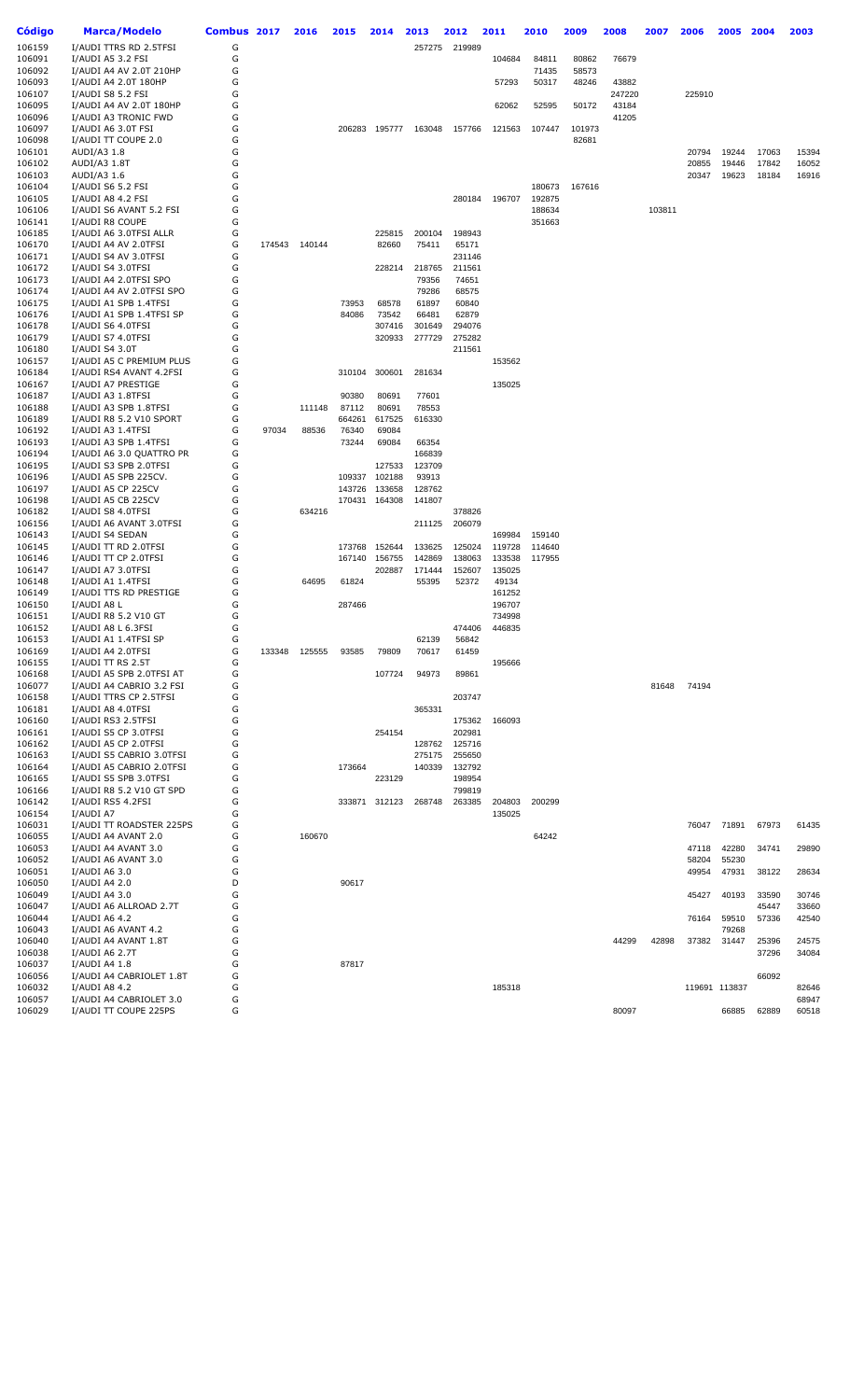| Código                       | <b>Marca/Modelo</b>                                | Combus 2017 |                   | 2016             | 2015             | 2014            | 2013           | 2012             | 2011   | 2010   | 2009   | 2008   | 2007   | 2006          | 2005          | 2004          | 2003           |
|------------------------------|----------------------------------------------------|-------------|-------------------|------------------|------------------|-----------------|----------------|------------------|--------|--------|--------|--------|--------|---------------|---------------|---------------|----------------|
| 106028                       | I/AUDI TT COUPE 180PS                              | G           |                   |                  |                  |                 |                |                  |        |        |        |        |        |               | 69604         | 65893         | 62254          |
| 106027                       | I/AUDI S3 1.8T                                     | G           |                   |                  |                  |                 |                |                  |        |        |        |        |        |               |               |               | 40639          |
| 106026                       | I/AUDI A3 1.6                                      | G           |                   |                  |                  |                 |                |                  |        |        |        |        | 32964  | 31344         |               |               |                |
| 106025                       | I/AUDI A6 2.8                                      | G           |                   |                  |                  |                 | 178077         |                  |        |        |        |        |        |               |               |               |                |
| 106019<br>106018             | I/AUDI A4 AVANT 2.4<br>I/AUDI A4 2.4               | G<br>G      |                   |                  |                  |                 |                |                  |        |        |        |        |        |               |               |               | 30666<br>29072 |
| 106014                       | IMP/AUDI A3                                        | G           |                   |                  | 76246            |                 |                |                  |        |        |        |        |        |               |               |               |                |
| 106012                       | IMP/AUDI S6                                        | G           |                   |                  |                  |                 |                |                  |        |        |        | 178362 |        |               |               |               |                |
| 106011                       | IMP/AUDI A4                                        | G           |                   |                  | 94050            |                 | 83986          |                  |        |        |        | 49916  | 44446  |               |               | 29514         |                |
| 106183                       | I/AUDI A1 QUATTRO                                  | G           |                   |                  |                  |                 |                | 157894           |        |        |        |        |        |               |               |               |                |
| 106076                       | I/AUDI A4 AVANT 3.2 FSI                            | G           |                   |                  |                  |                 |                |                  | 99923  |        | 71314  | 67132  | 65086  | 62417         |               |               |                |
| 106035                       | I/AUDI A4 1.8T                                     | G           |                   |                  |                  |                 |                |                  |        |        |        |        | 37210  | 29915         | 27956         | 26409         | 23186          |
| 106071                       | I/AUDI A4 AVANT 2.0T FSI                           | G           |                   |                  | 118016           |                 |                |                  |        |        |        | 47103  | 39369  | 37018         |               |               |                |
| 106073                       | I/AUDI A3 SPB 2.0T FSI                             | G           |                   | 107648           |                  |                 | 65089          | 59150            | 54063  | 49148  | 45327  | 40367  | 34953  | 33131         |               |               |                |
| 106070                       | I/AUDI A4 2.0T FSI                                 | G           |                   |                  |                  |                 |                |                  |        |        |        | 48189  |        | 34070         |               |               |                |
| 106067<br>106064             | I/AUDI A8 6.0 L<br>I/AUDI RS6 AVANT 4.2            | G<br>G      |                   |                  |                  |                 |                |                  |        |        |        | 233842 |        |               | 211603 198634 |               | 85095          |
| 106063                       | I/AUDI S4 AVANT 4.2                                | G           |                   |                  |                  |                 |                |                  |        |        |        |        |        |               |               | 115265 110745 | 91885          |
| 106062                       | I/AUDI S4 4.2                                      | G           |                   |                  |                  |                 |                |                  |        |        |        |        | 115360 |               | 104002        | 90144         | 79458          |
| 106061                       | I/AUDI RS6 4.2                                     | G           |                   |                  |                  |                 |                |                  |        |        |        |        |        |               |               |               | 75035          |
| 106060                       | I/AUDI A6 2.7T SECURITY                            | G           |                   |                  |                  |                 |                |                  |        |        |        |        |        |               |               |               | 33526          |
| 106075                       | I/AUDI A4 3.2 FSI                                  | G           |                   |                  |                  |                 |                |                  | 80740  | 75241  | 69034  | 65904  | 62693  | 59602         |               |               |                |
| 106074                       | I/AUDI A3 SPB 1.6                                  | G           |                   |                  |                  |                 |                |                  |        | 44446  | 39576  | 37653  | 33120  | 30607         |               |               |                |
| 156920                       | I/AUDI A5 SPB 2.0TFSI S                            | G           | 180584            |                  |                  |                 |                |                  |        |        |        |        |        |               |               |               |                |
| 156915<br>156917             | I/AUDI A8 V6 3.0 TFSI<br>I/AUDI A5 SPB 1.8TFSI     | G<br>G      |                   | 443568<br>129726 |                  |                 |                |                  |        |        |        |        |        |               |               |               |                |
| 156914                       | I/AUDI A6 1.8 TFSI                                 | G           |                   |                  | 141612           |                 |                |                  |        |        |        |        |        |               |               |               |                |
| 156919                       | I/AUDI A8 L V6 3.0 TFSI                            | G           |                   | 445851           |                  |                 |                |                  |        |        |        |        |        |               |               |               |                |
| 156911                       | I/AUDI RS6 AV 4.0TFSI P                            | G           | 568911            | 496730           |                  |                 |                |                  |        |        |        |        |        |               |               |               |                |
| 157400                       | I/AUDI TTS CP 2.0TFSI                              | G           | 267474            | 245295           | 236825           |                 |                |                  |        |        |        |        |        |               |               |               |                |
| 157401                       | I/AUDI TTS RD 2.0TFSI                              | G           |                   | 247263           | 238812           |                 |                |                  |        |        |        |        |        |               |               |               |                |
| 154896                       | I/AUDI A6 333CV ALLR                               | G           |                   | 313245           | 234546           |                 |                |                  |        |        |        |        |        |               |               |               |                |
| 154881                       | I/AUDI A7 SPB 333CV                                | G           |                   | 306490           | 246516           | 202887          |                |                  |        |        |        |        |        |               |               |               |                |
| 154882                       | I/AUDI A6 252CV                                    | G           |                   | 203312           | 169378           |                 |                |                  |        |        |        |        |        |               |               |               |                |
| 154883<br>156918             | I/AUDI TT COUPE 230CV I<br>I/AUDI R8 CP 5.2FSI P   | G<br>G      | 202521<br>1043599 | 190358<br>967439 | 167140           | 136817          |                |                  |        |        |        |        |        |               |               |               |                |
| 154885                       | I/AUDI A7 SPB 252CV                                | G           |                   | 272822           | 242848           |                 |                |                  |        |        |        |        |        |               |               |               |                |
| 156912                       | I/AUDI SPB 2.0 TDI                                 | D           |                   | 116390           |                  |                 |                |                  |        |        |        |        |        |               |               |               |                |
| 154888                       | I/AUDI RS6 AV 560CV                                | G           |                   | 496730           | 441387           |                 |                |                  |        |        |        |        |        |               |               |               |                |
| 156910                       | I/AUDI RS7 SPB 4.0TFSI P                           | G           |                   | 646702           |                  |                 |                |                  |        |        |        |        |        |               |               |               |                |
| 156909                       | I/AUDI A4 2.0TFSI S                                | G           | 134308            | 126093           |                  |                 |                |                  |        |        |        |        |        |               |               |               |                |
| 156908                       | I/AUDIA6 LMS A TSFI 3.0                            | G           |                   |                  | 234266           |                 |                |                  |        |        |        |        |        |               |               |               |                |
| 156906                       | I/AUDI A4 TFSI                                     | G           |                   | 99789            |                  | 81786           |                |                  |        |        |        |        |        |               |               |               |                |
| 156905                       | I/AUDI A6 2.0TFSI                                  | G           |                   |                  | 172939           |                 |                |                  |        |        |        |        |        |               |               |               |                |
| 156904<br>156903             | I/AUDI RS3 SPB 367CV<br>I/AUDI S3 SPB 286CV I      | G<br>G      |                   | 254770<br>178465 | 245026<br>149305 |                 |                |                  |        |        |        |        |        |               |               |               |                |
| 156902                       | I/AUDI A1 SPB 125CV                                | G           | 96739             | 85535            | 83588            |                 |                |                  |        |        |        |        |        |               |               |               |                |
| 156901                       | I/AUDI A1 SPB 192CV                                | G           |                   |                  | 89609            |                 |                |                  |        |        |        |        |        |               |               |               |                |
| 156913                       | I/AUDI A6 2.0 TFSI                                 | G           |                   | 203312           |                  |                 |                |                  |        |        |        |        |        |               |               |               |                |
| 154863                       | I/AUDI S3 SPB 286CV                                | G           |                   |                  | 139584           | 127186          |                |                  |        |        |        |        |        |               |               |               |                |
| 245138                       | I/AUDI RSQ3 340CV                                  | G           | 278340            | 242655           | 185765           |                 |                |                  |        |        |        |        |        |               |               |               |                |
| 245131                       | I/AUDI Q7 3.0TFSI AT                               | G           |                   |                  | 217902           | 192053          | 168898         |                  |        |        |        |        |        |               |               |               |                |
| 154837                       | I/AUDI RS7 560CV                                   | G           |                   |                  |                  | 418421          |                |                  |        |        |        |        |        |               |               |               |                |
| 154836                       | I/AUDI S3 LM 280CV                                 | G           |                   |                  |                  | 150280          |                |                  |        |        |        |        |        |               |               |               |                |
| 154833<br>154832             | I/AUDI A3 SPB 122CV<br>I/AUDI A3 LM 180CV          | G<br>G      | 79638             | 70390            | 64432<br>90801   | 61706<br>81153  | 59095<br>69025 |                  |        |        |        |        |        |               |               |               |                |
| 154831                       | I/AUDI A3 LM 122CV I                               | G           | 99381             |                  | 76335            | 72672           |                |                  |        |        |        |        |        |               |               |               |                |
| 154828                       | I/AUDI RS6 AVANT 4.0TFSI                           | G           |                   |                  |                  | 379281          | 367285         |                  |        |        |        |        |        |               |               |               |                |
| 154826                       | I/AUDI A4 225CV.                                   | G           |                   |                  |                  |                 | 77657          |                  |        |        |        |        |        |               |               |               |                |
| 154853                       | I/AUDI A8 LG 310CV                                 | G           |                   |                  | 332537           | 305515          |                |                  |        |        |        |        |        |               |               |               |                |
| 154855                       | I/AUDI A8 LM 435CV                                 | G           |                   | 440534           | 419557           | 392891          |                |                  |        |        |        |        |        |               |               |               |                |
| 154886                       | I/AUDI TT RD 230CV                                 | G           | 238800            | 209114           | 193224           |                 |                |                  |        |        |        |        |        |               |               |               |                |
| 154856                       | I/AUDI A3 CB 180CV                                 | G           |                   | 140937           | 132830           | 127130          |                |                  |        |        |        |        |        |               |               |               |                |
| 156900                       | AUDI/A3 LM 150CV                                   | G           | 101493            | 91065            | 82868            |                 |                |                  |        |        |        |        |        |               |               |               |                |
| 154864                       | I/AUDI S3 LM 286CV                                 | G           |                   |                  | 158791           | 149100          |                |                  |        |        |        |        |        |               |               |               |                |
| 154865<br>154866             | I/AUDI A5 SPB 170CV<br>I/AUDI A4 LM 170CV          | G<br>G      |                   | 127298           | 108015<br>87729  | 103487<br>85714 |                |                  |        |        |        |        |        |               |               |               |                |
| 154867                       | I/AUDI A4 AV 170CV                                 | G           |                   |                  | 105842           | 99585           |                |                  |        |        |        |        |        |               |               |               |                |
| 154875                       | I/AUDI A8 LG 500CV                                 | G           |                   |                  | 595650           | 525793          |                |                  |        |        |        |        |        |               |               |               |                |
| 154877                       | I/AUDI A3 CABRIO 1.8TFSI                           | G           |                   |                  |                  | 126364          |                |                  |        |        |        |        |        |               |               |               |                |
| 154895                       | I/AUDI S3 LM 286CV I                               | G           |                   | 169730           | 158166           |                 |                |                  |        |        |        |        |        |               |               |               |                |
| 154894                       | I/AUDI S6 450CV                                    | G           |                   |                  | 356023           |                 |                |                  |        |        |        |        |        |               |               |               |                |
| 154889                       | I/AUDI RS7 SPB 560CV                               | G           |                   | 646702           | 477486           |                 |                |                  |        |        |        |        |        |               |               |               |                |
| 154887                       | I/AUDI A6 333CV                                    | G           | 321945            | 311631           | 234546           | 191645          |                |                  |        |        |        |        |        |               |               |               |                |
| 155396                       | AUDI/A3 LM 220CV                                   | G           | 129069            | 122597           | 114471           |                 |                |                  |        |        |        |        |        |               |               |               |                |
| <b>Fabricante:</b>           | <b>BEACH</b>                                       |             |                   |                  |                  |                 |                |                  |        |        |        |        |        |               |               |               |                |
|                              |                                                    |             |                   |                  |                  |                 |                |                  |        |        |        |        |        |               |               |               |                |
| 130004<br><b>Fabricante:</b> | <b>BEACH/BABY TST</b><br><b>BENTLEY</b>            | G           | 19768             | 18749            | 17392            | 16343           | 15010          | 14188            | 13085  | 11617  | 10108  | 9160   | 8496   | 7311          | 6319          | 6076          | 5807           |
|                              |                                                    |             |                   |                  |                  |                 |                |                  |        |        |        |        |        |               |               |               |                |
| 162014                       | I/BENTLEY CONT. GT V8                              | G           |                   |                  |                  |                 |                | 496982           |        |        |        |        |        |               |               |               |                |
| 162015                       | I/BENTLEY FS W12                                   | G           |                   |                  |                  |                 | 873154         | 872389           |        |        |        |        |        |               |               |               |                |
| 162002<br>162013             | I/BENTLEY CONTINENTAL FS<br>I/BENTLEY CONT. GTC V8 | G<br>G      |                   |                  |                  |                 | 430505         | 423895<br>721590 | 387281 | 330475 | 314258 |        |        | 238274 205156 |               |               |                |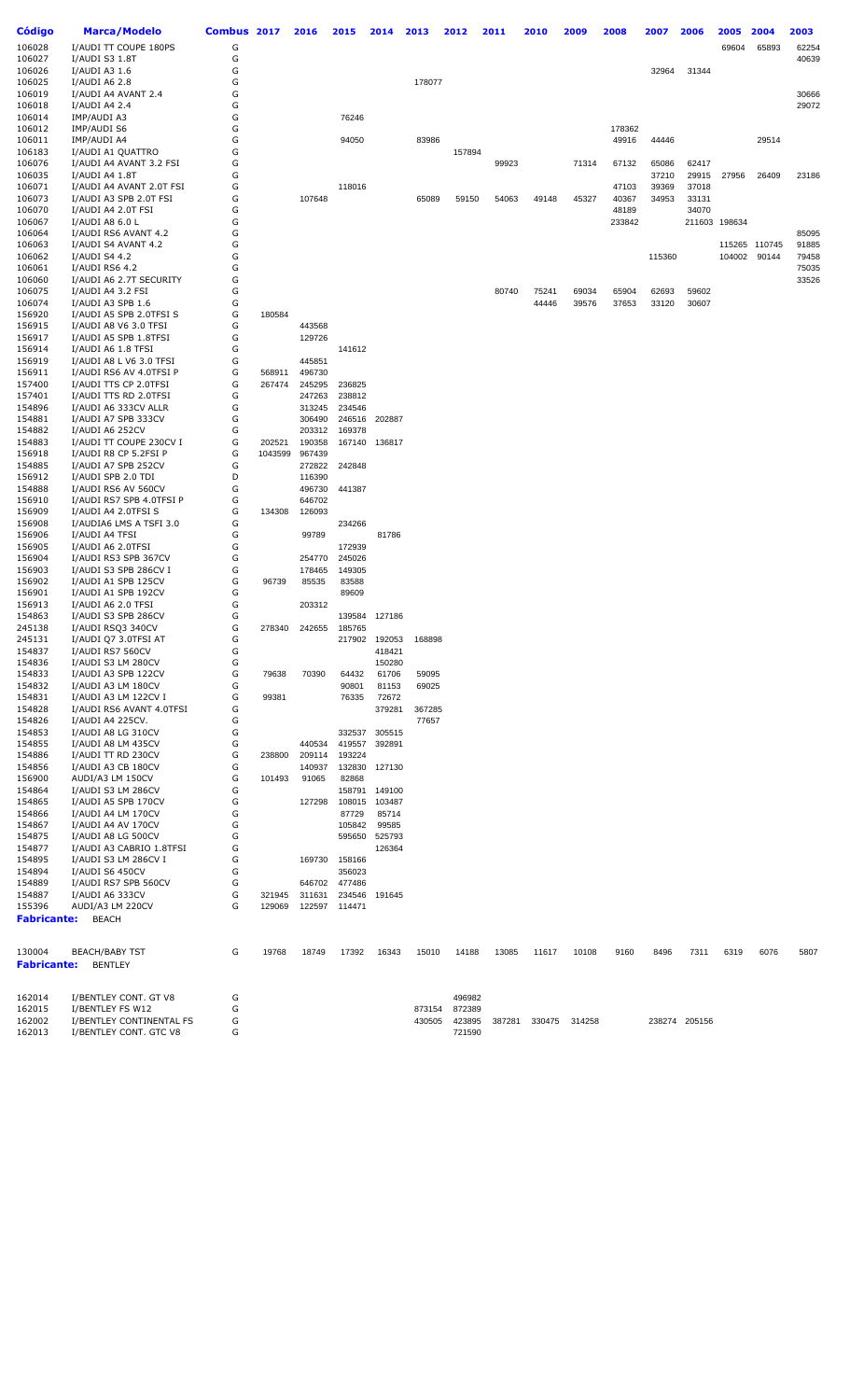| Código           | <b>Marca/Modelo</b>                             | Combus 2017 |        | 2016   | 2015          | 2014             | 2013             | 2012             | 2011             | 2010            | 2009             | 2008             | 2007   | 2006   | 2005 | 2004          | 2003 |
|------------------|-------------------------------------------------|-------------|--------|--------|---------------|------------------|------------------|------------------|------------------|-----------------|------------------|------------------|--------|--------|------|---------------|------|
| 162012           | I/BENTLEY SUPERS COUPE                          | G           |        |        |               |                  |                  |                  |                  | 617963          | 569920           |                  |        |        |      |               |      |
| 162010           | I/BENTLEY CONT. SSC                             | G           |        |        |               |                  |                  |                  | 654503           |                 |                  |                  |        |        |      |               |      |
| 162008           | I/BENTLEY CONT. FSS                             | G           |        |        |               |                  |                  |                  |                  | 469501          |                  |                  |        |        |      |               |      |
| 162006           | I/BENTLEY CONT. SS                              | G           |        |        |               |                  |                  |                  |                  | 506055          |                  |                  |        |        |      |               |      |
| 162005           | I/BENTLEY CONT FLYING SP                        | G<br>G      |        |        |               | 966154           |                  |                  |                  |                 | 466297<br>729383 | 416793<br>621786 |        |        |      |               |      |
| 162004<br>162000 | I/BENTLEY CONT. GTC<br>I/BENTLEY CONTINENTAL GT | G           |        |        |               | 1103044 866175   | 658349           | 580599           | 530450           | 467319          | 457798           | 425500           | 404902 |        |      | 355765 315129 |      |
| 162018           | I/BENTLEY CONT. GT V8S                          | G           |        |        |               | 966154           |                  |                  |                  |                 |                  |                  |        |        |      |               |      |
| Fabricante:      | <b>BMW</b>                                      |             |        |        |               |                  |                  |                  |                  |                 |                  |                  |        |        |      |               |      |
|                  |                                                 |             |        |        |               |                  |                  |                  |                  |                 |                  |                  |        |        |      |               |      |
| 114180           | I/BMW 320I ACTIVE FLEX                          | G           |        |        |               | 88646            | 81227            |                  |                  |                 |                  |                  |        |        |      |               |      |
| 114191           | I/BMW I3 REX                                    | G           |        |        | 101594        | 96443            |                  |                  |                  |                 |                  |                  |        |        |      |               |      |
| 114190           | I/BMW I3 BEV                                    | G           |        |        |               | 100104           |                  |                  |                  |                 |                  |                  |        |        |      |               |      |
| 114189           | I/BMW M235I                                     | G           |        |        | 191998        | 185652           | 173538           |                  |                  |                 |                  |                  |        |        |      |               |      |
| 114188<br>114187 | I/BMW 435I CONV<br>I/BMW 118I UE51              | G<br>G      |        |        |               | 191617           |                  |                  |                  | 43395           |                  |                  |        |        |      |               |      |
| 114186           | I/BMW 328I ACTIVE FLEX                          | G           |        |        |               | 132088           | 104574           |                  |                  |                 |                  |                  |        |        |      |               |      |
| 114185           | I/BMW 528I                                      | G           |        | 189883 | 162044        | 142615           | 133253           |                  |                  |                 |                  |                  |        |        |      |               |      |
| 114184           | I/BMW 435I COUPE                                | G           |        |        |               | 183156           | 172804           |                  |                  |                 |                  |                  |        |        |      |               |      |
| 114178           | I/BMW M6 GRAN COUPE                             | G           | 574819 | 472007 | 404452        | 347670           | 341337           |                  |                  |                 |                  |                  |        |        |      |               |      |
| 114181           | I/BMW 320I GRAN TURISMO                         | G           |        | 141722 | 119915        | 100932           | 94058            |                  |                  |                 |                  |                  |        |        |      |               |      |
| 114179<br>114192 | I/BMW 316I<br>I/BMW 125I ACTIVE FLEX            | G<br>G      |        |        |               | 81897<br>96982   | 78529<br>93954   |                  |                  |                 |                  |                  |        |        |      |               |      |
| 114177           | I/BMW 328I GRAN TURISMO                         | G           |        |        | 140020        | 124036           | 123132           |                  |                  |                 |                  |                  |        |        |      |               |      |
| 114195           | I/BMW I8                                        | G           |        |        | 652504        | 622857           |                  |                  |                  |                 |                  |                  |        |        |      |               |      |
| 113602           | BMW/328I ACTIVE FLEX                            | G           | 211688 | 176492 | 143671        | 132088           |                  |                  |                  |                 |                  |                  |        |        |      |               |      |
| 113601           | BMW/320I ACTIVE FLEX                            | G           | 139840 | 132005 | 101222        | 88646            |                  |                  |                  |                 |                  |                  |        |        |      |               |      |
| 113600<br>114182 | I/BMW 730D                                      | D           |        |        |               |                  |                  |                  |                  |                 |                  |                  |        | 299954 |      |               |      |
| 106589           | I/BMW 528I LIMOUSINE<br>I/BMW 535I FR71         | G<br>G      |        |        |               | 152533           | 148344<br>156251 | 133054           | 123893           | 120142          | 111280           |                  |        |        |      |               |      |
| 106573           | I/BMW 535I SEDAN                                | G           |        | 241370 | 206934        |                  |                  | 179463           |                  |                 |                  | 81244            |        |        |      |               |      |
| 106574           | I/BMW M3 WD93                                   | G           |        |        |               |                  |                  |                  |                  |                 |                  | 134148           |        |        |      |               |      |
| 106575           | I/BMW M3 COUPE                                  | G           |        |        |               |                  |                  |                  | 186377           | 179552          | 158217           | 136927           |        |        |      |               |      |
| 106576           | I/BMW X3                                        | G           |        |        |               |                  |                  |                  |                  |                 |                  | 55349            |        |        |      |               |      |
| 106578           | I/BMW M3 VA93                                   | G           |        |        |               |                  |                  |                  |                  |                 |                  | 133864           |        |        |      |               |      |
| 106580<br>106581 | I/BMW 740 LI<br>I/BMW 135I COUPE UC71           | G<br>G      |        |        |               |                  |                  |                  | 243926           | 213764          | 185117<br>82647  | 77319            |        |        |      |               |      |
| 106582           | I/BMW 750LI                                     | G           | 602614 | 430662 |               | 415574 373845    | 335002           |                  | 282658           |                 |                  | 165515           |        |        |      |               |      |
| 106583           | I/BMW 530I TOURING                              | G           |        |        |               |                  |                  |                  |                  |                 | 99608            |                  |        |        |      |               |      |
| 106584           | I/BMW 318I                                      | G           |        | 115224 |               |                  |                  |                  |                  |                 | 68585            | 61366            |        |        |      |               |      |
| 106585           | I/BMW 730I                                      | G           |        |        |               |                  | 344392           |                  |                  |                 |                  |                  |        |        |      |               |      |
| 114193           | I/BMW 428I CABRIO                               | G           |        | 214404 | 181812 175181 |                  |                  |                  |                  |                 |                  |                  |        |        |      |               |      |
| 106588<br>114173 | I/BMW 535I GT SN21<br>I/BMW 650I GRAN COUPE     | G<br>G      |        |        |               |                  | 311726           | 298447           | 128278           | 124554          | 121879           |                  |        |        |      |               |      |
| 106590           | I/BMW 135I UC7C                                 | G           |        |        |               |                  |                  |                  |                  | 85721           | 83014            |                  |        |        |      |               |      |
| 106591           | I/BMW 120I                                      | G           |        |        |               |                  |                  | 67180            |                  |                 |                  | 38474            |        |        |      |               |      |
| 106593           | I/BMW 550I FR91                                 | G           |        |        |               |                  |                  |                  | 180644           | 146152          |                  |                  |        |        |      |               |      |
| 106595           | I/BMW 550I GRAN TURISMO                         | G           |        |        |               |                  |                  |                  |                  | 112894          |                  |                  |        |        |      |               |      |
| 106596<br>106597 | I/BMW 135I COUPE UC91<br>I/BMW 550I             | G<br>G      |        |        |               |                  |                  |                  | 97385<br>171400  | 94189<br>145236 |                  |                  |        |        |      |               |      |
| 106598           | I/BMW 750I                                      | G           |        |        |               |                  |                  |                  |                  | 190845          |                  |                  |        |        |      |               |      |
| 004292           | I/BMW FIREXPRESS 1200RT                         | G           |        |        |               | 76941            |                  |                  |                  |                 |                  |                  |        |        |      |               |      |
| 114197           | I/BMW 420I CABRIO                               | G           |        |        |               | 160634 151464    |                  |                  |                  |                 |                  |                  |        |        |      |               |      |
| 114196           | I/BMW 435XI COUPE                               | G           |        |        |               | 183156           |                  |                  |                  |                 |                  |                  |        |        |      |               |      |
| 113604           | I/BMW M4 CABRIO                                 | G           |        | 414776 | 371093        | 359213           |                  |                  |                  |                 |                  |                  |        |        |      |               |      |
| 114194<br>106587 | I/BMW 428I GRAN COUPE<br>I/BMW 750I SPORT       | G<br>G      |        | 199848 | 165229        | 157887           |                  |                  |                  |                 | 208700           |                  |        |        |      |               |      |
| 114129           | I/BMW M3 COUPE KG91                             | G           |        |        |               |                  | 225278           | 204651           |                  | 193118 187383   |                  |                  |        |        |      |               |      |
| 113603           | BMW/125I ACTIVE FLEX                            | G           |        | 138530 | 110516        |                  |                  |                  |                  |                 |                  |                  |        |        |      |               |      |
| 114148           | I/BMW 320I 3B11                                 | G           |        |        | 89210         | 81932            | 75246            | 63508            |                  |                 |                  |                  |        |        |      |               |      |
| 114147           | I/BMW 740I KA41                                 | G           |        |        |               |                  | 282774           | 263193           |                  |                 |                  |                  |        |        |      |               |      |
| 114145<br>114144 | I/BMW 335I 3A91<br>I/BMW 328I 3A51              | G<br>G      |        |        |               | 151608<br>110512 | 145013<br>104038 | 139680<br>100269 | 116661<br>96818  |                 |                  |                  |        |        |      |               |      |
| 114141           | I/BMW 530I FR11                                 | G           |        |        |               |                  | 127208           | 122170           | 114177           |                 |                  |                  |        |        |      |               |      |
| 114140           | I/BMW M5                                        | G           |        |        |               |                  |                  |                  | 306037           |                 |                  |                  |        |        |      |               |      |
| 114139           | I/BMW 650I COUPE LX31                           | G           |        |        |               |                  |                  |                  | 301835           |                 |                  |                  |        |        |      |               |      |
| 114138           | I/BMW ACTIVHYB 7SWB KX61                        | G           |        |        |               |                  |                  |                  | 229674           |                 |                  |                  |        |        |      |               |      |
| 114137           | I/BMW 118I 1A31                                 | G           |        |        |               | 65643            | 62567            | 57355            | 53872            |                 |                  |                  |        |        |      |               |      |
| 114134<br>114133 | I/BMW 650I CABRIO LZ31<br>I/BMW M COUPE UR91    | G<br>G      |        |        |               |                  |                  |                  | 183594<br>145514 |                 |                  |                  |        |        |      |               |      |
| 114150           | I/BMW 116I 1A11                                 | G           |        |        |               | 66690            | 61637            | 54998            | 53225            |                 |                  |                  |        |        |      |               |      |
| 114130           | I/BMW 750 LI HYBRID KX81                        | G           |        |        |               |                  |                  |                  | 238818           | 196941          |                  |                  |        |        |      |               |      |
| 114151           | I/BMW M5 FV91                                   | G           |        |        |               | 321607           | 303043           | 294898           | 263459           |                 |                  |                  |        |        |      |               |      |
| 114128           | I/BMW M3 GTS KG91                               | G           |        |        |               |                  |                  |                  | 189527           |                 |                  |                  |        |        |      |               |      |
| 114127           | I/BMW 318I PF71                                 | G           |        |        |               |                  |                  |                  | 55228            | 50803           |                  |                  |        |        |      |               |      |
| 114125<br>114124 | I/BMW 118I UA31<br>I/BMW 335IS CV               | G<br>G      |        |        |               |                  |                  |                  | 47226<br>114124  | 45534           |                  |                  |        |        |      |               |      |
| 114122           | I/BMW 535I GT                                   | G           |        |        |               |                  | 156753           |                  | 133191           | 127214          |                  |                  |        |        |      |               |      |
| 114121           | I/BMW 550I GT                                   | G           |        |        |               |                  |                  |                  | 160836           | 131958          |                  |                  |        |        |      |               |      |
| 114119           | I/BMW 740LI                                     | G           |        |        | 377402        |                  |                  | 275396           | 243926           | 209737          | 185117           |                  |        |        |      |               |      |
| 114118           | I/BMW 335I PM51                                 | G           |        |        |               |                  |                  |                  | 113826           | 102953          |                  |                  |        |        |      |               |      |
| 114114           | I/BMW 335I PM71                                 | G           |        |        |               |                  |                  |                  |                  |                 | 87866            | 69882            |        |        |      |               |      |
| 114113<br>114112 | I/BMW 325I PH11<br>I/BMW 320I PG51              | G<br>G      |        |        |               |                  |                  |                  | 65764<br>57941   | 63652<br>53215  | 61643<br>50349   | 51430<br>48702   |        |        |      |               |      |
|                  |                                                 |             |        |        |               |                  |                  |                  |                  |                 |                  |                  |        |        |      |               |      |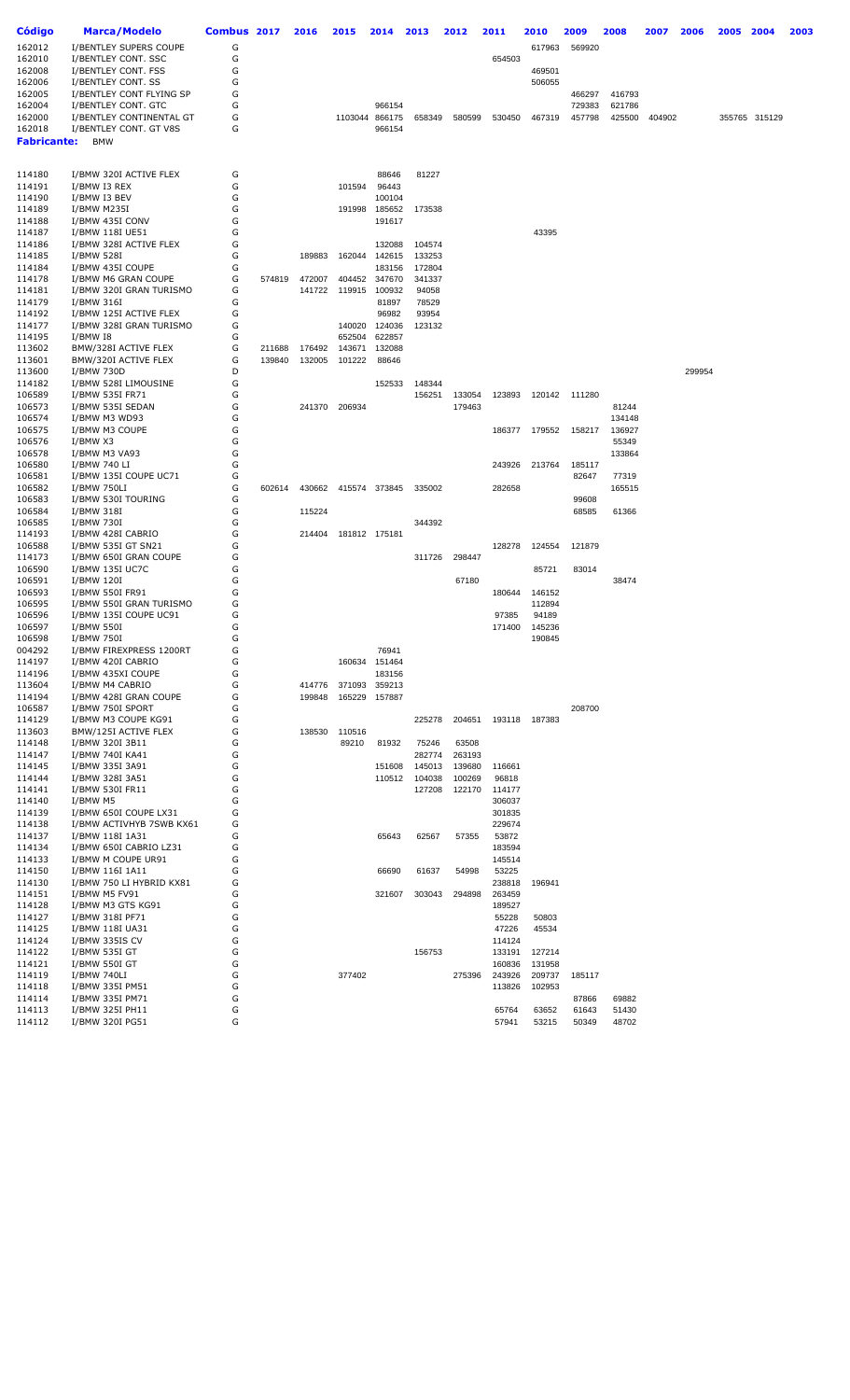| <b>Código</b>    | <b>Marca/Modelo</b>                     | Combus 2017 |        | 2016   | 2015          | 2014             | 2013             | 2012             | 2011             | 2010             | 2009             | 2008            | 2007           | 2006   | 2005          | 2004  | 2003  |
|------------------|-----------------------------------------|-------------|--------|--------|---------------|------------------|------------------|------------------|------------------|------------------|------------------|-----------------|----------------|--------|---------------|-------|-------|
| 114107           | I/BMW MINI ONE                          | G           |        |        |               |                  |                  |                  |                  |                  |                  |                 |                | 36029  |               |       |       |
| 114106           | I/BMW MINI ONE                          | G           |        |        |               |                  |                  |                  |                  |                  |                  |                 |                |        | 33819         |       |       |
| 114131           | I/BMW 328I CONVERSIVEL                  | G           |        |        |               |                  |                  |                  | 94792            |                  |                  |                 |                |        |               |       |       |
| 106577           | I/BMW 750I KA81                         | G           |        |        |               |                  |                  |                  | 244109           | 194171           | 188454           | 146685          |                |        |               |       |       |
| 113694<br>113605 | I/BMW 318I LIMOUSINE<br>I/BMW M4 COUPE  | G<br>G      |        | 113216 | 332070        | 302002           |                  |                  |                  |                  |                  |                 |                |        |               |       |       |
| 113609           | BMW/120I ACTIVE FLEX                    | G           |        | 103585 | 94270         |                  |                  |                  |                  |                  |                  |                 |                |        |               |       |       |
| 113612           | I/BMW 323I                              | G           |        |        |               |                  |                  |                  | 57942            |                  |                  |                 |                |        |               |       |       |
| 113613           | <b>I/BMW 560L</b>                       | G           |        |        |               |                  |                  |                  |                  |                  |                  |                 | 76471          |        |               |       |       |
| 113614           | I/BMW 320I LIMOUSINE                    | G           |        | 125112 | 101222        |                  |                  |                  |                  |                  |                  |                 |                |        |               |       |       |
| 113615           | I/BMW 116I 5 TURER                      | G           |        |        | 97442         |                  |                  |                  |                  |                  |                  |                 |                |        |               |       |       |
| 113616           | I/BMW 535I GRAN TURISMO                 | G           |        |        | 203569        |                  |                  |                  |                  |                  |                  |                 |                |        |               |       |       |
| 113618           | I/BMW 220I COUPE 2F31                   | G           | 156740 |        |               |                  |                  |                  |                  |                  |                  |                 |                |        |               |       |       |
| 113688<br>113690 | I/BMW 320I<br>I/BMW 328I XDRIVE GT      | G<br>G      |        |        | 142820        |                  | 91087            | 88327            |                  | 59756            | 55177            |                 |                |        |               |       |       |
| 113691           | I/BMW 535I LIMOUSINE                    | G           |        |        | 203569        |                  |                  |                  |                  |                  |                  |                 |                |        |               |       |       |
| 114149           | I/BMW 330 XI                            | G           |        |        |               |                  |                  |                  |                  |                  |                  |                 |                |        |               | 69219 |       |
| 113693           | I/BMW 740I                              | G           |        | 519428 |               |                  |                  |                  |                  |                  |                  |                 |                |        |               |       |       |
| 114174           | I/BMW 740I YE41                         | G           |        |        |               | 279793           | 266470           |                  |                  |                  |                  |                 |                |        |               |       |       |
| 114171           | I/BMW 650I CABRIO YP91                  | G           |        |        |               |                  | 262269           |                  |                  |                  |                  |                 |                |        |               |       |       |
| 114168           | I/BMW 335I AH3 3F91                     | G           |        |        |               |                  | 191211           | 183637           |                  |                  |                  |                 |                |        |               |       |       |
| 114167           | I/BMW 740I YA61                         | G           |        |        |               | 305624           | 290939           | 263162           |                  |                  |                  |                 |                |        |               |       |       |
| 114166<br>114164 | I/BMW 750I YA81<br>I/BMW M135I 1B71     | G<br>G      |        |        | 150357        | 305929<br>144791 | 287846<br>139180 | 263945<br>129135 |                  |                  |                  |                 |                |        |               |       |       |
| 114163           | I/BMW Z4 SDRIVE 28I                     | G           |        |        |               |                  | 178992           | 156540           |                  |                  |                  |                 |                |        |               |       |       |
| 114162           | I/BMW 640I GC 6B01                      | G           |        |        |               | 365504           | 333377           | 316302           |                  |                  |                  |                 |                |        |               |       |       |
| 114161           | I/BMW M6 COUPE LX91                     | G           |        |        |               | 343593           | 326853           | 317579           |                  |                  |                  |                 |                |        |               |       |       |
| 114160           | I/BMW 640I GC 6A01                      | G           |        |        | 266588        | 231574           | 227404           | 217118           |                  |                  |                  |                 |                |        |               |       |       |
| 114157           | I/BMW 125I 1A51                         | G           |        |        |               | 96982            | 93954            | 88151            |                  |                  |                  |                 |                |        |               |       |       |
| 114156           | I/BMW 325IT                             | G           |        |        |               | 96564            |                  |                  |                  |                  |                  |                 |                |        |               |       |       |
| 114155           | I/BMW 528I XG31                         | G           |        |        |               | 155132           | 148246           | 139549           | 132372           |                  |                  |                 |                |        |               |       |       |
| 114154           | I/BMW Z4SDRIVE20I LL31                  | G           |        | 208244 | 162332        | 148920           | 142458           | 136433           | 133538           |                  |                  |                 |                |        |               |       |       |
| 106572<br>153680 | I/BMW 550I NW53<br>I/BMW 118I UE71      | G<br>G      |        |        |               |                  |                  |                  | 48078            | 43395            | 39234            | 81910           |                |        |               |       |       |
| 153698           | I/BMW Z4 SDRIVE35IS                     | G           |        |        |               |                  |                  |                  |                  | 151068           |                  |                 |                |        |               |       |       |
| 153666           | I/BMW M3 CABRIO WL91                    | G           |        |        |               |                  |                  |                  |                  |                  | 154544           | 148656          |                |        |               |       |       |
| 153667           | I/BMW 120I CABRIO UL51                  | G           |        |        |               |                  |                  |                  | 101189           | 74956            | 69568            | 69447           |                |        |               |       |       |
| 153668           | I/BMW 335I VB73                         | G           |        |        |               |                  |                  |                  |                  |                  |                  | 72376           |                |        |               |       |       |
| 153669           | I/BMW M6                                | G           |        |        |               |                  |                  |                  |                  |                  |                  | 198822          |                |        |               |       |       |
| 153670           | I/BMW X6 35I                            | G           |        |        |               |                  |                  |                  | 140611           | 126057           |                  | 106952          |                |        |               |       |       |
| 153671           | I/BMW X6 XDRIVE35I                      | G<br>G      |        |        |               |                  |                  | 158421           | 150851           | 132253           | 126768           | 112171          |                |        |               |       |       |
| 153672<br>153673 | I/BMW 320I SEDAN<br>I/BMW 335I          | G           |        |        |               |                  |                  |                  | 109649           |                  | 55644<br>92576   | 52352<br>73167  | 46481<br>67308 | 43494  | 34951         |       |       |
| 153674           | I/BMW X6 XDRIVE 5.0I                    | G           |        |        |               |                  |                  |                  | 203182           | 181352           | 168367           | 159504          |                |        |               |       |       |
| 153675           | I/BMW 328I                              | G           |        |        |               |                  | 104870           |                  |                  |                  | 82001            | 65176           | 62788          |        |               |       |       |
| 153676           | I/BMW Z4 ROADSTER BU33                  | G           |        |        |               |                  |                  |                  |                  |                  |                  | 79787           |                |        |               |       |       |
| 106579           | I/BMW M3 PM91                           | G           |        |        |               |                  |                  |                  | 181639           | 159973           | 148921           | 136685          |                |        |               |       |       |
| 153664           | I/BMW 328I VA33                         | G           |        |        |               |                  |                  |                  |                  |                  |                  | 65562           |                |        |               |       |       |
| 153689           | I/BMW 523I                              | G           |        |        |               |                  |                  |                  | 78461            | 68616            |                  |                 |                |        |               |       |       |
| 153697           | I/BMW 116I                              | G<br>G      |        |        |               |                  |                  |                  |                  | 44166            |                  | 37936           |                |        |               |       |       |
| 153696<br>153695 | I/BMW Z4 35I<br>I/BMW 325I              | G           |        |        |               |                  |                  |                  | 163250<br>72717  | 150066           |                  |                 |                | 46662  | 38019         | 37021 |       |
| 153694           | I/BMW M3 SEDAN                          | G           | 399946 | 358425 |               | 326392 311861    |                  |                  |                  | 192252           |                  |                 |                |        |               |       |       |
| 153693           | I/BMW 540I                              | G           | 351070 | 311660 |               |                  |                  |                  |                  |                  |                  |                 |                |        |               |       |       |
| 153678           | I/BMW X3 XDRIVE25I                      | G           |        |        |               |                  |                  |                  |                  |                  |                  | 62804           |                | 43574  |               |       |       |
| 153690           | I/BMW Z4 SDRIVE30I                      | G           |        |        |               |                  |                  |                  |                  | 156248           |                  |                 |                |        |               |       |       |
| 106570           | I/BMW 120I UA51                         | G           |        |        |               |                  |                  |                  |                  |                  |                  | 40275           |                |        |               |       |       |
| 153687           | I/BMW X6 M                              | G           |        |        |               |                  | 265141           |                  | 235108           | 214375           | 212209<br>134063 |                 |                |        |               |       |       |
| 153685<br>153684 | I/BMW Z4 SDRIVE35I<br>I/BMW 760 LI KB01 | G<br>G      |        |        |               |                  |                  |                  | 153708<br>313188 | 136249<br>260192 | 217684           |                 |                |        |               |       |       |
| 153682           | I/BMW Z4 SDRIVE3.5I LM71                | G           |        |        |               |                  | 202908           | 190615           | 174658           | 138186           | 128876           |                 |                |        |               |       |       |
| 153681           | I/BMW Z4 SDRIVE2.3I LM31                | G           |        |        |               |                  |                  |                  | 116418           | 101378           | 97062            |                 |                |        |               |       |       |
| 153663           | I/BMW M6 EH93                           | G           |        |        |               |                  |                  |                  |                  |                  |                  |                 | 180331         |        |               |       |       |
| 153692           | I/BMW 335I CABRIO DX71                  | G           |        |        |               |                  |                  | 155671           | 146466           | 140307           |                  |                 |                |        |               |       |       |
| 153644           | I/BMW 325I COUPE WB31                   | G           |        |        |               |                  |                  |                  |                  |                  | 78630            | 67467           | 65637          | 57413  |               |       |       |
| 153618           | I/BMW 540IA DN81PRO                     | G           |        |        |               |                  |                  |                  |                  |                  |                  |                 |                |        |               |       | 44467 |
| 153621           | I/BMW MRE CGPI                          | G           |        |        |               |                  |                  |                  |                  |                  |                  |                 | 35088          | 33499  |               |       | 28663 |
| 153624           | I/BMW 525IA DT41                        | G           |        |        |               |                  |                  |                  |                  |                  |                  |                 |                |        |               |       | 33318 |
| 153627<br>153629 | I/BMW 520I<br>I/BMW Z430 BT51           | G<br>G      |        | 431733 | 190174 176792 |                  |                  | 137253           |                  |                  |                  |                 |                |        | 74759         | 70448 | 69384 |
| 153633           | I/BMW 325I VB11                         | G           |        |        |               |                  |                  |                  |                  |                  |                  |                 |                | 45263  | 36415         |       |       |
| 153634           | I/BMW 530I NE71                         | G           |        |        |               |                  |                  |                  |                  |                  |                  |                 |                | 60700  | 51815         |       |       |
| 153635           | I/BMW 330I VB31                         | G           |        |        |               |                  |                  |                  |                  |                  |                  |                 |                | 50778  | 45382         |       |       |
| 153636           | I/BMW 320I VA71                         | G           |        |        |               |                  |                  |                  |                  |                  |                  |                 | 47146          | 44692  | 34408         |       |       |
| 153637           | I/BMW 750I HL81                         | G           |        |        |               |                  |                  |                  |                  |                  |                  | 144910          | 122997         | 112139 | 108511        |       |       |
| 153638           | I/BMW 760 LI NH01                       | G           |        |        |               |                  |                  |                  |                  |                  |                  | 160482          | 154474         |        | 134133 120415 |       |       |
| 153639           | I/BMW 325I TO VS11                      | G           |        |        |               |                  |                  |                  |                  |                  |                  |                 | 53540          | 48227  | 47126         |       |       |
| 153640<br>153665 | I/BMW 330I SEDAN<br>I/BMW M3 VA91       | G<br>G      |        |        |               |                  |                  |                  |                  |                  |                  | 63527<br>137439 |                | 49752  |               |       |       |
| 153654           | I/BMW 335I SEDAN                        | G           |        |        |               |                  |                  | 145751           |                  |                  | 89414            | 71112           | 67682          |        |               |       |       |
| 153662           | I/BMW 650I EA51                         | G           |        |        |               |                  |                  |                  |                  |                  | 116505           | 110356          | 103067         |        |               |       |       |
| 153661           | I/BMW 335I WL73                         | G           |        |        |               |                  |                  |                  |                  |                  | 90165            |                 | 68250          |        |               |       |       |
| 153660           | I/BMW 320I VG71                         | G           |        |        |               |                  |                  |                  |                  |                  |                  | 48701           | 46238          |        |               |       |       |
| 153659           | I/BMW M3 WD91                           | G           |        |        |               |                  |                  |                  |                  |                  | 169861           | 141891          | 129971         |        |               |       |       |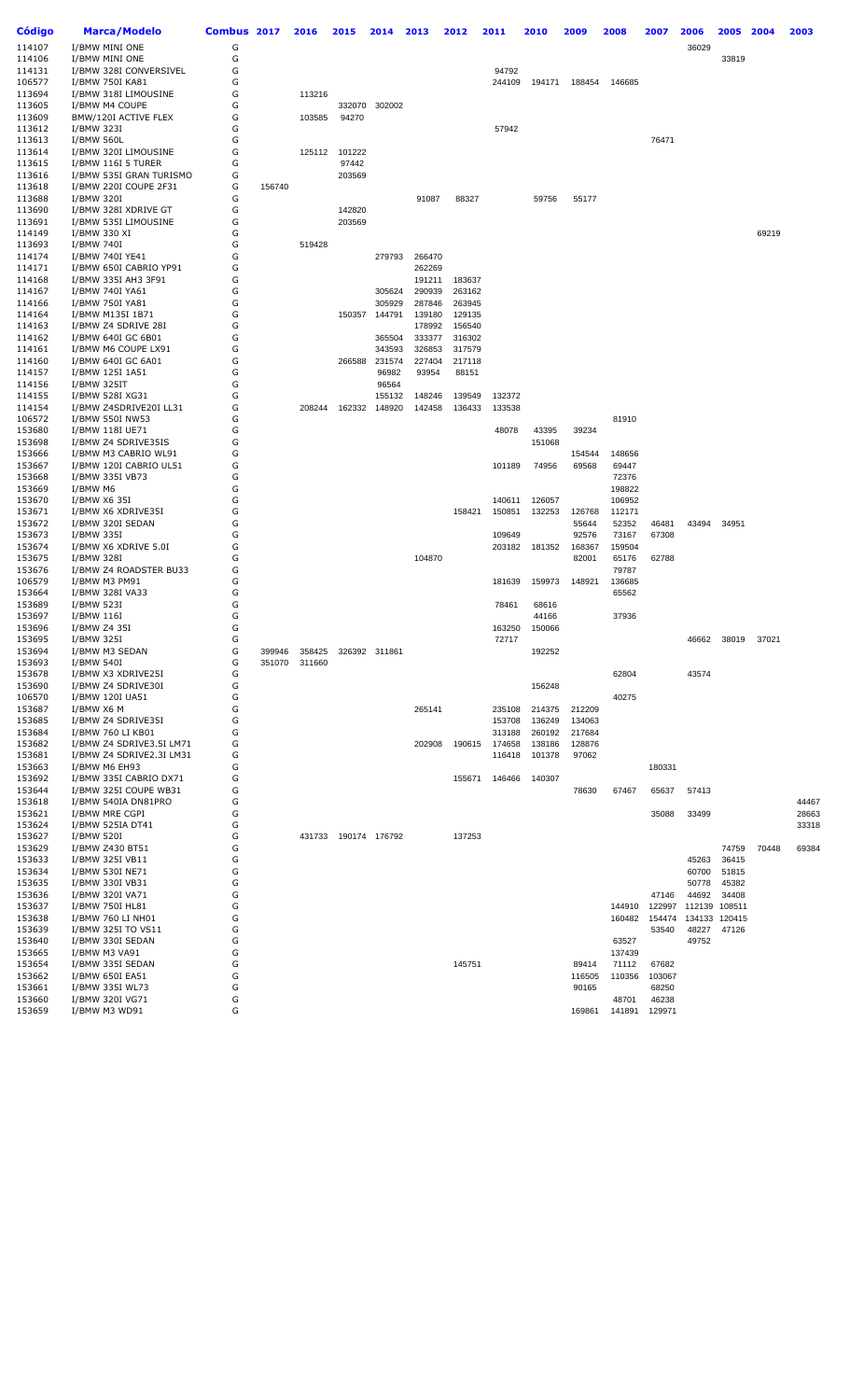| Código             | <b>Marca/Modelo</b>                               | Combus 2017 |                  | 2016   | 2015                 | 2014   | 2013   | 2012 | 2011   | 2010   | 2009   | 2008            | 2007            | 2006          | 2005           | 2004            | 2003           |
|--------------------|---------------------------------------------------|-------------|------------------|--------|----------------------|--------|--------|------|--------|--------|--------|-----------------|-----------------|---------------|----------------|-----------------|----------------|
| 153658             | I/BMW 328XI VT73                                  | G           |                  |        |                      |        |        |      |        |        |        |                 | 64048           |               |                |                 |                |
| 153642             | I/BMW Z4 2.0I BZ31                                | G           |                  |        |                      |        |        |      |        |        |        | 76306           | 70047           | 66072         |                |                 |                |
| 153655             | I/BMW 335I COUPE                                  | G           |                  |        |                      |        |        |      |        |        |        | 70429           | 67030           |               |                |                 |                |
| 153643             | I/BMW Z4 M-ROADSTER BT91                          | G           |                  |        |                      |        |        |      |        |        |        |                 |                 | 124587 112390 |                |                 |                |
| 153652<br>153651   | I/BMW 335ICA WL71<br>I/BMW 335I VB71              | G<br>G      |                  |        |                      |        |        |      |        | 123446 | 117313 | 102640<br>73961 | 101817<br>70393 | 62705         |                |                 |                |
| 153647             | I/BMW 650CI COUPE EH13                            | G           |                  |        |                      |        |        |      |        |        |        |                 |                 | 116053        |                |                 |                |
| 153646             | I/BMW Z4 3.0SI BU51                               | G           |                  |        |                      |        |        |      |        |        |        |                 | 94110           | 88534         |                |                 |                |
| 153645             | I/BMW Z4 M-COUPE DU91                             | G           |                  |        |                      |        |        |      |        |        |        |                 |                 | 131389 117298 |                |                 |                |
| 153679             | I/BMW 1281 CONV UL73                              | G           |                  |        |                      |        |        |      |        |        |        | 50476           |                 |               |                |                 |                |
| 153656             | I/BMW Z4 3.0I ROADSTER                            | G           |                  |        |                      |        |        |      |        |        |        |                 | 100178          |               |                |                 |                |
| 106556             | I/BMW 650CI CABRIO EK11                           | G           |                  |        |                      |        |        |      |        |        |        |                 |                 | 157041        |                |                 |                |
| 106542<br>106543   | I/BMW X5SECURITY FB51<br>I/BMW M3 CSL             | G<br>G      |                  |        |                      |        |        |      |        |        |        |                 |                 | 109541        | 97094          | 90569           | 80000          |
| 106545             | I/BMW X3 PA93                                     | G           |                  |        |                      |        |        |      |        |        |        |                 |                 | 48014         |                | 37237           |                |
| 106546             | I/BMW 120I UF51                                   | G           |                  |        |                      |        |        |      |        |        |        |                 | 36259           | 35583         | 34756          | 31688           |                |
| 106547             | I/BMW 645CI CABRIO EK71                           | G           |                  |        |                      |        |        |      |        |        |        |                 |                 |               | 94244          |                 |                |
| 106548             | I/BMW X5 FA91                                     | G           |                  |        |                      |        |        |      |        |        |        |                 |                 | 83734         | 70419          | 67046           |                |
| 106550             | I/BMW M6 EH91                                     | G           |                  |        |                      |        |        |      |        |        | 227291 | 199239          | 177625          | 148808        | 146702         |                 |                |
| 153677<br>106552   | I/BMW 525I<br>I/BMW 545I                          | G<br>G      |                  |        |                      |        |        |      |        |        | 87178  | 77087           | 69567           |               | 48263<br>61612 |                 |                |
| 106553             | I/BMW 130I UF91                                   | G           |                  |        |                      |        |        |      |        |        |        |                 |                 | 48372         | 47979          |                 |                |
| 106541             | I/BMW X3 PA71                                     | G           |                  |        |                      |        |        |      |        |        |        |                 |                 | 38207         | 35436          | 33931           |                |
| 106555             | I/BMW 650CI COUPE EH11                            | G           |                  |        |                      |        |        |      |        |        |        |                 |                 | 116015 106656 |                |                 |                |
| 106549             | I/BMW M5 NB91                                     | G           |                  |        |                      |        |        |      |        |        | 196678 | 167867          | 153777          | 119631        | 117326         |                 |                |
| 106557             | I/BMW 550I NB51 SECURITY                          | G           |                  |        |                      |        |        |      |        |        |        |                 |                 | 86565         |                |                 |                |
| 106559<br>106560   | I/BMW 120I UD31<br>I/BMW 325ITO VW91              | G<br>G      |                  |        |                      |        |        |      | 57237  | 48314  | 44082  | 38962<br>57418  | 36267<br>49882  |               |                |                 |                |
| 106561             | I/BMW 130I UB11                                   | G           |                  |        |                      |        |        |      |        |        |        | 55099           | 52689           |               |                |                 |                |
| 106562             | I/BMW 325I VH31                                   | G           |                  |        |                      |        |        |      |        |        |        | 58067           | 52215           |               |                |                 |                |
| 106563             | I/BMW 550I NW51                                   | G           |                  |        |                      |        |        |      |        |        | 83736  | 74782           | 70025           |               |                |                 |                |
| 106564             | I/BMW 130I UD51                                   | G           |                  |        |                      |        |        |      | 75118  | 70043  | 66269  | 56861           | 50780           |               |                |                 |                |
| 106565             | I/BMW 530I NU91                                   | G           |                  |        |                      |        |        |      |        |        | 87181  | 78924           | 73217           |               |                |                 |                |
| 106568             | I/BMW 530I NU91 SECURITY                          | G           |                  |        |                      |        |        |      |        |        |        | 101016          | 96541           |               |                |                 |                |
| 106569<br>106554   | I/BMW 550I NW51 SECURITY<br>I/BMW 550I NB51       | G<br>G      |                  |        |                      |        |        |      |        |        |        | 113216          | 109994          | 72477         | 67970          |                 |                |
| 106525             | I/BMW 330I EV51                                   | G           |                  |        |                      |        |        |      |        |        |        |                 |                 |               |                | 35528           | 34782          |
| 106537             | I/BMW X5 FA11                                     | G           |                  |        |                      |        |        |      |        |        |        |                 |                 | 65988         | 47633          | 42119           | 37348          |
| 106536             | I/BMW X5 FB51                                     | G           |                  |        |                      |        |        |      |        |        |        | 73033           |                 | 53041         | 50001          | 41341           | 35511          |
| 106535             | I/BMW X3 PA91                                     | G           |                  |        |                      |        |        |      |        |        |        |                 |                 | 47920         | 43042          | 37229           | 36333          |
| 106534             | I/BMW 330CI BW51                                  | G           |                  |        |                      |        |        |      |        |        |        |                 |                 | 81793         | 76473          | 76134           | 67602          |
| 106532<br>106531   | I/BMW 530I NA71<br>I/BMW 760LI GN81               | G<br>G      |                  |        |                      |        |        |      |        |        |        |                 |                 |               | 51629          | 49554<br>101412 | 39994<br>94758 |
| 106538             | I/BMW 545I NB31                                   | G           |                  |        |                      |        |        |      |        |        |        |                 |                 |               | 61841          | 59199           | 52430          |
| 106526             | I/BMW 745IA GL61                                  | G           |                  |        |                      |        |        |      |        |        |        |                 |                 |               | 94070          | 83877           | 68766          |
| 106519             | I/BMW M3COUPE BL91                                | G           |                  |        |                      |        |        |      |        |        |        |                 |                 | 106897 102660 |                | 87306           | 86198          |
| 106524             | I/BMW 325I EV31                                   | G           |                  |        |                      |        |        |      |        |        |        |                 |                 |               |                | 36658           | 33202          |
| 106523             | I/BMW 320I EV11                                   | G           |                  |        |                      |        |        |      |        |        |        |                 |                 |               |                | 30635           | 29424          |
| 106540<br>106518   | I/BMW 330I EV51 SECURITY<br>I/BMW 535I            | G<br>G      |                  |        | 241370 213438 173430 |        | 156251 |      | 123893 | 120142 |        |                 | 72503           |               |                | 76612           |                |
| 106551             | I/BMW 645CI                                       | G           |                  |        |                      |        |        |      |        |        |        |                 |                 |               | 154450         |                 |                |
| 106513             | I/BMW X5 FB31                                     | G           |                  |        |                      |        |        |      |        |        |        |                 |                 |               |                |                 | 39291          |
| 106508             | I/BMW M5 DE91                                     | G           |                  |        |                      |        |        |      |        |        |        |                 |                 |               |                |                 | 108515         |
| 106527             | I/BMW 325I PRO EV39                               | G           |                  |        |                      |        |        |      |        |        |        |                 |                 |               |                |                 | 37619          |
| 106539             | I/BMW 645CI EH71<br>I/BMW X5 FA51                 | G           |                  |        |                      |        |        |      |        |        |        |                 |                 |               | 95202          | 90986           |                |
| 106515<br>163800   | I/BMW 530I                                        | G<br>G      | 271431           | 237122 |                      |        |        |      |        |        |        |                 |                 |               |                |                 | 37392          |
| 201465             | I/BMW X4 XDRIVE28I                                | G           |                  | 223136 | 176755 165723        |        |        |      |        |        |        |                 |                 |               |                |                 |                |
| 201466             | I/BMW X4 XDRIVE20I XW11                           | G           |                  | 205141 | 166418               | 161200 |        |      |        |        |        |                 |                 |               |                |                 |                |
| 201468             | I/BMW X1 X28I ACTIVEFLEX                          | G           |                  |        |                      | 128065 |        |      |        |        |        |                 |                 |               |                |                 |                |
| 155354             | I/BMW M5 COMPETITION                              | G           |                  |        | 374989               |        |        |      |        |        |        |                 |                 |               |                |                 |                |
| 201469             | BMW/X1 S20I ACTIVEFLEX                            | G           | 158390           | 144081 | 99555                | 87217  |        |      |        |        |        |                 |                 |               |                |                 |                |
| 201464<br>162500   | I/BMW X4 XDRIVE35I<br>I/BMW 640I GRAN COUPE       | G<br>G      | 298671           | 258542 | 237894<br>256850     | 233847 |        |      |        |        |        |                 |                 |               |                |                 |                |
| 156300             | I/BMW Z4 SDRIVE18I                                | G           |                  |        |                      |        | 125140 |      |        |        |        |                 |                 |               |                |                 |                |
| 157304             | I/BMW 435I CABRIO                                 | G           |                  |        |                      |        | 177836 |      |        |        |        |                 |                 |               |                |                 |                |
| 157303             | I/BMW 435I GRAN COUPE                             | G           |                  |        |                      | 183230 |        |      |        |        |        |                 |                 |               |                |                 |                |
| 157302             | I/BMW 430I CABRIO                                 | G           | 252974           | 179274 |                      |        |        |      |        |        |        |                 |                 |               |                |                 |                |
| 157301             | I/BMW 430I GRAN COUPE                             | G           |                  | 232409 |                      |        |        |      |        |        |        |                 |                 |               |                |                 |                |
| 157300<br>166301   | I/BMW 420I GRAN COUPE<br>I/BMW ACTIVEHYBRID7 YA01 | G<br>G      |                  | 173783 | 382021               |        |        |      |        |        |        |                 |                 |               |                |                 |                |
| 201485             | I / BMW 220I CATACTIVEFLEX                        | G           | 139251           | 122778 | 116869               |        |        |      |        |        |        |                 |                 |               |                |                 |                |
| 163301             | I/BMW 118I 1R51                                   | G           | 113801           |        |                      |        |        |      |        |        |        |                 |                 |               |                |                 |                |
| 163201             | I/BMW M4 GTS COUPE                                | G           |                  | 410384 |                      |        |        |      |        |        |        |                 |                 |               |                |                 |                |
| 163202             | I/BMW M240I                                       | G           | 259561           | 230601 |                      |        |        |      |        |        |        |                 |                 |               |                |                 |                |
| 156600             | I/BMW M135I                                       | G           |                  |        | 150357               |        |        |      |        |        |        |                 |                 |               |                |                 |                |
| 163203             | I/BMW M140I                                       | G<br>G      | 228390           | 205952 |                      |        |        |      |        |        |        |                 |                 |               |                |                 |                |
| 163206<br>163207   | I/BMW M4 DTM<br>I/BMW M6 COMPETITION              | G           | 430264<br>588442 |        |                      |        |        |      |        |        |        |                 |                 |               |                |                 |                |
| 163200             | I/BMW M2                                          | G           | 336241           | 306481 | 294818               |        |        |      |        |        |        |                 |                 |               |                |                 |                |
| <b>Fabricante:</b> | <b>BRILLIANCE</b>                                 |             |                  |        |                      |        |        |      |        |        |        |                 |                 |               |                |                 |                |

141904 I/BRILLIANCE FRV CROSS G CONTROL CONSERVED A 20962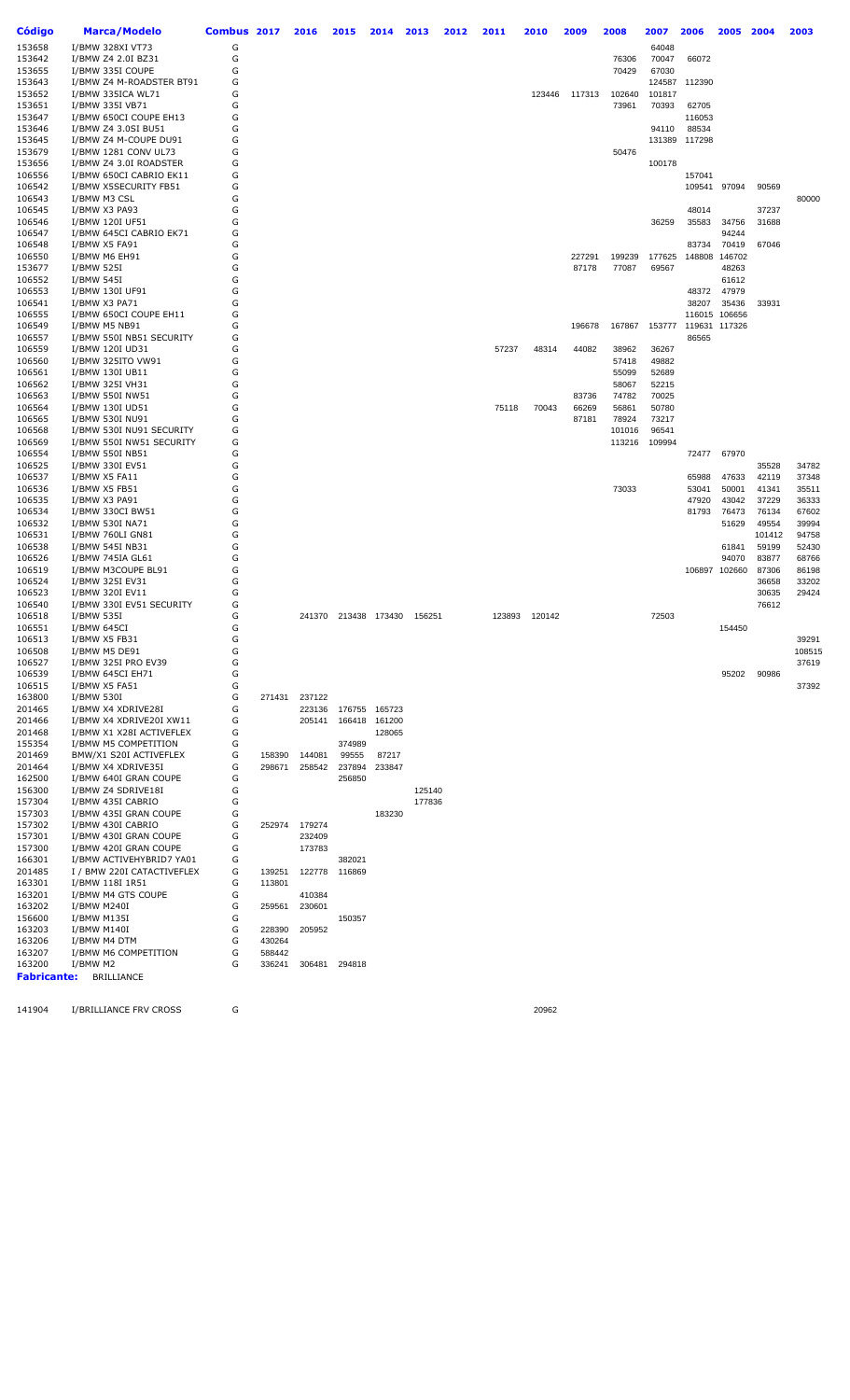| <b>Código</b><br><b>Fabricante:</b>              | <b>Marca/Modelo</b><br><b>BRM</b>                  | Combus 2017 |                | 2016           | 2015  | 2014          | 2013           | 2012           | 2011             | 2010                    | 2009                    | 2008                    | 2007                    | 2006                   | 2005                 | 2004                 | 2003                 |
|--------------------------------------------------|----------------------------------------------------|-------------|----------------|----------------|-------|---------------|----------------|----------------|------------------|-------------------------|-------------------------|-------------------------|-------------------------|------------------------|----------------------|----------------------|----------------------|
|                                                  |                                                    |             |                |                |       |               |                |                |                  |                         |                         |                         |                         |                        |                      |                      |                      |
| 123503<br>123505<br>123504<br><b>Fabricante:</b> | BRM/M8<br>BRM/M11<br>BRM/M10<br><b>BUGRE</b>       | G<br>G<br>G | 27791<br>35037 | 25701<br>31722 |       |               | 20348<br>19681 | 19812<br>17905 | 18942<br>16600   | 15787<br>14641<br>15785 | 14151<br>13331<br>14150 | 12929<br>11817<br>12930 | 11809<br>10974<br>11814 | 10662<br>9521<br>10667 | 9198<br>8088<br>9198 | 8975<br>8085<br>8980 | 8712<br>7873<br>8710 |
| 150801<br><b>Fabricante:</b>                     | <b>BUGRE/BGR 5</b><br><b>BUICK</b>                 | G           | 18344          | 17542          | 16429 | 15491         | 14755          | 14052          | 13382            | 11271                   | 10119                   | 9088                    | 8366                    | 7182                   | 6331                 | 6103                 | 5792                 |
|                                                  |                                                    |             |                |                |       |               |                |                |                  |                         |                         |                         |                         |                        |                      |                      |                      |
| 106604                                           | I/BUICK LACROSSE CXS                               | G           |                |                |       |               |                |                | 146146           |                         |                         |                         |                         |                        |                      |                      |                      |
| 106608<br>106605                                 | I/BUICK ENCORE AWD<br>I/BUICK REGAL CXL            | G<br>G      |                |                |       | 51578         |                |                |                  | 120789                  |                         |                         |                         |                        |                      |                      |                      |
| <b>Fabricante:</b>                               | <b>BYD</b>                                         |             |                |                |       |               |                |                |                  |                         |                         |                         |                         |                        |                      |                      |                      |
|                                                  |                                                    |             |                |                |       |               |                |                |                  |                         |                         |                         |                         |                        |                      |                      |                      |
| 155501<br>155500                                 | I/BYD F6 GS-I 2.0L<br>I/BYD FO GLX-I               | G<br>G      |                |                |       |               |                |                |                  | 20503<br>16283          |                         |                         |                         |                        |                      |                      |                      |
| 155503                                           | I/BYD E6                                           | G           |                | 161366         |       | 155177 145298 | 136883         |                |                  |                         |                         |                         |                         |                        |                      |                      |                      |
| 155505                                           | I/BYD E5                                           | G           | 122243         |                |       |               |                |                |                  |                         |                         |                         |                         |                        |                      |                      |                      |
| 155502<br><b>Fabricante:</b>                     | I/BYD G3 GLX-I 1.5L<br>CADILLAC                    | G           |                |                |       |               |                |                | 19321            | 18025                   |                         |                         |                         |                        |                      |                      |                      |
|                                                  |                                                    |             |                |                |       |               |                |                |                  |                         |                         |                         |                         |                        |                      |                      |                      |
| 106703<br>106712                                 | I/CADILLAC DEVILLE DTS<br>I/CADILLAC STS           | G<br>G      |                |                |       |               |                |                |                  |                         | 120345                  |                         |                         |                        | 41430                |                      |                      |
| 106714                                           | I/CADILLAC DTS                                     | G           |                |                |       |               |                |                | 133960           |                         |                         |                         | 72913                   | 68990                  |                      |                      |                      |
| 106716<br>106718                                 | I/CADILLAC XLR CONV<br>I/CADILLAC DTS LIMOUSINE    | G<br>G      |                |                |       |               |                |                | 130573           | 118852                  |                         |                         | 197357                  | 83651                  |                      |                      |                      |
| 106719                                           | I/CADILLAC CTS-V                                   | G           |                |                |       |               |                |                | 165510           | 154759                  | 143933                  |                         |                         |                        |                      |                      |                      |
| 106721<br>106722                                 | I/CADILLAC CTS-V COUPE<br>I/CADILLAC CTS COUPE     | G<br>G      |                |                |       |               |                | 243495         | 218166<br>175087 | 215109<br>148254        |                         |                         |                         |                        |                      |                      |                      |
| 106724                                           | I/CADILLAC CTS                                     | G           |                |                |       |               |                |                | 86560            |                         |                         |                         |                         |                        |                      |                      |                      |
| <b>Fabricante:</b>                               | CATERHAM                                           |             |                |                |       |               |                |                |                  |                         |                         |                         |                         |                        |                      |                      |                      |
| 163000                                           | I/CATERHAM CSR 260                                 | G           |                |                |       |               |                |                |                  |                         |                         |                         |                         | 50789                  |                      |                      |                      |
| <b>Fabricante:</b>                               | CHAMONIX                                           |             |                |                |       |               |                |                |                  |                         |                         |                         |                         |                        |                      |                      |                      |
|                                                  |                                                    |             |                |                |       |               |                |                |                  |                         |                         |                         |                         |                        |                      |                      |                      |
| 133802<br>133801                                 | CHAMONIX/S90<br>CHAMONIX/550                       | G<br>G      |                |                |       |               | 35008          |                |                  | 29394                   | 21867<br>26211          | 20848<br>24769          | 17694<br>21918          | 16040<br>18209         | 14941<br>16356       | 14171<br>15744       | 13206<br>14570       |
| <b>Fabricante:</b>                               | CHANGAN                                            |             |                |                |       |               |                |                |                  |                         |                         |                         |                         |                        |                      |                      |                      |
|                                                  |                                                    |             |                |                |       |               |                |                |                  |                         |                         |                         |                         |                        |                      |                      |                      |
| 137101<br>137104                                 | I/CHANGAN MINI BENNI 1.0<br>I/CHANGAN BENNI 1.3    | G<br>G      |                |                |       |               |                |                |                  | 11341<br>13598          |                         |                         |                         |                        |                      |                      |                      |
| <b>Fabricante:</b>                               | CHANGHE                                            |             |                |                |       |               |                |                |                  |                         |                         |                         |                         |                        |                      |                      |                      |
|                                                  |                                                    |             |                |                |       |               |                |                |                  |                         |                         |                         |                         |                        |                      |                      |                      |
| 168000                                           | I/CHANGHE M100 CH7101                              | G           |                |                |       |               |                |                | 13570            | 11985                   | 10551                   | 9331                    | 8741                    | 8528                   |                      |                      |                      |
| 168001<br><b>Fabricante:</b>                     | I/CHANGHE SPLASH LX<br><b>CHERY</b>                | G           |                |                |       |               |                | 24390          |                  |                         |                         |                         |                         |                        |                      |                      |                      |
|                                                  |                                                    |             |                |                |       |               |                |                |                  |                         |                         |                         |                         |                        |                      |                      |                      |
| 110020<br>110015                                 | I/CHERY QO 1.0<br>I/CHERY S18 1.3 FLEX             | G<br>G      |                |                | 18610 | 17636         | 15951          | 18802          | 18140            | 16365                   | 15703                   |                         |                         |                        |                      |                      |                      |
| 110014                                           | I/CHERY FACE 1.3 FLEX                              | G           |                |                |       | 18656         | 16940          |                | 15329            |                         |                         |                         |                         |                        |                      |                      |                      |
| 110012                                           | I/CHERY S18D                                       | G           |                |                |       |               |                |                |                  | 16075                   |                         |                         |                         |                        |                      |                      |                      |
| 110011<br>110010                                 | I/CHERY RIICH G5<br>I/CHERY FULWIN2 1.5 SD         | G<br>G      |                |                |       |               |                |                |                  | 27223<br>15441          |                         |                         |                         |                        |                      |                      |                      |
| 110009                                           | I/CHERY CIELO 2.0 AT SED                           | G           |                |                |       |               |                |                |                  | 19567                   |                         |                         |                         |                        |                      |                      |                      |
| 110002<br>110007                                 | I/CHERY A316 SEDAN<br>I/CHERY RIICH M1             | G<br>G      |                |                |       |               |                |                |                  | 18063                   | 16338                   |                         |                         |                        |                      |                      |                      |
| 110022                                           | I/CHERY CELER 1.5FLEX HB                           | G           |                |                |       | 25292         | 22667          | 22199          |                  | 13650                   |                         |                         |                         |                        |                      |                      |                      |
| 110005                                           | I/CHERY CIELO 1.6 SEDAN                            | G           |                |                |       |               |                |                | 18988            | 18056                   |                         |                         |                         |                        |                      |                      |                      |
| 110004<br>110003                                 | I/CHERY CIELO 1.6 HATCH<br>I/CHERY FACE 1.3        | G<br>G      |                |                |       |               | 16899          | 15577          | 19340<br>15291   | 17326<br>13500          | 11992                   |                         |                         |                        |                      |                      |                      |
| 110042                                           | CHERY/CELER 1.5 HB ACT                             | G           | 34849          | 31483          | 28407 | 26451         |                |                |                  |                         |                         |                         |                         |                        |                      |                      |                      |
| 110001                                           | I/CHERY A316 HATCH                                 | G           |                |                |       |               |                |                | 19377            | 17327                   | 16047                   |                         |                         |                        |                      |                      |                      |
| 110008<br>110035                                 | I/CHERY CIELO 1.8 SEDAN<br>I/CHERY TIGGO 5 2.0 CVT | G<br>G      |                |                |       |               | 38610          |                |                  | 19385                   |                         |                         |                         |                        |                      |                      |                      |
| 110000                                           | I/CHERY QQ3 1.1                                    | G           |                |                |       |               |                |                | 10760            |                         |                         | 9532                    |                         |                        |                      |                      |                      |
| 110049<br>110046                                 | CHERY/QQ 1.0 ACT<br>CHERY/QQ 1.0 LOOK              | G<br>G      | 28665<br>27369 | 27429<br>25787 |       |               |                |                |                  |                         |                         |                         |                         |                        |                      |                      |                      |
| 110044                                           | CHERY/QQ 1.0 SMILE                                 | G           | 22297          | 21240          |       |               |                |                |                  |                         |                         |                         |                         |                        |                      |                      |                      |
| 110039                                           | CHERY/CELER 1.5 SD ACT                             | G           | 35762          | 34613          | 32614 | 30701         |                |                |                  |                         |                         |                         |                         |                        |                      |                      |                      |
| 110038<br>110036                                 | I/CHERY ARRIZO 7 1.6 CVT<br>CHERY/CELER 1.5FLEX FL | G<br>G      | 34813          | 31847          | 29656 | 24829         | 24901          |                |                  |                         |                         |                         |                         |                        |                      |                      |                      |
| 110023                                           | I/CHERY CELER 1.5 FLEX                             | G           |                |                |       | 24544         | 23717          | 22694          |                  |                         |                         |                         |                         |                        |                      |                      |                      |
| 110034<br>110033                                 | I/CHERY TIGGO 5 2.0 MT<br>I/CHERY ARRIZO 7 CVT     | G<br>G      |                |                |       |               | 29165<br>23717 |                |                  |                         |                         |                         |                         |                        |                      |                      |                      |
| 110032                                           | I/CHERY ARRIZO 7 MT                                | G           |                |                |       |               | 23717          |                |                  |                         |                         |                         |                         |                        |                      |                      |                      |
| 110031                                           | I/CHERY QQ 1.0 ACT                                 | G           |                | 25122          | 19910 | 17620         |                |                |                  |                         |                         |                         |                         |                        |                      |                      |                      |
| 110027<br>110024                                 | I/CHERY G6 SEDAN AT<br>I/CHERY QQ 1.1              | G<br>G      |                |                |       | 17620         | 23717<br>14243 | 14147          | 12842            |                         |                         |                         |                         |                        |                      |                      |                      |
| 110037                                           | CHERY/CELER 1.5FFHB FL                             | G           |                | 30993          | 28109 | 25292         |                |                |                  |                         |                         |                         |                         |                        |                      |                      |                      |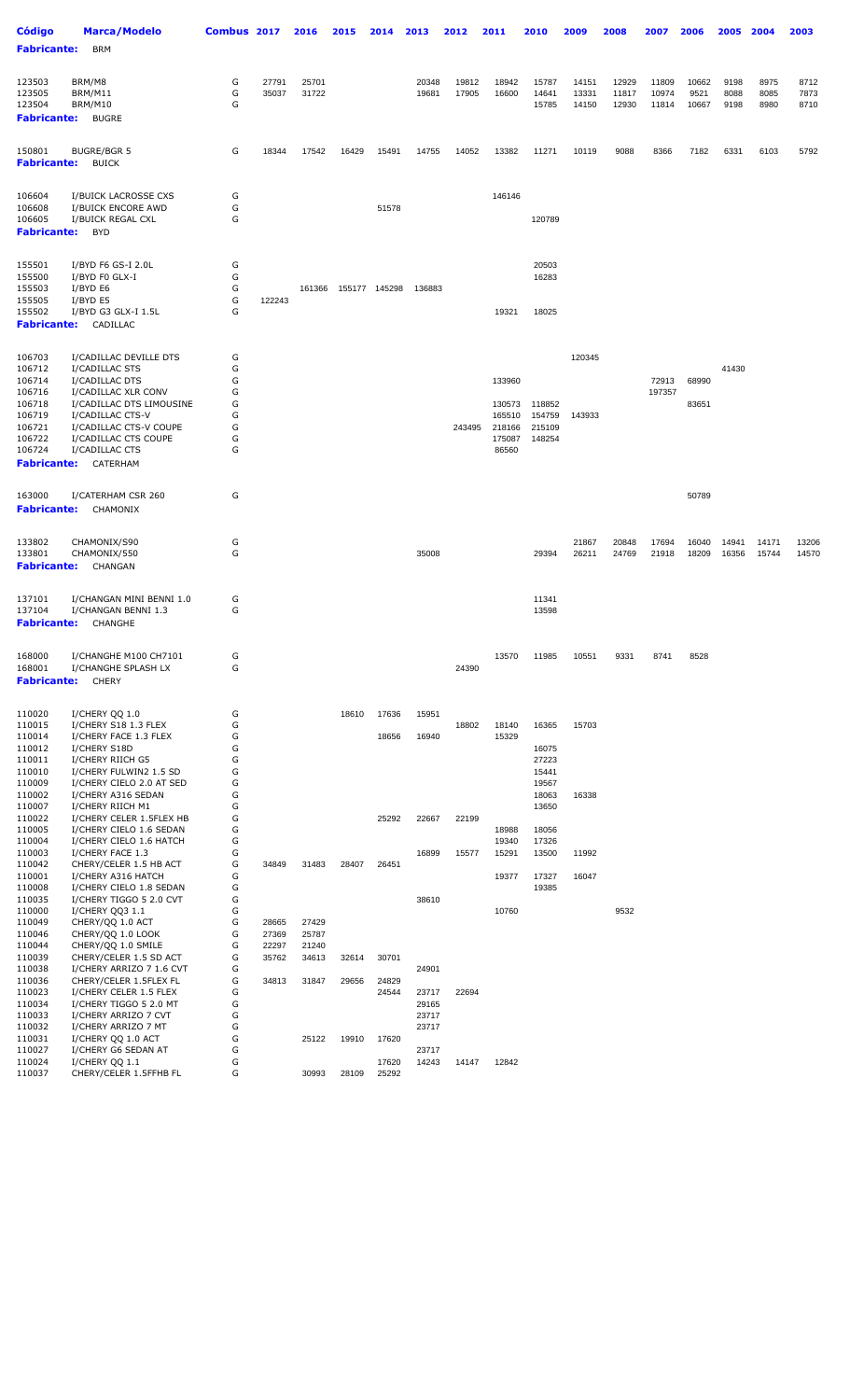| <b>CHRYSLER</b><br>Fabricante:<br>107240<br>I/CHRYSLER CROSSFIRE CPE<br>G<br>49093<br>44098<br>107245<br>G<br>104339<br>I/CHRYSLER CROSSFIRE<br>G<br>107242<br>I/CHRYSLER 300LX<br>53895<br>107252<br>I/CHRYSLER 300C PRO-LIMO<br>G<br>87614<br>G<br>107251<br>I/CHRYSLER 300C 3.6L<br>174625 137361<br>107250<br>G<br>I/CHRYSLER 300C V8<br>149375<br>137658<br>G<br>107248<br>I/CHRYSLER SEBRING COUPE<br>107253<br>G<br>93492<br>I/CHRYSLER LIMOUSINE 300<br>G<br>107244<br>I/CHRYSLER PTCRUISER TRG<br>32561<br>G<br>107241<br>I/CHRYSLER CROSSFIRE R<br>62969<br>59749<br>107236<br>G<br>I/CHRYSLER 300C V6<br>57032<br>49930<br>46011<br>107233<br>G<br>I/CHRYLER PT CRUISER CA<br>44314<br>39416<br>107200<br>G<br>I/CHRYSLER MRE CGPI<br>G<br>107231<br>I/CHRYSLER 300C TOURING<br>76514<br>69779<br>66094<br>63621<br>107230<br>G<br>I/CHRYSLER PT CRUISER C<br>22794<br>21810<br>20176<br>21414<br>G<br>107229<br>I/CHRYSLER TOWN COUNTRY<br>40939<br>39226<br>G<br>107228<br>I/CHRYSLER 300C<br>67308<br>59033<br>61378<br>55736<br>G<br>107227<br>I/CHRYSLER PACIFICA<br>33045<br>G<br>107223<br>I/CHRYSLER PTCRUISER LTD<br>30958<br>26286<br>22921<br>21706<br>107206<br>G<br>IMP/CHRYSLER CARAVAN SE<br>G<br>107232<br>I/CHRYSLER 300C SRT8<br>119557<br>116058<br>101408<br>95528<br>83524<br>107249<br>G<br>I/CHRYSLER 300C 3.6L V6<br>131698<br>89617<br>82468<br>G<br>101170<br>I/CHRYSLER TOWN COUNTRY<br>96796<br><b>Fabricante:</b><br><b>CICLOMOTOR</b><br>167410<br>CICLOMOTOR/BX50 NICE<br>G<br>3270<br><b>CITROEN</b><br>CITROEN/PICASSO II20GLX<br>G<br>22772<br>17549<br>19892<br>G<br>CITROEN/PICASSO II20EXCA<br>24966<br>23477<br>20977<br>17103<br>G<br>CITROEN PICASSO II20GLXA<br>22725<br>19998<br>17682<br>G<br>CITROEN/PICASSO II16GLXF<br>25789<br>19969<br>18896<br>16768<br>14798<br>G<br>CITROEN/PICASSO II16EXCF<br>24758<br>21752<br>19617<br>18038<br>15412<br>G<br>CITROEN/PICASSO 16GLXFLX<br>16773<br>14952<br>14093<br>12615<br>G<br>CITROEN/PICASSO 16EXCFLX<br>21747<br>14412<br>15410<br>G<br>CITROEN/C3 EXCL 14 FLEX<br>23009<br>19475<br>15821<br>21147<br>17883<br>17114<br>G<br>CITROEN/PICASSO II20EXC<br>20653<br>18765<br>16255<br>G<br>CITROEN/C3 XTR 14 FLEX<br>23611<br>22472<br>20819<br>19658<br>17380<br>14897<br>G<br>CITROEN/C3 EXC 16 A FLEX<br>25624<br>23296<br>20849<br>20787<br>18558<br>G<br>CITROEN/C3 GLX 16 A FLEX<br>20002<br>18793<br>G<br>CITROEN/C3 PICASSO<br>26796<br>24665<br>23621<br>CITROEN/C3 AIRCROSS<br>G<br>24794<br>G<br>CITROEN/C3 AIRCROSS GLXM<br>33588<br>30973<br>29846<br>26551<br>36967<br>G<br>CITROEN/C3 AIRCROSS GL M<br>27837<br>27162<br>G<br>CITROEN/C3 AIRCROSS EXCM<br>43825<br>40818<br>36023<br>32509<br>30862<br>28639<br>G<br>CITROEN/C3 PICASSO BVA<br>28582<br>25325<br>27610<br>G<br>CITROEN/C3 GLX 14 FLEX<br>22613<br>20547<br>19080<br>18264<br>17090<br>14898<br>15361<br>G<br>CITROEN/C3 AIRCROSS GLXA<br>38303<br>33698<br>32043<br>30773<br>CITROEN/C3 GLX 16 16V<br>G<br>18337<br>CITROEN/C3 AIRCROSS BVA<br>G<br>31798<br>30546<br>29273<br>G<br>CITROEN/C3 GLX 14<br>17177<br>G<br>I/CITROEN MRE CGPI<br>14287<br>G<br>IMP/CITROEN ZX20 BR 16V<br>15740<br>G<br>I/CITROEN XSARA BK PARIS<br>G<br>I/CITROEN C5 EXCL V6<br>G<br>I/CITROEN C5 EXCL 20<br>G<br>CITROEN/XSARA PICASSO<br>G<br>CITROEN/XSARA PICASSO GX<br>G<br>CITROEN/XSARA PICASSO EX<br>21945<br>G<br>CITROEN/XSARA PICASSOEXS<br>16170<br>14544<br>I/CITROEN BERLINGO 16 MP<br>G<br>14942<br>13945<br>G<br>CITROEN/C3 GLX 16 FLEX<br>18804<br>13994<br>17946<br>16887<br>15158<br>G<br>CITROEN/C3 PICASSO EXC A<br>43112<br>38854<br>34342<br>30843<br>30336<br>G<br>CITROEN/XSARA PICASSOGXS<br>13606<br>15624<br>G<br>14398<br>CITROEN/XSARA PICASSOEXA<br>17715<br>G<br>CITROEN/XSARA PICASSO GXA<br>19172<br>16919<br>14957<br>G<br>CITROEN/C3 O VERSOLATO<br>CITROENPICASSO 16 EXC<br>G<br>23744<br>G<br>CITROEN/PICASSO 16 GLX<br>13871<br>G<br>CITROEN/C3 EXCL 16 FLEX<br>24828<br>23843<br>19667<br>19258<br>17972<br>15784<br>15625<br>G<br>CITROEN/C3 XTR 16 FLEX<br>22215<br>20275<br>17752<br>17159<br>16532<br>G<br>CITROEN/C3 EXCL 16 16V<br>34684<br>32950<br>G<br>CITROEN/AIRCROSS SHINE A<br>64650<br>59669<br>56666<br>G<br>I/CITROEN C4 20ATF EXCL<br>38099<br>G<br>I/CITROEN C4 20ATF TEND<br>42904<br>G<br>I/CITROEN C4 16MF TEND<br>35228<br>I/CITROEN GRANDC4 PICASS<br>G<br>46798 | Código | Marca/Modelo            | Combus 2017 | 2016 | 2015 | 2014  | 2013 | 2012 | 2011 | 2010 | 2009 | 2008 | 2007 | 2006 | 2005  | 2004  | 2003  |
|----------------------------------------------------------------------------------------------------------------------------------------------------------------------------------------------------------------------------------------------------------------------------------------------------------------------------------------------------------------------------------------------------------------------------------------------------------------------------------------------------------------------------------------------------------------------------------------------------------------------------------------------------------------------------------------------------------------------------------------------------------------------------------------------------------------------------------------------------------------------------------------------------------------------------------------------------------------------------------------------------------------------------------------------------------------------------------------------------------------------------------------------------------------------------------------------------------------------------------------------------------------------------------------------------------------------------------------------------------------------------------------------------------------------------------------------------------------------------------------------------------------------------------------------------------------------------------------------------------------------------------------------------------------------------------------------------------------------------------------------------------------------------------------------------------------------------------------------------------------------------------------------------------------------------------------------------------------------------------------------------------------------------------------------------------------------------------------------------------------------------------------------------------------------------------------------------------------------------------------------------------------------------------------------------------------------------------------------------------------------------------------------------------------------------------------------------------------------------------------------------------------------------------------------------------------------------------------------------------------------------------------------------------------------------------------------------------------------------------------------------------------------------------------------------------------------------------------------------------------------------------------------------------------------------------------------------------------------------------------------------------------------------------------------------------------------------------------------------------------------------------------------------------------------------------------------------------------------------------------------------------------------------------------------------------------------------------------------------------------------------------------------------------------------------------------------------------------------------------------------------------------------------------------------------------------------------------------------------------------------------------------------------------------------------------------------------------------------------------------------------------------------------------------------------------------------------------------------------------------------------------------------------------------------------------------------------------------------------------------------------------------------------------------------------------------------------------------------------------------------------------------------------------------------------------------------------------------------------------------------------------------------------------------------------------------------------------------------------------------------------------------------------|--------|-------------------------|-------------|------|------|-------|------|------|------|------|------|------|------|------|-------|-------|-------|
|                                                                                                                                                                                                                                                                                                                                                                                                                                                                                                                                                                                                                                                                                                                                                                                                                                                                                                                                                                                                                                                                                                                                                                                                                                                                                                                                                                                                                                                                                                                                                                                                                                                                                                                                                                                                                                                                                                                                                                                                                                                                                                                                                                                                                                                                                                                                                                                                                                                                                                                                                                                                                                                                                                                                                                                                                                                                                                                                                                                                                                                                                                                                                                                                                                                                                                                                                                                                                                                                                                                                                                                                                                                                                                                                                                                                                                                                                                                                                                                                                                                                                                                                                                                                                                                                                                                                                                                                    |        |                         |             |      |      |       |      |      |      |      |      |      |      |      |       |       |       |
|                                                                                                                                                                                                                                                                                                                                                                                                                                                                                                                                                                                                                                                                                                                                                                                                                                                                                                                                                                                                                                                                                                                                                                                                                                                                                                                                                                                                                                                                                                                                                                                                                                                                                                                                                                                                                                                                                                                                                                                                                                                                                                                                                                                                                                                                                                                                                                                                                                                                                                                                                                                                                                                                                                                                                                                                                                                                                                                                                                                                                                                                                                                                                                                                                                                                                                                                                                                                                                                                                                                                                                                                                                                                                                                                                                                                                                                                                                                                                                                                                                                                                                                                                                                                                                                                                                                                                                                                    |        |                         |             |      |      |       |      |      |      |      |      |      |      |      |       |       |       |
|                                                                                                                                                                                                                                                                                                                                                                                                                                                                                                                                                                                                                                                                                                                                                                                                                                                                                                                                                                                                                                                                                                                                                                                                                                                                                                                                                                                                                                                                                                                                                                                                                                                                                                                                                                                                                                                                                                                                                                                                                                                                                                                                                                                                                                                                                                                                                                                                                                                                                                                                                                                                                                                                                                                                                                                                                                                                                                                                                                                                                                                                                                                                                                                                                                                                                                                                                                                                                                                                                                                                                                                                                                                                                                                                                                                                                                                                                                                                                                                                                                                                                                                                                                                                                                                                                                                                                                                                    |        |                         |             |      |      |       |      |      |      |      |      |      |      |      |       |       |       |
|                                                                                                                                                                                                                                                                                                                                                                                                                                                                                                                                                                                                                                                                                                                                                                                                                                                                                                                                                                                                                                                                                                                                                                                                                                                                                                                                                                                                                                                                                                                                                                                                                                                                                                                                                                                                                                                                                                                                                                                                                                                                                                                                                                                                                                                                                                                                                                                                                                                                                                                                                                                                                                                                                                                                                                                                                                                                                                                                                                                                                                                                                                                                                                                                                                                                                                                                                                                                                                                                                                                                                                                                                                                                                                                                                                                                                                                                                                                                                                                                                                                                                                                                                                                                                                                                                                                                                                                                    |        |                         |             |      |      |       |      |      |      |      |      |      |      |      |       |       |       |
|                                                                                                                                                                                                                                                                                                                                                                                                                                                                                                                                                                                                                                                                                                                                                                                                                                                                                                                                                                                                                                                                                                                                                                                                                                                                                                                                                                                                                                                                                                                                                                                                                                                                                                                                                                                                                                                                                                                                                                                                                                                                                                                                                                                                                                                                                                                                                                                                                                                                                                                                                                                                                                                                                                                                                                                                                                                                                                                                                                                                                                                                                                                                                                                                                                                                                                                                                                                                                                                                                                                                                                                                                                                                                                                                                                                                                                                                                                                                                                                                                                                                                                                                                                                                                                                                                                                                                                                                    |        |                         |             |      |      |       |      |      |      |      |      |      |      |      |       |       |       |
|                                                                                                                                                                                                                                                                                                                                                                                                                                                                                                                                                                                                                                                                                                                                                                                                                                                                                                                                                                                                                                                                                                                                                                                                                                                                                                                                                                                                                                                                                                                                                                                                                                                                                                                                                                                                                                                                                                                                                                                                                                                                                                                                                                                                                                                                                                                                                                                                                                                                                                                                                                                                                                                                                                                                                                                                                                                                                                                                                                                                                                                                                                                                                                                                                                                                                                                                                                                                                                                                                                                                                                                                                                                                                                                                                                                                                                                                                                                                                                                                                                                                                                                                                                                                                                                                                                                                                                                                    |        |                         |             |      |      |       |      |      |      |      |      |      |      |      |       |       |       |
|                                                                                                                                                                                                                                                                                                                                                                                                                                                                                                                                                                                                                                                                                                                                                                                                                                                                                                                                                                                                                                                                                                                                                                                                                                                                                                                                                                                                                                                                                                                                                                                                                                                                                                                                                                                                                                                                                                                                                                                                                                                                                                                                                                                                                                                                                                                                                                                                                                                                                                                                                                                                                                                                                                                                                                                                                                                                                                                                                                                                                                                                                                                                                                                                                                                                                                                                                                                                                                                                                                                                                                                                                                                                                                                                                                                                                                                                                                                                                                                                                                                                                                                                                                                                                                                                                                                                                                                                    |        |                         |             |      |      |       |      |      |      |      |      |      |      |      |       |       |       |
|                                                                                                                                                                                                                                                                                                                                                                                                                                                                                                                                                                                                                                                                                                                                                                                                                                                                                                                                                                                                                                                                                                                                                                                                                                                                                                                                                                                                                                                                                                                                                                                                                                                                                                                                                                                                                                                                                                                                                                                                                                                                                                                                                                                                                                                                                                                                                                                                                                                                                                                                                                                                                                                                                                                                                                                                                                                                                                                                                                                                                                                                                                                                                                                                                                                                                                                                                                                                                                                                                                                                                                                                                                                                                                                                                                                                                                                                                                                                                                                                                                                                                                                                                                                                                                                                                                                                                                                                    |        |                         |             |      |      |       |      |      |      |      |      |      |      |      |       | 24799 |       |
|                                                                                                                                                                                                                                                                                                                                                                                                                                                                                                                                                                                                                                                                                                                                                                                                                                                                                                                                                                                                                                                                                                                                                                                                                                                                                                                                                                                                                                                                                                                                                                                                                                                                                                                                                                                                                                                                                                                                                                                                                                                                                                                                                                                                                                                                                                                                                                                                                                                                                                                                                                                                                                                                                                                                                                                                                                                                                                                                                                                                                                                                                                                                                                                                                                                                                                                                                                                                                                                                                                                                                                                                                                                                                                                                                                                                                                                                                                                                                                                                                                                                                                                                                                                                                                                                                                                                                                                                    |        |                         |             |      |      |       |      |      |      |      |      |      |      |      |       |       |       |
|                                                                                                                                                                                                                                                                                                                                                                                                                                                                                                                                                                                                                                                                                                                                                                                                                                                                                                                                                                                                                                                                                                                                                                                                                                                                                                                                                                                                                                                                                                                                                                                                                                                                                                                                                                                                                                                                                                                                                                                                                                                                                                                                                                                                                                                                                                                                                                                                                                                                                                                                                                                                                                                                                                                                                                                                                                                                                                                                                                                                                                                                                                                                                                                                                                                                                                                                                                                                                                                                                                                                                                                                                                                                                                                                                                                                                                                                                                                                                                                                                                                                                                                                                                                                                                                                                                                                                                                                    |        |                         |             |      |      |       |      |      |      |      |      |      |      |      |       |       |       |
|                                                                                                                                                                                                                                                                                                                                                                                                                                                                                                                                                                                                                                                                                                                                                                                                                                                                                                                                                                                                                                                                                                                                                                                                                                                                                                                                                                                                                                                                                                                                                                                                                                                                                                                                                                                                                                                                                                                                                                                                                                                                                                                                                                                                                                                                                                                                                                                                                                                                                                                                                                                                                                                                                                                                                                                                                                                                                                                                                                                                                                                                                                                                                                                                                                                                                                                                                                                                                                                                                                                                                                                                                                                                                                                                                                                                                                                                                                                                                                                                                                                                                                                                                                                                                                                                                                                                                                                                    |        |                         |             |      |      |       |      |      |      |      |      |      |      |      |       |       |       |
|                                                                                                                                                                                                                                                                                                                                                                                                                                                                                                                                                                                                                                                                                                                                                                                                                                                                                                                                                                                                                                                                                                                                                                                                                                                                                                                                                                                                                                                                                                                                                                                                                                                                                                                                                                                                                                                                                                                                                                                                                                                                                                                                                                                                                                                                                                                                                                                                                                                                                                                                                                                                                                                                                                                                                                                                                                                                                                                                                                                                                                                                                                                                                                                                                                                                                                                                                                                                                                                                                                                                                                                                                                                                                                                                                                                                                                                                                                                                                                                                                                                                                                                                                                                                                                                                                                                                                                                                    |        |                         |             |      |      |       |      |      |      |      |      |      |      |      | 44282 |       |       |
|                                                                                                                                                                                                                                                                                                                                                                                                                                                                                                                                                                                                                                                                                                                                                                                                                                                                                                                                                                                                                                                                                                                                                                                                                                                                                                                                                                                                                                                                                                                                                                                                                                                                                                                                                                                                                                                                                                                                                                                                                                                                                                                                                                                                                                                                                                                                                                                                                                                                                                                                                                                                                                                                                                                                                                                                                                                                                                                                                                                                                                                                                                                                                                                                                                                                                                                                                                                                                                                                                                                                                                                                                                                                                                                                                                                                                                                                                                                                                                                                                                                                                                                                                                                                                                                                                                                                                                                                    |        |                         |             |      |      |       |      |      |      |      |      |      |      |      |       |       |       |
|                                                                                                                                                                                                                                                                                                                                                                                                                                                                                                                                                                                                                                                                                                                                                                                                                                                                                                                                                                                                                                                                                                                                                                                                                                                                                                                                                                                                                                                                                                                                                                                                                                                                                                                                                                                                                                                                                                                                                                                                                                                                                                                                                                                                                                                                                                                                                                                                                                                                                                                                                                                                                                                                                                                                                                                                                                                                                                                                                                                                                                                                                                                                                                                                                                                                                                                                                                                                                                                                                                                                                                                                                                                                                                                                                                                                                                                                                                                                                                                                                                                                                                                                                                                                                                                                                                                                                                                                    |        |                         |             |      |      |       |      |      |      |      |      |      |      |      | 21198 |       |       |
|                                                                                                                                                                                                                                                                                                                                                                                                                                                                                                                                                                                                                                                                                                                                                                                                                                                                                                                                                                                                                                                                                                                                                                                                                                                                                                                                                                                                                                                                                                                                                                                                                                                                                                                                                                                                                                                                                                                                                                                                                                                                                                                                                                                                                                                                                                                                                                                                                                                                                                                                                                                                                                                                                                                                                                                                                                                                                                                                                                                                                                                                                                                                                                                                                                                                                                                                                                                                                                                                                                                                                                                                                                                                                                                                                                                                                                                                                                                                                                                                                                                                                                                                                                                                                                                                                                                                                                                                    |        |                         |             |      |      |       |      |      |      |      |      |      |      |      |       |       |       |
|                                                                                                                                                                                                                                                                                                                                                                                                                                                                                                                                                                                                                                                                                                                                                                                                                                                                                                                                                                                                                                                                                                                                                                                                                                                                                                                                                                                                                                                                                                                                                                                                                                                                                                                                                                                                                                                                                                                                                                                                                                                                                                                                                                                                                                                                                                                                                                                                                                                                                                                                                                                                                                                                                                                                                                                                                                                                                                                                                                                                                                                                                                                                                                                                                                                                                                                                                                                                                                                                                                                                                                                                                                                                                                                                                                                                                                                                                                                                                                                                                                                                                                                                                                                                                                                                                                                                                                                                    |        |                         |             |      |      |       |      |      |      |      |      |      |      |      | 27492 | 25869 |       |
|                                                                                                                                                                                                                                                                                                                                                                                                                                                                                                                                                                                                                                                                                                                                                                                                                                                                                                                                                                                                                                                                                                                                                                                                                                                                                                                                                                                                                                                                                                                                                                                                                                                                                                                                                                                                                                                                                                                                                                                                                                                                                                                                                                                                                                                                                                                                                                                                                                                                                                                                                                                                                                                                                                                                                                                                                                                                                                                                                                                                                                                                                                                                                                                                                                                                                                                                                                                                                                                                                                                                                                                                                                                                                                                                                                                                                                                                                                                                                                                                                                                                                                                                                                                                                                                                                                                                                                                                    |        |                         |             |      |      |       |      |      |      |      |      |      |      |      | 47531 | 46188 |       |
|                                                                                                                                                                                                                                                                                                                                                                                                                                                                                                                                                                                                                                                                                                                                                                                                                                                                                                                                                                                                                                                                                                                                                                                                                                                                                                                                                                                                                                                                                                                                                                                                                                                                                                                                                                                                                                                                                                                                                                                                                                                                                                                                                                                                                                                                                                                                                                                                                                                                                                                                                                                                                                                                                                                                                                                                                                                                                                                                                                                                                                                                                                                                                                                                                                                                                                                                                                                                                                                                                                                                                                                                                                                                                                                                                                                                                                                                                                                                                                                                                                                                                                                                                                                                                                                                                                                                                                                                    |        |                         |             |      |      |       |      |      |      |      |      |      |      |      |       | 28032 |       |
|                                                                                                                                                                                                                                                                                                                                                                                                                                                                                                                                                                                                                                                                                                                                                                                                                                                                                                                                                                                                                                                                                                                                                                                                                                                                                                                                                                                                                                                                                                                                                                                                                                                                                                                                                                                                                                                                                                                                                                                                                                                                                                                                                                                                                                                                                                                                                                                                                                                                                                                                                                                                                                                                                                                                                                                                                                                                                                                                                                                                                                                                                                                                                                                                                                                                                                                                                                                                                                                                                                                                                                                                                                                                                                                                                                                                                                                                                                                                                                                                                                                                                                                                                                                                                                                                                                                                                                                                    |        |                         |             |      |      |       |      |      |      |      |      |      |      |      | 20999 | 19911 | 18961 |
|                                                                                                                                                                                                                                                                                                                                                                                                                                                                                                                                                                                                                                                                                                                                                                                                                                                                                                                                                                                                                                                                                                                                                                                                                                                                                                                                                                                                                                                                                                                                                                                                                                                                                                                                                                                                                                                                                                                                                                                                                                                                                                                                                                                                                                                                                                                                                                                                                                                                                                                                                                                                                                                                                                                                                                                                                                                                                                                                                                                                                                                                                                                                                                                                                                                                                                                                                                                                                                                                                                                                                                                                                                                                                                                                                                                                                                                                                                                                                                                                                                                                                                                                                                                                                                                                                                                                                                                                    |        |                         |             |      |      |       |      |      |      |      |      |      |      |      | 20683 |       |       |
|                                                                                                                                                                                                                                                                                                                                                                                                                                                                                                                                                                                                                                                                                                                                                                                                                                                                                                                                                                                                                                                                                                                                                                                                                                                                                                                                                                                                                                                                                                                                                                                                                                                                                                                                                                                                                                                                                                                                                                                                                                                                                                                                                                                                                                                                                                                                                                                                                                                                                                                                                                                                                                                                                                                                                                                                                                                                                                                                                                                                                                                                                                                                                                                                                                                                                                                                                                                                                                                                                                                                                                                                                                                                                                                                                                                                                                                                                                                                                                                                                                                                                                                                                                                                                                                                                                                                                                                                    |        |                         |             |      |      |       |      |      |      |      |      |      |      |      |       |       |       |
|                                                                                                                                                                                                                                                                                                                                                                                                                                                                                                                                                                                                                                                                                                                                                                                                                                                                                                                                                                                                                                                                                                                                                                                                                                                                                                                                                                                                                                                                                                                                                                                                                                                                                                                                                                                                                                                                                                                                                                                                                                                                                                                                                                                                                                                                                                                                                                                                                                                                                                                                                                                                                                                                                                                                                                                                                                                                                                                                                                                                                                                                                                                                                                                                                                                                                                                                                                                                                                                                                                                                                                                                                                                                                                                                                                                                                                                                                                                                                                                                                                                                                                                                                                                                                                                                                                                                                                                                    |        |                         |             |      |      |       |      |      |      |      |      |      |      |      |       |       |       |
|                                                                                                                                                                                                                                                                                                                                                                                                                                                                                                                                                                                                                                                                                                                                                                                                                                                                                                                                                                                                                                                                                                                                                                                                                                                                                                                                                                                                                                                                                                                                                                                                                                                                                                                                                                                                                                                                                                                                                                                                                                                                                                                                                                                                                                                                                                                                                                                                                                                                                                                                                                                                                                                                                                                                                                                                                                                                                                                                                                                                                                                                                                                                                                                                                                                                                                                                                                                                                                                                                                                                                                                                                                                                                                                                                                                                                                                                                                                                                                                                                                                                                                                                                                                                                                                                                                                                                                                                    |        |                         |             |      |      |       |      |      |      |      |      |      |      |      |       |       |       |
|                                                                                                                                                                                                                                                                                                                                                                                                                                                                                                                                                                                                                                                                                                                                                                                                                                                                                                                                                                                                                                                                                                                                                                                                                                                                                                                                                                                                                                                                                                                                                                                                                                                                                                                                                                                                                                                                                                                                                                                                                                                                                                                                                                                                                                                                                                                                                                                                                                                                                                                                                                                                                                                                                                                                                                                                                                                                                                                                                                                                                                                                                                                                                                                                                                                                                                                                                                                                                                                                                                                                                                                                                                                                                                                                                                                                                                                                                                                                                                                                                                                                                                                                                                                                                                                                                                                                                                                                    |        |                         |             |      |      |       |      |      |      |      |      |      |      |      |       |       |       |
| <b>Fabricante:</b><br>107426<br>107425<br>107424<br>107423<br>107422<br>107421<br>107420<br>107418<br>107427<br>107419<br>107428<br>107429<br>107433<br>107434<br>107436<br>107437<br>107438<br>107439<br>107417<br>107441<br>107404<br>107440<br>107405<br>107300<br>107307<br>107379<br>107383<br>107385<br>107400<br>107401<br>107402<br>107407<br>107387<br>107416<br>107442<br>107408<br>107409<br>107410<br>107411<br>107412<br>107413<br>107414<br>107415<br>107403<br>107488<br>107471<br>107472<br>107473<br>107474                                                                                                                                                                                                                                                                                                                                                                                                                                                                                                                                                                                                                                                                                                                                                                                                                                                                                                                                                                                                                                                                                                                                                                                                                                                                                                                                                                                                                                                                                                                                                                                                                                                                                                                                                                                                                                                                                                                                                                                                                                                                                                                                                                                                                                                                                                                                                                                                                                                                                                                                                                                                                                                                                                                                                                                                                                                                                                                                                                                                                                                                                                                                                                                                                                                                                                                                                                                                                                                                                                                                                                                                                                                                                                                                                                                                                                                                       |        |                         |             |      |      |       |      |      |      |      |      |      |      |      |       |       |       |
|                                                                                                                                                                                                                                                                                                                                                                                                                                                                                                                                                                                                                                                                                                                                                                                                                                                                                                                                                                                                                                                                                                                                                                                                                                                                                                                                                                                                                                                                                                                                                                                                                                                                                                                                                                                                                                                                                                                                                                                                                                                                                                                                                                                                                                                                                                                                                                                                                                                                                                                                                                                                                                                                                                                                                                                                                                                                                                                                                                                                                                                                                                                                                                                                                                                                                                                                                                                                                                                                                                                                                                                                                                                                                                                                                                                                                                                                                                                                                                                                                                                                                                                                                                                                                                                                                                                                                                                                    |        |                         |             |      |      |       |      |      |      |      |      |      |      |      |       |       |       |
|                                                                                                                                                                                                                                                                                                                                                                                                                                                                                                                                                                                                                                                                                                                                                                                                                                                                                                                                                                                                                                                                                                                                                                                                                                                                                                                                                                                                                                                                                                                                                                                                                                                                                                                                                                                                                                                                                                                                                                                                                                                                                                                                                                                                                                                                                                                                                                                                                                                                                                                                                                                                                                                                                                                                                                                                                                                                                                                                                                                                                                                                                                                                                                                                                                                                                                                                                                                                                                                                                                                                                                                                                                                                                                                                                                                                                                                                                                                                                                                                                                                                                                                                                                                                                                                                                                                                                                                                    |        |                         |             |      |      |       |      |      |      |      |      |      |      |      |       |       |       |
|                                                                                                                                                                                                                                                                                                                                                                                                                                                                                                                                                                                                                                                                                                                                                                                                                                                                                                                                                                                                                                                                                                                                                                                                                                                                                                                                                                                                                                                                                                                                                                                                                                                                                                                                                                                                                                                                                                                                                                                                                                                                                                                                                                                                                                                                                                                                                                                                                                                                                                                                                                                                                                                                                                                                                                                                                                                                                                                                                                                                                                                                                                                                                                                                                                                                                                                                                                                                                                                                                                                                                                                                                                                                                                                                                                                                                                                                                                                                                                                                                                                                                                                                                                                                                                                                                                                                                                                                    |        |                         |             |      |      |       |      |      |      |      |      |      |      |      |       |       |       |
|                                                                                                                                                                                                                                                                                                                                                                                                                                                                                                                                                                                                                                                                                                                                                                                                                                                                                                                                                                                                                                                                                                                                                                                                                                                                                                                                                                                                                                                                                                                                                                                                                                                                                                                                                                                                                                                                                                                                                                                                                                                                                                                                                                                                                                                                                                                                                                                                                                                                                                                                                                                                                                                                                                                                                                                                                                                                                                                                                                                                                                                                                                                                                                                                                                                                                                                                                                                                                                                                                                                                                                                                                                                                                                                                                                                                                                                                                                                                                                                                                                                                                                                                                                                                                                                                                                                                                                                                    |        |                         |             |      |      |       |      |      |      |      |      |      |      |      |       |       |       |
|                                                                                                                                                                                                                                                                                                                                                                                                                                                                                                                                                                                                                                                                                                                                                                                                                                                                                                                                                                                                                                                                                                                                                                                                                                                                                                                                                                                                                                                                                                                                                                                                                                                                                                                                                                                                                                                                                                                                                                                                                                                                                                                                                                                                                                                                                                                                                                                                                                                                                                                                                                                                                                                                                                                                                                                                                                                                                                                                                                                                                                                                                                                                                                                                                                                                                                                                                                                                                                                                                                                                                                                                                                                                                                                                                                                                                                                                                                                                                                                                                                                                                                                                                                                                                                                                                                                                                                                                    |        |                         |             |      |      |       |      |      |      |      |      |      |      |      |       |       |       |
|                                                                                                                                                                                                                                                                                                                                                                                                                                                                                                                                                                                                                                                                                                                                                                                                                                                                                                                                                                                                                                                                                                                                                                                                                                                                                                                                                                                                                                                                                                                                                                                                                                                                                                                                                                                                                                                                                                                                                                                                                                                                                                                                                                                                                                                                                                                                                                                                                                                                                                                                                                                                                                                                                                                                                                                                                                                                                                                                                                                                                                                                                                                                                                                                                                                                                                                                                                                                                                                                                                                                                                                                                                                                                                                                                                                                                                                                                                                                                                                                                                                                                                                                                                                                                                                                                                                                                                                                    |        |                         |             |      |      |       |      |      |      |      |      |      |      |      |       |       |       |
|                                                                                                                                                                                                                                                                                                                                                                                                                                                                                                                                                                                                                                                                                                                                                                                                                                                                                                                                                                                                                                                                                                                                                                                                                                                                                                                                                                                                                                                                                                                                                                                                                                                                                                                                                                                                                                                                                                                                                                                                                                                                                                                                                                                                                                                                                                                                                                                                                                                                                                                                                                                                                                                                                                                                                                                                                                                                                                                                                                                                                                                                                                                                                                                                                                                                                                                                                                                                                                                                                                                                                                                                                                                                                                                                                                                                                                                                                                                                                                                                                                                                                                                                                                                                                                                                                                                                                                                                    |        |                         |             |      |      |       |      |      |      |      |      |      |      |      |       |       |       |
|                                                                                                                                                                                                                                                                                                                                                                                                                                                                                                                                                                                                                                                                                                                                                                                                                                                                                                                                                                                                                                                                                                                                                                                                                                                                                                                                                                                                                                                                                                                                                                                                                                                                                                                                                                                                                                                                                                                                                                                                                                                                                                                                                                                                                                                                                                                                                                                                                                                                                                                                                                                                                                                                                                                                                                                                                                                                                                                                                                                                                                                                                                                                                                                                                                                                                                                                                                                                                                                                                                                                                                                                                                                                                                                                                                                                                                                                                                                                                                                                                                                                                                                                                                                                                                                                                                                                                                                                    |        |                         |             |      |      |       |      |      |      |      |      |      |      |      |       |       |       |
|                                                                                                                                                                                                                                                                                                                                                                                                                                                                                                                                                                                                                                                                                                                                                                                                                                                                                                                                                                                                                                                                                                                                                                                                                                                                                                                                                                                                                                                                                                                                                                                                                                                                                                                                                                                                                                                                                                                                                                                                                                                                                                                                                                                                                                                                                                                                                                                                                                                                                                                                                                                                                                                                                                                                                                                                                                                                                                                                                                                                                                                                                                                                                                                                                                                                                                                                                                                                                                                                                                                                                                                                                                                                                                                                                                                                                                                                                                                                                                                                                                                                                                                                                                                                                                                                                                                                                                                                    |        |                         |             |      |      |       |      |      |      |      |      |      |      |      |       |       |       |
|                                                                                                                                                                                                                                                                                                                                                                                                                                                                                                                                                                                                                                                                                                                                                                                                                                                                                                                                                                                                                                                                                                                                                                                                                                                                                                                                                                                                                                                                                                                                                                                                                                                                                                                                                                                                                                                                                                                                                                                                                                                                                                                                                                                                                                                                                                                                                                                                                                                                                                                                                                                                                                                                                                                                                                                                                                                                                                                                                                                                                                                                                                                                                                                                                                                                                                                                                                                                                                                                                                                                                                                                                                                                                                                                                                                                                                                                                                                                                                                                                                                                                                                                                                                                                                                                                                                                                                                                    |        |                         |             |      |      |       |      |      |      |      |      |      |      |      |       |       |       |
|                                                                                                                                                                                                                                                                                                                                                                                                                                                                                                                                                                                                                                                                                                                                                                                                                                                                                                                                                                                                                                                                                                                                                                                                                                                                                                                                                                                                                                                                                                                                                                                                                                                                                                                                                                                                                                                                                                                                                                                                                                                                                                                                                                                                                                                                                                                                                                                                                                                                                                                                                                                                                                                                                                                                                                                                                                                                                                                                                                                                                                                                                                                                                                                                                                                                                                                                                                                                                                                                                                                                                                                                                                                                                                                                                                                                                                                                                                                                                                                                                                                                                                                                                                                                                                                                                                                                                                                                    |        |                         |             |      |      |       |      |      |      |      |      |      |      |      |       |       |       |
|                                                                                                                                                                                                                                                                                                                                                                                                                                                                                                                                                                                                                                                                                                                                                                                                                                                                                                                                                                                                                                                                                                                                                                                                                                                                                                                                                                                                                                                                                                                                                                                                                                                                                                                                                                                                                                                                                                                                                                                                                                                                                                                                                                                                                                                                                                                                                                                                                                                                                                                                                                                                                                                                                                                                                                                                                                                                                                                                                                                                                                                                                                                                                                                                                                                                                                                                                                                                                                                                                                                                                                                                                                                                                                                                                                                                                                                                                                                                                                                                                                                                                                                                                                                                                                                                                                                                                                                                    |        |                         |             |      |      |       |      |      |      |      |      |      |      |      |       |       |       |
|                                                                                                                                                                                                                                                                                                                                                                                                                                                                                                                                                                                                                                                                                                                                                                                                                                                                                                                                                                                                                                                                                                                                                                                                                                                                                                                                                                                                                                                                                                                                                                                                                                                                                                                                                                                                                                                                                                                                                                                                                                                                                                                                                                                                                                                                                                                                                                                                                                                                                                                                                                                                                                                                                                                                                                                                                                                                                                                                                                                                                                                                                                                                                                                                                                                                                                                                                                                                                                                                                                                                                                                                                                                                                                                                                                                                                                                                                                                                                                                                                                                                                                                                                                                                                                                                                                                                                                                                    |        |                         |             |      |      |       |      |      |      |      |      |      |      |      |       |       |       |
|                                                                                                                                                                                                                                                                                                                                                                                                                                                                                                                                                                                                                                                                                                                                                                                                                                                                                                                                                                                                                                                                                                                                                                                                                                                                                                                                                                                                                                                                                                                                                                                                                                                                                                                                                                                                                                                                                                                                                                                                                                                                                                                                                                                                                                                                                                                                                                                                                                                                                                                                                                                                                                                                                                                                                                                                                                                                                                                                                                                                                                                                                                                                                                                                                                                                                                                                                                                                                                                                                                                                                                                                                                                                                                                                                                                                                                                                                                                                                                                                                                                                                                                                                                                                                                                                                                                                                                                                    |        |                         |             |      |      |       |      |      |      |      |      |      |      |      |       |       |       |
|                                                                                                                                                                                                                                                                                                                                                                                                                                                                                                                                                                                                                                                                                                                                                                                                                                                                                                                                                                                                                                                                                                                                                                                                                                                                                                                                                                                                                                                                                                                                                                                                                                                                                                                                                                                                                                                                                                                                                                                                                                                                                                                                                                                                                                                                                                                                                                                                                                                                                                                                                                                                                                                                                                                                                                                                                                                                                                                                                                                                                                                                                                                                                                                                                                                                                                                                                                                                                                                                                                                                                                                                                                                                                                                                                                                                                                                                                                                                                                                                                                                                                                                                                                                                                                                                                                                                                                                                    |        |                         |             |      |      |       |      |      |      |      |      |      |      |      |       |       |       |
|                                                                                                                                                                                                                                                                                                                                                                                                                                                                                                                                                                                                                                                                                                                                                                                                                                                                                                                                                                                                                                                                                                                                                                                                                                                                                                                                                                                                                                                                                                                                                                                                                                                                                                                                                                                                                                                                                                                                                                                                                                                                                                                                                                                                                                                                                                                                                                                                                                                                                                                                                                                                                                                                                                                                                                                                                                                                                                                                                                                                                                                                                                                                                                                                                                                                                                                                                                                                                                                                                                                                                                                                                                                                                                                                                                                                                                                                                                                                                                                                                                                                                                                                                                                                                                                                                                                                                                                                    |        |                         |             |      |      |       |      |      |      |      |      |      |      |      |       |       |       |
|                                                                                                                                                                                                                                                                                                                                                                                                                                                                                                                                                                                                                                                                                                                                                                                                                                                                                                                                                                                                                                                                                                                                                                                                                                                                                                                                                                                                                                                                                                                                                                                                                                                                                                                                                                                                                                                                                                                                                                                                                                                                                                                                                                                                                                                                                                                                                                                                                                                                                                                                                                                                                                                                                                                                                                                                                                                                                                                                                                                                                                                                                                                                                                                                                                                                                                                                                                                                                                                                                                                                                                                                                                                                                                                                                                                                                                                                                                                                                                                                                                                                                                                                                                                                                                                                                                                                                                                                    |        |                         |             |      |      |       |      |      |      |      |      |      |      |      |       |       |       |
|                                                                                                                                                                                                                                                                                                                                                                                                                                                                                                                                                                                                                                                                                                                                                                                                                                                                                                                                                                                                                                                                                                                                                                                                                                                                                                                                                                                                                                                                                                                                                                                                                                                                                                                                                                                                                                                                                                                                                                                                                                                                                                                                                                                                                                                                                                                                                                                                                                                                                                                                                                                                                                                                                                                                                                                                                                                                                                                                                                                                                                                                                                                                                                                                                                                                                                                                                                                                                                                                                                                                                                                                                                                                                                                                                                                                                                                                                                                                                                                                                                                                                                                                                                                                                                                                                                                                                                                                    |        |                         |             |      |      |       |      |      |      |      |      |      |      |      |       |       |       |
|                                                                                                                                                                                                                                                                                                                                                                                                                                                                                                                                                                                                                                                                                                                                                                                                                                                                                                                                                                                                                                                                                                                                                                                                                                                                                                                                                                                                                                                                                                                                                                                                                                                                                                                                                                                                                                                                                                                                                                                                                                                                                                                                                                                                                                                                                                                                                                                                                                                                                                                                                                                                                                                                                                                                                                                                                                                                                                                                                                                                                                                                                                                                                                                                                                                                                                                                                                                                                                                                                                                                                                                                                                                                                                                                                                                                                                                                                                                                                                                                                                                                                                                                                                                                                                                                                                                                                                                                    |        |                         |             |      |      |       |      |      |      |      |      |      |      |      |       |       |       |
|                                                                                                                                                                                                                                                                                                                                                                                                                                                                                                                                                                                                                                                                                                                                                                                                                                                                                                                                                                                                                                                                                                                                                                                                                                                                                                                                                                                                                                                                                                                                                                                                                                                                                                                                                                                                                                                                                                                                                                                                                                                                                                                                                                                                                                                                                                                                                                                                                                                                                                                                                                                                                                                                                                                                                                                                                                                                                                                                                                                                                                                                                                                                                                                                                                                                                                                                                                                                                                                                                                                                                                                                                                                                                                                                                                                                                                                                                                                                                                                                                                                                                                                                                                                                                                                                                                                                                                                                    |        |                         |             |      |      |       |      |      |      |      |      |      |      |      | 13726 |       |       |
|                                                                                                                                                                                                                                                                                                                                                                                                                                                                                                                                                                                                                                                                                                                                                                                                                                                                                                                                                                                                                                                                                                                                                                                                                                                                                                                                                                                                                                                                                                                                                                                                                                                                                                                                                                                                                                                                                                                                                                                                                                                                                                                                                                                                                                                                                                                                                                                                                                                                                                                                                                                                                                                                                                                                                                                                                                                                                                                                                                                                                                                                                                                                                                                                                                                                                                                                                                                                                                                                                                                                                                                                                                                                                                                                                                                                                                                                                                                                                                                                                                                                                                                                                                                                                                                                                                                                                                                                    |        |                         |             |      |      |       |      |      |      |      |      |      |      |      |       |       |       |
|                                                                                                                                                                                                                                                                                                                                                                                                                                                                                                                                                                                                                                                                                                                                                                                                                                                                                                                                                                                                                                                                                                                                                                                                                                                                                                                                                                                                                                                                                                                                                                                                                                                                                                                                                                                                                                                                                                                                                                                                                                                                                                                                                                                                                                                                                                                                                                                                                                                                                                                                                                                                                                                                                                                                                                                                                                                                                                                                                                                                                                                                                                                                                                                                                                                                                                                                                                                                                                                                                                                                                                                                                                                                                                                                                                                                                                                                                                                                                                                                                                                                                                                                                                                                                                                                                                                                                                                                    |        |                         |             |      |      |       |      |      |      |      |      |      |      |      | 13644 | 12858 | 12322 |
|                                                                                                                                                                                                                                                                                                                                                                                                                                                                                                                                                                                                                                                                                                                                                                                                                                                                                                                                                                                                                                                                                                                                                                                                                                                                                                                                                                                                                                                                                                                                                                                                                                                                                                                                                                                                                                                                                                                                                                                                                                                                                                                                                                                                                                                                                                                                                                                                                                                                                                                                                                                                                                                                                                                                                                                                                                                                                                                                                                                                                                                                                                                                                                                                                                                                                                                                                                                                                                                                                                                                                                                                                                                                                                                                                                                                                                                                                                                                                                                                                                                                                                                                                                                                                                                                                                                                                                                                    |        |                         |             |      |      |       |      |      |      |      |      |      |      |      |       |       |       |
|                                                                                                                                                                                                                                                                                                                                                                                                                                                                                                                                                                                                                                                                                                                                                                                                                                                                                                                                                                                                                                                                                                                                                                                                                                                                                                                                                                                                                                                                                                                                                                                                                                                                                                                                                                                                                                                                                                                                                                                                                                                                                                                                                                                                                                                                                                                                                                                                                                                                                                                                                                                                                                                                                                                                                                                                                                                                                                                                                                                                                                                                                                                                                                                                                                                                                                                                                                                                                                                                                                                                                                                                                                                                                                                                                                                                                                                                                                                                                                                                                                                                                                                                                                                                                                                                                                                                                                                                    |        |                         |             |      |      |       |      |      |      |      |      |      |      |      | 12862 | 12459 | 11691 |
|                                                                                                                                                                                                                                                                                                                                                                                                                                                                                                                                                                                                                                                                                                                                                                                                                                                                                                                                                                                                                                                                                                                                                                                                                                                                                                                                                                                                                                                                                                                                                                                                                                                                                                                                                                                                                                                                                                                                                                                                                                                                                                                                                                                                                                                                                                                                                                                                                                                                                                                                                                                                                                                                                                                                                                                                                                                                                                                                                                                                                                                                                                                                                                                                                                                                                                                                                                                                                                                                                                                                                                                                                                                                                                                                                                                                                                                                                                                                                                                                                                                                                                                                                                                                                                                                                                                                                                                                    |        |                         |             |      |      |       |      |      |      |      |      |      |      |      |       |       |       |
|                                                                                                                                                                                                                                                                                                                                                                                                                                                                                                                                                                                                                                                                                                                                                                                                                                                                                                                                                                                                                                                                                                                                                                                                                                                                                                                                                                                                                                                                                                                                                                                                                                                                                                                                                                                                                                                                                                                                                                                                                                                                                                                                                                                                                                                                                                                                                                                                                                                                                                                                                                                                                                                                                                                                                                                                                                                                                                                                                                                                                                                                                                                                                                                                                                                                                                                                                                                                                                                                                                                                                                                                                                                                                                                                                                                                                                                                                                                                                                                                                                                                                                                                                                                                                                                                                                                                                                                                    |        |                         |             |      |      |       |      |      |      |      |      |      |      |      |       |       | 12830 |
|                                                                                                                                                                                                                                                                                                                                                                                                                                                                                                                                                                                                                                                                                                                                                                                                                                                                                                                                                                                                                                                                                                                                                                                                                                                                                                                                                                                                                                                                                                                                                                                                                                                                                                                                                                                                                                                                                                                                                                                                                                                                                                                                                                                                                                                                                                                                                                                                                                                                                                                                                                                                                                                                                                                                                                                                                                                                                                                                                                                                                                                                                                                                                                                                                                                                                                                                                                                                                                                                                                                                                                                                                                                                                                                                                                                                                                                                                                                                                                                                                                                                                                                                                                                                                                                                                                                                                                                                    |        |                         |             |      |      |       |      |      |      |      |      |      |      |      |       |       | 15821 |
|                                                                                                                                                                                                                                                                                                                                                                                                                                                                                                                                                                                                                                                                                                                                                                                                                                                                                                                                                                                                                                                                                                                                                                                                                                                                                                                                                                                                                                                                                                                                                                                                                                                                                                                                                                                                                                                                                                                                                                                                                                                                                                                                                                                                                                                                                                                                                                                                                                                                                                                                                                                                                                                                                                                                                                                                                                                                                                                                                                                                                                                                                                                                                                                                                                                                                                                                                                                                                                                                                                                                                                                                                                                                                                                                                                                                                                                                                                                                                                                                                                                                                                                                                                                                                                                                                                                                                                                                    |        |                         |             |      |      |       |      |      |      |      |      |      |      |      |       | 14280 | 13626 |
|                                                                                                                                                                                                                                                                                                                                                                                                                                                                                                                                                                                                                                                                                                                                                                                                                                                                                                                                                                                                                                                                                                                                                                                                                                                                                                                                                                                                                                                                                                                                                                                                                                                                                                                                                                                                                                                                                                                                                                                                                                                                                                                                                                                                                                                                                                                                                                                                                                                                                                                                                                                                                                                                                                                                                                                                                                                                                                                                                                                                                                                                                                                                                                                                                                                                                                                                                                                                                                                                                                                                                                                                                                                                                                                                                                                                                                                                                                                                                                                                                                                                                                                                                                                                                                                                                                                                                                                                    |        |                         |             |      |      |       |      |      |      |      |      |      |      |      |       |       | 10999 |
|                                                                                                                                                                                                                                                                                                                                                                                                                                                                                                                                                                                                                                                                                                                                                                                                                                                                                                                                                                                                                                                                                                                                                                                                                                                                                                                                                                                                                                                                                                                                                                                                                                                                                                                                                                                                                                                                                                                                                                                                                                                                                                                                                                                                                                                                                                                                                                                                                                                                                                                                                                                                                                                                                                                                                                                                                                                                                                                                                                                                                                                                                                                                                                                                                                                                                                                                                                                                                                                                                                                                                                                                                                                                                                                                                                                                                                                                                                                                                                                                                                                                                                                                                                                                                                                                                                                                                                                                    |        |                         |             |      |      |       |      |      |      |      |      |      |      |      |       | 11855 | 10929 |
|                                                                                                                                                                                                                                                                                                                                                                                                                                                                                                                                                                                                                                                                                                                                                                                                                                                                                                                                                                                                                                                                                                                                                                                                                                                                                                                                                                                                                                                                                                                                                                                                                                                                                                                                                                                                                                                                                                                                                                                                                                                                                                                                                                                                                                                                                                                                                                                                                                                                                                                                                                                                                                                                                                                                                                                                                                                                                                                                                                                                                                                                                                                                                                                                                                                                                                                                                                                                                                                                                                                                                                                                                                                                                                                                                                                                                                                                                                                                                                                                                                                                                                                                                                                                                                                                                                                                                                                                    |        |                         |             |      |      |       |      |      |      |      |      |      |      |      |       | 12493 | 11548 |
|                                                                                                                                                                                                                                                                                                                                                                                                                                                                                                                                                                                                                                                                                                                                                                                                                                                                                                                                                                                                                                                                                                                                                                                                                                                                                                                                                                                                                                                                                                                                                                                                                                                                                                                                                                                                                                                                                                                                                                                                                                                                                                                                                                                                                                                                                                                                                                                                                                                                                                                                                                                                                                                                                                                                                                                                                                                                                                                                                                                                                                                                                                                                                                                                                                                                                                                                                                                                                                                                                                                                                                                                                                                                                                                                                                                                                                                                                                                                                                                                                                                                                                                                                                                                                                                                                                                                                                                                    |        |                         |             |      |      |       |      |      |      |      |      |      |      |      | 13236 | 13227 |       |
|                                                                                                                                                                                                                                                                                                                                                                                                                                                                                                                                                                                                                                                                                                                                                                                                                                                                                                                                                                                                                                                                                                                                                                                                                                                                                                                                                                                                                                                                                                                                                                                                                                                                                                                                                                                                                                                                                                                                                                                                                                                                                                                                                                                                                                                                                                                                                                                                                                                                                                                                                                                                                                                                                                                                                                                                                                                                                                                                                                                                                                                                                                                                                                                                                                                                                                                                                                                                                                                                                                                                                                                                                                                                                                                                                                                                                                                                                                                                                                                                                                                                                                                                                                                                                                                                                                                                                                                                    |        |                         |             |      |      |       |      |      |      |      |      |      |      |      |       |       |       |
|                                                                                                                                                                                                                                                                                                                                                                                                                                                                                                                                                                                                                                                                                                                                                                                                                                                                                                                                                                                                                                                                                                                                                                                                                                                                                                                                                                                                                                                                                                                                                                                                                                                                                                                                                                                                                                                                                                                                                                                                                                                                                                                                                                                                                                                                                                                                                                                                                                                                                                                                                                                                                                                                                                                                                                                                                                                                                                                                                                                                                                                                                                                                                                                                                                                                                                                                                                                                                                                                                                                                                                                                                                                                                                                                                                                                                                                                                                                                                                                                                                                                                                                                                                                                                                                                                                                                                                                                    |        |                         |             |      |      |       |      |      |      |      |      |      |      |      |       |       |       |
|                                                                                                                                                                                                                                                                                                                                                                                                                                                                                                                                                                                                                                                                                                                                                                                                                                                                                                                                                                                                                                                                                                                                                                                                                                                                                                                                                                                                                                                                                                                                                                                                                                                                                                                                                                                                                                                                                                                                                                                                                                                                                                                                                                                                                                                                                                                                                                                                                                                                                                                                                                                                                                                                                                                                                                                                                                                                                                                                                                                                                                                                                                                                                                                                                                                                                                                                                                                                                                                                                                                                                                                                                                                                                                                                                                                                                                                                                                                                                                                                                                                                                                                                                                                                                                                                                                                                                                                                    |        |                         |             |      |      |       |      |      |      |      |      |      |      |      | 12778 | 11912 |       |
|                                                                                                                                                                                                                                                                                                                                                                                                                                                                                                                                                                                                                                                                                                                                                                                                                                                                                                                                                                                                                                                                                                                                                                                                                                                                                                                                                                                                                                                                                                                                                                                                                                                                                                                                                                                                                                                                                                                                                                                                                                                                                                                                                                                                                                                                                                                                                                                                                                                                                                                                                                                                                                                                                                                                                                                                                                                                                                                                                                                                                                                                                                                                                                                                                                                                                                                                                                                                                                                                                                                                                                                                                                                                                                                                                                                                                                                                                                                                                                                                                                                                                                                                                                                                                                                                                                                                                                                                    |        |                         |             |      |      |       |      |      |      |      |      |      |      |      | 13751 | 13575 | 12423 |
|                                                                                                                                                                                                                                                                                                                                                                                                                                                                                                                                                                                                                                                                                                                                                                                                                                                                                                                                                                                                                                                                                                                                                                                                                                                                                                                                                                                                                                                                                                                                                                                                                                                                                                                                                                                                                                                                                                                                                                                                                                                                                                                                                                                                                                                                                                                                                                                                                                                                                                                                                                                                                                                                                                                                                                                                                                                                                                                                                                                                                                                                                                                                                                                                                                                                                                                                                                                                                                                                                                                                                                                                                                                                                                                                                                                                                                                                                                                                                                                                                                                                                                                                                                                                                                                                                                                                                                                                    |        |                         |             |      |      |       |      |      |      |      |      |      |      |      | 13552 | 13405 |       |
|                                                                                                                                                                                                                                                                                                                                                                                                                                                                                                                                                                                                                                                                                                                                                                                                                                                                                                                                                                                                                                                                                                                                                                                                                                                                                                                                                                                                                                                                                                                                                                                                                                                                                                                                                                                                                                                                                                                                                                                                                                                                                                                                                                                                                                                                                                                                                                                                                                                                                                                                                                                                                                                                                                                                                                                                                                                                                                                                                                                                                                                                                                                                                                                                                                                                                                                                                                                                                                                                                                                                                                                                                                                                                                                                                                                                                                                                                                                                                                                                                                                                                                                                                                                                                                                                                                                                                                                                    |        |                         |             |      |      |       |      |      |      |      |      |      |      |      | 14371 | 13924 |       |
|                                                                                                                                                                                                                                                                                                                                                                                                                                                                                                                                                                                                                                                                                                                                                                                                                                                                                                                                                                                                                                                                                                                                                                                                                                                                                                                                                                                                                                                                                                                                                                                                                                                                                                                                                                                                                                                                                                                                                                                                                                                                                                                                                                                                                                                                                                                                                                                                                                                                                                                                                                                                                                                                                                                                                                                                                                                                                                                                                                                                                                                                                                                                                                                                                                                                                                                                                                                                                                                                                                                                                                                                                                                                                                                                                                                                                                                                                                                                                                                                                                                                                                                                                                                                                                                                                                                                                                                                    |        |                         |             |      |      |       |      |      |      |      |      |      |      |      | 13421 |       |       |
|                                                                                                                                                                                                                                                                                                                                                                                                                                                                                                                                                                                                                                                                                                                                                                                                                                                                                                                                                                                                                                                                                                                                                                                                                                                                                                                                                                                                                                                                                                                                                                                                                                                                                                                                                                                                                                                                                                                                                                                                                                                                                                                                                                                                                                                                                                                                                                                                                                                                                                                                                                                                                                                                                                                                                                                                                                                                                                                                                                                                                                                                                                                                                                                                                                                                                                                                                                                                                                                                                                                                                                                                                                                                                                                                                                                                                                                                                                                                                                                                                                                                                                                                                                                                                                                                                                                                                                                                    |        |                         |             |      |      |       |      |      |      |      |      |      |      |      | 12422 |       |       |
|                                                                                                                                                                                                                                                                                                                                                                                                                                                                                                                                                                                                                                                                                                                                                                                                                                                                                                                                                                                                                                                                                                                                                                                                                                                                                                                                                                                                                                                                                                                                                                                                                                                                                                                                                                                                                                                                                                                                                                                                                                                                                                                                                                                                                                                                                                                                                                                                                                                                                                                                                                                                                                                                                                                                                                                                                                                                                                                                                                                                                                                                                                                                                                                                                                                                                                                                                                                                                                                                                                                                                                                                                                                                                                                                                                                                                                                                                                                                                                                                                                                                                                                                                                                                                                                                                                                                                                                                    |        |                         |             |      |      |       |      |      |      |      |      |      |      |      | 13846 |       |       |
|                                                                                                                                                                                                                                                                                                                                                                                                                                                                                                                                                                                                                                                                                                                                                                                                                                                                                                                                                                                                                                                                                                                                                                                                                                                                                                                                                                                                                                                                                                                                                                                                                                                                                                                                                                                                                                                                                                                                                                                                                                                                                                                                                                                                                                                                                                                                                                                                                                                                                                                                                                                                                                                                                                                                                                                                                                                                                                                                                                                                                                                                                                                                                                                                                                                                                                                                                                                                                                                                                                                                                                                                                                                                                                                                                                                                                                                                                                                                                                                                                                                                                                                                                                                                                                                                                                                                                                                                    |        |                         |             |      |      |       |      |      |      |      |      |      |      |      |       |       |       |
|                                                                                                                                                                                                                                                                                                                                                                                                                                                                                                                                                                                                                                                                                                                                                                                                                                                                                                                                                                                                                                                                                                                                                                                                                                                                                                                                                                                                                                                                                                                                                                                                                                                                                                                                                                                                                                                                                                                                                                                                                                                                                                                                                                                                                                                                                                                                                                                                                                                                                                                                                                                                                                                                                                                                                                                                                                                                                                                                                                                                                                                                                                                                                                                                                                                                                                                                                                                                                                                                                                                                                                                                                                                                                                                                                                                                                                                                                                                                                                                                                                                                                                                                                                                                                                                                                                                                                                                                    |        |                         |             |      |      |       |      |      |      |      |      |      |      |      | 13956 | 13768 | 12887 |
|                                                                                                                                                                                                                                                                                                                                                                                                                                                                                                                                                                                                                                                                                                                                                                                                                                                                                                                                                                                                                                                                                                                                                                                                                                                                                                                                                                                                                                                                                                                                                                                                                                                                                                                                                                                                                                                                                                                                                                                                                                                                                                                                                                                                                                                                                                                                                                                                                                                                                                                                                                                                                                                                                                                                                                                                                                                                                                                                                                                                                                                                                                                                                                                                                                                                                                                                                                                                                                                                                                                                                                                                                                                                                                                                                                                                                                                                                                                                                                                                                                                                                                                                                                                                                                                                                                                                                                                                    |        |                         |             |      |      |       |      |      |      |      |      |      |      |      |       |       |       |
|                                                                                                                                                                                                                                                                                                                                                                                                                                                                                                                                                                                                                                                                                                                                                                                                                                                                                                                                                                                                                                                                                                                                                                                                                                                                                                                                                                                                                                                                                                                                                                                                                                                                                                                                                                                                                                                                                                                                                                                                                                                                                                                                                                                                                                                                                                                                                                                                                                                                                                                                                                                                                                                                                                                                                                                                                                                                                                                                                                                                                                                                                                                                                                                                                                                                                                                                                                                                                                                                                                                                                                                                                                                                                                                                                                                                                                                                                                                                                                                                                                                                                                                                                                                                                                                                                                                                                                                                    |        |                         |             |      |      |       |      |      |      |      |      |      |      |      |       |       |       |
|                                                                                                                                                                                                                                                                                                                                                                                                                                                                                                                                                                                                                                                                                                                                                                                                                                                                                                                                                                                                                                                                                                                                                                                                                                                                                                                                                                                                                                                                                                                                                                                                                                                                                                                                                                                                                                                                                                                                                                                                                                                                                                                                                                                                                                                                                                                                                                                                                                                                                                                                                                                                                                                                                                                                                                                                                                                                                                                                                                                                                                                                                                                                                                                                                                                                                                                                                                                                                                                                                                                                                                                                                                                                                                                                                                                                                                                                                                                                                                                                                                                                                                                                                                                                                                                                                                                                                                                                    |        |                         |             |      |      |       |      |      |      |      |      |      |      |      |       |       |       |
|                                                                                                                                                                                                                                                                                                                                                                                                                                                                                                                                                                                                                                                                                                                                                                                                                                                                                                                                                                                                                                                                                                                                                                                                                                                                                                                                                                                                                                                                                                                                                                                                                                                                                                                                                                                                                                                                                                                                                                                                                                                                                                                                                                                                                                                                                                                                                                                                                                                                                                                                                                                                                                                                                                                                                                                                                                                                                                                                                                                                                                                                                                                                                                                                                                                                                                                                                                                                                                                                                                                                                                                                                                                                                                                                                                                                                                                                                                                                                                                                                                                                                                                                                                                                                                                                                                                                                                                                    |        |                         |             |      |      |       |      |      |      |      |      |      |      |      |       |       |       |
|                                                                                                                                                                                                                                                                                                                                                                                                                                                                                                                                                                                                                                                                                                                                                                                                                                                                                                                                                                                                                                                                                                                                                                                                                                                                                                                                                                                                                                                                                                                                                                                                                                                                                                                                                                                                                                                                                                                                                                                                                                                                                                                                                                                                                                                                                                                                                                                                                                                                                                                                                                                                                                                                                                                                                                                                                                                                                                                                                                                                                                                                                                                                                                                                                                                                                                                                                                                                                                                                                                                                                                                                                                                                                                                                                                                                                                                                                                                                                                                                                                                                                                                                                                                                                                                                                                                                                                                                    | 107476 | CITROEN/C3 ORIGINE PACK | G           |      |      | 34212 |      |      |      |      |      |      |      |      |       |       |       |
| 107481<br>CITROEN/C3 ORIGINE PTECH<br>G<br>45586<br>39729                                                                                                                                                                                                                                                                                                                                                                                                                                                                                                                                                                                                                                                                                                                                                                                                                                                                                                                                                                                                                                                                                                                                                                                                                                                                                                                                                                                                                                                                                                                                                                                                                                                                                                                                                                                                                                                                                                                                                                                                                                                                                                                                                                                                                                                                                                                                                                                                                                                                                                                                                                                                                                                                                                                                                                                                                                                                                                                                                                                                                                                                                                                                                                                                                                                                                                                                                                                                                                                                                                                                                                                                                                                                                                                                                                                                                                                                                                                                                                                                                                                                                                                                                                                                                                                                                                                                          |        |                         |             |      |      |       |      |      |      |      |      |      |      |      |       |       |       |
| G<br>107482<br>CITROEN/C3 TENDANC PTECH<br>45142<br>41743                                                                                                                                                                                                                                                                                                                                                                                                                                                                                                                                                                                                                                                                                                                                                                                                                                                                                                                                                                                                                                                                                                                                                                                                                                                                                                                                                                                                                                                                                                                                                                                                                                                                                                                                                                                                                                                                                                                                                                                                                                                                                                                                                                                                                                                                                                                                                                                                                                                                                                                                                                                                                                                                                                                                                                                                                                                                                                                                                                                                                                                                                                                                                                                                                                                                                                                                                                                                                                                                                                                                                                                                                                                                                                                                                                                                                                                                                                                                                                                                                                                                                                                                                                                                                                                                                                                                          |        |                         |             |      |      |       |      |      |      |      |      |      |      |      |       |       |       |
| 107485<br>G<br>CITROEN/AIRCROSS FEEL<br>51558<br>49827                                                                                                                                                                                                                                                                                                                                                                                                                                                                                                                                                                                                                                                                                                                                                                                                                                                                                                                                                                                                                                                                                                                                                                                                                                                                                                                                                                                                                                                                                                                                                                                                                                                                                                                                                                                                                                                                                                                                                                                                                                                                                                                                                                                                                                                                                                                                                                                                                                                                                                                                                                                                                                                                                                                                                                                                                                                                                                                                                                                                                                                                                                                                                                                                                                                                                                                                                                                                                                                                                                                                                                                                                                                                                                                                                                                                                                                                                                                                                                                                                                                                                                                                                                                                                                                                                                                                             |        |                         |             |      |      |       |      |      |      |      |      |      |      |      |       |       |       |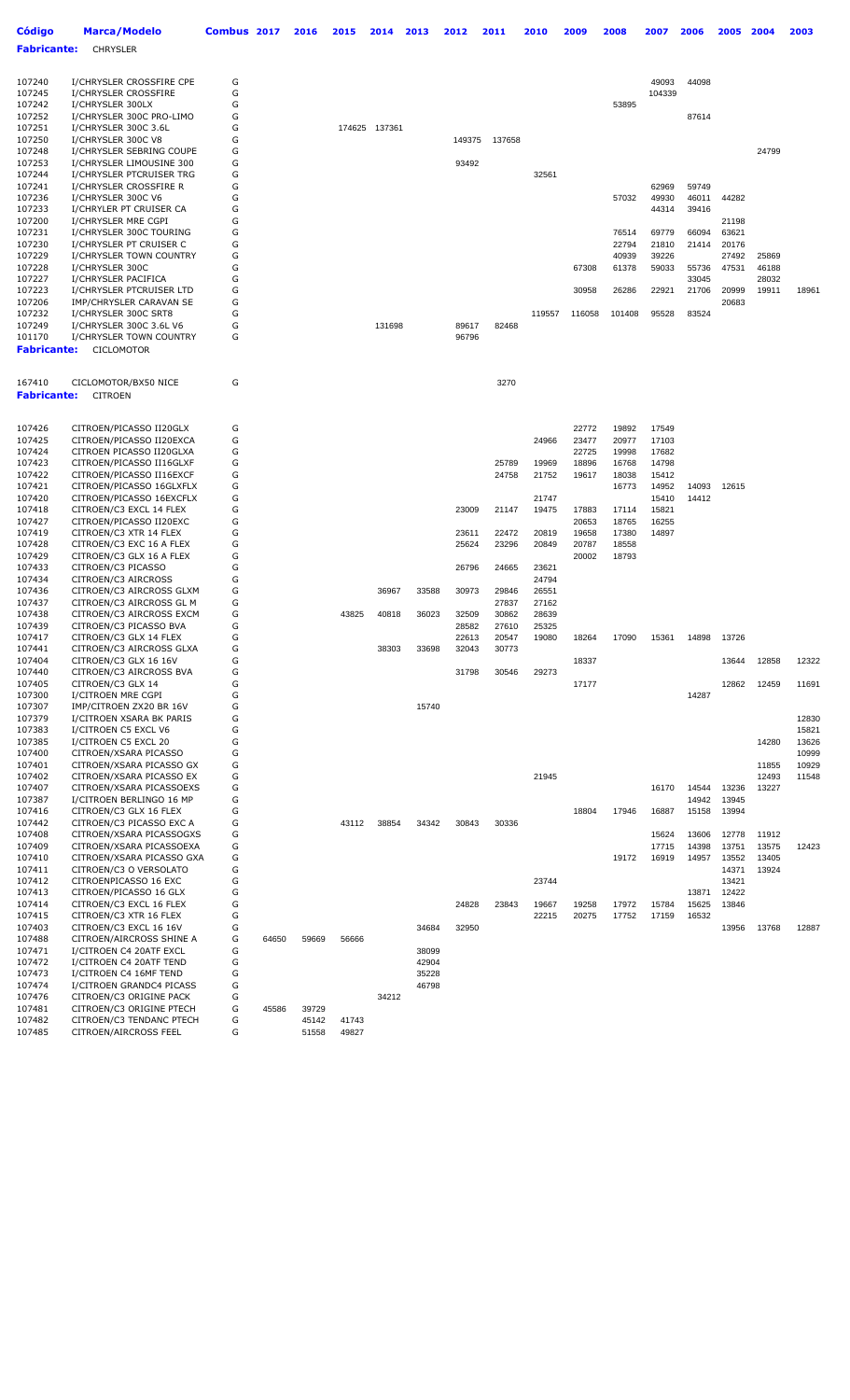| <b>Código</b> | Marca/Modelo              | Combus 2017 |        | 2016   | 2015   | 2014  | 2013  | 2012  | 2011  | 2010  | 2009  | 2008  | 2007  | 2006 | 2005        | 2004  | 2003  |
|---------------|---------------------------|-------------|--------|--------|--------|-------|-------|-------|-------|-------|-------|-------|-------|------|-------------|-------|-------|
| 107467        | I/CITROEN C5SD TURBO AUT  | G           |        |        |        |       | 62305 |       | 53209 |       |       |       |       |      |             |       |       |
| 107487        | CITROEN/AIRCROSS LIVE A   | G           |        | 50487  | 48452  |       |       |       |       |       |       |       |       |      |             |       |       |
| 107475        | CITROEN/C3 TENDANCE BVA   | G           |        | 46355  | 39784  | 39041 |       |       |       |       |       |       |       |      |             |       |       |
| 107493        | CITROEN/AIRCROSS START    | G           |        | 42807  | 39986  |       |       |       |       |       |       |       |       |      |             |       |       |
| 107494        | CITROEN/AIRCROSS LIVE     | G           |        | 45923  | 45009  |       |       |       |       |       |       |       |       |      |             |       |       |
| 107495        | CITROEN/AIRCROSS M FEEL   | G           |        | 51518  |        |       |       |       |       |       |       |       |       |      |             |       |       |
| 107384        | I/CITROEN C5 BREAK EXCL   | G           |        |        |        |       |       |       |       |       |       |       |       |      |             | 15968 | 14315 |
| 107496        | CITROEN/AIRCROSS A FEEL   | G           | 58324  | 55570  |        |       |       |       |       |       |       |       |       |      |             |       |       |
| 107497        | CITROEN/AIRCROSS M LIVE   | G           | 50166  | 45923  |        |       |       |       |       |       |       |       |       |      |             |       |       |
| 107498        | CITROEN/AIRCROSS M START  | G           | 47708  | 43290  |        |       |       |       |       |       |       |       |       |      |             |       |       |
| 107443        | CITROEN/C3 PICASSO GLX M  | G           |        |        |        |       |       | 29022 | 28067 |       |       |       |       |      |             |       |       |
| 107486        | CITROEN/AIRCROSS FEEL A   | G           | 58438  | 54500  | 54103  |       |       |       |       |       |       |       |       |      |             |       |       |
| 107451        | CITROEN/C3 PICASSO GL15   | G           |        |        |        | 31110 | 30012 | 27284 | 27176 |       |       |       |       |      |             |       |       |
| 107444        | CITROEN/C3 PICASSO EXC M  | G           |        |        |        | 36634 | 32414 | 29391 | 28615 |       |       |       |       |      |             |       |       |
| 107445        | CITROEN/C3 PICASSO GL M   | G           |        |        |        |       |       |       | 24561 |       |       |       |       |      |             |       |       |
| 107446        | CITROEN/C3 PICASSO GLX A  | G           |        |        |        |       | 32566 | 30220 | 29461 | 28048 |       |       |       |      |             |       |       |
| 107447        | CITROEN/C3 AIRCROSS EXCA  | G           |        |        | 43864  | 40933 | 36382 | 34168 | 31512 | 29553 |       |       |       |      |             |       |       |
| 107477        | CITROEN/C3 AIRC TENDAN A  | G           |        |        | 43550  | 40649 |       |       |       |       |       |       |       |      |             |       |       |
| 107450        | CITROEN/C3 PICASSO GLX15  | G           |        |        |        | 33901 | 27904 | 27188 |       |       |       |       |       |      |             |       |       |
| 107466        | I/CITROEN DS4 TURBO165A6  | G           |        |        | 58630  | 56803 | 54466 | 53273 |       |       |       |       |       |      |             |       |       |
| 107452        | I/CITROEN XSARA PICASSO16 | G           |        |        |        |       |       |       |       |       |       |       |       |      |             |       | 9575  |
| 107453        | CITROEN/C3 90M TENDANCE   | G           |        | 41188  | 37420  | 33184 | 31880 | 30393 |       |       |       |       |       |      |             |       |       |
| 107454        | CITROEN/C3 90M            | G           |        |        |        |       | 27555 | 26687 |       |       |       |       |       |      |             |       |       |
| 107455        | CITROEN/C3 90M ORIGINE    | G           |        | 39825  | 35149  | 32434 | 30653 | 29102 |       |       |       |       |       |      |             |       |       |
| 107461        | CITROEN/C3 120M TENDANCE  | G           |        |        |        |       |       | 30283 |       |       |       |       |       |      |             |       |       |
| 107448        | CITROEN/PICASSO II16EXCS  | G           |        |        |        |       |       |       | 27447 |       |       |       |       |      |             |       |       |
| 107456        | I/CITROEN DS5 TURBO165A6  | G           | 107327 | 104429 | 88577  | 78796 | 71178 | 68360 |       |       |       |       |       |      |             |       |       |
| 107462        | CITROEN/C3 AIRC TENDANCE  | G           |        |        | 37303  | 34819 | 33865 | 33531 | 31935 |       |       |       |       |      |             |       |       |
| 107464        | CITROEN/C3 120A EXCLUSIV  | G           |        | 41813  | 40157  | 36880 | 33869 | 27695 |       |       |       |       |       |      |             |       |       |
| 107460        | CITROEN/C3 PIC ORIGINE    | G           |        |        |        | 34656 | 30957 |       |       |       |       |       |       |      |             |       |       |
| 107459        | CITROEN/C3 PIC TENDANCE   | G           |        |        | 38460  | 35038 | 34979 | 33202 | 31431 |       |       |       |       |      |             |       |       |
| 107458        | CITROEN/C3 120M EXCLUSIV  | G           |        |        |        | 36992 | 34160 | 27346 |       |       |       |       |       |      |             |       |       |
| 107463        | CITROEN/C3 AIRC ORIGINE   | G           |        |        |        |       | 27143 | 25128 | 23825 |       |       |       |       |      |             |       |       |
| 160349        | I/CITROEN C1 AMICI        | G           |        |        |        |       |       |       |       |       |       |       |       | 8704 |             |       |       |
| 160364        | I/CITROEN C4L A THP EXCL  | G           |        |        |        | 50214 | 48472 |       |       |       |       |       |       |      |             |       |       |
| 160363        | I/CITROEN DS3 TURB0165M6  | G           |        | 56533  | 51071  | 47390 | 46161 | 44016 | 42714 |       |       |       |       |      |             |       |       |
| 160348        | I/CITROEN C4 16I COLLECT  | G           |        |        |        |       |       |       |       |       |       |       | 24340 |      |             |       |       |
| 160347        | I/CITROEN C4 PIC GLXA 5L  | G           |        |        |        |       | 46933 | 37736 | 32557 | 31071 | 28994 | 28130 |       |      |             |       |       |
| 160344        | I/CITROEN C5 EX20 BK BVA  | G           |        |        |        |       |       |       | 48754 | 45327 | 40851 | 36246 |       |      |             |       |       |
| 160339        | I/CITROEN C4PIC EXC A 7L  | G           |        |        |        |       | 49222 | 43704 | 40390 | 35620 | 31571 | 29166 | 28161 |      |             | 22795 |       |
| 160338        | I/CITROEN C4PIC GLX A 7L  | G           |        |        |        |       |       |       |       |       |       |       | 18621 |      |             |       |       |
| 160383        | I/CITROEN DS3 THP M SPC   | G           |        | 70343  |        |       |       |       |       |       |       |       |       |      |             |       |       |
| 160345        | I/CITROEN C5 EX20 SD BVA  | G           |        |        |        |       |       |       | 45190 | 42643 | 38972 | 34055 |       |      |             |       |       |
| 160375        | I/CITROEN C4L A 2L ORIG   | G           |        | 56461  | 51349  |       |       |       |       |       |       |       |       |      |             |       |       |
| 160385        | CITROEN/C3 1.6 A TEND     | G           | 50404  | 43612  |        |       |       |       |       |       |       |       |       |      |             |       |       |
| 160384        | CITROEN/C3 1.6 A EXCL     | G           | 51298  | 48009  |        |       |       | 26578 |       |       |       |       |       |      |             |       |       |
| 160316        | I/CITROEN C4 20EXCLBVA16  | G           |        |        |        |       |       |       | 34346 | 32628 |       |       |       |      | 15854       |       |       |
| 160381        | I/CITROEN C4PIC7 THP INT  | G           | 122154 | 112493 | 107427 |       |       |       |       |       |       |       |       |      |             |       |       |
| 160336        | I/CITROEN C4              | G           |        |        |        |       |       |       |       |       |       | 22823 |       |      |             |       |       |
| 160380        | I/CITROEN C4PIC7 THP SED  | G           | 105637 | 101388 | 93837  |       |       |       |       |       |       |       |       |      |             |       |       |
| 160378        | I/CITROEN C4PIC5 THP INT  | G           | 114536 | 86276  | 62911  |       |       |       |       |       |       |       |       |      |             |       |       |
| 160365        | I/CITROEN C4L M 2L ORIG   | G           |        |        |        | 42960 | 40695 |       |       |       |       |       |       |      |             |       |       |
| 160372        | CITROEN/C3 PIC TENDAN A   | G           |        |        | 43167  | 38890 |       |       |       |       |       |       |       |      |             |       |       |
| 160371        | I/CITROEN C4L A THP FFTD  | G           |        |        | 59946  | 56728 |       |       |       |       |       |       |       |      |             |       |       |
| 160370        | I/CITROEN C4L A THP FFEX  | G           |        | 71040  | 68087  | 64201 |       |       |       |       |       |       |       |      |             |       |       |
| 160369        | CITROEN/C3 EXCLUSIVE 1.5  | G           |        |        | 40314  | 38480 |       |       |       |       |       |       |       |      |             |       |       |
| 160367        | I/CITROEN C4L A 2L EXCL   | G           |        |        |        | 41883 | 38465 |       |       |       |       |       |       |      |             |       |       |
| 161721        | I/CITROEN C4 PALLAS20G F  | G           |        |        |        |       | 30516 | 29611 | 27807 | 23298 | 22047 | 21791 |       |      |             |       |       |
| 160379        | I/CITROEN C4PIC5 THP SED  | G           | 97433  | 87160  | 63133  |       |       |       |       |       |       |       |       |      |             |       |       |
| 161733        | CITROEN/C3 PTECH M ATTR   | G           | 44930  | 41559  |        |       |       |       |       |       |       |       |       |      |             |       |       |
| 160322        | I/CITROEN C4 EXCL 16 16V  | G           |        |        |        |       |       |       |       |       |       | 22767 |       |      |             |       |       |
| 161743        | CITROEN/AIRCROSS LIVE MT  | G           | 53245  |        |        |       |       |       |       |       |       |       |       |      |             |       |       |
| 161742        | CITROEN/AIRCROSS STARTMT  | G           | 47735  |        |        |       |       |       |       |       |       |       |       |      |             |       |       |
| 161741        | CITROEN/AIRCROSS FEEL AT  | G           | 58438  |        |        |       |       |       |       |       |       |       |       |      |             |       |       |
| 161740        | CITROEN/C3 TENDANCE A     | G           | 50602  |        |        |       |       |       |       |       |       |       |       |      |             |       |       |
| 161739        | CITROEN/C3 EXCLUSIVE A    | G           | 51402  |        |        |       |       |       |       |       |       |       |       |      |             |       |       |
| 161738        | CITROEN/C3 ATTRACTION A   | G           | 49177  |        |        |       |       |       |       |       |       |       |       |      |             |       |       |
| 161737        | CITROEN/C3 A STYLE        | G           |        | 45698  |        |       |       |       |       |       |       |       |       |      |             |       |       |
| 161736        | CITROEN/C3 M STYLE        | G           |        | 43621  |        |       |       |       |       |       |       |       |       |      |             |       |       |
| 161719        | I/CITROEN C4 PALLAS20GAF  | G           |        |        |        |       | 32648 | 29579 | 28310 | 23053 | 21992 | 19298 |       |      |             |       |       |
| 161734        | CITROEN/C3 PTECH M ORIG   | G           | 44235  | 38810  |        |       |       |       |       |       |       |       |       |      |             |       |       |
| 161718        | I/CITROEN C4 PALLAS20EAF  | G           |        |        |        |       | 33311 | 32544 | 29897 | 25705 | 25189 | 20261 |       |      |             |       |       |
| 161731        | CITROEN/C3 ATTRACT PTECH  | G           | 44709  | 41655  | 40657  |       |       |       |       |       |       |       |       |      |             |       |       |
| 161730        | I/CITROEN C4 PALLAS GLX   | G           |        |        |        |       |       |       |       | 24918 |       |       |       |      |             |       |       |
| 161729        | CITROEN/C3 ATTRACTION     | G           |        | 39106  | 35876  | 33253 |       |       |       |       |       |       |       |      |             |       |       |
| 161728        | I/CITROEN C4L A THP TEND  | G           |        |        |        | 55907 |       |       |       |       |       |       |       |      |             |       |       |
| 161727        | I/CITROEN C4 16GLX5P F    | G           |        |        |        |       | 29128 | 27816 | 26447 | 22922 | 21338 | 20034 |       |      |             |       |       |
| 161726        | I/CITROEN C4 20GLX5P F    | G           |        |        |        |       |       |       |       | 22296 | 21103 |       |       |      |             |       |       |
| 161725        | I/CITROEN C4 20GLXA5P F   | G           |        |        |        |       | 29821 | 28395 | 26463 | 24373 | 22978 | 22094 |       |      |             |       |       |
| 161724        | I/CITROEN C4 20EXCA5P F   | G           |        |        |        |       | 34515 | 31692 | 31524 | 27792 | 26114 | 23584 |       |      |             |       |       |
| 161723        | I/CITROEN C4 20EXC5P F    | G           |        |        |        |       |       | 27577 | 26264 | 24257 | 22384 | 21254 |       |      |             |       |       |
| 161722        | I/CITROEN C4 PALLAS20EPF  | G           |        |        |        |       |       |       |       | 24390 | 22805 | 19880 |       |      |             |       |       |
| 161735        | CITROEN/C3 PTECH M TEND   | G           | 48496  | 41862  |        |       |       |       |       |       |       |       |       |      |             |       |       |
| 160308        | I/CITROEN C5 20 EXCL BVA  | G           |        |        |        |       |       |       |       |       |       |       | 26830 |      | 24533 20342 |       |       |
|               |                           |             |        |        |        |       |       |       |       |       |       |       |       |      |             |       |       |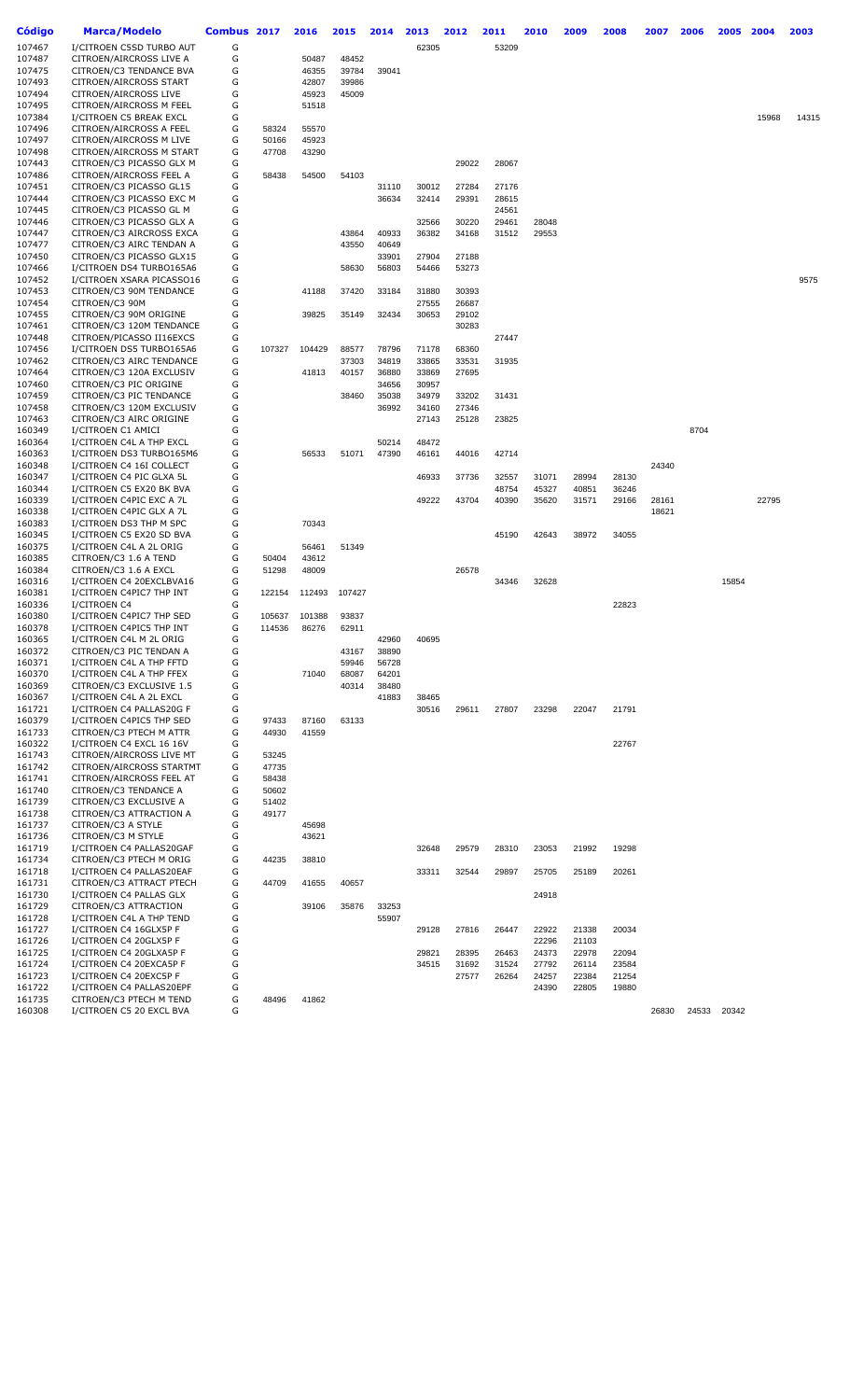| Código             | Marca/Modelo                                         | Combus 2017 |       | 2016   | 2015   | 2014          | 2013   | 2012          | 2011          | 2010   | 2009   | 2008   | 2007          | 2006   | 2005  | 2004   | 2003 |
|--------------------|------------------------------------------------------|-------------|-------|--------|--------|---------------|--------|---------------|---------------|--------|--------|--------|---------------|--------|-------|--------|------|
| 160332             | I/CITROEN C4 20 VTR                                  | G           |       |        |        |               |        |               |               |        |        | 20681  | 20316         | 19604  |       |        |      |
| 160331             | I/CITROEN C4 20 VTR                                  | G           |       |        |        |               |        |               |               |        |        | 20673  |               | 19548  |       |        |      |
| 160330             | I/CITROEN C6 EXCLUSIVE                               | G           |       |        |        |               |        |               |               |        |        | 57396  | 51661         | 44971  |       |        |      |
| 160317             | I/CITROEN C4 16 GLX 16V                              | G           |       |        |        |               |        |               |               |        |        |        |               |        | 15861 |        |      |
| 160368             | I/CITROEN C4L A 2L TEND                              | G           |       | 58635  | 52811  | 47132         | 39616  |               |               |        |        |        |               |        |       |        |      |
| 160315             | I/CITROEN C4 16EXCLBVA16                             | G           |       |        |        |               |        |               |               |        |        |        |               |        | 17764 |        |      |
| 160314             | I/CITROEN C4 EXCL BVA                                | G           |       |        |        |               |        |               |               |        |        |        |               | 20017  |       |        |      |
| 160313             | I/CITROEN C4 20 VTR 16V                              | G           |       |        |        |               |        |               |               |        |        |        |               | 18589  |       |        |      |
| 160312             | I/CITROEN C5 V6 EXCL BVA                             | G           |       |        |        |               |        |               |               | 37130  | 35082  |        | 30051         | 25209  | 21037 |        |      |
| 161720             | I/CITROEN C4 PALLAS20E F                             | G           |       |        |        |               |        |               |               |        | 24901  |        |               |        |       |        |      |
| 160309             | I/CITROEN C5 EXCL BK BVA                             | G           |       |        |        |               |        |               |               |        |        |        |               |        |       |        |      |
|                    |                                                      | G           |       |        |        |               |        |               |               |        |        |        | 26442         | 23821  | 21750 |        |      |
| 160335<br>160307   | I/CITROEN C2 VTS 1.6I16V<br>I/CITROEN C4 2.0 VTR 16V |             |       |        |        |               |        |               |               |        |        |        |               | 15496  |       |        |      |
|                    |                                                      | G           |       |        |        |               |        |               |               |        |        | 19835  |               | 18813  |       | 15876  |      |
| 160304             | I/CITROEN C8 EXCL 20 BVA                             | G           |       |        |        |               |        |               |               |        |        |        |               |        |       | 20437  |      |
| 161708             | I/CITROEN C4                                         | G           |       |        |        |               |        |               |               |        |        | 22823  |               |        |       |        |      |
| 161709             | I/CITROEN C4 PAL16GLF                                | G           |       |        |        |               |        |               |               |        |        | 19848  |               |        |       |        |      |
| 161711             | I/CITROEN C4 PALLAS20GLA                             | G           |       |        |        |               |        |               |               | 24900  | 22815  | 20506  | 19266         |        |       |        |      |
| 161712             | I/CITROEN C4 PALLAS20EXA                             | G           |       |        |        |               |        |               | 28549         |        | 26064  | 20504  | 19308         |        |       |        |      |
| 161713             | I/CITROEN C4 PAL16GLXF                               | G           |       |        |        |               |        |               |               | 22337  |        |        |               |        |       |        |      |
| 161714             | I/CITROEN C4 PALLAS20EXM                             | G           |       |        |        |               |        |               |               |        |        | 19291  | 18385         |        |       |        |      |
| 161715             | I/CITROEN C4 PALLAS20EXP                             | G           |       |        |        |               |        |               |               |        | 24544  | 19613  | 18487         |        |       |        |      |
| 161716             | I/CITROEN C4 PALLAS20GLM                             | G           |       |        |        |               |        |               |               |        | 21900  | 17955  | 17229         |        |       |        |      |
| 160311             | I/CITROEN C3 PLURIEL16BP                             | G           |       |        |        |               |        |               |               |        |        |        |               |        |       | 13186  |      |
| 160388             | CITROEN/AIRCROSS A LIVE                              | G           | 55109 | 50571  |        |               |        |               |               |        |        |        |               |        |       |        |      |
| 160387             | CITROEN/AIRCROSS A SHINE                             | G           | 64373 | 59603  |        |               |        |               |               |        |        |        |               |        |       |        |      |
| 160389             | I/CITROEN C4L THP A TEND                             | G           | 73709 | 67783  |        |               |        |               |               |        |        |        |               |        |       |        |      |
| 160390             | I/CITROEN C4L THP A EXCL                             | G           | 81945 | 74134  |        |               |        |               |               |        |        |        |               |        |       |        |      |
| 160391             | I/CITROEN C4L THP M ORIG                             | G           | 65104 | 59067  |        |               |        |               |               |        |        |        |               |        |       |        |      |
| 160392             | I/CITROEN XSARA PICASSO                              | G           |       |        |        |               |        |               |               | 20755  |        |        |               |        |       |        |      |
| 160393             | CITROEN/AIRCROSS M BUSIN                             | G           |       | 50420  |        |               |        |               |               |        |        |        |               |        |       |        |      |
| 160394             | CITROEN/AIRCROSS A SALOM                             | G           | 57779 |        |        |               |        |               |               |        |        |        |               |        |       |        |      |
| 160395             | CITROEN/AIRCROSS M SALOM                             | G           | 53936 |        |        |               |        |               |               |        |        |        |               |        |       |        |      |
| 160396             | I/CITROEN C4L A S                                    | G           | 76987 | 71033  |        |               |        |               |               |        |        |        |               |        |       |        |      |
| 160366             | I/CITROEN C4L M 2L TEND                              | G           |       | 51119  | 46562  | 42763         | 39274  |               |               |        |        |        |               |        |       |        |      |
| 160397             | CITROEN/AIRCROSS SHINEAT                             | G           | 64482 |        |        |               |        |               |               |        |        |        |               |        |       |        |      |
| 160398             | CITROEN/AIRCROSS LIVE AT                             | G           | 54815 |        |        |               |        |               |               |        |        |        |               |        |       |        |      |
| 160386             | I/CITROEN C4L THP A ORIG                             | G           | 68979 | 57586  |        |               |        |               |               |        |        |        |               |        |       |        |      |
| <b>Fabricante:</b> | DAIHATSU                                             |             |       |        |        |               |        |               |               |        |        |        |               |        |       |        |      |
|                    |                                                      |             |       |        |        |               |        |               |               |        |        |        |               |        |       |        |      |
| 147214             | <b>IMP/DAIHATSU TERIOS</b>                           | G           |       |        |        |               |        |               |               |        |        |        | 19487         |        | 18425 |        |      |
| <b>Fabricante:</b> | <b>DODGE</b>                                         |             |       |        |        |               |        |               |               |        |        |        |               |        |       |        |      |
|                    |                                                      |             |       |        |        |               |        |               |               |        |        |        |               |        |       |        |      |
|                    |                                                      |             |       |        |        |               |        |               |               |        |        |        |               |        |       |        |      |
| 107824             | I/DODGE CHALLENGER RT CL                             | G           |       |        |        |               |        | 157334        | 137623        | 130731 |        |        |               |        |       |        |      |
| 107822             | I/DODGE CHARGER SXT                                  | G           |       |        |        |               |        |               |               | 131671 | 123808 |        |               |        |       |        |      |
| 107821             | I/DODGE CHALLENGER SE                                | G           |       |        |        |               |        |               | 117963        | 99012  | 93689  |        |               |        |       |        |      |
| 153040             | I/DODGE CHALLENGER HELLC                             | G           |       |        |        | 179488 170887 |        |               |               |        |        |        |               |        |       |        |      |
| 107835             | I/DODGE CHARGER SRT H                                | G           |       |        | 186240 |               |        |               |               |        |        |        |               |        |       |        |      |
| 107826             | I/DODGE CALIBER MAINSTRE                             | G           |       |        |        |               |        |               | 62206         |        |        |        |               |        |       |        |      |
| 101196             | I/DODGE CHARGER SE                                   | G           |       |        |        |               |        |               |               |        |        | 113784 |               |        |       |        |      |
| 107827             | I/DODGE CHARGER R T MAX                              | G           |       |        |        |               |        |               | 168372        |        |        |        |               |        |       |        |      |
| 107829             | I/DODGE CHARGER SRT8 RWD                             | G           |       |        |        |               |        | 172449        |               |        |        |        |               |        |       |        |      |
| 107830             | I/DODGE CHALLENGER SXT                               | G           |       |        |        | 159486        | 145261 | 134581        |               |        |        |        |               |        |       |        |      |
| 107833             | I/DODGE AVENGER SXT                                  | G           |       |        |        |               | 46626  |               |               |        |        |        |               |        |       |        |      |
| 107816             | I/DODGE CHARGER DAYTO RT                             | G           |       |        |        |               |        |               |               |        |        | 156509 |               |        |       |        |      |
| 107832             | I/DODGE CHALLENGERSRT392                             | G           |       |        |        | 221160        |        |               |               |        |        |        |               |        |       |        |      |
| 107820             | I/DODGE CHALLENGER RT                                | G           |       |        |        | 149606        | 138100 | 129672        | 123207        | 100853 | 97051  | 89934  |               |        |       |        |      |
| 107831             | I/DODGE CHALLENGER RTPLU                             | G           |       |        |        |               | 150931 |               |               |        |        |        |               |        |       |        |      |
| 107808             | I/DODGE VIPER SRT 10                                 | G           |       |        |        |               | 386830 |               |               | 292096 | 272167 | 236096 |               | 178251 |       | 157392 |      |
| 107818             | I/DODGE CALIBER SE                                   | G           |       |        |        |               |        |               |               |        |        | 40854  |               |        |       |        |      |
| 100055             | I/DODGE CHALLENGER RT                                | G           |       |        |        | 172339        |        |               |               |        |        |        |               |        |       |        |      |
| 107825             | I/DODGE CALIBER SXT                                  | G           |       |        |        |               |        |               |               | 43088  | 41568  |        | 39027         |        |       |        |      |
| 107801             | IMP/DODGE STEALTH                                    | G           |       |        |        |               |        |               |               |        |        | 63112  | 59499         |        |       |        |      |
| 107809             | I/DODGE MAGNUM RT AWD                                | G           |       |        |        |               |        |               |               |        |        |        |               |        | 27764 | 26185  |      |
| 107811             | I/DODGE CHARGER RT                                   | G           |       |        |        | 182368        | 175086 |               | 144578 127771 |        | 110262 | 92197  |               | 72736  |       |        |      |
| 107812             | I/DODGE MAGNUM SRT-8                                 | G           |       |        |        |               |        |               |               |        |        |        | 76892         | 65968  | 52300 |        |      |
| 107814             | I/DODGE CARAVAN SE                                   | G           |       |        |        |               |        |               |               |        |        |        | 38612         |        |       |        |      |
| 107815             | I/DODGE CHALLENGER SRT8                              | G           |       |        |        | 156012        | 136464 | 121419        | 119328        | 110904 | 98846  | 93251  |               |        |       |        |      |
| 107817             | I/DODGE CHARGER SUPER BE                             | G           |       |        |        |               |        |               |               |        |        | 169925 |               |        |       |        |      |
| 107819             | I/DODGE CHARGER                                      | G           |       |        |        |               |        |               |               |        |        | 126621 |               |        |       |        |      |
| 107813             | I/DODGE CHARGER SRT8                                 | G           |       |        |        | 204519        |        | 192102 171736 |               | 142302 |        |        | 134143 121687 |        |       |        |      |
| 215720             | I/DODGE CALIBER HB 4DR                               | G           |       |        |        |               |        |               |               | 48474  |        |        |               |        |       |        |      |
| 156201             | I/DODGE CHALLENGER SCAT                              | G           |       | 210165 | 189900 |               |        |               |               |        |        |        |               |        |       |        |      |
| 156202             | I/DODGE CHALLENGER SRT H                             | G           |       |        | 189900 |               |        |               |               |        |        |        |               |        |       |        |      |
| 156203             | I/DODGE CHALLENGER SRT                               | G           |       |        | 158062 |               |        |               |               |        |        |        |               |        |       |        |      |
| Fabricante:        | <b>EFFA</b>                                          |             |       |        |        |               |        |               |               |        |        |        |               |        |       |        |      |
|                    |                                                      |             |       |        |        |               |        |               |               |        |        |        |               |        |       |        |      |
|                    |                                                      |             |       |        |        |               |        |               |               |        |        |        |               |        |       |        |      |
| 245750             | EFFA/V21                                             | G           | 36139 | 33607  |        |               |        |               |               |        |        |        |               |        |       |        |      |
| Fabricante:        | <b>EMISUL</b>                                        |             |       |        |        |               |        |               |               |        |        |        |               |        |       |        |      |
|                    |                                                      |             |       |        |        |               |        |               |               |        |        |        |               |        |       |        |      |
| 148101             | EMISUL/BB                                            | G           |       | 18738  |        | 16918         | 15539  | 14799         |               | 11836  | 11305  | 10042  | 8642          | 8231   | 7830  | 7336   | 6328 |
| <b>Fabricante:</b> | ENGECART                                             |             |       |        |        |               |        |               |               |        |        |        |               |        |       |        |      |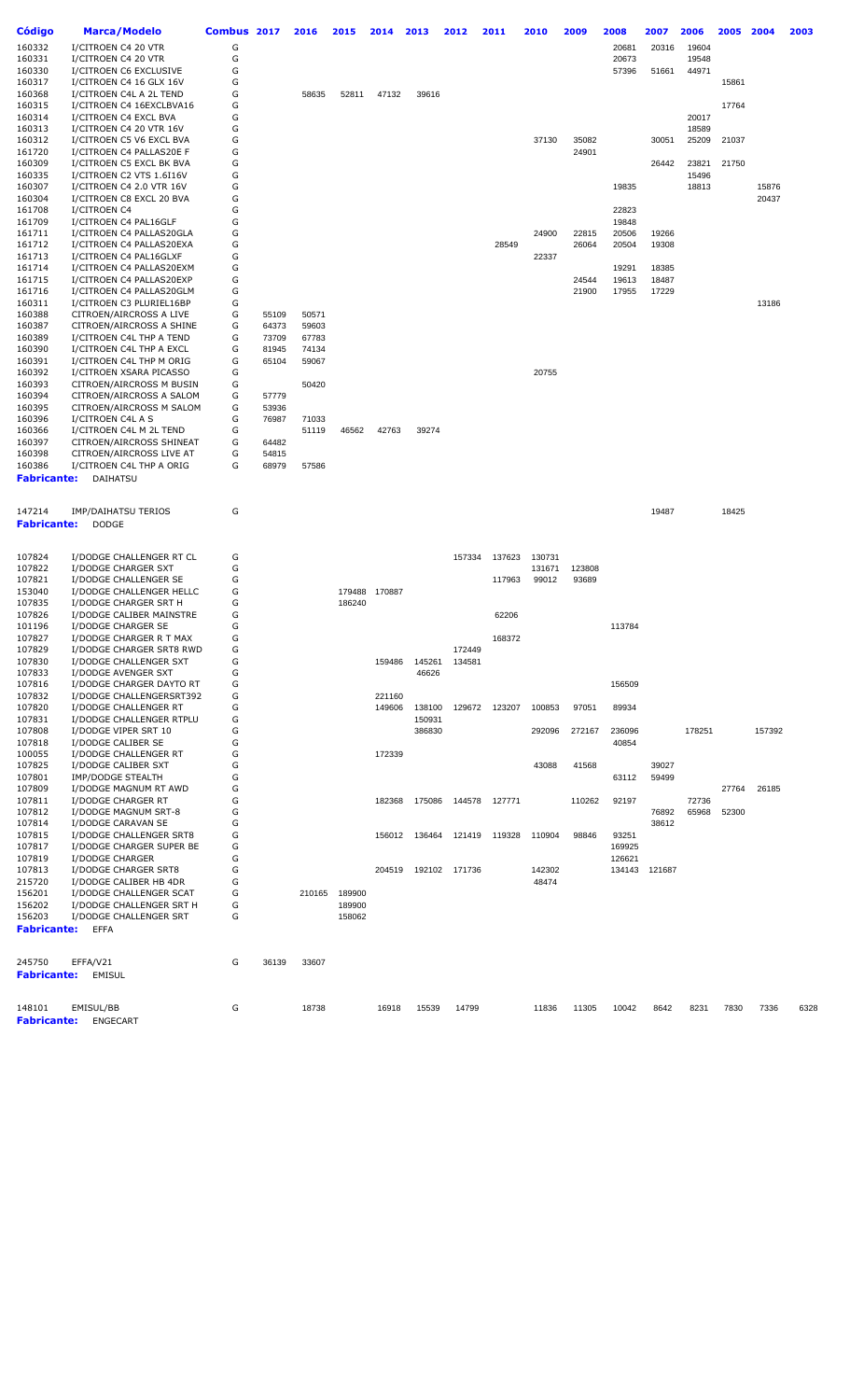| <b>Código</b><br>161800<br><b>Fabricante:</b> | <b>Marca/Modelo</b><br>ENGECART/NATIVO OFF ROAD<br><b>ENGESA</b> | Combus 2017<br>G | 14417 | 2016 | 2015  | 2014<br>12112 | 2013<br>11251 | 2012<br>10216 | 2011<br>9508 | 2010<br>8420 | 2009<br>6998 | 2008<br>6727 | 2007<br>6413 | 2006         | 2005 | 2004         | 2003  |
|-----------------------------------------------|------------------------------------------------------------------|------------------|-------|------|-------|---------------|---------------|---------------|--------------|--------------|--------------|--------------|--------------|--------------|------|--------------|-------|
| 120399<br><b>Fabricante:</b>                  | ENGESA/4 4X4<br><b>ENSEADA</b>                                   | D                |       |      |       |               |               |               |              |              |              |              |              |              |      |              | 50404 |
| 137502<br><b>Fabricante:</b>                  | ENSEADA/MG II<br>FABRICAÇÃO PROPRIA                              | G                |       |      |       |               |               |               |              |              |              |              |              |              |      | 6630         |       |
| 114368<br>114378                              | V.PIMENTEL/F.PROPRIA AUT<br>RG.SILVA/F.PROPRIA BUGGY             | G<br>G           |       |      |       |               |               |               | 12641        |              | 7109         |              |              |              |      |              |       |
| 114377                                        | R.HECKMANN/F.PROPRIA AUT                                         | G                |       |      |       |               |               |               | 8175         |              |              |              |              |              |      |              |       |
| 114376                                        | PR/MENDES/F.PROPRIA AUTO                                         | G                |       |      |       |               |               |               |              |              |              |              |              | 8769         |      |              |       |
| 114374<br>114372                              | DIR.FILHO/F.PROPRIA AUTO                                         | G<br>G           |       |      |       |               |               |               |              | 15609        |              |              |              |              |      |              |       |
| 114371                                        | MAR.VIEIRA/F.PROPRIA AUT<br>ROB.HECK/F.PROPRIA AUTOM             | G                |       |      |       |               |               |               |              | 6338         | 7537         |              |              |              |      |              |       |
| 114366                                        | LUIZ.REIS/F.PROPRIA AUTO                                         | G                |       |      |       |               |               |               |              |              | 11739        |              |              |              |      |              |       |
| 114369                                        | FAB.COLLA/F.PROPRIA AUTO                                         | G                |       |      |       |               |               |               |              |              |              | 9237         |              |              |      |              |       |
| 114359                                        | J.MINOSSO/F.PROPRIA AUTO                                         | G                |       |      |       |               |               |               |              |              |              | 7019         |              |              |      |              |       |
| 114379<br>114388                              | C.OLIVEIRA/F.PROPRIA                                             | G<br>G           |       |      |       |               |               |               | 12727        |              |              |              |              |              |      |              |       |
| 114365                                        | P.DRESCH/F.PROPRIA AUTO<br>CESAR PILO/F.PROPRIA AUT              | G                |       |      |       |               |               | 8827          |              |              | 11867        |              |              |              |      |              |       |
| 114363                                        | GAENSLY/F.PROPRIA BUGGY                                          | G                |       |      |       |               |               |               |              |              |              | 5281         |              |              |      |              |       |
| 114370                                        | JEFF.SOUZA/F.PROPRIA AUT                                         | G                |       |      |       |               |               |               |              |              | 7060         |              |              |              |      |              |       |
| 114389                                        | P.CHIMELLO/F.PROPRIA AUT                                         | G                |       |      |       |               |               | 9773          |              |              |              |              |              |              |      |              |       |
| 114358<br>114319                              | A.GUGELMIN/F.PROPRIA BUG<br>PASQUALI/F.PROPRIA BUGGY             | G<br>G           |       |      |       |               |               |               |              |              |              | 6790         |              | 8271         |      |              |       |
| 114396                                        | A.SALVADOR/F.PROPRIA AUT                                         | G                |       |      |       | 13990         |               |               |              |              |              |              |              |              |      |              |       |
| 114395                                        | C.GUILARDI/F.PROPRIA AUT                                         | G                |       | 9289 |       |               |               |               |              |              |              |              |              |              |      |              |       |
| 114394                                        | T.NOCE/F.PROPRIA AUT                                             | G                |       |      | 18344 |               |               |               |              |              |              |              |              |              |      |              |       |
| 114392                                        | M.PONTES/F.PROPRIA AUTO                                          | G<br>G           |       |      |       |               | 36206         |               |              |              |              |              |              |              |      |              |       |
| 114386<br>114390                              | SAMPAIO/F.PROPRIA BUGGY<br>M.MAGALHAES/F.PROPRIA A               | G                |       |      |       |               | 6825          |               | 12587        |              |              |              |              |              |      |              |       |
| 114380                                        | LUIS HASS/F.PROPRIA                                              | G                |       |      |       |               |               |               |              |              | 8076         |              |              |              |      |              |       |
| 114387                                        | C RODRIGUES/F.PROPRIA A                                          | G                |       |      |       |               |               |               | 10825        |              |              |              |              |              |      |              |       |
| 114385                                        | VR.ERN/F.PROPRIA AUT                                             | G                |       |      |       |               |               |               |              | 5478         |              |              |              |              |      |              |       |
| 114384<br>114383                              | L.COUTINHO/F.PROPRIA AUT<br>S.ANDRADE/F.PROPRIA BUG              | G<br>G           |       |      |       |               |               | 40832         | 15856        |              |              |              |              |              |      |              |       |
| 114382                                        | H.TESTA/F.PROPRIA AUTO                                           | G                |       |      |       |               |               |               |              |              | 10820        |              |              |              |      |              |       |
| 114381                                        | J.SILVA/F.PROPRIA BUGGY                                          | G                |       |      |       |               |               |               |              | 11432        |              |              |              |              |      |              |       |
| 114391                                        | V.LOPES/F.PROPRIA AUTO                                           | G                |       |      |       |               | 7710          |               |              |              |              |              |              |              |      |              |       |
| 114316<br>114331                              | CESAR/F.PROPRIA BUGGY<br>C.GONZALEZ/F.PROPRIA AUT                | G<br>G           |       |      |       |               |               |               |              |              |              |              |              | 7669         | 5924 |              |       |
| 114330                                        | CESAR/F.PROPRIA PILOTO                                           | G                |       |      |       |               |               |               |              |              |              |              | 7279         |              |      |              |       |
| 114329                                        | D.ZOPPI/F.PROPRIA BUGGY                                          | G                |       |      |       |               |               |               |              |              |              |              |              | 5367         |      |              |       |
| 114328                                        | J.MARIA/F.PROPRIA AUT                                            | G                |       |      |       |               |               |               |              |              |              |              | 7198         |              |      |              |       |
| 114327                                        | M.PIANELLI/F.PROPRIA AUT                                         | G                |       |      |       |               |               |               |              |              |              |              |              | 7599         |      |              |       |
| 114326<br>114325                              | G.LIPPERT/F.PROPRIA AUTO<br>M.MOURA/F.PROPRIA BUGGY              | G<br>G           |       |      |       |               |               |               |              |              |              |              |              | 7619<br>7965 |      |              |       |
| 114324                                        | C.GEISON/F.PROPRIA BUGGY                                         | G                |       |      |       |               |               |               |              |              |              |              |              | 8441         |      |              |       |
| 114323                                        | FRANCHIM/F.PROPRIA BUGGY                                         | G                |       |      |       |               |               |               |              |              |              |              |              |              | 8450 |              |       |
| 114317                                        | ANTONIO CARLOS/F.PROPRIA                                         | G                |       |      |       |               |               |               |              |              |              |              |              |              |      | 1591         |       |
| 114334                                        | S.MARTINS/F.PROPRIA AUTO                                         | G<br>G           |       |      |       |               |               |               |              |              |              |              | 7660         |              |      |              |       |
| 114313<br>114312                              | DE PAULO/F.PROPRIA<br>REVAL/F.PROPRIA                            | G                |       |      |       |               |               |               |              |              |              |              |              |              |      | 5500<br>7261 |       |
| 114310                                        | FARIAS/F.PROPRIA                                                 | G                |       |      |       |               |               |               |              |              |              |              |              |              |      | 5586         |       |
| 114308                                        | SOARES/F.PROPRIA CONV                                            | G                |       |      |       |               |               |               |              |              |              |              |              |              |      | 6501         |       |
| 114306                                        | AMARANTE/F.PROPRIA                                               | G                |       |      |       |               |               |               |              |              |              |              |              |              |      |              | 5084  |
| 114305<br>114304                              | NOGUEIRA/F.PROPRIA<br>ARAUJO/F.PROPRIA AUTO                      | G<br>G           |       |      |       |               |               |               |              |              |              |              |              |              |      | 6638         | 5631  |
| 114320                                        | AUTO CROSS/F.PROPRIA                                             | G                |       |      |       |               |               |               |              |              |              |              |              | 4560         |      |              |       |
| 114322                                        | R.DINIZ/F.PROPRIA BUGGY                                          | G                |       |      |       |               |               |               |              |              |              |              |              |              | 4094 |              |       |
| 114344                                        | SACHETIM/ F.PROPRIA BUGY                                         | G                |       |      |       |               |               |               |              |              |              |              | 6835         |              |      |              |       |
| 114356<br>114355                              | F.WILSON/F.PROPRIA AUT<br>LU.ANDRADE/F.PROPRIA BUG               | G<br>G           |       |      |       |               |               |               |              |              |              | 6455         | 6655         |              |      |              |       |
| 114354                                        | G.CID/F.PROPRIA AUTO                                             | G                |       |      |       |               |               |               |              |              |              |              |              | 5756         |      |              |       |
| 114353                                        | J.BALBO/F.PROPRIA AUT                                            | G                |       |      |       |               |               |               |              |              |              | 7587         |              |              |      |              |       |
| 114352                                        | J.FERREIRA/F.PROPRIA AUT                                         | G                |       |      |       |               |               |               |              |              |              | 6814         |              |              |      |              |       |
| 114351                                        | ANT.SANTOS/F.PROPRIA AUT                                         | G                |       |      |       |               |               |               |              |              |              |              | 7254         |              |      |              |       |
| 114349<br>114348                              | J.ZANCANER/F.PROPRIA AUT<br>M.PIMENTEL/F.PROPRIA AUT             | G<br>G           |       |      |       |               |               |               |              |              |              |              | 7033         |              |      | 5643         |       |
| 114332                                        | J.ALBANO/F.PROPRIA AUTO                                          | G                |       |      |       |               |               |               |              |              |              |              |              | 6488         |      |              |       |
| 114345                                        | J.CUNHA/ F.PROPRIA BUGGY                                         | G                |       |      |       |               |               |               |              |              |              |              |              | 6231         |      |              |       |
| 114333                                        | L.FERNANDEZ/F.PROPRIA                                            | G                |       |      |       |               |               |               |              |              |              |              |              |              | 2171 |              |       |
| 114342                                        | CLA.NASC/ F.PROPRIA AUTO                                         | G                |       |      |       |               |               |               |              |              |              |              |              | 6087         |      |              |       |
| 114341<br>114340                              | R.AZEVEDO/ F.PROPRIA AUT<br>J.ZIEMER/ F.PROPRIA BUGY             | G<br>G           |       |      |       |               |               |               |              |              |              |              | 6098<br>6554 |              |      |              |       |
| 114339                                        | SOUZA.C/ F.PROPRIA BUGGY                                         | G                |       |      |       |               |               |               |              |              |              |              | 6437         |              |      |              |       |
| 114338                                        | R.SILVA/ F.PROPRIA BUGGY                                         | G                |       |      |       |               |               |               |              |              |              |              | 6517         |              |      |              |       |
| 114337                                        | S.RAMOS/ F.PROPRIA BUGGY                                         | G                |       |      |       |               |               |               |              |              |              |              |              | 5752         |      |              |       |
| 114336<br>114335                              | PICHETH/ F.PROPRIA BUGGY<br>GOMES.R/ F.PROPRIA BUGGY             | G<br>G           |       |      |       |               |               |               |              |              |              |              | 6238<br>6158 |              |      |              |       |
| 114357                                        | P.HELYO/F.PROPRIA AUT                                            | G                |       |      |       |               |               |               |              |              |              | 9655         |              |              |      |              |       |
|                                               |                                                                  |                  |       |      |       |               |               |               |              |              |              |              |              |              |      |              |       |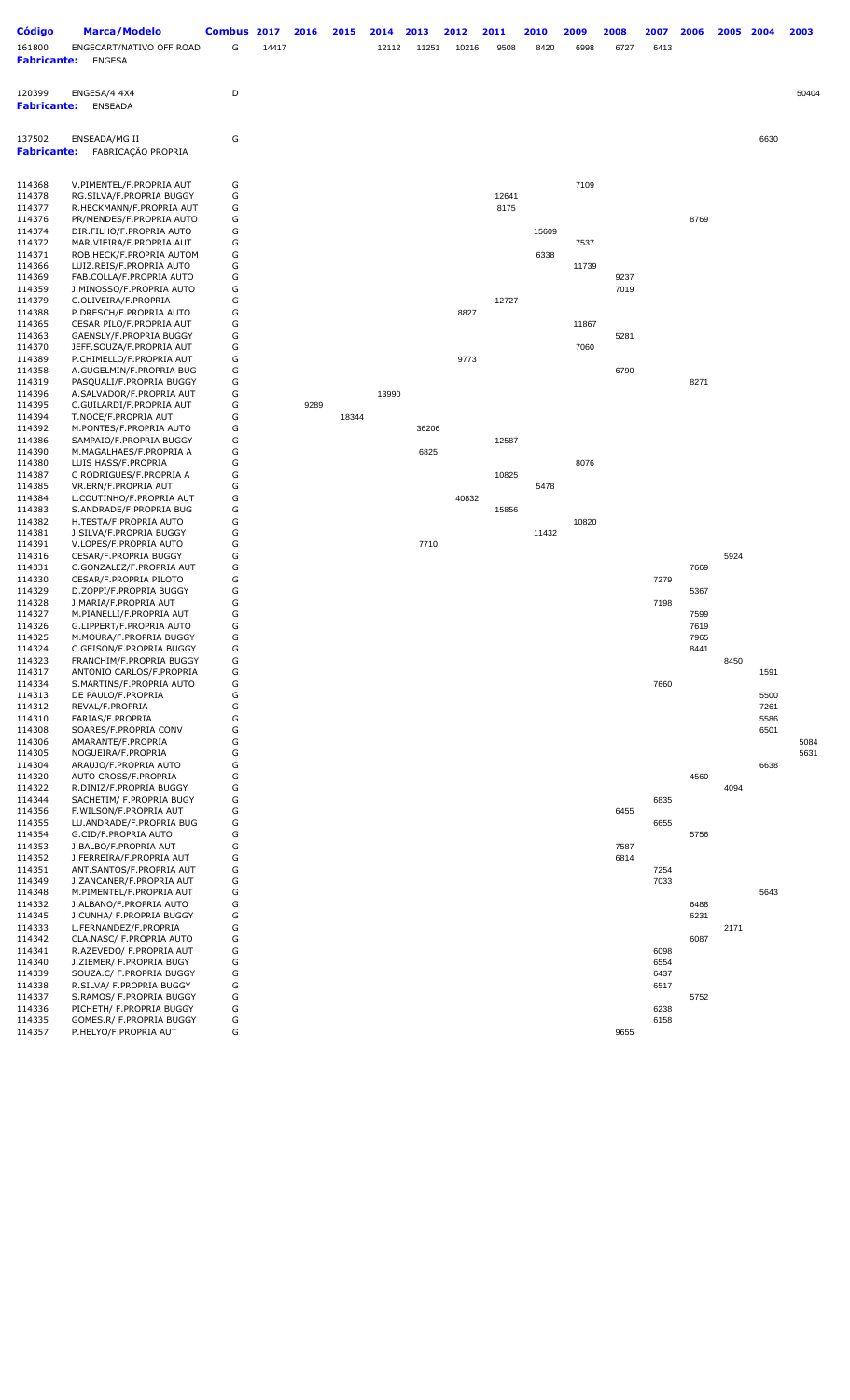| <b>Código</b>      | <b>Marca/Modelo</b>                                  | Combus 2017 |         | 2016                            | 2015            | 2014            | 2013            | 2012                    | 2011            | 2010            | 2009           | 2008           | 2007   | 2006                        | 2005          | 2004             | 2003             |
|--------------------|------------------------------------------------------|-------------|---------|---------------------------------|-----------------|-----------------|-----------------|-------------------------|-----------------|-----------------|----------------|----------------|--------|-----------------------------|---------------|------------------|------------------|
| 114347             | E.ULIANO/ F.PROPRIA BUGY                             | G           |         |                                 |                 |                 |                 |                         |                 |                 |                |                |        | 5944                        |               |                  |                  |
| 114318             | AMARAL/F.PROPRIA                                     | G           |         |                                 |                 |                 |                 |                         |                 |                 |                |                |        | 1787                        |               |                  |                  |
| <b>Fabricante:</b> | <b>FAW</b>                                           |             |         |                                 |                 |                 |                 |                         |                 |                 |                |                |        |                             |               |                  |                  |
|                    |                                                      |             |         |                                 |                 |                 |                 |                         |                 |                 |                |                |        |                             |               |                  |                  |
| 145400             | I/FAW V2 LUXURY                                      | G           |         |                                 |                 |                 |                 |                         | 16416           |                 |                |                |        |                             |               |                  |                  |
| 145401             | I/FAW N5 LUXURY                                      | G           |         |                                 |                 |                 |                 |                         | 16458           |                 |                |                |        |                             |               |                  |                  |
| 145402             | I/FAW VITA SEDAN ELITE                               | G           |         |                                 |                 |                 |                 |                         | 17228           |                 |                |                |        |                             |               |                  |                  |
| 145403             | I/FAW B50 COMFORT                                    | G           |         |                                 |                 |                 |                 |                         | 39583           |                 |                |                |        |                             |               |                  |                  |
| 145404             | I/FAW B50 ELEGANCE                                   | G           |         |                                 |                 |                 |                 |                         | 40293           |                 |                |                |        |                             |               |                  |                  |
| <b>Fabricante:</b> | <b>FERCAR</b>                                        |             |         |                                 |                 |                 |                 |                         |                 |                 |                |                |        |                             |               |                  |                  |
|                    |                                                      |             |         |                                 |                 |                 |                 |                         |                 |                 |                |                |        |                             |               |                  |                  |
| 152701             | FERCAR/NAJA ONE                                      | G           |         | 24374                           | 21318           | 19960           | 18331           | 16722                   |                 |                 | 12378          | 9883           | 8930   | 8052                        | 7206          | 6772             | 6177             |
| <b>Fabricante:</b> | FERRARI                                              |             |         |                                 |                 |                 |                 |                         |                 |                 |                |                |        |                             |               |                  |                  |
|                    |                                                      |             |         |                                 |                 |                 |                 |                         |                 |                 |                |                |        |                             |               |                  |                  |
| 108155             | I/FERRARI 488 SPIDER                                 | G           |         | 2539756 1761604                 |                 |                 |                 |                         |                 |                 |                |                |        |                             |               |                  |                  |
| 108142             | I/FERRARI CALIFORNIA GT                              | G           |         |                                 |                 |                 |                 |                         |                 | 782798          |                |                |        |                             |               |                  |                  |
| 108143             | I/FERRARI FF                                         | G           |         |                                 | 3272069 2935094 |                 |                 |                         | 2085525 2046819 |                 |                |                |        |                             |               |                  |                  |
| 108144<br>108148   | I/FERRARI 599 SA APERTA<br>I/FERRARI F12 BERLINETTA  | G<br>G      |         |                                 |                 |                 | 2275343 2187624 |                         | 1281776         |                 |                |                |        |                             |               |                  |                  |
| 108150             | I/FERRARI 458 SPECIALE                               | G           |         |                                 |                 | 1980432 1886125 |                 |                         |                 |                 |                |                |        |                             |               |                  |                  |
| 108151             | I/FERRARI CALIFORNIA T                               | G           |         | 1668234 1125308 1076796 1000232 |                 |                 |                 |                         |                 |                 |                |                |        |                             |               |                  |                  |
| 108141             | I/FERRARI 599 GTO                                    | G           |         |                                 |                 |                 |                 |                         |                 | 1201974 1146546 |                |                |        |                             |               |                  |                  |
| 108153<br>108145   | I/FERRARI 488 GTB<br>I/FERRARI 458 SPIDER            | G<br>G      | 2285202 |                                 | 1969326 1834322 |                 |                 | 1484446 1450313 1223308 |                 |                 |                |                |        |                             |               |                  |                  |
| 108156             | I/FERRARI F12 TDF                                    | G           |         | 3070851                         |                 |                 |                 |                         |                 |                 |                |                |        |                             |               |                  |                  |
| 108152             | I/FERRARI 458 SPECIALE A                             | G           |         |                                 | 2070366         |                 |                 |                         |                 |                 |                |                |        |                             |               |                  |                  |
| 108129             | I/FERRARI F430 SPIDER                                | G           |         |                                 |                 |                 |                 |                         |                 |                 | 775240         | 686749         |        | 615919 553442 509270        |               |                  |                  |
| 108116             | I/FERRARI 360 SPIDER                                 | G           |         |                                 |                 |                 |                 |                         |                 |                 |                |                |        |                             |               | 445909           |                  |
| 108117<br>108123   | I/FERRARI 360 SPIDER F1<br>I/FERRARI 575 MARANELOF1  | G<br>G      |         |                                 |                 |                 |                 |                         |                 |                 |                |                |        |                             | 475283        | 431708<br>411497 | 406575<br>367768 |
| 108114             | I/FERRARI 360 MODENA                                 | G           |         |                                 |                 |                 |                 |                         |                 |                 |                |                |        |                             |               |                  | 427287           |
| 108125             | I/FERRARI CHAL STRADALE                              | G           |         |                                 |                 |                 |                 |                         |                 |                 |                |                |        |                             |               | 377269           | 373860           |
| 108149             | I/FERRARI CALIFORNIA CON                             | G           |         |                                 |                 |                 | 963789          |                         |                 |                 |                |                |        |                             |               |                  |                  |
| 108140             | I/FERRARI 458 COUPE                                  | G           |         |                                 |                 |                 |                 |                         |                 | 774171          |                |                |        |                             |               |                  |                  |
| 108115<br>108128   | I/FERRARI 360 MODENA F1<br>I/FERRARI F430            | G<br>G      |         |                                 |                 |                 |                 |                         |                 |                 | 663263         | 565260         | 555426 |                             | 516769 487560 | 426488           | 373921           |
| 108131             | I/FERRARI 599 GTB                                    | G           |         |                                 |                 |                 |                 |                         |                 | 1205160 1134410 | 996471         | 790168         | 756264 | 682013                      |               |                  |                  |
| 108132             | I/FERRARI F430 SCUDERIA                              | G           |         |                                 |                 |                 |                 |                         |                 |                 | 847059         | 781061         |        |                             |               |                  |                  |
| 108133             | I/FERRARI 430 SCUDERIA                               | G           |         |                                 |                 |                 |                 |                         |                 |                 |                | 776488         |        |                             |               |                  |                  |
| 108134<br>108135   | I/FERRARI F430 F1<br>I/FERRARI CALIFORNIA            | G<br>G      |         |                                 |                 |                 | 940616          | 935875                  | 826329          | 782798          | 779278         | 591187         | 583088 |                             |               |                  |                  |
| 108136             | I/FERRARI F430 SCUDE SPI                             | G           |         |                                 |                 |                 |                 |                         |                 |                 | 900037         |                |        |                             |               |                  |                  |
| 108137             | I/FERRARI CALIFORNIA                                 | G           |         |                                 |                 |                 |                 |                         | 826329          | 782798          | 779278         |                |        |                             |               |                  |                  |
| 108138             | I/FERRARI 458 ITALIA                                 | G           |         |                                 |                 |                 | 1014446 957025  | 911454                  | 868051          | 704981          |                |                |        |                             |               |                  |                  |
| 108139<br>108126   | I/FERRARI F430 COUPE                                 | G<br>G      |         |                                 |                 |                 |                 |                         |                 |                 | 668234         |                |        |                             |               |                  |                  |
| <b>Fabricante:</b> | I/FERRARI 612 SCAGLIETTI<br><b>FIAT</b>              |             |         |                                 |                 |                 |                 |                         |                 |                 | 1150262        |                |        | 843777 790898 739648 694472 |               |                  |                  |
|                    |                                                      |             |         |                                 |                 |                 |                 |                         |                 |                 |                |                |        |                             |               |                  |                  |
|                    |                                                      |             |         |                                 |                 |                 |                 |                         |                 |                 |                |                |        |                             |               |                  |                  |
| 153034<br>153022   | FIAT/SIENA TETRAFUEL 1.4<br>FIAT/SIENA ATTRACTIV 1.4 | G<br>G      |         | 42027                           | 33856           | 31120<br>28023  | 28526<br>26094  | 24892<br>24570          | 22943           | 20557           |                |                |        |                             |               |                  |                  |
| 153023             | FIAT/SIENA ESSENCE 1.6                               | G           |         |                                 |                 | 32122           | 29688           | 26450                   | 24750           | 24203           |                |                |        |                             |               |                  |                  |
| 153024             | FIAT/SIENA ESSENC 1.6 DL                             | G           |         |                                 |                 |                 |                 | 27215                   | 24322           | 22972           |                |                |        |                             |               |                  |                  |
| 153025             | FIAT/SIENA ATTRACTIV 1.0                             | G           |         |                                 |                 |                 |                 | 22851                   |                 | 19536           |                |                |        |                             |               |                  |                  |
| 153027<br>153029   | I/FIAT SIENA ATTRACT 1.4<br>I/FIAT SIENA ESSENCE 1.6 | G<br>G      |         |                                 |                 |                 |                 |                         | 22943<br>24185  | 20557<br>23465  |                |                |        |                             |               |                  |                  |
| 153030             | FIAT/SIENA ESSENC 1.6 DL                             | G           | 48654   |                                 |                 |                 |                 | 27215                   | 24322           |                 |                |                |        |                             |               |                  |                  |
| 153032             | FIAT/SIENA ATTRACTIV 1.4                             | G           | 41090   | 38124                           | 30359           | 28023           | 25582           | 24570                   | 22943           |                 |                |                |        |                             |               |                  |                  |
| 153021             | FIAT/SIENA SPORTING DUAL                             | G           |         |                                 |                 |                 |                 |                         | 25745           | 24419           |                |                |        |                             |               |                  |                  |
| 153031             | FIAT/SIENA ESSENCE 1.6                               | G           | 45696   | 43003                           | 37934           | 33617           | 29005           | 26450                   | 24750           |                 |                |                |        |                             |               |                  |                  |
| 153011<br>102656   | FIAT/SIENA FIRE FLEX<br>FIAT/UNO 1.0                 | G<br>G      |         | 17819                           |                 |                 |                 |                         | 19333           | 16980<br>11723  | 15750          | 15222          | 14171  | 12964                       | 12281         | 11568            |                  |
| 152497             | FIAT/PALIO SPORTING 1.6                              | G           |         | 43397                           | 37847           | 34043           | 31231           | 29723                   | 28206           |                 |                |                |        |                             |               |                  |                  |
| 153036             | FIAT/SIENA EL 1.0 FLEX                               | G           |         | 30260                           | 28155           | 27540           | 22851           | 22179                   |                 |                 |                |                |        |                             |               |                  |                  |
| 153005             | FIAT/SIENA EX                                        | G           |         |                                 |                 |                 |                 |                         |                 |                 |                |                |        |                             |               | 10339            | 9943             |
| 153006             | <b>FIAT/SIENA FIRE</b>                               | G<br>G      |         |                                 |                 |                 |                 |                         |                 |                 |                |                |        | 11818                       | 11220         | 10699            | 10348            |
| 153007<br>153003   | FIAT/SIENA 1.5<br><b>FIAT/SIENA ELX</b>              | G           |         |                                 |                 |                 |                 |                         |                 |                 |                |                |        |                             | 13440         | 11266<br>11961   | 10763<br>11646   |
| 153010             | FIAT/SIENA 1.8                                       | G           |         |                                 |                 |                 |                 |                         |                 |                 |                |                |        |                             |               | 12103            |                  |
| 153020             | FIAT/SIENA SPORTING FLEX                             | G           |         |                                 |                 |                 |                 |                         | 24162           | 22566           |                |                |        |                             |               |                  |                  |
| 153012             | FIAT/SIENA 1.4                                       | G           |         |                                 |                 |                 |                 |                         |                 |                 |                |                | 16362  |                             |               |                  |                  |
| 153014<br>153015   | FIAT/SIENA 1.4 TETRAFUEL<br>I/FIAT SIENA ELX FLEX    | G<br>G      |         |                                 |                 |                 |                 | 24869                   | 23293           | 19840<br>19619  | 19116<br>18803 | 17939<br>18029 | 14959  | 13834                       |               |                  |                  |
| 153016             | FIAT/SIENA HLX DUALOGIC                              | G           |         |                                 |                 |                 |                 |                         |                 | 24070           | 22585          |                |        |                             |               |                  |                  |
| 153017             | FIAT/SIENA EL FLEX                                   | G           |         |                                 |                 |                 |                 | 24029                   | 22390           | 20631           | 19002          |                |        |                             |               |                  |                  |
| 153018             | I/FIAT SIENA FIRE FLEX                               | G           |         |                                 |                 |                 |                 | 19897                   | 18661           | 16091           | 14932          |                | 13441  |                             |               |                  |                  |
| 153019             | I/FIAT SIENA EL FLEX                                 | G           |         |                                 |                 |                 |                 | 23948                   | 22125           | 20690           | 19018          |                |        |                             |               |                  |                  |
| 153009<br>102640   | FIAT/SIENA ELX FLEX<br><b>FIAT/UNO ECONOMY</b>       | G<br>G      |         |                                 |                 | 18678           | 16369           | 15865                   | 15054           | 19619           | 18803<br>13074 | 18029          | 14048  | 13757                       | 13440         | 11961            | 10924            |
| 102658             | FIAT/UNO SPORTING 1.3 E                              | G           | 43717   | 42083                           |                 |                 |                 |                         |                 |                 |                |                |        |                             |               |                  |                  |
| 102653             | FIAT/MOBI EASY ON                                    | G           | 31199   | 28810                           |                 |                 |                 |                         |                 |                 |                |                |        |                             |               |                  |                  |
| 102652             | FIAT/MOBI LIKE                                       | G           | 33943   | 30506                           |                 |                 |                 |                         |                 |                 |                |                |        |                             |               |                  |                  |
| 102651             | FIAT/MOBI EASY                                       | G<br>G      | 27677   | 25561                           |                 |                 |                 |                         |                 |                 |                |                |        |                             |               |                  |                  |
| 102650             | FIAT/MOBI WAY                                        |             | 34503   | 33567                           |                 |                 |                 |                         |                 |                 |                |                |        |                             |               |                  |                  |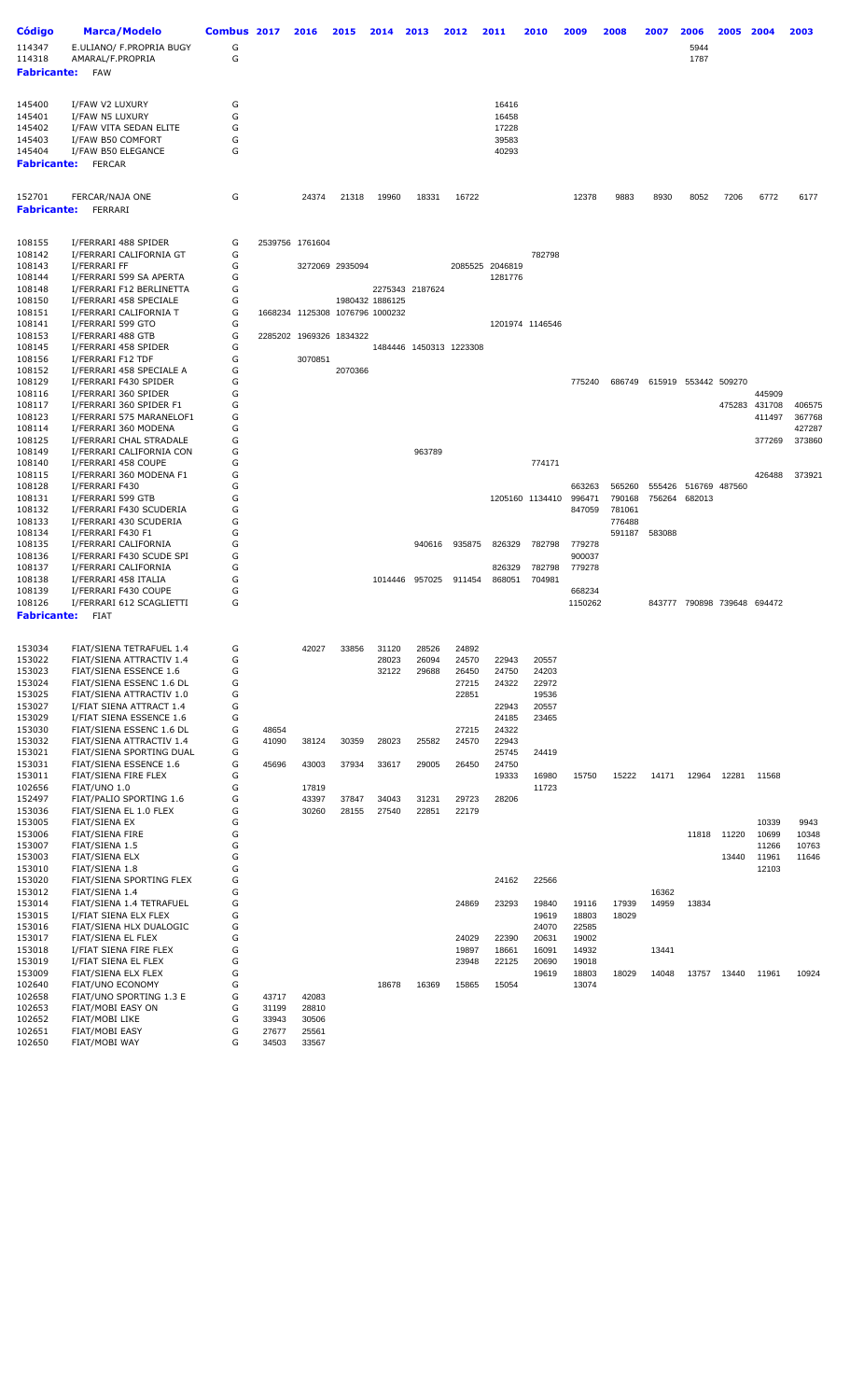| Código           | Marca/Modelo                                         | Combus 2017 |       | 2016  | 2015  | 2014  | 2013  | 2012           | 2011           | 2010           | 2009           | 2008  | 2007  | 2006  | 2005  | 2004           | 2003  |
|------------------|------------------------------------------------------|-------------|-------|-------|-------|-------|-------|----------------|----------------|----------------|----------------|-------|-------|-------|-------|----------------|-------|
| 102649           | FIAT/UNO ATTRACTIVE 1.0                              | G           |       | 30533 | 26032 | 24607 |       |                |                |                |                |       |       |       |       |                |       |
| 102655           | FIAT/MOBI LIKE ON                                    | G           | 35042 | 30644 |       |       |       |                |                |                |                |       |       |       |       |                |       |
| 102641           | FIAT/PALIO SPORT 1.6 DL                              | G           |       |       |       |       |       | 30193          | 28635          |                |                |       |       |       |       |                |       |
| 152407           | FIAT/PALIO WEEKEND STILE<br>FIAT/UNO SPORTING 1.4    | G<br>G      |       |       |       |       |       |                |                |                |                |       |       |       |       | 13860          | 12967 |
| 102639<br>102638 | FIAT/MILLE WAY ECONOMY                               | G           |       | 37024 | 30590 | 28014 | 25787 | 24610          | 23083          | 21759          | 13301          |       |       |       |       |                |       |
| 102637           | FIAT/MILLE FIRE ECONOMY                              | G           |       |       |       |       |       |                |                | 13769          |                |       |       |       |       |                |       |
| 102636           | FIAT/UNO WAY 1.0                                     | G           |       | 29628 | 26672 | 24813 | 23528 | 22178          | 20818          | 18961          |                |       |       |       |       |                |       |
| 102635           | FIAT/UNO ATTRACTIVE 1.4                              | G           |       |       |       |       |       | 20341          | 19013          | 18061          |                |       |       |       |       |                |       |
| 102634           | FIAT/UNO VIVACE 1.0                                  | G           |       | 26364 | 25176 | 22833 | 21823 | 20963          | 19396          | 17493          |                |       |       |       |       |                |       |
| 102633           | FIAT/UNO WAY 1.4                                     | G           |       | 34821 | 32149 | 26970 | 25864 | 23948          | 22549          | 21202          |                |       |       |       |       |                |       |
| 102646           | FIAT/UNO EVOLUTION 1.4                               | G           |       | 32939 | 29265 | 28949 |       |                |                |                |                |       |       |       |       |                |       |
| 102664           | FIAT/MOBI CRIVE DL                                   | G           | 37024 | 35172 |       |       |       |                |                |                |                |       |       |       |       |                |       |
| 153038           | I/FIAT SIENA EL 1.0 FLEX                             | G           |       |       | 28155 | 27540 | 22851 | 22179          |                |                |                |       |       |       |       |                |       |
| 153039           | I/FIAT SIENA EL 1.4 FLEX                             | G           |       |       | 31549 | 30390 | 28489 | 25615          | 23840          |                |                |       |       |       |       |                |       |
| 153041           | FIAT/SIENA 1.6                                       | G           | 45331 | 44435 |       |       |       |                |                |                |                |       |       |       |       |                |       |
| 153042           | FIAT/SIENA 1.6 DL                                    | G           | 36702 |       |       |       |       |                |                |                |                |       |       |       |       |                |       |
| 153043<br>102699 | FIAT/SIENA ATTRACT 1.0<br>FIAT/UNO                   | G<br>G      | 36988 | 35042 | 17356 |       | 15653 | 12977          | 12605          |                |                | 11061 | 10332 | 9306  | 9196  | 8894           | 8311  |
| 102654           | FIAT/MOBI WAY ON                                     | G           | 37523 | 34689 |       |       |       |                |                | 11763          | 11722          |       |       |       |       |                |       |
| 102666           | FIAT/UNO SPORTING GSR                                | G           | 46449 |       |       |       |       |                |                |                |                |       |       |       |       |                |       |
| 153037           | FIAT/SIENA EL 1.4 FLEX                               | G           |       | 32842 | 31549 | 30390 | 28489 | 25615          |                |                |                |       |       |       |       |                |       |
| 102663           | FIAT/MOBI DRIVE                                      | G           | 34854 | 32514 |       |       |       |                |                |                |                |       |       |       |       |                |       |
| 102662           | FIAT/UNO WAY 1.3 DL E                                | G           | 45477 | 44345 |       |       |       |                |                |                |                |       |       |       |       |                |       |
| 102661           | FIAT/UNO ATTRACTIVE 1.0E                             | G           | 37690 | 31328 |       |       |       |                |                |                |                |       |       |       |       |                |       |
| 102660           | FIAT/UNO WAY 1.3 E                                   | G           | 41635 | 39722 |       |       |       |                |                |                |                |       |       |       |       |                |       |
| 102659           | FIAT/UNO WAY 1.0 E                                   | G           | 36797 | 32484 |       |       |       |                |                |                |                |       |       |       |       |                |       |
| 152496           | I/FIAT PALIO ATTRACT 1.0                             | G           | 35235 | 32920 | 29241 | 28390 | 23971 | 22571          |                |                |                |       |       |       |       |                |       |
| 102657           | FIAT/UNO SPORTING DL E                               | G           | 46460 | 44345 |       |       |       |                |                |                |                |       |       |       |       |                |       |
| 102668           | FIAT/UNO WAY 1.3 GSR                                 | G           | 45477 |       |       |       |       |                |                |                |                |       |       |       |       |                |       |
| 152448           | FIAT/PALIO W RONTAN AMB                              | G           |       |       |       |       |       |                |                |                |                |       |       |       |       |                | 12667 |
| 152456           | FIAT/SIENA 1.3                                       | G           |       |       |       |       |       |                |                |                |                |       |       |       |       | 11543          |       |
| 152455           | FIAT/PALIO WEEK ELX FLEX                             | G           |       |       |       |       |       |                |                | 24195          | 21323          | 19460 | 17109 | 15858 | 15047 | 14382          |       |
| 152453           | FIAT/PALIO HLX FLEX                                  | G<br>G      |       |       |       |       |       |                |                |                |                |       | 16303 | 15463 | 14789 | 13734<br>13174 | 12724 |
| 152452<br>152451 | FIAT/PALIO 1.3<br>FIAT/PALIO ELX FLEX                | G           |       |       |       |       |       |                | 19081          | 16139          | 14418          | 13602 | 13398 | 13187 | 12032 | 11622          | 11288 |
| 152401           | FIAT/PALIO 16V                                       | G           |       |       |       |       |       |                |                |                |                |       |       |       | 13316 |                |       |
| 152449           | <b>FIAT/PALIO FIRE</b>                               | G           | 25854 | 23362 | 20959 | 19557 | 18757 |                |                | 14093          | 13613          | 13376 | 12511 | 11665 | 10250 | 9936           | 9462  |
| 152459           | FIAT/PALIO WK ADVEN FLEX                             | G           |       |       |       | 40436 | 37972 | 34490          | 32653          | 29234          | 27128          | 22127 | 19026 | 17568 | 16426 | 15050          |       |
| 152446           | FIAT/PALIO WEEKEND 1616V                             | G           |       |       |       |       |       |                |                |                |                |       |       |       |       |                | 12449 |
| 152445           | FIAT/PALIO 1.6 16V                                   | G           |       |       |       |       |       |                |                |                |                |       |       |       |       |                | 10913 |
| 152444           | FIAT/PALIO                                           | G           |       |       |       |       |       |                | 16817          |                |                |       |       |       |       |                | 9453  |
| 152438           | FIAT/BRAVA ELX                                       | G           |       |       |       |       |       |                |                |                |                |       |       |       |       |                | 9751  |
| 152437           | FIAT/PALIO WK ADVENTURE                              | G           |       |       |       |       |       |                |                |                |                | 19769 |       |       |       | 14793          | 13035 |
| 152435           | FIAT/PALIO WEEKEND 1.5                               | G           |       |       |       |       |       |                |                |                |                |       |       |       |       | 14759          | 12458 |
| 152450           | <b>FIAT/PALIO HLX</b>                                | G           |       |       |       |       |       |                |                |                |                |       |       |       |       | 13541          | 12438 |
| 152470           | FIAT/PALIO 1.8 R FLEX                                | G           |       |       |       |       |       |                |                | 22979          | 21279          | 18055 | 17214 | 16487 | 15483 |                |       |
| 152477           | FIAT/PALIO FIRE ECONOMY                              | G<br>G      |       |       |       |       | 19064 | 17303          | 16207          | 15162          | 14260          | 13532 |       |       |       |                |       |
| 152478           | FIAT/PALIO FIRE REVESCAP<br>FIAT/PALIO WK ADVEN DUAL | G           |       |       |       |       |       |                |                |                | 21605<br>26318 | 19297 |       |       |       |                |       |
| 152479<br>152476 | FIAT/IDEA ADVENTURE DUAL                             | G           |       |       |       |       |       | 33970<br>32655 | 30166<br>31390 | 27551<br>26140 | 25439          |       |       |       |       |                |       |
| 152475           | I/FIAT PALIO WEEKEND 1.4                             | G           |       |       |       |       |       |                |                |                |                |       |       |       | 13801 |                |       |
| 152474           | FIAT/PALIO WEEK TREKKING                             | G           |       |       |       |       | 27794 | 27431          | 24779          | 23534          | 21498          | 20642 |       |       |       |                |       |
| 152457           | FIAT/PALIO WEEK HLX FLEX                             | G           |       |       |       |       |       |                |                |                |                | 19913 | 18317 | 17018 | 15038 | 13528          |       |
| 152471           | FIAT/IDEA ADVENTURE FL                               | G           |       |       |       |       |       |                |                | 26119          | 24506          | 22786 | 21062 | 19298 |       |                |       |
| 152458           | FIAT/SIENA HLX FLEX                                  | G           |       |       |       |       |       |                |                | 23621          | 20208          | 18233 | 15929 | 15313 | 14445 | 14322          | 11292 |
| 152468           | FIAT/PALIO WEEKEND VIDAC                             | G           |       |       |       |       |       |                |                |                |                |       |       |       | 14372 |                |       |
| 152467           | FIAT/PALIO EX FLEX                                   | G           |       |       |       |       |       |                |                |                |                |       | 11719 | 11465 | 10268 |                |       |
| 152466           | FIAT/IDEA ELX FLEX                                   | G           |       |       |       |       |       |                |                | 21965          | 20196          | 19213 | 17732 | 16467 | 15800 |                |       |
| 152465           | FIAT/IDEA HLX FLEX                                   | G           |       |       |       |       |       |                |                | 26870          | 24530          | 19283 | 18378 | 17584 | 16734 |                |       |
| 152462           | FIAT/PALIO FIRE FLEX                                 | G           |       |       |       |       | 17222 |                | 15466          |                | 13529          | 13202 | 12638 | 11969 | 10208 | 9937           | 9547  |
| 152431           | FIAT/MAREA WEEKEND TURBO                             | G           |       |       |       |       |       |                |                |                |                |       |       | 26881 | 22385 | 20518          | 19550 |
| 152473           | FIAT/PALIO WE ELETRICO                               | G           |       |       |       |       | 26452 |                | 23517          | 23480          | 20765          | 18908 | 16682 |       |       |                |       |
| 152488<br>152434 | FIAT/IDEA ATTRACTIVE 1.4<br>FIAT/PALIO 1.0           | G<br>G      |       | 38131 | 35669 | 32576 | 29363 | 27468          | 25814          | 23402          |                | 13650 |       |       |       |                |       |
| 152481           | FIAT/PALIO A SOBERANA AM                             | G           |       |       |       |       | 18160 | 17123          |                |                |                |       |       |       |       |                |       |
| 152482           | FIAT/IDEA ADVENTURE 1.8                              | G           |       | 50359 | 45161 | 40941 | 35313 | 32240          | 31310          | 26104          |                | 24463 |       |       |       |                |       |
| 152483           | FIAT/IDEA SPORTING 1.8                               | G           |       |       |       |       |       | 31575          | 29388          | 25791          |                |       |       |       |       |                |       |
| 152484           | FIAT/PALIO ATTRACTIV 1.4                             | G           |       | 34530 | 32331 | 31105 | 28795 | 27421          | 23384          | 23138          |                |       |       |       |       |                |       |
| 152485           | FIAT/PALIO WK ATTRAC 1.4                             | G           |       |       |       | 31505 | 29006 | 26499          | 24707          | 23770          |                |       |       |       |       |                |       |
| 106627           | FIAT/UNO MILLE FIRE                                  | G           |       |       |       |       |       |                | 13443          | 12725          |                |       | 10497 | 9419  | 9290  | 9055           | 8426  |
| 152487           | FIAT/IDEA ESSENCE 1.6 DL                             | G           |       |       |       |       |       | 27900          | 26218          | 24300          |                |       |       |       |       |                |       |
| 102632           | FIAT/UNO MILLE WAY ECON                              | G           |       |       |       |       | 17500 | 16416          | 15915          | 15074          | 14579          | 12874 |       |       |       |                |       |
| 152489           | FIAT/IDEA ESSENCE 1.6                                | G           |       | 43584 | 37931 | 33813 | 30511 | 27958          | 25616          | 23893          |                |       |       |       |       |                |       |
| 152490           | FIAT/PALIO ESSENCE 1.6                               | G           |       | 38721 | 33638 | 30832 | 29831 | 27853          | 22469          | 20960          |                |       |       |       |       |                |       |
| 152491           | FIAT/PALIO ATTRACTIV 1.0                             | G           | 35235 | 33160 | 29240 | 28390 | 24566 | 22995          | 22520          | 21235          |                |       |       |       |       |                |       |
| 152492           | FIAT/PALIO ESSENC 1.6 DL                             | G           |       |       |       |       |       | 28279          | 23252          | 21610          |                |       |       |       |       |                |       |
| 152493           | I/FIAT PALIO ATTRACT 1.4                             | G           | 37422 | 34530 | 32331 | 31105 | 28795 | 27421          |                |                |                |       |       |       |       |                |       |
| 152494           | I/FIAT PALIO ESSENCE 1.6                             | G           | 42036 | 38721 | 33825 |       |       |                |                |                |                |       |       |       |       |                |       |
| 152486<br>152415 | FIAT/IDEA SPORTING DUAL                              | G<br>G      |       |       |       |       |       | 32257          | 29765          | 26427          |                |       |       |       |       |                | 13318 |
| 152495           | FIAT/MAREA HLX<br>I/FIAT PALIO FIRE ECONOM           | G           |       |       |       |       | 18660 | 17795          | 16634          |                |                |       |       | 20965 | 16922 | 15680          |       |
| 152430           | FIAT/MAREA TURBO                                     | G           |       |       |       |       |       |                |                |                |                |       |       | 24311 | 19143 | 18259          | 16825 |
| 152428           | FIAT/PALIO WEEKEND EX                                | G           |       |       |       |       |       |                |                |                |                |       |       |       |       | 13790          | 12324 |
|                  |                                                      |             |       |       |       |       |       |                |                |                |                |       |       |       |       |                |       |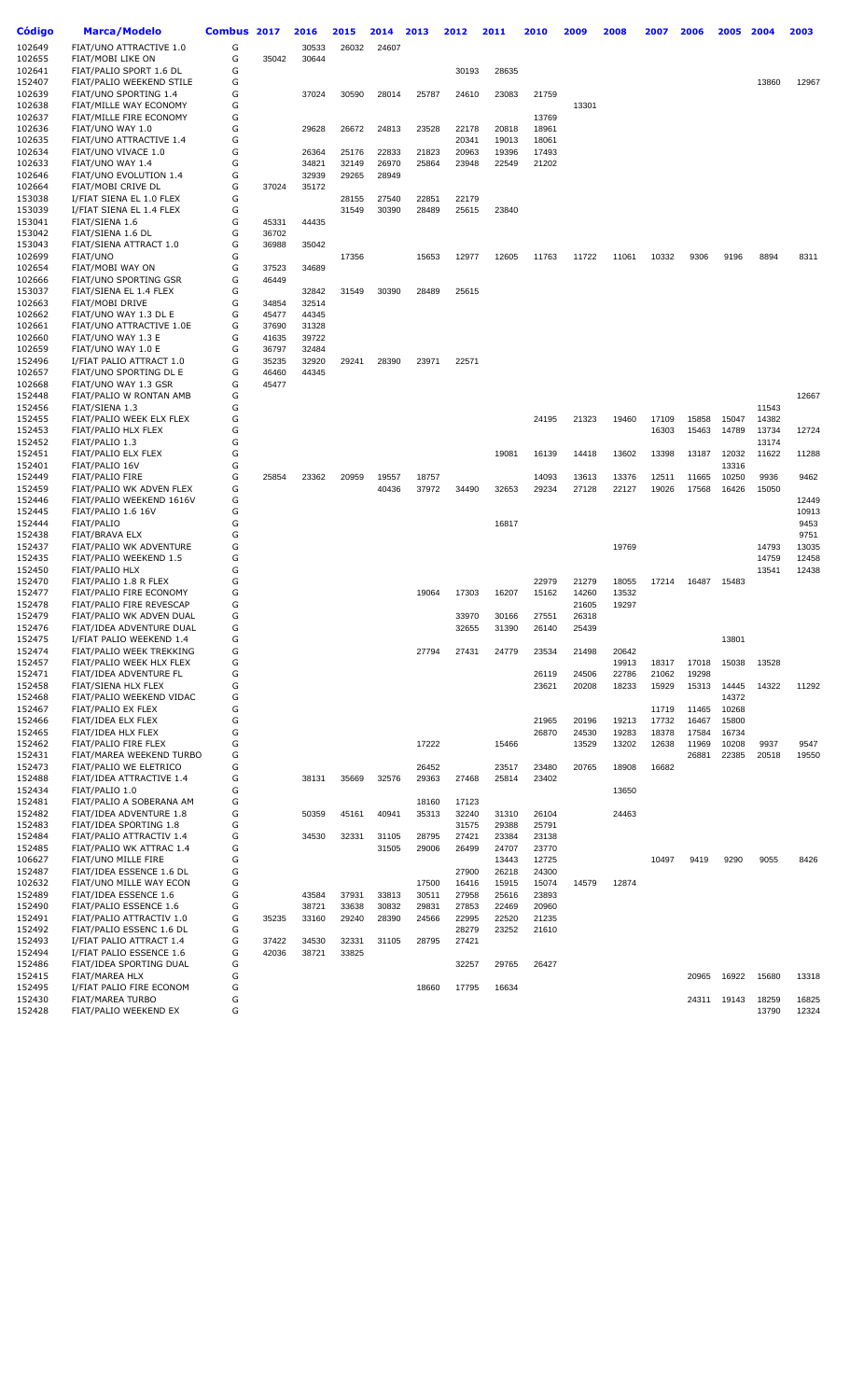| Código           | <b>Marca/Modelo</b>                                | Combus 2017 |       | 2016  | 2015  | 2014  | 2013  | 2012  | 2011  | 2010           | 2009           | 2008           | 2007           | 2006  | 2005           | 2004  | 2003         |
|------------------|----------------------------------------------------|-------------|-------|-------|-------|-------|-------|-------|-------|----------------|----------------|----------------|----------------|-------|----------------|-------|--------------|
| 152421           | FIAT/PALIO WEEKEND ELX                             | G           |       |       |       |       |       |       |       |                |                |                |                |       |                |       | 11308        |
| 152420           | <b>FIAT/PALIO ELX</b>                              | G           |       |       |       |       |       |       |       |                |                |                |                |       | 12032          | 11622 | 11064        |
| 152419           | FIAT/MAREA WEEKEND SX                              | G           |       |       |       |       |       |       |       |                |                |                | 16610          | 15761 | 14720          | 12763 | 10605        |
| 152480           | FIAT/PALIO ELX DUALOGIC                            | G           |       |       |       |       |       |       |       | 20840          | 19912          |                |                |       |                |       |              |
| 152416<br>152433 | <b>FIAT/PALIO EX</b>                               | G<br>G      |       |       |       |       |       |       |       |                |                | 12870          | 11719          | 11465 | 10268          | 9858  | 9490<br>9602 |
| 152414           | <b>FIAT/BRAVA SX</b><br>FIAT/MAREA ELX             | G           |       |       |       |       |       |       |       |                |                |                |                | 14646 | 14094          | 12563 | 10601        |
| 152413           | FIAT/MAREA WEEKEND HLX                             | G           |       |       |       |       |       |       |       |                |                |                |                | 19723 | 17321          | 15815 | 12336        |
| 152412           | FIAT/MAREA WEEKEND ELX                             | G           |       |       |       |       |       |       |       |                |                |                |                | 16232 | 15624          | 13369 | 10907        |
| 152408           | FIAT/PALIO 1.5                                     | G           |       |       |       |       |       |       |       |                |                |                |                |       |                | 10776 | 9222         |
| 102665           | FIAT/MOBI DRIVE GSR                                | G           | 37677 |       |       |       |       |       |       |                |                |                |                |       |                |       |              |
| 152403           | FIAT/PALIO ED                                      | G           |       |       |       |       |       |       |       |                |                |                |                |       |                | 10730 |              |
| 152418           | <b>FIAT/MAREA SX</b>                               | G           |       |       |       |       |       |       |       |                |                |                | 14488          | 13291 | 12177          | 10907 | 9746         |
| 102608           | FIAT/UNO MILLE                                     | G           |       |       |       |       |       |       |       |                | 13174          | 12136          | 11559          | 10687 | 9973           | 8762  | 8605         |
| 102002           | FIAT/STILO                                         | G           |       |       |       |       |       |       |       |                |                |                |                |       | 16168          | 14685 | 13560        |
| 102003<br>102004 | FIAT/STILO M.SCHUMACHER                            | G<br>G      |       |       |       |       |       |       |       | 21993          | 20313          | 19193          |                | 21650 | 19557<br>15753 | 18231 |              |
| 102005           | <b>FIAT/STILO FLEX</b><br>FIAT/STILO SPORTING FLEX | G           |       |       |       |       |       |       |       | 23458          | 21461          | 19549          | 17643<br>17264 | 16107 |                |       |              |
| 102006           | FIAT/STILO SPORTING DUAL                           | G           |       |       |       |       |       |       |       | 27893          | 24519          | 24112          | 21391          |       |                |       |              |
| 102007           | FIAT/STILO FLEX DUALOGIC                           | G           |       |       |       |       |       |       |       | 22605          | 21179          | 19897          | 18092          |       |                |       |              |
| 102009           | FIAT/STILO BLACKMOTION                             | G           |       |       |       |       |       |       |       | 27489          | 25998          | 24542          |                |       |                |       |              |
| 102010           | FIAT/STILO ATTRACTIVE                              | G           |       |       |       |       |       |       |       | 20853          | 19671          |                |                |       |                |       |              |
| 102099           | <b>FIAT</b>                                        | G           |       |       |       |       |       | 13990 | 13070 |                | 12369          |                |                |       |                |       | 8267         |
| 108250           | I/FIAT PANDA                                       | G           |       |       |       |       |       |       |       |                |                |                |                |       | 30925          |       |              |
| 102601           | <b>FIAT/UNO CS</b>                                 | G           |       |       |       |       |       |       |       |                |                |                |                |       |                | 9594  |              |
| 102631           | FIAT/UNO MILLE ECONOMY                             | G           |       |       |       |       | 17363 | 16828 | 15969 | 14498          | 13542          | 12207          |                |       |                |       |              |
| 102603           | FIAT/UNO S                                         | G           |       |       |       |       |       | 23176 |       |                |                |                |                |       |                |       |              |
| 102001           | FIAT/STILO ABARTH                                  | G           |       |       |       |       |       |       |       |                |                | 30777          | 25426          | 23780 | 22051          | 19483 | 15435        |
| 108264<br>102621 | I/FIAT GRANDE PUNTO 1.4<br>FIAT/UNO MILLE IE       | G<br>G      |       |       |       |       |       |       |       |                | 21664          |                |                | 10103 | 8934           | 8046  | 7678         |
| 102622           | FIAT/UNO MILLE SX                                  | G           |       |       |       |       |       |       |       |                |                |                |                | 10353 |                |       |              |
| 102624           | FIAT/UNO MILLE EX                                  | G           |       |       |       |       |       |       |       |                |                |                |                |       |                | 8144  |              |
| 102625           | FIAT/UNO 1.0 CITY                                  | G           |       |       |       |       |       |       |       | 14760          |                |                |                |       |                |       |              |
| 102626           | FIAT/UNO MILLE SMART                               | G           |       |       |       |       |       |       |       |                |                |                |                | 9795  |                |       |              |
| 108239           | IMP/FIAT PALIO ELX                                 | G           |       |       |       |       |       |       |       |                | 11947          |                |                |       |                |       |              |
| 102616           | FIAT/UNO ELECTRONIC                                | G           |       |       |       |       |       |       |       |                |                |                |                |       |                | 9099  |              |
| 108248           | I/FIAT UNO MILLE EP                                | G           |       |       |       |       |       |       |       |                |                |                |                |       |                | 9933  |              |
| 102628           | FIAT/UNO MILLE WAY FLEX                            | G           |       |       |       |       |       |       | 19035 |                |                |                |                |       |                |       |              |
| 102614           | FIAT/UNO MILLE ELECTRONI                           | G           |       |       |       |       |       |       |       |                |                |                |                |       |                | 8519  |              |
| 102613           | <b>FIAT/UNO CS IE</b>                              | G           |       |       |       |       |       |       |       |                |                |                |                | 12841 |                | 11196 | 10700        |
| 102612<br>102630 | FIAT/UNO S IE<br>FIAT/UNO MILLE WAY ECO            | G<br>G      |       |       |       |       | 18172 |       | 15154 |                | 13745          | 13010          |                | 10750 | 9900           | 8881  | 8514         |
| 102011           | FIAT/STILO ATTRACTIVE DL                           | G           |       |       |       |       |       |       |       | 23257          | 21790          |                |                |       |                |       |              |
| 102627           | FIAT/UNO MILLE FIRE FLEX                           | G           |       |       |       |       |       | 15108 | 14159 | 12791          | 12066          | 11281          | 10519          | 9441  | 9315           | 9077  |              |
| 108265           | I/FIAT SEICENTO                                    | G           |       |       |       |       |       |       |       |                |                |                |                |       |                |       | 10056        |
| 108297           | I/FIAT SIENA FIRE 1.4                              | G           |       |       |       |       |       |       | 20559 |                |                |                |                |       |                |       |              |
| 108273           | I/FIAT 500 LOUNGE AIR AT                           | G           |       |       |       |       | 40431 | 37201 | 35578 |                |                |                |                |       |                |       |              |
| 108271           | I/FIAT 500 SPORT AIR AT                            | G           |       |       |       | 45121 | 39676 | 36469 | 35005 |                |                |                |                |       |                |       |              |
| 108270           | I/FIAT 500 SPORT AIR                               | G           |       |       |       |       |       | 33051 | 31504 |                |                |                |                |       |                |       |              |
| 102000           | FIAT/STILO 16V                                     | G           |       |       |       |       |       |       |       |                |                |                |                | 17086 | 15939          | 15390 | 14274        |
| 108269           | I/FIAT 500 CULT DUAL                               | G           |       |       | 39856 | 36675 | 35268 | 31238 | 30663 |                |                |                |                |       |                |       |              |
| 102667           | FIAT/UNO DRIVE 1.0                                 | G<br>G      | 34613 |       |       |       |       |       |       |                |                |                |                |       |                |       |              |
| 108279<br>108267 | I/FIAT SIENA ATTRACT 1.4<br>I/FIAT ABARTH 695 TF   | G           |       |       |       |       |       |       | 38655 | 21515<br>37877 |                |                |                |       |                |       |              |
| 108275           | I/FIAT PALIO SPORTIN 1.6                           | G           | 45331 | 42692 | 37329 |       |       |       |       |                |                |                |                |       |                |       |              |
| 108253           | I/FIAT SIENA HLX FLEX                              | G           |       |       |       |       |       |       |       | 23621          | 19378          | 18234          |                |       |                |       |              |
| 108255           | I/FIAT PALIO FIRE FLEX                             | G           |       |       |       |       |       |       |       |                |                | 14227          |                |       |                |       |              |
| 108256           | I/FIAT 500 1.4 16V SPORT                           | G           |       |       |       |       |       |       |       |                |                | 26375          |                |       |                |       |              |
| 108257           | I/FIAT 500 ABARTH                                  | G           |       |       |       |       |       |       |       |                |                | 39946          |                |       |                |       |              |
| 108258           | I/FIAT 500 SPORT                                   | G           |       |       |       |       |       |       |       |                | 26234          | 25023          |                |       |                |       |              |
| 108259           | I/FIAT 500 LOUNGE                                  | G           |       |       |       |       |       | 29759 |       |                | 26250          |                |                |       |                |       |              |
| 108262           | I/FIAT 500 LOUNGE DUAL                             | G           |       |       |       |       |       |       |       |                | 29675          |                |                |       |                |       |              |
| 108263           | I/FIAT 500 SPORT DUAL                              | G           |       |       |       |       |       |       |       |                | 28734          |                |                |       |                |       |              |
| 108268           | I/FIAT 500 CULT                                    | G<br>G      | 46910 |       | 37387 | 36057 | 32590 | 29598 | 27567 |                |                |                |                |       |                |       |              |
| 108284<br>108296 | I/FIAT 500 ABARTH TURBO<br><b>I/FIAT 500</b>       | G           |       | 76969 | 71666 | 66979 | 65012 | 29248 |       |                |                |                |                |       |                |       |              |
| 108295           | I/FIAT 500 ABARTH CONV                             | G           |       |       |       | 67008 |       |       |       |                |                |                |                |       |                |       |              |
| 108294           | I/FIAT 500 CABRIO DUAL                             | G           |       |       |       | 48234 |       |       |       |                |                |                |                |       |                |       |              |
| 108293           | I/FIAT 500 CABRIO                                  | G           |       |       | 46484 | 44117 | 41737 |       |       |                |                |                |                |       |                |       |              |
| 108292           | I/FIAT PALIO FIRE                                  | G           |       |       |       |       |       |       |       |                |                | 14226          |                |       |                |       |              |
| 108272           | I/FIAT 500 C 1.2 POP                               | G           |       |       |       |       |       |       |       | 27145          |                |                |                |       |                |       |              |
| 108289           | FIAT/PALIO FIRE WAY                                | G           | 31630 | 29272 | 25464 | 23378 |       |       |       |                |                |                |                |       |                |       |              |
| 108282           | I/FIAT 500 CABRIO AIR AT                           | G           |       |       | 51888 | 48286 | 43579 | 43156 |       |                |                |                |                |       |                |       |              |
| 108281           | FIAT/PALIO WK TREKK 1.6                            | G           |       |       |       | 32647 | 27523 | 26666 |       |                |                |                |                |       |                |       |              |
| 108291           | I/FIAT 500 ELETRICO                                | G           |       |       |       | 44014 |       |       |       |                |                |                |                |       |                |       |              |
| 165019           | FIAT/PUNTO ESSENCE 1.6                             | G           | 46904 | 41082 | 37820 | 33745 | 31988 | 28195 | 26404 | 24698          |                |                |                |       |                |       |              |
| 165000           | FIAT/PUNTO SPORTING 1.8                            | G           |       | 47149 | 41620 | 37290 | 33994 | 31750 | 28261 | 26058          | 24738          | 22542          | 21984          |       |                |       |              |
| 165001<br>165002 | FIAT/PUNTO HLX 1.8<br>FIAT/PUNTO 1.4               | G<br>G      |       |       |       |       |       |       |       | 23439<br>22063 | 22241<br>20918 | 19146<br>18218 | 18574<br>17398 |       |                |       |              |
| 165003           | FIAT/PUNTO ELX 1.4                                 | G           |       |       |       |       |       |       |       | 23255          | 21274          | 20063          | 18800          |       |                |       |              |
| 165004           | FIAT/LINEA 16V                                     | G           |       |       |       |       |       |       |       |                | 22005          | 21403          |                |       |                |       |              |
| 165005           | FIAT/LINEA ABSOLUTE DUAL                           | G           |       |       |       |       |       |       |       | 25369          | 24843          | 24195          |                |       |                |       |              |
| 165007           | FIAT/PUNTO TURBO T-JET                             | G           |       | 57046 | 46729 | 45083 | 42682 | 38005 | 33703 | 31884          | 29856          | 27951          |                |       |                |       |              |
| 165022           | FIAT/LINEA ABSOL. 1.8 DL                           | G           |       | 56472 | 45492 | 41930 | 36562 | 32533 | 28985 | 25369          |                |                |                |       |                |       |              |
|                  |                                                    |             |       |       |       |       |       |       |       |                |                |                |                |       |                |       |              |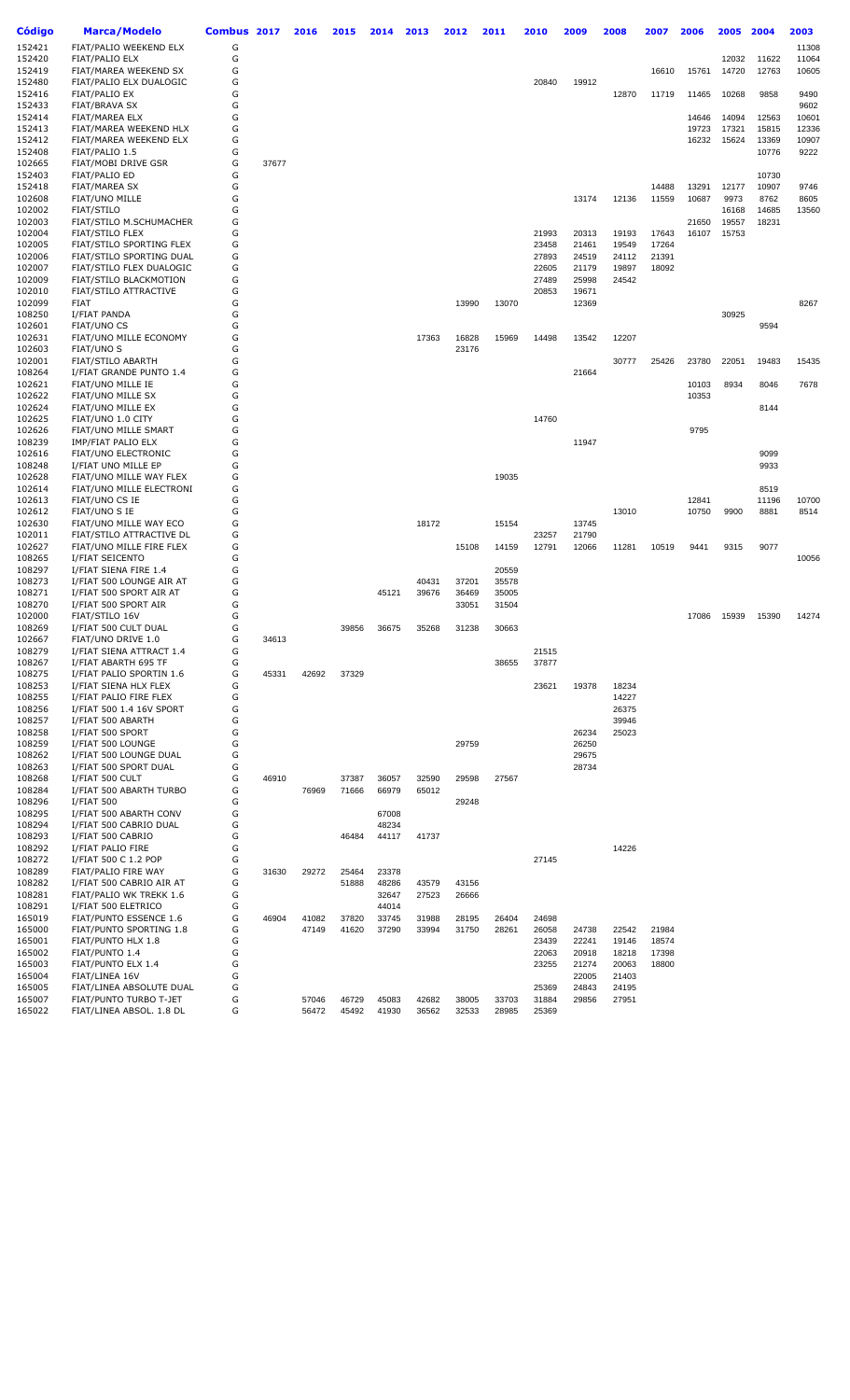| Código             | <b>Marca/Modelo</b>                                 | <b>Combus</b> | 2017           | 2016   | 2015  | 2014            | 2013   | 2012   | 2011  | 2010  | 2009  | 2008  | 2007  | 2006  | 2005  | 2004  | 2003 |
|--------------------|-----------------------------------------------------|---------------|----------------|--------|-------|-----------------|--------|--------|-------|-------|-------|-------|-------|-------|-------|-------|------|
| 165018             | FIAT/PUNTO ESSENCE 1.8                              | G             |                |        |       |                 |        | 27547  | 26449 | 23526 |       |       |       |       |       |       |      |
| 165017             | FIAT/PUNTO ATTRACTIVE                               | G             | 42080          | 38615  | 35306 | 33158           | 30712  | 27302  | 25310 | 23565 |       |       |       |       |       |       |      |
| 165006             | FIAT/LINEA 16V DUALOGIC                             | G             |                |        |       |                 |        |        |       |       | 23485 | 22665 |       |       |       |       |      |
| 165036             | FIAT/WEEKEND ADV DL E                               | G             | 59427          | 52954  |       |                 |        |        |       |       |       |       |       |       |       |       |      |
| 165027             | FIAT/PUNTO BLACKMOTIN                               | G             | 53495          | 48057  | 42374 | 40462           | 38010  |        |       |       |       |       |       |       |       |       |      |
| 165028             | FIAT/PUNTO ESSEN. 1.6 DL                            | G             | 49000          | 43014  |       |                 |        | 28967  | 26059 | 24865 |       |       |       |       |       |       |      |
| 165026             | FIAT/PUNTO BLACKMOTIN DL                            | G             | 56758          | 48164  |       |                 |        |        |       |       |       |       |       |       |       |       |      |
| 165029             | <b>FIAT/LINEA ESSENCE 1.8</b>                       | G             |                | 47211  | 40678 | 36072           | 32744  | 29877  | 28040 |       |       |       |       |       |       |       |      |
| 165030             | FIAT/LINEA ESSENCE DUAL                             | G             |                |        |       |                 |        | 30435  | 29510 |       |       |       |       |       |       |       |      |
| 165031             | FIAT/WEEKEND ADVENTURE                              | G             | 53498          | 50824  | 46915 | 40908           |        |        |       |       |       |       |       |       |       |       |      |
| 165020             | FIAT/PUNTO ESSEN. 1.8 DL                            | G             |                |        |       |                 |        | 29113  | 26078 | 24687 |       |       |       |       |       |       |      |
| 222438<br>165021   | FIAT/STRADA PCIA F<br>FIAT/LINEA HLX 1.8            | G<br>G        |                | 44905  |       |                 |        |        | 27451 | 25553 |       |       |       |       |       |       |      |
| 165014             | FIAT/LINEA LX 1.9                                   | G             |                |        |       |                 |        |        |       | 21635 | 20750 |       |       |       |       |       |      |
| 165033             | FIAT/WEEKEND ATTRACTIVE                             | G             | 42071          | 38994  | 34160 | 31535           |        |        |       |       |       |       |       |       |       |       |      |
| 165008             | FIAT/LINEA TURBO T-JET                              | G             |                |        |       |                 |        | 35424  | 32963 | 27634 | 27472 | 26063 |       |       |       |       |      |
| 165025             | FIAT/LINEA LX 1.8                                   | G             |                |        |       |                 |        |        | 26353 | 21905 |       |       |       |       |       |       |      |
| 165024             | FIAT/LINEA HLX 1.8 DUAL                             | G             |                |        |       |                 |        |        | 28914 | 26237 |       |       |       |       |       |       |      |
| 165023             | FIAT/LINEA LX 1.8 DUAL                              | G             |                |        |       |                 |        |        | 27425 | 24291 |       |       |       |       |       |       |      |
| 222437             | FIAT/STRADA PLV FN                                  | G             | 46320          | 44327  |       |                 |        |        |       |       |       |       |       |       |       |       |      |
| 154009             | FIAT/BRAVO ABSOLUTE DUAL                            | G             |                |        |       | 41506           | 35762  | 32155  | 31394 | 29941 |       |       |       |       |       |       |      |
| 154008             | FIAT/DOBLO ANGELUS M1                               | G             |                |        |       | 35927           |        | 30164  | 28296 | 26744 |       |       |       | 23460 |       | 20968 |      |
| 165011             | FIAT/PUNTO SPORTING DUAL                            | G             |                |        |       |                 |        | 32244  | 29911 | 28632 |       |       |       |       |       |       |      |
| 154017             | FIAT/BRAVO SPORTING DUAL                            | G             |                |        |       |                 |        | 33401  |       |       |       |       |       |       |       |       |      |
| 154016             | FIAT/BRAVO SPORTING 1.8                             | G             |                | 55610  | 51181 | 42096           | 34396  | 34004  |       |       |       |       |       |       |       |       |      |
| 154015             | FIAT/DOBLO ESSENCE 1.8                              | G             | 64117          | 52907  | 46740 | 43685           | 37250  | 36091  | 34314 |       |       |       |       |       |       |       |      |
| 154014             | FIAT/DOBLO ATTRACTIV 1.4                            | G             |                | 51550  | 44415 | 41007           | 37498  | 33494  | 31949 |       |       |       |       |       |       |       |      |
| 154013             | FIAT/BRAVO TURBO T-JET                              | G             |                | 64071  | 55980 | 45774           | 42910  | 40726  | 38368 | 36438 |       |       |       |       |       |       |      |
| 154012             | FIAT/BRAVO ESSENCE DUAL                             | G             |                |        |       |                 |        | 31639  | 30629 | 30357 |       |       |       |       |       |       |      |
| 154002             | FIAT/DOBLO ELX 1.8 FLEX                             | G             |                |        |       |                 |        |        | 32212 |       | 25336 | 24868 | 21663 | 20659 |       |       |      |
| 154010             | FIAT/BRAVO ESSENCE 1.8                              | G             |                | 50542  | 48125 | 38206           | 33712  | 30981  | 29657 | 28387 |       |       |       |       |       |       |      |
| 154006             | FIAT/DOBLO ELX 1.4                                  | G             |                |        |       |                 | 33763  |        | 32107 | 25360 | 24766 | 23998 |       |       | 21726 |       |      |
| 244809             | FIAT/STRADA HD WK CD E                              | G             | 51403          | 45442  |       |                 |        |        |       |       |       |       |       |       |       |       |      |
| 154007<br>177702   | FIAT/DOBLO 1.4                                      | G             |                |        |       |                 |        |        | 29807 | 26509 | 25790 |       |       |       | 15635 |       |      |
| 177701             | FIAT/ARGO DRIVE 1.3 GSR<br>FIAT/ARGO DRIVE 1.3      | G<br>G        | 52350<br>46913 |        |       |                 |        |        |       |       |       |       |       |       |       |       |      |
| 177700             | FIAT/ARGO DRIVE 1.0                                 | G             | 40309          |        |       |                 |        |        |       |       |       |       |       |       |       |       |      |
| 244810             | FIAT/STRADA HD WK CE E                              | G             | 46421          | 40643  |       |                 |        |        |       |       |       |       |       |       |       |       |      |
| 154004             | FIAT/DOBLO ADV 1.8 FLEX                             | G             | 68179          | 63777  | 54553 | 48537           | 42340  | 39508  | 38792 | 32335 | 28275 | 24642 | 23140 | 21836 |       | 19638 |      |
| 154005             | FIAT/DOBLO TECHNOBRAS S                             | G             |                | 43067  | 41446 | 37891           | 33911  | 29304  | 27489 | 27068 | 23973 | 22198 |       |       |       |       |      |
| 154011             | FIAT/BRAVO ABSOLUTE 1.8                             | G             |                |        |       |                 |        | 32761  | 30576 | 30034 |       |       |       |       |       |       |      |
| 177705             | FIAT/ARGO PRECISION AT6                             | G             | 60263          |        |       |                 |        |        |       |       |       |       |       |       |       |       |      |
| 154003             | FIAT/DOBLO HLX 1.8 FLEX                             | G             |                |        |       |                 |        |        | 32655 | 28700 | 25550 | 22603 | 21276 | 19272 |       |       |      |
| 165032             | FIAT/WEEKEND TREKKING                               | G             |                | 43184  | 35441 | 30994           |        |        |       |       |       |       |       |       |       |       |      |
| 165013             | FIAT/LINEA LX 1.9 DUAL                              | G             |                |        |       |                 |        |        |       | 23507 | 22811 |       |       |       |       |       |      |
| 154018             | FIAT/BRAVO BLACKMOTION                              | G             |                | 55222  | 53446 | 50677           |        |        |       |       |       |       |       |       |       |       |      |
| 154019             | FIAT/DOBLO ESSENCE 7L E                             | G             | 66092          | 53751  |       |                 |        |        |       |       |       |       |       |       |       |       |      |
| 154020             | FIAT/DOBLO CAVENAGHI TA                             | G             |                | 66163  |       |                 |        |        |       |       |       |       |       |       |       |       |      |
| 154021             | FIAT/DOBLO CAVENAGHI PB                             | G             | 64507          | 61831  |       |                 |        |        |       |       |       |       |       |       |       |       |      |
| 177703             | FIAT/ARGO PRECISION 1.8                             | G             | 54234          |        |       |                 |        |        |       |       |       |       |       |       |       |       |      |
| 177704             | FIAT/ARGO HGT 1.8                                   | G             | 57229          |        |       |                 |        |        |       |       |       |       |       |       |       |       |      |
| 165015             | FIAT/LINEA HLX 1.9 DUAL                             | G             |                |        |       |                 |        |        |       | 25780 | 22826 |       |       |       |       |       |      |
| 165016             | FIAT/LINEA HLX 1.9                                  | G             |                |        |       |                 |        |        |       | 25328 | 22562 |       |       |       |       |       |      |
| 177706             | FIAT/ARGO HGT 1.8 AT6                               | G             | 62323          |        |       |                 |        |        |       |       |       |       |       |       |       |       |      |
| <b>Fabricante:</b> | <b>FIBRAVAN</b>                                     |               |                |        |       |                 |        |        |       |       |       |       |       |       |       |       |      |
|                    |                                                     |               |                |        |       |                 |        |        |       |       |       |       |       |       |       |       |      |
| 140901             | FIBRAVAN/KAUIPE LUXO                                | G             |                |        | 19879 | 18638           | 17115  | 16217  | 14956 | 13795 | 12906 | 11600 | 10548 | 9454  | 8702  | 8546  | 7386 |
| <b>Fabricante:</b> | <b>FISKER</b>                                       |               |                |        |       |                 |        |        |       |       |       |       |       |       |       |       |      |
|                    |                                                     |               |                |        |       |                 |        |        |       |       |       |       |       |       |       |       |      |
|                    |                                                     |               |                |        |       |                 |        |        |       |       |       |       |       |       |       |       |      |
| 124603             | I/FISKER KARMA SPORT                                | G             |                |        |       |                 |        | 264273 |       |       |       |       |       |       |       |       |      |
| <b>Fabricante:</b> | <b>FORD</b>                                         |               |                |        |       |                 |        |        |       |       |       |       |       |       |       |       |      |
|                    |                                                     |               |                |        |       |                 |        |        |       |       |       |       |       |       |       |       |      |
|                    |                                                     |               |                |        |       |                 |        |        |       |       |       |       |       |       |       |       |      |
| 103329             | I/FORD FOCUS SE AT 2.0SB                            | G             |                |        | 55296 | 51051           |        |        |       |       |       |       |       |       |       |       |      |
| 103340             | I/FORD FOCUS TI AT 2.0SC                            | G             | 81506          | 74003  | 70642 |                 |        |        |       |       |       |       |       |       |       |       |      |
| 103339             | I/FORD FOCUS SE AT 2.0HC                            | G             | 69257          | 64482  | 58117 |                 |        |        |       |       |       |       |       |       |       |       |      |
| 103337             | I/FORD FOCUS SE AT 1.6HC                            | G             |                | 64120  | 54853 |                 |        |        |       |       |       |       |       |       |       |       |      |
| 135694             | I/FORD FOCUS TI AT 2.0HB                            | G             |                |        | 66276 | 60415           |        |        |       |       |       |       |       |       |       |       |      |
| 135695             | I/FORD FOCUS SE AT 1.6HB                            | G             |                |        | 52433 | 47977           |        |        |       |       |       |       |       |       |       |       |      |
| 103335             | I/FORD FOCUS SE 1.6 HC                              | G             | 69257          | 64667  | 53186 |                 |        |        |       |       |       |       |       |       |       |       |      |
| 103334<br>103333   | I/FORD MUSTANG ECOBOOST                             | G<br>G        |                |        |       | 136803          |        |        |       |       |       |       |       |       |       |       |      |
| 135696             | I/FORD MUSTANG ECO PREM<br>I/FORD FOCUS SE AT 2.0HB | G             |                |        | 57127 | 136686<br>51020 |        |        |       |       |       |       |       |       |       |       |      |
| 135697             | I/FORD FOCUS S AT 2.0 SB                            | G             |                |        | 59593 | 51051           |        |        |       |       |       |       |       |       |       |       |      |
| 103330             | I/FORD FOCUS TI AT 2.0SB                            | G             |                |        | 66478 | 60923           |        |        |       |       |       |       |       |       |       |       |      |
| 135688             | I/FORD FUSION FWD GTDI B                            | G             |                | 94050  | 82165 | 73357           |        |        |       |       |       |       |       |       |       |       |      |
| 135691             | I/FORD FOCUS S 1.6 HB                               | G             |                |        | 49454 | 46428           |        |        |       |       |       |       |       |       |       |       |      |
| 147801             | FORD/KA SULAM KABRIOLET                             | G             |                |        |       |                 |        |        |       |       |       |       |       |       |       | 15801 |      |
| 135690             | I/FORD FUSION HYBRID B                              | G             |                | 111823 | 99098 | 83563           |        |        |       |       |       |       |       |       |       |       |      |
| 135692             | I/FORD FOCUS S AT 1.6 HB                            | G             |                |        | 55689 |                 |        |        |       |       |       |       |       |       |       |       |      |
| 135689             | I/FORD FUSION FLEX B                                | G             |                | 84397  | 78022 | 67177           |        |        |       |       |       |       |       |       |       |       |      |
| 135685             | I/FORD MUSTANG                                      | G             |                |        |       |                 | 153734 |        |       |       |       |       |       |       |       |       |      |
| 153313             | FORD/KA SEL 1.0 HA                                  | G             |                | 36909  | 34295 | 32805           |        |        |       |       |       |       |       |       |       |       |      |

I/FORD MUSTANG SHELBY G 221436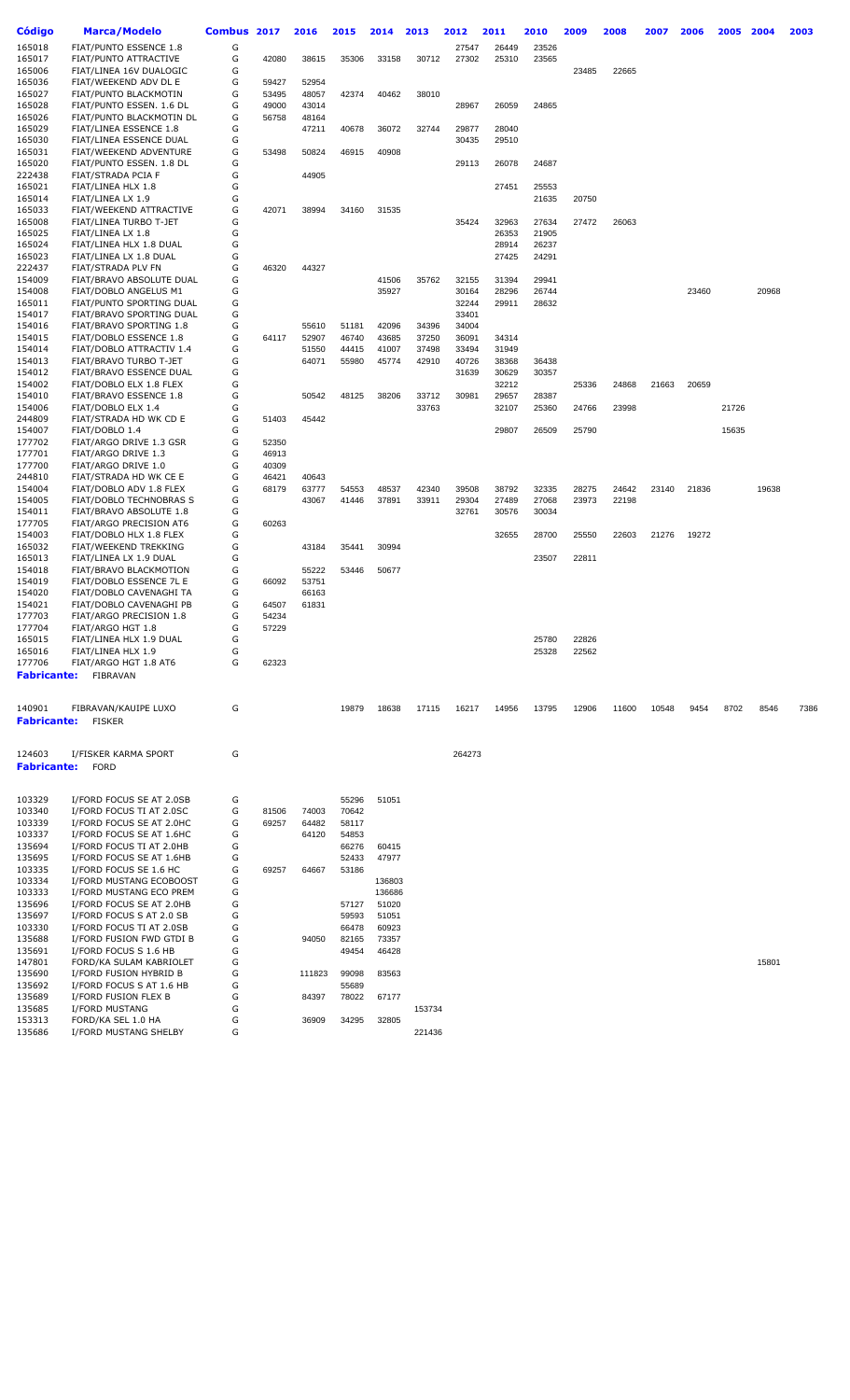| Código           | Marca/Modelo                                       | Combus 2017 |       | 2016   | 2015   | 2014           | 2013           | 2012   | 2011   | 2010   | 2009   | 2008             | 2007   | 2006   | 2005  | 2004  | 2003           |
|------------------|----------------------------------------------------|-------------|-------|--------|--------|----------------|----------------|--------|--------|--------|--------|------------------|--------|--------|-------|-------|----------------|
| 103341           | I/FORD FOCUS SE AT 2.0SC                           | G           | 69781 | 65244  | 55491  |                |                |        |        |        |        |                  |        |        |       |       |                |
| 135687           | I/FORD FUSION AWD GTDI B                           | G           |       | 112769 | 88970  | 77618          |                |        |        |        |        |                  |        |        |       |       |                |
| 103332           | I/FORD FOCUS SE 1.6 HB                             | G           |       |        | 51155  | 46428          |                |        |        |        |        |                  |        |        |       |       |                |
| 108357           | I/FORD FOCUS 2.0L FC                               | G           |       |        |        |                |                |        |        |        | 26197  | 17126            | 16938  | 15768  | 14572 | 14261 | 12773          |
| 153326           | FORD/KA SE 1.5 HA B                                | G           | 41635 | 38082  |        |                |                |        |        |        |        |                  |        |        |       |       |                |
| 153327           | FORD/KA SEL 1.5 HA B                               | G           | 42673 | 38755  |        |                |                |        |        |        |        |                  |        |        |       |       |                |
| 153328           | FORD/KA SE 1.5 SD B                                | G           | 42475 | 39100  |        |                |                |        |        |        |        |                  |        |        |       |       |                |
| 153329           | FORD/KA SEL 1.5 SD B                               | G           | 43612 | 40890  |        |                |                |        |        |        |        |                  |        |        |       |       |                |
| 153330           | FORD/KA TECNO 1.0 HA B                             | G           | 38488 |        |        |                |                |        |        |        |        |                  |        |        |       |       |                |
| 153331           | FORD/KA ADVANCED 1.5 SDB                           | G           | 44003 |        |        |                |                |        |        |        |        |                  |        |        |       |       |                |
| 153332           | FORD/KA SE PLUS 1.0 HAB                            | G           | 37028 |        |        |                |                |        |        |        |        |                  |        |        |       |       |                |
| 153333           | FORD/KA SE PLUS 1.5 HAB                            | G           | 34702 |        |        |                |                |        |        |        |        |                  |        |        |       |       |                |
| 108366           | I/FORD FOCUS 1.8L FC                               | G           |       |        |        |                |                |        |        |        |        |                  |        |        |       | 13427 | 12330          |
| 153311           | Ford/KA S1.0 HA                                    | G           |       |        | 28721  | 27825          |                |        |        |        |        |                  |        |        |       |       |                |
| 108359           | I/FORD FOCUS 2.0L HA                               | G           |       |        |        |                |                |        |        |        | 25700  | 17581            | 16654  | 15646  | 14719 | 13838 | 11974          |
| 153323           | FORD/KA SEL 1.0 HA B                               | G           | 40133 | 36909  |        |                |                |        |        |        |        |                  |        |        |       |       |                |
| 108356           | I/FORD FOCUS GHIA 2.0LFC                           | G<br>G      |       |        |        |                |                |        |        |        | 28286  | 20643            | 20276  | 18580  | 15581 | 14562 | 13432          |
| 108355<br>108352 | I/FORD FOCUS 1.8L HA<br>I/FORD TAURUS SE           | G           |       |        |        |                |                |        |        |        |        |                  |        |        |       |       | 12335<br>22197 |
| 108350           | I/FORD MRE CGPI                                    | G           |       |        |        |                |                |        |        |        |        |                  |        |        |       |       | 15540          |
| 108345           | IMP/FORD EXPEDITION XLT                            | G           |       |        |        |                |                |        |        |        |        | 49114            | 46591  |        |       |       |                |
| 108339           | I/FORD MUSTANG GT                                  | G           |       | 272328 | 189749 | 181089         | 174728         | 168944 | 159844 | 135084 | 133090 | 125574           | 110554 | 101837 | 92285 | 82138 |                |
| 108317           | IMP/FORD MONDEO GLX AG                             | G           |       | 42080  |        |                |                |        |        |        |        |                  |        |        |       |       |                |
| 108308           | I/FORD TAURUS LX                                   | G           |       |        |        |                |                |        |        |        |        |                  |        |        |       |       | 21045          |
| 106305           | I/FORD MUSTANG GT COUPE                            | G           |       |        |        |                |                | 169644 |        |        |        | 128997           |        |        |       |       |                |
| 135677           | I/FORD FOCUS S 1.6 S                               | G           |       |        |        | 40870          | 35860          |        |        |        |        |                  |        |        |       |       |                |
| 108360           | I/FORD FOCUS GHIA 2.0LHA                           | G           |       |        |        |                |                |        |        |        | 29246  | 19706            | 18083  | 17288  | 15173 | 14562 | 13258          |
| 153312           | FORD/KA SE 1.0 HA                                  | G           |       | 33844  | 31155  | 29553          |                |        |        |        |        |                  |        |        |       |       |                |
| 103343           | I/FORD MUSTANG ECO CONV                            | G           |       |        | 231667 |                |                |        |        |        |        |                  |        |        |       |       |                |
| 103344           | I/FORD MUSTANG GT 350                              | G           |       |        | 200798 |                |                |        |        |        |        |                  |        |        |       |       |                |
| 103345           | I/FORD FOCUS HATCHBACK                             | G           |       |        |        |                |                | 32541  |        |        |        |                  |        |        |       |       |                |
| 108375           | I/FORD FIESTA STREET                               | G           |       |        |        |                |                |        |        |        |        |                  |        |        |       |       | 9062           |
| 108374           | I/FORD FIESTA STREET 1.6                           | G           |       |        |        |                |                |        |        |        |        |                  |        |        |       |       | 10548          |
| 108370           | I/FORD MONDEO 2.0 GHIA 4                           | G           |       |        |        |                |                |        |        |        |        |                  |        | 18459  | 18441 | 18196 | 15243          |
| 153301           | FORD/KA                                            | G           |       |        |        |                |                |        |        |        |        |                  | 10570  | 10379  | 9730  | 9156  | 9007           |
| 153305           | FORD/KA 1.6                                        | G           |       |        |        |                |                |        |        |        |        |                  | 14404  | 13444  | 11759 | 10960 | 10393          |
| 153306           | FORD/KA XR 1.6                                     | G           |       |        |        |                |                |        |        | 19567  |        |                  | 15169  | 15082  | 13283 | 12313 | 11525          |
| 153308<br>153325 | FORD/KA 1.6 FLEX                                   | G<br>G      | 42110 | 36002  |        |                | 19882          |        | 19422  | 17223  | 16117  | 14842            | 14490  |        |       |       |                |
| 153310           | FORD/KA SEL 1.0 SD B<br>FORD/KA SPORT 1.6 FLEX     | G           |       |        |        |                |                | 19431  | 18743  |        |        |                  |        |        |       |       |                |
| 153324           | FORD/KA SE 1.0 SD B                                | G           | 37453 | 34736  |        |                |                |        |        |        |        |                  |        |        |       |       |                |
| 108381           | I/FORD FOCUS 1.6L HA                               | G           |       |        |        |                |                |        |        |        |        |                  | 16079  | 14166  | 13993 | 12642 | 12288          |
| 153315           | FORD/KA SE 1.0 SD                                  | G           |       | 34736  | 33052  | 30388          |                |        |        |        |        |                  |        |        |       |       |                |
| 153316           | FORD/KA SEL 1.0 SD                                 | G           |       | 36002  | 31606  |                |                |        |        |        |        |                  |        |        |       |       |                |
| 153317           | FORD/KA SE 1.5 HA                                  | G           |       | 37095  | 34360  | 33058          |                |        |        |        |        |                  |        |        |       |       |                |
| 153318           | FORD/KA SEL 1.5 HA                                 | G           |       | 38755  | 36452  | 33952          |                |        |        |        |        |                  |        |        |       |       |                |
| 153319           | FORD/KA SE 1.5 SD                                  | G           |       | 39100  | 35026  | 32638          |                |        |        |        |        |                  |        |        |       |       |                |
| 153320           | FORD/KA SEL 1.5 SD                                 | G           |       | 40012  | 37080  | 35426          |                |        |        |        |        |                  |        |        |       |       |                |
| 153321           | FORD/KA S 1.0HA B                                  | G           | 32155 | 29683  |        |                |                |        |        |        |        |                  |        |        |       |       |                |
| 153322           | FORD/KA SE 1.0 HA B                                | G           | 36137 | 33844  |        |                |                |        |        |        |        |                  |        |        |       |       |                |
| 103342           | I/FORD FOCUS TI AT 2.0HC                           | G           | 78946 | 74488  | 66276  |                |                |        |        |        |        |                  |        |        |       |       |                |
| 153309           | FORD/KA FLEX                                       | G           |       |        |        |                | 19169          | 17599  | 16488  | 15002  | 14221  | 13900            | 11970  |        |       |       |                |
| 135633           | I/FORD FOCUS 2L HC FLEX                            | G           |       |        |        |                | 35683          | 34473  | 31743  | 30158  | 27270  |                  |        |        |       |       |                |
| 135680           | I/FORD FOCUS SE 1.6 H                              | G           |       |        |        | 45383          | 36734          |        |        |        |        |                  |        |        |       |       |                |
| 135681<br>135682 | I/FORD FOCUS SE AT 1.6 H                           | G           |       |        |        | 47977          | 38552<br>42825 |        |        |        |        |                  |        |        |       |       |                |
| 135683           | I/FORD FOCUS S AT 1.6 S<br>I/FORD FOCUS SE 1.6 S   | G<br>G      |       |        |        | 49097<br>40490 | 37057          |        |        |        |        |                  |        |        |       |       |                |
| 135630           | I/FORD FOCUS TI 2LHCFLEX                           | G           |       |        |        |                | 39494          | 36260  | 34362  | 31358  | 26559  |                  |        |        |       |       |                |
| 135631           | I/FORD FOCUS 2L FC FLEX                            | G           |       |        |        |                | 35804          | 34170  | 30356  | 29229  | 27077  |                  |        |        |       |       |                |
| 110194           | I/FORD MUSTANG GT 5.0L                             | G           |       |        |        |                | 174821         |        | 159868 | 135195 |        |                  |        |        |       |       |                |
| 135612           | I/FORD MUSTANG V6PREMIUM                           | G           |       |        |        |                | 160872         | 152993 | 132060 | 117359 | 114854 | 106881           |        |        | 89655 |       |                |
| 135632           | I/FORD FOCUS FC FLEX                               | G           |       |        |        |                | 34512          | 31187  | 29980  | 27927  | 23736  |                  |        |        |       |       |                |
| 135678           | I/FORD FOCUS SE AT 2.0 H                           | G           |       |        |        | 51071          | 38331          |        |        |        |        |                  |        |        |       |       |                |
| 135634           | I/FORD FOCUS TI 2LFCFLEX                           | G           |       |        |        |                | 39533          | 36197  | 34908  | 33856  |        |                  |        |        |       |       |                |
| 135636           | I/FORD FOCUS SEDAN                                 | G           |       |        |        | 47155          |                |        |        | 27961  |        |                  |        |        | 13369 |       |                |
| 135637           | I/FORD MUSTANG GT 500                              | G           |       |        |        |                | 174628         |        |        |        | 132752 | 125566           |        |        |       |       |                |
| 135638           | I/FORD FOCUS ZX4                                   | G           |       |        |        |                |                |        |        |        |        |                  |        | 16164  | 15527 |       |                |
| 135640           | I/FORD FOCUS GH 2LFCFLEX                           | G           |       |        |        |                |                |        |        | 30592  | 29470  |                  |        |        |       |       |                |
| 135641           | I/FORD FOCUS GH 2LHCFLEX                           | G           |       |        |        |                |                |        |        | 29620  | 28460  |                  |        |        |       |       |                |
| 135642           | I/FORD MUSTANG S GT500 C                           | G           |       |        |        |                |                | 194424 |        | 154762 | 144461 |                  |        |        |       |       |                |
| 135684           | I/FORD FOCUS SE AT 2.0 S                           | G           |       |        |        | 51039          | 39200          |        |        |        |        |                  |        |        |       |       |                |
| 135619           | I/FORD MUSTANG CONV                                | G           |       |        |        | 195950         | 185528         |        | 152181 | 146588 | 122421 |                  | 115268 |        |       |       |                |
| 135606           | I/FORD CROWN VICTORIA                              | G           |       |        |        |                |                |        | 85985  |        |        |                  |        | 43805  |       |       |                |
| 135603           | I/FORD THUNDERBIRD                                 | G           |       |        |        |                |                |        |        |        |        |                  |        |        |       | 88539 |                |
| 135613           | I/FORD MUSTANG COUPE                               | G           |       |        | 181864 |                |                | 164259 | 151155 | 134158 |        | 120145           | 105808 |        |       |       |                |
| 135614           | I/FORD MUSTANG GTPREMIUM                           | G           |       |        |        | 184148 177202  | 171490         | 164996 | 156670 | 136195 | 121840 | 114851           | 105353 |        |       |       |                |
| 135615<br>135616 | I/FORD MUSTANG BULLITT<br>I/FORD MUSTANG GTPR CONV | G<br>G      |       |        | 235156 |                | 209725         | 187205 | 182859 | 171937 | 138997 | 126942<br>128311 |        |        |       |       |                |
| 109714           | I/FORD THUNDERBIRD CONV                            | G           |       |        |        |                |                |        |        |        |        |                  |        |        |       |       | 114875         |
| 135679           | I/FORD FOCUS S 1.6 H                               | G           |       |        |        | 42708          | 36385          |        |        |        |        |                  |        |        |       |       |                |
| 135618           | I/FORD MUSTANG V6                                  | G           |       |        | 144586 | 131705         | 117578         | 111064 | 105781 | 95558  | 84725  | 81091            |        |        |       |       |                |
| 135629           | I/FORD FOCUS HC FLEX                               | G           |       |        |        |                | 32672          | 30765  | 29302  | 27873  | 23611  |                  |        |        |       |       |                |
| 108380           | I/FORD FOCUS 1.6L FC                               | G           |       |        |        |                |                |        |        |        |        |                  | 16079  | 14166  | 13993 | 12643 | 12285          |
| 135622           | I/FORD MUSTANG GT SALEEN                           | G           |       |        |        |                |                |        |        |        |        | 126906           |        |        |       |       |                |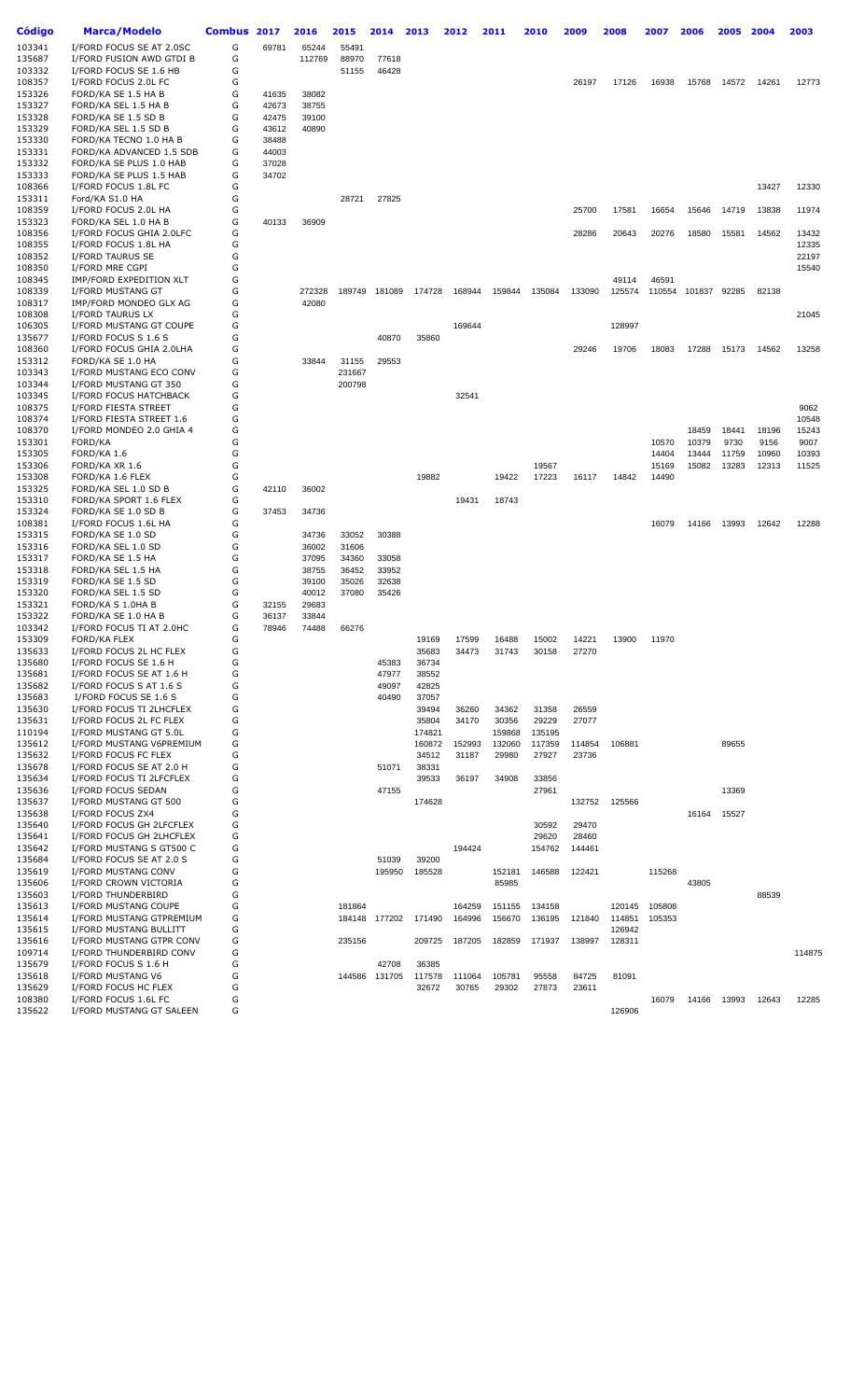| Código           | <b>Marca/Modelo</b>                                  | Combus | 2017   | 2016   | 2015           | 2014           | 2013             | 2012           | 2011             | 2010            | 2009           | 2008            | 2007           | 2006           | 2005          | 2004  | 2003  |
|------------------|------------------------------------------------------|--------|--------|--------|----------------|----------------|------------------|----------------|------------------|-----------------|----------------|-----------------|----------------|----------------|---------------|-------|-------|
| 101182           | I/FORD MUSTANG GT CONV                               | G      |        |        |                |                | 213319           |                | 197299           |                 |                |                 |                |                |               |       |       |
| 135623           | I/FORD FUSION V6                                     | G      |        |        |                |                |                  | 44605          | 41476            | 39013           | 35541          | 31637           |                |                |               |       |       |
| 135625           | I/FORD FOCUS GHIA 2.0LHC                             | G      |        |        |                |                |                  |                |                  |                 |                | 19259           |                |                |               |       |       |
| 135626           | I/FORD FOCUS SEDAN SE                                | G      |        |        |                |                |                  |                |                  |                 |                | 17154           |                |                |               |       |       |
| 135627           | I/FORD TAURUS X SEL                                  | G      |        |        |                |                |                  |                |                  |                 |                | 48412           |                |                |               |       |       |
| 108392<br>135617 | I/FORD FOCUS 1.6 FLEX FC<br>I/FORD MUSTANG V6PR CONV | G<br>G |        |        |                |                |                  | 163735         |                  |                 | 20826          | 18223<br>124939 | 17407          |                |               |       |       |
| 108388           | I/FORD MUSTANG V6 COUPE                              | G      |        |        |                | 141928         | 128255           | 121002         | 153912<br>115091 | 105209          | 92309          | 87383           | 77486          |                | 63289         |       |       |
| 135643           | I/FORD TAURUS SES                                    | G      |        |        |                |                |                  |                |                  |                 |                |                 |                |                |               |       | 17092 |
| 135663           | I/FORD MUSTANG SHELBY C                              | G      |        |        |                |                |                  | 217238         | 208341           |                 |                |                 |                |                |               |       |       |
| 135664           | I/FORD FOCUS ZX5                                     | G      |        |        |                |                |                  |                |                  |                 |                |                 | 21255          |                |               |       |       |
| 135666           | I/FORD FUSION SEL                                    | G      |        |        |                |                |                  | 44183          |                  |                 |                |                 |                |                |               |       |       |
| 135668           | I/FORD FUSION FLEX                                   | G      |        |        |                | 67177          | 64942            | 63884          |                  |                 |                |                 |                |                |               |       |       |
| 135669           | I/FORD FUSION FWD GTDI                               | G      |        |        |                | 73357          | 68995            | 68424          |                  |                 |                |                 |                |                |               |       |       |
| 135670           | I/FORD FUSION AWD GTDI                               | G      |        |        |                | 77618          | 72085            | 69801          |                  |                 |                |                 |                |                |               |       |       |
| 108397           | I/FORD MUSTANG V6 CONV                               | G      |        | 214087 | 207758         | 193416         | 183600           | 181659         | 165417           | 144688          | 134804         | 120937          | 107417         |                | 83294         |       |       |
| 108390           | I/FORD FUSION                                        | G      |        |        |                |                |                  | 40115          | 38205            | 32648           | 29093          | 26841           | 24522          | 22578          |               |       |       |
| 108394<br>108387 | I/FORD MUSTANG SHELBY GT<br>I/FORD MUSTANG GT CONV   | G<br>G |        | 299095 | 272278         | 249679         | 229309<br>212483 | 199624         | 190621           | 173338          | 146037         | 142091          |                | 126076 124174  |               |       |       |
| 135672           | I/FORD FUSION SE FWD                                 | G      |        |        |                |                |                  | 54998          |                  |                 |                |                 |                | 96195          | 91685         |       |       |
| 135673           | I/FORD FOCUS S AT 1.6 H                              | G      |        |        |                | 47416          | 38573            |                |                  |                 |                |                 |                |                |               |       |       |
| 135674           | I/FORD FOCUS TI AT 2.0 H                             | G      |        |        |                | 60689          | 43027            |                |                  |                 |                |                 |                |                |               |       |       |
| 108386           | I/FORD MUSTANG GT COUPE                              | G      |        |        |                | 180742         | 175030           | 169644         | 162409           | 144437          | 135089         | 128997          | 110566         | 95023          | 90367         |       |       |
| 101113           | I/FORD MUSTANG CONVERS                               | G      |        |        |                |                |                  |                |                  |                 |                | 120350          |                |                |               |       |       |
| 135675           | I/FORD FOCUS S AT 2.0 S                              | G      |        |        |                | 49537          | 41121            |                |                  |                 |                |                 |                |                |               |       |       |
| 135676           | I/FORD FOCUS TI AT 2.0 S                             | G      |        |        | 66478          | 58526          | 42788            |                |                  |                 |                |                 |                |                |               |       |       |
| 135671           | I/FORD MUSTANG V8 COUPE                              | G      |        |        |                |                |                  | 169488         |                  |                 |                |                 |                |                |               |       |       |
| 135652           | I/FORD MUSTANG GT CONV P                             | G      |        |        |                |                | 205303           |                |                  | 168013          |                |                 |                |                |               |       |       |
| 108393           | I/FORD FOCUS 1.6 FLEX HA                             | G      |        |        |                |                |                  |                |                  |                 | 20549          | 17812           | 15819          |                |               |       |       |
| 135644<br>135646 | I/FORD MUSTANG V6 CONV P<br>I/FORD FIESTA SE         | G<br>G |        |        | 35259          |                | 31703            | 29778          | 28228            | 145061<br>26229 | 136825         |                 |                |                |               |       |       |
| 135647           | I/FORD FUSION HYBRID                                 | G      |        |        | 85596          | 82897          | 69558            | 65716          | 62997            | 57281           |                |                 |                |                |               |       |       |
| 135648           | I/FORD MUSTANG V6 3.7L                               | G      |        |        |                |                |                  |                | 130294           | 114975          |                |                 |                |                |               |       |       |
| 135649           | I/FORD MUSTANG SHELBY KR                             | G      |        |        |                |                |                  |                |                  |                 | 162314         |                 |                |                |               |       |       |
| 108398           | I/FORD MUSTANG GT CONV                               | G      |        | 262556 |                |                | 212355           | 187090         | 181665           | 168013          | 135747         | 128843          | 109800         | 96137          |               |       |       |
| 135651           | I/FORD MUSTANG DAYTO.500                             | G      |        |        |                |                |                  |                |                  | 146336          |                |                 |                |                |               |       |       |
| 108391           | I/FORD GT                                            | G      |        |        |                |                |                  |                |                  |                 |                |                 |                |                | 301716 263819 |       |       |
| 135653           | I/FORD FUSION SEL FWD                                | G      |        |        |                |                |                  |                |                  | 37913           |                |                 |                |                |               |       |       |
| 135654           | I/FORD FUSION V6 FWD                                 | G      |        |        |                |                |                  | 47046          | 43413            |                 |                |                 |                |                |               |       |       |
| 135655           | I/FORD FIESTA SES                                    | G      |        |        |                |                |                  |                | 28701            |                 |                |                 |                |                |               |       |       |
| 135656<br>135657 | I/FORD FOCUS RS<br>I/FORD GRAND MARQUIS LS           | G<br>G |        |        |                |                |                  |                | 78347            | 40265           |                |                 |                |                |               |       |       |
| 135658           | I/FORD FUSION 1.6                                    | G      |        |        |                |                |                  |                |                  |                 |                |                 | 21017          |                |               |       | 17793 |
| 135661           | I/FORD MUSTANG GT CS                                 | G      |        |        |                |                |                  |                | 168660           |                 |                |                 |                |                |               |       |       |
| 135662           | I/FORD MUSTANG BOSS 302                              | G      |        |        |                |                | 169774           | 167713         | 155609           |                 |                |                 |                |                |               |       |       |
| 135650           | I/FORD FOCUS SE                                      | G      |        |        |                | 38527          |                  | 32339          |                  | 28052           |                |                 |                |                |               |       |       |
| 159969           | FORD/FIESTA 16SEL AT                                 | G      | 53409  | 48865  |                |                |                  |                |                  |                 |                |                 |                |                |               |       |       |
| 159928           | FORD/FIESTA TRAIL 1.6F                               | G      |        |        |                |                |                  |                |                  | 20159           | 19816          | 16298           |                |                |               |       |       |
| 159927           | <b>FORD/FIESTA TRAIL</b>                             | G      |        |        |                |                |                  |                |                  | 19771           | 18595          | 17783           |                |                |               |       |       |
| 159922           | FORD/FIESTA 1.6 FLEX                                 | G      | 39202  |        |                | 25978          | 24479            | 23581          | 21369            | 19925           | 18499          | 16919           | 15552          | 15105          | 14780         | 13140 |       |
| 159921<br>159923 | FORD/FIESTA SEDAN1.6FLEX<br>FORD/FIESTA FLEX         | G<br>G |        |        |                | 27397<br>23453 | 25037<br>22022   | 24732<br>20180 | 22882<br>19302   | 20024<br>18580  | 18562<br>17235 | 17534<br>15838  | 15254<br>13918 | 14750<br>12314 | 14398         | 13532 |       |
| 159926           | FORD/FIESTA 1.6F TRAIL 5                             | G      |        |        |                |                |                  |                |                  |                 |                | 16295           | 15134          |                |               |       |       |
| 159925           | FORD/FIESTA 1.0F TRAIL 5                             | G      |        |        |                |                |                  |                |                  |                 |                | 17767           | 16194          |                |               |       |       |
| 159924           | FORD/FIESTA SEDAN FLEX                               | G      |        |        |                | 25269          | 23325            | 22593          | 21068            | 17751           | 17030          | 15986           | 15205          | 15131          |               |       |       |
| 159920           | FORD/FIESTA SEDAN                                    | G      |        |        |                |                |                  |                | 17056            |                 |                |                 |                | 14637          | 13262         | 10707 |       |
| 159940           | FORD/FIESTA HA 1.5L SE                               | G      |        |        | 36018          | 33735          | 31907            |                |                  |                 |                |                 |                |                |               |       |       |
| 159971           | FORD/FIESTA 10SEL GTDI A                             | G      | 57463  | 54592  |                |                |                  |                |                  |                 |                |                 |                |                |               |       |       |
| 159951           | FORD/FIESTA HA 1.5L SEB                              | G      |        | 39494  | 36018          |                |                  |                |                  |                 |                |                 |                |                |               |       |       |
| 159950           | FORD/FIESTA HA 1.5L SB                               | G      |        | 39393  | 36053          |                |                  |                |                  |                 |                |                 |                |                |               |       |       |
| 159949           | FORD/FIESTA HA 1.6L SEB                              | G      |        | 42286  | 37160          |                |                  |                |                  |                 |                |                 |                |                |               |       |       |
| 159948           | I/FORD FIESTA SD1.6LSEAB                             | G      |        |        | 42601          |                |                  |                |                  |                 |                |                 |                |                |               |       |       |
| 159947<br>159946 | I/FORD FIESTA SD1.6LTIAB<br>I/FORD FIESTA SD 1.6LSEB | G<br>G |        |        | 48943<br>43295 |                |                  |                |                  |                 |                |                 |                |                |               |       |       |
| 159944           | I/FORD FIESTA 1.3                                    | G      |        |        |                |                |                  |                |                  |                 |                |                 |                |                | 13247         |       |       |
| 159953           | FORD/FIESTA HA 1.6L SEAB                             | G      |        | 43059  | 41116          |                |                  |                |                  |                 |                |                 |                |                |               |       |       |
| 159941           | FORD/FIESTA HA 1.5L S                                | G      |        |        | 36053          | 33724          | 31707            |                |                  |                 |                |                 |                |                |               |       |       |
| 159954           | FORD/FIESTA HA 1.6L TIB                              | G      |        | 51635  | 44825          |                |                  |                |                  |                 |                |                 |                |                |               |       |       |
| 159939           | FORD/FIESTA HA 1.6L SE A                             | G      |        |        | 39163          | 37199          | 33813            |                |                  |                 |                |                 |                |                |               |       |       |
| 159938           | I/FORD FIESTA SD 1.6LTIA                             | G      |        | 56609  | 48943          | 43784          | 42410            |                |                  |                 |                |                 |                |                |               |       |       |
| 159937           | I/FORD FIESTA SD 1.6LSEA                             | G      |        |        | 48402          | 44723          | 41856            |                |                  |                 |                |                 |                |                |               |       |       |
| 159935           | I/FORD FIESTA SD 1.6LSE                              | G      |        |        | 43334          | 36068          | 34724            |                |                  |                 |                |                 |                |                |               |       |       |
| 159934           | I/FORD FIESTA SD 1.6LTI                              | G      |        |        |                | 41438          | 39049            |                |                  |                 |                |                 |                |                |               |       |       |
| 159933<br>159932 | FORD/FIESTA HA 1.6L SE<br>FORD/FIESTA HA 1.6L TI     | G<br>G |        |        | 38272<br>44825 | 34193<br>41317 | 30317<br>39782   | 38549          |                  |                 |                |                 |                |                |               |       |       |
| 159931           | I/FORD FIESTA S                                      | G      |        |        |                |                |                  | 22473          |                  |                 |                |                 |                |                |               |       |       |
| 159930           | I/FORD FIESTA SE HA                                  | G      |        |        |                |                | 29933            | 29595          | 27809            |                 |                |                 |                |                |               |       |       |
| 159942           | FORD/FIESTA HA 1.6L TI A                             | G      | 60202  |        | 47946          | 43746          | 42026            | 41642          |                  |                 |                |                 |                |                |               |       |       |
| 159966           | I/FORD FUSION TITGTDIAWD                             | G      | 138401 | 113546 |                |                |                  |                |                  |                 |                |                 |                |                |               |       |       |
| 159979           | I/FORD FIESTA SD.16SELAT                             | G      | 64120  |        |                |                |                  |                |                  |                 |                |                 |                |                |               |       |       |
| 159976           | I/FORD FIESTA SD 16TITAT                             | G      | 61394  |        |                |                |                  |                |                  |                 |                |                 |                |                |               |       |       |
| 159974           | I/FORD FUSION ENERGI SE                              | G      |        | 100367 |                |                |                  |                |                  |                 |                |                 |                |                |               |       |       |
| 159973           | FORD/KA TRAIL 1.0 HA B                               | G      | 38577  | 37532  |                |                |                  |                |                  |                 |                |                 |                |                |               |       |       |
| 159972           | ORD/KA TRAIL 1.5 HA B                                | G      | 41269  | 39213  |                |                |                  |                |                  |                 |                |                 |                |                |               |       |       |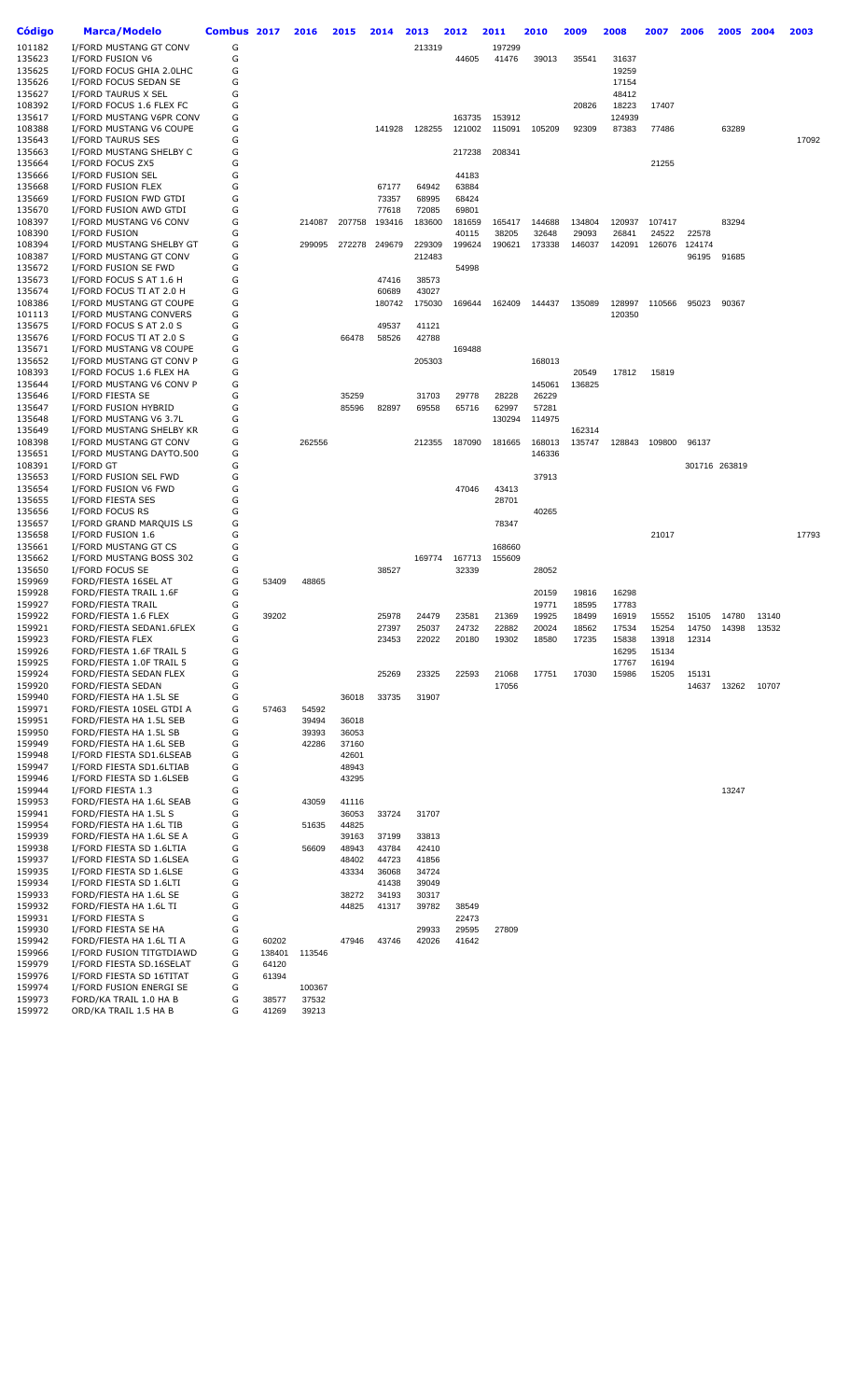| Código             | <b>Marca/Modelo</b>       | <b>Combus</b> | 2017   | 2016   | 2015   | 2014   | 2013  | 2012   | 2011   | 2010   | 2009   | 2008   | 2007   | 2006                 | 2005  | 2004                        | 2003  |
|--------------------|---------------------------|---------------|--------|--------|--------|--------|-------|--------|--------|--------|--------|--------|--------|----------------------|-------|-----------------------------|-------|
| 159919             | FORD/FIESTA SEDAN SC      | G             |        |        |        |        |       |        |        |        |        |        |        | 14146                | 13282 | 12057                       |       |
| 159970             | FORD/FIESTA 16SEL         | G             | 50637  | 44698  |        |        |       |        |        |        |        |        |        |                      |       |                             |       |
| 159914             | FORD/FIESTA 1.6           | G             |        |        |        |        |       |        |        |        |        |        |        |                      |       | 12682                       | 11971 |
| 159952             | FORD/FIESTA HA 1.6L TIAB  | G             |        | 54333  | 47911  |        |       |        |        |        |        |        |        |                      |       |                             |       |
| 159967             | I/FORD FUSION SEL GTDI    | G             | 114700 | 99222  |        |        |       |        |        |        |        |        |        |                      |       |                             |       |
| 159980             | I/FORD FIESTA SD.16SEL    | G             | 58078  |        |        |        |       |        |        |        |        |        |        |                      |       |                             |       |
| 159965             | I/FORD FUSION TITGTDIFWD  | G             | 123437 | 93916  |        |        |       |        |        |        |        |        |        |                      |       |                             |       |
| 159964             | I/FORD FUSION TIT HYBRID  | G             | 125080 | 110775 |        |        |       |        |        |        |        |        |        |                      |       |                             |       |
| 159963             | FORD/FIESTA 16SE          | G             | 43609  | 42110  | 39658  |        |       |        |        |        |        |        |        |                      |       |                             |       |
|                    |                           | G             |        |        |        |        |       |        |        |        |        |        |        |                      |       |                             |       |
| 159962             | FORD/FIESTA 16SE AT       |               | 48991  | 44499  | 43752  |        |       |        |        |        |        |        |        |                      |       |                             |       |
| 159961             | FORD/FIESTA 16TIT         | G             | 54813  | 49553  |        |        |       |        |        |        |        |        |        |                      |       |                             |       |
| 159960             | FORD/FIESTA 16TIT AT      | G             | 60419  | 51465  | 47342  |        |       |        |        |        |        |        |        |                      |       |                             |       |
| 159958             | FORD/FIESTA 10SE GTDI A   | G             |        | 53495  | 50672  |        |       |        |        |        |        |        |        |                      |       |                             |       |
| 159957             | FORD/FIESTA 10TIT GTDI A  | G             | 61414  | 57307  | 54484  |        |       |        |        |        |        |        |        |                      |       |                             |       |
| 159956             | I/FORD MUSTANG FASTBACK   | G             |        |        | 163273 | 149542 |       |        |        |        |        |        |        |                      |       |                             |       |
| 159968             | I/FORD FUSION SE FLEX     | G             | 104650 | 84467  |        |        |       |        |        |        |        |        |        |                      |       |                             |       |
| 159903             | FORD/FIESTA               | G             |        |        |        |        |       |        |        | 17074  | 16047  |        |        | 13538                | 12644 | 12260                       | 11528 |
| 159917             | FORD/FIESTA 1.6 FLEX      | G             |        |        |        |        | 24479 | 23581  | 21369  |        |        |        |        | 14797                | 14495 | 12887                       |       |
| 159915             | <b>FORD/FIESTA EDGE</b>   | G             |        |        |        |        |       |        |        |        |        |        |        |                      |       | 11980                       | 10993 |
| 159913             | FORD/FIESTA STREET 1.6    | G             |        |        |        |        |       |        |        |        |        |        |        |                      |       | 12479                       | 10549 |
| 159912             | <b>FORD/FIESTA STREET</b> | G             |        |        |        |        |       |        |        |        |        |        |        | 10605                | 10135 | 9408                        | 9313  |
| 159911             | FORD/FIESTA GLX           | G             |        |        |        |        |       |        |        |        |        |        |        | 15321                |       |                             |       |
| 159910             | FORD/FIESTA GL CLASS      | G             |        |        |        |        |       |        |        |        |        |        |        |                      |       |                             | 9482  |
| 159908             | <b>FORD/KA GL</b>         | G             |        |        |        |        |       |        |        |        |        |        | 11130  | 10840                | 9999  | 9432                        | 9132  |
| 159907             | FORD/KA GL IMAGE          | G             |        |        |        |        |       |        |        |        |        |        |        | 11958                |       |                             |       |
| 156400             | I/FORD TAURUS SEL FWD     | G             |        |        |        |        | 81970 |        |        |        |        |        |        |                      |       |                             |       |
|                    |                           |               |        |        |        |        |       |        |        |        |        |        |        |                      |       |                             |       |
| 159918             | FORD/FIESTA SEDAN 1.6     | G             |        |        |        |        |       |        | 22811  |        |        |        |        |                      |       |                             |       |
| 159916             | FORD/FIESTA SUPERCHARGER  | G             |        |        |        |        |       |        |        |        |        |        |        | 13406                | 12776 | 12393                       | 11083 |
| <b>Fabricante:</b> | <b>FOTON</b>              |               |        |        |        |        |       |        |        |        |        |        |        |                      |       |                             |       |
|                    |                           |               |        |        |        |        |       |        |        |        |        |        |        |                      |       |                             |       |
| 156000             | I/FOTON MIDI              | G             |        |        |        |        |       |        | 18990  |        |        |        |        |                      |       |                             |       |
| Fabricante:        | <b>GEELY</b>              |               |        |        |        |        |       |        |        |        |        |        |        |                      |       |                             |       |
|                    |                           |               |        |        |        |        |       |        |        |        |        |        |        |                      |       |                             |       |
|                    |                           |               |        |        |        |        |       |        |        |        |        |        |        |                      |       |                             |       |
| 162322             | I/GEELY EC7 1.8 GS FL AT  | G             |        |        |        | 40388  |       |        |        |        |        |        |        |                      |       |                             |       |
| 162321             | I/GEELY EC7 1.8RV GS AT   | G             |        |        |        | 39655  |       |        |        |        |        |        |        |                      |       |                             |       |
| 162303             | I/GEELY LC GS             | G             |        |        |        |        |       |        | 13722  |        |        |        |        |                      |       |                             |       |
| 162320             | I/GEELY GC2 GL            | G             |        |        | 25559  | 24329  |       |        |        |        |        |        |        |                      |       |                             |       |
| 162315             | I/GEELY EC7-RV 1.8L GS    | G             |        |        |        |        |       | 32554  |        |        |        |        |        |                      |       |                             |       |
| 162313             | I/GEELY GX2 1.5           | G             |        |        |        |        | 21283 |        |        |        |        |        |        |                      |       |                             |       |
| 162310             | I/GEELY EC-7 1.8 GS       | G             |        |        |        | 36440  | 33975 | 31550  |        |        |        |        |        |                      |       |                             |       |
| 162325             | I/GEELY EC7 1.8RV GSFLAT  | G             |        |        |        | 40781  |       |        |        |        |        |        |        |                      |       |                             |       |
| 162328             | I/GEELY GC2 1.0 GL        | G             |        |        |        | 18430  |       |        |        |        |        |        |        |                      |       |                             |       |
|                    |                           | G             |        |        |        |        |       |        |        |        |        |        |        |                      |       |                             |       |
| 162326             | I/GEELY GX2 1.5 GL        |               |        |        |        | 22016  |       |        |        |        |        |        |        |                      |       |                             |       |
| 162314             | I/GEELY GC2 1.0           | G             |        |        |        |        | 17753 |        |        |        |        |        |        |                      |       |                             |       |
| 162324             | I/GEELY EC7 1.8 GS FL MT  | G             |        |        |        | 39100  |       |        |        |        |        |        |        |                      |       |                             |       |
| 162306             | I/GEELY GX2 GL            | G             |        |        |        |        |       |        | 21390  |        |        |        |        |                      |       |                             |       |
| 162323             | I/GEELY EC7 1.8RV GSFLMT  | G             |        |        |        | 39668  |       |        |        |        |        |        |        |                      |       |                             |       |
| 162327             | I/GEELY EC7 1.8 GS AT     | G             |        |        |        | 39090  |       |        |        |        |        |        |        |                      |       |                             |       |
| Fabricante:        | <b>GM - CHEVROLET</b>     |               |        |        |        |        |       |        |        |        |        |        |        |                      |       |                             |       |
|                    |                           |               |        |        |        |        |       |        |        |        |        |        |        |                      |       |                             |       |
| 107131             | I/CHEVROLET CORVETTE GS   | G             |        |        |        |        |       | 183713 | 181644 | 179246 | 168353 |        |        |                      |       |                             |       |
|                    |                           |               |        |        |        |        |       |        |        |        |        |        |        |                      |       |                             |       |
| 107116             | I/CHEVROLET CORVETTE CON  | G             |        |        |        |        |       |        | 191930 |        |        | 175821 | 158358 |                      |       |                             |       |
| 107128             | I/CHEVROLET CORVETTE GSC  | G             |        |        |        |        |       | 203951 | 198306 | 177307 | 166441 |        |        |                      |       |                             |       |
| 107156             | CHEVROLET/COBALT 18A ELI  | G             | 60455  | 55815  | 53823  |        |       |        |        |        |        |        |        |                      |       |                             |       |
| 149598             | CHEVROLET/ONIX 10MT JOY   | G             |        | 33119  |        |        |       |        |        |        |        |        |        |                      |       |                             |       |
| 149597             | CHEVROLET/ONIX 10MT JOYE  | G             | 35445  | 33119  |        |        |       |        |        |        |        |        |        |                      |       |                             |       |
| 149596             | CHEVROLET/ONIX 1.4AT ACT  | G             | 55475  | 51592  |        |        |       |        |        |        |        |        |        |                      |       |                             |       |
| 149595             | CHEVROLET/ONIX 1.4MT ACT  | G             | 50532  | 46066  |        |        |       |        |        |        |        |        |        |                      |       |                             |       |
| 149594             | CHEV/PRISMA 1.4AT ADV     | G             |        |        | 47982  |        |       |        |        |        |        |        |        |                      |       |                             |       |
| 149593             | CHEVROLET/ONIX 1.0MT SEL  | G             |        |        | 34894  |        |       |        |        |        |        |        |        |                      |       |                             |       |
| 149592             | GM/CORSA 1.8              | G             |        |        |        |        |       |        |        |        |        | 17524  |        |                      |       |                             |       |
| 149590             | CHEVROLET/ONIX 1.4MT EFF  | G             | 45694  | 42722  | 39846  | 37758  |       |        |        |        |        |        |        |                      |       |                             |       |
| 149588             | CHEV/PRISMA 1.0MT ADV     | G             |        |        |        | 35630  |       |        |        |        |        |        |        |                      |       |                             |       |
|                    |                           |               |        |        |        |        |       |        |        |        |        |        |        |                      |       |                             |       |
| 107154             | CHEVROLET/COBALT GRAPH M  | G             |        |        | 44615  |        |       |        |        |        |        |        |        |                      |       |                             |       |
| 149586             | CHEV/CELTA 1.0L LT ADVAN  | G             |        |        |        | 25088  | 23192 |        |        |        |        |        |        |                      |       |                             |       |
| 107152             | CHEVROLET/COBALT 18A LTZ  | G             | 58313  | 55780  |        |        |       |        |        |        |        |        |        |                      |       |                             |       |
| 107115             | I/CHEVROLET CORVETTE COP  | G             |        |        |        |        |       | 194854 | 187675 | 185481 | 175150 | 170347 | 163141 |                      |       |                             |       |
| 107113             | I/CHEVROLET CORVETTE Z06  | G             |        |        | 198179 |        |       |        | 177444 | 174738 | 164915 | 160548 | 150029 | 139522               |       |                             |       |
| 107112             | I/CHEVROLET CORVET COUPE  | G             |        |        |        |        |       |        |        |        |        | 152452 | 142443 | 132431               |       |                             |       |
| 107111             | I/CHEVROLET SSR           | G             |        |        |        |        |       |        |        |        |        |        |        |                      | 55798 | 53249                       |       |
| 107100             | I/CHEVROLET CORVETTE      | G             |        |        |        |        |       |        | 182911 | 178909 | 168065 | 162670 |        |                      |       | 151084 139883 123900 113717 |       |
| 106717             | I/CHEVROLET CADILLAC CTS  | G             |        |        |        |        |       |        |        |        |        | 68392  |        |                      |       |                             |       |
| 100028             | I/CHEVROLET CORVETTE      | G             |        |        |        |        |       |        |        |        |        |        |        | 151084 139883 123900 |       |                             |       |
| 149585             | CHEV/PRISMA 1.4AT LTZ     | G             | 54249  | 48420  |        | 41054  | 39559 |        |        |        |        |        |        |                      |       |                             |       |
|                    |                           |               |        |        | 42663  |        |       |        |        |        |        |        |        |                      |       |                             |       |
| 100044             | I/CORVETTE TARGA          | G             |        |        |        | 306717 |       |        |        |        |        |        |        |                      |       |                             |       |
| 101139             | I/CHEVROLET CAMARO SS     | G             |        |        |        |        |       |        | 126143 |        |        |        |        |                      |       |                             |       |
| 104630             | I/CHEV SONIC LT NB MT     | G             |        |        |        |        |       | 30511  | 29584  |        |        |        |        |                      |       |                             |       |
| 149587             | CHEVROLET/ONIX 10M LOLLA  | G             |        |        |        | 31565  |       |        |        |        |        |        |        |                      |       |                             |       |
| 107138             | I/CHEVROLET CORVETTE GS   | G             |        |        |        |        |       | 185965 | 182135 |        |        |        |        |                      |       |                             |       |
| 107120             | I/CHEVROLET CORVETTE ZR1  | G             |        |        |        |        |       | 218663 | 202129 | 164654 | 155424 | 151196 |        |                      |       |                             |       |
| 107121             | I/GM IMPALA SE            | G             |        |        |        |        |       |        |        |        |        | 50709  | 45921  |                      |       |                             |       |
| 107122             | I/CHEVROLET AGILE LTZ     | G             |        |        |        |        | 28300 | 25386  | 23611  | 21251  | 20440  |        |        |                      |       |                             |       |
| 107124             | I/CHEVROLET AGILE LT      | G             |        |        |        |        | 26153 | 24017  | 21583  | 20026  | 19245  |        |        |                      |       |                             |       |
|                    |                           |               |        |        |        |        |       |        |        |        |        |        |        |                      |       |                             |       |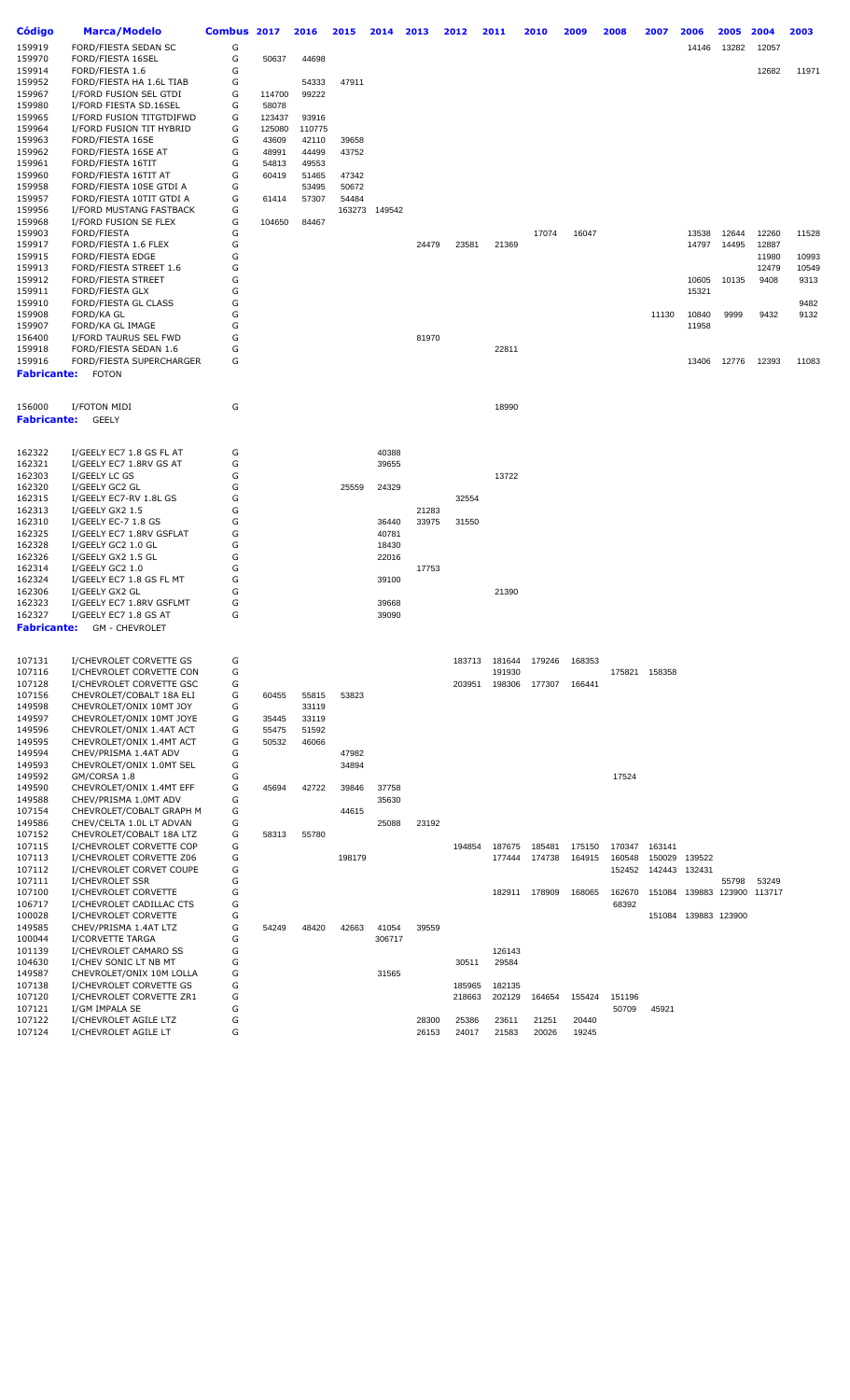| Código           | Marca/Modelo                                         | Combus 2017 |       | 2016  | 2015           | 2014             | 2013            | 2012           | 2011   | 2010   | 2009   | 2008   | 2007  | 2006  | 2005  | 2004  | 2003  |
|------------------|------------------------------------------------------|-------------|-------|-------|----------------|------------------|-----------------|----------------|--------|--------|--------|--------|-------|-------|-------|-------|-------|
|                  | I/CHEVROLET CORVETTE LT                              |             |       |       |                |                  |                 |                |        |        |        |        |       |       |       |       |       |
| 107125           |                                                      | G           |       |       |                |                  |                 |                |        | 184866 | 172209 |        |       |       |       |       |       |
| 107126           | I/CHEVROLET IMPALA LS                                | G           |       |       |                | 110148           |                 |                |        |        | 69129  |        |       |       |       |       |       |
| 107129           | I/CHEVROLET CORVETTE 1LT                             | G           |       |       | 265175         | 249546           | 225467          |                | 215174 | 214987 | 171453 |        |       |       |       |       |       |
| 107132           | I/CHEVROLET COBALT LT                                | G<br>G      |       |       |                |                  |                 |                |        |        | 26701  | 25364  |       |       |       |       |       |
| 107133           | I/CHEVROLET CORVETTE 3LT                             | G           |       |       |                | 234039           | 205011<br>44234 |                | 191217 |        |        |        |       |       |       |       |       |
| 107134<br>107135 | I/CHEVROLET IMPALA<br>CHEVROLET/COBALT 1.4 LS        | G           |       |       | 33043          | 47799<br>32085   | 29071           | 42633<br>27381 | 22919  | 40944  |        |        |       |       | 31186 |       |       |
| 107155           |                                                      | G           |       |       |                |                  |                 |                |        |        |        |        |       |       |       |       |       |
| 107137           | CHEVROLET/COBALT GRAPH A<br>CHEVROLET/COBALT 1.4 LTZ | G           | 49286 | 48709 | 47713<br>37231 | 36544            | 33044           | 30484          | 30418  |        |        |        |       |       |       |       |       |
| 107119           | I/CHEVROLET CORVETTE C6                              | G           |       |       |                |                  |                 |                |        |        | 158351 | 154081 |       |       |       |       |       |
| 107139           | CHEVROLET/COBALT 1.8 LT                              | G           |       |       | 35738          | 34027            | 31878           | 31120          |        |        |        |        |       |       |       |       |       |
| 107140           | CHEVROLET/COBALT 1.8 LTZ                             | G           | 51922 | 51145 | 39332          | 36549            | 34172           | 33356          |        |        |        |        |       |       |       |       |       |
| 107141           | I/CHEV AGILE 1.4MT LTZ                               | G           |       |       |                | 31710            | 28454           |                |        |        | 19254  |        |       |       |       |       |       |
| 107143           | I/CHEV AGILE 1.4MA LTZ                               | G           |       |       |                |                  | 29001           |                |        |        |        |        |       |       |       |       |       |
| 107144           | I/CHEV AGILE 14MA LTZ EF                             | G           |       |       |                | 35087            | 33400           |                |        |        |        |        |       |       |       |       |       |
| 107145           | I/CHEV AGILE 14MT LTZ EF                             | G           |       |       |                | 34483            | 33317           |                |        |        |        |        |       |       |       |       |       |
| 107146           | CHEV/COBALT 1.4M LTZ ADV                             | G           |       |       |                |                  | 34721           |                |        |        |        |        |       |       |       |       |       |
| 107147           | CHEV/COBALT 1.8A LTZ ADV                             | G           |       |       |                |                  | 33006           |                |        |        |        |        |       |       |       |       |       |
| 107148           | I/CHEVROLET CORVETTE 2LT                             | G           |       |       |                | 228525           |                 |                |        |        |        |        |       |       |       |       |       |
| 107149           | I/CHEVROLET CORVETTE S C                             | G           |       |       |                | 304325           |                 |                |        |        |        |        |       |       |       |       |       |
| 107150           | CHEVROLET/COBALT 18M LTZ                             | G           | 54487 | 51577 |                |                  |                 |                |        |        |        |        |       |       |       |       |       |
| 107136           | CHEVROLET/COBALT 1.4 LT                              | G           | 45331 | 42668 | 36984          | 33860            | 30904           | 29754          | 29272  |        |        |        |       |       |       |       |       |
| 149547           | GM/CORSA HATCH JOY                                   | G           |       |       |                |                  |                 |                |        |        | 14866  | 14831  | 13485 | 12334 | 11617 | 10761 | 9871  |
| 149561           | CHEVROLET/CELTA 1.0L LS                              | G           |       |       |                |                  | 17332           | 16238          | 14820  | 14221  |        |        |       |       |       |       |       |
| 149560           | CHEVROLET/CELTA 1.0L LT                              | G           |       |       | 24836          | 23829            | 22290           | 20531          | 19067  | 17504  |        |        |       |       |       |       |       |
| 149558           | CHEVROLET/CLASSIC LS                                 | G           |       |       |                | 23802            | 20786           | 18926          | 17071  | 16728  | 15871  |        |       |       |       |       |       |
| 149556           | CHEVROLET/CLASSIC                                    | G           |       |       |                |                  |                 |                |        | 16893  | 15832  |        |       |       |       |       |       |
| 149554           | GM/MERIVA EXPRESSION                                 | G           |       |       |                |                  |                 | 25903          | 23459  | 22466  | 20340  | 20189  |       |       |       |       |       |
| 149553           | <b>GM/PRISMA MAXX</b>                                | G           |       |       |                |                  |                 |                | 20844  | 18565  | 17079  | 15979  | 15374 | 14352 |       |       |       |
| 149552           | GM/PRISMA JOY                                        | G           |       |       |                |                  |                 |                | 18613  | 16458  | 15360  | 14577  | 13476 | 13378 |       |       |       |
| 149539           | <b>GM/CORSA SEDAN MAXX</b>                           | G           |       |       |                |                  |                 |                | 21341  | 18286  | 17333  | 16208  | 14562 | 13750 | 13609 | 12556 |       |
| 149548           | <b>GM/MERIVA SS</b>                                  | G           |       |       |                |                  |                 |                |        | 24341  | 22824  | 21976  | 20043 | 18379 | 17516 |       |       |
| 149568           | <b>GM/MERIVA SITNEI MED</b>                          | G           |       |       |                |                  |                 | 22342          |        | 21019  |        |        |       |       |       |       |       |
| 149546           | GM/MERIVA PREMIUM                                    | G           |       |       |                |                  |                 | 27704          | 24851  | 22778  | 21734  | 20809  | 19268 | 17778 | 16064 | 15143 |       |
| 149545           | <b>GM/MERIVA MAXX</b>                                | G           |       |       |                |                  |                 | 27414          | 25473  | 23439  | 22136  | 21475  | 19012 | 17667 | 16745 | 15262 | 14497 |
| 149544           | <b>GM/CORSA HATCH MAXX</b>                           | G           |       |       |                |                  |                 | 19335          | 18416  | 17016  | 16403  | 15531  | 14491 | 13890 | 13184 | 12370 | 11426 |
| 149543           | GM/MERIVA JOY                                        | G           |       |       |                |                  |                 | 25230          | 22656  | 20796  | 20587  | 17508  | 16750 | 15743 | 14947 | 13836 |       |
| 149542           | <b>GM/CLASSIC SPIRIT</b>                             | G           |       |       |                |                  |                 |                |        | 17873  | 15450  | 14878  | 14174 | 13690 | 12820 | 11564 |       |
| 149541           | <b>GM/CLASSIC SUPER</b>                              | G           |       |       |                |                  |                 |                |        |        | 15742  | 14469  | 13620 | 12795 | 11348 | 10880 |       |
| 148821           | GM/VECTRA SD COLLECTION                              | G           |       |       |                |                  |                 |                | 38421  |        |        |        |       |       |       |       |       |
| 149549           | <b>GM/CORSA HATCH SS</b>                             | G           |       |       |                |                  |                 |                |        |        |        | 19362  | 18492 | 17535 | 15539 |       |       |
| 149579           | CHEV/PRISMA 1.4MT LS                                 | G           |       |       |                |                  |                 | 20879          |        |        |        |        |       |       |       |       |       |
| 149583           | CHEVROLET/ONIX 1.4AT LT                              | G           | 47309 | 42176 | 39844          | 36735            | 36167           |                |        |        |        |        |       |       |       |       |       |
| 104633           | I/CHEVROLET CAMARO SS CO                             | G           |       |       |                |                  |                 | 133964         | 125010 |        |        |        |       |       |       |       |       |
| 123301           | I/CHEVROLET CORVETTE CON                             | G           |       |       |                |                  |                 | 199445         |        |        | 182871 | 175821 |       |       |       |       |       |
| 123302           | I/CHEVROLET CORVETTE STI<br>I/CHEVROLET CORVETTE C7  | G<br>G      |       |       | 286983         | 268623           |                 |                |        |        |        |        |       |       |       |       |       |
| 123303<br>123304 | I/CHEVROLET CORVETTE S                               | G           |       |       | 280193         | 245339<br>254327 |                 |                |        |        |        |        |       |       |       |       |       |
| 149582           | CHEVROLET/ONIX 1.4AT LTZ                             | G           | 51557 | 45868 | 42120          | 39689            | 38610           |                |        |        |        |        |       |       |       |       |       |
| 149564           | CHEVROLET/PRISMA 1.0L LS                             | G           |       |       |                |                  |                 |                | 19105  | 16914  |        |        |       |       |       |       |       |
| 149580           | CHEV/PRISMA 1.4MT LT                                 | G           | 46462 | 42459 | 37954          | 36240            | 31901           | 31603          |        |        |        |        |       |       |       |       |       |
| 149567           | CHEVROLET/PRISMA 1.4L LT                             | G           |       |       |                |                  |                 | 22323          | 20799  | 19788  |        |        |       |       |       |       |       |
| 149577           | CHEV/PRISMA 1.0MT LT                                 | G           |       | 38097 | 35528          | 34339            | 32597           | 31684          |        |        |        |        |       |       |       |       |       |
| 149576           | CHEV/PRISMA 1.0MT LS                                 | G           |       |       |                |                  |                 | 20990          |        |        |        |        |       |       |       |       |       |
| 149574           | CHEVROLET/ONIX 1.4MT LTZ                             | G           | 47665 | 42950 | 40225          | 35970            | 34600           | 32488          |        |        |        |        |       |       |       |       |       |
| 149573           | CHEVROLET/ONIX 1.4MT LT                              | G           | 42564 | 37914 | 34802          | 34744            | 32344           | 31252          |        |        |        |        |       |       |       |       |       |
| 149572           | CHEVROLET/ONIX 1.0MT LT                              | G           | 39400 | 34305 | 33107          | 31453            | 28831           | 26811          |        |        |        |        |       |       |       |       |       |
| 149570           | CHEVROLET/ONIX 1.0MT LS                              | G           |       | 33187 | 29979          | 27317            | 25050           | 24345          |        |        |        |        |       |       |       |       |       |
| 149569           | <b>GM/MERIVA COLLECTION</b>                          | G           |       |       |                |                  |                 | 22792          |        |        |        |        |       |       |       |       |       |
| 149538           | GM/CELTA 2P SUPER                                    | G           |       |       |                |                  |                 |                |        |        |        | 12334  | 11909 | 11294 | 10286 | 9815  |       |
| 149581           | CHEV/PRISMA 1.4MT LTZ                                | G           | 51860 | 48698 | 42663          | 39264            | 36493           | 34774          |        |        |        |        |       |       |       |       |       |
| 149018           | I/GM CLASSIC SUPER                                   | G           |       |       |                |                  |                 |                |        |        |        | 15162  | 14276 |       |       |       |       |
| 149517           | <b>GM/CORSA HATCH</b>                                | G           |       |       |                |                  |                 |                |        |        |        |        |       |       |       | 13861 | 12934 |
| 149516           | GM/CELTA                                             | G           |       |       |                |                  |                 |                |        |        |        | 13136  |       |       |       | 10840 | 9999  |
| 149507           | <b>GM/CORSA GL W</b>                                 | G           |       |       |                |                  |                 |                |        |        |        |        |       |       |       | 15775 |       |
| 110136           | I/CHEVROLET IMPALA SEDAN                             | G           |       |       |                | 67891            |                 |                |        |        |        |        |       |       |       |       |       |
| 149000           | I/GM MRE CGPI                                        | G           |       |       |                |                  |                 |                |        |        |        |        |       |       |       | 15244 |       |
| 149010           | IMP/GM OMEGA CD                                      | G           |       |       |                |                  |                 |                | 52097  | 48998  |        | 41402  | 38940 | 31410 | 26099 | 21989 | 20595 |
| 149012           | I/GM TRACKER 2.0                                     | G           |       |       |                |                  |                 |                |        |        |        |        | 25339 |       |       | 22575 | 21575 |
| 149540           | <b>GM/CLASSIC LIFE</b>                               | G           |       |       |                |                  |                 |                |        |        | 14994  | 14084  | 13455 | 12152 | 11328 | 10998 |       |
| 149017           | I/GM CLASSIC LIFE                                    | G           |       |       |                |                  |                 |                |        |        | 15001  | 14082  | 13451 | 12151 | 11328 | 10888 |       |
| 149520           | GM/CORSA CLASSIC                                     | G           |       |       |                |                  |                 |                |        |        | 15296  |        |       |       | 12038 | 11450 | 10620 |
| 149019           | I/GM CLASSIC SPIRIT                                  | G           |       |       |                |                  |                 |                |        |        | 15451  | 14874  | 14176 |       | 12813 | 11526 |       |
| 149027           | I/GM SKY                                             | G           |       |       |                |                  |                 |                |        |        |        | 48632  | 47175 |       |       |       |       |
| 149028           | I/CHEVROLET CLASSIC                                  | G           |       |       |                |                  |                 |                |        |        | 15321  |        |       |       |       |       |       |
| 149030           | I/CHEVROLET CLASSIC LS                               | G           |       | 28205 | 25498          | 23134            | 20786           | 18926          |        |        |        |        |       | 14152 |       |       |       |
| 149033           | I/CHEV CLASSIC 1.0LS ADV                             | G           |       |       |                | 24838            | 23934           |                |        |        |        |        |       |       |       |       |       |
| 108662           | I/CHEV CRUZE LT NB AT                                | G           | 78223 | 64634 |                |                  |                 |                |        |        |        |        |       |       |       |       |       |
| 108661           | I/CHEV CRUZE LTZ NB AT                               | G           | 89710 | 68892 |                |                  |                 |                |        |        |        |        |       |       |       |       |       |
| 149013           | I/GM CORSA CLASSIC                                   | G           |       |       |                |                  |                 |                |        |        |        | 15705  |       |       | 12042 | 11452 | 10616 |
| 149528           | GM/CELTA 3P ENERGY SUPER                             | G           |       |       |                |                  |                 |                |        |        |        |        |       |       |       |       | 10149 |
| 149537           | GM/CELTA 4P SUPER                                    | G           |       |       |                |                  |                 |                |        |        | 16454  | 15280  | 14416 | 12941 | 12021 | 11144 |       |
| 149536           | GM/CELTA 2P SPIRIT                                   | G           |       |       |                |                  |                 |                | 16208  | 13846  | 13321  | 12448  | 11782 | 11390 | 10305 | 9422  |       |
| 149535           | GM/CELTA 4P SPIRIT                                   | G           |       |       |                |                  |                 |                | 18713  | 16714  | 14855  | 13917  | 13400 | 12683 | 10833 | 10184 |       |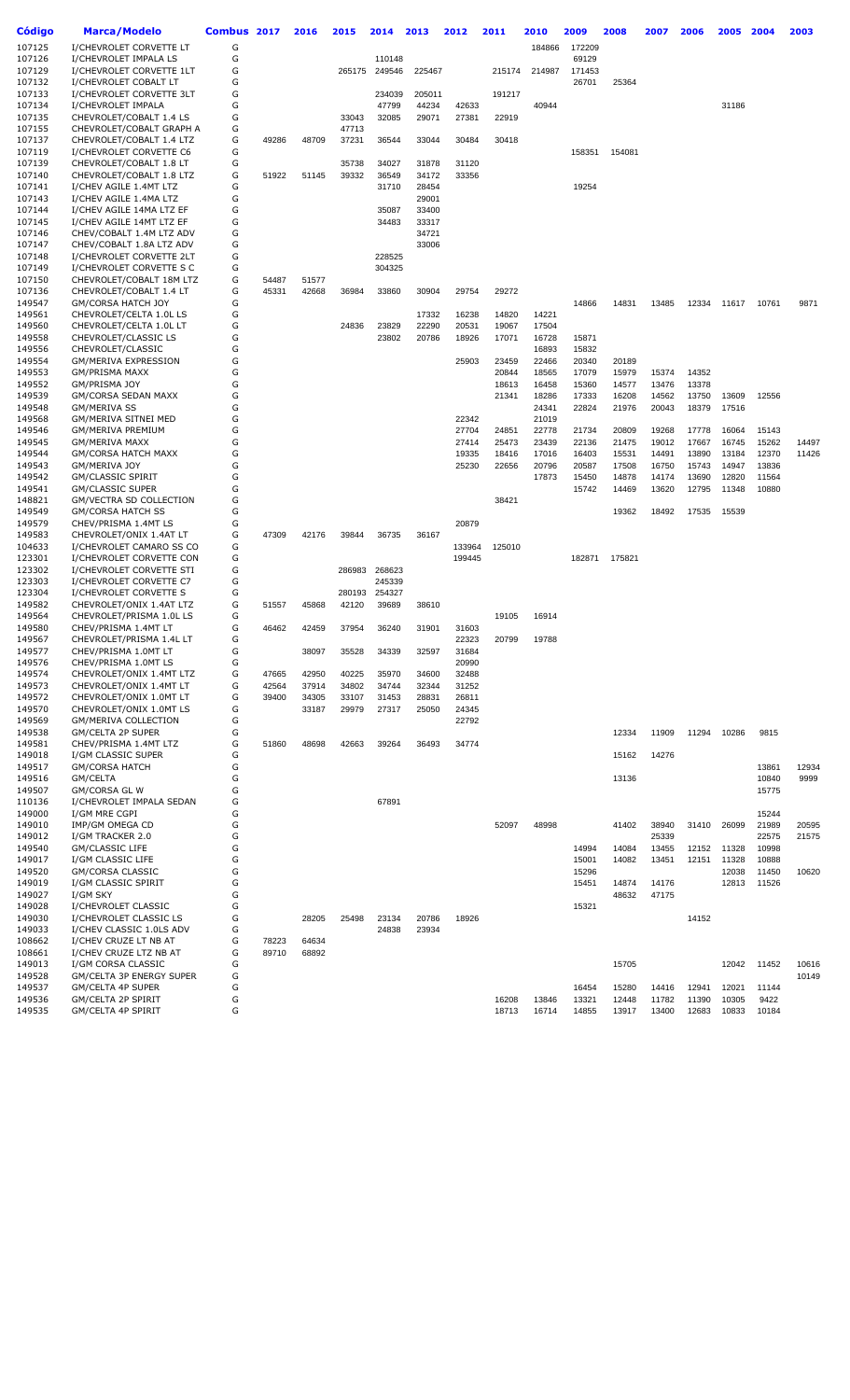| Código | <b>Marca/Modelo</b>                                       | Combus 2017 |        | 2016   | 2015  | 2014          | 2013   | 2012   | 2011   | 2010   | 2009   | 2008   | 2007   | 2006  | 2005  | 2004  | 2003  |
|--------|-----------------------------------------------------------|-------------|--------|--------|-------|---------------|--------|--------|--------|--------|--------|--------|--------|-------|-------|-------|-------|
| 149534 | GM/CELTA 4P LIFE                                          | G           |        |        |       |               |        |        | 16486  | 14888  | 13819  | 13187  | 12534  | 12004 | 11073 | 10184 |       |
| 149533 | GM/CELTA 2P LIFE                                          | G           |        |        |       |               |        |        | 14869  | 13569  | 13077  | 12108  | 11539  | 11306 | 9953  | 9080  |       |
| 149532 | <b>GM/CORSA HATCH PREMIUM</b>                             | G           |        |        |       |               |        |        |        |        | 18518  | 17426  | 16919  | 15056 | 13879 | 13098 |       |
| 149531 | GM/CORSA SEDAN JOY                                        | G           |        |        |       |               |        |        |        |        |        |        | 13850  | 13232 | 11888 | 11286 |       |
| 149518 | <b>GM/CORSA SEDAN</b>                                     | G           |        |        |       |               |        |        |        |        |        |        |        |       | 12597 | 11849 | 11141 |
| 149529 | GM/CELTA 5P ENERGY SUPER                                  | G           |        |        |       |               |        |        |        |        |        |        |        |       |       |       | 10628 |
| 149519 | GM/MERIVA                                                 | G           |        |        |       |               |        |        |        |        |        |        |        |       |       | 15359 | 14588 |
| 149527 | GM/CELTA 5P ENERGY                                        | G           |        |        |       |               |        |        |        |        |        |        |        |       |       | 12060 | 10421 |
| 149526 | GM/CELTA 3P ENERGY                                        | G           |        |        |       |               |        |        |        |        |        |        |        |       |       | 11444 | 10394 |
| 149525 | GM/MERIVA CD                                              | G           |        |        |       |               |        |        |        |        |        |        |        |       |       | 16292 | 14992 |
| 149524 | <b>GM/CELTA 5 PORTAS</b>                                  | G           |        |        |       |               |        |        |        |        |        |        |        |       |       | 11144 | 10372 |
| 149523 | <b>GM/CELTA 3 PORTAS</b>                                  | G           |        |        |       |               |        |        |        |        |        |        |        |       |       | 10884 | 10025 |
| 149522 |                                                           | G           |        |        |       |               |        |        |        |        |        |        |        |       |       | 11041 | 10404 |
| 149521 | GM/CELTA 5 PORTAS SUPER<br><b>GM/CELTA 3 PORTAS SUPER</b> | G           |        |        |       |               |        |        |        |        |        |        |        |       |       |       |       |
|        |                                                           |             |        |        |       |               |        |        |        |        |        |        |        |       |       | 9948  | 9606  |
| 149584 | CHEV/PRISMA 1.4AT LT                                      | G           | 48297  | 46525  | 40403 | 37544         | 35585  |        |        |        |        |        |        |       |       |       |       |
| 149530 | GM/CORSA SEDAN PREMIUM                                    | G           |        |        |       |               |        |        | 21147  | 20192  | 18929  | 16554  | 15645  | 14221 | 13440 | 12449 |       |
| 104646 | CHEV/SPIN 1.8L MT                                         | G           |        | 37644  | 34966 |               | 32001  | 30994  |        |        |        |        |        |       |       |       |       |
| 104655 | CHEV/SPIN 1.8L MT LT ADV                                  | G           | 51558  |        |       | 38052         | 37000  |        |        |        |        |        |        |       |       |       |       |
| 104654 | CHEV/SPIN 1.8L AT LT ADV                                  | G           | 55347  | 52507  |       | 40853         | 39905  |        |        |        |        |        |        |       |       |       |       |
| 104653 | I/CHEV SONIC 16MH LTZ EF                                  | G           |        |        |       |               | 38538  |        |        |        |        |        |        |       |       |       |       |
| 104652 | I/CHEVROLET SONIC RS                                      | G           |        |        |       |               | 38921  |        |        |        |        |        |        |       |       |       |       |
| 104651 | I/CHEVROLET CAMARO ZL1 C                                  | G           |        |        |       |               |        | 191012 |        |        |        |        |        |       |       |       |       |
| 104650 | I/CHEVROLET CRUZE LT                                      | G           |        |        |       | 47382         |        |        |        |        |        |        |        |       |       |       |       |
| 104649 | I/CHEVROLET CAMARO ZL1                                    | G           |        |        |       | 207303        | 195795 | 184295 |        |        |        |        |        |       |       |       |       |
| 148807 | <b>GM/VECTRA EXPRESSION</b>                               | G           |        |        |       |               |        |        |        |        |        |        |        |       | 17864 | 16580 | 16175 |
| 104647 | CHEV/SPIN 1.8L AT LTZ                                     | G           | 58441  | 53101  | 48377 | 43773         | 40641  | 39516  |        |        |        |        |        |       |       |       |       |
| 104658 | CHEV/SPIN 1.8L AT ACT                                     | G           | 56474  | 51781  | 47482 | 46311         |        |        |        |        |        |        |        |       |       |       |       |
| 104645 | CHEV/SPIN 1.8L MT LT                                      | G           | 47705  | 43915  | 40629 | 37606         | 34529  | 33509  |        |        |        |        |        |       |       |       |       |
| 104644 | CHEV/SPIN 1.8L MT LTZ                                     | G           | 55472  | 51250  | 46550 | 42875         | 38785  | 37892  |        |        |        |        |        |       |       |       |       |
| 104643 | I/CHEVROLET CAMARO 45TH                                   | G           |        |        |       |               |        |        | 127091 |        |        |        |        |       |       |       |       |
| 104642 | I/CHEVROLET CAMARO 2LTRS                                  | G           |        |        |       |               |        |        | 116363 |        |        |        |        |       |       |       |       |
| 104641 | CHEVROLET/CRUZE LTZ HB                                    | G           |        | 72811  | 64122 | 53237         | 51392  | 45888  | 45027  |        |        |        |        |       |       |       |       |
| 123300 | I/CHEVROLET CORVETTE COP                                  | G           |        |        |       | 214651        |        |        | 187675 | 185481 | 175150 | 170347 |        |       |       |       |       |
| 104639 | I/CHEV SONIC LT HB AT                                     | G           |        |        |       | 34807         | 32351  | 31061  |        |        |        |        |        |       |       |       |       |
| 104648 | CHEV/SPIN 1.8L AT LT                                      | G           |        | 48614  | 44592 | 39161         | 36168  | 35196  |        |        |        |        |        |       |       |       |       |
| 104666 | I/CHEVROLET CAMARO 50TH                                   | G           |        | 232803 |       |               |        |        |        |        |        |        |        |       |       |       |       |
| 148819 | GM/VECTRA HATCH 4P GT                                     | G           |        |        |       |               |        |        | 28900  | 27267  | 24544  | 22873  | 21527  |       |       |       |       |
| 148818 | GM/VECTRA HATCH 4P GT-X                                   | G           |        |        |       |               |        |        | 29836  | 27061  | 25565  | 24616  | 22245  |       |       |       |       |
| 148817 | GM/VECTRA SD EXPRESSION                                   | G           |        |        |       |               |        |        | 28636  | 25803  | 23019  | 21246  | 20271  | 18788 |       |       |       |
| 148816 | GM/VECTRA SEDAN COMFORT                                   | G           |        |        |       |               |        |        |        |        |        |        |        | 20350 | 17975 |       |       |
| 148815 | GM/VECTRA SEDAN ELEGANCE                                  | G           |        |        |       |               |        |        | 30161  | 28198  | 25395  | 23601  | 22180  | 20550 | 19002 |       |       |
| 148814 | <b>GM/VECTRA SEDAN ELITE</b>                              | G           |        |        |       |               |        |        | 36512  | 32239  | 27685  | 25104  | 23401  | 21654 | 19137 |       |       |
| 104670 | I/CHEV CRUZE LT HB AT                                     | G           | 78651  | 72813  |       |               |        |        |        |        |        |        |        |       |       |       |       |
| 104656 | <b>CHEVROLET CORVETTE Z51</b>                             | G           |        | 281394 |       | 269876 245933 | 216428 |        |        |        |        |        |        |       |       |       |       |
| 104668 | I/CHEV CRUZE LTZ HB AT                                    | G           | 89819  | 84723  |       |               |        |        |        |        |        |        |        |       |       |       |       |
| 104657 | I/CHEV CAMARO 2SS CONV                                    | G           | 223281 | 197608 |       | 178388 174249 |        |        |        |        |        |        |        |       |       |       |       |
| 104665 | CHEV/SPIN 1.8L MT LS E                                    | G           | 46119  | 41632  |       |               |        |        |        |        |        |        |        |       |       |       |       |
| 104664 | CHEV/SPIN 1.8L MT LS1                                     | G           |        | 42508  |       |               |        |        |        |        |        |        |        |       |       |       |       |
| 104663 | CHEV/SPIN SM ADAPT ACESS                                  | G           | 48400  | 44375  | 42192 |               |        |        |        |        |        |        |        |       |       |       |       |
| 104662 | CHEV/SPIN ENGE ITALMOBIL                                  | G           |        | 44345  | 42036 |               |        |        |        |        |        |        |        |       |       |       |       |
| 104661 | CHEV/SPIN CAVENAGHI ACES                                  | G           | 50317  | 40590  | 37972 | 36370         | 35577  | 34132  |        |        |        |        |        |       |       |       |       |
| 104660 | I/CHEVROLET CRUZE A                                       | G           |        |        |       |               |        |        | 48293  |        |        |        |        |       |       |       |       |
| 104659 | CHEV/SPIN 1.8L MT ACT                                     | G           |        |        | 46431 | 45069         |        |        |        |        |        |        |        |       |       |       |       |
| 104638 | I/CHEV SONIC LT NB AT                                     | G           |        |        |       |               | 29373  | 28448  |        |        |        |        |        |       |       |       |       |
| 104669 | I/CHEV CRUZE LT HB MT                                     | G           |        | 57877  |       |               |        |        |        |        |        |        |        |       |       |       |       |
| 104603 | I/CHEVROLET CAMARO SS                                     | G           |        |        |       |               |        |        | 123921 | 106621 | 105832 |        |        |       |       |       |       |
| 104637 | I/CHEV SONIC LTZ NB MT                                    | G           |        |        |       |               |        | 31013  | 29329  |        |        |        |        |       |       |       |       |
| 104611 | I/CHEVROLET CAMARO LS                                     | G           |        |        |       |               |        |        | 88378  | 83208  | 78826  |        |        |       |       |       |       |
| 104640 | CHEVROLET/CRUZE LT HB                                     | G           |        | 57877  | 54682 | 47382         | 45846  | 42327  | 41444  |        |        |        |        |       |       |       |       |
| 104609 | I/CHEVROLET CAMARO 2SSRS                                  | G           |        |        |       |               |        |        | 114273 |        | 109156 |        |        |       |       |       |       |
| 104608 | I/CHEVROLET CAMARO LT                                     | G           | 157835 | 136986 |       |               |        | 91700  | 88707  | 84249  | 80472  |        |        |       |       |       |       |
| 104607 | I/CHEVROLET CAMARO 1LT                                    | G           | 160661 | 140536 |       |               | 104255 | 97893  | 95278  | 88744  | 86775  |        |        |       |       |       |       |
| 104606 | I/CHEVROLET CAMARO 2LT                                    | G           |        |        |       |               | 107005 | 100475 | 97560  | 89547  | 87471  |        |        |       |       |       |       |
| 104615 | CHEVROLET/CRUZE LTZ NB                                    | G           |        | 72658  | 62785 | 56103         | 51208  | 47347  | 46471  |        |        |        |        |       |       |       |       |
| 104604 | I/CHEVROLET CAMARO 1SS                                    | G           |        |        |       |               | 123812 | 116256 | 110857 | 102799 | 99208  |        |        |       |       |       |       |
| 104612 | I/CHEVROLET CAMARO RS                                     | G           |        |        |       |               | 127687 |        | 110814 |        | 105608 |        |        |       |       |       |       |
| 104602 | I/CHEVROLET CAMARO V6                                     | G           |        |        |       |               | 113469 |        | 79623  |        | 75662  |        |        |       |       |       |       |
| 104601 | I/CHEVROLET CAMARO                                        | G           |        |        |       |               |        |        | 117809 |        | 109761 |        |        |       |       |       |       |
| 148813 | <b>GM/VECTRA COLLECTION</b>                               | G           |        |        |       |               |        |        |        |        |        |        |        |       | 18013 |       |       |
| 148812 | <b>GM/VECTRA COMFORT</b>                                  | G           |        |        |       |               |        |        |        |        |        |        |        |       | 18351 | 16687 |       |
|        |                                                           | G           |        |        |       |               |        |        |        |        |        |        |        |       |       |       |       |
| 148811 | <b>GM/VECTRA ELITE</b>                                    | G           |        |        |       |               |        |        |        |        |        |        | 23008  |       | 20921 | 19170 |       |
| 148810 | <b>GM/VECTRA ELEGANCE</b>                                 | G           |        |        |       |               |        |        |        |        |        |        |        |       | 19743 | 18112 |       |
| 148809 | GM/VECTRA SEDAN CD                                        | G           |        |        |       |               |        |        |        |        |        |        |        |       |       | 18882 | 17540 |
| 148808 | <b>GM/VECTRA SEDAN</b>                                    |             |        |        |       |               |        |        |        |        |        |        |        |       |       | 16440 | 15768 |
| 104605 | I/CHEVROLET CAMARO 2SS                                    | G           | 174839 | 160689 |       | 144280        | 128829 | 121760 | 115193 | 110430 | 110050 |        |        |       |       |       |       |
| 104626 | I/CHEVROLET CAMARO 2SS C                                  | G           |        |        |       | 156048        | 144047 | 135257 | 122944 | 115996 |        |        |        |       |       |       |       |
| 104636 | I/CHEVROLET CAMARO 1LS                                    | G           |        |        |       |               | 79799  | 76111  | 71477  |        |        |        |        |       |       |       |       |
| 104634 | I/CHEV SONIC LTZ HB MT                                    | G           |        |        |       |               |        | 31013  | 29329  |        |        |        |        |       |       |       |       |
| 107117 | I/CHEVROLET CORVETTE LT2                                  | G           |        |        |       |               |        |        |        |        |        | 176830 | 165294 |       |       |       |       |
| 104631 | I/CHEV SONIC LT HB MT                                     | G           |        |        |       | 32393         | 32019  | 30540  | 29150  |        |        |        |        |       |       |       |       |
| 104629 | I/CHEV SONIC LTZ HB AT                                    | G           |        |        |       | 36650         | 34724  | 32482  | 30106  |        |        |        |        |       |       |       |       |
| 104610 | I/CHEVROLET MALIBU LTZ                                    | G           |        |        |       |               | 44499  | 42071  | 40102  | 36789  | 34178  |        |        |       |       |       |       |
| 104627 | I/CHEVROLET CAMARO 2LS                                    | G           |        |        |       | 103275        | 85425  | 77708  | 74872  |        |        |        |        |       |       |       |       |
| 104616 | CHEVROLET/CRUZE LT NB                                     | G           |        | 65090  | 56107 | 51314         | 47562  | 44401  | 40789  |        |        |        |        |       |       |       |       |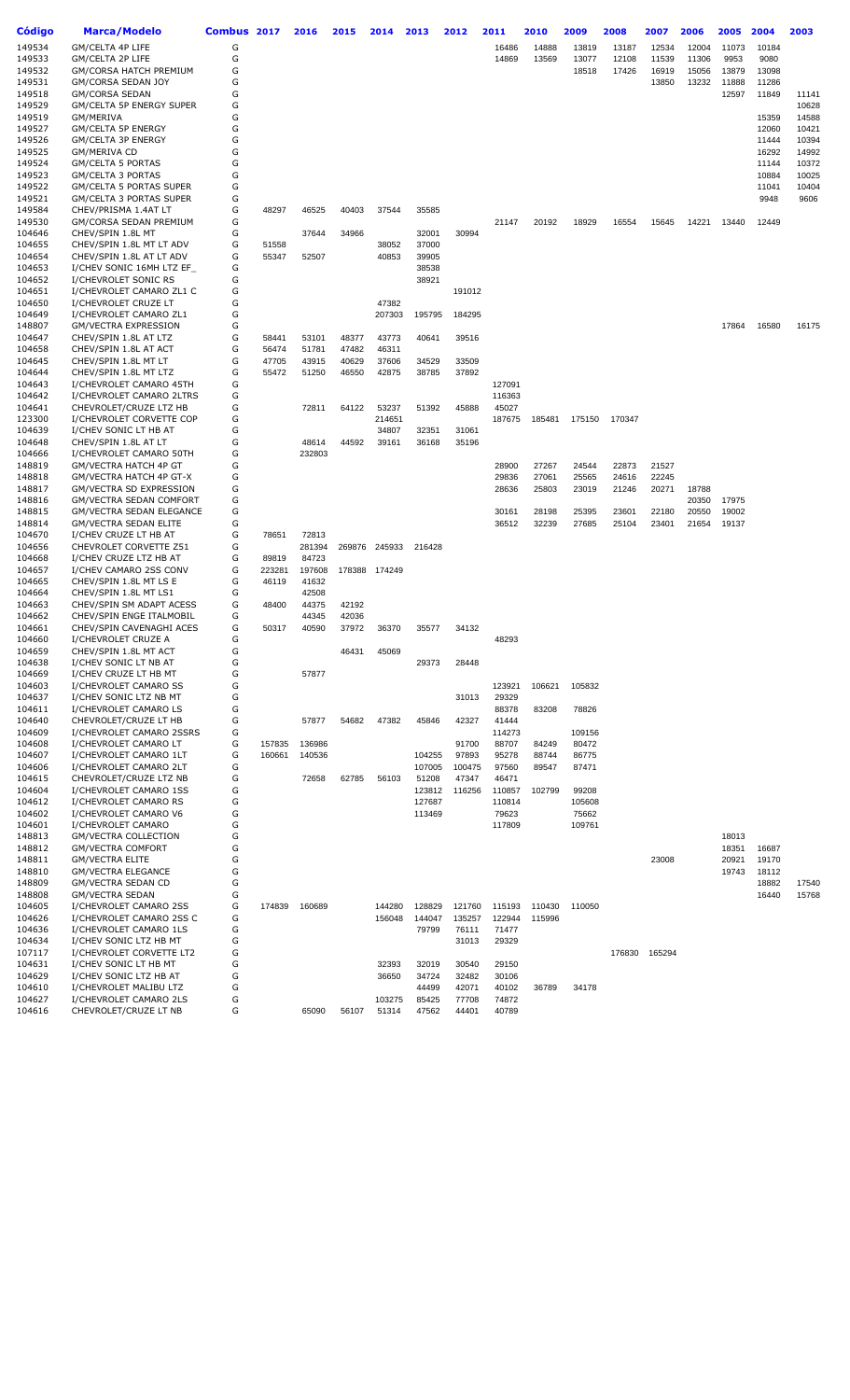| Código                       | <b>Marca/Modelo</b>                                     | Combus 2017 |                | 2016           | 2015           | 2014           | 2013           | 2012   | 2011   | 2010  | 2009  | 2008  | 2007           | 2006           | 2005           | 2004           | 2003           |
|------------------------------|---------------------------------------------------------|-------------|----------------|----------------|----------------|----------------|----------------|--------|--------|-------|-------|-------|----------------|----------------|----------------|----------------|----------------|
| 104625                       | I/CHEVROLET CAMARO C 2LT                                | G           |                |                |                |                |                | 113962 | 103588 |       |       |       |                |                |                |                |                |
| 104624                       | I/CHEVROLET CAMARO COUPE                                | G           |                |                |                |                |                |        | 95946  |       |       |       |                |                |                |                |                |
| 104623                       | I/CHEVROLET CAMARO C 1LT                                | G           |                |                |                | 122254         | 112851         | 105963 | 100284 |       |       |       |                |                |                |                |                |
| 104622                       | I/CHEVROLET CAMARO CONV                                 | G           |                |                |                | 129855         |                | 118905 | 111896 |       |       |       |                |                |                |                |                |
| 104621                       | I/CHEVROLET VOLT                                        | G           |                |                |                |                |                |        | 57333  |       |       |       |                |                |                |                |                |
| 104620                       | I/CHEVROLET CAMARO V6 CO                                | G           |                |                |                |                | 115266         |        | 100284 | 91498 |       |       |                |                |                |                |                |
| 104619                       | I/CHEVROLET CAMARO V8 CO                                | G           |                |                |                |                |                | 126650 | 115122 |       |       |       |                |                |                |                |                |
| 104628                       | I/CHEV SONIC LTZ NB AT                                  | G           |                |                |                | 36573          | 32992          | 30855  | 28481  |       |       |       |                |                |                |                |                |
| 154536<br>154510             | GM/ASTRA HB 4P ADVANTAGE                                | G<br>G      |                |                |                |                |                |        | 24854  | 24510 | 21284 | 20098 | 18119<br>17172 | 17041          |                |                | 13173          |
| 154507                       | GM/ASTRA HATCH CD<br>GM/ZAFIRA 2.0 16V                  | G           |                |                |                |                |                |        |        |       |       |       |                |                |                | 19207          | 18330          |
| 154506                       | GM/ZAFIRA 2.0                                           | G           |                |                |                |                |                |        |        |       |       |       |                |                |                | 18760          | 17656          |
| 154512                       | <b>GM/ASTRA HATCH</b>                                   | G           |                |                |                |                |                |        |        |       |       |       |                |                |                |                | 13411          |
| 154513                       | GM/ASTRA SEDAN CD                                       | G           |                |                |                |                |                |        |        |       |       |       |                |                |                | 15351          | 14938          |
| 154516                       | GM/ASTRA HATCH 5P GSI                                   | G           |                |                |                |                |                |        |        |       |       |       |                |                | 17696          | 16974          | 16339          |
| 154537                       | GM/ZAFIRA EXPRESSION                                    | G           |                |                |                |                |                | 31228  | 29198  | 27126 | 25672 | 23105 | 21842          | 19952          |                |                |                |
| 157101                       | I/CHEVROLET AVEO LT 1.6                                 | G           |                |                |                |                |                |        |        | 22255 |       |       |                |                |                |                |                |
| 154527                       | <b>GM/ASTRA SEDAN ELEGANCE</b>                          | G           |                |                |                |                |                |        |        |       | 23135 | 19558 | 18824          | 17791          | 16391          | 14420          |                |
| 154528                       | GM/ASTRA HB 4P ELEGANCE                                 | G           |                |                |                |                |                |        |        |       | 23403 | 20189 | 19628          | 18429          | 17059          | 16034          |                |
| 154529                       | GM/ASTRA HB 4P ELITE                                    | G           |                |                |                |                |                |        |        |       |       |       | 20805          | 19014          | 17116          | 15521          |                |
| 154530                       | GM/ASTRA HB 2P COMFORT                                  | G           |                |                |                |                |                |        |        |       |       |       |                |                |                | 15728          | 14427          |
| 154531<br>154532             | GM/ASTRA HB 4P COMFORT<br><b>GM/ASTRA SEDAN CONFORT</b> | G<br>G      |                |                |                |                |                |        |        |       |       |       | 19845<br>18029 | 18009<br>17516 | 16462<br>16806 | 15306<br>14851 |                |
| 154533                       | GM/ASTRA HB 2P ADVANTAGE                                | G           |                |                |                |                |                |        |        |       |       |       | 17829          | 15641          | 15020          | 12424          |                |
| 154534                       | GM/ASTRA HB 4P SS                                       | G           |                |                |                |                |                |        |        |       |       | 25177 | 24234          | 21283          | 19861          |                |                |
| 154520                       | GM/ASTRA HATCH 5P CD                                    | G           |                |                |                |                |                |        |        |       |       |       |                |                |                | 16181          | 14126          |
| 157100                       | I/CHEVROLET AVEO LS                                     | G           |                |                |                |                |                |        |        | 21636 |       |       |                |                |                |                |                |
| 154517                       | GM/ASTRA HATCH 3P                                       | G           |                |                |                |                |                |        |        |       |       |       |                |                |                | 14924          | 13634          |
| 154526                       | <b>GM/ASTRA SEDAN ELITE</b>                             | G           |                |                |                |                |                |        |        |       |       |       |                |                | 17285          | 16533          | 15546          |
| 154524                       | GM/ASTRA HB 2P ELEGANCE                                 | G           |                |                |                |                |                |        |        |       |       |       |                |                |                | 15609          |                |
| 154523                       | <b>GM/ZAFIRA COMFORT</b>                                | G           |                |                |                |                |                | 32257  | 29976  | 27446 | 24790 | 22846 | 21553          | 20656          | 18547          | 17252          |                |
| 154522                       | <b>GM/ZAFIRA ELEGANCE</b>                               | G           |                |                |                |                |                | 39113  | 37250  | 32264 | 27048 | 24471 | 22722          | 20900          | 19893          | 17824          |                |
| 154509                       | GM/ZAFIRA CD                                            | G           |                |                |                |                |                |        |        |       |       |       |                |                |                | 19039          | 18051          |
| 154521                       | <b>GM/ZAFIRA ELITE</b>                                  | G           |                |                |                |                |                | 37144  | 34707  | 31689 | 30143 | 26926 | 23822          | 21442          | 19022          | 18350          | 17467          |
| 154538                       | GM/ZAFIRA COLLECTION                                    | G<br>G      |                |                |                |                |                | 40950  |        |       |       |       |                |                |                |                |                |
| 154519<br>154518             | <b>GM/ASTRA HATCH 5P</b><br>GM/ASTRA HATCH 3P CD        | G           |                |                |                |                |                |        |        |       |       |       |                |                |                | 16179<br>15140 | 14126<br>13838 |
| 154535                       | GM/ASTRA SEDAN ADVANTAGE                                | G           |                |                |                |                |                |        | 24457  | 23553 | 20653 | 18796 | 16982          | 16093          |                |                |                |
| 158000                       | CHEV/PRISMA 10MT JOYE                                   | G           | 38905          | 36289          |                |                |                |        |        |       |       |       |                |                |                |                |                |
| 158001                       | CHEV/PRISMA 10MT JOY                                    | G           |                | 36289          |                |                |                |        |        |       |       |       |                |                |                |                |                |
| 220558                       | CHEVROLET/MONTANA PLV FN                                | G           | 41090          | 38114          |                |                |                |        |        |       |       |       |                |                |                |                |                |
| 220556                       | I/CHEV TRACKER LTZ                                      | G           | 80814          | 75356          |                |                |                |        |        |       |       |       |                |                |                |                |                |
| 220240                       | I/CHEV TRACKER LT AT                                    | G           | 71293          | 65343          | 61793          |                |                |        |        |       |       |       |                |                |                |                |                |
| 154511                       | <b>GM/ASTRA SEDAN</b>                                   | G           |                |                |                |                |                |        |        |       |       |       |                |                |                | 15169          | 14662          |
| <b>Fabricante:</b>           | <b>GREAT WALL</b>                                       |             |                |                |                |                |                |        |        |       |       |       |                |                |                |                |                |
| 139600<br><b>Fabricante:</b> | I/GREAT WALL COOLBEAR SR<br>HAFEI                       | G           |                |                |                |                |                |        |        | 27764 |       |       |                |                |                |                |                |
|                              |                                                         |             |                |                |                |                |                |        |        |       |       |       |                |                |                |                |                |
| 137100                       | I/HAFEI HFJ7152E4 SL                                    | G           |                |                |                |                |                |        |        | 11734 |       |       |                |                |                |                |                |
| Fabricante:                  | HAIMA                                                   |             |                |                |                |                |                |        |        |       |       |       |                |                |                |                |                |
| 132001                       | I/HAIMA 3 MT                                            | G           |                |                |                |                |                |        |        | 21640 |       |       |                |                |                |                |                |
| <b>Fabricante:</b>           | <b>HONDA</b>                                            |             |                |                |                |                |                |        |        |       |       |       |                |                |                |                |                |
| 153775                       | HONDA/CIVIC TOURING CVT                                 | G           | 111259         | 103337         |                |                |                |        |        |       |       |       |                |                |                |                |                |
| 153767                       | I/HONDA HR-V EX CVT                                     | G           | 82039          | 77373          | 72011          |                |                |        |        |       |       |       |                |                |                |                |                |
| 147705                       | I/HONDA ACURA TL 3.5                                    | G           |                |                |                |                |                |        |        | 50196 |       |       |                |                |                |                |                |
| 147706                       | I/HONDA ACURA TL                                        | G           |                |                |                |                |                |        |        |       |       |       |                |                |                | 57428          |                |
| 153742                       | HONDA/FIT DX MT                                         | G           | 49866          | 44664          | 43224          | 41398          |                |        |        |       |       |       |                |                |                |                |                |
| 153729                       | HONDA/FIT DX FLEX                                       | G           |                |                |                |                | 32584          | 32240  | 29738  | 29003 |       |       |                |                |                |                |                |
| 153752<br>153751             | HONDA/CITY DX MT<br>HONDA/CITY DX CVT                   | G<br>G      | 52450<br>56395 | 49259<br>54457 | 43602          | 39864          |                |        |        |       |       |       |                |                |                |                |                |
| 153750                       | HONDA/CIVIC LXS MT                                      | G           |                | 59879          | 51753          | 48550          |                |        |        |       |       |       |                |                |                |                |                |
| 153749                       | HONDA/CIVIC LXS AT                                      | G           |                | 60763          | 54223          | 51969          |                |        |        |       |       |       |                |                |                |                |                |
| 153747                       | HONDA/FIT EXL CVT                                       | G           | 67121          | 63065          | 53301          | 52516          |                |        |        |       |       |       |                |                |                |                |                |
| 153745                       | HONDA/FIT EX CVT                                        | G           | 62817          | 60508          | 50983          | 44912          |                |        |        |       |       |       |                |                |                |                |                |
| 153755                       | HONDA/CITY EX CVT                                       | G           | 64670          | 62934          | 52866          | 46197          |                |        |        |       |       |       |                |                |                |                |                |
| 153743                       | HONDA/FIT LX CVT                                        | G           | 59172          | 56864          | 49071          | 48493          |                |        |        |       |       |       |                |                |                |                |                |
| 153757                       | HONDA/CITY EXL CVT                                      | G           | 70733          | 65762          | 54720          | 52316          |                |        |        |       |       |       |                |                |                |                |                |
| 153741                       | HONDA/FIT DX CVT                                        | G           | 55217          | 50849          | 47409          | 46139          |                |        |        |       |       |       |                |                |                |                |                |
| 153739                       | HONDA/FIT CX FLEX                                       | G           |                |                |                | 38780          | 35773          |        |        |       |       |       |                |                |                |                |                |
| 153738                       | HONDA/CITY SPORT                                        | G           |                |                |                | 41048          | 38978          |        |        |       |       |       |                |                |                |                |                |
| 153737<br>153736             | HONDA/CIVIC LXR<br>HONDA/CIVIC EXR                      | G<br>G      |                | 67027<br>71362 | 60307<br>63027 | 54755<br>58663 | 54207<br>57909 |        |        |       |       |       |                |                |                |                |                |
| 153734                       | HONDA/FIT TWIST                                         | G           |                |                |                | 42931          | 39984          | 39874  |        |       |       |       |                |                |                |                |                |
| 153733                       | I/HONDA FIT EXL                                         | G           |                |                |                |                |                |        | 34119  |       |       | 22433 |                |                |                |                |                |
| 153761                       | HONDA/HR-V EX CVT                                       | G           | 82039          | 77373          | 72011          |                |                |        |        |       |       |       |                |                |                |                |                |
| 153744                       | HONDA/FIT LX MT                                         | G           | 55584          | 48569          | 46263          | 44824          |                |        |        |       |       |       |                |                |                |                |                |
| 108635                       | I/HONDA FIT 1.5                                         | G           |                |                |                |                |                |        |        |       |       | 20561 | 18799          |                |                |                |                |
| 108645                       | I/HONDA CIVIC COUPE SI                                  | G           |                |                | 95683          | 87842          |                |        |        |       |       |       |                |                |                |                |                |
| 108647                       | I/HONDA CIVIC SE                                        | G           |                |                | 99194          |                |                |        |        |       |       |       |                |                |                |                |                |
| 108663                       | I/HONDA FIT                                             | G           |                |                |                |                |                |        |        |       |       |       |                |                |                |                | 16593          |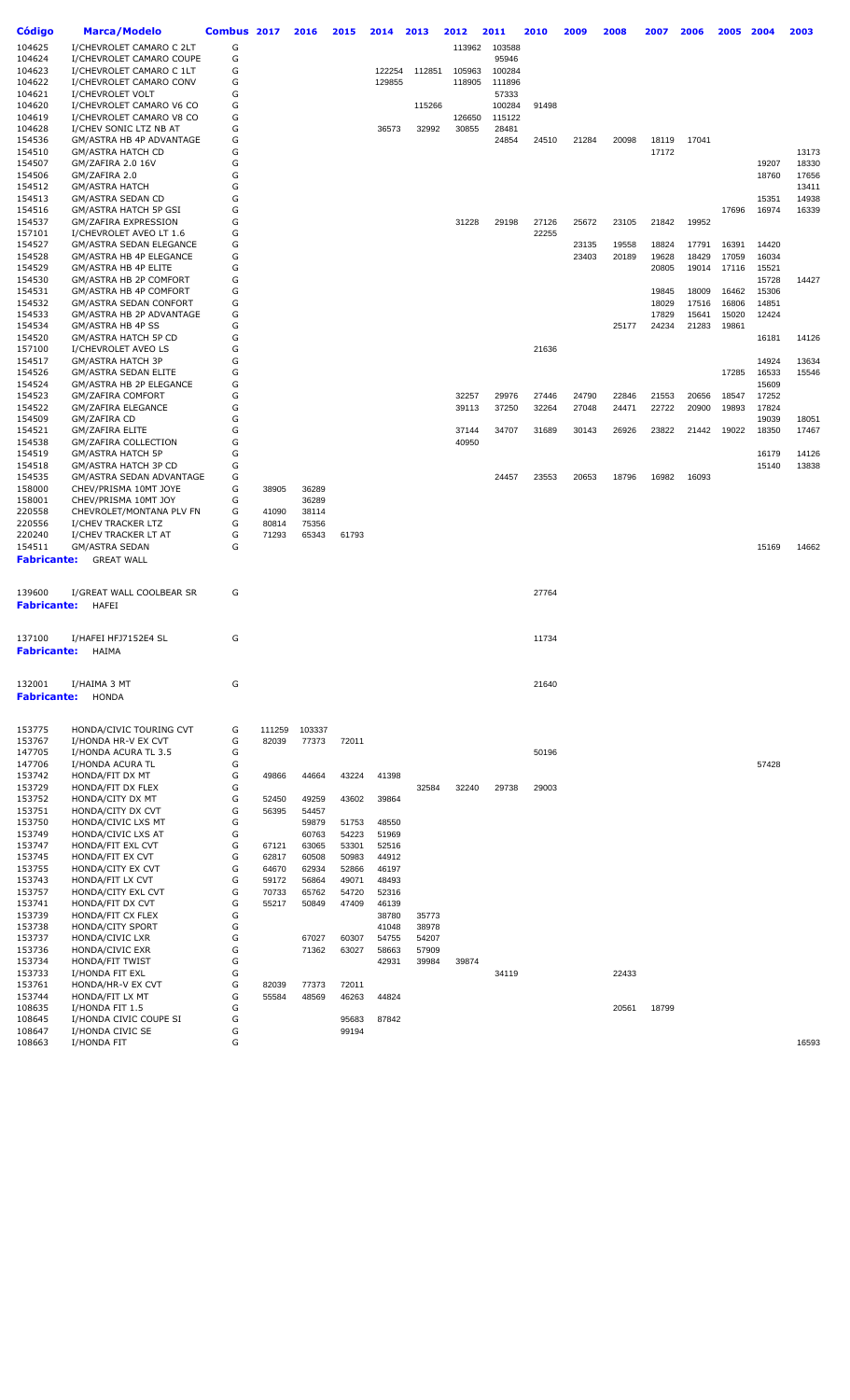| Código             | <b>Marca/Modelo</b>                            | Combus 2017 |                 | 2016           | 2015           | 2014  | 2013           | 2012           | 2011           | 2010           | 2009           | 2008           | 2007           | 2006           | 2005  | 2004  | 2003  |
|--------------------|------------------------------------------------|-------------|-----------------|----------------|----------------|-------|----------------|----------------|----------------|----------------|----------------|----------------|----------------|----------------|-------|-------|-------|
| 108664             | I/HONDA FIT SPORT                              | G           |                 |                |                |       |                |                |                |                | 31225          |                |                |                |       |       |       |
| 108644             | I/CIVIC HYBRID                                 | G           |                 |                |                |       |                |                |                |                |                |                |                | 34310          |       |       |       |
| 108642<br>108640   | I/HONDA ACCORD SE<br>I/HONDA CITY EX FLEX      | G<br>G      |                 |                |                | 43124 | 38657          | 34876          |                |                |                |                |                |                | 23528 |       |       |
| 153753             | HONDA/CITY LX CVT                              | G           | 60160           | 57003          | 49999          | 45550 |                |                |                |                |                |                |                |                |       |       |       |
| 108637             | I/HONDA FIT                                    | G           |                 |                |                | 38114 |                | 31956          | 29163          | 28352          |                |                |                |                |       |       |       |
| 153728             | HONDA/CITY DX FLEX                             | G           |                 |                |                | 39484 | 36873          | 34853          | 31378          | 30904          |                |                |                |                |       |       |       |
| 108634<br>147707   | I/HONDA CIVIC EX-L                             | G<br>G      |                 |                |                |       |                |                |                | 50039<br>56375 |                | 39450          |                |                |       |       |       |
| 153771             | I/HONDA ACURA TSX<br>HONDA/CIVIC EX CVT        | G           | 85141           | 82560          |                |       |                |                |                |                |                |                |                |                | 36306 |       |       |
| 153770             | I/HONDA FIT HATCHBACK                          | G           |                 |                |                |       |                |                |                |                | 27234          |                | 20658          |                |       |       |       |
| 153769             | I/HONDA HR-V                                   | G           |                 |                | 63325          |       |                |                |                |                |                |                |                |                |       |       |       |
| 153763             | HONDA/HR-V LX MT<br>HONDA/HR-V LX CVT          | G<br>G      | 70245           | 66083          | 61686          |       |                |                |                |                |                |                |                |                |       |       |       |
| 153760<br>153759   | HONDA/HR-V EXL CVT                             | G           | 76279<br>89088  | 72029<br>83920 | 66428<br>75022 |       |                |                |                |                |                |                |                |                |       |       |       |
| 108638             | I/HONDA CITY LX FLEX                           | G           |                 |                |                | 39505 | 37065          | 34551          |                |                |                |                |                |                |       |       |       |
| 108629             | I/HONDA ACCORD EX V6                           | G           | 136017          | 129799         | 112291         | 91517 | 87236          | 69054          | 63297          | 50196          | 42624          | 40826          | 32706          | 27080          | 24343 |       |       |
| 153730<br>153702   | I/HONDA CR-Z TOP<br>HONDA/CIVIC LX             | G<br>G      |                 |                |                |       |                |                |                | 50822          |                |                | 23789          | 18643          | 17374 | 16711 | 15066 |
| 153701             | HONDA/CIVIC EX                                 | G           |                 |                |                |       |                |                |                |                |                |                |                | 24165          | 22304 | 20765 | 17258 |
| 108633             | I/HONDA ACCORD 2 DE EXL                        | G           |                 |                |                |       |                |                |                |                |                | 41299          |                |                |       |       |       |
| 108631             | I/HONDA CIVIC SI COUPE                         | G           |                 |                |                |       |                |                |                |                |                | 41451          |                |                |       |       |       |
| 108630<br>153772   | I/HONDA ACCORD EX-L<br>HONDA/CIVIC SPORT CVT   | G<br>G      | 123432<br>82205 | 79212          |                |       |                |                | 33873          | 33468          | 30862          | 29352          | 26331          |                |       |       | 14218 |
| 153705             | HONDA/FIT LX                                   | G           |                 |                |                |       |                |                |                |                |                | 21158          | 18575          | 16165          | 15595 | 15053 | 14007 |
| 153774             | HONDA/CIVIC SPORT MT                           | G           | 78085           | 74074          |                |       |                |                |                |                |                |                |                |                |       |       |       |
| 153706             | HONDA/FIT LXB                                  | G           |                 |                |                |       |                |                |                |                |                |                |                | 16563          |       |       |       |
| 108628             | I/HONDA CIVIC GX NGV                           | G           |                 |                |                |       |                |                |                |                |                |                |                | 32132          |       |       |       |
| 108627<br>108625   | I/HONDA ACCORD V6<br>I/HONDA INSIGHT           | G<br>G      |                 |                |                |       |                |                |                | 73220          |                |                | 32210          | 30288          | 22572 | 21184 |       |
| 108623             | I/HONDA JAZZ S                                 | G           |                 |                |                |       |                |                |                |                |                |                |                |                |       | 14151 |       |
| 108622             | I/HONDA MRE CGPI                               | G           |                 |                |                |       |                |                |                |                |                |                |                |                | 22437 | 21235 |       |
| 108606             | IMP/HONDA CIVIC EX                             | G           |                 |                |                |       | 60077          |                | 42751          |                |                |                | 29748          |                | 19009 |       | 15470 |
| 108605<br>108602   | IMP/HONDA CIVIC LX<br>I/HONDA ACCORD EX        | G<br>G      |                 |                |                | 85090 | 47537<br>73353 |                | 48565          | 20999<br>42772 | 40431          | 16292<br>38512 |                | 14708          | 23506 | 22207 | 19006 |
| 153773             | HONDA/CIVIC EXL CVT                            | G           | 91800           | 88538          |                |       |                |                |                |                |                |                |                |                |       |       |       |
| 153716             | HONDA/CIVIC SI                                 | G           |                 |                |                |       |                |                | 59886          | 52222          | 47761          | 38982          | 36157          | 33993          |       |       |       |
| 153727             | HONDA/CIVIC LXL FLEX                           | G           |                 |                |                |       |                |                | 36556          | 33274          | 32079          | 30465          |                |                |       |       |       |
| 153725<br>153724   | HONDA/CITY EXL FLEX<br>HONDA/CITY EX FLEX      | G<br>G      |                 |                |                | 42859 | 38657          | 35330<br>34876 | 34208<br>32882 | 30191<br>28630 | 28048<br>27229 |                |                |                |       |       |       |
| 153723             | HONDA/CITY LX FLEX                             | G           |                 |                |                | 39226 | 37065          | 34551          | 32411          | 28478          | 27008          |                |                |                |       |       |       |
| 153722             | HONDA/FIT LXL FLEX                             | G           |                 |                |                |       |                | 34472          | 31264          | 29654          | 27961          | 22740          | 19846          |                |       |       |       |
| 153721             | HONDA/FIT EX FLEX                              | G           |                 |                |                | 42049 | 38621          | 34717          | 32582          | 29371          | 26719          | 22719          |                |                |       |       |       |
| 153720<br>153719   | HONDA/FIT LX FLEX<br>HONDA/FIT EXL FLEX        | G<br>G      |                 |                |                | 39644 | 35798<br>40261 | 32254<br>38022 | 31238<br>34119 | 28950<br>30477 | 26845<br>27901 | 22547<br>26672 | 18678          |                |       |       |       |
| 153704             | HONDA/FIT LXL                                  | G           |                 |                |                |       |                |                |                | 24836          |                | 21934          | 19846          | 18933          | 16990 | 15817 | 15143 |
| 153717             | HONDA/FIT 1.5 S                                | G           |                 |                |                |       |                |                |                |                |                | 21689          | 19835          |                |       |       |       |
| 108601             | IMP/HONDA ACCORD LX                            | G           |                 |                |                |       |                |                |                |                | 35283          | 33391          | 23511          | 20209          | 19392 |       |       |
| 153715<br>153714   | HONDA/FIT LX FLEX<br>HONDA/FIT LXL FLEX        | G<br>G      |                 |                |                |       |                | 32254          |                | 28950<br>29654 | 27104<br>27961 | 22547<br>22740 | 18687<br>19846 | 16265<br>18933 |       |       |       |
| 153713             | HONDA/CIVIC EXS FLEX                           | G           |                 |                |                |       |                |                | 43645          | 37351          | 36162          | 33182          | 31805          | 28851          |       |       |       |
| 153712             | HONDA/CIVIC LXS FLEX                           | G           |                 |                |                |       |                |                |                | 32811          | 30780          | 29082          | 27448          | 25680          |       |       |       |
| 153710             | HONDA/CIVIC LXS                                | G           |                 |                |                | 48550 | 39275          | 38209          | 35168          |                | 30780          | 29082          | 27448          | 24851          |       |       |       |
| 153709<br>153708   | HONDA/CIVIC EXS<br>HONDA/FIT EX                | G<br>G      |                 |                |                |       |                | 44343          | 43645          |                |                | 33182<br>21809 | 31805<br>19940 | 28812<br>18270 | 16794 | 16346 |       |
| 153707             | HONDA/CIVIC LXL                                | G           |                 |                |                |       |                | 45739          | 40947          |                |                |                |                | 20170          | 19663 | 18678 | 16191 |
| 153718             | HONDA/GHX-S 2.0 DJHD                           | G           |                 |                |                |       |                |                |                |                |                |                |                |                |       | 14265 |       |
| 153776<br>153787   | I/HONDA CITY 1.5EXL AAT                        | G<br>G      |                 |                |                | 55545 |                |                |                |                |                |                |                |                |       |       |       |
| 157353             | HONDA/FIT PERSONAL<br>HONDA/CITY LX CVT        | G           | 54639<br>60160  |                |                |       |                |                |                |                |                |                |                |                |       |       |       |
| 153784             | HONDA/HR-V TOURING                             | G           | 91796           |                |                |       |                |                |                |                |                |                |                |                |       |       |       |
| 153783             | I/HONDA FIT LX                                 | G           |                 | 52114          |                |       |                |                |                |                |                |                |                |                |       |       |       |
| 153777             | HONDA/WRV EX CVT                               | G<br>G      | 69781           |                |                |       |                |                |                |                |                |                |                |                |       |       |       |
| 153782<br>153785   | HONDA/WRV EXL CVT<br>I/HONDA FIT EX            | G           | 74001           |                | 52381          |       |                |                |                |                |                |                |                |                |       |       |       |
| <b>Fabricante:</b> | HONGXING                                       |             |                 |                |                |       |                |                |                |                |                |                |                |                |       |       |       |
|                    |                                                |             |                 |                |                |       |                |                |                |                |                |                |                |                |       |       |       |
| 162302             | I/HONGXING NOBLE 1.1L                          | G           |                 |                |                |       |                |                |                | 14737          |                |                |                |                |       |       |       |
| 162300             | I/HONGXING NOBLE N2 1.1                        | G           |                 |                |                |       |                |                |                |                |                | 23466          |                |                |       |       |       |
| 162301             | I/HONGXING NOBLE N1 1.0                        | G           |                 |                |                |       |                |                |                |                |                | 17780          |                |                |       |       |       |
| 162305             | I/HONGXING NOBLE LX                            | G           |                 |                |                |       |                |                | 24536          |                |                |                |                |                |       |       |       |
| 162307<br>162304   | I/HONGXING NOBLE CROSS<br>I/HONGXING NOBLE SLX | G<br>G      |                 |                |                |       |                |                | 27261<br>26073 |                |                |                |                |                |       |       |       |
| 162308             | I/HONGXING NOBLE POPPY                         | G           |                 |                |                |       |                |                | 26774          |                |                |                |                |                |       |       |       |
| <b>Fabricante:</b> | HYUNDAI                                        |             |                 |                |                |       |                |                |                |                |                |                |                |                |       |       |       |
|                    |                                                |             |                 |                |                |       |                |                |                |                |                |                |                |                |       |       |       |
| 146789             | HYUNDAI/HB20 1.6M PREM                         | G           |                 |                |                | 39024 | 35275          | 34501          |                |                |                |                |                |                |       |       |       |
| 146772             | I/HYUNDAI ELANTRA GLS                          | G           |                 |                |                |       |                | 48569          | 46258          |                |                |                |                | 15021          |       |       | 12483 |
| 146785             | HYUNDAI/HB20 1.6A COMF                         | G           | 47576           | 44637          | 40133          | 38730 | 35558          | 33468          |                |                |                |                |                |                |       |       |       |
| 146763<br>146764   | I/HYUNDAI I30 2.0<br>I/HYUNDAI GETZ 1.1        | G<br>G      |                 |                |                |       |                | 33288          | 29806          | 28839          | 27173          | 23430          | 22257          |                |       | 13523 |       |
| 146766             | I/HYUNDAI GENESIS 2.0 T                        | G           |                 |                |                |       |                |                |                | 63110          | 58286          |                |                |                |       |       |       |
| 146767             | I/HYUNDAI GENESIS C3.8V6                       | G           |                 |                |                |       |                | 82877          |                | 63516          |                |                |                |                |       |       |       |
| 146768             | I/HYUNDAI SONATA                               | G           |                 |                |                |       |                |                | 38369          |                |                |                |                | 29250          |       | 26238 |       |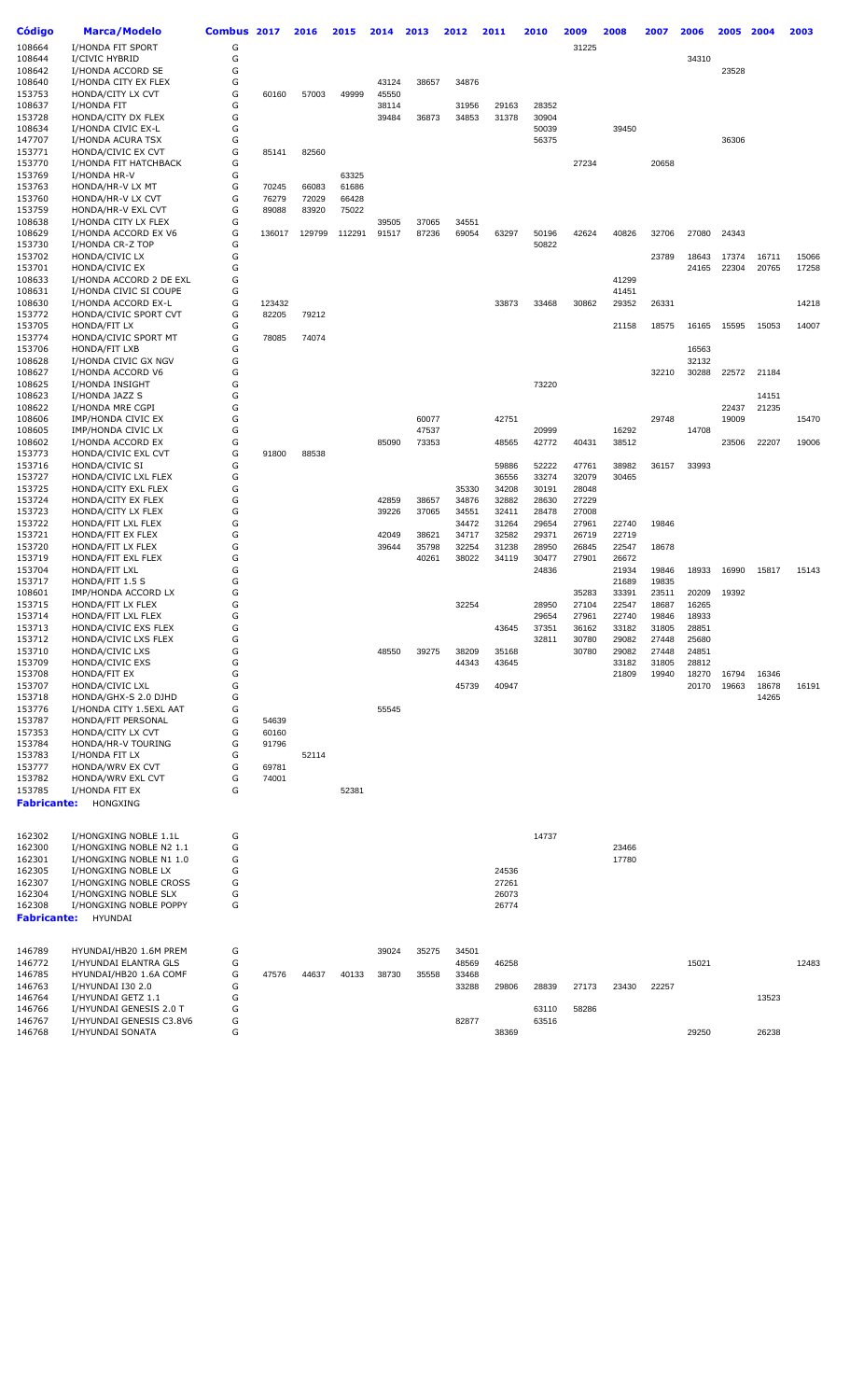| Código                       | <b>Marca/Modelo</b>                                 | Combus 2017 |                | 2016   | 2015   | 2014           | 2013           | 2012            | 2011   | 2010   | 2009   | 2008  | 2007  | 2006  | 2005  | 2004  | 2003  |
|------------------------------|-----------------------------------------------------|-------------|----------------|--------|--------|----------------|----------------|-----------------|--------|--------|--------|-------|-------|-------|-------|-------|-------|
| 146761                       | I/HYUNDAI I30 WAGON                                 | G           |                |        |        |                |                |                 | 28844  | 25779  |        | 23046 |       |       |       |       |       |
| 146771                       | I/HYUNDAI VELOSTER                                  | G           |                |        |        | 55610          |                | 46801           | 44364  |        |        |       |       |       |       |       |       |
| 146760                       | I/HYUNDAI AZERA 3.3 V6                              | G           |                |        | 49275  | 46461          |                |                 | 39912  | 33955  | 31624  | 28972 | 27745 |       | 26421 |       |       |
| 146773                       | I/HYUNDAI SONATA 2.0                                | G           |                |        |        |                |                |                 |        | 40223  |        |       |       |       |       |       |       |
| 146774                       | I/HYUNDAI AZERA 3.0 V6                              | G           |                | 128960 | 89523  | 79325          | 71149          | 68791           | 66097  | 63779  |        |       |       |       |       |       |       |
| 146775                       | I/HYUNDAI ACCENT 1.4                                | G           |                |        |        |                |                |                 | 24799  |        |        |       |       |       |       |       |       |
| 146776<br>146780             | I/HYUNDAI EQUUS 4.6<br>I/HYUNDAI ELANTRA 1.8        | G<br>G      |                |        |        |                |                | 172797<br>48367 |        |        |        |       |       |       |       |       |       |
| 146781                       | I/HYUNDAI EQUUS VS460                               | G           |                |        |        | 211114         |                | 183352          | 176098 | 162286 |        |       |       |       |       |       |       |
| 146783                       | HYUNDAI/HB20 1.6M 1.6M                              | G           | 43978          | 39400  |        |                | 32621          | 31998           |        |        |        |       |       |       |       |       |       |
| 146769                       | I/HYUNDAI SONATA 2.0T                               | G           |                |        |        |                |                |                 | 41090  | 40223  |        |       |       |       |       |       |       |
| 146737                       | I/HYUNDAI CENTENNIAL VS4                            | G           |                |        |        |                |                |                 |        |        |        |       |       |       | 20036 |       |       |
| 146791                       | HYUNDAI/HB20 1.0M UNIQUE                            | G           |                |        |        |                | 27097          |                 |        |        |        |       |       |       |       |       |       |
| 146707                       | IMP/HYUNDAI ELANTRA GLS                             | G           |                |        |        |                |                |                 | 47425  |        |        |       | 15985 |       | 14076 |       |       |
| 146708                       | IMP/HYUNDAI SONATA GL                               | G           |                |        |        |                |                |                 |        |        |        |       |       |       | 23369 |       |       |
| 146709                       | I/HYUNDAI SONATA GLS                                | G           |                |        |        |                | 69469          | 66994           | 61175  | 52219  |        | 33746 |       | 28475 | 25937 | 23041 |       |
| 146724                       | IMP/HYUNDAI ACCENT GLS                              | G           |                |        |        |                |                |                 | 25856  |        |        |       |       | 18941 |       |       |       |
| 146728                       | I/HYUNDAI ACCENT GLS4DR                             | G           |                |        |        |                |                |                 |        |        |        | 20276 |       |       |       |       |       |
| 146762<br>146734             | I/HYUNDAI GENESIS                                   | G<br>G      |                |        |        | 117103         |                | 106383          | 102363 | 85712  | 78970  | 69047 | 64792 |       |       |       | 16693 |
| 146754                       | I/HYUNDAI SONATA GLS V6<br>I/HYUNDAI TIBURON FX6A4  | G           |                |        |        |                |                |                 |        |        |        |       |       |       |       |       | 30141 |
| 146742                       | I/HYUNDAI ELANTRA GLS2LS                            | G           |                |        |        |                |                |                 |        |        |        |       |       |       |       |       | 12114 |
| 146747                       | I/HYUNDAI MATRIX GLS 18L                            | G           |                |        |        |                |                |                 |        |        |        |       |       |       | 14680 |       | 12717 |
| 146749                       | I/HYUNDAI MATRIX GLS 16L                            | G           |                |        |        |                |                |                 |        |        |        |       |       |       | 13807 |       |       |
| 146755                       | I/HYUNDAI GETZ GLS 1.6                              | G           |                |        |        |                |                |                 |        |        |        |       |       |       | 16873 |       |       |
| 146756                       | I/HYUNDAI ACCENT GLS 1.6                            | G           |                |        |        |                |                |                 |        |        |        |       |       |       | 14151 |       |       |
| 146758                       | I/HYUNDAI CENTENIAL45TOP                            | G           |                |        |        |                |                |                 |        | 40418  |        |       |       |       | 29750 |       |       |
| 146759                       | I/HYUNDAI ELANTRA HD                                | G           |                |        |        |                |                | 39682           | 37940  | 33075  |        |       | 28515 |       |       |       |       |
| 146731                       | I/HYUNDAI ATOS PRIMEGLS                             | G           |                |        |        |                |                |                 |        |        |        |       |       |       |       |       | 12705 |
| 146798                       | <b>HYUNDAI/HB20X 1.6A 1.6 A</b>                     | G           |                |        |        |                | 38310          | 37457           |        |        |        |       |       |       |       |       |       |
| 146788                       | HYUNDAI/HB20 1.6A 1.6 A                             | G           | 46578          | 43651  |        |                | 38446          | 36034           |        |        |        |       |       |       |       |       |       |
| 146790                       | HYUNDAI/HB20 1.6A PREM                              | G           | 56206          | 53546  | 46830  | 42585          | 38538          | 37849           |        |        |        |       |       |       |       |       |       |
| 146792                       | HYUNDAI/HB20 1.6M COMF                              | G           | 44639          | 41094  | 40076  | 35879          | 32466          | 29544           |        |        |        |       |       |       |       |       |       |
| 146793                       | HYUNDAI/HB20 1.0M COMFOR                            | G           | 37449          | 36434  | 33543  | 30536          | 28167          |                 |        |        |        |       |       |       |       |       |       |
| 146795                       | HYUNDAI/HB20 1.0M STYLE                             | G           |                |        |        |                |                | 28951           |        |        |        |       |       |       |       |       |       |
| 146796                       | I/HYUNDAI ELANTRA                                   | G           |                | 62246  | 58077  | 53339          | 48987          | 46518           |        | 41804  |        |       |       |       |       |       |       |
| 146786<br>163705             | <b>HYUNDAI/HB20 1.0M 1.0 M</b>                      | G           |                | 74003  |        | 33400          | 29371          | 27880           |        |        |        |       |       |       |       |       |       |
| 155702                       | HYUNDAI/CRETA 16A PULSE<br>HYUNDAI/HB20X 1.6A PREMI | G<br>G      | 75188<br>57818 | 54663  | 48197  | 42163          | 39071          |                 |        |        |        |       |       |       |       |       |       |
| 155721                       | HYUNDAI/HB20S 1.6A PREM                             | G           | 58441          | 55029  | 47067  | 42468          | 42442          |                 |        |        |        |       |       |       |       |       |       |
| 155722                       | I/HYUNDAI I30 1.8                                   | G           |                |        | 64088  | 54111          | 53710          |                 |        |        |        |       |       |       |       |       |       |
| 155701                       | HYUNDAI/HB20X 1.6M STYLE                            | G           | 49290          | 47557  | 42362  | 39820          | 36313          |                 |        |        |        |       |       |       |       |       |       |
| 155704                       | HYUNDAI/HB20X 1.6A STYLE                            | G           | 54428          | 52575  | 44571  | 41741          | 38310          |                 |        |        |        |       |       |       |       |       |       |
| 155700                       | HYUNDAI/HB20X 1.6M PREMI                            | G           |                |        |        |                |                | 33126           |        |        |        |       |       |       |       |       |       |
| 155707                       | I/HYUNDAI I30                                       | G           |                |        |        | 53725          | 50536          | 46581           | 43028  |        | 40267  |       |       |       |       |       |       |
| 163711                       | HYUNDAI/CRETA 20A SPORT                             | G           | 79710          |        |        |                |                |                 |        |        |        |       |       |       |       |       |       |
| 155726                       | I/HYUNDAI SONATA HIBRIDO                            | G           |                |        | 117967 |                |                |                 |        |        |        |       |       |       |       |       |       |
| 155727                       | HYUNDAI/HB20S TCIM COMP                             | G           | 46578          | 42917  |        |                |                |                 |        |        |        |       |       |       |       |       |       |
| 163704                       | HYUNDAI/CRETA 16M ATTITU                            | G           | 64482          | 62537  |        |                |                |                 |        |        |        |       |       |       |       |       |       |
| 155713                       | HYUNDAI/HB20S 1.6A 1.6A                             | G           |                |        |        |                | 40715          |                 |        |        |        |       |       |       |       |       |       |
| 155719                       | HYUNDAI/HB20S 1.0M UNIQ                             | G           |                |        |        |                | 30640          |                 |        |        |        |       |       |       |       |       |       |
| 155709                       | HYUNDAI/HB20S 1.0M 1.0M                             | G           |                |        |        |                | 30269          |                 |        |        |        |       |       |       |       |       |       |
| 155710                       | HYUNDAI/HB20S 1.0M STYL                             | G           |                |        |        | 36167          |                |                 |        |        |        |       |       |       |       |       |       |
| 155718                       | HYUNDAI/HB20S 1.6A COMF                             | G           | 49681          | 46578  | 44852  | 41777          | 40117          |                 |        |        |        |       |       |       |       |       |       |
| 155716<br>155715             | HYUNDAI/HB20S 1.6M COMF<br>HYUNDAI/HB20S 1.6M PREM  | G<br>G      | 44742          | 42367  | 39839  | 38847<br>40324 | 34834<br>37498 |                 |        |        |        |       |       |       |       |       |       |
| 155714                       | HYUNDAI/HB20S 1.6M 1.6M                             | G           |                |        | 42764  |                | 37227          |                 |        |        |        |       |       |       |       |       |       |
| 155728                       | HYUNDAI/HB20S TCIM STY                              | G           | 47606          | 44684  |        |                |                |                 |        |        |        |       |       |       |       |       |       |
| 163700                       | HYUNDAI/CRETA 20A PRESTI                            | G           | 87970          | 83427  |        |                |                |                 |        |        |        |       |       |       |       |       |       |
| 155711                       | HYUNDAI/HB20S 1.0M COMF                             | G           | 41067          | 39091  | 38628  | 34941          | 30470          |                 |        |        |        |       |       |       |       |       |       |
| 155706                       | HYUNDAI/HB20X 1.6M 1.6 M                            | G           |                |        |        |                | 36313          | 35299           |        |        |        |       |       |       |       |       |       |
| 155730                       | HYUNDAI/HB20 TCIM STY                               | G           |                | 41067  |        |                |                |                 |        |        |        |       |       |       |       |       |       |
| 155733                       | I/HYUNDAI GENESIS G90                               | G           |                |        | 113546 |                |                |                 |        |        |        |       |       |       |       |       |       |
| 155735                       | HYUNDAI/HB20 1.6A RSPEC                             | G           | 52644          |        |        |                |                |                 |        |        |        |       |       |       |       |       |       |
| 163703                       | HYUNDAI/CRETA 20A PULSE                             | G           | 85757          | 65633  |        |                |                |                 |        |        |        |       |       |       |       |       |       |
| 163701                       | HYUNDAI/CRETA 16M PULSE                             | G           | 69747          |        |        |                |                |                 |        |        |        |       |       |       |       |       |       |
| 221083                       | HYUNDAI/IX35 GL                                     | G           | 90807          | 85905  |        |                |                |                 |        |        |        |       |       |       |       |       |       |
| 221085                       | HYUNDAI/IX35 GLS                                    | G           | 104692         | 88547  |        |                |                |                 |        |        |        |       |       |       |       |       |       |
| 221080                       | HYUNDAI/TUCSON TURBO GL                             | G           | 118519         | 113213 |        |                |                |                 |        |        |        |       |       |       |       |       |       |
| 221081                       | HYUNDAI/TUCSON TURBO GLS                            | G           | 120661         | 118491 |        |                |                |                 |        |        |        |       |       |       |       |       |       |
| 221082                       | I/HYUNDAI TUCSON GLS 2WD                            | G           |                |        |        | 44465          |                |                 |        |        |        |       |       |       |       |       |       |
| 155729                       | HYUNDAI/HB20 TCIM COMP                              | G           | 40978          | 38748  |        |                |                |                 |        |        |        |       |       |       |       |       |       |
| 163702<br><b>Fabricante:</b> | HYUNDAI/CRETA 16A ATTITU<br>INFINITI                | G           | 65398          |        |        |                |                |                 |        |        |        |       |       |       |       |       |       |
|                              |                                                     |             |                |        |        |                |                |                 |        |        |        |       |       |       |       |       |       |
| 141273                       | I/INFINITI G37 C JOURNEY                            | G           |                |        |        |                |                |                 | 134402 | 126624 |        |       |       |       |       |       |       |
| 141269                       | I/INFINITI EX 35 RWD                                | G           |                |        |        |                |                |                 |        | 86770  |        |       |       |       |       |       |       |
| 141264                       | I/INFINITI G37 COUPE                                | G           |                |        |        |                |                |                 |        |        | 102473 |       |       |       |       |       |       |
| 141240                       | I/INFINITI EX35 AWD                                 | G           |                |        |        |                |                |                 |        |        |        | 91030 | 77300 |       |       |       |       |
| 141277                       | I/INFINITI G 37 CONV                                | G           |                |        |        |                |                |                 | 179267 |        |        |       |       |       |       |       |       |
| 146800                       | I/INFINITI Q50 S HYBRID                             | G           |                |        |        |                | 71897          |                 |        |        |        |       |       |       |       |       |       |
| 141230                       | I/INFINITI FX 35 RWD                                | G           |                |        |        |                |                |                 | 116501 |        | 92394  | 81477 | 75242 | 59243 |       |       |       |
| 141239                       | I/INFINITI G37 JOURNEY                              | G           |                |        |        |                |                |                 |        |        | 101502 |       | 95655 |       |       |       |       |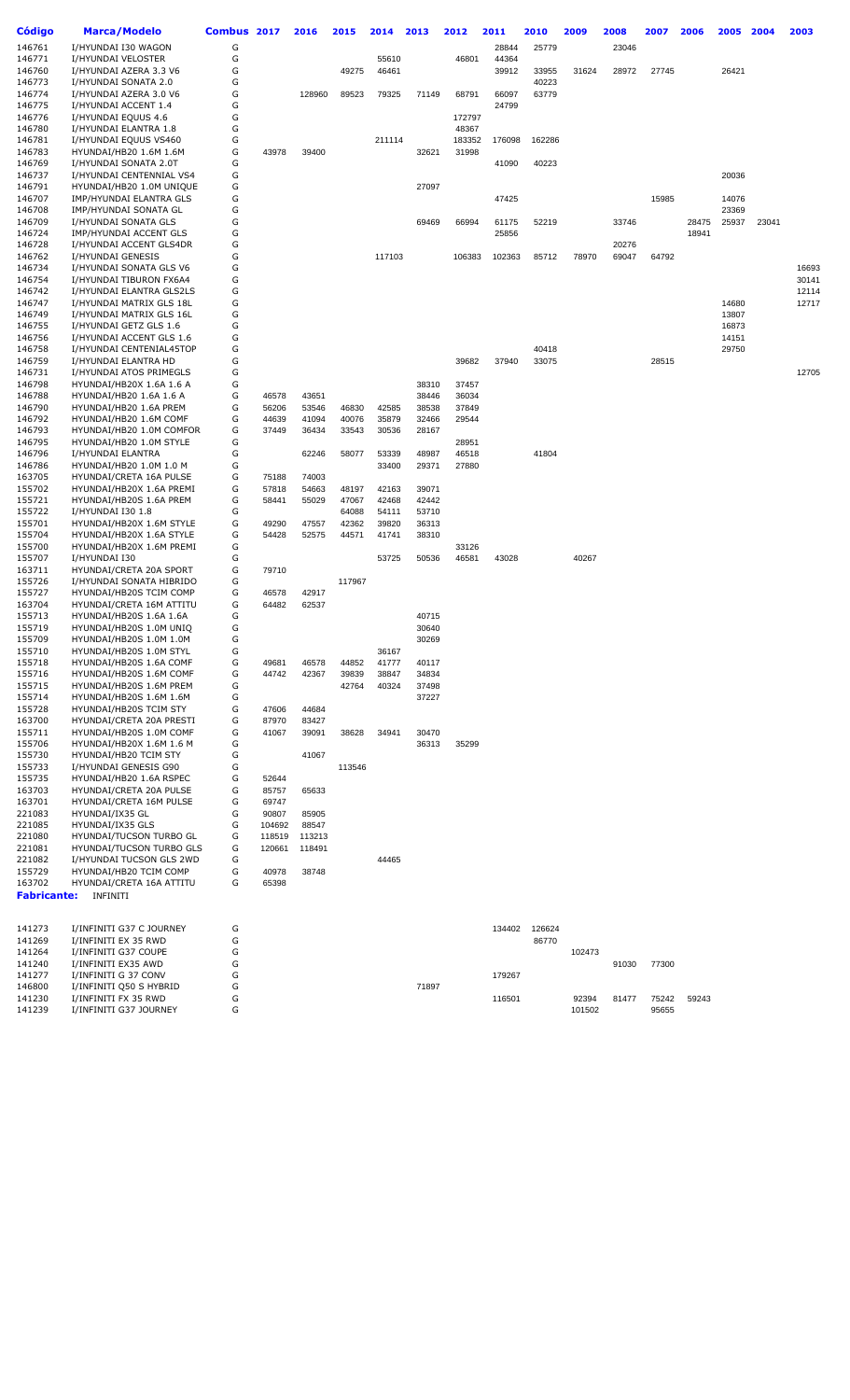| <b>Código</b>      | <b>Marca/Modelo</b>                                  | Combus 2017 |        | 2016   | 2015         | 2014             | 2013             | 2012           | 2011   | 2010           | 2009   | 2008   | 2007   | 2006          | 2005  | 2004   | 2003   |
|--------------------|------------------------------------------------------|-------------|--------|--------|--------------|------------------|------------------|----------------|--------|----------------|--------|--------|--------|---------------|-------|--------|--------|
| <b>Fabricante:</b> | JAC                                                  |             |        |        |              |                  |                  |                |        |                |        |        |        |               |       |        |        |
|                    |                                                      |             |        |        |              |                  |                  |                |        |                |        |        |        |               |       |        |        |
| 141302             | $I/JAC$ J3                                           | G           |        |        |              | 23698            | 21448            | 18892          | 18190  | 16927          |        |        |        |               |       |        |        |
| 141335             | I/JAC J3 S 1.5 JETFLEX T                             | G           |        |        | 29969        | 27524            | 26028            | 23986          |        |                |        |        |        |               |       |        |        |
| 141337             | I/JAC J2 1.4 JETFLEX                                 | G           |        |        | 27140        | 24940            |                  | 19629          |        |                |        |        |        |               |       |        |        |
| 141338             | I/JAC J6 2.0 JETFLEX 7S                              | G           |        |        | 46618        | 43529            |                  |                |        |                |        |        |        |               |       |        |        |
| 141339             | I/JAC J6 2.0 JETFLEX 5S                              | G           |        |        |              | 40177            |                  |                |        |                |        |        |        |               |       |        |        |
| 141340             | I/JAC J3 IEV                                         | G           |        |        |              | 27115            |                  |                |        |                |        |        |        |               |       |        |        |
| 141334<br>141333   | I/JAC J3 S 1.5 JETFLEX<br>I/JAC J3 S                 | G<br>G      |        |        | 31165        | 27205<br>27330   | 23265            | 22814          |        |                |        |        |        |               |       |        |        |
| 141330             | $I/JAC$ J2                                           | G           |        |        |              |                  | 20020            |                |        |                |        |        |        |               |       |        |        |
| 141310             | I/JAC J6 2.0 DIAMOND 7S                              | G           |        |        |              | 33614            | 31359            |                | 26388  | 25560          |        |        |        |               |       |        |        |
| 141314             | I/JAC J6 2.0 5S                                      | G           |        |        |              |                  | 30228            |                | 25366  | 23216          |        |        |        |               |       |        |        |
| 141300             | I/JAC A13 HATCH                                      | G           |        |        |              |                  |                  |                |        | 16961          |        |        |        |               |       |        |        |
| 141305             | I/JAC J3 TURIN                                       | G           |        |        |              | 25053            | 21497            | 20042          | 19401  | 18604          |        |        |        |               |       |        |        |
| 141318             | <b>I/JAC J5</b>                                      | G<br>G      |        |        | 37961        | 33623            | 28887            | 25679          | 25143  |                |        |        |        |               |       |        |        |
| 141328<br>141327   | I/JAC J2 1.4<br>I/JAC J3 FLEX                        | G           |        |        |              | 22553            | 20020            | 18333<br>21516 | 18048  |                |        |        |        |               |       |        |        |
| 141326             | I/JAC J3 FLEX SPORT                                  | G           |        |        |              |                  | 23265            | 21058          |        | 19234          |        |        |        |               |       |        |        |
| 141324             | I/JAC A13 1.3                                        | G           |        |        |              |                  |                  |                | 19300  |                |        |        |        |               |       |        |        |
| 141323             | I/JAC J3 1.5                                         | G           |        |        |              |                  |                  | 19120          | 18029  |                |        |        |        |               |       |        |        |
| 141321             | I/JAC B15 1.5                                        | G           |        |        |              |                  |                  |                | 26572  | 25701          |        |        |        |               |       |        |        |
| 141320             | I/JAC 15 1.5                                         | G           |        |        |              |                  |                  |                |        | 24959          |        |        |        |               |       |        |        |
| 141308<br>141315   | I/JAC J6 2.0<br>I/JAC J3 SEDAN 1.4                   | G<br>G      |        |        |              |                  |                  |                |        | 26577<br>18465 |        |        |        |               |       |        |        |
| 141316             | I/JAC J5 1.5                                         | G           |        |        |              |                  |                  |                |        | 25532          |        |        |        |               |       |        |        |
| 141317             | I/JAC J6 2.0 5S                                      | G           |        |        |              |                  |                  |                | 25366  |                |        |        |        |               |       |        |        |
| 141306             | I/JAC J6 2.0                                         | G           |        |        |              |                  |                  |                |        | 26352          |        |        |        |               |       |        |        |
| 201524             | I/JAC T6 2.0 JETFLEX                                 | G           |        |        | 48824        | 46903            | 44343            |                |        |                |        |        |        |               |       |        |        |
| 201534             | I/JAC T5 1.5 JETFLEX CVT                             | G           | 61433  | 58771  |              | 49020            |                  |                |        |                |        |        |        |               |       |        |        |
| <b>Fabricante:</b> | <b>JAGUAR</b>                                        |             |        |        |              |                  |                  |                |        |                |        |        |        |               |       |        |        |
|                    |                                                      |             |        |        |              |                  |                  |                |        |                |        |        |        |               |       |        |        |
| 108963             | I/JAGUAR XJ SUPERCHARGED                             | G           |        |        |              |                  | 342909           | 310496         |        | 244784         |        |        |        |               |       |        |        |
| 108950             | I/JAGUAR XF SUPERCHARGED                             | G           |        |        |              |                  |                  |                |        |                | 127403 | 119391 |        |               |       |        |        |
| 108951             | I/JAGUAR XJ6 V6                                      | G           |        |        |              |                  |                  |                |        |                |        |        |        | 50542         | 44869 | 42309  |        |
| 108952             | I/JAGUAR XFR V8SC                                    | G           |        |        |              |                  |                  | 215756         | 198702 | 181180         | 172360 |        |        |               |       |        |        |
| 108984<br>108960   | I/JAG XE PURE SI4<br>I/JAGUAR XJ SCSUPERSPORT        | G<br>G      | 162246 | 143929 | 138421       | 364806           | 342566           | 309067         | 298725 | 281419         |        |        |        |               |       |        |        |
| 108961             | I/JAGUAR XF 5.0 LITER                                | G           |        |        |              |                  |                  |                |        | 163106         |        |        |        |               |       |        |        |
| 108915             | I/JAGUAR S-TYPE V6 SE                                | G           |        |        |              |                  |                  |                |        |                |        |        | 72537  | 67695         | 65545 | 58756  | 49572  |
| 108962             | I/JAGUAR XF V8 LUXURY                                | G           |        |        |              |                  |                  |                |        | 155828         |        |        |        |               |       |        |        |
| 108956             | I/JAGUAR XK                                          | G           |        |        |              |                  |                  |                |        |                | 210032 |        |        |               |       |        |        |
| 108983             | I/JAG XE S 3.0 V6 SC                                 | G           |        | 248700 | 234036       |                  |                  |                |        |                |        |        |        |               |       |        |        |
| 108982             | I/JAGUAR F-TYPE R COUP4W<br>I/JAGUAR F-TYPE V8SCABR  | G<br>G      |        | 572058 | 481352       |                  |                  |                |        |                |        |        |        |               |       |        |        |
| 108981<br>108980   | I/JAGUAR F-TYPE COUPE                                | G           |        |        | 341884       | 399806<br>324060 |                  |                |        |                |        |        |        |               |       |        |        |
| 108992             | I/JAGUAR XF 2.0T R-SPORT                             | G           | 233852 | 225852 | 207488       |                  |                  |                |        |                |        |        |        |               |       |        |        |
| 108970             | I/JAGUAR XF 3.0V6 SCPLUX                             | G           |        |        |              |                  |                  | 169525         |        |                |        |        |        |               |       |        |        |
| 108978             | I/JAGUAR XFRS 5.0 V8 SC                              | G           |        |        |              | 399255           |                  |                |        | 187845         |        |        |        |               |       |        |        |
| 108977             | I/JAGUAR XJL PORTIFOLIO                              | G           |        |        |              |                  | 295168           |                |        |                |        |        |        |               |       |        |        |
| 108975<br>108974   | I/JAGUAR F-TYPE CABRIO                               | G<br>G      |        |        |              | 304224<br>399806 | 291807           |                |        |                |        |        |        |               |       |        |        |
| 108973             | I/JAGUAR F-TYPE V8CABRIO<br>I/JAGUAR F-TYPE S CABRIO | G           |        | 401232 | 355977       | 334935           | 392870<br>323476 |                |        |                |        |        |        |               |       |        |        |
| 108979             | I/JAGUAR F-TYPE SCOUPE                               | G           | 401911 | 357499 | 341981       | 330615           |                  |                |        |                |        |        |        |               |       |        |        |
| 108971             | I/JAGUAR XJ 2.0 P LUXURY                             | G           |        |        |              |                  | 193760           |                |        |                |        |        |        |               |       |        |        |
| 108941             | I/JAGUAR XK CONVERSIVEL                              | G           |        |        |              |                  |                  |                |        |                |        |        |        | 183109 176511 |       |        |        |
| 108969             | I/JAGUAR XF 2.0 PLUXURY                              | G           |        |        |              | 193217 181748    | 159897           | 158965         |        |                |        |        |        |               |       |        |        |
| 108968             | I/JAGUAR XF 2.0 LUXURY                               | G           |        |        | 151303       | 144928           | 139914           | 129037         |        |                |        |        |        |               |       |        |        |
| 108967<br>108965   | I/JAGUAR XFR 5.0 V8 SC<br>I/JAGUAR XJL SUPERCHARGE   | G<br>G      |        |        | 333781       | 327264           | 282676           | 261237         | 300274 |                |        |        |        |               |       |        |        |
| 108964             | I/JAGUAR XKRS COUPE                                  | G           |        |        |              | 365934           | 345043           |                | 320360 |                |        |        |        |               |       |        |        |
| 108985             | I/JAG XE R-SPORT SI4                                 |             | G      | 187966 | 169550158711 |                  |                  |                |        |                |        |        |        |               |       |        |        |
| 108972             | I/JAGUAR XF 3.0V6 SCPORT                             | G           |        |        |              | 226929 212139    | 172397           | 169288         |        |                |        |        |        |               |       |        |        |
| 108946             | I/JAGUAR XF V8 SPORT                                 | G           |        |        |              |                  |                  |                |        |                |        | 130941 |        |               |       |        |        |
| 108931             | I/JAGUAR XJR 4.2                                     | G           |        |        |              |                  |                  |                |        |                |        |        | 127451 | 123089        |       | 107959 | 100322 |
| 108930<br>108943   | I/JAGUAR XJ8 4.2<br>I/JAGUAR S-TYPE V6 SPORT         | G<br>G      |        |        |              |                  |                  |                |        |                |        |        |        | 50312         |       | 80553  | 78043  |
| 108929             | I/JAGUAR X-TYPE 2.5                                  | G           |        |        |              |                  |                  |                |        |                | 65253  | 60644  | 58435  | 52019         |       |        |        |
| 108945             | I/JAGUAR XF V8 H LUXURY                              | G           |        |        |              |                  |                  |                |        |                |        | 110823 |        |               |       |        |        |
| 108958             | I/JAGUAR XF                                          | G           |        |        |              |                  |                  | 141341         |        | 126135         | 95504  |        |        |               |       |        |        |
| 108927             | I/JAGUAR XKR COUPE                                   | G           |        |        |              | 256813           | 245229           | 233202         | 218736 | 214903         | 203859 | 183867 |        | 153715 147933 |       | 119112 |        |
| 108959             | I/JAGUAR XJ                                          | G           |        |        |              |                  |                  |                |        | 250501         |        |        |        |               |       |        |        |
| 108993<br>108955   | I/JAGUAR F-TYPE SVR 575<br>I/JAGUAR XF R             | G<br>G      |        | 767998 |              |                  |                  | 242399         |        | 177499         | 160368 |        |        |               |       |        |        |
| 108932             | I/JAGUAR SUPER V8 4.2                                | G           |        |        |              |                  |                  |                |        |                |        | 179223 |        |               |       | 133441 | 119099 |
| 108986             | I/JAGUAR XJ SC R-SPORT                               | G           | 456637 | 400710 |              |                  |                  |                |        |                |        |        |        |               |       |        |        |
| 108988             | I/JAGUAR XF 2.0T PRESTIG                             | G           | 224272 | 211618 | 197580       |                  |                  |                |        |                |        |        |        |               |       |        |        |
| 108926             | I/JAGUAR S TYPE R                                    | G           |        |        |              |                  |                  |                |        |                |        |        |        |               |       | 76403  | 64427  |
| 108923             | I/JAGUAR S-TYPE V8 R                                 | G           |        |        |              |                  |                  |                |        |                |        |        |        | 121495 106189 | 96230 | 90066  |        |
| 108957<br>108940   | I/JAGUAR XJ SC PORTFOLIO                             | G<br>G      |        |        |              |                  |                  |                |        |                | 191410 |        |        |               |       |        |        |
| 108997             | I/JAGUAR XK COUPE<br>I/JAG XE P250 R-SPORT           | G           | 187408 |        |              |                  |                  |                |        |                |        |        |        | 172057        |       |        |        |
| 108936             | I/JAGUAR X-TYPE 3.0 SW                               | G           |        |        |              |                  |                  |                |        |                |        | 71494  | 63636  | 60825         | 52148 | 50032  |        |
| 108942             | I/JAGUAR S-TYPE V8 SPORT                             | G           |        |        |              |                  |                  |                |        |                |        |        |        | 97401         |       |        |        |
|                    |                                                      |             |        |        |              |                  |                  |                |        |                |        |        |        |               |       |        |        |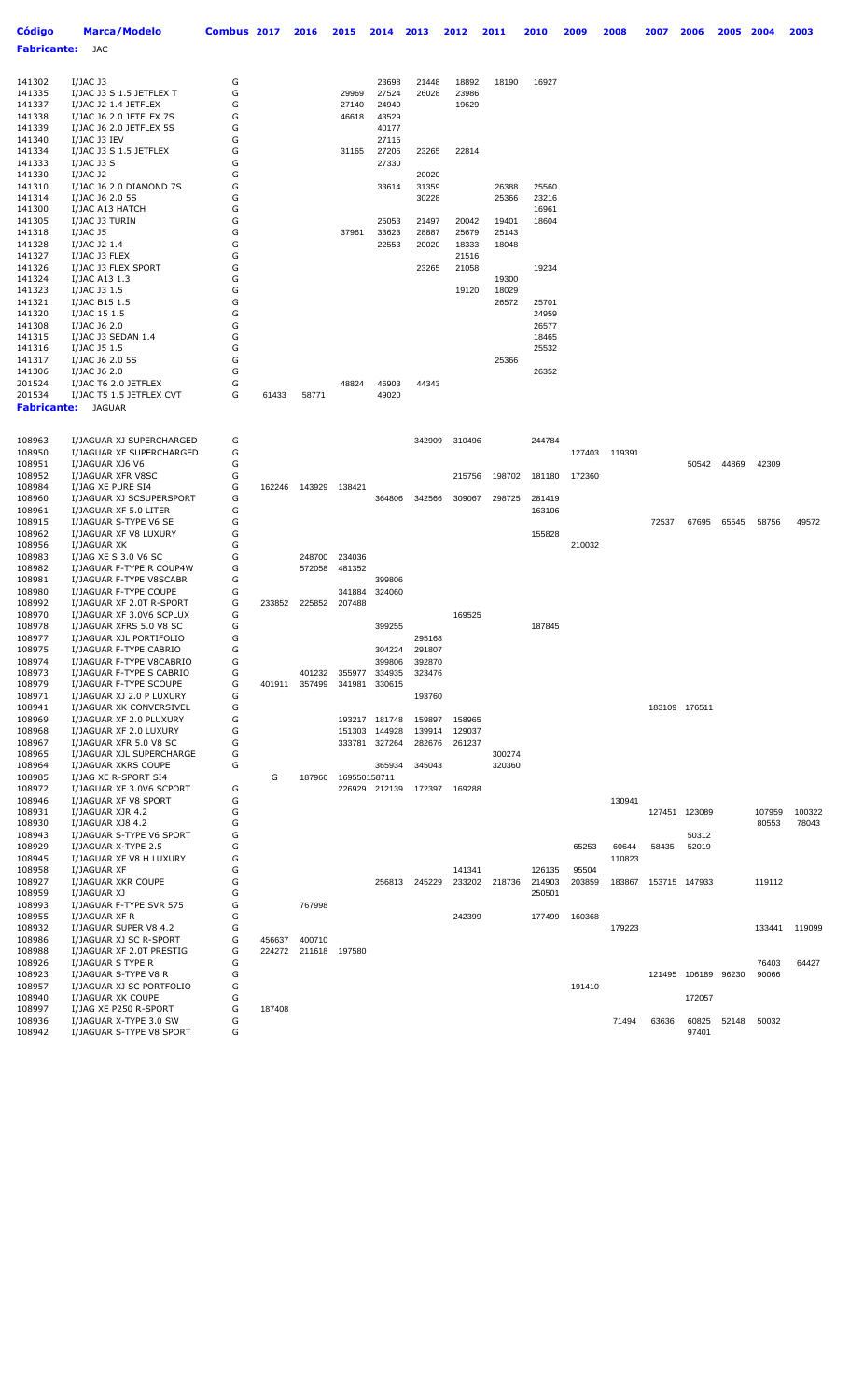| Código<br>108919             | Marca/Modelo<br>I/JAGUAR X-TYPE 3.0 SE                                    | Combus 2017<br>G |       | 2016   | 2015   | 2014           | 2013           | 2012           | 2011           | 2010             | 2009            | 2008           | 2007            | 2006           | 2005           | 2004<br>53738  | 2003<br>49762 |
|------------------------------|---------------------------------------------------------------------------|------------------|-------|--------|--------|----------------|----------------|----------------|----------------|------------------|-----------------|----------------|-----------------|----------------|----------------|----------------|---------------|
| 106390<br>108949<br>108948   | I/JAGUAR XF PREMIUM<br>I/JAGUAR XF V8 P LUXURY<br>I/JAGUAR XF V8 H LUXURY | G<br>G<br>G      |       |        |        |                |                | 177638         | 171895         | 156616<br>155415 | 96718<br>136149 | 127852         |                 |                |                |                |               |
| 108924<br>108925<br>108947   | I/JAGUAR S-TYPE V8 SE<br>I/JAGUAR X-TYPE 3.0<br>I/JAGUAR XF V6 H LUXURY   | G<br>G<br>G      |       |        |        |                |                | 148147         | 135482         | 121524           | 95408           | 71363<br>94934 | 103836<br>65768 | 97401<br>61549 | 86630<br>55100 | 71956<br>54370 | 50306         |
| 108987                       | I/JAGUAR XF V6 380CV S                                                    | G                |       | 308986 | 292120 |                |                |                |                |                  |                 |                |                 |                |                |                |               |
| 155981<br><b>Fabricante:</b> | I/JAGUAR F-TYPE RCOUPE<br>JEEP                                            | G                |       |        | 459424 | 439298         |                |                |                |                  |                 |                |                 |                |                |                |               |
| 109001                       | I/JEEP GCHEROKEE LIMITED                                                  | G                |       |        |        |                |                |                |                |                  |                 |                |                 |                | 42442          | 31459          | 30672         |
| 109003<br><b>Fabricante:</b> | I/JEEP CHEROKEE SPORT<br>JINAN                                            | G                |       |        |        |                |                |                |                |                  | 50274           |                |                 |                |                |                |               |
| 121200<br><b>Fabricante:</b> | I/JINAN ZC3 48B<br>JINBEI                                                 | G                |       |        |        |                |                |                |                |                  | 12645           |                |                 |                |                |                |               |
|                              |                                                                           |                  |       |        |        |                |                |                |                |                  |                 |                |                 |                |                |                |               |
| 141903<br>141902             | I/JINBEI CROSS WAGON<br>I/JINBEI FRV CROSS                                | G<br>G           |       |        |        |                |                |                |                | 32750<br>32591   |                 |                |                 |                |                |                |               |
| 141901<br><b>Fabricante:</b> | I/JINBEI FSV GLS<br><b>KALTEC</b>                                         | G                |       |        |        |                |                |                |                | 33926            |                 |                |                 |                |                |                |               |
| 161501                       | KALTEC/MAGNATA VITARA                                                     | G                |       |        | 18469  | 17875          | 17024          | 16204          | 14944          | 13273            | 12389           | 11135          |                 |                |                |                |               |
| <b>Fabricante:</b>           | KHALTEC                                                                   |                  |       |        |        |                |                |                |                |                  |                 |                |                 |                |                |                |               |
| 161500<br><b>Fabricante:</b> | KHALTEC/MAGNATA L<br><b>KIA MOTORS</b>                                    | G                | 27831 |        | 26068  | 25409          |                | 21389          | 20764          | 20166            | 19023           | 17824          |                 |                |                | 13485          |               |
| 149391<br>149322             | I/KIA CERATO SX3 2.0ATHB<br>I/KIA CARENS LS 7P                            | G<br>G           |       |        |        |                |                |                |                | 44177            |                 |                | 19997           |                |                |                |               |
| 149398                       | I/KIA CERATO SX3 2.0ATNB                                                  | G                |       |        |        |                |                |                |                | 44177            |                 |                |                 |                |                |                |               |
| 149397                       | I/KIA PICANTO LX41.0MTFF                                                  | G                |       |        |        |                |                |                | 22079          | 19233            |                 |                |                 |                |                |                |               |
| 149396<br>149326             | I/KIA CERATO EX3 2.0MTNB<br>I/KIA RIO LS 1.5 4DR                          | G<br>G           |       |        |        |                |                |                |                | 44177            |                 |                |                 |                |                | 10047          |               |
| 149351                       | I/KIA PICANTO EX3 1.0L                                                    | G                |       |        |        |                |                |                | 20396          | 18939            | 17525           |                |                 |                |                |                |               |
| 149374<br>149330             | I/KIA CERATO SX3 1.6ATNB<br>I/KIA OPIRUS GL 3.5L                          | G<br>G           |       |        |        |                |                | 36690          | 34361          | 31773            |                 |                |                 | 31570          | 25835          | 23613          |               |
| 149343                       | I/KIA MAGENTIS LX 2.0                                                     | G                |       |        |        |                |                |                |                |                  |                 |                | 21524           |                |                |                |               |
| 149342                       | I/KIA OPIRUS GL 3.8L                                                      | G                |       |        |        |                |                |                |                |                  |                 | 31024          | 29614           |                |                |                |               |
| 149341<br>149340             | I/KIA CERATO EX 1.6N3<br>I/KIA PICANTO EX 1.1L                            | G<br>G           |       |        |        |                |                |                |                |                  | 20736           | 20238<br>15508 | 17576<br>14763  | 13738          | 12463          |                |               |
| 149339                       | I/KIA MAGENTIS EX 2.7                                                     | G                |       |        |        |                |                |                |                |                  |                 | 23687          |                 | 20434          |                |                |               |
| 149344<br>149318             | I/KIA PICANTO EX 1.0L                                                     | G<br>G           |       |        |        |                |                |                |                |                  |                 | 14971          | 14239           |                |                |                | 23778         |
| 149346                       | IMP/KIA CARNIVAL GS<br>I/KIA MAGENTIS EX2 2.0L                            | G                |       |        |        |                |                |                |                | 30353            | 27150           | 24304          |                 |                | 30850          | 25326          |               |
| 149347                       | I/KIA RIO EX 1.4L HB                                                      | G                |       |        |        |                |                |                |                |                  |                 | 19781          |                 |                |                |                |               |
| 149348<br>149345             | I/KIA RIO EX 1.4L NB<br>I/KIA PICANTO EX2 1.0L                            | G<br>G           |       |        |        |                |                |                |                |                  | 16434           | 17555<br>15629 | 14870           |                |                |                |               |
| 149350                       | I/KIA CERATO EX2 1.6L                                                     | G                |       |        |        |                |                |                |                | 24734            | 20736           | 20238          |                 |                |                |                |               |
| 149388                       | I/KIA CERATO KOUP SX3                                                     | G                |       |        |        |                |                | 48160          | 46559          | 46531            |                 |                |                 |                |                |                |               |
| 149352<br>149353             | I/KIA SPORTAGE EX2 2.0G2<br>I/KIA SPORTAGE LX2 2.0G2                      | G<br>G           |       |        |        |                |                |                |                | 32954<br>32741   | 29507<br>31788  |                |                 |                |                |                |               |
| 149354                       | I/KIA G CARNIVAL EX2 3.8                                                  | G                |       |        |        |                |                |                |                | 52708            | 46378           |                |                 |                |                |                |               |
| 149355<br>149356             | I/KIA CERATO SX2 1.6L<br>I/KIA RONDO EX                                   | G<br>G           |       |        |        |                |                |                |                | 23956            | 20078           | 27037          |                 |                |                |                |               |
| 149368                       | I/KIA CERATO KOUP SX2                                                     | G                |       |        |        |                |                |                |                | 23065            | 20914           |                |                 |                |                |                |               |
| 149371                       | I/KIA CERATO EX3 1.6MTNB                                                  | G                |       |        |        |                |                | 33402          | 31758          | 30598            |                 |                |                 |                |                |                |               |
| 149373<br>149375             | I/KIA CADENZA EX3.5LV6<br>I/KIA CERATO SX3 1.6MTNB                        | G<br>G           |       |        | 99942  | 88014          | 71966<br>37847 | 56714<br>33402 | 52712<br>31758 | 50077<br>30598   | 47572           |                |                 |                |                |                |               |
| 149378                       | I/KIA CERATO EX3 1.6ATHB                                                  | G                |       |        |        |                |                |                |                | 34040            |                 |                |                 |                |                |                |               |
| 149379                       | I/KIA CERATO EX3 1.6MTHB                                                  | G                |       |        |        |                |                |                |                | 32325            |                 |                |                 |                |                |                |               |
| 149384<br>149385             | I/KIA OPTIMA EX 2.4 AT<br>I/KIA OPTIMA EX 2.0 AT                          | G<br>G           |       |        |        |                | 58219<br>67734 | 56589          |                | 54906<br>65954   |                 |                |                 |                |                |                |               |
| 149349                       | I/KIA OPTIMA                                                              | G                |       |        |        | 71737          |                |                |                |                  |                 |                |                 |                |                |                | 26792         |
| 145308                       | I/KIA OPTIMA 2.4 HEV                                                      | G                |       |        |        |                |                |                | 57478          |                  |                 |                |                 |                |                |                |               |
| 145348<br>145345             | I/KIA PICANTO EX<br>I/KIA CERATO FF SX4 ATNB                              | G<br>G           | 67478 | 62722  |        |                |                |                | 20151          |                  |                 |                |                 |                |                |                |               |
| 145338                       | I/KIA CERATO AT                                                           | G                |       |        |        |                |                |                | 34162          |                  |                 |                |                 |                |                |                |               |
| 145335<br>149372             | I/KIA OPTIMA EX2 2.0 AT<br>I/KIA CERATO EX3 1.6ATNB                       | G<br>G           |       |        | 74585  | 70450          |                |                | 34499          | 33869            |                 |                |                 |                |                |                |               |
| 149331                       | I/KIA SPORTAGE LX 2.0 G2                                                  | G                |       |        |        |                |                |                |                |                  | 31788           | 31523          | 28728           |                | 26112 24015    |                |               |
| 145300                       | I/KIA PICANTO EX41.0ATFF                                                  | G                |       | 41777  | 36108  | 34047          | 29772          | 28025          | 23357          |                  |                 |                |                 |                |                |                |               |
| 149336<br>145305             | I/KIA CERATO EX 2.0N1<br>I/KIA PICANTO LX41.0ATFF                         | G<br>G           |       |        |        |                |                |                | 24671          | 22211            |                 |                |                 | 17178          |                |                |               |
| 145337                       | I/KIA CADENZA                                                             | G                |       |        |        |                |                |                |                | 50077            |                 |                |                 |                |                |                |               |
| 145309                       | I/KIA RIO EX 1.4 MTHB                                                     | G                |       |        |        |                |                |                | 28950          |                  |                 |                |                 |                |                |                |               |
| 145316<br>145319             | I/KIA CERATO FF SX3 ATNB<br>I/KIA CERATO FF SX3 MTNB                      | G<br>G           |       | 61753  | 56802  | 52971<br>47330 | 42612<br>42651 | 41269<br>41331 |                |                  |                 |                |                 |                |                |                |               |
| 145321                       | I/KIA OPTIMA EX 2.0 HEV                                                   | G                |       |        |        |                |                | 59174          |                |                  |                 |                |                 |                |                |                |               |
| 145322<br>145323             | I/KIA CERATO SX 2.0 ATHB<br>I/KIA CERATO SX 2.0 MTHB                      | G<br>G           |       |        |        |                | 42655<br>42569 |                |                |                  |                 |                |                 |                |                |                |               |
|                              |                                                                           |                  |       |        |        |                |                |                |                |                  |                 |                |                 |                |                |                |               |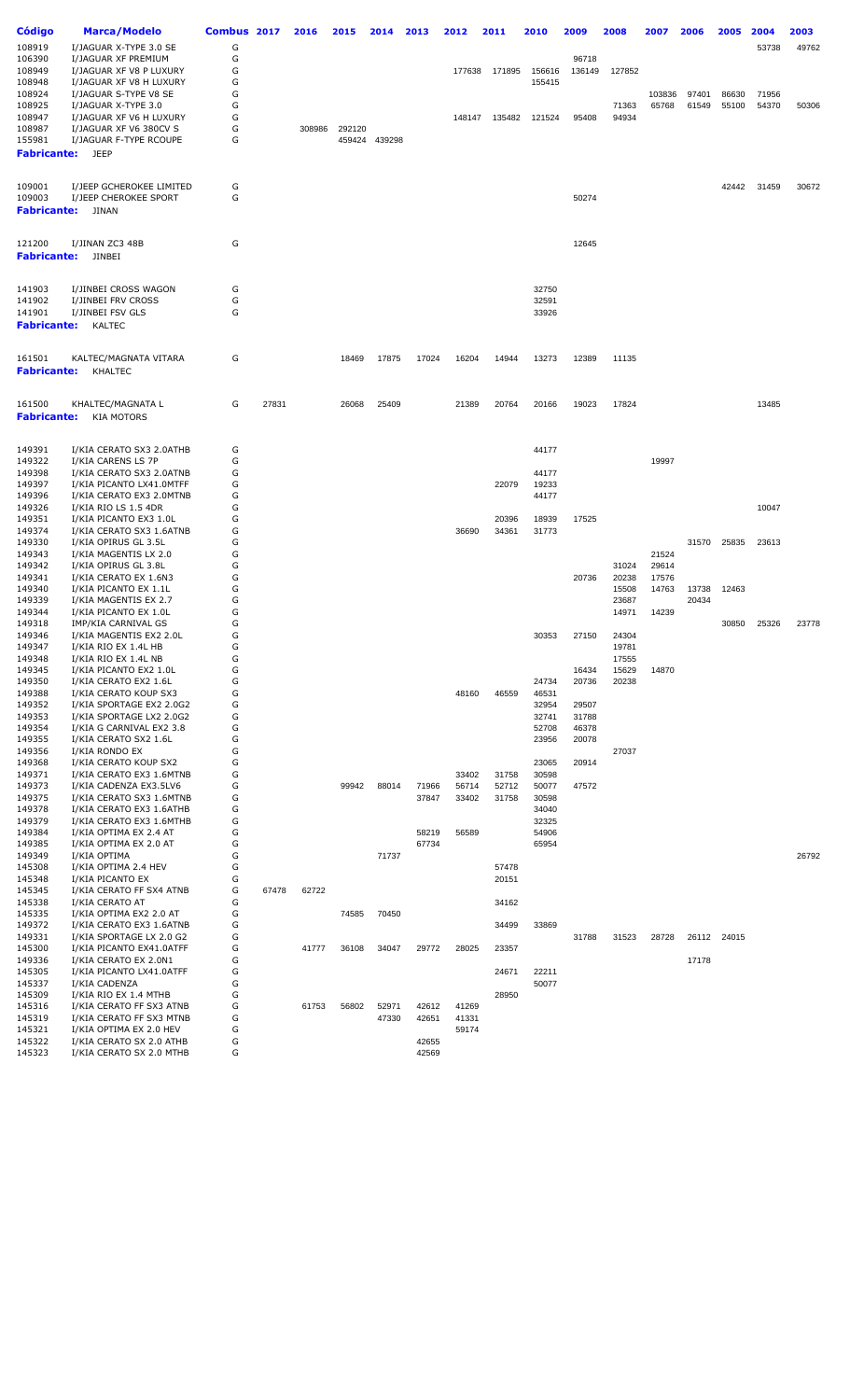| <b>Código</b>      | <b>Marca/Modelo</b>                                  | Combus 2017 |                  | 2016             | 2015                 | 2014            | 2013                    | 2012    | 2011           | 2010   | 2009   | 2008   | 2007          | 2006                        | 2005   | 2004  | 2003  |
|--------------------|------------------------------------------------------|-------------|------------------|------------------|----------------------|-----------------|-------------------------|---------|----------------|--------|--------|--------|---------------|-----------------------------|--------|-------|-------|
| 145324             | I/KIA QUORIS TOP                                     | G           |                  | 238817           |                      |                 | 235797                  | 217302  |                |        |        |        |               |                             |        |       |       |
| 145331             | I/KIA CERATO KOUP SX4                                | G           |                  |                  |                      |                 | 59017                   |         |                |        |        |        |               |                             |        |       |       |
| 145304             | I/KIA PICANTO EX41.0MTFF                             | G           |                  | 33769            | 29507                | 26691           | 25562                   | 23699   | 20355          |        |        |        |               |                             |        |       |       |
| 149338             | I/KIA MAGENTIS EX 2.0                                | G           |                  |                  |                      |                 |                         |         |                |        |        | 23681  | 20827         | 20435                       | 18936  |       |       |
| 149337             | I/KIA CERATO EX 1.6N1                                | G           |                  |                  |                      |                 |                         |         |                |        |        |        |               | 16164                       |        |       |       |
| 149335             | I/KIA CERATO GLS 1.6N1                               | G           |                  |                  |                      |                 |                         |         | 31758          |        |        |        |               | 16163                       | 15029  |       |       |
| 149334             | I/KIA CERATO GLS 2.0 N1                              | G           |                  |                  |                      |                 |                         |         |                |        |        |        |               | 17177                       | 15650  |       |       |
| 149333             | I/KIA MAGENTIS GLS 2.0G1                             | G           |                  |                  |                      |                 |                         |         |                |        |        |        |               |                             |        | 11841 |       |
| 149332             | I/KIA SPORTAGE EX 2.0 G2                             | G           |                  |                  |                      |                 |                         |         |                |        |        | 26256  | 24987         |                             |        |       |       |
| 145333             | I/KIA QUORIS EX                                      | G           |                  |                  |                      | 188368 183760   |                         |         |                |        |        |        |               |                             |        |       |       |
| <b>Fabricante:</b> | LAMBORGHINI                                          |             |                  |                  |                      |                 |                         |         |                |        |        |        |               |                             |        |       |       |
|                    |                                                      |             |                  |                  |                      |                 |                         |         |                |        |        |        |               |                             |        |       |       |
| 152126             | I/LAMBORGHINI AVENT ROAD                             | G           |                  |                  |                      |                 | 3183873 2969415 2811130 |         |                |        |        |        |               |                             |        |       |       |
| 152114             | I/LAMBORGHINI GALLARDOSP                             | G           |                  |                  |                      |                 |                         | 967599  | 888491         | 864405 | 839011 |        |               |                             |        |       |       |
| 152103             | I/LAMBORGHINI MURCIELAGO                             | G           |                  |                  |                      |                 |                         |         |                |        | 769164 | 703538 | 633016        |                             | 540977 |       |       |
| 152110             | I/LAMBORGHINI G SPYDER                               | G           |                  |                  |                      |                 |                         |         | 842902         | 754221 | 730958 | 682135 | 613546        |                             |        |       |       |
| 152109             | I/LAMBORGHINI GALLARDO S                             | G           |                  |                  |                      |                 |                         | 836524  |                | 589104 |        | 460675 | 439641        |                             |        |       |       |
| 152131             | I/LAMBORGHINI HURACAN S                              | G           |                  | 2664461          |                      |                 |                         |         |                |        |        |        |               |                             |        |       |       |
| 152129             | I/LAMBORGHINI H LP 610-4                             | G           |                  |                  |                      | 1751899 1488560 |                         |         |                |        |        |        |               |                             |        |       |       |
| 152111             | I/LAMBORGHINI GALLARDO L                             | G           |                  |                  |                      |                 |                         |         |                |        | 590051 |        |               |                             |        |       |       |
| 152127             | LAMBORGHINI G LP 550-2                               | G           |                  |                  |                      |                 | 1000310                 |         |                |        |        |        |               |                             |        |       |       |
| 152112             | I/LAMBORGHINI GALLARDOC2                             | G           |                  |                  |                      |                 |                         |         | 944584         | 921894 | 748664 |        |               |                             |        |       |       |
| 152125             | I/LAMBORGHINI GALLA STS                              | G           |                  |                  |                      |                 |                         |         | 849961         |        |        |        |               |                             |        |       |       |
| 152124             | I/LAMBORGHINI G BICOLORE                             | G           |                  |                  |                      |                 |                         |         | 770306         |        |        |        |               |                             |        |       |       |
| 152123             | I/LAMBORGHINI AVENTADOR                              | G           |                  | 3515752          |                      | 1611201         | 1571119 1515600         |         | 1364364        |        |        |        |               |                             |        |       |       |
| 152122             | I/LAMBORGHINI G LP570 4                              | G           |                  |                  |                      |                 | 1239709                 |         | 957228         | 918193 |        |        |               |                             |        |       |       |
| 152121             | I/LAMBORGHINI GALLARDOSS                             | G           |                  |                  |                      |                 | 979257                  | 897420  | 822939         |        |        |        |               |                             |        |       |       |
| 152120             | I/LAMBORGHINI G LP560 4                              | G           |                  |                  |                      |                 |                         | 864493  |                | 674292 |        |        |               |                             |        |       |       |
| 152119             | I/LAMBORGHINI G SUPERLEG<br>I/LAMBORGHINI G LP5502VB | G           |                  |                  |                      |                 |                         |         | 700262         | 690159 |        | 568760 |               |                             |        |       |       |
| 152116<br>152115   | I/LAMBORGHINI GALLARDOCS                             | G<br>G      |                  |                  |                      |                 |                         | 1186683 | 643747         | 892464 | 599027 |        |               |                             |        |       |       |
| 152128             | I/LAMBORGHINI HURACAN                                | G           | 2289096          |                  |                      | 1600919 1408770 |                         |         |                |        |        |        |               |                             |        |       |       |
| 152113             | I/LAMBORGHINI GALLARDOC4                             | G           |                  |                  |                      |                 |                         | 836524  |                | 712923 | 685583 |        |               |                             |        |       |       |
| 152101             | I/LAMBORGHINI GALLARDO                               | G           |                  |                  |                      |                 |                         |         | 1009158 843167 | 707704 | 706804 |        |               | 549273 517465 451623 360960 |        |       |       |
| <b>Fabricante:</b> | LAND ROVER                                           |             |                  |                  |                      |                 |                         |         |                |        |        |        |               |                             |        |       |       |
|                    |                                                      |             |                  |                  |                      |                 |                         |         |                |        |        |        |               |                             |        |       |       |
|                    |                                                      |             |                  |                  |                      |                 |                         |         |                |        |        |        |               |                             |        |       |       |
| 224807             | LR/DISC SPT TD4 HSE L                                | D<br>G      | 240382           | 214977           |                      |                 |                         |         |                |        |        |        |               |                             |        |       |       |
| 224802<br>157500   | LR/DISC SPT SI4 SE 7L<br>I/LR EVOQUE SI4 CABRIO      | G           | 198272<br>264412 | 182024<br>185696 |                      |                 |                         |         |                |        |        |        |               |                             |        |       |       |
| 224816             | I/LR EVOQUE PURE                                     | G           |                  | 153090           |                      |                 |                         |         |                |        |        |        |               |                             |        |       |       |
| <b>Fabricante:</b> | <b>LEXUS</b>                                         |             |                  |                  |                      |                 |                         |         |                |        |        |        |               |                             |        |       |       |
|                    |                                                      |             |                  |                  |                      |                 |                         |         |                |        |        |        |               |                             |        |       |       |
|                    |                                                      |             |                  |                  |                      |                 |                         |         |                |        |        |        |               |                             |        |       |       |
| 148921             | I/LEXUS GS 460                                       | G           |                  |                  |                      |                 |                         |         |                |        |        |        | 117466        |                             |        |       |       |
| 148930             | I/LEXUS GS 350 RWD                                   | G           |                  |                  |                      |                 |                         | 142160  |                |        |        |        |               |                             |        |       |       |
| 148929<br>148928   | I/LEXUS IS 350 C                                     | G<br>G      |                  |                  |                      |                 |                         |         | 89603          | 91455  |        |        |               |                             |        |       |       |
| 148927             | I/LEXUS HS 250H PREMIUM<br>I/LEXUS LS 460L           | G           |                  |                  |                      | 256577          | 242862                  | 227519  | 218458         |        |        |        |               |                             |        |       |       |
| 148926             | I/LEXUS IS250 CONV                                   | G           |                  |                  |                      |                 |                         |         |                | 110672 |        |        |               |                             |        |       |       |
| 148931             | I/LEXUS CT200H                                       | G           | 126033           |                  | 118202 113234 108982 |                 | 97539                   | 96304   |                |        |        |        |               |                             |        |       |       |
| 148922             | I/LEXUS LS600HL                                      | G           |                  |                  |                      |                 |                         |         |                |        |        | 278176 |               |                             |        |       |       |
| 148934             | I/LEXUS CT200H F SPORT                               | G           |                  |                  |                      |                 |                         | 122118  |                |        |        |        |               |                             |        |       |       |
| 148920             | I/LEXUS GS 450H                                      | G           |                  |                  |                      |                 |                         |         | 167512         |        |        |        | 127181 112586 |                             |        |       |       |
| 148919             | I/LEXUS IS 350                                       | G           |                  |                  |                      |                 |                         |         |                |        |        | 81834  | 68719         |                             |        |       |       |
| 148908             | I/LEXUS LS430                                        | G           |                  |                  |                      |                 |                         |         |                |        |        |        |               | 80564                       |        | 74351 | 65632 |
| 148902             | I/LEXUS ES300                                        | G           |                  |                  |                      |                 |                         |         |                |        |        |        |               |                             |        |       | 30327 |
| 148918             | I/LEXUS LS460                                        | G           |                  |                  |                      |                 |                         | 327843  | 263574         |        | 217837 | 180882 | 168898        | 154705                      |        |       |       |
| 148917             | I/LEXUS RX 350                                       | G           |                  |                  |                      |                 |                         |         | 79543          | 75645  | 67715  | 64283  | 61840         | 56378                       |        |       |       |
| 148924             | I/LEXUS IS250 4-DR SEDAN                             | G           |                  |                  |                      |                 |                         |         |                |        |        | 72144  |               |                             |        |       |       |
| 148935             | I/LEXUS IS250                                        | G           |                  |                  |                      | 132988 123790   | 120881                  |         |                |        |        |        |               |                             |        |       |       |
| 148933             | I/LEXUS GS 350F RWD                                  | G           |                  |                  |                      |                 |                         | 188304  |                |        |        |        |               |                             |        |       |       |
| 148915             | I/LEXUS GS 300                                       | G           |                  |                  |                      |                 |                         |         |                |        |        |        |               | 125364                      |        |       |       |
| 148937<br>148914   | I/LEXUS LS460 AWD<br>I/LEXUS RX 330                  | G<br>G      |                  |                  |                      | 407952          |                         |         |                |        |        |        |               | 53000                       | 51635  | 49560 |       |
| 148913             | I/LEXUS LS430                                        | G           |                  |                  |                      |                 |                         |         |                |        |        |        |               | 101543                      | 96337  | 91041 |       |
| 148912             | I/LEXUS ES330                                        | G           |                  |                  |                      |                 |                         |         |                |        |        |        |               | 44874                       | 36894  | 36354 | 32431 |
| 148910             | I/LEXUS IS 300                                       | G           |                  |                  |                      |                 |                         | 114153  | 108554         |        |        |        |               |                             |        |       |       |
| 148911             | I/LEXUS SC 430                                       | G           |                  |                  |                      |                 |                         |         |                |        |        |        | 115363 110472 |                             |        |       | 93335 |
| 148932             | I/LEXUS GS 350                                       | G           |                  |                  |                      |                 |                         | 156074  |                |        |        |        |               |                             |        |       |       |
| 148936             | I/LEXUS IS250 F SPORT                                | G           |                  |                  |                      | 138726 121610   | 118763                  |         |                |        |        |        |               |                             |        |       |       |
| 148909             | I/LEXUS GS 430                                       | G           |                  |                  |                      |                 |                         |         |                |        |        |        |               | 72250                       |        |       |       |
| 148916             | I/LEXUS ES350                                        | G           |                  | 206710           |                      | 179827 164778   | 153722                  | 139195  | 136862         | 118037 | 103288 | 85342  | 71652         | 61636                       |        |       |       |
|                    | <b>Fabricante:</b> LIFAN                             |             |                  |                  |                      |                 |                         |         |                |        |        |        |               |                             |        |       |       |
|                    |                                                      |             |                  |                  |                      |                 |                         |         |                |        |        |        |               |                             |        |       |       |
| 135706             | I/LIFAN 530 1.5                                      | G           |                  |                  | 29693                | 27998           | 26398                   |         |                |        |        |        |               |                             |        |       |       |
| 135708             | I/LIFAN X50 1.5L VIP                                 | G           |                  |                  |                      | 31415           |                         |         |                |        |        |        |               |                             |        |       |       |
| 135701             | I/LIFAN 320 LF7132                                   | G           |                  |                  |                      |                 |                         | 18393   | 17013          | 15933  | 15239  |        |               |                             |        |       |       |
| 135702             | I/LIFAN LF 530                                       | G           |                  |                  |                      |                 |                         | 23044   |                |        |        |        |               |                             |        |       |       |
| 135700             | I/LIFAN 620 LF7162 C                                 | G           |                  |                  |                      |                 |                         |         | 19949          | 17972  | 16932  |        |               |                             |        |       |       |
| 135714             | I/LIFAN X50 CVT VIP                                  | G           |                  |                  | 32639                |                 |                         |         |                |        |        |        |               |                             |        |       |       |
| 135715             | I/LIFAN X50 CVT TALENT                               | G           |                  |                  | 32213                |                 |                         |         |                |        |        |        |               |                             |        |       |       |
|                    | <b>Fabricante: LINCOLN</b>                           |             |                  |                  |                      |                 |                         |         |                |        |        |        |               |                             |        |       |       |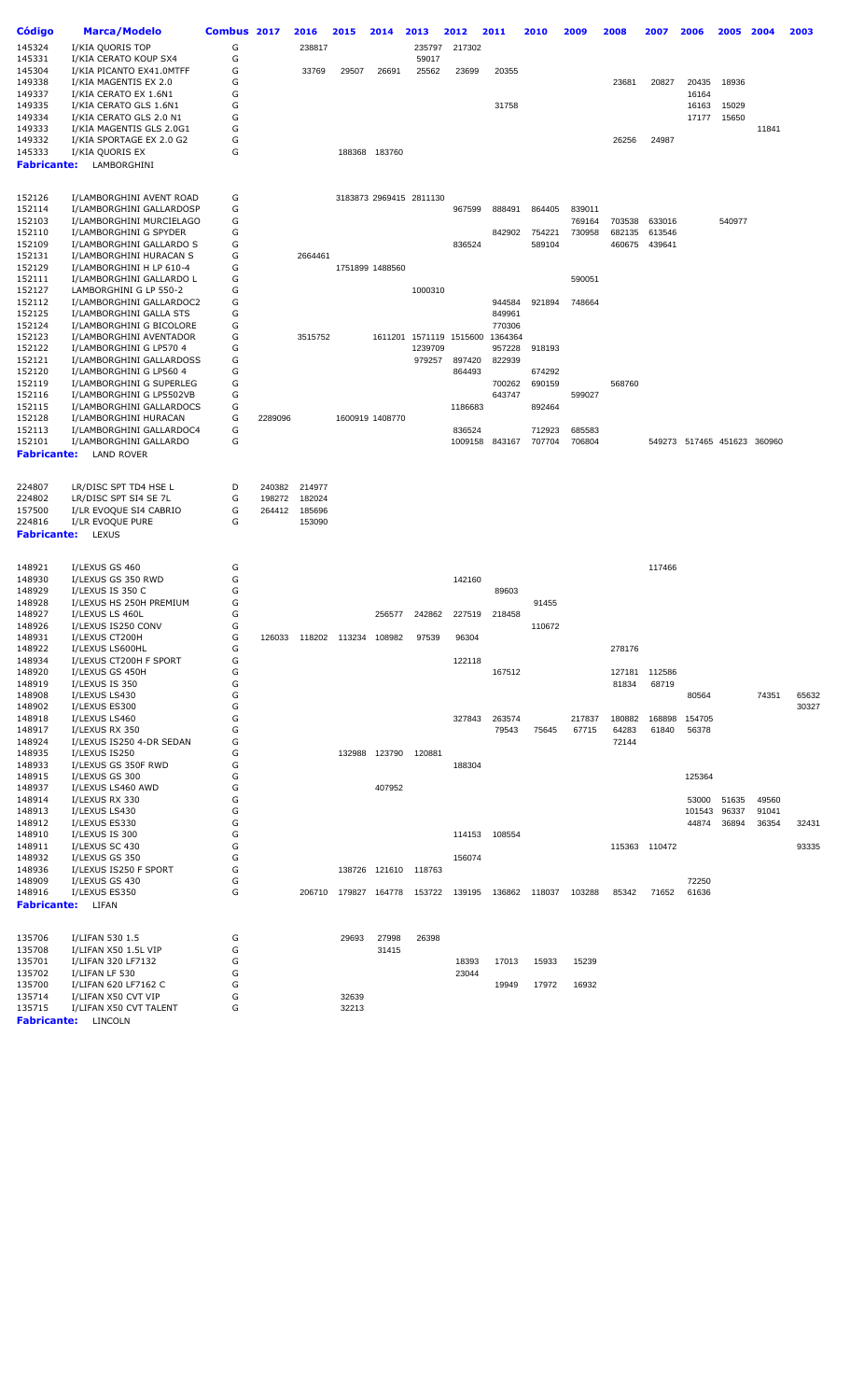| Código                | <b>Marca/Modelo</b>                             | Combus 2017 |        | 2016          | 2015                 | 2014          | 2013   | 2012   | 2011   | 2010             | 2009              | 2008             | 2007             | 2006                 | 2005           | 2004   | 2003   |
|-----------------------|-------------------------------------------------|-------------|--------|---------------|----------------------|---------------|--------|--------|--------|------------------|-------------------|------------------|------------------|----------------------|----------------|--------|--------|
| 100023                | I/LINCOLN SEDAN 4P                              | G           |        |               |                      |               |        |        |        |                  | 123297            |                  |                  |                      |                |        |        |
| 109512                | I/LINCOLN MKZ                                   | G           |        |               |                      | 148553        |        |        |        |                  |                   |                  |                  |                      |                |        |        |
| 109511                | I/LINCOLN MKS AWD                               | G           |        |               |                      | 144384        |        |        |        |                  |                   |                  |                  |                      |                |        |        |
| 109510                | I/LINCOLN STRETCH LIMO                          | G           |        |               |                      |               |        |        |        | 250000           |                   |                  |                  |                      |                |        |        |
| 109509                | I/LINCOLN TOWN CAR SIG L                        | G           |        |               |                      |               |        |        | 171711 | 162743           | 149369            |                  |                  |                      |                |        |        |
| 109506                | I/LINCOLN MKZ 3.5L V6                           | G           |        |               |                      |               |        |        |        |                  |                   | 87509            |                  |                      |                |        |        |
| 109502                | IMP/LINCOLN NAVIGATOR4X4                        | G           |        |               |                      |               |        |        |        |                  |                   |                  |                  |                      | 133897         |        | 118201 |
| 109501<br>Fabricante: | I/LINCOLN TOWN CAR<br>LM                        | G           |        |               |                      |               |        |        |        |                  |                   | 111248           |                  | 104834               |                | 95953  |        |
|                       |                                                 |             |        |               |                      |               |        |        |        |                  |                   |                  |                  |                      |                |        |        |
| 107000<br>Fabricante: | LM/BUGGY ADVENTURE<br>LOBINI                    | G           |        |               |                      |               |        |        |        |                  | 12210             |                  |                  |                      |                |        |        |
|                       |                                                 |             |        |               |                      |               |        |        |        |                  |                   |                  |                  |                      |                |        |        |
| 161100                | LOBINI/H1                                       | G           |        |               |                      |               | 109691 | 105876 | 100835 | 96537            |                   |                  | 74090            | 66545                | 61499          |        |        |
| Fabricante:           | LOTUS                                           |             |        |               |                      |               |        |        |        |                  |                   |                  |                  |                      |                |        |        |
| 152204                | I/LOTUS ELISE                                   | G           |        |               |                      |               |        |        |        |                  |                   |                  | 152944           |                      |                |        |        |
| 152201                | I/LOTUS TYPE 72D                                | G           |        |               |                      |               |        |        |        |                  |                   |                  | 158598           |                      |                |        |        |
| 152203                | I/LOTUS ELISE CALIFORNIA                        | G           |        |               |                      |               |        |        |        |                  |                   | 192802           |                  |                      |                |        |        |
| 152205<br>152202      | I/LOTUS ELISE SC<br>I/LOTUS EXIGE S             | G<br>G      |        |               |                      |               |        |        |        | 221484           |                   | 165074<br>183170 | 169930           |                      |                |        |        |
| Fabricante:           | M.BENZ                                          |             |        |               |                      |               |        |        |        |                  |                   |                  |                  |                      |                |        |        |
|                       |                                                 |             |        |               |                      |               |        |        |        |                  |                   |                  |                  |                      |                |        |        |
| 109655<br>109673      | I/M.BENZ CLK 350 CA<br>I/M.BENZ C350 SPORTSEDAN | G<br>G      |        |               |                      |               |        | 122336 | 104757 |                  |                   | 90775            | 96536<br>89356   |                      | 71734          |        |        |
| 109671                | I/M.BENZ C350                                   | G           |        |               |                      |               |        |        | 103922 |                  |                   | 76782            | 61812            |                      |                |        |        |
| 109670                | I/M.BENZ CLK 550                                | G           |        |               |                      |               |        |        |        |                  |                   | 154952           | 137332           |                      |                |        |        |
| 109669                | I/M.BENZ LIMOUSINE C 180                        | G           |        |               |                      |               |        |        |        |                  |                   |                  |                  |                      |                |        | 32984  |
| 109667                | I/M.BENZ CLS 550                                | G           |        |               |                      |               |        |        | 211547 |                  |                   | 141712           | 135722           |                      |                |        |        |
| 109663                | I/M.BENZ C 200 K                                | G           |        |               |                      |               |        |        |        | 51787            | 47817             | 46585            | 38741            |                      |                |        |        |
| 109661<br>109660      | I/M.BENZ S550V<br>I/M.BENZ SLK 55 AMG           | G<br>G      |        |               |                      |               |        | 235809 |        |                  |                   | 214058           | 187956<br>125913 | 165457               | 121155 114395  |        |        |
| 109659                | I/M.BENZ E280                                   | G           |        |               |                      |               |        |        |        |                  |                   | 65664            | 63252            | 60451                |                |        |        |
| 109643                | I/M.BENZ SLK 200 K                              | G           |        |               |                      |               |        |        |        | 97704            | 89233             | 83383            | 76948            | 70022                | 64660          | 62820  |        |
| 109656                | I/M.BENZ B 200 T                                | G           |        |               |                      |               |        |        |        | 47873            | 39136             | 34417            | 31332            | 30899                | 29821          |        |        |
| 124103                | I/M.BENZ SL400                                  | G           |        | 472402        |                      | 381856 362698 |        |        |        |                  |                   |                  |                  |                      |                |        |        |
| 109654                | I/M.BENZ CLK 350                                | G           |        |               |                      |               |        |        |        |                  |                   | 81128            | 78973            | 70609                | 67348          |        |        |
| 109653<br>109652      | I/M.BENZ E 240 ELEGANCE<br>I/M.BENZ C 230       | G<br>G      |        |               |                      |               |        |        |        |                  |                   |                  |                  | 48595                | 38009          | 41463  |        |
| 109651                | I/M.BENZ SLK 350 CONVERS                        | G           |        |               |                      |               |        |        |        |                  |                   | 121442           |                  |                      | 82665          |        |        |
| 109650                | I/M.BENZ CLS 55 AMG                             | G           |        |               |                      |               |        |        |        |                  |                   |                  |                  |                      | 142882         |        |        |
| 109649                | I/M.BENZ E 350                                  | G           |        |               |                      |               | 175454 | 167101 | 138699 | 132004           | 123297            | 91862            | 79873            | 75879                | 72085          | 68481  |        |
| 109647                | I/M.BENZ SLK 55 K AMG                           | G           |        |               |                      |               |        |        |        | 168750           | 149602            | 139492           | 131149           | 126915               | 123270         | 115457 |        |
| 109646                | I/M.BENZ CLS 500                                | G           |        |               |                      |               |        |        |        |                  |                   | 124050           | 108658           | 84820                | 82760          | 80821  |        |
| 109645<br>149291      | I/M.BENZ SLK 350<br>I/M.BENZ SLK230K            | G<br>G      |        |               |                      |               |        |        | 166405 | 153762           | 125318            | 123023           | 110584           | 96197                | 88143          |        | 72572  |
| 109657                | I/M.BENZ S 500                                  | G           |        |               |                      |               |        |        |        | 290284           | 225884            | 202853           |                  | 191151 153271 128396 |                |        |        |
| 109687                | I/M.BENZ E 350 GUARD                            | G           |        |               |                      |               |        |        | 126398 |                  | 98765             |                  |                  |                      |                |        |        |
| 149295                | I/M.BENZ C200                                   | G           |        |               | 144752 117669 108722 |               |        |        |        |                  |                   |                  |                  |                      |                |        |        |
| 149297                | I/M.BENZ C230 K COUPE                           | G           |        |               |                      |               |        |        |        |                  |                   |                  |                  |                      | 36612          | 33842  |        |
| 149298                | I/M.BENZ C320 TOURING                           | G           |        |               |                      |               |        |        |        |                  |                   |                  |                  |                      |                | 52262  | 45950  |
| 124067<br>109697      | I/M.BENZ SLS 63 AMG<br>I/M.BENZ S550            | G<br>G      |        |               |                      | 576646        | 539190 | 501149 | 440011 | 431495<br>327794 |                   |                  |                  |                      |                |        |        |
| 109696                | I/M.BENZ E 350 CA                               | G           |        |               |                      |               |        |        | 161767 | 143724           |                   |                  |                  |                      |                |        |        |
| 109694                | I/M.BENZ C200CGI TOURING                        | G           |        |               |                      |               |        |        | 85198  | 79588            |                   |                  |                  |                      |                |        |        |
| 109693                | I/M.BENZ SL 350 SPORT                           | G           |        |               |                      |               |        |        | 188410 | 153662           |                   |                  |                  |                      |                |        |        |
| 109691                | I/M.BENZ C 180 CGI                              | G           |        |               |                      |               |        | 63791  | 56697  | 55739            | 51640             |                  |                  |                      |                |        |        |
| 109690                | I/M.BENZ E550 SEDAN                             | G           |        |               |                      |               |        |        |        | 227562           | 201130            |                  |                  |                      |                |        |        |
| 124106<br>109688      | M.BENZ/C180FF<br>I/M.BENZ E 500 GUARD           | G<br>G      |        | 128068 117717 | 282395               |               |        |        | 221052 | 196276           | 179176            |                  |                  |                      |                |        |        |
| 109675                | I/M.BENZ SL 550                                 | G           |        |               |                      |               |        |        |        |                  |                   | 203946           |                  |                      |                |        |        |
| 109686                | I/M.BENZ C 200 CGI                              | G           |        |               |                      | 85887         | 81194  | 72306  | 64446  | 59916            | 57828             |                  |                  |                      |                |        |        |
| 109685                | I/M.BENZ C 180 K                                | G           |        |               |                      |               |        |        |        | 46369            | 43985             |                  |                  | 31488                | 29800          | 28217  | 26806  |
| 109684                | I/M.BENZ E 500 COUPE                            | G           |        |               |                      |               |        |        | 221997 | 199772           |                   |                  |                  |                      |                |        |        |
| 109683                | I/M.BENZ B 180                                  | G           |        |               |                      |               |        |        | 39534  | 34180            | 31653             |                  |                  |                      |                |        |        |
| 109682                | I/M.BENZ E 350 COUPE                            | G<br>G      |        |               |                      |               |        |        | 127174 | 121124           | 115873            |                  |                  |                      |                |        |        |
| 109681<br>109679      | I/M.BENZ E 500<br>M.BENZ/CLC 200 K              | G           |        |               |                      |               |        |        |        | 196896<br>44996  | 193518<br>41496   |                  |                  |                      |                |        |        |
| 109678                | I/M.BENZ C63 AMG                                | G           | 430264 | 317764        |                      | 298151 259599 | 233258 | 194512 | 164381 | 136290           | 132842            | 124337           |                  |                      |                |        |        |
| 109677                | I/M.BENZ E500 V8 SEDAN                          | G           |        |               |                      |               |        |        |        |                  |                   |                  |                  |                      | 72747          |        |        |
| 109641                | I/M.BENZ S 65 AMG                               | G           |        |               |                      |               |        |        |        |                  | 247070            | 233181           |                  | 228129 219009        |                | 184519 |        |
| 109689                | I/M.BENZ E550W                                  | G           |        |               |                      |               |        |        |        |                  | 192368            |                  |                  |                      |                |        |        |
| 124036                | I/M.BENZ B 200                                  | G           |        |               |                      |               |        |        |        |                  | 36531             | 31323            | 30289            | 24881                | 24465          |        |        |
| 124055<br>124053      | I/M.BENZ SLR MC ROADSTER<br>I/M.BENZ C 63 AMG   | G<br>G      |        |               |                      |               | 191720 | 174033 |        |                  | 1330683<br>134118 | 1038144          |                  |                      |                |        |        |
| 124052                | I/M.BENZ SLR MCLAREN                            | G           |        |               |                      |               |        |        | 162057 | 144914           |                   | 124001           |                  | 898291               |                |        |        |
| 124051                | I/M.BENZ S 63 AMG                               | G           |        |               |                      |               | 352201 | 335430 | 322527 | 257838           | 234062            | 202283           | 171175           |                      |                |        |        |
| 124048                | I/M.BENZ CLS 63 AMG                             | G           |        |               |                      |               | 252041 | 240039 | 228610 | 198830           | 164645            | 151282           | 142845           | 131433               |                |        |        |
| 124047                | I/M.BENZ E 63 AMG                               | G           |        |               |                      | 420308 293071 | 260554 | 248627 | 234797 | 186439           | 177538            | 154816           | 123030           | 105822               |                |        |        |
| 124044                | I/M.BENZ ML 500                                 | G           |        |               |                      |               |        | 131378 |        |                  |                   |                  |                  | 81519                | 77461          |        | 60823  |
| 124042                | I/M.BENZ S 350                                  | G           |        |               |                      |               |        |        | 103592 | 100027           |                   | 94384            | 86728            | 80192                |                | 71042  |        |
| 124041<br>109644      | I/M.BENZ C 230 COUPE<br>I/M.BENZ CLS 350        | G<br>G      |        |               |                      |               |        |        |        | 139103           | 115618            | 100603           | 90208            | 72110                | 37807<br>71189 |        |        |
|                       |                                                 |             |        |               |                      |               |        |        |        |                  |                   |                  |                  |                      |                |        |        |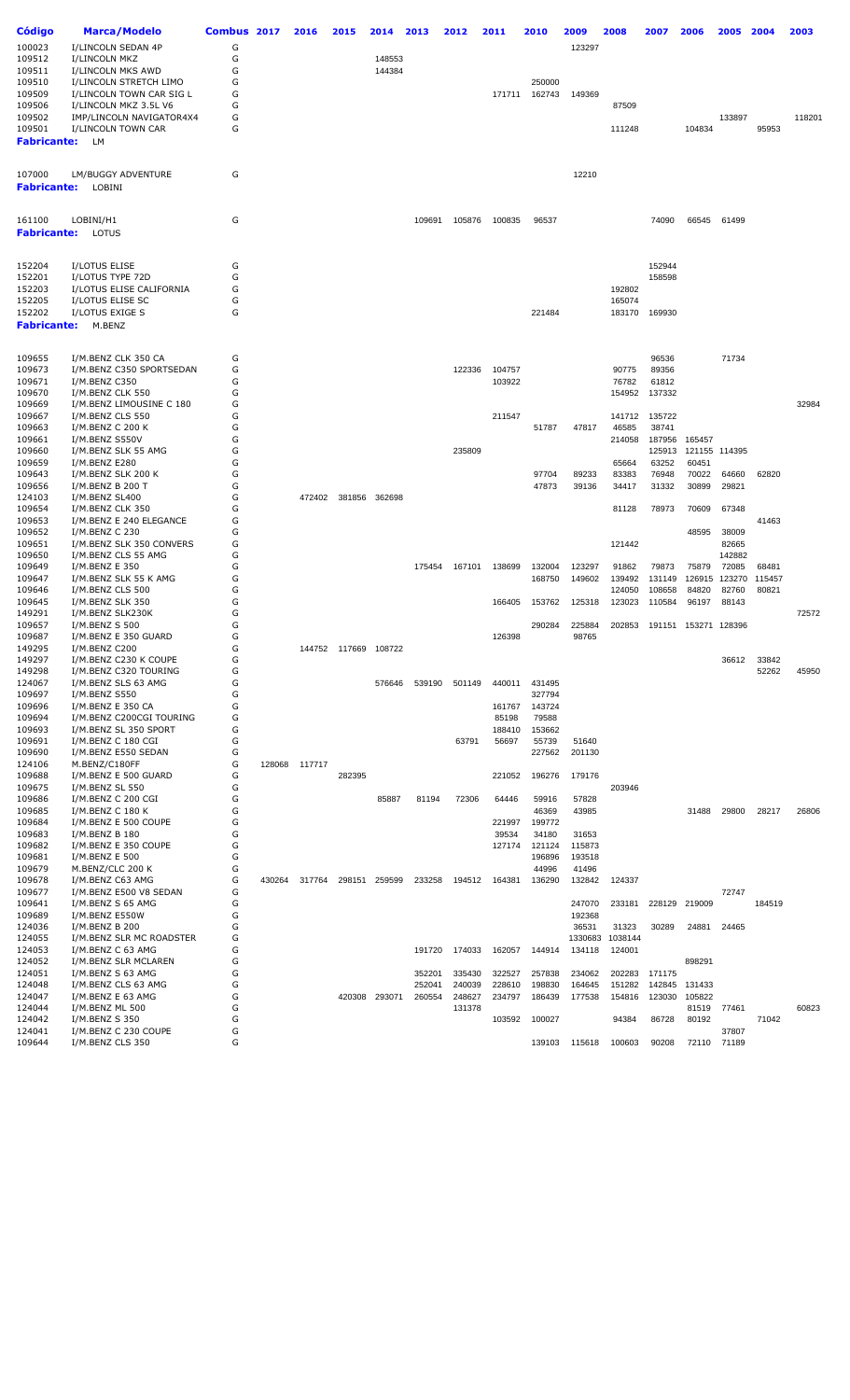| Código           | Marca/Modelo                                      | Combus 2017 |        | 2016   | 2015          | 2014          | 2013   | 2012   | 2011   | 2010            | 2009   | 2008             | 2007   | 2006                        | 2005                    | 2004            | 2003            |
|------------------|---------------------------------------------------|-------------|--------|--------|---------------|---------------|--------|--------|--------|-----------------|--------|------------------|--------|-----------------------------|-------------------------|-----------------|-----------------|
| 124037           | I/M.BENZ A 200                                    | G           |        |        |               |               |        |        |        |                 |        |                  | 30312  | 25955                       | 24978                   |                 |                 |
| 124058           | I/M.BENZ SL 63 AMG                                | G           |        |        |               |               |        |        | 290518 | 230359          | 219246 | 210307           |        |                             |                         |                 |                 |
| 124035           | I/M.BENZ C 350                                    | G           |        |        |               |               |        |        |        |                 | 64627  | 61413            | 59012  | 46834                       | 44091                   |                 |                 |
| 124034           | I/M.BENZ C 350 TOURING                            | G           |        |        |               |               |        |        |        |                 |        |                  |        |                             | 62302                   |                 |                 |
| 124033           | I/M.BENZ C230 TOURING                             | G           |        |        |               |               |        |        |        |                 |        |                  |        | 57309                       | 47822                   |                 |                 |
| 124030           | I/M.BENZ C 55 AMG                                 | G           |        |        |               |               |        |        |        |                 |        |                  |        | 73755                       | 66683                   | 62487           |                 |
| 124029           | I/M.BENZ C 55 AMG T                               | G           |        |        |               |               |        |        |        |                 |        |                  |        | 106083                      |                         |                 |                 |
| 124028<br>124027 | I/M.BENZ SL 65 AMG<br>I/M.BENZ SLR                | G<br>G      |        |        |               |               |        |        |        | 442283          | 367346 | 365157           | 354831 |                             | 298926<br>320663 292001 | 286676          |                 |
| 124025           | I/M.BENZ CL 55 AMG                                | G           |        |        |               |               |        |        |        |                 |        |                  |        |                             |                         | 112691          |                 |
| 124020           | I/M.BENZ E320 T                                   | G           |        |        |               |               |        |        |        |                 |        |                  |        |                             |                         | 51128           | 47155           |
| 124013           | I/M.BENZ E320                                     | G           |        |        |               |               |        |        |        |                 |        |                  |        |                             |                         | 52438           | 49009           |
| 124040           | I/M.BENZ C 350 COUPE                              | G           |        |        |               |               |        |        |        |                 |        |                  |        |                             | 71706                   |                 |                 |
| 109621           | I/M.BENZ E500                                     | G           |        |        |               |               |        |        |        |                 |        | 109129           | 90609  | 76015                       | 66536                   | 59988           | 53240           |
| 109640           | I/M.BENZ CL 65 AMG                                | G           |        |        |               |               |        |        |        | 353704          | 343422 | 324001           | 314005 |                             |                         |                 |                 |
| 109638           | I/M.BENZ C230K TOURING                            | G           |        |        |               |               |        |        |        |                 |        |                  |        |                             | 41633                   | 39612           | 38134           |
| 109637           | I/M.BENZ C230K                                    | G           |        |        |               |               |        |        |        |                 |        |                  |        |                             | 38178                   | 36544           | 34504           |
| 109636           | I/M.BENZ E 500 T                                  | G           |        |        |               |               |        |        |        |                 |        |                  |        |                             |                         | 84457           | 75102           |
| 109633           | I/M.BENZ CLK 500 CA                               | G           |        |        |               |               |        |        |        |                 |        |                  |        |                             | 107414                  | 95513           | 80860           |
| 109630           | I/M.BENZ E200                                     | G           |        |        |               |               |        |        |        |                 | 68638  | 56912            |        | 34256                       |                         | 28417           |                 |
| 109629           | I/M.BENZ SL 350                                   | G           |        |        |               | 328292        | 306030 | 298494 |        |                 |        |                  |        |                             | 104776                  |                 |                 |
| 109628           | I/M.BENZ S 350<br>I/M.BENZ S600                   | G<br>G      |        |        |               |               |        |        |        |                 |        |                  |        |                             | 75071                   | 71042           |                 |
| 109626<br>109624 | I/M.BENZ C180K                                    | G           |        |        |               | 476961        |        |        | 410818 | 347703<br>52744 |        | 272616           | 246795 | 228483<br>33237             | 32325                   | 174604<br>32301 | 167041<br>28404 |
| 124056           | I/M.BENZ C 200 K TOURING                          | G           |        |        |               |               |        |        |        |                 | 64527  | 60921            |        |                             |                         |                 |                 |
| 109622           | I/M.BENZ CLK 320                                  | G           |        |        |               |               |        |        |        |                 |        |                  |        |                             | 63670                   | 60754           | 50957           |
| 124057           | I/M.BENZ B 170                                    | G           |        |        |               |               |        |        |        |                 | 31474  | 28405            |        |                             |                         |                 |                 |
| 109620           | I/M.BENZ CLK 500                                  | G           |        |        |               |               |        |        |        |                 |        |                  |        | 106206                      |                         | 88469           | 74897           |
| 109615           | I/M.BENZ C180 COUPE                               | G           | 148751 | 124227 | 104648        |               |        |        |        |                 |        |                  |        |                             |                         |                 |                 |
| 109613           | I/M.BENZ S55 AMG                                  | G           |        |        |               |               |        |        |        |                 |        |                  |        |                             |                         | 126186          | 119437          |
| 109609           | I/M.BENZ C200 KOMPRESSOR                          | G           |        |        |               |               |        |        |        |                 | 64288  | 59633            | 45211  | 40791                       | 37669                   |                 |                 |
| 109608           | I/M.BENZ C320                                     | G           |        |        |               |               |        |        |        |                 |        |                  |        |                             | 51140                   | 42380           | 40337           |
| 109606           | I/M.BENZ S320                                     | G           |        |        |               |               |        |        |        |                 |        |                  |        |                             |                         |                 | 76962           |
| 124066           | I/M.BENZ E 220 CDI                                | D           |        |        |               |               |        |        |        |                 |        |                  |        |                             |                         |                 | 41774           |
| 124064           | I/M.BENZ C 300                                    | G           |        |        |               |               |        |        | 99873  | 85330           | 80954  |                  |        |                             |                         |                 |                 |
| 124060<br>109676 | I/M.BENZ SL 65 AMG BS<br>I/M.BENZ SLK 300 CONVERS | G<br>G      |        |        |               |               |        |        |        |                 | 400236 | 388340<br>124558 |        |                             |                         |                 |                 |
| 109623           | I/M.BENZ C180K COUPE                              | G           |        |        |               |               |        |        |        |                 |        |                  |        |                             | 32767                   |                 |                 |
| 124088           | I/M.BENZ C 250 CGI COUPE                          | G           |        |        |               |               | 108320 |        |        |                 |        |                  |        |                             |                         |                 |                 |
| 124073           | I/M.BENZ E63 AMG TOURING                          | G           |        |        |               |               |        |        |        | 242906          |        |                  |        |                             |                         |                 |                 |
| 124074           | I/M.BENZ A 150                                    | G           |        |        |               |               |        |        |        |                 |        | 12707            |        | 10741                       |                         |                 |                 |
| 124078           | I/M.BENZ C 250 CGI                                | G           |        |        |               | 103273        | 91583  | 80963  | 76841  | 73075           |        |                  |        |                             |                         |                 |                 |
| 124105           | M.BENZ/C250                                       | G           | 193258 | 171325 |               |               |        |        |        |                 |        |                  |        |                             |                         |                 |                 |
| 124104           | M.BENZ/C200                                       | G           | 154436 | 143774 |               |               |        |        |        |                 |        |                  |        |                             |                         |                 |                 |
| 124080           | I/M.BENZ E350 CONV                                | G           |        |        |               |               |        |        | 161767 | 149471          |        |                  |        |                             |                         |                 |                 |
| 124082           | I/M.BENZ S 500 CGI                                | G           |        |        |               |               |        | 387656 | 339230 |                 |        |                  |        |                             |                         |                 |                 |
| 124083           | I/M.BENZ E 250 CGI                                | G           |        |        |               |               |        | 103301 | 98999  | 94096           |        |                  |        |                             |                         |                 |                 |
| 124085<br>124072 | I/M.BENZ E300<br>I/M.BENZ E 500 TOURING           | G<br>G      |        |        |               |               |        |        | 132899 | 244502          |        |                  |        |                             |                         |                 |                 |
| 124087           | I/M.BENZ C 180 CGI COUPE                          | G           |        |        |               |               |        | 73635  | 70997  |                 |        |                  |        |                             |                         |                 |                 |
| 124095           | I/M.BENZ E 350 CGI GUARD                          | G           |        |        |               |               |        | 274211 |        |                 |        |                  |        |                             |                         |                 |                 |
| 124092           | I/M.BENZ SLS63AMG RDSTER                          | G           |        |        |               |               |        | 520765 | 509365 |                 |        |                  |        |                             |                         |                 |                 |
| 124093           | I/M.BENZ C 350 CGI                                | G           |        |        |               |               |        |        | 130416 |                 |        |                  |        |                             |                         |                 |                 |
| 124094           | I/M.BENZ E 350 CGI CA                             | G           |        |        |               | 212132        | 194824 | 185508 | 163720 |                 |        |                  |        |                             |                         |                 |                 |
| 124096           | I/M.BENZ E 350 CGI COUPE                          | G           |        |        |               |               |        |        | 127174 |                 |        |                  |        |                             |                         |                 |                 |
| 124097           | I/M.BENZ E 350 CGI                                | G           |        |        |               |               |        | 168760 | 166337 |                 |        |                  |        |                             |                         |                 |                 |
| 124098           | I/M.BENZ E 350 AVANTGARD                          | G           |        |        |               |               |        |        |        | 120688          |        |                  |        |                             |                         |                 |                 |
| 124101           | M.BENZ/A 160                                      | G           |        |        |               |               |        |        |        |                 |        |                  |        |                             | 12418                   | 11553           | 11168           |
| 149290<br>109674 | I/M.BENZ S600L<br>I/M.BENZ C63 AMG TOURING        | G<br>G      |        |        |               | 501685        |        |        | 204258 | 169878          | 142208 | 132410           |        |                             |                         |                 |                 |
| 124102           | M.BENZ/A 190                                      | G           |        |        |               |               |        |        |        |                 |        |                  |        |                             | 14786                   | 14161           | 12737           |
| 124086           | I/M.BENZ E 250 CGI COUPE                          | G           |        |        |               |               |        | 115368 | 112264 |                 |        |                  |        |                             |                         |                 |                 |
| 149287           | I/M.BENZ C220                                     | D           |        |        |               |               |        | 115424 |        |                 |        |                  |        |                             |                         |                 |                 |
| 149272           | IMP/MERCEDES S 500L                               | G           |        |        |               | 446559        |        |        |        |                 |        |                  |        |                             |                         | 122864          |                 |
| 124070           | I/M.BENZ E63 SEDAN                                | G           |        |        |               |               |        |        |        | 241388          |        |                  |        |                             |                         |                 |                 |
| 149273           | IMP/MERCEDES S 500                                | G           |        |        |               |               |        |        |        | 290284          |        |                  |        |                             |                         | 113081          | 104009          |
| 149284           | I/MERCEDES S430                                   | G           |        |        |               |               |        |        |        |                 |        |                  |        |                             |                         | 66683           |                 |
| 149275           | I/M.BENZ CLK320CA                                 | G           |        |        |               |               |        |        |        |                 |        |                  |        |                             |                         | 65242           |                 |
| 149271           | I/M.BENZ SL 55 AMG                                | G           |        |        |               |               |        |        |        |                 |        |                  |        |                             | 207999                  | 182336          |                 |
| 149266           | IMP/MERCEDES E55 AMG                              | G           |        |        |               |               |        |        |        |                 |        |                  |        |                             | 113332                  | 106878          | 93652           |
| 149285           | I/MERCEDES BENZ C180                              | G           |        |        |               |               |        |        |        |                 |        |                  |        | 44737                       |                         |                 |                 |
| 149280           | I/MERCEDES BENZ S 500                             | G<br>G      |        |        | 492995        |               |        |        |        |                 |        |                  |        |                             |                         |                 |                 |
| 149288<br>149289 | I/M.BENZ E240<br>I/M.BENZ CL600                   | G           |        |        |               |               |        |        |        |                 |        |                  | 231550 |                             |                         | 38296           | 36740           |
| 124068           | I/M.BENZ C 300W                                   | G           |        |        |               |               |        |        | 77032  |                 | 75168  |                  |        |                             |                         |                 |                 |
| 124069           | I/M.BENZ C 203 SWAGON                             | D           |        |        |               |               |        |        |        |                 |        |                  |        |                             |                         |                 | 43046           |
| 149269           | I/MERCEDES SL 500                                 | G           |        |        |               |               |        |        |        | 244585          | 218877 | 194919           |        | 173818 160408 156306 153187 |                         |                 | 143962          |
| 223195           | I/M.BENZ GLC2504MATIC CO                          | G           | 269460 | 247285 |               |               |        |        |        |                 |        |                  |        |                             |                         |                 |                 |
| 223194           | I/M.BENZ GLK 280 3.0 V6                           | G           |        |        |               |               |        |        |        |                 | 67377  |                  |        |                             |                         |                 |                 |
| 223193           | I/M.BENZ AMGGLE43 CO                              | G           | 454726 | 408560 |               |               |        |        |        |                 |        |                  |        |                             |                         |                 |                 |
| 223192           | I/M.BENZ AMGGLC43                                 | G           | 345676 | 321987 |               |               |        |        |        |                 |        |                  |        |                             |                         |                 |                 |
| 161963           | I/M.BENZ GLA200                                   | G           |        |        |               | 108507 102311 |        |        |        |                 |        |                  |        |                             |                         |                 |                 |
| 161973           | I/M.BENZ CLA200FF                                 | G<br>G      | 144885 | 120622 | 110989 107355 |               |        |        |        |                 |        |                  |        |                             |                         |                 |                 |
| 161985           | I/M.BENZ AMGC43                                   |             | 318848 | 312089 |               |               |        |        |        |                 |        |                  |        |                             |                         |                 |                 |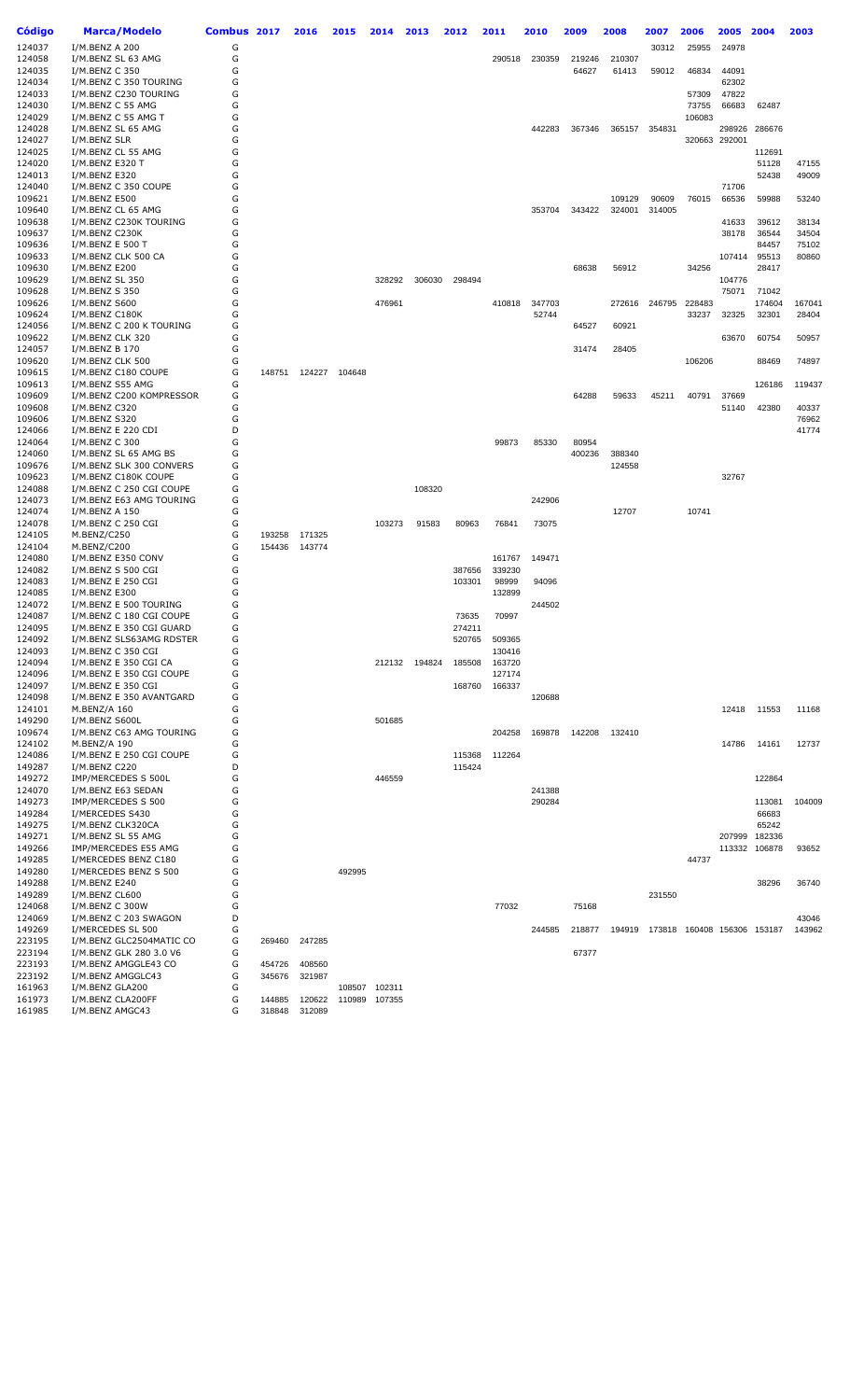| Código           | Marca/Modelo                                       | <b>Combus</b> | 2017   | 2016             | 2015                        | 2014             | 2013             | 2012   | 2011   | 2010   | 2009   | 2008          | 2007  | 2006 | 2005 | 2004 | 2003 |
|------------------|----------------------------------------------------|---------------|--------|------------------|-----------------------------|------------------|------------------|--------|--------|--------|--------|---------------|-------|------|------|------|------|
| 161984           | I/M.BENZ C250 COUPE                                | G             | 217063 | 201563           |                             |                  |                  |        |        |        |        |               |       |      |      |      |      |
| 161983           | I/M.BENZ S65AMG CO                                 | G             |        |                  | 576965                      |                  |                  |        |        |        |        |               |       |      |      |      |      |
| 161982           | I/M.BENZ E400 BERLINA                              | G             |        |                  | 265190                      |                  |                  |        |        |        |        |               |       |      |      |      |      |
| 161981           | I/M.BENZ C180 PROCOP FN                            | G             |        |                  |                             | 94359            |                  |        |        |        |        |               |       |      |      |      |      |
| 161980           | I/M.BENZ AMGGT                                     | G             |        | 579223           | 541657                      |                  |                  |        |        |        |        |               |       |      |      |      |      |
| 161979<br>161977 | I/M.BENZ C180FF<br>I/M.BENZ C450AMG4M              | G<br>G        | 128068 | 117717<br>260851 | 112356<br>244305            |                  |                  |        |        |        |        |               |       |      |      |      |      |
| 161976           | I/M.BENZ SLK300                                    | G             |        | 209155           | 201464                      |                  |                  |        |        |        |        |               |       |      |      |      |      |
| 161960           | I/M.BENZ CLA45AMG4MATIC                            | G             | 287247 | 252989           | 231203                      | 196343           | 176123           |        |        |        |        |               |       |      |      |      |      |
| 161974           | I/M.BENZ A200FF                                    | G             | 117213 | 107761           | 93438                       | 91625            |                  |        |        |        |        |               |       |      |      |      |      |
| 161961           | I/M.BENZ C180                                      | G             |        |                  | 109452                      | 105970           |                  |        |        |        |        |               |       |      |      |      |      |
| 161972           | I/M.BENZ C63 AMGS                                  | G             | 467282 | 427595           | 412574                      |                  |                  |        |        |        |        |               |       |      |      |      |      |
| 161971           | I/M.BENZ C180 TO                                   | G             |        | 134327           | 124342                      | 117129           |                  |        |        |        |        |               |       |      |      |      |      |
| 161970           | I/M.BENZ S63LAMG4M C                               | G             |        | 733079           | 647824                      | 618314           |                  |        |        |        |        |               |       |      |      |      |      |
| 161969           | I/M.BENZ E400 CA                                   | G             |        |                  | 273287                      | 266253           |                  |        |        |        |        |               |       |      |      |      |      |
| 161968           | I/M.BENZ GLA250                                    | G             |        | 153675           | 135537                      | 128767           |                  |        |        |        |        |               |       |      |      |      |      |
| 161967           | I/M.BENZ S65LAMG                                   | G             |        | 658533           | 576965                      |                  |                  |        |        |        |        |               |       |      |      |      |      |
| 161966<br>161965 | I/M.BENZ CLS400<br>I/M.BENZ GLA45AMG4M             | G<br>G        | 301936 | 277364<br>259567 | 250806<br>214081            | 249504<br>206171 |                  |        |        |        |        |               |       |      |      |      |      |
| 161962           | I/M.BENZ C250                                      | G             | 193258 | 171325           | 149086                      | 141133           |                  |        |        |        |        |               |       |      |      |      |      |
| 161998           | M.BENZ/C300                                        | G             | 207856 |                  |                             |                  |                  |        |        |        |        |               |       |      |      |      |      |
| 161975           | I/M.BENZ B200FF                                    | G             | 116542 | 99650            | 81848                       |                  |                  |        |        |        |        |               |       |      |      |      |      |
| 159803           | I/M.BENZ E300 CO                                   | G             | 331631 |                  |                             |                  |                  |        |        |        |        |               |       |      |      |      |      |
| 169200           | I/M.BENZ C300 ES                                   | G             | 226926 |                  |                             |                  |                  |        |        |        |        |               |       |      |      |      |      |
| 169223           | I/M.BENZ C180CGI TOURING                           | G             |        |                  |                             | 92634            | 83318            | 74789  |        |        |        |               |       |      |      |      |      |
| 156500           | I/M.BENZ E 250 LIMOUSINE                           | G             |        |                  | 158250                      |                  |                  |        |        |        |        |               |       |      |      |      |      |
| 156501           | I/M.BENZ AMGGTS                                    | G             |        | 688149           | 624062                      |                  |                  |        |        |        |        |               |       |      |      |      |      |
| 156502           | I/M.BENZ GLA200FF                                  | G             | 142018 | 123483           | 108487                      | 104450           |                  |        |        |        |        |               |       |      |      |      |      |
| 156503           | M.BENZ/GLA200FF                                    | G             | 142018 | 123483           |                             |                  |                  |        |        |        |        |               |       |      |      |      |      |
| 156504           | M.BENZ/GLA200FF STY                                | G             | 129759 | 123234           |                             |                  |                  |        |        |        |        |               |       |      |      |      |      |
| 169889           | M.BENZ/GLA250                                      | G             | 178083 | 153675           |                             |                  |                  |        |        |        |        |               |       |      |      |      |      |
| 157600<br>159800 | I/M.BENZ GLA2504M<br>I/MBENZ S400                  | G<br>G        | 197380 | 192123           | 173657<br>476229            |                  |                  |        |        |        |        |               |       |      |      |      |      |
| 161901           | I/M.BENZ C 280                                     | G             |        |                  |                             |                  |                  |        |        |        | 70568  | 67038         | 63687 |      |      |      |      |
| 159802           | I/M.BENZ AMG E63S 4M                               | G             | 610420 |                  |                             |                  |                  |        |        |        |        |               |       |      |      |      |      |
| 161987           | I/M.BENZ AMGS63 CA                                 | G             | 805274 | 790747           |                             |                  |                  |        |        |        |        |               |       |      |      |      |      |
| 159804           | I/M.BENZ CLA-250                                   | G             |        | 174116           |                             |                  |                  |        |        |        |        |               |       |      |      |      |      |
| 161997           | I/M.BENZ AMG E43 4MATIC                            | G             | 434647 |                  |                             |                  |                  |        |        |        |        |               |       |      |      |      |      |
| 161996           | I/M.BENZ MAYBACH S500                              | G             | 970366 |                  |                             |                  |                  |        |        |        |        |               |       |      |      |      |      |
| 161995           | I/M.BENZ C300                                      | G             |        | 189933           |                             |                  |                  |        |        |        |        |               |       |      |      |      |      |
| 161994           | I/M.BENZ C300 CA                                   | G             | 246714 | 237262           |                             |                  |                  |        |        |        |        |               |       |      |      |      |      |
| 161993           | I/M.BENZ E250 AVN                                  | G             | 251259 | 177608           |                             |                  |                  |        |        |        |        |               |       |      |      |      |      |
| 161991           | I/M.BENZ AMGC63S CO                                | G             | 544179 | 425489           |                             |                  |                  |        |        |        |        |               |       |      |      |      |      |
| 161990           | I/M.BENZ AMGC43 CO                                 | G             | 337634 | 321936           |                             |                  |                  |        |        |        |        |               |       |      |      |      |      |
| 161989           | I/M.BENZ E250 EXC                                  | G             | 266782 | 246084           |                             |                  |                  |        |        |        |        |               |       |      |      |      |      |
| 161986           | I/M.BENZ AMGSLC43                                  | G             |        | 338666           |                             |                  |                  |        |        |        |        |               |       |      |      |      |      |
| 159801<br>161943 | I/M.BENZ S65 AMG BRABUS<br>I/M.BENZ E350BLUEEF     | G<br>G        |        |                  | 678030                      | 218414           | 208411           | 187927 |        |        |        |               |       |      |      |      |      |
| 161910           | I/M.BENZ S 400 HYBRID                              | G             |        |                  |                             |                  |                  | 275201 | 239890 | 213482 | 175880 |               |       |      |      |      |      |
| 161934           | I/M.BENZ B200CGI                                   | G             |        |                  | 86554                       | 73844            | 63132            | 58612  | 52114  |        |        |               |       |      |      |      |      |
| 161935           | I/M.BENZ CLS 550 4MATIC                            | G             |        |                  |                             |                  |                  | 199067 |        |        |        |               |       |      |      |      |      |
| 161937           | I/M.BENZ SL63AMGP30                                | G             |        | 642453           |                             | 552385 518141    | 436336           | 415338 |        |        |        |               |       |      |      |      |      |
| 161938           | I/M.BENZ CLS63 AMG COUPE                           | G             |        |                  |                             |                  |                  | 304707 |        |        |        |               |       |      |      |      |      |
| 161940           | I/M.BENZ A200TURBO                                 | G             |        |                  | 86257                       | 81474            | 77821            | 73302  |        |        |        |               |       |      |      |      |      |
| 161932           | I/M.BENZ C180TURBOCOUPE                            | G             |        |                  | 100212                      | 91056            | 83767            | 82741  |        |        |        |               |       |      |      |      |      |
| 161942           | I/M.BENZ E250BLUEEF                                | G             |        |                  | 156639                      | 134425           | 127772           |        |        |        |        |               |       |      |      |      |      |
| 161931           | I/M.BENZ C180TURBO                                 | G             |        |                  |                             | 79128            | 72062            | 70452  |        |        |        |               |       |      |      |      |      |
| 161944           | I/M.BENZ SLS63AMGBS                                | G             |        |                  |                             | 807258           | 768800           |        |        |        |        |               |       |      |      |      |      |
| 161945           | I/M.BENZ E250BLUEEFGUARD                           | G             |        | 522544           |                             |                  |                  | 136245 |        |        |        |               |       |      |      |      |      |
| 161947<br>161949 | I/M.BENZ CLS63AMG<br>I/M.BENZ A45AMG4M             | G<br>G        | 265400 | 246463           | 399830<br>191703            | 353291<br>185201 | 291942<br>179285 |        |        |        |        |               |       |      |      |      |      |
| 161950           | I/M.BENZ S500L                                     | G             | 583818 | 564957           | 482417                      | 478773           | 447252           |        |        |        |        |               |       |      |      |      |      |
| 161951           | I/M.BENZ CLA200                                    | G             |        |                  |                             | 113636 111184    | 100975           |        |        |        |        |               |       |      |      |      |      |
| 161952           | I/M.BENZ E250BLUEEF GRD                            | G             |        |                  |                             | 161418           |                  |        |        |        |        |               |       |      |      |      |      |
| 161941           | I/M.BENZ E550 CABRIOLET                            | G             |        |                  |                             |                  |                  | 216289 |        |        |        |               |       |      |      |      |      |
| 161920           | I/M.BENZ E 350 SW EXECUT                           | G             |        |                  |                             |                  |                  |        |        | 120174 |        |               |       |      |      |      |      |
| 161988           | I/M.BENZ SLC300                                    | G             | 257576 | 240852           |                             |                  |                  |        |        |        |        |               |       |      |      |      |      |
| 161959           | I/M.BENZ CLA250 4M                                 | G             | 192566 |                  | 174116 150308 149505 141323 |                  |                  |        |        |        |        |               |       |      |      |      |      |
| 161912           | I/M.BENZ SLK 350 CGI                               | G             |        |                  |                             |                  |                  |        | 163436 |        |        |               |       |      |      |      |      |
| 161913           | I/M.BENZ SLK 200 CGI                               | G             |        |                  |                             |                  |                  |        | 110066 |        |        |               |       |      |      |      |      |
| 161916           | I/M.BENZ E 500 CGI COUPE                           | G             |        |                  |                             |                  |                  | 242026 | 228747 |        |        |               |       |      |      |      |      |
| 161917           | I/M.BENZ E 500 CGI GUARD                           | G             |        |                  |                             |                  |                  | 277945 | 258588 |        |        |               |       |      |      |      |      |
| 161933           | I/M.BENZ C63AMGCOUPE                               | G             |        |                  |                             |                  | 150222           | 140219 |        |        |        |               |       |      |      |      |      |
| 161919           | I/M.BENZ E 550                                     | G             |        |                  | 193055 161661               |                  |                  |        | 300426 |        |        |               |       |      |      |      |      |
| 161948<br>161921 | I/M.BENZ E250BLUEEF CO<br>I/M.BENZ C63AMGP30 COUPE | G<br>G        |        | 211124           |                             | 282979           | 146210<br>244911 | 216091 | 185809 |        |        |               |       |      |      |      |      |
| 161922           | I/M.BENZ CLS 350 CGI                               | G             |        |                  |                             | 183788           | 150520           | 136496 | 133820 |        |        |               |       |      |      |      |      |
| 161925           | I/M.BENZ SLK 250 CGI                               | G             |        |                  |                             | 165632 153994    | 132028           | 128280 | 125932 |        |        |               |       |      |      |      |      |
| 161926           | I/M.BENZ C250 SPORTSEDAN                           | G             |        |                  |                             |                  |                  | 103506 |        |        |        |               |       |      |      |      |      |
| 161927           | I/M.BENZ B200                                      | G             |        |                  |                             |                  |                  |        | 59722  |        |        |               |       |      |      |      |      |
| 161928           | I/M.BEMZ C63AMGCOUPEBS                             | G             |        |                  |                             |                  |                  | 308356 |        |        |        |               |       |      |      |      |      |
| 161929           | I/M.BENZ SLK55AMG                                  | G             |        |                  |                             | 322726 279794    | 261594           | 251000 |        |        |        |               |       |      |      |      |      |
| 161918           | I/M.BENZ A 160                                     | G             |        |                  |                             |                  |                  |        |        | 31468  |        |               |       |      |      |      |      |
| 161904           | I/M.BENZ CL 63 AMG                                 | G             |        |                  |                             |                  |                  |        |        |        | 229355 | 216339 201746 |       |      |      |      |      |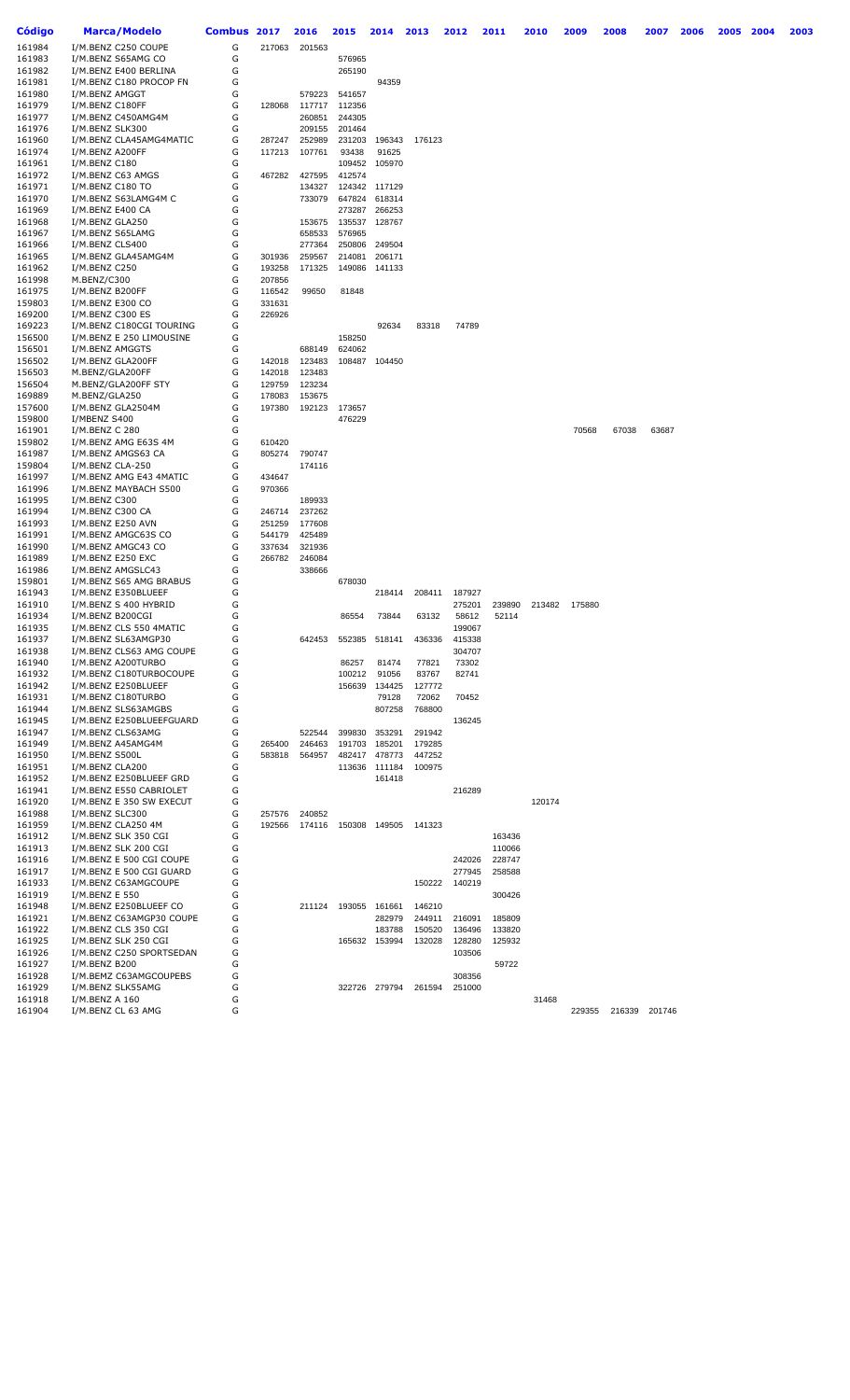| Código                | <b>Marca/Modelo</b>                                  | Combus 2017 |         | 2016          | 2015   | 2014          | 2013   | 2012   | 2011            | 2010            | 2009   | 2008           | 2007   | 2006                        | 2005          | 2004   | 2003   |
|-----------------------|------------------------------------------------------|-------------|---------|---------------|--------|---------------|--------|--------|-----------------|-----------------|--------|----------------|--------|-----------------------------|---------------|--------|--------|
| 161957                | I/M.BENZ A250TURBOSPORT                              | G           | 167921  | 157049        | 122144 | 119590        |        | 95642  |                 |                 |        |                |        |                             |               |        |        |
| 161956                | I/M.BENZ CLS63AMG SB                                 | G           |         |               |        | 353291        | 291942 |        |                 |                 |        |                |        |                             |               |        |        |
| 161946                | I/M.BENZ C 280 4MATIC                                | G           |         |               |        |               |        |        |                 |                 |        |                | 76506  |                             |               |        |        |
| 161955                | I/M.BENZ CLASSE A 45 AMG                             | G           |         |               |        |               | 179635 |        |                 |                 |        |                |        |                             |               |        |        |
| 161958                | I/M.BENZ S63LAMG4M                                   | G           |         | 660930        |        | 589692 548219 |        |        |                 |                 |        |                |        |                             |               |        |        |
| 161905                | I/MERCEDES C300                                      | G           |         |               |        |               |        |        |                 | 79782           |        | 74335          | 59772  |                             |               |        |        |
| 161906                | I/M.BENZ C300 SPORTSEDAN                             | G           |         |               |        |               |        |        | 99873           | 93454           |        | 85623          | 80766  |                             |               |        |        |
| 161907                | I/M.BENZ E240 SEDAN                                  | G           |         |               |        |               |        |        |                 |                 |        |                |        |                             |               | 38223  | 36341  |
| 161903                | I/M.BENZ E550                                        | G           |         |               |        |               |        |        | 154878          | 149993          |        | 107684         | 105143 |                             |               |        |        |
| 161953                | I/M.BENZ E250BLUEEF CA                               | G           |         | 232957        |        | 224501 201698 |        |        |                 |                 |        |                |        |                             |               |        |        |
| 161909                | I/M.BENZ E550 SPORTSEDAN                             | G           |         |               |        |               |        |        |                 |                 | 207728 |                |        |                             |               |        |        |
| 161908                | I/M.BENZ E550 COUPE                                  | G           |         |               |        |               |        |        | 216905          | 199762          | 194899 |                |        |                             |               |        |        |
| Fabricante:           | MARINAS                                              |             |         |               |        |               |        |        |                 |                 |        |                |        |                             |               |        |        |
|                       |                                                      |             |         |               |        |               |        |        |                 |                 |        |                |        |                             |               |        |        |
| 141104                | MARINA'S/SUPER STANDARD                              | G           |         |               |        |               |        |        |                 |                 |        |                |        |                             | 7981          |        | 6700   |
| 141103<br>Fabricante: | MARINA'S/BEACH STANDARD<br>MASERATI                  | G           |         |               |        |               |        |        |                 |                 |        |                |        | 8222                        | 7736          | 7716   | 6655   |
|                       |                                                      |             |         |               |        |               |        |        |                 |                 |        |                |        |                             |               |        |        |
| 143724                | I/MASERATI GHIBLI COUPE                              | G           |         |               |        |               | 349869 |        |                 |                 |        |                |        |                             |               |        |        |
| 143713                | I/MASERATI GRANTURISMO S                             | G           |         |               |        | 524391        | 504415 | 498103 | 447488          | 404832          | 366319 |                |        |                             |               |        |        |
| 143722                | I/MASERATI GHIBLI S                                  | G           |         |               | 506730 |               |        |        |                 |                 |        |                |        |                             |               |        |        |
| 143710                | I/MASERATI QUATTROPORTE                              | G           | 1063217 |               |        | 649677        | 591064 |        |                 |                 | 262751 | 245264         | 199711 |                             | 163511        |        |        |
| 143711                | I/MASERATI GRAN TURISMO                              | G           |         |               |        | 555561        | 529106 | 514360 |                 | 368368          | 347884 | 282701         |        |                             |               |        |        |
| 143718                | I/MASERATI GRANTURISMO M                             | G           |         |               |        |               |        | 502810 | 451155          |                 |        |                |        |                             |               |        |        |
| 143714                | I/MASERATI QUATTROPORTES                             | G           |         |               |        |               |        | 477885 | 453967          | 391607          | 332688 |                |        |                             |               |        |        |
| 143721                | I/MASERATI GHIBLI S Q4                               | G           |         |               |        | 450226        | 440084 |        |                 |                 |        |                |        |                             |               |        |        |
| 143715                | I/MASERATI GRANCABRIO                                | G           |         |               |        |               | 610496 | 538963 | 455234          | 409404          |        |                |        |                             |               |        |        |
| 143716                | I/MASERATI GRANTURISMO C                             | G           |         |               |        |               |        |        |                 | 401338          |        |                |        |                             |               |        |        |
| 143717                | I/MASERATI GTMC STRADALE                             | G           |         |               | 766824 | 629566        |        |        | 555424          |                 |        |                |        |                             |               |        |        |
| 143709                | I/MASERATI GRANSPORT                                 | G           |         |               |        |               | 464985 |        |                 |                 |        |                |        |                             | 181135 166265 |        |        |
| 143705                | I/MASERATI COUPE CAMBIO                              | G           |         |               |        |               |        |        |                 |                 |        |                |        |                             | 145947        | 141807 | 128993 |
| 143707                | I/MASERATI SPIDER CAMBIO                             | G           |         |               |        |               |        |        |                 |                 |        |                |        |                             | 192505 170409 | 149700 | 147206 |
| 143708                | I/MASERATI QUATTROPORTE                              | G           |         |               |        |               |        |        |                 |                 | 259277 | 245264         |        | 199711 188825 163511 139464 |               |        |        |
| 143723                | I/MASERATI GHIBLI                                    | G           |         | 555428        | 437524 | 416001        |        |        |                 |                 |        |                |        |                             |               |        |        |
| 143719                | I/MASERATI GRANCABRIO S                              | G           |         |               |        | 579828        | 559873 | 507425 | 455343          |                 |        |                |        |                             |               |        |        |
| Fabricante:           | MAZDA                                                |             |         |               |        |               |        |        |                 |                 |        |                |        |                             |               |        |        |
|                       |                                                      |             |         |               |        |               |        |        |                 |                 |        |                |        |                             |               |        |        |
| 134703                | IMP/MAZDA PROTEGE                                    | G           |         |               |        |               |        |        |                 |                 |        | 16493          | 15700  |                             |               |        |        |
| 134718                | I/MAZDA MX-5                                         | G           |         |               |        |               |        |        |                 | 37350           |        | 34269          |        |                             |               |        |        |
| 134720                | I/MAZDA RX8                                          | G           |         |               |        |               |        |        |                 |                 |        |                |        | 47006                       | 37489         |        |        |
| 134724                | I/MAZDA MX-5 MIATA                                   | G           |         |               |        |               |        |        |                 |                 |        | 50437          |        | 43532                       |               |        |        |
| 134725                | I/MAZDA CX9 GRANDTOURING                             | G           |         |               |        |               |        |        |                 | 60008           |        | 50537          | 46133  |                             |               |        |        |
| 134727                | I/MAZDA CX-9 TOURING FWD                             | G           |         |               |        |               |        |        |                 | 83920           |        | 69876          |        |                             |               |        |        |
| 134728                | I/MAZDA 6I                                           | G           |         |               |        |               |        |        |                 |                 |        |                | 71061  |                             |               |        |        |
| 134740                | I/MAZDA 3 HATCHBACK                                  | G           |         |               |        |               |        |        |                 |                 |        | 46325          |        |                             |               |        |        |
| 134738                | I/MAZDA 6 S                                          | G           |         |               |        |               |        |        |                 |                 |        |                |        |                             |               | 14089  |        |
| 134729                | I/MAZDA 3                                            | G           |         |               |        | 62697         |        |        |                 | 52524           | 49526  |                | 38938  |                             | 22196         |        |        |
| 134736                | I/MAZDA 3 S                                          | G           |         |               |        |               |        |        |                 |                 |        |                | 50395  |                             |               | 36451  |        |
| 134734<br>134732      | I/MAZDA MX5 GRANDTOURING<br>I/MAZDA MX-5 MIATA GTOUR | G<br>G      |         |               |        |               | 159953 |        |                 | 114454<br>87233 |        |                |        |                             |               |        |        |
| Fabricante:           | MCLAREN                                              |             |         |               |        |               |        |        |                 |                 |        |                |        |                             |               |        |        |
|                       |                                                      |             |         |               |        |               |        |        |                 |                 |        |                |        |                             |               |        |        |
| 152600                | I/MCLAREN MP4 12C                                    | G           |         |               |        |               |        |        | 1206684 1075422 |                 |        |                |        |                             |               |        |        |
| Fabricante:           | MERCURY                                              |             |         |               |        |               |        |        |                 |                 |        |                |        |                             |               |        |        |
|                       |                                                      |             |         |               |        |               |        |        |                 |                 |        |                |        |                             |               |        |        |
| 109710                | I/MERCURY MILAN V6 PREMI                             | G           |         |               |        |               |        |        |                 |                 |        | 29017          |        |                             |               |        |        |
| Fabricante:           | МG                                                   |             |         |               |        |               |        |        |                 |                 |        |                |        |                             |               |        |        |
|                       |                                                      |             |         |               |        |               |        |        |                 |                 |        |                |        |                             |               |        |        |
| 155101                | I/MG 6 TURBO                                         | G           |         |               |        |               |        | 67338  | 65704           | 59478           |        |                |        |                             |               |        |        |
| 155100                | I/MG 550 TURBO                                       | G           |         |               |        |               |        | 65790  | 62497           | 56696           | 55312  |                |        |                             |               |        |        |
| <b>Fabricante:</b>    | Micro Compact Car AG                                 |             |         |               |        |               |        |        |                 |                 |        |                |        |                             |               |        |        |
|                       |                                                      |             |         |               |        |               |        |        |                 |                 |        |                |        |                             |               |        |        |
| 155002                | I/MCC SMART CABRIO                                   | G           |         |               |        |               |        |        |                 |                 |        |                |        | 49249                       | 44789         | 42835  |        |
| 155003                | I/MCC SMART COUPE                                    | G           |         |               |        |               |        |        |                 |                 |        | 38203          | 36998  | 35119                       |               |        |        |
| Fabricante:           | MINI                                                 |             |         |               |        |               |        |        |                 |                 |        |                |        |                             |               |        |        |
|                       |                                                      |             |         |               |        |               |        |        |                 |                 |        |                |        |                             |               |        |        |
| 113607                | I/MINI COOPER 5P                                     | G           | 92587   |               | 83380  | 78056         |        |        |                 |                 |        |                |        |                             |               |        |        |
| 114170                | I/MINI COOPER PCMAN                                  | G           |         |               |        |               |        | 77615  |                 |                 |        |                |        |                             |               |        |        |
| 113617                | I/MINI CABRIO COOPER S<br>I/MINI COOPER SPCMANALL4   | G<br>G      | 143599  | 110673        | 105879 |               |        | 76104  |                 |                 |        |                |        |                             |               |        |        |
| 114169                |                                                      |             |         |               |        |               | 82580  |        |                 |                 |        |                |        |                             |               |        |        |
| 114175                | I/MINI JCW COUNTRYMAN                                | G           |         |               | 111504 | 100672        | 92059  |        |                 |                 |        |                |        |                             |               |        |        |
| 114103                | I/MINI COOPER S                                      | G           | 109886  | 100068        | 91204  | 84695         | 67370  | 64226  | 60199           | 51973           | 49570  | 47696          | 42418  | 40164                       | 32617         | 30017  | 28722  |
| 113606                | I/MINI COOPER S 5P                                   | G           |         | 118222 111119 | 100151 | 92785         |        |        |                 |                 |        |                |        |                             |               |        |        |
| 114108<br>114104      | I/MINI COOPER CLUBMAN<br>I/MINI COOPER CONVERSIV     | G<br>G      |         |               |        |               |        |        | 54351           |                 |        | 42477<br>56987 |        |                             | 34801         | 32696  |        |
| 114105                | I/MINI COOPER S CONV                                 | G           |         |               |        |               |        |        |                 |                 | 52558  | 50452          |        | 41274                       | 32975         | 29533  |        |
| 114102                | I/MINI COOPER                                        | G           | 95352   | 85466         | 70230  | 66111         | 56046  | 53883  | 53024           | 46463           | 44815  | 42985          | 42311  | 37510                       | 33555         | 29861  | 27986  |
| 114165                | I/MINI COOPER SPCMAN                                 | G           |         |               |        | 80394         | 77012  | 76243  |                 |                 |        |                |        |                             |               |        |        |
| 114142                | I/MINI COOPER ROADSTER                               | G           |         |               |        |               |        |        | 78020           |                 |        |                |        |                             |               |        |        |
| 114143                | I/MINI COOPER S ROADSTER                             | G           |         |               |        | 106634        | 99585  | 92794  | 88657           |                 |        |                |        |                             |               |        |        |
| 114153                | I/MINI JCW COUPE                                     | G           |         |               |        |               | 82693  | 75737  |                 |                 |        |                |        |                             |               |        |        |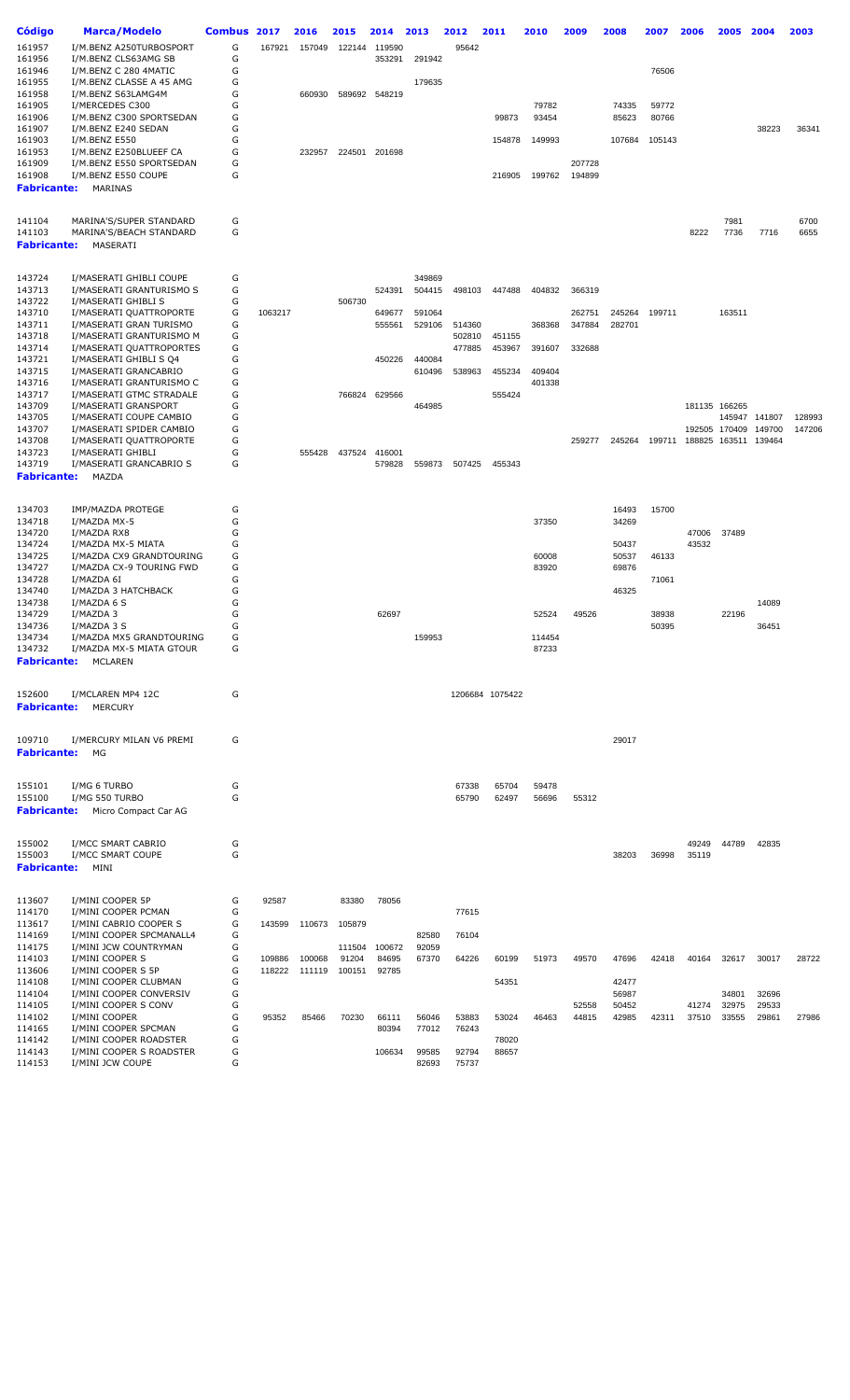| Código                       | <b>Marca/Modelo</b>                          | Combus 2017 |        | 2016   | 2015   | 2014   | 2013   | 2012  | 2011        | 2010   | 2009   | 2008           | 2007  | 2006           | 2005  | 2004  | 2003  |
|------------------------------|----------------------------------------------|-------------|--------|--------|--------|--------|--------|-------|-------------|--------|--------|----------------|-------|----------------|-------|-------|-------|
| 114136                       | I/MINI COOPER S COUPE                        | G           |        |        |        | 83662  | 78877  | 72430 | 71293       |        |        | 61552          | 60233 |                |       |       |       |
| 114135                       | I/MINI COOPER COUPE                          | G           |        |        |        |        |        |       | 54994       |        |        |                |       |                |       |       |       |
| 114132                       | I/MINI JCW CA                                | G           |        |        | 101511 |        | 87419  | 80501 | 74724       |        |        |                |       |                |       |       |       |
| 114120                       | I/MINI JOHN COOPER WORKS                     | G           |        |        |        |        | 83848  | 76184 | 69899       | 65818  |        |                |       |                |       |       |       |
| 114126                       | I/MINI ONE                                   | G           |        |        |        | 54031  | 49911  | 43935 | 42514       | 41785  |        |                |       |                |       |       |       |
| 114176                       | I/MINI JCW PACEMAN                           | G           |        |        | 124469 | 103697 | 101080 |       |             |        |        |                |       |                |       |       |       |
| 114152                       | I/MINI JCW ROADSTER                          | G           |        |        |        |        | 99462  | 97055 |             |        |        |                |       |                |       |       |       |
| 114117                       | I/MINI COOPER SCA                            | G           |        |        | 102970 | 96423  | 85307  | 78409 | 72728       | 61460  | 55650  |                |       |                |       |       |       |
| 114116                       | I/MINI COOPER CA                             | G           |        |        |        |        |        |       | 71485       | 64773  | 56404  |                |       |                |       |       |       |
| 114115                       | I/MINI COOPER S CLUBMAN                      | G           |        | 113449 |        |        |        |       | 71511       | 63495  | 55778  | 53070          |       |                |       |       |       |
| 114111<br>114110             | I/MINI COOPER J.C WORKS<br>I/MINI ONE CABRIO | G<br>G      |        |        |        |        |        |       | 41552       | 38710  | 36807  | 34223<br>80794 | 31749 |                |       |       |       |
| 114198                       | I/MINI COOPER RED BULL C                     | G           |        |        |        | 72966  |        |       |             |        |        |                |       |                |       |       |       |
| 114183                       | I/MINI COOPER RED BULL                       | G           |        |        | 95436  |        | 77012  | 75669 |             |        |        |                |       |                |       |       |       |
| 114159                       | I/MINI ONE COUTRYMAN                         | G           |        |        |        |        |        |       | 52546       |        |        |                |       |                |       |       |       |
| 157204                       | I/MINI CYMANALL4 COOPERS                     | G           | 140740 | 132148 |        |        |        |       |             |        |        |                |       |                |       |       |       |
| 157205                       | I/MINI CYMAN COOPER                          | G           | 125099 | 118844 |        |        |        |       |             |        |        |                |       |                |       |       |       |
| 156800                       | MINI/CYMAN COOPER S                          | G           |        | 117406 | 97328  |        |        |       |             |        |        |                |       |                |       |       |       |
| 156801                       | MINI/CYMANALL4 COOPER S                      | G           |        | 131478 | 104653 |        |        |       |             |        |        |                |       |                |       |       |       |
| 157202                       | I/MINI CYMAN COOPER S                        | G           | 138950 | 138063 |        |        |        |       |             |        |        |                |       |                |       |       |       |
| 157200                       | I/MINI CLUBMAN COOPER S                      | G           | 146172 | 141482 | 137209 |        |        |       |             |        |        |                |       |                |       |       |       |
| 157201                       | I/MINI COOPER HATCHBACK                      | G           |        |        |        |        |        |       | 62468       |        |        |                |       |                |       |       |       |
| 156700                       | I/MINI HATCH JCW 3P                          | G           | 143207 | 134972 | 126256 |        |        |       |             |        |        |                |       |                |       |       |       |
| <b>Fabricante:</b>           | MITSUBISHI                                   |             |        |        |        |        |        |       |             |        |        |                |       |                |       |       |       |
|                              |                                              |             | 75983  | 71040  |        |        |        |       |             |        |        |                |       |                |       |       |       |
| 139876<br>139853             | MMC/LANCER 2.0 GT<br>I/MMC GRANDIS           | G<br>G      |        |        | 62715  | 55320  |        |       |             |        |        | 30923          | 27674 | 25157          | 23220 | 21629 |       |
| 139878                       | MMC/LANCER 2.0 MT                            | G           | 59795  | 55584  | 48677  | 46673  |        |       |             |        |        |                |       |                |       |       |       |
| 139867                       | I/MMC LANCER SB RALLIART                     | G           |        |        |        |        |        | 71758 | 67943       |        | 59840  |                |       |                |       |       |       |
| 139866                       | I/MMC LANCER SPORTBACK                       | G           |        |        |        |        |        |       |             |        | 71542  |                |       |                |       |       |       |
| 139863                       | I/MMC LANCER EVO GSR                         | G           |        |        |        |        | 97833  |       |             | 71861  | 68654  | 63210          |       |                |       |       |       |
| 139861                       | I/MMC ECLIPSE SPYDER GT                      | G           |        |        |        |        |        |       |             |        | 86702  | 71563          | 58273 |                |       |       |       |
| 139860                       | I/MMC ECLIPSE GT CONV                        | G           |        |        |        |        |        |       |             |        | 71390  | 65753          |       |                |       |       |       |
| 139859                       | I/MMC LANCER EVO X                           | G           |        |        |        |        |        |       |             | 88473  |        | 59458          |       |                |       |       |       |
| 139858                       | I/MMC LANCER EVOLUTION                       | G           |        |        |        | 129426 | 100791 | 85630 | 82288       | 74106  | 71995  | 68965          |       |                |       |       |       |
| 139869                       | I/MMC LANCER RALLIART                        | G           |        |        |        |        |        |       |             |        | 74853  |                |       |                |       |       |       |
| 139854                       | I/MMC LANCER EVO IX                          | G           |        |        |        |        |        |       |             |        |        |                |       | 64959          |       |       |       |
| 139870                       | I/MMC GALANT GTS                             | G           |        |        |        |        |        |       |             |        |        |                |       |                | 33471 |       |       |
| 139850                       | I/MMC LANCER EVO VIII                        | G           |        |        |        |        |        |       |             |        |        |                |       |                |       | 58087 |       |
| 139844<br>139839             | I/MMC ECLIPSE GT<br>I/MITSUBISHI MRE CGPI    | G<br>G      |        |        |        |        |        |       |             |        |        | 72556<br>25147 | 64062 | 60421          |       |       |       |
| 139835                       | IMP/MMC SPACE WAGON GLX                      | G           |        |        |        |        |        |       |             |        |        |                |       |                |       | 25998 | 18266 |
| 139830                       | IMP/MMC ECLIPSE S. GS-T                      | G           |        |        |        |        |        |       |             |        |        |                | 67791 |                |       |       |       |
| 139828                       | IMP/MMC GALANT VR                            | G           |        |        |        |        |        |       |             |        |        |                |       |                | 29750 | 26385 | 22007 |
| 139816                       | IMP/MMC LANCER GTI                           | G           |        |        |        |        |        |       | 84811       |        |        |                |       |                |       |       |       |
| 139808                       | IMP/MMC PAJERO GLS                           | G           |        |        |        |        |        |       |             |        |        |                | 57710 |                |       |       |       |
| 139803                       | IMP/MMC ECLIPSE GS                           | G           |        |        |        |        |        |       |             |        |        | 45485          |       |                |       |       |       |
| 139855                       | I/MMC ECLIPSE GT 3.8 V6                      | G           |        |        |        |        |        |       |             | 83101  |        | 65753          | 54276 | 52757          | 48938 |       |       |
| 139877                       | MMC/LANCER 2.0 CVT                           | G           |        | 60358  | 57351  | 54767  |        |       |             |        |        |                |       |                |       |       |       |
| 139868                       | I/MMC LANCER 2.0 4WD                         | G           |        |        |        |        | 49902  | 47020 |             |        | 43339  |                |       |                |       |       |       |
| 139885                       | MMC/LANCER 2.0 HLE                           | G           | 72746  | 68327  | 61095  |        |        |       |             |        |        |                |       |                |       |       |       |
| 139882                       | MMC/LANCER 2.0 CVT AR                        | G           |        |        | 51414  |        |        |       |             |        |        |                |       |                |       |       |       |
| 139875                       | MMC/LANCER 2.0 AWD GT                        | G           |        |        | 74259  | 70492  |        |       |             |        |        |                |       |                |       |       |       |
| 139874                       | I/MMC LANCER 2.0                             | G<br>G      |        |        |        | 46673  | 42886  | 40636 | 39294       |        |        |                |       |                |       |       |       |
| 139873<br>139872             | I/MMC LANCER EVO X GSR<br>I/MMC I-MIEV       | G           |        |        |        |        |        | 34886 | 103666      | 31430  |        |                |       |                |       |       |       |
| 139871                       | I/MITSUBISHI LANCER MR                       | G           |        |        |        | 150531 |        |       |             | 123843 |        |                |       |                |       |       |       |
| 139883                       | MMC/LANCER 2.0 GT AR                         | G           |        |        | 80806  |        |        |       |             |        |        |                |       |                |       |       |       |
| <b>Fabricante:</b>           | MON                                          |             |        |        |        |        |        |       |             |        |        |                |       |                |       |       |       |
|                              |                                              |             |        |        |        |        |        |       |             |        |        |                |       |                |       |       |       |
| 114399<br><b>Fabricante:</b> | MON/PROTOTIPO<br>MORGAN                      | D           |        |        |        |        |        |       |             |        |        |                |       |                |       | 19295 |       |
|                              |                                              |             |        |        |        |        |        |       |             |        |        |                |       |                |       |       |       |
| 134400<br><b>Fabricante:</b> | I/MORGAN AERO 8<br><b>NEWTRACK</b>           | G           |        |        |        |        |        |       |             |        | 255807 |                |       |                |       |       |       |
|                              |                                              |             |        |        |        |        |        |       |             |        |        |                |       |                |       |       |       |
| 161400<br><b>Fabricante:</b> | NEWTRACK/SNAKE 302<br>NISSAN                 | G           |        |        |        |        |        | 45354 | 42751       |        | 36392  | 31294          | 26349 | 23763          |       |       |       |
| 141205                       | IMP/NISSAN SENTRA GXE                        | G           |        |        |        |        |        |       |             |        |        |                |       | 15055          | 14309 | 13716 |       |
| 141231                       | I/NISSAN TIIDA 1.8 SL                        | G           |        |        |        |        |        |       |             |        |        | 19026          | 18051 |                |       |       |       |
| 141228                       | I/NISSAN SENTRA S                            | G           |        |        |        |        |        |       |             |        |        | 20106          | 18954 | 18345          |       |       |       |
| 141227                       | I/NISSAN SENTRA SL                           | G           |        |        |        |        |        |       |             |        |        | 25152          | 22960 | 21951          |       |       |       |
| 141287                       | I/NISSAN GTR BLACK EDIT                      | G           |        |        |        | 385871 | 373537 |       | 292540      |        |        |                |       |                |       |       |       |
| 141226                       | I/NISSAN 350Z ROADSTER                       | G           |        |        |        |        |        |       |             |        |        | 93688          | 88287 | 80690          |       |       |       |
| 141225                       | I/NISSAN MURANO SE                           | G           |        |        |        |        |        |       |             |        |        |                | 39732 |                |       |       |       |
| 141224                       | I/NISSAN SENTRA                              | G           |        |        |        |        | 30616  |       |             |        |        | 20216          | 18937 | 18214          |       |       |       |
| 141222<br>141219             | I/NISSAN MURANO                              | G<br>G      |        |        |        |        |        |       |             |        |        | 43113          | 39413 | 35511          |       |       | 20219 |
| 141229                       | I/NISSAN INFINITI G35<br>I/NISSAN MURANO SL  | G           |        |        |        |        |        |       |             |        |        | 50526<br>46127 | 43073 | 45923<br>38767 |       |       | 35359 |
| 141220                       | I/NISSAN 350Z COUPE                          | G           |        |        |        |        |        |       |             |        |        | 93185          | 87830 | 80242          | 77359 | 72318 |       |
| 141281                       | I/NISSAN MARCH 10S FLEX                      | G           |        |        |        | 24867  | 23283  |       | 21885 20727 |        |        |                |       |                |       |       |       |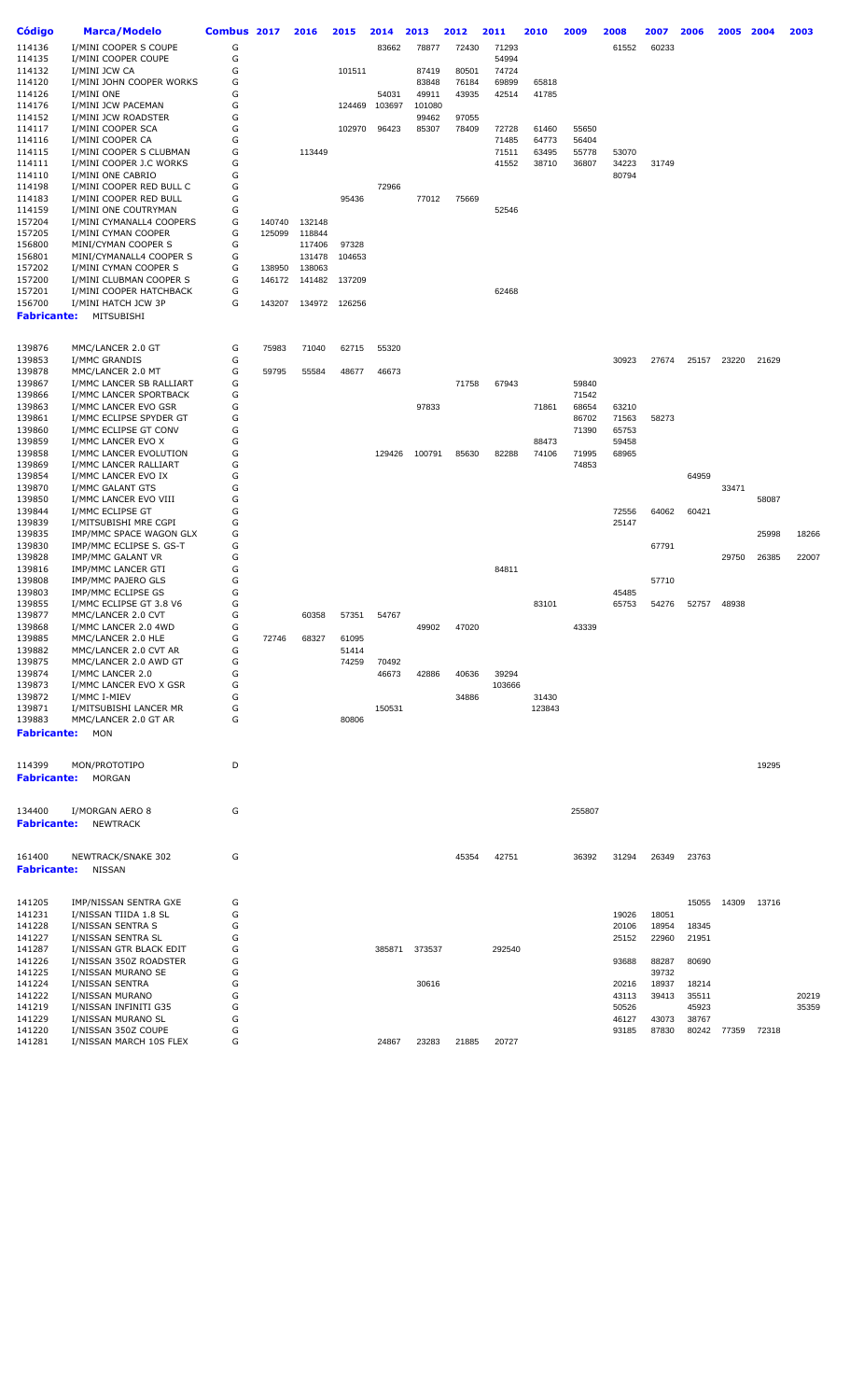| Código           | Marca/Modelo                          | Combus 2017 |                | 2016           | 2015           | 2014           | 2013   | 2012   | 2011   | 2010   | 2009          | 2008   | 2007  | 2006  | 2005 | 2004 | 2003 |
|------------------|---------------------------------------|-------------|----------------|----------------|----------------|----------------|--------|--------|--------|--------|---------------|--------|-------|-------|------|------|------|
| 141285           | I/NISSAN VERSA 16SV FLEX              | G           |                |                | 36638          | 32665          | 28735  | 26405  | 26323  |        |               |        |       |       |      |      |      |
| 141263           | I/NISSAN 370Z SPORT                   | G           |                |                |                |                |        |        | 118322 | 114648 | 106161        |        |       |       |      |      |      |
| 141265           | I/NISSAN 370Z ROADSTER                | G           |                |                |                |                |        |        | 135838 | 115979 | 107384        |        |       |       |      |      |      |
| 141266           | I/NISSAN 370Z NISMO                   | G           |                |                |                |                |        | 128076 | 121975 | 104104 | 100071        |        |       |       |      |      |      |
| 141267           | I/NISSAN 370Z TOUR 40TH               | G           |                |                |                |                |        |        |        | 121083 |               |        |       |       |      |      |      |
| 141268           | I/NISSAN 370Z 40TH                    | G           |                |                |                |                |        |        |        |        | 106234        |        |       |       |      |      |      |
| 141272           | I/NISSAN MAXIMA SE                    | G           |                |                |                |                |        |        |        |        |               |        | 87828 |       |      |      |      |
| 141274           | I/NISSAN LEAF SL                      | G           |                |                |                |                |        |        | 25366  |        |               |        |       |       |      |      |      |
| 141275           | I/NISSAN JUKE SL                      | G           |                |                |                |                |        | 89735  | 81322  |        |               |        |       |       |      |      |      |
| 141276           | I/NISSAN MARCH 16SV                   | G           |                |                |                |                |        |        | 17927  |        |               |        |       |       |      |      |      |
| 141278           | I/NISSAN JUKE SV                      | G           |                |                |                |                |        |        | 78825  |        |               |        |       |       |      |      |      |
| 141258           | I/NISSAN 370Z TOURING                 | G           |                |                |                |                | 141455 | 134718 | 128303 |        | 109507 101412 |        |       |       |      |      |      |
| 141280           | I/NISSAN JUKE S                       | G           |                |                |                |                |        |        | 90930  |        |               |        |       |       |      |      |      |
| 141257           | I/NISSAN MAXIMA S/SV                  | G           |                |                |                |                |        |        |        |        |               | 20176  |       |       |      |      |      |
| 141282           | I/NISSAN MARCH 10 FLEX                | G           |                |                |                | 24422          | 23049  | 20364  | 20233  |        |               |        |       |       |      |      |      |
| 141283           | I/NISSAN VERSA 16S FLEX               | G           |                | 37118          |                | 30497          | 28135  | 25972  | 25015  |        |               |        |       |       |      |      |      |
| 141284           | I/NISSAN VERSA 16SL FLEX              | G           |                |                |                | 33579          | 30076  | 27123  | 27039  |        |               |        |       |       |      |      |      |
| 141232           | I/NISSAN TIIDA 1.8 S                  | G           |                |                |                |                |        |        |        |        |               | 18813  | 17839 | 17342 |      |      |      |
| 141286           | I/NISSAN LEAF EUR                     | G           |                |                |                |                |        | 26839  | 25540  |        |               |        |       |       |      |      |      |
| 141289           | I/NISSAN MARCH 16S FLEX               | G           |                |                |                | 26066          | 23677  | 22548  | 20620  |        |               |        |       |       |      |      |      |
| 141290           | I/NISSAN MARCH 16SR FLEX              | G           |                |                |                |                | 25465  | 24497  | 23830  |        |               |        |       |       |      |      |      |
| 141291           | I/NISSAN MARCH 16SV FLEX              | G           |                |                |                | 24867          | 24101  | 21885  | 21413  |        |               |        |       |       |      |      |      |
| 141294           | I/NISSAN JUKE                         | G           |                |                |                |                |        |        | 91615  |        |               |        |       |       |      |      |      |
| 141297           | I/NISSAN ALTIMA                       | G           |                |                |                |                |        | 141341 |        |        |               |        |       |       |      |      |      |
| 141298           | I/NISSAN ALTIMA 25 SL                 | G           |                |                |                | 65612          | 62384  |        |        |        |               |        |       |       |      |      |      |
| 141279           | I/NISSAN 370Z COUPE TOUR              | G           |                |                |                |                |        |        | 111688 | 105542 |               |        |       |       |      |      |      |
| 141238           | I/NISSAN SENTRA SE-R                  | G           |                |                |                |                |        |        |        |        |               | 18784  | 16581 |       |      |      |      |
| 141233           | I/NISSAN TIIDA 1.8                    | G           |                |                |                |                |        |        |        |        |               | 20290  |       |       |      |      |      |
| 141234           | I/NISSAN 350Z Z                       | G           |                |                |                |                |        |        |        |        |               | 99129  |       |       |      |      |      |
| 141261           | I/NISSAN TIIDA SEDAN 18F              | G           |                |                |                |                |        | 23624  | 22937  | 20394  |               |        |       |       |      |      |      |
| 141237           | I/NISSAN INFINITI G37S                | G           |                |                |                |                |        |        |        |        |               | 94894  |       |       |      |      |      |
| 141243           | I/NISSAN GT-R PREMIUM                 | G           |                | 498053         | 388810         |                |        | 260659 | 236875 | 220392 | 198663        | 177861 |       |       |      |      |      |
| 141244           | I/NISSAN ALTIMA 3.5 SE                | G           |                |                |                |                |        |        |        |        |               | 79136  |       |       |      |      |      |
| 141245           | I/NISSAN TIIDA 18SL FLEX              | G           |                |                |                |                |        | 27710  | 25983  | 24996  | 22909         | 19018  |       |       |      |      |      |
| 141246           | I/NISSAN TIIDA 18S FLEX               | G           |                |                |                |                |        | 25678  | 23693  | 22849  | 20587         | 18524  |       |       |      |      |      |
| 141256           | I/NISSAN 370Z COUPE                   | G           |                |                |                | 159591         |        | 129786 | 123606 | 105547 | 93346         | 84818  |       |       |      |      |      |
| 141248           | I/NISSAN TIIDA PREMIUM                | G           |                |                |                |                |        |        |        |        |               | 19334  |       |       |      |      |      |
| 141249           | I/NISSAN TIIDA EMOTION                | G           |                |                |                |                |        |        |        |        |               | 19916  |       |       |      |      |      |
| 141250           | I/NISSAN 370Z                         | G           |                |                |                |                |        |        | 130272 | 111167 | 98421         | 89413  |       |       |      |      |      |
| 141251           | I/NISSAN TIIDA 1.6 SL                 | G           |                |                |                |                |        |        |        |        |               |        | 16125 |       |      |      |      |
| 141253           | I/NISSAN SENTRA 20SLFLEX              | G           |                |                |                |                |        | 35201  | 33187  | 31521  | 28644         | 25193  |       |       |      |      |      |
| 141254           | I/NISSAN SENTRA 20 FLEX               | G           |                |                |                |                |        | 29355  | 26842  | 25108  | 21482         |        |       |       |      |      |      |
| 141255           | I/NISSAN SENTRA 20S FLEX              | G           |                |                |                |                |        | 34123  | 32394  | 26952  | 22318         |        |       |       |      |      |      |
| 141247           | I/NISSAN GT-R                         | G           |                |                |                |                |        |        | 287050 | 264651 | 241906        | 232225 |       |       |      |      |      |
| 141236           | I/NISSAN INFINITI G37                 | G           |                |                |                |                |        |        |        |        |               | 70799  | 67868 |       |      |      |      |
| 162433           | NISSAN/MARCH ACTIVE 10                | G           |                |                |                | 24422          |        |        |        |        |               |        |       |       |      |      |      |
| 162431           | NISSAN/MARCH 16SL                     | G<br>G      | 45461          | 39855          | 34767          | 31652          |        |        |        |        |               |        |       |       |      |      |      |
| 162430<br>162428 | NISSAN/MARCH 10SV                     | G           | 38114<br>39766 | 34457<br>33947 | 32135<br>30415 | 29932<br>27956 |        |        |        |        |               |        |       |       |      |      |      |
|                  | NISSAN/MARCH 16S                      | G           |                |                |                |                |        |        |        |        |               |        |       |       |      |      |      |
| 155811<br>162427 | NISSAN/VERSA 10 S<br>NISSAN/MARCH 10S | G           | 40535          | 38007<br>32589 | 36634<br>29290 |                |        |        |        |        |               |        |       |       |      |      |      |
| 162426           | I/NISSAN SENTRA 20SV CVT              | G           | 34715<br>73047 | 60353          | 52811          | 24867<br>48073 | 43362  |        |        |        |               |        |       |       |      |      |      |
| 162424           | I/NISSAN SENTRA 20SL CVT              | G           | 81644          | 61788          | 51896          | 46558          | 38287  |        |        |        |               |        |       |       |      |      |      |
| 162423           | I/NISSAN SENTRA UNIQUE                | G           |                |                | 63623          |                |        |        |        |        |               |        |       |       |      |      |      |
| 162421           | I/NISSAN SENTRA 20S CVT               | G           | 66918          | 59215          |                |                |        |        |        |        |               |        |       |       |      |      |      |
| 162419           | I/NISSAN SENTRA 20SR CVT              | G           |                |                |                |                |        |        | 31188  |        |               |        |       |       |      |      |      |
| 162418           | I/NISSAN SENTRA 20SR                  | G           |                |                |                |                |        |        | 36495  |        |               |        |       |       |      |      |      |
| 162429           | NISSAN/MARCH 16SV                     | G           | 42370          | 35914          | 34385          | 28649          |        |        |        |        |               |        |       |       |      |      |      |
| 155824           | NISSAN/VERSA 16SV CVT                 | G           | 48005          | 44643          |                |                |        |        |        |        |               |        |       |       |      |      |      |
| 162449           | NISSAN/MARCH 16SV CVT                 | G           | 46323          | 41134          |                |                |        |        |        |        |               |        |       |       |      |      |      |
| 162447           | NISSAN/MARCH 16SL CVT                 | G           | 48555          | 40096          |                |                |        |        |        |        |               |        |       |       |      |      |      |
| 162402           | NISSAN/LIVINA 18SL                    | G           |                |                |                |                | 31721  | 29904  | 27548  | 23851  | 23411         | 22758  |       |       |      |      |      |
| 155833           | NISSAN/KICKS S CVT                    | G           | 69058          |                |                |                |        |        |        |        |               |        |       |       |      |      |      |
| 162417           | I/NISSAN SENTRA 20S                   | G           |                |                | 47120          | 40331          | 33361  |        |        |        |               |        |       |       |      |      |      |
| 155832           | NISSAN/KICKS SV CVT                   | G           | 72690          |                |                |                |        |        |        |        |               |        |       |       |      |      |      |
| 155831           | NISSAN/KICKS SL CVT                   | G           | 81051          |                |                |                |        |        |        |        |               |        |       |       |      |      |      |
| 155830           | NISSAN/KICKS S MT                     | G           | 61149          |                |                |                |        |        |        |        |               |        |       |       |      |      |      |
| 155829           | I/NISSAN KICKS SV CVT                 | G           | 72690          | 70298          |                |                |        |        |        |        |               |        |       |       |      |      |      |
| 155806           | I/NISSAN MAXIMA S                     | G           |                |                |                |                |        |        |        | 25287  |               |        |       |       |      |      |      |
| 155827           | NISSAN/VERSA 16SL CVT                 | G           | 54487          | 43979          |                |                |        |        |        |        |               |        |       |       |      |      |      |
| 162434           | NISSAN/MARCH 10 MT                    | G           | 32481          | 29880          | 28681          | 24422          |        |        |        |        |               |        |       |       |      |      |      |
| 155823           | NISSAN/VERSA 16UNIQUECVT              | G           | 55805          | 46533          |                |                |        |        |        |        |               |        |       |       |      |      |      |
| 155822           | I/NISSAN KICKS SL CVT                 | G           | 81051          | 74559          |                |                |        |        |        |        |               |        |       |       |      |      |      |
| 155821           | I/NISSAN VERSA NOTE                   | G           |                |                |                | 30898          |        |        |        |        |               |        |       |       |      |      |      |
| 155819           | NISSAN/VERSA 16 SL                    | G           | 49551          | 43708          | 39099          |                |        |        |        |        |               |        |       |       |      |      |      |
| 155818           | NISSAN/VERSA 16 UNIQUE                | G           |                | 46023          | 43247          |                |        |        |        |        |               |        |       |       |      |      |      |
| 155813           | NISSAN/VERSA 16 SV                    | G           | 45530          | 39133          | 35960          |                |        |        |        |        |               |        |       |       |      |      |      |
| 155812           | NISSAN/VERSA 16 S                     | G           | 41576          | 40393          |                |                |        |        |        |        |               |        |       |       |      |      |      |
| 155808           | NISSAN/VERSA 10                       | G           | 38669          | 34852          | 33983          |                |        |        |        |        |               |        |       |       |      |      |      |
| 155803           | I/NISSAN ALTIMA 25 SL US              | G           |                |                |                |                |        | 85097  |        |        |               |        |       |       |      |      |      |
| 162446           | NISSAN/MARCH 16RIO 2016               | G           |                | 45102          |                |                |        |        |        |        |               |        |       |       |      |      |      |
| 155828           | I/NISSAN KICKS RIO2016                | G           |                | 77395          |                |                |        |        |        |        |               |        |       |       |      |      |      |
| 162406           | NISSAN/LIVINA 16                      | G           |                |                |                | 34497          | 28096  | 26377  | 23755  | 21093  | 19674         |        |       |       |      |      |      |
| 162404           | NISSAN/GRAND LIVINA 18S               | G           |                |                |                | 34226          | 31433  | 29936  | 27988  | 24364  | 23269         |        |       |       |      |      |      |
|                  |                                       |             |                |                |                |                |        |        |        |        |               |        |       |       |      |      |      |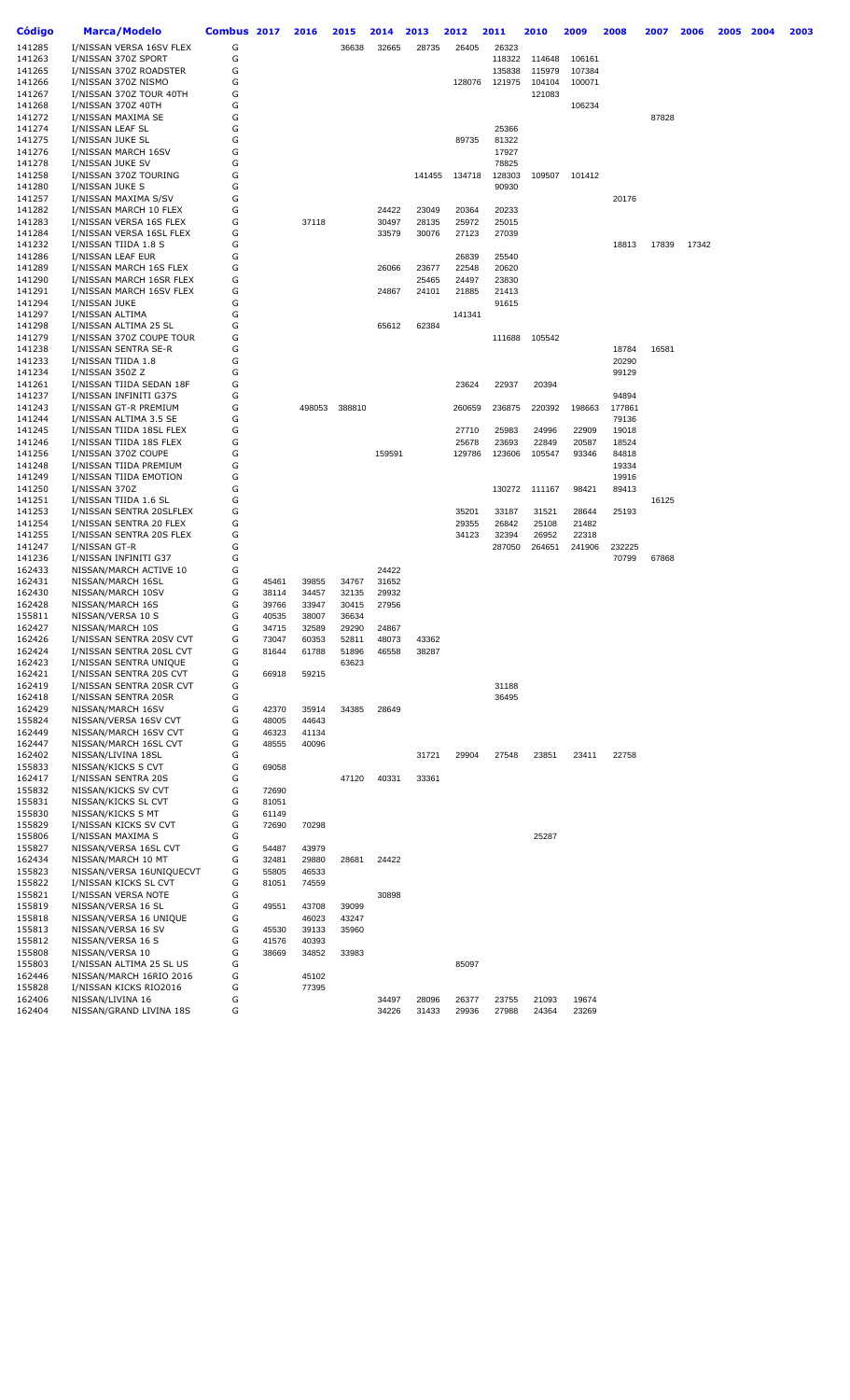| Código                | <b>Marca/Modelo</b>                                  | Combus 2017 |       | 2016  | 2015  | 2014  | 2013  | 2012   | 2011   | 2010  | 2009  | 2008           | 2007           | 2006           | 2005           | 2004          | 2003         |
|-----------------------|------------------------------------------------------|-------------|-------|-------|-------|-------|-------|--------|--------|-------|-------|----------------|----------------|----------------|----------------|---------------|--------------|
| 162401                | NISSAN/LIVINA 18S                                    | G           |       |       |       | 34878 | 30058 | 29432  |        | 23977 |       | 22993          |                |                |                |               |              |
| 162416                | I/NISSAN GTR SKYLINE                                 | G           |       |       |       |       |       |        | 306788 |       |       |                |                |                |                |               |              |
| 162405                | NISSAN/GRAND LIVINA 18SL                             | G           |       |       |       | 38220 | 35102 | 33430  | 31840  | 25739 | 25192 |                |                |                |                |               |              |
| 162400                | NISSAN/LIVINA 18                                     | G           |       |       |       |       |       |        |        |       | 21520 |                |                |                |                |               |              |
| 162407                | NISSAN/LIVINA 16S                                    | G           |       |       |       | 35016 | 28369 | 26082  | 24529  | 21975 |       |                |                |                |                |               |              |
| 162408                | NISSAN/LIVINA 16SL                                   | G           |       |       |       |       |       |        | 24750  | 21599 | 20706 | 20129          |                |                |                |               |              |
| 162409                | NISSAN/LIVINA XGEAR 16SL                             | G           |       |       |       |       |       |        | 26908  | 24659 | 23716 |                |                |                |                |               |              |
| 162410                | NISSAN/LIVINA XGEAR 16S                              | G           |       |       |       |       |       |        |        | 22966 | 21982 |                |                |                |                |               |              |
| 162411                | NISSAN/LIVINA XGEAR 16                               | G           |       |       |       |       |       |        |        |       | 21093 |                |                |                |                |               |              |
| 162412                | NISSAN/LIVINA XGEAR 18                               | G           |       |       |       | 34696 | 31898 | 31050  |        |       |       |                |                |                |                |               |              |
| 162414                | NISSAN/LIVINA XGEAR 18SL                             | G           |       |       |       |       | 31898 | 31050  | 28852  | 25809 | 24453 |                |                |                |                |               |              |
| 162415                | I/NISSAN GTR BLACK                                   | G           |       |       |       |       |       | 381982 |        |       |       |                |                |                |                |               |              |
| 162403<br>Fabricante: | NISSAN/GRAND LIVINA 18<br>OPEL                       | G           |       |       |       |       |       |        |        | 24243 | 23542 |                |                |                |                |               |              |
|                       |                                                      |             |       |       |       |       |       |        |        |       |       |                |                |                |                |               |              |
| 110306                | I/OPEL TIGRA SPORT                                   | G           |       |       |       |       |       |        |        |       |       |                |                |                |                | 28567         |              |
| 110310                | I/OPEL ASTRA                                         | G           |       |       |       |       |       |        |        |       | 22625 |                |                |                |                |               |              |
| 110311                | I/OPEL ZAFIRA                                        | D           |       |       |       |       |       |        |        |       |       |                |                |                |                | 15330         |              |
| <b>Fabricante:</b>    | PEIXOTO                                              |             |       |       |       |       |       |        |        |       |       |                |                |                |                |               |              |
|                       |                                                      |             |       |       |       |       |       |        |        |       |       |                |                |                |                |               |              |
| 123700                | PEIXOTO/FYBER 2000W                                  | G           | 27172 | 20605 | 18620 | 17497 | 16069 | 15190  | 14748  | 12575 | 11726 | 10532          | 9551           | 9157           | 8564           | 8026          |              |
| <b>Fabricante:</b>    | PEUGEOT                                              |             |       |       |       |       |       |        |        |       |       |                |                |                |                |               |              |
|                       |                                                      |             |       |       |       |       |       |        |        |       |       |                |                |                |                |               |              |
| 110563                | IMP/PEUGEOT 406 SV S 30                              | G           |       |       |       |       |       |        |        |       |       |                |                |                |                |               | 17936        |
| 160004                | PEUGEOT/206 RALLYE 16                                | G           |       |       |       |       |       |        |        |       |       |                |                |                | 12650          | 12053         | 10471        |
| 160555                | I/PEUGEOT 307 CC 20A                                 | G           |       |       |       |       |       |        |        |       |       |                |                |                | 36874          | 33627         |              |
| 160005                | PEUGEOT/206 SOLEIL 16<br>PEUGEOT/206 QUIKSILVER16    | G<br>G      |       |       |       |       |       |        |        |       |       |                |                |                |                |               | 9770<br>9436 |
| 160006<br>160554      | I/PEUGEOT 307 SW 20A                                 | G           |       |       |       |       |       |        |        |       |       |                |                |                | 16305          | 14700         |              |
| 160553                | I/PEUGEOT 307 20A FELINE                             | G           |       |       |       |       |       |        |        |       |       |                |                |                | 15218          | 14995         |              |
| 160550                | I/PEUGEOT 307 RALLYE 20A                             | G           |       |       |       |       |       |        |        |       |       |                |                |                |                | 14947         |              |
| 160545                | I/PEUGEOT 307 CC 20M                                 | G           |       |       |       |       |       |        |        |       |       |                |                |                |                | 33999         |              |
| 160540                | I/PEUGEOT 307 16 PRESENC                             | G           |       |       |       |       |       |        |        |       |       |                |                |                | 15447          | 14620         |              |
| 160535                | I/PEUGEOT 307 20 FELINE                              | G           |       |       |       |       |       |        |        |       |       |                |                | 16082          | 15216          | 14519         |              |
| 160003                | PEUGEOT/206 PASSION 16                               | G           |       |       |       |       |       |        |        |       |       |                |                |                |                |               | 10196        |
| 160528                | PEUGEOT 206 16 PRESENC                               | G           |       |       |       |       |       |        |        |       |       |                |                |                | 11532          | 10992         |              |
| 160570                | I/PEUGEOT 407 20A                                    | G           |       |       |       |       |       |        |        |       |       |                |                | 20871          | 20136          |               |              |
| 160529                | I/PEUGEOT 206 10 SENSAT                              | G           |       |       |       |       |       |        |        |       |       |                |                |                |                | 9872          |              |
| 160039                | PEUGEOT/206 16 FELINE                                | G           |       |       |       |       |       |        |        |       |       |                |                |                | 11980          | 11693         |              |
| 160597                | I/PEUGEOT 407SD 30A GRIF                             | G           |       |       |       |       |       |        |        |       |       | 51826          | 39657          | 39111          |                |               |              |
| 160596                | I/PEUGEOT 407SW 30A FELI                             | G           |       |       |       |       |       |        |        |       |       | 38473          | 34574          | 32034          |                |               |              |
| 160584                | I/PEUGEOT 407 COUPE V6 A                             | G           |       |       |       |       |       |        |        |       |       |                |                | 42316          | 38103          |               |              |
| 160578                | I/PEUGEOT 307 XR 16 5P<br>I/PEUGEOT 206 14PRESENFX   | G<br>G      |       |       |       |       |       |        |        |       |       |                |                |                | 15845          |               |              |
| 160576<br>160567      | I/PEUGEOT 407 30A                                    | G           |       |       |       |       |       |        |        |       |       |                | 11852          | 10496<br>28456 | 26446          | 23738         |              |
| 160571                | I/PEUGEOT 407 SW 20A                                 | G           |       |       |       |       |       |        |        |       |       |                |                | 22750          | 22257          |               |              |
| 160002                | PEUGEOT/206 QUIKSILVER                               | G           |       |       |       |       |       |        |        |       |       |                |                |                |                |               | 9437         |
| 160568                | I/PEUGEOT 407 SW 30A                                 | G           |       |       |       |       |       |        |        |       |       |                |                | 28368          | 26868          | 24472         |              |
| 160527                | I/PEUGEOT 206 14 PRESENC                             | G           |       |       |       |       |       |        |        |       |       |                |                | 10711          | 10475          |               |              |
| 160000                | PEUGEOT/206 SOLEIL                                   | G           |       |       |       |       |       |        |        |       |       |                |                |                |                |               | 9769         |
| 160001                | PEUGEOT/206 SELECTION                                | G           |       |       |       |       |       |        |        |       |       |                |                |                |                | 9366          | 8860         |
| 160566                | I/PEUGEOT 407 BK 30A                                 | G           |       |       |       |       |       |        |        |       |       |                |                |                |                | 22456         |              |
| 160562                | I/PEUGEOT 307 16 PRES PK                             | G           |       |       |       |       |       |        |        |       |       |                |                |                |                | 14411         |              |
| 160575                | I/PEUGEOT 206 14FELINEFX                             | G           |       |       |       |       |       |        |        |       |       |                | 13296          | 12080          |                |               |              |
| 160061                | PEUGEOT/206 SW 16PRESENC                             | G           |       |       |       |       |       |        |        |       |       |                |                |                | 12205          | 11347         |              |
| 161356                | PEUGEOT/208 ALLURE                                   | G           |       | 44444 | 38804 | 35363 | 33329 | 31220  |        |       |       |                |                |                |                |               |              |
| 160598                | I/PEUGEOT 407SD 30A FELI                             | G           |       |       |       |       |       |        |        |       |       | 34555          | 31243          | 29924          |                |               |              |
| 160095<br>160093      | PEUGEOT/206 SW14 PRES FX<br>PEUGEOT/206 14 SENSAT FX | G<br>G      |       |       |       |       |       |        |        |       | 12876 | 15076<br>12176 | 13357<br>11254 | 12258<br>10538 | 11372<br>9539  |               |              |
| 160092                | PEUGEOT/206 14 PRESEN FX                             | G           |       |       |       |       |       |        |        |       |       | 13080          | 12574          | 10548          | 10315          |               |              |
| 160091                | PEUGEOT/206 14 FELINE FX                             | G           |       |       |       |       |       |        |        |       |       |                | 13004          | 12174          | 11937          |               |              |
| 160089                | PEUGEOT/206 16 HOLID FX                              | G           |       |       |       |       |       |        |        |       |       |                |                |                | 13209          |               |              |
| 160088                | PEUGEOT/206 14 HOLIDAY                               | G           |       |       |       |       |       |        |        |       |       |                |                |                | 10469          |               |              |
| 160087                | PEUGEOT/206 16 FELINE FX                             | G           |       |       |       |       |       |        |        |       |       |                | 13553          | 12550          | 12128          |               |              |
| 160086                | PEUGEOT/206 16 RALLYE FX                             | G           |       |       |       |       |       |        |        |       |       |                |                |                | 12080          |               |              |
| 160085                | PEUGEOT/206 SW16 PRES FX                             | G           |       |       |       |       |       |        |        |       |       |                |                | 12266          | 11436          |               |              |
| 160083                | PEUGEOT/206 SW16 FELI FX                             | G           |       |       |       |       |       |        |        |       |       | 15786          | 14642          | 12854          | 12616          |               |              |
| 160081                | PEUGEOT/206 SW16 ESCA FX                             | G           |       |       |       |       |       |        |        |       |       | 15296          | 14160          | 12967          |                |               |              |
| 160026                | PEUGEOT/206 SELECT 14                                | G           |       |       |       |       |       |        |        |       |       |                |                |                |                | 9896          |              |
| 160046                | PEUGEOT/206 10 PRESENC                               | G           |       |       |       |       |       |        |        |       |       |                |                |                |                | 8830          |              |
| 160007                | PEUGEOT/206 SELECT 16                                | G           |       |       |       |       |       |        |        |       |       |                |                |                |                | 9999          | 9725         |
| 160011                | PEUGEOT/206 TECNO 16                                 | G           |       |       |       |       |       |        |        |       |       |                |                |                |                |               | 11150        |
| 160013                | PEUGEOT/206 SW QUIK 16                               | G           |       |       |       |       |       |        |        |       |       |                |                |                | 13211          |               |              |
| 160020                | PEUGEOT/206 TECNO 10                                 | G           |       |       |       |       |       |        |        |       |       |                |                |                |                |               | 10207        |
| 160023                | PEUGEOT/206 TECNO 14                                 | G           |       |       |       |       |       |        |        |       |       |                |                |                |                |               | 10737        |
| 160079                | PEUGEOT/206 16 PRESEN FX                             | G           |       |       |       |       |       |        |        |       |       |                | 12898          | 11816          | 11429          | 10894         |              |
| 160042                | PEUGEOT/206 16 GRIFFE                                | G           |       |       |       |       |       |        |        |       |       |                |                |                |                | 10645         |              |
| 160062                | PEUGEOT/206 SW 14SENSAT                              | G<br>G      |       |       |       |       |       |        |        |       |       |                |                |                | 11560          |               |              |
| 160047<br>160048      | PEUGEOT/206 14 PRESENC<br>PEUGEOT/206 16 PRESENC     | G           |       |       |       |       |       |        |        |       |       | 13182          |                | 10692          | 10457<br>11532 | 9865<br>10992 |              |
| 160049                | PEUGEOT/206 10 SENSAT                                | G           |       |       |       |       |       |        |        |       |       |                |                |                | 9607           | 9421          |              |
| 160055                | PEUGEOT/206 SW 16FELINE                              | G           |       |       |       |       |       |        |        |       |       |                |                |                | 12825          | 11607         |              |
| 160060                | PEUGEOT/206 SW 14PRESENC                             | G           |       |       |       |       |       |        |        |       |       |                |                |                | 11561          | 10660         |              |
|                       |                                                      |             |       |       |       |       |       |        |        |       |       |                |                |                |                |               |              |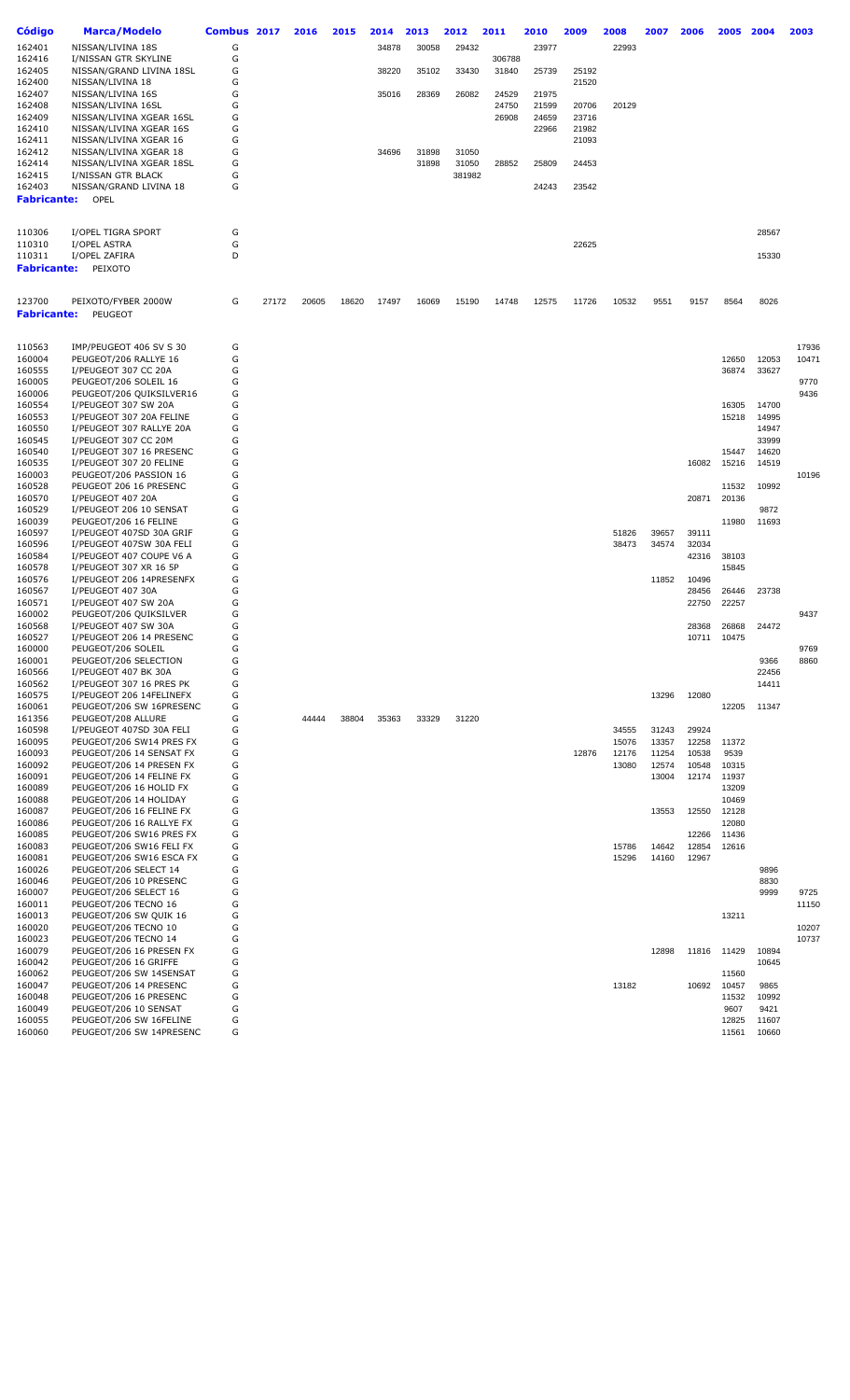| Código | Marca/Modelo             | Combus 2017 |        | 2016   | 2015   | 2014  | 2013  | 2012  | 2011  | 2010  | 2009  | 2008  | 2007  | 2006  | 2005  | 2004  | 2003  |
|--------|--------------------------|-------------|--------|--------|--------|-------|-------|-------|-------|-------|-------|-------|-------|-------|-------|-------|-------|
| 160519 | I/PEUGEOT 206 16 FELINE  | G           |        |        |        |       |       |       |       |       |       |       |       | 12833 |       |       |       |
| 160038 | PEUGEOT/206 14 FELINE    | G           |        |        |        |       |       |       |       |       |       |       |       | 12174 | 11814 | 11373 |       |
| 161637 | I/PEUGEOT 408 ALLURE     | G           |        |        |        | 38346 | 31968 | 30582 | 29076 | 27416 |       |       |       |       |       |       |       |
| 161331 | PEUGEOT/207 ESCAPADE     | G           |        |        |        |       |       | 22514 | 20989 | 18890 | 17960 | 16568 |       |       |       |       |       |
| 161604 | I/PEUGEOT 407SW 20SA ALL | G           |        |        |        |       |       |       |       |       |       | 26903 | 24695 | 22868 |       |       |       |
| 161605 | I/PEUGEOT 407SD 20SA ALL | G           |        |        |        |       |       |       |       |       |       | 24695 | 22421 | 21137 |       |       |       |
| 161606 | I/PEUGEOT 207 3P RC 1.6E | D           |        |        |        |       |       |       |       |       |       |       | 12900 |       |       |       |       |
|        |                          | G           |        |        |        |       |       |       |       |       |       |       |       |       |       |       |       |
| 161607 | I/PEUGEOT 207 3PFELI1.6E | G           |        |        |        |       |       |       |       |       |       |       | 15556 |       |       |       |       |
| 161610 | I/PEUGEOT 407 2.0        | G           |        |        |        |       |       |       |       |       |       |       | 25414 |       |       |       |       |
| 161619 | I/PEUGEOT PARTNER ORIGIN |             |        |        |        |       |       |       |       | 17928 | 15561 |       |       |       |       |       |       |
| 161620 | I/PEUGEOT PARTNER ESCAP  | G           |        |        |        |       |       | 27884 | 26468 | 22564 | 21521 |       |       |       |       |       |       |
| 161626 | I/PEUGEOT PARTNER        | G           |        |        |        |       |       | 23030 | 20374 | 17046 |       |       |       |       |       |       |       |
| 161627 | I/PEUGEOT 408 SED4P20NAF | G           |        |        |        |       |       |       |       | 30320 |       |       |       |       |       |       |       |
| 161628 | I/PEUGEOT 408 FELINE     | G           |        |        |        |       |       | 36007 | 33023 | 32477 |       |       |       |       |       |       |       |
| 161630 | I/PEUGEOT 408 PREMIUM    | G           |        |        |        |       |       |       |       | 34401 |       |       |       |       |       |       |       |
| 161384 | I/PEUGEOT 308 BUSINESS   | G           | 75981  |        |        |       |       |       |       |       |       |       |       |       |       |       |       |
| 161634 | I/PEUGEOT 3008 ALLURE    | G           |        |        |        |       | 47288 | 40793 | 39352 | 37656 |       |       |       |       |       |       |       |
| 161382 | PEUGEOT/2008 CROSSWAY AT | G           |        | 63157  |        |       |       |       |       |       |       |       |       |       |       |       |       |
| 161638 | I/PEUGEOT 408 GRIFFE     | G           |        |        |        |       |       |       | 33511 | 32696 |       |       |       |       |       |       |       |
| 161640 | I/PEUGEOT 3008 SPORT     | G           |        |        |        |       |       |       | 41414 | 39509 |       |       |       |       |       |       |       |
| 161650 | I/PEUGEOT 207 PASSION XR | G           |        |        |        |       |       |       |       | 19810 |       |       |       |       |       |       |       |
| 161654 | I/PEUGEOT 3008 TECNO     | G           |        |        |        |       |       |       |       | 40848 |       |       |       |       |       |       |       |
| 161664 | I/PEUGEOT 408 FELINE THP | G           |        |        |        |       |       | 40975 |       |       |       |       |       |       |       |       |       |
| 161665 | I/PEUGEOT 408 GRIFFE THP | G           |        |        | 55641  | 44903 | 43684 | 38395 | 37950 |       |       |       |       |       |       |       |       |
| 161666 | I/PEUGEOT 307 PREMIUM AT | G           |        |        |        |       |       |       | 28397 |       |       |       |       |       |       |       |       |
| 161667 | I/PEUGEOT RCZ THP        | G           |        |        | 106146 | 99908 | 78824 | 74260 | 74196 |       |       |       |       |       |       |       |       |
| 161668 | I/PEUGEOT 308 ACTIVE     | G           |        |        | 40863  | 36138 | 32516 | 31822 | 30637 |       |       |       |       |       |       |       |       |
| 161670 | I/PEUGEOT 308 FELINE     | G           |        |        |        |       | 37114 | 34695 | 33833 |       |       |       |       |       |       |       |       |
| 161671 | I/PEUGEOT 308 ALLURE     | G           |        | 56830  | 41618  | 36899 | 33273 | 31581 | 30923 |       |       |       |       |       |       |       |       |
| 161672 | I/PEUGEOT 408 SPORT      | G           |        |        |        |       | 31968 |       |       |       |       |       |       |       |       |       |       |
| 161633 | I/PEUGEOT 3008 GRIFFE    | G           |        |        |        |       | 50967 | 44950 | 41569 | 41054 |       |       |       |       |       |       |       |
| 161368 | PEUGEOT/208 ALLURE AT    | G           | 53501  | 48690  |        |       |       |       |       |       |       |       |       |       |       |       |       |
| 161332 | PEUGEOT/207HB XS         | G           |        |        |        |       |       | 21609 | 20580 | 17677 | 16119 | 15506 |       |       |       |       |       |
| 161333 | PEUGEOT/207HB XS A       | G           |        |        |        |       |       | 24279 | 22176 | 20345 | 19176 | 18059 |       |       |       |       |       |
| 161334 | PEUGEOT/207PASSION XR    | G           |        |        |        |       | 25444 | 22018 | 20690 | 19324 | 17835 | 16891 |       |       |       |       |       |
| 161335 | PEUGEOT/206              | G           |        |        |        |       |       |       |       |       | 12173 |       |       |       |       |       |       |
|        |                          | G           |        |        |        |       |       |       |       |       | 17023 |       |       |       |       |       |       |
| 161336 | I/PEUGEOT 207 QUIKSILVER | G           |        |        |        |       |       |       |       |       |       |       |       |       |       |       |       |
| 161347 | PEUGEOT/207 PAS ALLURE   |             |        |        |        |       | 27778 | 25495 |       |       |       |       |       |       |       |       |       |
| 161353 | PEUGEOT/207 PAS ACTIVE   | G           |        |        |        | 25346 | 23772 |       |       |       |       |       |       |       |       |       |       |
| 161357 | PEUGEOT/208 PREMIER      | G           |        |        |        |       | 37684 |       |       |       |       |       |       |       |       |       |       |
| 161358 | I/PEUGEOT 308CC ROLAND G | G           |        |        |        |       | 94733 |       |       |       |       |       |       |       |       |       |       |
| 161359 | I/PEUGEOT 3008 ROLAND G  | G           |        |        |        |       | 61700 |       |       |       |       |       |       |       |       |       |       |
| 161361 | I/PEUGEOT 208            | G           |        |        |        |       |       | 32234 |       |       |       |       |       |       |       |       |       |
| 161365 | PEUGEOT/208 ALLURE M     | G           |        | 44444  |        |       |       |       |       |       |       |       |       |       |       |       |       |
| 161385 | PEUGEOT/208 UBTECH EAT6  | G           | 62742  |        |        |       |       |       |       |       |       |       |       |       |       |       |       |
| 161367 | PEUGEOT/208 ACTIVE M     | G           |        | 39935  | 36215  |       |       |       |       |       |       |       |       |       |       |       |       |
| 161684 | I/PEUGEOT 508            | G           |        |        |        |       |       |       | 59793 |       |       |       |       |       |       |       |       |
| 161369 | PEUGEOT/208 GRIFFE AT    | G           | 57775  | 49800  |        |       |       |       |       |       |       |       |       |       |       |       |       |
| 161370 | PEUGEOT/208 ALLURE MT    | G           | 47339  | 44444  |        |       |       |       |       |       |       |       |       |       |       |       |       |
| 161371 | PEUGEOT/208 SPORT MT     | G           | 53270  | 50421  |        |       |       |       |       |       |       |       |       |       |       |       |       |
| 161372 | I/PEUGEOT 308 ALLURETHPA | G           | 67872  | 63424  |        |       |       |       |       |       |       |       |       |       |       |       |       |
| 161373 | I/PEUGEOT 308 GRIFFETHPA | G           | 71038  | 68436  |        |       |       |       |       |       |       |       |       |       |       |       |       |
| 161374 | PEUGEOT/208 GT           | G           | 69316  | 62692  |        |       |       |       |       |       |       |       |       |       |       |       |       |
| 161375 | PEUGEOT/2008 ALLURE AT   | G           | 63493  | 61152  |        |       |       |       |       |       |       |       |       |       |       |       |       |
| 161376 | PEUGEOT/2008 ALLURE MT   | G           | 61407  | 56493  |        |       |       |       |       |       |       |       |       |       |       |       |       |
| 161377 | PEUGEOT/2008 GRIFFE AT   | G           | 68069  | 63157  |        |       |       |       |       |       |       |       |       |       |       |       |       |
| 161378 | PEUGEOT/2008 GRIFFE MT   | G           | 64373  | 62143  |        |       |       |       |       |       |       |       |       |       |       |       |       |
| 161379 | I/PEUGEOT 408 ALLURETHPA | G           |        | 63793  |        |       |       |       |       |       |       |       |       |       |       |       |       |
| 161380 | I/PEUGEOT 408 GRIFFETHPA | G           | 78579  | 71433  |        |       |       |       |       |       |       |       |       |       |       |       |       |
| 161366 | PEUGEOT/208 ACT PACK M   | G           |        | 43523  |        |       |       |       |       |       |       |       |       |       |       |       |       |
| 162168 | PEUGEOT/2008 ALLURE EAT6 | G           | 63493  |        |        |       |       |       |       |       |       |       |       |       |       |       |       |
| 162147 | I/PEUGEOT 308 GRI16THPFA | G           |        | 68268  | 63313  |       |       |       |       |       |       |       |       |       |       |       |       |
| 162152 | I/PEUGEOT 408 GRI16THPFA | G           |        | 70623  | 56924  |       |       |       |       |       |       |       |       |       |       |       |       |
| 162153 | I/PEUGEOT 308 GT-LINETHP | G           |        |        | 67802  |       |       |       |       |       |       |       |       |       |       |       |       |
| 162154 | I/PEUGEOT 308 ALLURE MT  | G           |        | 56830  |        |       |       |       |       |       |       |       |       |       |       |       |       |
| 162156 | PEUGEOT/208 SPORT M      | G           |        | 50421  |        |       |       |       |       |       |       |       |       |       |       |       |       |
| 162157 | PEUGEOT/208 ACTIVE MT    | G           | 45332  | 39935  |        |       |       |       |       |       |       |       |       |       |       |       |       |
| 162158 | PEUGEOT/208 ACT PACK MT  | G           | 46578  | 43523  |        |       |       |       |       |       |       |       |       |       |       |       |       |
| 162159 | PEUGEOT/2008 GRIFFE THPM | G           | 70081  | 65488  |        |       |       |       |       |       |       |       |       |       |       |       |       |
| 162160 | I/PEUGEOT 408 BUSINESS   | G           | 70245  | 66492  |        |       |       |       |       |       |       |       |       |       |       |       |       |
| 162161 | I/PEUGEOT 308SW SPORT    | D           |        |        |        |       |       |       |       |       | 29401 |       |       |       |       |       |       |
| 162163 | I/PEUGEOT 3008 GT LINE   | G           |        | 104055 |        |       |       |       |       |       |       |       |       |       |       |       |       |
|        |                          | G           |        |        |        |       |       |       |       |       |       |       |       |       |       |       |       |
| 162164 | I/PEUGEOT 3008 GRIFFE AT |             | 109325 |        |        |       |       |       |       |       |       |       |       |       |       |       |       |
| 161679 | I/PEUGEOT 308 CC         | G           |        |        |        | 92473 | 84927 | 79854 | 76395 |       |       |       |       |       |       |       |       |
| 162167 | PEUGEOT/2008 GRIFFE EAT6 | G           | 68069  |        |        |       |       |       |       |       |       |       |       |       |       |       |       |
| 162137 | PEUGEOT/2008 GRIFFE      | G           |        | 61567  | 58301  | 57512 |       |       |       |       |       |       |       |       |       |       |       |
| 162169 | PEUGEOT/2008 CROSS EAT6  | G           | 67767  |        |        |       |       |       |       |       |       |       |       |       |       |       |       |
| 162170 | PEUGEOT/208 GRIFRE EAT6  | G           | 57775  |        |        |       |       |       |       |       |       |       |       |       |       |       |       |
| 162171 | PEUGEOT/208 ALLURE EAT6  | G           | 53501  |        |        |       |       |       |       |       |       |       |       |       |       |       |       |
| 154446 | I/PEUGEOT 307 SOLEIL 16M | G           |        |        |        |       |       |       |       |       |       |       |       |       |       | 14302 | 13661 |
| 154444 | I/PEUGEOT 307 PASSIO 16M | G           |        |        |        |       |       |       |       |       |       |       |       |       |       | 14215 | 14067 |
| 154443 | I/PEUGEOT 307 RALLYE 16M | G           |        |        |        |       |       |       |       |       |       |       |       |       |       |       | 13813 |
| 154430 | I/PEUGEOT 206 COUPE CABR | G           |        |        |        |       |       |       |       |       |       |       | 38210 | 35811 | 33116 | 29684 | 28067 |
| 154427 | I/PEUGEOT 206 SELECTION  | G           |        |        |        |       |       |       |       |       |       |       |       |       |       |       | 8941  |
|        |                          |             |        |        |        |       |       |       |       |       |       |       |       |       |       |       |       |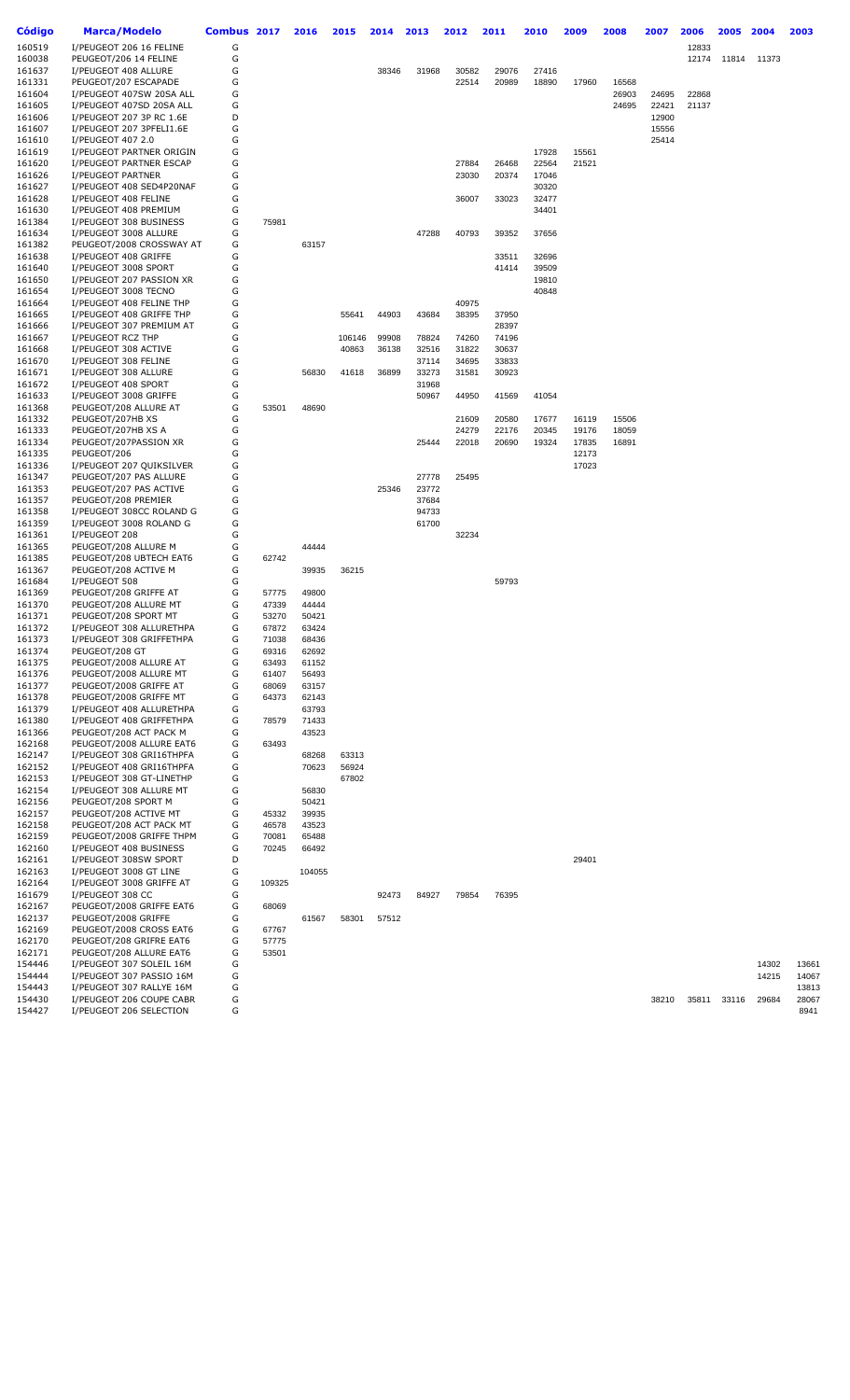| <b>Código</b> | <b>Marca/Modelo</b>      | Combus 2017 |       | 2016  | 2015  | 2014  | 2013  | 2012  | 2011  | 2010  | 2009  | 2008  | 2007  | 2006  | 2005  | 2004  | 2003  |
|---------------|--------------------------|-------------|-------|-------|-------|-------|-------|-------|-------|-------|-------|-------|-------|-------|-------|-------|-------|
| 154424        | I/PEUGEOT 607            | G           |       |       |       |       |       |       |       |       |       |       | 44502 | 42186 |       | 33208 | 29039 |
| 154414        | I/PEUGEOT 206 SOLEIL     | G           |       |       |       |       |       |       |       |       |       |       |       |       |       |       | 8862  |
| 154413        | I/PEUGEOT 206 RALLYE     | G           |       |       |       |       |       |       |       |       |       |       |       |       |       |       | 11428 |
| 154412        | I/PEUGEOT 206 PASSION    | G           |       |       |       |       |       |       |       |       |       |       |       |       |       |       | 10195 |
| 162165        | I/PEUGEOT 3008 ALLURE AT | G           | 98716 |       |       |       |       |       |       |       |       |       |       |       |       |       |       |
| 162109        | I/PEUGEOT 307SD PRE PK A | G           |       |       |       |       |       |       |       | 26297 | 24747 |       |       |       |       |       |       |
| 161694        | PEUGEOT/208 FELINE A     | G           |       |       |       |       |       | 27679 |       |       |       |       |       |       |       |       |       |
|               |                          |             |       |       |       |       |       |       |       |       |       |       |       |       |       |       |       |
| 161686        | I/PEUGEOT 308 GRIFFE THP | G           |       |       | 54300 | 46939 | 44115 |       |       |       |       |       |       |       |       |       |       |
| 161689        | I/PEUGEOT 308 FELINE THP | G           |       |       |       |       | 43158 | 42194 |       |       |       |       |       |       |       |       |       |
| 161691        | I/PEUGEOT 508 THP        | G           |       |       |       |       | 58268 | 53973 | 51849 |       |       |       |       |       |       |       |       |
| 161692        | I/PEUGEOT 3008GRIFFE THP | G           |       |       | 68508 | 56082 |       |       |       |       |       |       |       |       |       |       |       |
| 161695        | PEUGEOT/208 FELINE       | G           |       |       |       |       |       | 24625 |       |       |       |       |       |       |       |       |       |
| 161348        | PEUGEOT/207 HB ACTIVE    | G           |       |       |       | 25346 | 23285 | 22154 |       |       |       |       |       |       |       |       |       |
| 161697        | PEUGEOT/208 GRIFFE A     | G           |       | 52347 | 43072 | 41043 | 37195 | 34897 |       |       |       |       |       |       |       |       |       |
| 161698        | PEUGEOT/208 ACTIVE       | G           |       | 40763 | 35809 | 32558 | 28946 | 26654 |       |       |       |       |       |       |       |       |       |
| 162100        | I/PEUGEOT 307SD PRESENCE | G           |       |       |       |       |       |       |       | 22398 | 20362 | 18403 |       |       |       |       |       |
| 162102        | I/PEUGEOT 307SD PRES PK  | G           |       |       |       |       |       |       |       | 22628 | 20570 | 18462 |       |       |       |       |       |
| 162105        | I/PEUGEOT 307SD PRESENCE | G           |       |       |       |       |       |       |       |       |       |       | 18016 |       |       |       |       |
| 162139        | PEUGEOT/2008 GRIFFE THP  | G           |       | 65488 | 61903 | 59813 |       |       |       |       |       |       |       |       |       |       |       |
| 162108        | I/PEUGEOT 307HB PRESENCE | G           |       |       |       |       |       |       |       |       |       | 20076 |       |       |       |       |       |
| 162138        | PEUGEOT/2008 GRIFFE A    | G           |       | 63157 | 59858 | 58687 |       |       |       |       |       |       |       |       |       |       |       |
| 162110        |                          | G           |       |       |       |       |       |       |       |       | 24747 | 23973 |       |       |       |       |       |
|               | I/PEUGEOT 307SD PRESEN A |             |       |       |       |       |       |       |       |       |       |       |       |       |       |       |       |
| 162111        | I/PEUGEOT 307HB PRE PK A | G           |       |       |       |       |       |       | 28492 | 25447 | 23913 | 20876 |       |       |       |       |       |
| 162116        | I/PEUGEOT 307 XRD 2.0HDI | D           |       |       |       |       |       |       |       |       |       |       |       |       |       |       | 16266 |
| 162119        | I/PEUGEOT 308 ROLAND G   | G           |       |       |       | 52271 | 50358 |       |       |       |       |       |       |       |       |       |       |
| 162120        | I/PEUGEOT 408 ALLURE BVA | G           |       | 62446 | 45105 | 38817 | 35831 |       |       |       |       |       |       |       |       |       |       |
| 162121        | I/PEUGEOT 308 ALLURE BVA | G           |       | 63976 | 47973 | 41551 | 39062 |       |       |       |       |       |       |       |       |       |       |
| 162123        | I/PEUGEOT 308 QUIKSILVER | G           |       |       |       | 45211 |       |       |       |       |       |       |       |       |       |       |       |
| 162124        | PEUGEOT/208 ACT PACK BVA | G           |       |       | 39307 | 36935 |       |       |       |       |       |       |       |       |       |       |       |
| 162125        | PEUGEOT/208 ACTIVE PACK  | G           |       | 41308 | 37127 | 33237 |       |       |       |       |       |       |       |       |       |       |       |
| 162126        | PEUGEOT/208 ALLURE BVA   | G           |       | 48690 | 46616 |       |       |       |       |       |       |       |       |       |       |       |       |
| 162133        | PEUGEOT/2008 ALLURE A    | G           |       | 61152 | 57632 | 55905 |       |       |       |       |       |       |       |       |       |       |       |
| 162134        | PEUGEOT/2008 ALLURE      | G           |       | 57225 | 54547 | 53423 |       |       |       |       |       |       |       |       |       |       |       |
| 161683        | PEUGEOT/207 HB BLUE LION | G           |       |       |       |       | 21360 | 18994 |       |       |       |       |       |       |       |       |       |
| 162107        | I/PEUGEOT 307HB PRESEN A | G           |       |       |       |       |       |       |       | 25447 |       | 20876 |       |       |       |       |       |
|               |                          |             |       |       |       |       |       |       |       |       |       |       |       |       |       |       |       |
| 160875        | I/PEUGEOT 206 X-LINE     | G           |       |       |       |       |       |       |       |       |       |       |       |       | 13187 |       |       |
| 160897        | I/PEUGEOT 207HB XR       | G           |       |       |       |       | 20524 | 19267 | 18155 | 17031 | 15715 | 14828 |       |       |       |       |       |
| 160846        | I/PEUGEOT 307SD 20S A GR | G           |       |       |       |       |       |       |       |       |       | 21266 | 18584 | 18583 |       |       |       |
| 160848        | I/PEUGEOT 307SD 20S A FL | G           |       |       |       |       |       |       |       |       |       | 21266 | 18584 | 18583 |       |       |       |
| 160850        | I/PEUGEOT 307SD16 FXPR   | G           |       |       |       |       |       |       |       |       |       | 18388 | 18074 | 16861 |       |       |       |
| 160855        | I/PEUGEOT 307 16 FX PR   | G           |       |       |       |       |       |       | 27727 | 24284 | 22639 | 20145 | 19108 | 16472 |       |       |       |
| 160865        | I/PEUGEOT 307SW 20SA XSI | G           |       |       |       |       |       |       |       |       |       |       | 20203 |       |       |       |       |
| 160866        | I/PEUGEOT 307SW 20SA FEL | G           |       |       |       |       |       |       |       |       |       | 23786 | 21401 |       |       |       |       |
| 160839        | I/PEUGEOT 307 PRES 16 4P | G           |       |       |       |       |       |       |       |       |       |       |       |       | 16731 |       |       |
| 160868        | I/PEUGEOT 307SW 20S ALLU | G           |       |       |       |       |       |       |       |       |       | 20125 | 18243 | 17186 |       |       |       |
| 160837        | I/PEUGEOT 307 20S A FELI | G           |       |       |       |       |       |       |       |       |       | 20017 | 18538 | 15577 |       |       |       |
| 160878        | I/PEUGEOT 307 16 PR PK   | G           |       |       |       |       |       |       | 28247 | 24535 | 22880 | 20352 | 19318 |       |       |       |       |
| 160879        | I/PEUGEOT 307 SD16 PR PK | G           |       |       |       |       |       |       |       |       |       | 18905 | 18092 |       |       |       |       |
| 160885        | I/PEUGEOT 207 3P         | G           |       |       |       |       |       |       |       | 17737 | 16363 |       |       |       |       |       |       |
| 160886        | I/PEUGEOT 207 5P         | G           |       |       |       |       |       |       |       | 19798 | 18304 |       |       |       |       |       |       |
|               |                          |             |       |       |       |       |       |       |       |       |       |       |       |       |       |       |       |
| 160889        | I/PEUGEOT 307 HBFELINE A | G           |       |       |       |       |       |       | 28397 | 26802 | 24233 | 19537 | 19275 |       |       |       |       |
| 160890        | I/PEUGEOT 307 HB FELINE  | G           |       |       |       |       |       |       |       |       | 23315 | 19167 | 18088 |       |       |       |       |
| 160892        | I/PEUGEOT 307 SDFELINE A | G           |       |       |       |       |       |       |       | 27865 | 24137 | 20482 | 17860 |       |       |       |       |
| 160894        | I/PEUGEOT 307 SD FELINE  | G           |       |       |       |       |       |       |       | 27702 | 24370 | 18953 | 18070 |       |       |       |       |
| 160867        | I/PEUGEOT 307SW 20SA ALL | G           |       |       |       |       |       |       |       |       |       | 21592 | 19259 | 19021 |       |       |       |
| 160812        | I/PEUGEOT 307 16 PRES PK | G           |       |       |       |       |       |       |       |       |       |       |       |       | 15445 | 14620 |       |
| 161696        | PEUGEOT/208 GRIFFE       | G           |       | 48689 | 42117 | 37975 | 35466 | 33234 |       |       |       |       |       |       |       |       |       |
| 161330        | PEUGEOT/207PASSION XLINE | G           |       |       |       |       |       |       |       |       |       | 18845 |       |       |       |       |       |
| 154496        | I/PEUGEOT 307XSPREMIUMHD | D           |       |       |       |       |       |       |       |       |       |       |       | 15652 |       |       |       |
| 154491        | I/PEUGEOT 807 ST 20A     | G           |       |       |       |       |       |       |       |       |       |       |       |       |       | 26020 | 23606 |
| 154470        | I/PEUGEOT 406 ST 30 V6 A | G           |       |       |       |       |       |       |       |       |       |       |       |       |       |       | 17847 |
| 154459        | I/PEUGEOT 206 SW XSPRM16 | G           |       |       |       |       |       |       |       |       |       |       |       |       |       | 11230 |       |
| 154455        | I/PEUGEOT 307 RALLYE 20M | G           |       |       |       |       |       |       |       |       |       |       |       |       |       | 14941 | 14023 |
|               |                          | G           |       |       |       |       |       |       |       |       |       |       |       |       |       |       |       |
| 160844        | I/PEUGEOT 307SD 20S M    |             |       |       |       |       |       |       |       |       |       | 19558 | 19020 | 17489 |       |       |       |
| 160808        | I/PEUGEOT 307 RALLYE 20A | G           |       |       |       |       |       |       |       |       |       |       |       |       | 15628 | 14948 | 13967 |
| 154458        | I/PEUGEOT 206 SW XLINE11 | G           |       |       |       |       |       |       |       |       |       |       |       |       |       | 11286 |       |
| 160817        | I/PEUGEOT 307 20S A GRIF | G           |       |       |       |       |       |       |       |       |       | 20072 | 18597 | 15625 | 15562 |       |       |
| 160823        | I/PEUGEOT 307 20S CC     | G           |       |       |       |       |       |       |       |       |       |       |       |       | 41883 |       |       |
| 160825        | I/PEUGEOT 307 20S GRIFFE | G           |       |       |       |       |       |       |       |       |       |       | 18840 |       |       |       |       |
| 160826        | I/PEUGEOT 307 20S FELINE | G           |       |       |       |       |       |       |       |       |       | 19211 | 17821 | 14757 |       |       |       |
| 160832        | I/PEUGEOT 307 20A FEL PK | G           |       |       |       |       |       |       |       |       |       |       |       | 15928 | 15795 |       |       |
| 160833        | I/PEUGEOT 307 20 FELI PK | G           |       |       |       |       |       |       |       |       |       |       |       |       | 15384 |       |       |
| 160834        | I/PEUGEOT 307 20S A SW   | G           |       |       |       |       |       |       |       |       |       |       |       | 18014 | 17051 |       |       |
| 160835        | I/PEUGEOT 307 20S A CC   | G           |       |       |       |       |       |       |       |       |       | 49975 | 44181 | 40860 | 37597 |       |       |
| 160806        | I/PEUGEOT 307 20A FELINE | G           |       |       |       |       |       |       |       |       |       |       |       | 15698 | 15618 | 14221 |       |
|               |                          | G           |       |       |       |       |       |       |       |       |       |       |       |       |       |       |       |
| 161318        | PEUGEOT/207 5P           |             |       |       |       |       |       | 21384 | 18101 |       |       | 17421 |       |       |       |       |       |
| 161326        | PEUGEOT/207SW XR S       | G           |       |       |       |       |       | 20584 | 20557 | 17495 | 16940 | 16247 |       |       |       |       |       |
| 161325        | PEUGEOT/207SW XS A       | G           |       |       |       |       |       | 24640 | 21956 | 20656 | 18808 | 18073 |       |       |       |       |       |
| 161324        | PEUGEOT/207SW XR         | G           |       |       |       |       |       | 20285 | 20207 | 18419 | 16920 | 16062 |       |       |       |       |       |
| 161329        | PEUGEOT/207HB XR S       | G           |       |       |       |       |       | 22807 | 21720 | 18585 | 17085 | 16505 |       |       |       |       |       |
| 161328        | PEUGEOT/207HB XR         | G           |       |       |       |       | 20524 | 19267 | 18155 | 17031 | 15715 | 14828 |       |       |       |       |       |
| 161322        | PEUGEOT/207PASSION XR S  | G           |       |       |       |       | 23883 | 22474 | 20342 | 19342 | 18582 | 17078 |       |       |       |       |       |
| 161321        | PEUGEOT/207PASSION XS    | G           |       |       |       |       |       | 23108 | 21122 | 18967 | 17012 | 16369 |       |       |       |       |       |
| 161327        | PEUGEOT/207HB XLINE      | G           |       |       |       |       |       |       | 16054 | 14489 | 13136 | 12830 |       |       |       |       |       |
|               |                          |             |       |       |       |       |       |       |       |       |       |       |       |       |       |       |       |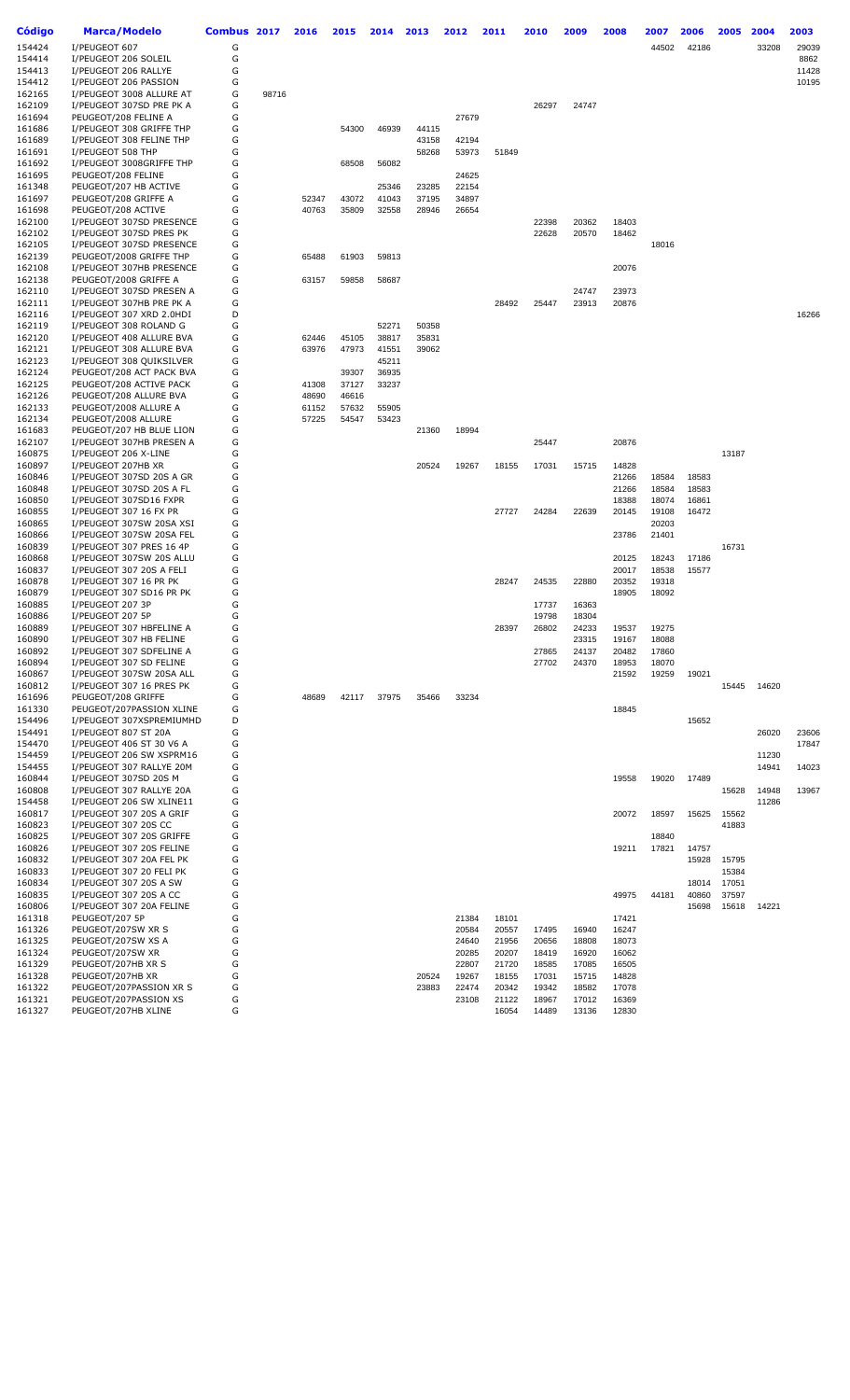| Código             | Marca/Modelo              | Combus 2017 |         | 2016    | 2015   | 2014          | 2013   | 2012   | 2011   | 2010   | 2009   | 2008   | 2007   | 2006                 | 2005          | 2004          | 2003   |
|--------------------|---------------------------|-------------|---------|---------|--------|---------------|--------|--------|--------|--------|--------|--------|--------|----------------------|---------------|---------------|--------|
| 161319             | PEUGEOT/207 3P            | G           |         |         |        |               |        |        |        |        |        | 16038  |        |                      |               |               |        |
|                    |                           |             |         |         |        |               |        |        |        |        |        |        |        |                      |               |               |        |
| 161323             | PEUGEOT/207PASSION XS A   | G           |         |         |        |               | 26927  | 24547  | 22773  | 20683  | 18996  | 18563  |        |                      |               |               |        |
| 161317             | PEUGEOT/207 SW            | G           |         |         |        |               |        |        |        |        |        | 15358  |        |                      |               |               |        |
| 161316             | PEUGEOT/207 SD            | G           |         |         |        |               |        |        |        |        |        | 21859  |        |                      |               |               |        |
|                    |                           |             |         |         |        |               |        |        |        |        |        |        |        |                      |               |               |        |
| 161311             | PEUGEOT/206 16FELI FXA    | G           |         |         |        |               |        |        |        |        |        | 15534  | 14220  |                      |               |               |        |
| 160898             | I/PEUGEOT 207HB XR S      | G           |         |         |        |               |        | 22807  | 21719  | 18585  | 17085  |        |        |                      |               |               |        |
| 154454             | I/PEUGEOT 307 PASSIO 20M  | G           |         |         |        |               |        |        |        |        |        |        |        |                      |               |               | 14157  |
|                    |                           | G           |         |         |        |               |        |        |        |        |        |        |        |                      |               |               |        |
| 154461             | I/PEUGEOT 307 SW 20 M     |             |         |         |        |               |        |        |        |        |        |        |        |                      | 16920         | 15871         | 15403  |
| 161305             | PEUGEOT/206 SW14 MOON FX  | G           |         |         |        |               |        |        |        |        |        | 15646  | 14366  |                      |               |               |        |
| 161310             | PEUGEOT/206SW 16FE FXA    | G           |         |         |        |               |        |        |        |        |        | 16640  | 15221  |                      |               |               |        |
| 161309             | PEUGEOT/206 16 ALLURE FX  | G           |         |         |        |               |        |        |        |        |        | 11886  | 10840  |                      |               |               |        |
|                    |                           |             |         |         |        |               |        |        |        |        |        |        |        |                      |               |               |        |
| 161306             | PEUGEOT/206 14 MOONLI FX  | G           |         |         |        |               |        |        |        |        |        | 14031  | 12757  |                      |               |               |        |
| <b>Fabricante:</b> | PONTIAC                   |             |         |         |        |               |        |        |        |        |        |        |        |                      |               |               |        |
|                    |                           |             |         |         |        |               |        |        |        |        |        |        |        |                      |               |               |        |
|                    |                           |             |         |         |        |               |        |        |        |        |        |        |        |                      |               |               |        |
| 110704             | I/PONTIAC GTO             | G           |         |         |        |               |        |        |        |        |        |        |        |                      | 126232        |               |        |
|                    |                           |             |         |         |        |               |        |        |        |        |        |        |        |                      |               |               |        |
| 110705             | I/PONTIAC SOLSTICE        | G           |         |         |        |               |        |        |        |        | 90653  | 69210  | 65425  | 52011                |               |               |        |
| 110706             | I/PONTIAC SOLSTICE GXP    | G           |         |         |        |               |        |        |        |        | 92118  | 80100  | 74191  | 69905                |               |               |        |
| 110709             | I/PONTIAC G8 GT           | G           |         |         |        |               |        |        |        |        |        | 87226  |        |                      |               |               |        |
|                    |                           | G           |         |         |        |               |        |        |        |        |        |        |        |                      |               |               |        |
| 110708             | I/PONTIAC G6 GT           |             |         |         |        |               |        |        |        |        |        | 65844  |        |                      |               |               |        |
| <b>Fabricante:</b> | <b>PORSCHE</b>            |             |         |         |        |               |        |        |        |        |        |        |        |                      |               |               |        |
|                    |                           |             |         |         |        |               |        |        |        |        |        |        |        |                      |               |               |        |
|                    |                           |             |         |         |        |               |        |        |        |        |        |        |        |                      |               |               |        |
| 110818             | I/PORSCHE CARRERA 2S      | G           |         |         |        |               |        |        |        |        |        |        |        |                      |               | 196368 184904 |        |
|                    |                           |             |         |         |        |               |        |        |        |        |        |        |        |                      |               |               |        |
| 110867             | I/PORSCHE 911 CARRERASPK  | G           |         |         |        | 475750        |        |        |        |        |        |        |        |                      |               |               |        |
| 110802             | I/PORSCHE 911 CARRERA     | G           | 401077  | 279692  | 263725 | 248669        |        |        | 219351 | 210840 | 201293 |        | 176403 |                      |               | 155155 147461 | 140696 |
| 110852             | I/PORSCHE PANAMERA 4      | G           |         |         |        |               |        | 370628 | 336139 | 297470 |        |        |        |                      |               |               |        |
| 110816             | I/PORSCHE 911 CARRERA S   | G           | 563369  | 433469  |        | 386610        | 368168 | 352420 | 318135 | 281223 | 260768 | 221507 | 217649 | 209038               |               | 186656 180448 |        |
|                    |                           |             |         |         |        |               |        |        |        |        |        |        |        |                      |               |               |        |
| 110854             | I/PORSCHE 911 SPEEDSTER   | G           |         |         |        |               |        |        | 379860 |        |        |        |        |                      |               |               |        |
| 110855             | I/PORSCHE 911 BLACK EDIT  | G           |         |         |        |               |        |        | 290961 |        |        |        |        |                      |               |               |        |
| 110856             | I/PORSCHE PANAMERA T. S   | G           |         |         |        | 843845 587756 |        |        | 424867 |        |        |        |        |                      |               |               |        |
| 110857             | I/PORSCHE CARRERA GTS     | G           |         |         |        |               |        |        | 299153 |        |        |        |        |                      |               |               |        |
|                    |                           |             |         |         |        |               |        |        |        |        |        |        |        |                      |               |               |        |
| 110858             | I/PORSCHE PANAMERA S HYB  | G           |         |         |        |               |        | 364994 | 347780 |        |        |        |        |                      |               |               |        |
| 110859             | I/PORSCHE 911 CARRERA C   | G           | 434677  | 397961  |        |               |        | 312016 | 300882 |        |        |        |        |                      |               |               |        |
| 110860             | I/PORSCHE 911 GT3 RS 4.0  | G           |         |         |        |               |        |        | 460788 |        |        |        |        |                      |               |               |        |
|                    |                           | G           |         |         |        |               |        |        |        |        |        |        |        |                      |               |               |        |
| 110861             | I/PORSCHE PANAMERA V6     |             |         |         |        | 357895        | 295307 | 278088 |        |        |        |        |        |                      |               |               |        |
| 110862             | I/PORSCHE PANAMERA GTS    | G           |         |         | 569143 | 532359        | 468023 | 424787 |        |        |        |        |        |                      |               |               |        |
| 110863             | I/PORSCHE 911 CABRIOLET   | G           |         |         |        | 473505        |        | 419528 |        |        |        |        |        |                      |               |               |        |
| 110850             | I/PORSCHE PANAMERA        | G           | 494161  | 437516  | 403924 | 368327        | 315288 | 280575 | 255143 | 249671 |        |        |        |                      |               |               |        |
|                    |                           |             |         |         |        |               |        |        |        |        |        |        |        |                      |               |               |        |
| 110875             | I/PORSCHE 911 CAR GTSCAB  | G           |         |         | 595356 |               |        |        |        |        |        |        |        |                      |               |               |        |
| 106362             | I/PORSCHE 911T COUPE      | G           |         |         |        |               |        |        |        |        |        | 326365 |        |                      |               |               |        |
| 142706             | I/PORSCHE CAYMAN GT4      | G           |         | 481998  | 462996 |               |        |        |        |        |        |        |        |                      |               |               |        |
| 142704             | I/PORSCHE CAYMAN R        | G           |         |         |        |               |        |        | 228743 |        |        |        |        |                      |               |               |        |
|                    |                           |             |         |         |        |               |        |        |        |        |        |        |        |                      |               |               |        |
| 142703             | I/PORSCHE CAYMAN          | G           | 374652  | 322291  | 293582 | 252377        | 229729 |        | 176699 | 153297 | 144112 | 136132 | 124236 | 119319               |               |               |        |
| 142702             | I/PORSCHE CAYMAN S        | G           | 396994  | 380189  | 343993 | 322210        | 274955 |        | 223354 | 209806 | 178227 | 158320 |        | 138979 130792 112257 |               |               |        |
| 110864             | I/PORSCHE 911 TURBOS918S  | G           |         |         |        |               |        | 479308 |        |        |        |        |        |                      |               |               |        |
| 110876             | I/PORSCHE 911CARRERA4GTS  | G           | 634841  |         | 500069 |               |        |        |        |        |        |        |        |                      |               |               |        |
|                    |                           |             |         |         |        |               |        |        |        |        |        |        |        |                      |               |               |        |
| 110865             | I/PORSCHE PANAMERA PLAT.  | G           |         |         |        |               | 318463 |        |        |        |        |        |        |                      |               |               |        |
| 110874             | I/PORSCHE 911 TARGA 4GTS  | G           | 686347  |         | 621790 |               |        |        |        |        |        |        |        |                      |               |               |        |
| 110871             | I/PORSCHE CAYMAN GTS      | G           |         | 407194  | 381171 | 354142        |        |        |        |        |        |        |        |                      |               |               |        |
| 110870             | I/PORSCHE BOXSTER GTS     | G           |         | 395304  | 350152 | 333099        |        |        |        |        |        |        |        |                      |               |               |        |
|                    |                           |             |         |         |        |               |        |        |        |        |        |        |        |                      |               |               |        |
| 110869             | I/PORSCHE CARRERA 911 50  | G           |         |         |        | 552532        |        |        |        |        |        |        |        |                      |               |               |        |
| 110868             | I/PORSCHE 918 SPYDER      | G           |         |         |        | 2912489       |        |        |        |        |        |        |        |                      |               |               |        |
| 110851             | I/PORSCHE 911 GT2 RS      | G           |         |         |        |               |        |        | 952336 | 906863 |        |        |        |                      |               |               |        |
| 110879             | I/PORSCHE 911 R           | G           |         | 623674  |        |               |        |        |        |        |        |        |        |                      |               |               |        |
|                    |                           |             |         |         |        |               |        |        |        |        |        |        |        |                      |               |               |        |
| 110825             | I/PORSCHE CAYENNE TURBOS  | G           |         |         |        |               |        |        |        |        | 204065 | 181659 |        | 161115               |               |               |        |
| 110803             | I/PORSCHE 911 TURBO       | G           | 887633  | 847197  |        | 766519 713166 | 635460 |        | 455803 | 381690 | 353090 | 305838 | 292689 | 269420               |               | 223731        | 199574 |
| 110804             | I/PORSCHE CAYENNE S       | G           |         |         |        |               |        | 230237 | 184574 | 148951 | 135528 | 122118 | 114331 | 89841                | 80325         | 75292         | 61419  |
| 110805             | I/PORSCHE CAYENNE TURBO   | G           |         |         |        |               |        |        | 216524 | 214977 |        | 144856 |        | 130517 120241        | 89760         | 86388         | 84665  |
|                    |                           |             |         |         |        |               |        |        |        |        |        |        |        |                      |               |               |        |
| 110807             | I/PORSCHE 911 CARRERA 4   | G           |         |         |        | 537950        |        |        |        |        | 271823 | 224642 |        |                      |               |               |        |
| 110808             | I/PORSCHE 911 CARRERA 4S  | G           | 591876  | 567615  |        | 499970        | 388149 | 361402 | 324512 | 246020 | 244897 | 212408 | 200707 |                      | 188594 173242 | 169027        | 147021 |
| 110809             | IMP/PORSCHE BOXSTER       | G           | 374649  | 291347  | 267578 | 245748        | 231663 | 214949 | 204714 | 178774 | 165681 | 153926 | 141840 |                      | 134977 121533 | 119751        | 107809 |
| 110810             | I/PORSCHE 911 GT3         | G           |         |         | 740851 | 668692        | 582879 |        |        | 448108 | 409378 | 339839 | 311425 | 308140               |               | 247975        | 241065 |
|                    |                           |             |         |         |        |               |        |        |        |        |        |        |        |                      |               |               |        |
| 110811             | I/PORSCHE BOXSTER S       | G           | 397282  | 280922  | 258004 | 236956        | 217625 | 207262 | 197394 | 172396 | 159737 | 143532 | 136223 |                      | 126918 122448 | 119137        | 101158 |
| 110812             | I/PORSCHE 911 GT2         | G           |         |         |        |               |        |        |        |        | 341373 | 327339 | 298600 |                      |               | 239981        |        |
| 110813             | I/PORSCHE CAYENNE V6      | G           |         |         |        |               |        |        | 132504 | 115817 |        | 96344  | 90423  | 83687                | 77224         | 74594         | 66053  |
|                    |                           | G           |         |         |        |               |        |        |        |        |        |        |        |                      |               |               |        |
| 110814             | I/PORSCHE CARRERA GT      |             |         |         |        |               |        |        |        |        |        |        |        |                      | 590549 514336 |               |        |
| 110853             | I/PORSCHE 911CARRERA GTS  | G           | 582969  |         | 565041 |               |        |        | 341220 | 336263 |        |        |        |                      |               |               |        |
| 110822             | I/PORSCHE CAYENNE         | G           |         |         |        |               | 212754 |        | 180417 | 120758 | 109094 | 97620  | 90214  | 83799                | 77551         |               |        |
| 110849             | I/PORSCHE BOXSTER SPYDER  | G           |         | 419088  | 386510 |               |        |        | 163885 | 150658 |        |        |        |                      |               |               |        |
| 110838             | I/PORSCHE BOXSTER S PD    | G           |         |         |        |               |        |        |        |        | 174943 | 166282 |        |                      |               |               |        |
|                    |                           |             |         |         |        |               |        |        |        |        |        |        |        |                      |               |               |        |
| 110844             | I/PORSCHE 911 TURBO CAB   | G           |         | 829592  |        |               |        |        | 560318 | 450808 | 421818 |        |        |                      |               |               |        |
| 110843             | I/PORSCHE PANAMERA S      | G           |         |         | 535090 | 370885        | 364097 | 355699 | 320247 | 269897 | 253054 |        |        |                      |               |               |        |
| 110847             | I/PORSCHE 911 TURBO CA S  | G           |         | 1014004 | 982780 | 889460        |        | 594112 | 551060 | 525242 |        |        |        |                      |               |               |        |
|                    |                           |             |         |         |        |               |        |        |        |        |        |        |        |                      |               |               |        |
| 110817             | I/PORSCHE 911 TURBO S     | G           | 1020700 | 945957  | 879936 | 775609        | 627601 |        | 479508 | 422109 |        |        |        |                      |               | 239287 210810 |        |
| 110848             | I/PORSCHE 911 SPORT CLAS  | G           |         |         |        |               |        |        |        | 581393 |        |        |        |                      |               |               |        |
| 110845             | I/PORSCHE 911 GT3 RS      | G           |         | 839471  | 746500 |               |        |        | 477389 | 414252 | 393103 |        |        |                      |               |               |        |
|                    |                           | G           |         |         |        |               |        |        | 392375 |        |        |        |        |                      |               |               |        |
| 110841             | I/PORSCHE PANAMERA TURBO  |             | 820236  | 708057  |        |               | 499556 | 474804 |        | 364163 | 342540 |        |        |                      |               |               |        |
| 110842             | I/PORSCHE PANAMERA 4S     | G           | 654913  | 595721  |        |               |        | 371523 | 316588 | 299777 | 280930 |        |        |                      |               |               |        |
| 110837             | I/PORSCHE 911 CARRERA 4SC | G           |         |         |        | 552540        | 440680 |        |        | 313838 | 309594 |        |        |                      |               |               |        |
| 110836             | I/PORSCHE 911 CARRERA SC  | G           | 597969  | 403735  |        | 362385        | 343327 | 331117 | 303537 |        | 262269 | 246941 |        |                      |               |               |        |
|                    |                           |             |         |         |        |               |        |        |        |        |        |        |        |                      |               |               |        |
| 110834             | I/PORSCHE BOSXTER RS60    | G           |         |         |        |               |        |        |        |        |        | 202057 |        |                      |               |               |        |
| 110833             | I/PORSCHE BOXSTER SRS60T  | G           |         |         |        |               |        |        |        |        |        | 162103 |        |                      |               |               |        |
| 110832             | I/PORSCHE BOXSTER SRS60M  | G           |         |         |        |               |        |        |        |        |        |        | 158556 |                      |               |               |        |
| 110827             | I/PORSCHE 911 TARGA 4S    | G           | 632569  | 603571  |        | 586128        |        |        | 337222 | 290578 | 273325 | 267797 | 250151 | 221902               |               |               |        |
|                    |                           |             |         |         |        |               |        |        |        |        |        |        |        |                      |               |               |        |
| 110826             | I/PORSCHE CARRERA S       | G           |         |         |        |               |        |        | 283256 |        |        |        |        | 209002               |               |               |        |
|                    |                           |             |         |         |        |               |        |        |        |        |        |        |        |                      |               |               |        |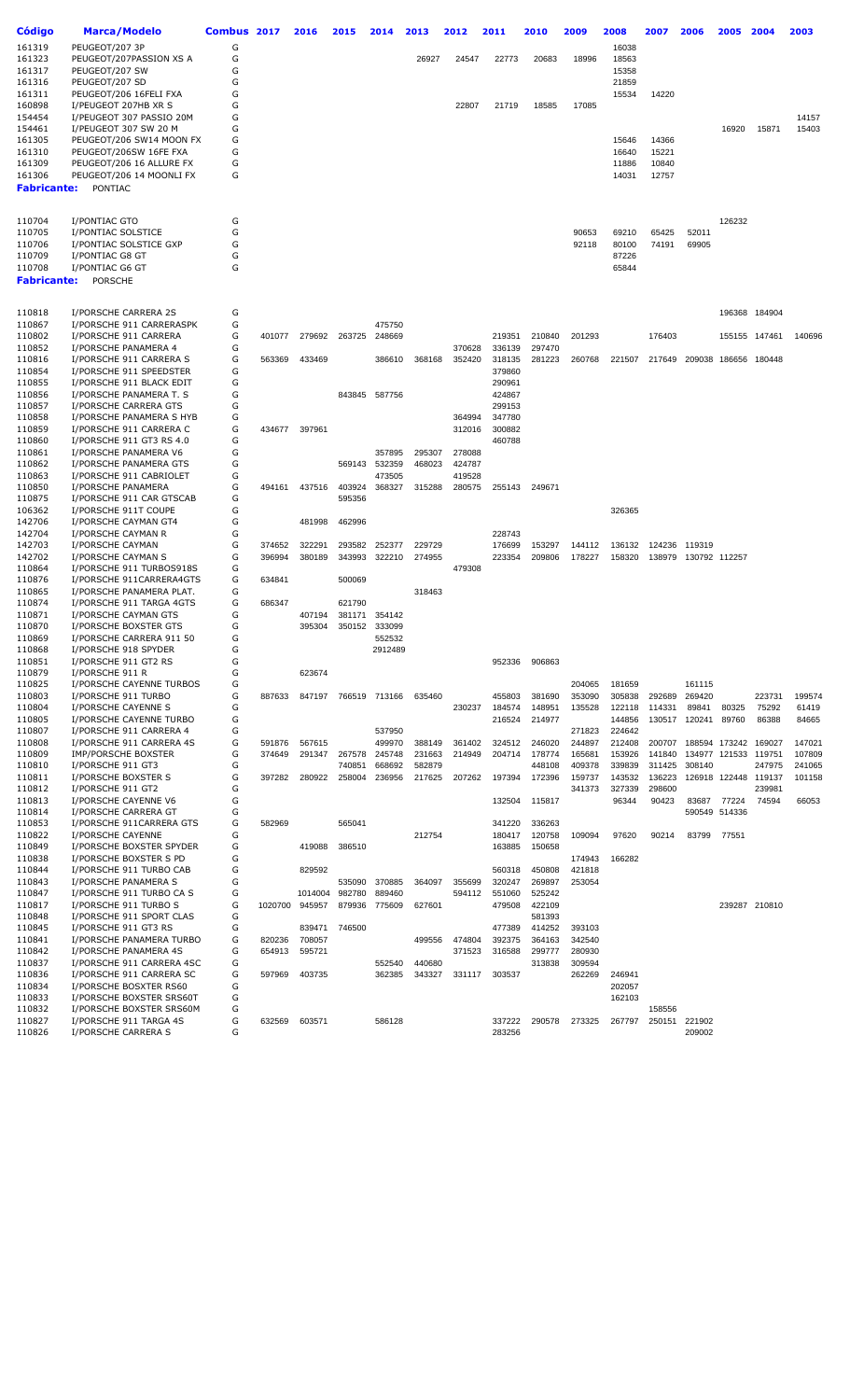| <b>Código</b><br>166030 | Marca/Modelo<br>I/PORSCHE 911 COUPE                  | Combus 2017<br>G |                | 2016           | 2015           | 2014           | 2013  | 2012  | 2011  | 2010<br>258751 | 2009           | 2008           | 2007           | 2006           | 2005           | 2004           | 2003           |
|-------------------------|------------------------------------------------------|------------------|----------------|----------------|----------------|----------------|-------|-------|-------|----------------|----------------|----------------|----------------|----------------|----------------|----------------|----------------|
| 244617<br>166032        | I/PORSCHE CAYENNE S E-HY<br>I/PORSCHE 911 CARRERA 2S | G<br>G           | 363397         | 337656         |                |                |       |       |       |                |                |                | 234126 217546  |                |                |                |                |
| <b>Fabricante:</b>      | <b>RDK</b>                                           |                  |                |                |                |                |       |       |       |                |                |                |                |                |                |                |                |
| 149803                  | RDK/TIGER                                            | G                | 18274          | 16070          | 14205          | 13045          | 11980 | 11602 |       | 10471          |                |                |                |                |                |                |                |
| 149801<br>149802        | RDK/RENEGADE<br>RDK/SULTAN                           | G<br>G           | 26660<br>26251 | 23624<br>24083 | 22529<br>21695 | 21646<br>21203 |       |       |       |                |                |                |                |                |                |                |                |
| <b>Fabricante:</b>      | RENAULT                                              |                  |                |                |                |                |       |       |       |                |                |                |                |                |                |                |                |
|                         |                                                      |                  |                |                |                |                |       |       |       |                |                |                |                |                |                |                |                |
| 111080<br>111145        | I/RENAULT MEGANE2SDDY20<br>RENAULT/CLIO AUT 12 16VH  | G<br>G           |                |                |                |                |       |       |       |                |                |                |                |                | 14899<br>11110 | 10728          | 10359          |
| 111161                  | RENAULT/CLIO AUT 10 H 3P                             | G                |                |                |                |                |       |       |       |                |                |                | 11317          | 10469          | 9922           |                |                |
| 111160<br>111159        | RENAULT/CLIO AUT16 16H3P<br>RENAULT/CLIO DYN16 16H3P | G<br>G           |                |                |                |                |       |       |       |                |                |                | 13570          | 12386          | 12219<br>12473 |                |                |
| 111157                  | RENAULT/CLIO DYN10 16H3P                             | G                |                |                |                |                |       |       |       |                |                |                |                |                | 13894          |                |                |
| 111156                  | RENAULT/CLIO EXP10 16H3P                             | G                |                |                |                |                |       |       |       |                |                |                |                | 11191          | 10569          |                |                |
| 111154<br>111152        | RENAULT/CLIO AUT10 16H3P<br>RENAULT/SCENIC AUT 1616V | G<br>G           |                |                |                |                |       |       |       | 21902          | 19902          | 17656          | 11290<br>15697 | 10811<br>14794 | 10250<br>13335 | 12378          | 12056          |
| 111151                  | RENAULT/SCENIC PRI 2016V                             | G                |                |                |                |                |       |       |       |                |                | 19155          | 17122          | 14929          | 14191          | 12996          | 12288          |
| 111150                  | RENAULT/SCENIC PRI 1616V                             | G                |                |                |                |                |       |       |       | 23194          | 22525          |                |                |                | 13309          | 12379          | 11284          |
| 111127<br>111148        | RENAULT/CLIO PRI 10 16VH<br>RENAULT/SCENIC EXP 1616V | G<br>G           |                |                |                |                |       |       |       |                | 20400          | 18183          | 14181<br>17300 | 13377<br>16130 | 12152<br>12586 | 11057<br>12309 | 10505<br>11642 |
| 111169                  | RENAULT/MEGANEGT DYN 20                              | G                |                |                |                |                |       |       |       |                |                | 22681          | 19680          | 19514          |                |                |                |
| 111141<br>111139        | RENAULT/CLIO AUT 12 16DV<br>RENAULT/CLIO AUT 16 16VH | G<br>G           |                |                |                |                |       |       |       |                |                |                | 14074          | 12576          | 12435          | 10622<br>11385 | 10583          |
| 111138                  | RENAULT/CLIO AUT 16 16VS                             | G                |                |                |                |                |       |       |       |                |                |                | 13573          | 12382          | 12217          | 11326          |                |
| 111137                  | RENAULT/CLIO AUT 10 16VH                             | G                |                |                |                | 18445          |       |       |       |                |                |                | 12197          | 11135          | 10402          | 10179          | 10058          |
| 111136<br>111135        | RENAULT/CLIO AUT 10 16VS<br>RENAULT/CLIO AUT 1.0 H   | G<br>G           |                |                |                |                |       |       |       |                |                |                | 12745<br>11432 | 11810<br>10642 | 11268<br>9911  | 10832<br>9629  | 10334<br>9458  |
| 111134                  | RENAULT/CLIO AUT 1.0 S                               | G                |                |                |                |                |       |       |       |                |                |                |                |                |                | 10567          |                |
| 111131                  | RENAULT/CLIO DYN 10 16VH                             | G<br>G           |                |                |                |                |       |       |       |                |                |                |                |                | 12244<br>12653 | 11257          | 10819<br>10845 |
| 111128<br>111149        | RENAULT/CLIO PRI 16 16VS<br>RENAULT/SCENIC EXP 2016V | G                |                |                |                |                |       |       |       |                |                |                | 14853          | 13415          | 14968          | 11875<br>13967 | 13618          |
| 111181                  | RENAULT/MEGANEGT DYN 16                              | G                |                |                |                |                |       | 27525 | 26785 | 25143          | 24067          | 22186          | 20702          | 19399          |                |                |                |
| 111076<br>111198        | I/RENAULT MEGANE2SDAUC16<br>RENAULT/LOGAN AUT 16     | G<br>G           |                |                |                |                |       |       |       |                | 15107          | 14297          | 12401          |                | 13413          |                |                |
| 111197                  | RENAULT/LOGAN EXP 16                                 | G                |                |                |                |                |       | 22656 | 20611 | 18739          | 17270          | 15078          | 14405          |                |                |                |                |
| 111196                  | RENAULT/SANDERO EXP1016V                             | G                |                | 31888          |                | 26525          | 22912 | 20817 | 19528 | 18102          | 16764          | 16350          | 14965          |                |                |                |                |
| 111195<br>111191        | RENAULT/SANDERO AUT1016V<br>RENAULT/SANDERO PRI1616V | G<br>G           |                |                |                | 23859          | 21372 | 20077 | 18914 | 16455<br>22109 | 15931<br>20016 | 14370<br>18740 | 13538<br>17347 |                |                |                |                |
| 111189                  | RENAULT/LOGAN EXP 1016V                              | G                |                |                |                |                | 22750 | 20782 | 19031 | 17606          | 16575          | 15456          | 14076          |                |                |                |                |
| 111188<br>111187        | RENAULT/LOGAN AUT 1016V<br>RENAULT/LOGAN EXP 1616V   | G<br>G           |                |                |                |                | 20728 | 19787 | 18557 | 16208          | 14445          | 14260<br>17120 | 12616          |                |                |                |                |
| 111166                  | RENAULT/MEGANESD DYN 16                              | G                |                |                |                |                |       |       |       | 22700          | 21766          | 20227          | 19017          | 17490          | 16194          |                |                |
| 111184                  | RENAULT/MEGANEGT EXPR 16                             | G                |                |                |                |                |       |       |       | 27373          | 22962          | 21498          |                | 20013          |                |                |                |
| 111167<br>111180        | RENAULT/MEGANESD EXPR 16<br>RENAULT/MEGANEGT DYN 2   | G<br>G           |                |                |                |                |       |       |       | 24017<br>26615 | 21723<br>23787 | 19772<br>22808 | 18297<br>20286 | 17245<br>20036 | 16154          |                |                |
| 111178                  | RENAULT/MEGANESD EXPR 20                             | G                |                |                |                |                |       |       |       |                | 22345          | 19405          | 19132          |                |                |                |                |
| 111177<br>111176        | RENAULT/MEGANESD PRI 20A<br>RENAULT/MEGANEGT PRI 20A | G<br>G           |                |                |                |                |       |       |       |                | 24808<br>28007 | 21177<br>25819 |                |                |                |                |                |
| 111175                  | RENAULT/MEGANESD EXP 20A                             | G                |                |                |                |                |       |       |       |                | 25127          | 22358          | 21066          |                |                |                |                |
| 111174                  | RENAULT/MEGANESD DYN 20                              | G                |                |                |                |                |       |       |       |                | 21674          | 20711          | 19382          | 18166          |                |                |                |
| 111173<br>111172        | RENAULT/MEGANEGT EXPR 20<br>RENAULT/MEGANESD DYN 20A | G<br>G           |                |                |                |                |       |       |       | 25755          | 22962<br>23476 | 22054<br>21717 | 20425          | 19116          |                |                |                |
| 111171                  | RENAULT/MEGANEGT EXP 20A                             | G                |                |                |                |                |       |       |       |                | 26508          | 24709          |                |                |                |                |                |
| 111129                  | RENAULT/CLIO PRI 16 16VH                             | G                |                |                |                |                |       |       |       |                |                |                | 14415          | 12942          | 12176          | 11443          | 10716          |
| 111186<br>111070        | RENAULT/LOGAN PRI 1616V<br>I/RENAULT MEGANE2 DYN20A  | G<br>G           |                |                |                |                |       |       |       |                | 18619          | 16701          | 15575          |                |                | 14388          |                |
| 111087                  | I/RENAULT CLIO AUT1616VH                             | G                |                |                |                |                |       |       |       |                |                | 15702          | 13827          |                |                |                |                |
| 111085<br>111126        | I/RENAULT CLIO AUT1616VS<br>RENAULT/CLIO PRI 10 16VS | G<br>G           |                |                |                |                |       |       |       |                |                | 16574          | 14150<br>14215 | 14103          | 11800          | 11243          | 10560          |
| 111082                  | I/RENAULT MEGANE GTDYN20                             | G                |                |                |                |                |       |       |       |                |                |                |                |                | 19559          |                |                |
| 111133                  | RENAULT/CLIO DYN 16 16VH                             | G                |                |                |                |                |       |       |       |                |                |                |                |                | 12473          | 11505          | 10520          |
| 111078<br>111075        | I/RENAULT MEGANE2SDDY20A<br>I/RENAULT MEGANE2SDDY20  | G<br>G           |                |                |                |                |       |       |       |                |                |                |                |                | 16705<br>14899 |                |                |
| 111074                  | I/RENAULT MEGANE2SDDY16                              | G                |                |                |                |                |       |       |       |                |                |                |                |                | 13403          |                |                |
| 111088<br>111072        | I/RENAULT CLIO PRI1616VS<br>I/RENAULT MEGANE2SDDYDCI | G<br>D           |                |                |                |                |       |       |       |                |                | 15935          | 14947<br>21419 |                |                |                |                |
| 111083                  | I/RENAULT MEGANEGTDYN20A                             | G                |                |                |                |                |       |       |       |                |                |                |                |                | 16576          |                |                |
| 111065                  | I/RENAULT CLIO AUT GNV S                             | G                |                |                |                |                |       |       |       |                |                |                |                |                |                |                | 11723          |
| 111064<br>111063        | I/RENAULT ESPACE P 3.5V6<br>I/RENAULT G ESPACE I35V6 | G<br>G           |                |                |                |                |       |       |       |                |                |                |                |                |                |                | 21170<br>25504 |
| 111052                  | I/RENAULT MEGANE PRI 20S                             | G                |                |                |                |                |       |       |       |                |                |                |                |                | 15251          | 14101          | 11450          |
| 111047                  | I/RENAULT MEGANE EXP 16H                             | G                |                |                |                |                |       |       |       |                |                |                |                |                |                | 12420          | 9900           |
| 111033<br>111031        | I/RENAULT MEGANE RXE 2.0<br>I/RENAULT MEGANE RT 1.6  | G<br>G           |                |                |                |                |       |       |       |                |                |                |                |                |                |                | 13094<br>10240 |
| 111017                  | I/RENAULT CLIO RT                                    | D                |                |                |                |                |       |       |       |                |                |                |                |                |                | 11888          |                |
| 111011<br>111073        | IMP/RENAULT LAGUNA V6<br>I/RENAULT MEGANE2SDAUP16    | G<br>G           |                |                |                |                |       |       |       |                |                |                | 25564          | 24685          | 13304          |                |                |
| 111114                  | RENAULT/CLIO RN 1.0 16V                              | G                |                |                |                |                |       |       |       |                |                |                |                |                |                |                | 10427          |
| 111125                  | RENAULT/CLIO EXP 16 16VH                             | G                |                |                |                |                |       |       |       |                |                |                | 14513          | 12756          | 12102          | 11063          | 10192          |
| 111124<br>111123        | RENAULT/CLIO EXP 16 16VS<br>RENAULT/CLIO EXP 10 16VH | G<br>G           |                |                |                |                |       |       |       |                |                |                | 16178<br>13554 | 14851<br>12041 | 13774<br>11718 | 12334<br>10790 | 11955<br>10262 |
|                         |                                                      |                  |                |                |                |                |       |       |       |                |                |                |                |                |                |                |                |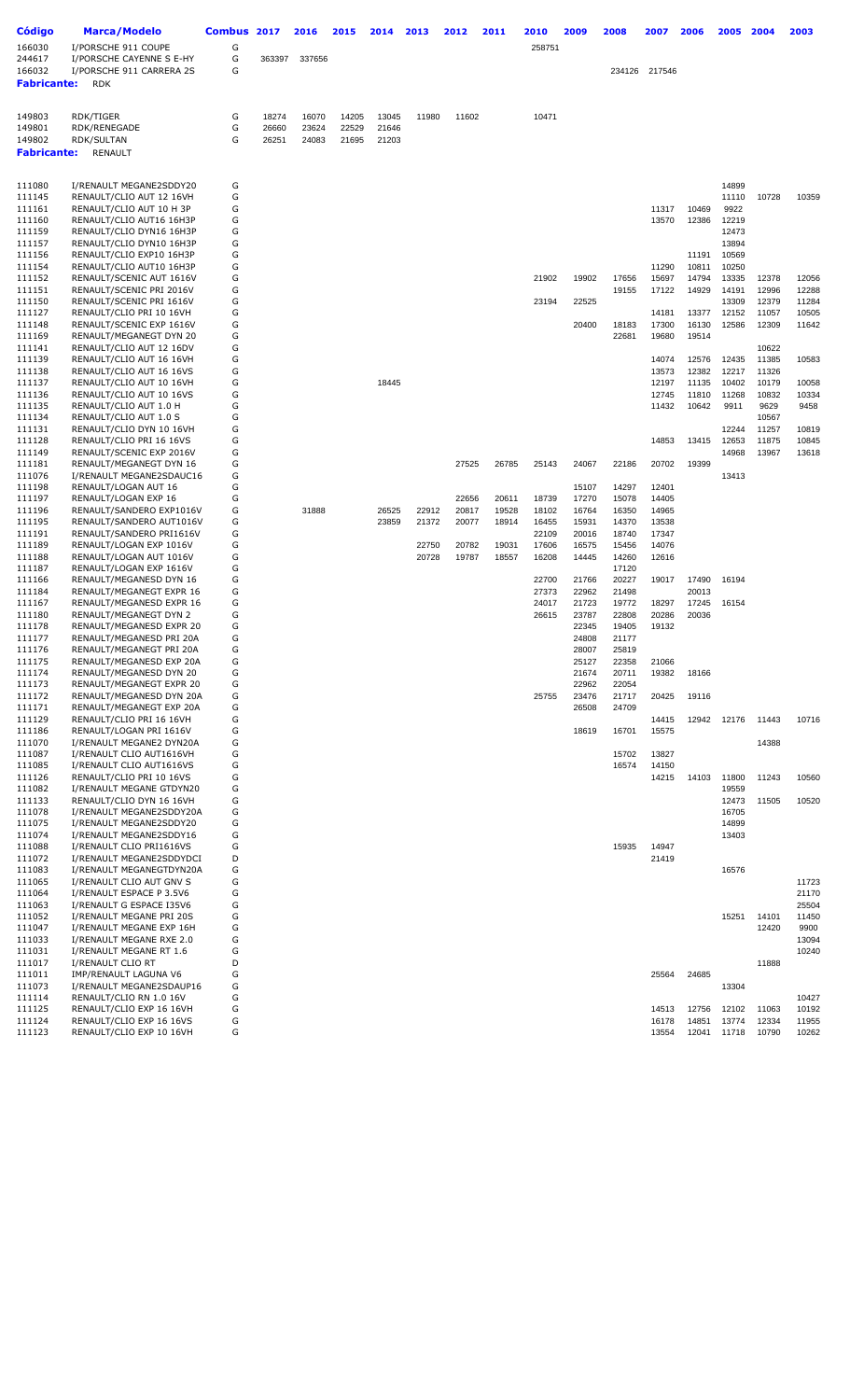| Código           | <b>Marca/Modelo</b>                                  | Combus 2017 |                | 2016           | 2015           | 2014           | 2013           | 2012           | 2011  | 2010           | 2009           | 2008           | 2007           | 2006  | 2005  | 2004  | 2003  |
|------------------|------------------------------------------------------|-------------|----------------|----------------|----------------|----------------|----------------|----------------|-------|----------------|----------------|----------------|----------------|-------|-------|-------|-------|
| 111081           | I/RENAULT MEGANE2SDDY20                              | G           |                |                |                |                |                |                |       |                |                |                |                |       | 14899 |       |       |
| 111121           | RENAULT/CLIO EXP 1.0 H                               | G           |                |                |                |                |                |                |       |                |                |                |                |       | 12095 | 10317 | 10099 |
| 111089           | I/RENAULT CLIO EXP1616VS                             | G           |                |                |                |                |                |                |       |                |                | 14883          | 14254          | 12523 |       |       |       |
| 111113           | RENAULT/CLIO RT 1.0 16V                              | G           |                |                |                |                |                |                |       |                |                |                |                |       |       |       | 10901 |
| 111112<br>111111 | RENAULT/CLIO RL 1.0 16V<br>RENAULT/CLIO RT 1.6 16V   | G<br>D      | 27145          |                |                |                |                |                |       |                |                |                |                |       |       |       | 10162 |
| 111109<br>111094 | RENAULT/SCENIC RT1.6 16V                             | G<br>G      |                |                |                |                |                |                |       |                |                |                |                | 12382 |       |       | 12391 |
| 111122           | I/RENAULT CLIO AUT 16H3P<br>RENAULT/CLIO EXP 10 16VS | G           |                |                |                |                |                |                |       |                |                |                | 13574<br>15390 | 13738 | 12473 | 11758 | 11217 |
| 111093<br>111105 | I/RENAULT CLIO EXP 16H3P<br>RENAULT/CLIO RL 1.0      | G<br>G      |                |                | 31341          |                |                |                |       |                |                |                |                |       |       |       | 9407  |
| 111096           | I/RENAULT LOGAN                                      | G           |                |                |                |                |                |                | 18351 |                |                |                | 16117          | 15014 |       |       |       |
| 111097           | I/RENAULT MEGANE CC 20 A                             | G           |                |                |                |                |                |                |       |                |                | 47065          | 43455          | 35606 |       |       |       |
| 111100           | RENAULT/SCENIC RT 2.0                                | G           |                |                |                |                |                |                |       |                |                |                |                |       |       |       | 11968 |
| 111101           | RENAULT/SCENIC RXE 2.0                               | G           |                |                |                |                |                |                |       |                |                |                |                |       |       |       | 13790 |
| 111102           | RENAULT/SCENIC RXE1.6 16                             | G           |                |                |                |                |                |                |       |                |                |                |                |       |       |       | 12015 |
| 111098           | I/RENAULT MEGANE HT 20 A                             | G           |                |                |                |                |                |                |       |                |                |                |                | 19842 |       |       |       |
| 167032           | RENAULT/SANDERO STEP 16                              | G           | 50088          | 46578          | 40473          | 37873          |                | 28091          |       |                |                |                |                |       |       |       |       |
| 164050           | I/RENAULT KOLEOS 2.5 4WD                             | G           |                | 75099          |                |                |                |                |       |                |                |                |                |       |       |       |       |
| 164043           | I/RENAULT ZOE INTENS ZE                              | G           |                |                | 78198          | 72892          | 71161          |                |       |                |                |                |                |       | 24737 | 23325 |       |
| 164003           | I/RENAULT CLIO EXP1016VH                             | G           |                | 26342<br>40498 | 23068          | 21405          | 18580          | 16531          |       |                |                |                |                |       |       |       |       |
| 167038<br>167031 | RENAULT/LOGAN EXP 16 SCE<br>RENAULT/SANDERO EXPR 10  | G<br>G      | 41635<br>34461 | 31452          | 30134          | 28385          |                |                |       |                |                |                |                |       |       |       |       |
| 164052           | RENAULT/CAPTUR ZEN 16M                               | G           | 69063          | 65829          |                |                |                |                |       |                |                |                |                |       |       |       |       |
| 164049           | I/RENAULT ZOE INT MA 8                               | G           |                |                | 61856          |                |                |                |       |                |                |                |                |       |       |       |       |
| 164044           | I/RENAULT ZOE ZEN ZE                                 | G           |                |                |                |                |                |                |       |                |                |                |                |       |       | 24896 |       |
| 167034           | RENAULT/SANDERO 20 RS                                | G           | 52510          | 49273          | 46395          |                |                |                |       |                |                |                |                |       |       |       |       |
| 167035           | RENAULT/SANDERO 16GTLINE                             | G           |                | 38511          | 37526          |                |                |                |       |                |                |                |                |       |       |       |       |
| 167036           | RENAULT/LOGAN EXPR 10                                | G           | 39694          | 37024          |                |                |                |                |       |                |                |                |                |       |       |       |       |
| 167037           | RENAULT/LOGAN AUTH 10                                | G           | 37820          | 37202          |                |                |                |                |       |                |                |                |                |       |       |       |       |
| 164048           | I/RENAULT FLUENCE DYN PL                             | G           | 72421          | 61518          | 54185          |                |                |                |       |                |                |                |                |       |       |       |       |
| 164047<br>164046 | I/RENAULT FLUENCE GTLINE<br>I/RENAULT MEGANE RS3J1K1 | G<br>G      |                | 65701          | 61272          | 57607<br>40613 | 48410          |                |       |                |                |                |                |       |       |       |       |
| 167033           | RENAULT/SANDERO STEP 16R                             | G           |                | 46651          | 40540          | 39226          |                |                |       |                |                |                |                |       |       |       |       |
| 164024           | I/RENAULT ESPACE 7PL                                 | G           |                |                |                |                |                |                |       | 33375          |                |                |                |       |       |       |       |
| 164041           | I/RENAULT FLUENCE ZE DYN                             | G           |                |                |                | 40654          |                |                |       |                |                |                |                |       |       | 24974 |       |
| 164040           | I/RENAULT MEGANERS RL265                             | G           |                |                |                |                | 100438         |                |       |                |                |                |                |       |       |       |       |
| 164037           | I/RENAULT FLUENCE GT20                               | G           |                |                |                | 53519          | 46907          | 45403          |       |                |                |                |                |       |       |       |       |
| 164035<br>164033 | I/RENAULT FLUENCE EXP 16<br>I/RENAULT FLUENCE EXP20A | G<br>G      |                |                |                | 30829          | 28211          | 27074          | 25531 | 34536          |                |                |                |       |       |       |       |
| 164031           | I/RENAULT FLUENCE PRI20A                             | G           | 72730          | 68352          | 61190          | 49504          | 44088          | 37802          | 36486 | 35854          |                |                |                |       |       |       |       |
| 164030           | I/RENAULT FLUENCE DYN20A                             | G           | 67813          | 58735          | 52776          | 42012          | 37083          | 35112          | 32482 | 31073          |                |                |                |       |       |       |       |
| 164029           | I/RENAULT FLUENCE EXP20M                             | G           |                |                |                |                |                |                |       | 27903          |                |                |                |       |       |       |       |
| 164028           | I/RENAULT FLUENCE DYN20M                             | G           |                | 57513          | 47305          | 40613          | 36086          | 34489          | 33217 | 31579          |                |                |                |       |       |       |       |
| 164011           | I/RENAULT CLIO EXP1016VS                             | G           |                |                |                |                |                |                |       |                |                | 13868          | 13458          |       |       |       |       |
| 164025           | I/RENAULT KOLEOS                                     | G           |                |                |                |                |                |                |       | 28035          |                |                |                |       |       |       |       |
| 164004           | I/RENAULT CLIO AUT1016VS                             | G           |                |                |                |                |                |                |       |                |                | 13106          | 12848          |       |       |       |       |
| 164021<br>164019 | I/RENAULT SYMBOL EXPR 16<br>I/RENAULT SYMBOL PR1616V | G<br>G      |                |                |                |                |                | 22828          | 20877 | 18397<br>18505 | 16566<br>16635 | 15409<br>16217 |                |       |       |       |       |
| 164018           | I/RENAULT SYMBOL EX1616V                             | G           |                |                |                |                |                | 21139          | 20216 | 18848          | 17161          | 16600          |                |       |       |       |       |
| 164017           | I/RENAULT CLIO CAM 10H3P                             | G           |                |                |                | 18155          |                | 16787          | 15987 | 13419          | 12576          | 12030          |                |       |       |       |       |
| 164015           | I/RENAULT CLIO CAM1016VH                             | G           |                |                |                |                |                | 17827          | 16980 | 14259          | 13461          | 13115          |                |       |       |       |       |
| 164057           | RENAULT/CAPTUR ZEN 16A                               | G           | 71040          |                |                |                |                |                |       |                |                |                |                |       |       |       |       |
| 164012           | I/RENAULT GRAND SCENIC                               | G           |                |                |                |                |                |                |       |                |                | 24687          | 23848          |       |       |       |       |
| 164053           | RENAULT/CAPTUR INTEN 16M                             | G           |                | 69058          |                |                |                | 16944          |       |                |                |                |                |       |       |       |       |
| 164007<br>164006 | I/RENAULT CLIO AUT1016VH<br>I/RENAULT CLIO PRI1016VS | G<br>G      |                |                | 20743          | 19050          | 17495          |                | 16220 |                |                | 12420<br>14456 | 11801<br>13908 |       |       |       |       |
| 164026           | I/RENAULT SAFRANE LE                                 | G           |                |                |                |                |                |                |       | 37271          |                |                |                |       |       |       |       |
| 167020           | RENAULT/LOGAN EXPR 16 M                              | G           |                | 36981          | 33473          | 31478          | 25396          |                |       |                |                |                |                |       |       |       |       |
| 164056           | RENAULT/KWID INTENS 10MT                             | G           | 34352          |                |                |                |                |                |       |                |                |                |                |       |       |       |       |
| 167029           | RENAULT/SANDERO EXPR 16R                             | G           |                | 34433          | 32918          | 31115          |                |                |       |                |                |                |                |       |       |       |       |
| 167028           | RENAULT/SANDERO EXPR 16                              | G           | 40393          | 33948          | 32071          | 31680          |                |                |       |                |                |                |                |       |       |       |       |
| 167027           | RENAULT/SANDERO DYNA 16                              | G           |                | 38631          | 35663          | 33421          |                |                |       |                |                |                |                |       |       |       |       |
| 167026<br>167025 | RENAULT/SANDERO AUTH 10<br>RENAULT/LOGAN DYNA 16 R   | G<br>G      | 34462          | 30252<br>40907 | 29415<br>39786 | 27735<br>39213 | 37251          |                |       |                |                |                |                |       |       |       |       |
| 167048           | RENAULT/LOGAN EXP 16RSCE                             | G           | 42762          | 41488          |                |                |                |                |       |                |                |                |                |       |       |       |       |
| 167024           | RENAULT/LOGAN EXPR 16 R                              | G           |                | 40193          | 36723          | 35074          |                |                |       |                |                |                |                |       |       |       |       |
| 167023           | RENAULT/LOGAN EXPR 1016V                             | G           |                | 33667          | 31887          | 29380          | 23391          |                |       |                |                |                |                |       |       |       |       |
| 167047           | RENAULT/SANDERO ST16RSCE                             | G           | 50970          | 48014          |                |                |                |                |       |                |                |                |                |       |       |       |       |
| 167021           | RENAULT/LOGAN DYNA 16 M                              | G           |                | 40690          | 37122          | 33509          | 32589          |                |       |                |                |                |                |       |       |       |       |
| 167046           | RENAULT/SANDERO EX16RSCE                             | G           | 44499          | 40755          |                |                |                |                |       |                |                |                |                |       |       |       |       |
| 167019<br>167018 | RENAULT/SANDERO STW 16HP<br>RENAULT/SANDERO GTL 16HP | G<br>G      |                |                |                | 29328<br>31243 | 27893<br>26646 | 24243<br>24734 |       |                |                |                |                |       |       |       |       |
| 167017           | RENAULT/SANDERO PRI 16HP                             | G           |                |                |                | 30008          | 25135          | 23986          |       |                |                |                |                |       |       |       |       |
| 167016           | RENAULT/SANDERO EXP 16HP                             | G           |                |                |                | 28369          | 25308          | 23608          |       |                |                |                |                |       |       |       |       |
| 167014           | RENAULT/LOGAN EXP 16 HP                              | G           |                |                |                |                | 25396          | 22656          |       |                |                |                |                |       |       |       |       |
| 167013           | RENAULT/SANDERO SW1616VA                             | G           |                |                |                | 34073          | 30151          | 28353          | 27609 |                |                |                |                |       |       |       |       |
| 167011           | RENAULT/SANDERO PR1616VA                             | G           |                |                |                | 31779          | 28308          | 26353          | 25141 |                |                |                |                |       |       |       |       |
| 167008           | RENAULT/LOGAN EX 1616V A                             | G           |                |                | 30202          |                | 25250          | 24736          | 22924 |                |                |                |                |       |       |       |       |
| 167006<br>167022 | RENAULT/SANDERO GTLINE<br>RENAULT/LOGAN AUTH 1016V   | G<br>G      |                | 32764          | 27757          | 25010          | 20728          | 24477          | 23246 | 22560          |                |                |                |       |       |       |       |
| 164058           | RENAULT/KWID ZEN 10MT                                | G           | 30208          |                |                |                |                |                |       |                |                |                |                |       |       |       |       |
| 167040           | RENAULT/SANDERO 16GTLSCE                             | G           | 45444          | 37934          |                |                |                |                |       |                |                |                |                |       |       |       |       |
| 167041           | RENAULT/SANDERO EXP16SCE                             | G           | 41516          | 38521          |                |                |                |                |       |                |                |                |                |       |       |       |       |
|                  |                                                      |             |                |                |                |                |                |                |       |                |                |                |                |       |       |       |       |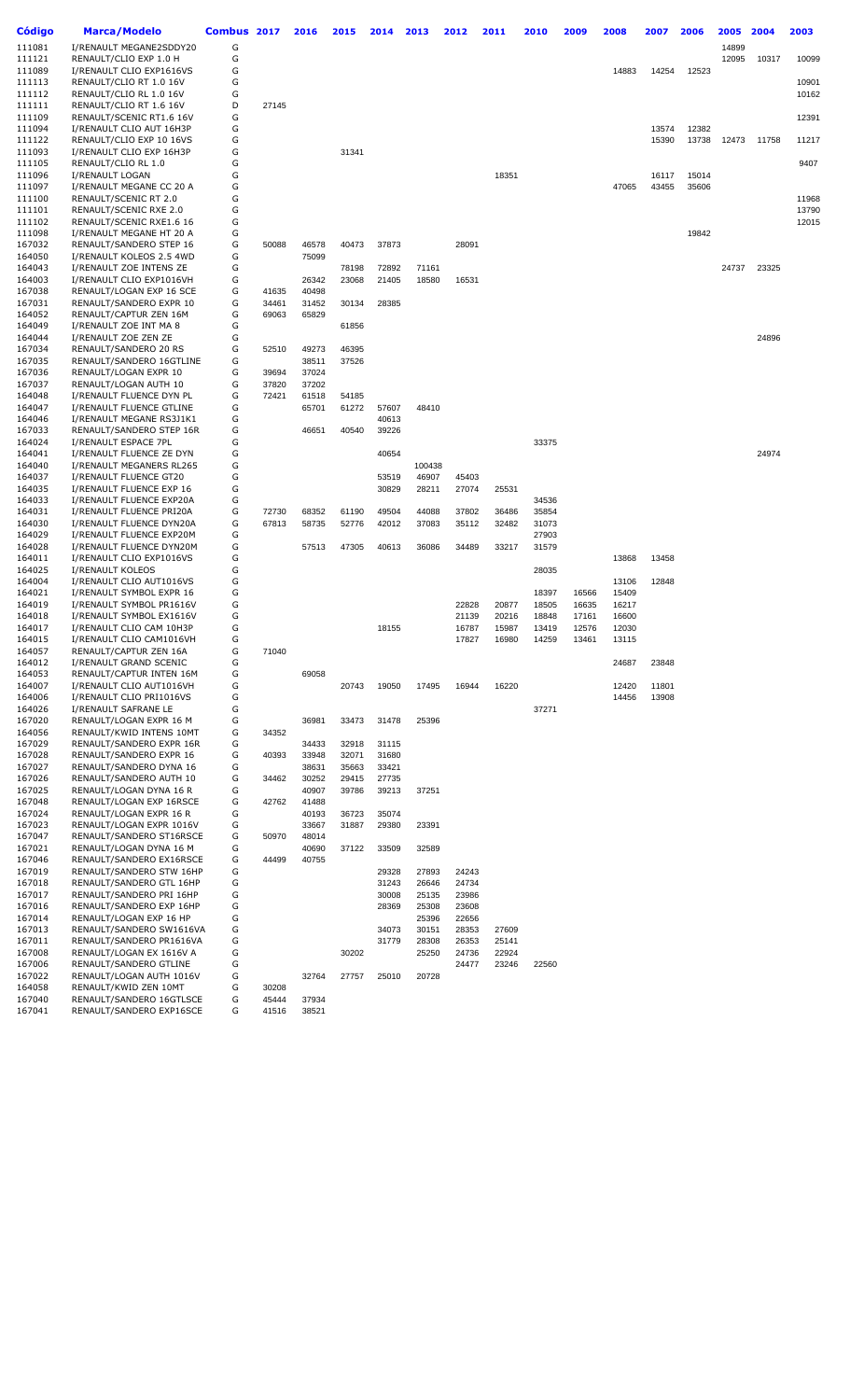| Código           | <b>Marca/Modelo</b>                                 | Combus | 2017  | 2016           | 2015    | 2014            | 2013   | 2012    | 2011                   | 2010           | 2009                 | 2008    | 2007  | 2006   | 2005   | 2004  | 2003 |
|------------------|-----------------------------------------------------|--------|-------|----------------|---------|-----------------|--------|---------|------------------------|----------------|----------------------|---------|-------|--------|--------|-------|------|
| 164054           | RENAULT/CAPTUR INTENSE 20A                          | G      | 78096 | 76789          |         |                 |        |         |                        |                |                      |         |       |        |        |       |      |
| 167042           | RENAULT/SANDERO ST16 SCE                            | G      | 50274 | 46615          |         |                 |        |         |                        |                |                      |         |       |        |        |       |      |
| 167043           | RENAULT/SANDERO DYN16SCE                            | G      | 46027 | 42083          |         |                 |        |         |                        |                |                      |         |       |        |        |       |      |
| 164055           | RENAULT/CAPTUR INTEN 16A                            | G      | 74995 |                |         |                 |        |         |                        |                |                      |         |       |        |        |       |      |
| 164042           | I/RENAULT MEGANERS RS265                            | G      |       |                |         |                 | 103528 |         |                        |                |                      |         |       |        |        |       |      |
| 164001           | I/RENAULT CLIO AUT 10H3P                            | G      |       |                | 17948   | 16483           | 15138  | 14661   |                        |                |                      | 11913   | 11188 |        |        |       |      |
| 167039           | RENAULT/LOGAN DYN 16 SCE                            | G      | 45994 | 43030          |         |                 |        |         |                        |                |                      |         |       |        |        |       |      |
| 164059           | RENAULT/KWID LIFE 10MT                              | G      | 25564 |                |         |                 |        |         |                        |                |                      |         |       |        |        |       |      |
| 167000           | RENAULT/SANDERO AUT 16                              | G      |       |                |         |                 |        |         |                        | 17505          | 16974                | 15014   | 14885 |        |        |       |      |
| 167001           | RENAULT/SANDERO EXP 16                              | G      |       |                |         |                 |        | 23782   | 21101                  | 19548          | 18568                | 17560   | 16142 |        |        |       |      |
| 167002           | RENAULT/SANDERO PRI 16                              | G      |       |                |         |                 |        | 24321   | 22655                  | 20989          | 18727                | 18281   | 16559 |        |        |       |      |
| 167003           | RENAULT/LOGAN PRI 16                                | G      |       |                |         |                 |        |         |                        | 19628          | 17705                | 17079   | 15053 |        |        |       |      |
| 167004           | RENAULT/SCENIC CAM 1616V                            | G      |       |                |         |                 |        |         |                        |                |                      | 17821   | 15312 |        |        |       |      |
| 167005           | RENAULT/SANDERO STEPWAY<br>RENAULT/SANDERO DY16RSCE | G<br>G | 48440 |                |         | 33029           | 30004  | 27151   | 25400                  | 24037          | 22872                | 21825   |       |        |        |       |      |
| 167044<br>167045 |                                                     | G      |       | 46433          |         |                 |        |         |                        |                |                      |         |       |        |        |       |      |
| 167030           | RENAULT/LOGAN DYN 16RSCE                            | G      | 50316 | 47053<br>41843 | 35998   |                 |        |         |                        |                |                      |         |       |        |        |       |      |
| Fabricante:      | RENAULT/SANDERO DYNA 16R<br><b>REVA</b>             |        |       |                |         | 34582           |        |         |                        |                |                      |         |       |        |        |       |      |
|                  |                                                     |        |       |                |         |                 |        |         |                        |                |                      |         |       |        |        |       |      |
|                  |                                                     |        |       |                |         |                 |        |         |                        |                |                      |         |       |        |        |       |      |
| 162202           | I/REVA LHD STD                                      | G      |       |                |         |                 |        |         |                        |                |                      | 20142   |       |        |        |       |      |
| 162201           | I/REVA LHD DLX                                      | G      |       |                |         |                 |        |         |                        |                |                      | 22387   |       |        |        |       |      |
| 162200           | I/REVA ELECTRIC CHI                                 | G      |       |                |         |                 |        |         |                        |                |                      |         | 18721 |        |        |       |      |
| Fabricante:      | <b>ROLLS ROYCE</b>                                  |        |       |                |         |                 |        |         |                        |                |                      |         |       |        |        |       |      |
|                  |                                                     |        |       |                |         |                 |        |         |                        |                |                      |         |       |        |        |       |      |
| 136603           | I/ROLLS ROYCE PHANTOM S2                            | G      |       |                | 1291079 |                 |        | 1142244 |                        |                |                      |         |       |        |        |       |      |
| 101164           | I/ROLLS ROYCE PHANTOM DC                            | G      |       |                |         |                 |        |         |                        |                |                      | 1140431 |       |        |        |       |      |
| 136600           | I/ROLLS ROYCE GHOST                                 | G      |       |                |         | 2387992 1597266 |        |         | 1251853 1053386 987253 |                |                      |         |       |        |        |       |      |
| 136605           | I/ROLLS ROYCE WRAITH                                | G      |       |                |         | 2892501         |        |         |                        |                |                      |         |       |        |        |       |      |
| 136601           | I/ROLLS ROYCE DROPHEAD C                            | G      |       |                |         |                 |        |         |                        |                | 807994               |         |       |        |        |       |      |
| 111164           | I/ROLLS ROYCE PHANTOM                               | G      |       |                |         |                 |        |         | 900453                 |                | 786692               | 627995  |       |        | 523613 |       |      |
| 136606           | I/ROLLS ROYCE DAWN                                  | G      |       | 3402904        |         |                 |        |         |                        |                |                      |         |       |        |        |       |      |
| Fabricante:      | <b>SATURN</b>                                       |        |       |                |         |                 |        |         |                        |                |                      |         |       |        |        |       |      |
|                  |                                                     |        |       |                |         |                 |        |         |                        |                |                      |         |       |        |        |       |      |
| 146904           | I/SATURN ION                                        | G      |       |                |         |                 |        |         |                        |                |                      |         |       | 17686  |        |       |      |
| 146901           | I/SATURN SKY                                        | G      |       |                |         |                 |        |         |                        |                |                      | 27854   | 26250 | 22663  |        |       |      |
| 146902           | I/SATURN SKY RED LINE                               | G      |       |                |         |                 |        |         |                        |                | 112522               | 105398  |       |        |        |       |      |
| Fabricante:      | <b>SCION</b>                                        |        |       |                |         |                 |        |         |                        |                |                      |         |       |        |        |       |      |
|                  |                                                     |        |       |                |         |                 |        |         |                        |                |                      |         |       |        |        |       |      |
| 114833           | I/SCION IQ 3                                        | G      |       |                |         |                 |        |         | 36778                  |                |                      |         |       |        |        |       |      |
| Fabricante:      | SELVAGEM                                            |        |       |                |         |                 |        |         |                        |                |                      |         |       |        |        |       |      |
|                  |                                                     |        |       |                |         |                 |        |         |                        |                |                      |         |       |        |        |       |      |
|                  |                                                     |        |       |                |         |                 |        |         |                        |                |                      |         |       |        |        |       |      |
| 141803           | SELVAGEM/SELVAGEM SOL                               | G      | 19318 | 18017          |         |                 | 11796  | 11131   | 10266                  | 10036          | 9300                 | 8798    | 7760  |        |        |       |      |
| 141802           | SELVAGEM/S                                          | G      | 25817 |                |         |                 | 19332  | 18824   | 17997                  | 15680          | 14495                | 11046   | 10270 | 9406   | 8485   | 8092  | 7393 |
| 141801           | SELVAGEM/L                                          | G      |       |                |         |                 |        |         |                        |                |                      |         |       |        |        | 6627  | 6015 |
| Fabricante:      | <b>SHELBY</b>                                       |        |       |                |         |                 |        |         |                        |                |                      |         |       |        |        |       |      |
|                  |                                                     |        |       |                |         |                 |        |         |                        |                |                      |         |       |        |        |       |      |
| 108395           | I/SHELBY GT 500 COUPE                               | G      |       |                |         |                 |        |         |                        |                | 168204 151159 150544 |         |       | 122429 |        |       |      |
| Fabricante:      | SKODA                                               |        |       |                |         |                 |        |         |                        |                |                      |         |       |        |        |       |      |
|                  |                                                     |        |       |                |         |                 |        |         |                        |                |                      |         |       |        |        |       |      |
| 111405           | I/SKODA FABI 1.2 BST OF                             | G      |       |                |         | 25684           |        |         |                        |                |                      |         |       |        |        |       |      |
| 111404           | I/SKODA OCTAVIA                                     | D      |       |                |         |                 |        |         |                        |                |                      | 51236   |       |        |        |       |      |
| Fabricante:      | SMART                                               |        |       |                |         |                 |        |         |                        |                |                      |         |       |        |        |       |      |
|                  |                                                     |        |       |                |         |                 |        |         |                        |                |                      |         |       |        |        |       |      |
| 155009           | I/SMART ROADSTER                                    | G      |       |                |         |                 |        |         |                        |                |                      |         |       |        |        | 25651 |      |
| 155011           | I/SMART FORFOUR                                     | G      |       |                |         |                 |        |         |                        |                |                      |         |       |        | 26420  |       |      |
| 155017           | I/SMART FORTWO COUPE 62                             | G      |       |                | 50960   | 48492           | 39359  | 37842   | 36171                  | 31073          | 30873                | 28233   |       |        |        |       |      |
| 155007           | I/SMART FORFOUR PASSION                             | G      |       |                |         |                 |        |         |                        |                |                      |         |       |        |        | 17024 |      |
| 155029           | I/SMART FORTWOEDCOUPE                               | G      |       |                |         | 40715           |        |         |                        |                |                      |         |       |        |        |       |      |
| 155028           | I/SMART ELETRIC DRIVE                               | G      |       |                |         |                 | 47699  |         |                        |                |                      |         |       |        |        |       |      |
| 155016           | I/SMART FORTWO PASSION C                            | G      |       |                |         |                 |        |         |                        |                |                      | 27873   |       |        |        |       |      |
| 155015           | I/SMART FORTWO CABRIOLET                            | G      |       |                |         |                 |        |         |                        |                | 33618                | 30113   | 26828 |        |        |       |      |
| 155014           | I/SMART FORTWO PULSE                                | G      |       |                |         |                 |        |         |                        |                |                      | 28479   |       |        |        |       |      |
| 155012           | I/SMART FORTWO PASSION                              | G      |       |                |         |                 |        |         |                        |                |                      | 32773   |       |        |        |       |      |
| 155010           | I/SMART FORTWO                                      | G      |       |                |         |                 |        |         |                        |                |                      | 26842   | 24606 |        |        | 19335 |      |
| 155008           | I/SMART ROADSTER COUPE                              | G      |       |                |         |                 |        |         |                        |                |                      |         |       |        |        | 45040 |      |
| 155022           | I/SMART FORTWO CA 72                                | G      |       |                |         |                 |        |         |                        | 29646          |                      |         |       |        |        |       |      |
| 155018           | I/SMART FORTWO CA 62                                | G      |       |                | 53605   | 50647           | 47396  | 43499   | 41754                  | 36469          | 34617                | 30997   |       |        |        |       |      |
| 155019           | I/SMART FORTWO 72                                   | G      |       |                |         |                 |        |         |                        |                | 24144                | 22327   |       |        |        |       |      |
| 155013           | I/SMART FORTWO PULSE C                              | G      |       |                |         |                 |        |         |                        |                |                      | 30860   |       |        |        |       |      |
| 155021           | I/SMART FORTWO MHD                                  | G      |       |                |         |                 |        |         | 32163                  | 28952          | 26593                |         |       |        |        |       |      |
| 155006           | I/SMART CROSSBLADE CONV                             | G      |       |                |         |                 |        |         |                        |                |                      |         |       |        |        | 22169 |      |
| 155023<br>155024 | I/SMART FORTWO COUPE 72<br>I/SMART FORTWO CO 52 MHD | G<br>G |       |                | 39808   | 36560           | 33577  | 31977   | 29142                  | 37931<br>27681 | 35053                |         |       |        |        |       |      |
| 155025           | I/SMART FORTWO CA 52 MHD                            | G      |       |                |         |                 |        |         |                        | 36602          |                      |         |       |        |        |       |      |
| 155027           | I/SMART FORTWO 75 CA                                | G      |       |                |         |                 |        |         | 39800                  |                |                      |         |       |        |        |       |      |
| 155020           | I/SMART FORTWO CABRIO BR                            | G      |       |                |         |                 |        |         |                        |                |                      | 24231   |       |        |        |       |      |
| Fabricante:      | <b>SPYKER</b>                                       |        |       |                |         |                 |        |         |                        |                |                      |         |       |        |        |       |      |
|                  |                                                     |        |       |                |         |                 |        |         |                        |                |                      |         |       |        |        |       |      |
| 123200           | I/SPYKER C8 LAVIOLETTE                              | G      |       |                |         |                 |        |         |                        |                | 558617               |         |       |        |        |       |      |
|                  |                                                     |        |       |                |         |                 |        |         |                        |                |                      |         |       |        |        |       |      |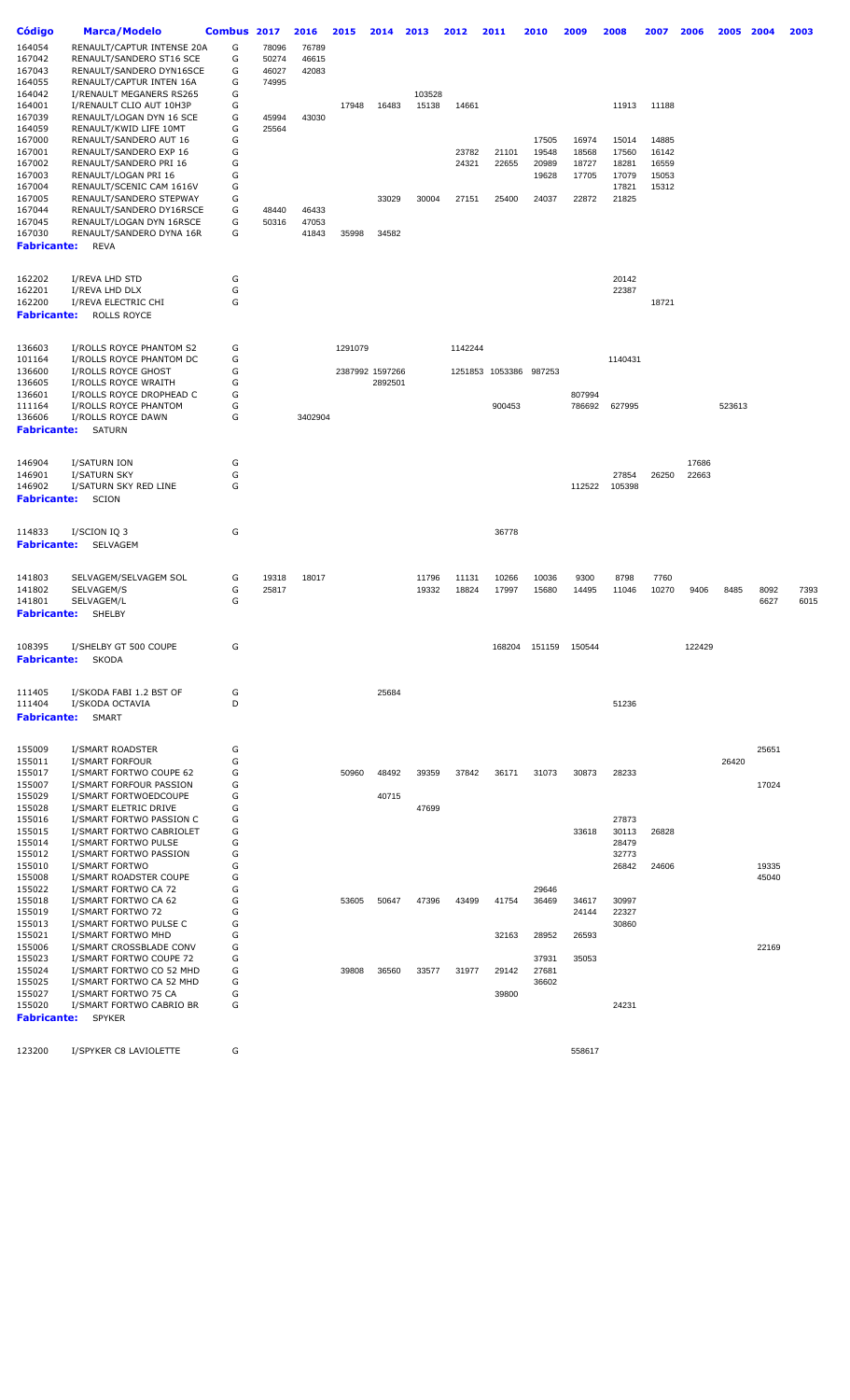| <b>Código</b>                | <b>Marca/Modelo</b>                                 | Combus 2017 |       | 2016             | 2015             | 2014           | 2013           | 2012           | 2011            | 2010           | 2009           | 2008           | 2007           | 2006           | 2005           | 2004           | 2003           |
|------------------------------|-----------------------------------------------------|-------------|-------|------------------|------------------|----------------|----------------|----------------|-----------------|----------------|----------------|----------------|----------------|----------------|----------------|----------------|----------------|
| <b>Fabricante:</b>           | <b>SSANGYONG</b>                                    |             |       |                  |                  |                |                |                |                 |                |                |                |                |                |                |                |                |
| 150704<br><b>Fabricante:</b> | I/SSANGYONG CHAIRMAN CW7<br><b>SSFIBERGLASS</b>     | G           |       |                  |                  |                |                | 57141          |                 |                |                |                |                |                |                |                |                |
| 160201                       | SSFIBERGLASS/SS41                                   | G           |       |                  |                  |                | 19514          | 18276          |                 | 14447          | 13054          |                | 11736          | 11220          | 10669          |                |                |
| 160200<br><b>Fabricante:</b> | SSFIBERGLASS/SS34<br>SUBARU                         | G           |       |                  | 21901            | 20785          | 20288          | 20093          |                 | 17672          | 16966          | 15877          | 15068          | 13828          | 12906          | 12333          | 11828          |
| 139348                       | I/SUBARU FORESTER STURBO                            | G           |       |                  |                  |                |                |                |                 |                |                |                |                |                | 30875          | 24830          | 23432          |
| 139359                       | I/SUBARU IMPREZA STI                                | G           |       |                  |                  |                | 145623         | 140667         | 115394          | 111264         | 101409         | 94648          |                |                |                |                |                |
| 139358<br>139357             | I/SUBARU IMPREZA WRX 25T<br>I/SUBARU IMPREZA 1.5L   | G<br>G      |       |                  |                  |                |                |                |                 |                |                | 48944<br>23800 | 20662          |                |                |                |                |
| 139356                       | I/SUBARU IMPREZA 2.0L                               | G           |       |                  |                  |                |                |                |                 | 32120          | 26954          | 25537          | 23825          |                |                |                |                |
| 139355                       | I/SUBARU OUTBACK 2.5 L                              | G           |       |                  |                  |                |                |                |                 |                |                |                |                |                |                |                | 17790          |
| 139354<br>139351             | I/SUBARU B9 TRIBECA<br>I/SUBARU LEGACY GX H6        | G<br>G      |       |                  |                  |                |                |                |                 | 63086          | 58485          | 52192          | 46238<br>46711 | 43981          | 37892          | 29171          |                |
| 139362                       | I/SUBARU IMPREZA WRX 4P                             | G           |       |                  |                  |                |                |                |                 |                | 51978          | 48493          |                |                |                |                |                |
| 139346<br>139345             | I/SUBARU IMPREZA SWWRX<br>I/SUBARU IMPREZA WRX      | G<br>G      |       |                  |                  |                |                |                |                 | 57809          | 51967          | 55201<br>42683 | 50576<br>38792 | 48186<br>35026 | 45165<br>30677 | 41452<br>29059 | 35790<br>26013 |
| 139339                       | I/SUBARU LEGACY OUT BACK                            | G           |       |                  |                  |                |                |                |                 |                |                |                |                |                | 29442          | 25752          | 20556          |
| 139353                       | I/SUBARU LEGACY OUTBACK6                            | G           |       |                  |                  |                |                |                |                 | 55244          | 47577          | 45557          | 37622          | 37170          | 34732          |                |                |
| 139372<br>139379             | I/SUBARU IMPREZA SEDAN<br>I/SUBARU LEGACY 2.5I      | G<br>G      |       |                  | 77161            | 71175          | 68169          | 63629          |                 |                |                |                |                |                | 29209          |                |                |
| 139378                       | I/SUBARU BRZ                                        | G           |       |                  |                  |                |                | 66138          |                 |                |                |                |                |                |                |                |                |
| 139377<br>139376             | I/SUBARU OUTBACK 3.6 R-S<br>I/SUBARU LEGACY 3.6 R-S | G<br>G      |       | 126526           | 123408<br>123851 |                |                |                |                 |                |                |                |                |                |                |                |                |
| 139375                       | I/SUBARU WRX 2.0                                    | G           |       |                  | 111137           | 106853         |                |                |                 |                |                |                |                |                |                |                |                |
| 139360                       | I/SUBARU IMPREZA WRX 265                            | G           |       |                  |                  |                | 82801          | 73499          | 71848           | 60138          |                | 52262          |                |                |                |                |                |
| 139373<br>139361             | I/SUBARU IMPREZA XV<br>I/SUBARU IMPREZA 2.0 4P      | G<br>G      |       | 88544            | 80487            | 75703          | 71047          | 64363          | 47475<br>32270  | 32120          | 26954          |                |                |                |                |                | 18225          |
| 139371                       | I/SUBARU OUTBACK                                    | G           |       |                  |                  |                |                |                |                 |                | 63729          |                |                |                |                | 28568          |                |
| 139370<br>139369             | I/SUBARU IMPREZA WRX STI                            | G<br>G      |       |                  |                  |                |                | 125107         | 114534<br>47488 | 108252         | 93598<br>40447 |                | 83424          |                |                |                |                |
| 139368                       | I/SUBARU LEGACY 2.0<br>I/SUBARU LEGACY 2.5 GT       | G           |       |                  |                  | 98421          | 91879          |                | 76702           | 44091<br>64196 | 63325          |                |                |                |                |                |                |
| 139367                       | I/SUBARU OUTBACK 3.6                                | G           |       |                  | 119983           | 101576         | 88024          | 85801          | 79240           | 65428          | 63109          |                |                |                |                |                |                |
| 139366<br>139363             | I/SUBARU IMPREZA SW 2.5I<br>I/SUBARU IMPREZA OTBCK  | G<br>G      |       |                  |                  |                |                |                | 88636           |                | 52436          |                |                |                | 27568          |                |                |
| 139374                       | I/SUBARU WRX STI 2.5                                | G           |       | 165252           | 160030           | 152205         |                |                |                 |                |                |                |                |                |                |                |                |
| <b>Fabricante:</b>           | <b>SUZUKI</b>                                       |             |       |                  |                  |                |                |                |                 |                |                |                |                |                |                |                |                |
| 125530                       | I/SUZUKI SWIFT 1.3                                  | G           |       |                  |                  |                |                |                |                 |                |                |                |                | 12229          |                |                |                |
| 125533                       | I/SUZUKI SWIFT SPORT                                | G           |       |                  |                  | 55093          | 53981          |                |                 |                |                |                |                |                |                |                |                |
| 125532                       | I/SUZUKI WAGON R 1.3                                | G           |       |                  |                  |                |                |                |                 |                |                |                |                |                |                | 16768          |                |
| 125534<br>125500             | I/SUZUKI SWIFT SPORT R<br>I/SUZUKI MRE CGPI         | G<br>G      |       |                  |                  | 62146          |                |                |                 |                |                |                |                |                |                | 16770          |                |
| 223328                       | SUZUKI/JIMNY CANVAS                                 | G           | 71037 | 67668            |                  |                |                |                |                 |                |                |                |                |                |                |                |                |
| 223344<br>155537             | I/SUZUKI VITARA 4YOU 2WD<br>I/SUZUKI SCROSS AWD GLX | G<br>G      | 82999 | 78946            | 77058            | 73659          |                |                |                 |                |                |                |                |                |                |                |                |
| 223330                       | I/SUZUKI G.VITARA 2WD SE                            | G           |       |                  | 59830            | 57210          |                |                |                 |                |                |                |                |                |                |                |                |
| 155536                       | I/SUZUKI SCROSS AWD GLS                             | G           |       |                  | 85629            | 78949          |                |                |                 |                |                |                |                |                |                |                |                |
| 155538<br>155535             | I/SUZUKI SCROSS 2WD GLX<br>I/SUZUKI SCROSS 2WD GL   | G<br>G      |       | 64897            | 72003<br>60347   | 70192<br>57818 | 68146          |                |                 |                |                |                |                |                |                |                |                |
| <b>Fabricante:</b>           | TESLA                                               |             |       |                  |                  |                |                |                |                 |                |                |                |                |                |                |                |                |
|                              |                                                     |             |       |                  |                  |                |                |                |                 |                |                |                |                |                |                |                |                |
| 162600<br>162601             | I/TESLA S<br>I/TESLA MODEL S 70                     | G<br>G      |       | 396686           |                  | 136021         |                |                |                 |                |                |                |                |                |                |                |                |
| 162602                       | I/TESLA MODEL S 70D                                 | G           |       | 401065           |                  |                |                |                |                 |                |                |                |                |                |                |                |                |
| 162603<br>162604             | I/TESLA MODEL X 75D<br>I/TESLA MODEL S P100D        | G<br>G      |       | 424765<br>420836 |                  |                |                |                |                 |                |                |                |                |                |                |                |                |
| <b>Fabricante:</b>           | <b>THINK</b>                                        |             |       |                  |                  |                |                |                |                 |                |                |                |                |                |                |                |                |
|                              |                                                     |             |       |                  |                  |                |                |                |                 |                |                |                |                |                |                |                |                |
| 155400<br>155401             | I/THINK CITY<br>I/THINK CITY BASIC                  | G<br>G      |       |                  |                  |                |                |                |                 | 21351<br>24251 |                |                |                |                |                |                |                |
| <b>Fabricante:</b>           | TOYOTA                                              |             |       |                  |                  |                |                |                |                 |                |                |                |                |                |                |                |                |
|                              |                                                     |             |       |                  |                  |                |                |                |                 |                |                |                |                |                |                |                |                |
| 114831<br>114820             | TOYOTA/COROLLA S FLEX<br>TOYOTA/COROLLA XLI18FLEX   | G<br>G      |       |                  |                  |                |                |                | 40368<br>37730  | 36293          | 32584          | 26773          |                |                |                |                |                |
| 114821                       | TOYOTA/COROLLA XEI18FLEX                            | G           |       |                  |                  |                |                |                |                 | 36515          | 33766          | 27090          | 24000          |                |                |                |                |
| 114822<br>114823             | TOYOTA/COROLLA XLI16VVT<br>TOYOTA/COROLLA GLI18FLEX | G<br>G      | 62396 |                  |                  | 48832          |                |                | 39668           |                | 32388          | 26798          |                | 21833          | 20798          | 19154          |                |
| 114825                       | TOYOTA/COROLLA ALTIS20FX                            | G           |       | 60165            | 55959            | 60696          | 55938          | 52876          | 47152           | 36946<br>45868 | 33856<br>43335 |                |                |                |                |                |                |
| 114826                       | TOYOTA/COROLLA XEI20FLEX                            | G           | 82168 | 74368            | 70405            | 57689          | 50664          | 48231          | 44575           | 41504          |                |                |                |                |                |                |                |
| 114828<br>114830             | TOYOTA/COROLLA XEI FLEX<br>TOYOTA/COROLLA GLI FLEX  | G<br>G      |       |                  |                  | 48832          | 52361<br>46014 | 42476          | 39668           | 36946          |                |                |                |                |                |                |                |
| 114817                       | TOYOTA/COROLLA XEI18FLEX                            | G           |       |                  |                  |                |                |                |                 |                | 33766          | 27090          | 24000          |                |                |                |                |
| 114832                       | TOYOTA/COROLLA XRS FLEX                             | G           |       |                  |                  |                | 53829          | 51403          |                 |                |                |                |                |                |                |                |                |
| 114834<br>114835             | TOYOTA/ETIOS HB<br>TOYOTA/ETIOS HB X                | G<br>G      |       | 35085            | 30378            | 29001          | 24085<br>26651 | 23096<br>26349 |                 |                |                |                |                |                |                |                |                |
| 114836                       | TOYOTA/ETIOS SD X                                   | G           |       | 39966            | 33379            | 31558          | 28419          | 26245          |                 |                |                |                |                |                |                |                |                |
| 114837<br>114838             | TOYOTA/ETIOS SD XS<br>TOYOTA/ETIOS HB XS            | G<br>G      |       | 40801            | 34051            | 32997          | 30263<br>28270 | 29437<br>27215 |                 |                |                |                |                |                |                |                |                |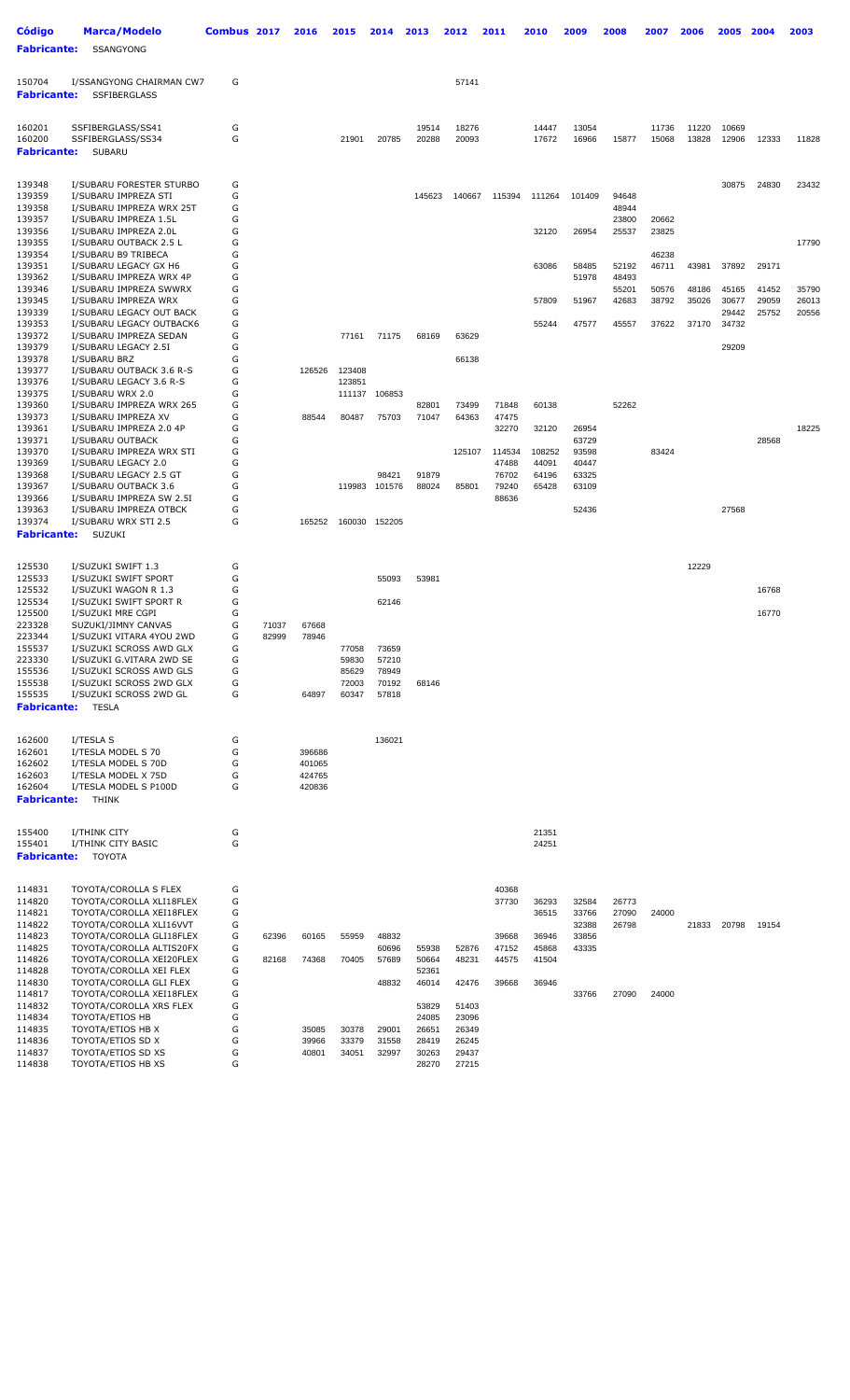| Código             | <b>Marca/Modelo</b>                                  | Combus 2017 |                | 2016           | 2015   | 2014   | 2013  | 2012   | 2011  | 2010  | 2009  | 2008           | 2007           | 2006  | 2005           | 2004  | 2003           |
|--------------------|------------------------------------------------------|-------------|----------------|----------------|--------|--------|-------|--------|-------|-------|-------|----------------|----------------|-------|----------------|-------|----------------|
| 114829             | TOYOTA/COROLLA XLI FLEX                              | G           |                |                |        |        |       | 42576  | 37730 | 36293 |       |                |                |       |                |       |                |
| 114809             | TOYOTA/COROLLA XLI16VVT                              | G           |                |                |        |        |       |        |       |       |       | 26798          | 24061          | 22152 | 21102          | 19434 | 17396          |
| 114839             | TOYOTA/ETIOS SD XLS                                  | G           |                | 43248          | 37438  | 35406  | 31877 | 30686  |       |       |       |                |                |       |                |       |                |
| 111810             | IMP/TOYOTA CAMRY LE                                  | G           |                |                |        |        |       |        |       |       |       |                | 24538          |       | 21207          | 19893 | 18666          |
| 111807             | IMP/TOYOTA HILUX SW4 V6                              | G           |                |                |        |        |       |        |       |       | 38092 |                |                |       | 34297          |       |                |
| 111802             | IMP/TOYOTA COROLLA LE<br>IMP/TOYOTA CAMRY XLE        | G           |                | 58885          |        |        | 51267 | 47198  |       | 35812 |       |                | 15435          |       | 13850          | 13344 |                |
| 111801<br>114804   | TOYOTA/COROLLA XLI                                   | G<br>G      | 166628         | 130587         | 122558 | 100319 | 87287 | 74017  | 54315 | 46875 | 42940 | 38167          | 36090          | 30412 | 24317<br>21322 | 19807 | 16271<br>12739 |
| 114819             | TOYOTA/COROLLA SEG18FLEX                             | G           |                |                |        |        |       |        |       | 44502 | 39293 | 29095          |                |       |                |       |                |
| 114808             | TOYOTA/COROLLA XEI18VVT                              | G           |                |                |        |        |       |        |       |       |       | 25099          | 23161          | 21557 | 21102          | 19577 | 18227          |
| 114818             | TOYOTA/COROLLA XLI18FLEX                             | G           |                |                |        |        |       |        |       |       | 30008 | 26773          | 26352          |       |                |       |                |
| 114810             | TOYOTA/COROLLA SEG18VVT                              | G           |                |                |        |        |       |        |       |       |       |                | 28447          | 26302 | 24805          | 23421 | 20296          |
| 114811             | TOYOTA/FIELDER                                       | G           |                |                |        |        |       |        |       |       |       |                | 23794          | 21583 | 19651          | 18179 |                |
| 114812             | TOYOTA/FIELDER S18VVT                                | G           |                |                |        |        |       |        |       |       |       |                |                | 20447 |                |       |                |
| 114813             | TOYOTA/COROLLA S18VVT                                | G           |                |                |        |        |       |        |       |       |       |                |                | 23305 |                |       |                |
| 114814<br>114815   | TOYOTA/FIELDER SEG18FLEX<br>TOYOTA/FIELDER XEI18FLEX | G<br>G      |                |                |        |        |       |        |       |       |       | 27592<br>25099 | 26298<br>23936 | 24964 |                |       |                |
| 114816             | TOYOTA/COROLLA SEG18FLEX                             | G           |                |                |        |        |       |        |       |       | 39293 | 29095          | 26700          |       |                |       |                |
| 114805             | TOYOTA/COROLLA XEI                                   | G           |                |                |        |        |       |        | 48678 |       |       |                |                |       |                | 19431 |                |
| 114875             | TOYOTA/ETIOS SD XLS15 MT                             | G           |                | 43351          |        |        |       |        |       |       |       |                |                |       |                |       |                |
| 114861             | TOYOTA/COROLLA SEG MT 18                             | G           |                |                |        |        |       |        |       | 36373 |       |                |                |       |                |       |                |
| 114867             | TOYOTA/ETIOS HB XLS15 MT                             | G           |                | 42703          |        |        |       |        |       |       |       |                |                |       |                |       |                |
| 114868             | TOYOTA/ETIOS HB XLS15 AT                             | G           | 52658          | 46520          |        |        |       |        |       |       |       |                |                |       |                |       |                |
| 114870             | TOYOTA/ETIOS SD X 15L MT                             | G           | 42071          | 39329          |        |        |       |        |       |       |       |                |                |       |                |       |                |
| 114871             | TOYOTA/ETIOS HB PLT15 AT                             | G<br>G      | 54597          | 47474          |        |        |       |        |       |       |       |                |                |       |                |       |                |
| 114872<br>114865   | TOYOTA/ETIOS SD X 15L AT<br>TOYOTA/ETIOS HB XS 15 MT | G           | 46325<br>43071 | 42239<br>38113 |        |        |       |        |       |       |       |                |                |       |                |       |                |
| 114874             | TOYOTA/ETIOS SD XS 15 AT                             | G           | 48410          | 46321          |        |        |       |        |       |       |       |                |                |       |                |       |                |
| 114862             | TOYOTA/COROLLA XEI AT 18                             | G           |                |                |        |        |       |        |       | 39652 |       |                |                |       |                |       |                |
| 114876             | TOYOTA/ETIOS SD XLS15 AT                             | G           | 52552          | 48757          |        |        |       |        |       |       |       |                |                |       |                |       |                |
| 114878             | TOYOTA/ETIOS SD PLT15 AT                             | G           | 57489          | 49960          |        |        |       |        |       |       |       |                |                |       |                |       |                |
| 114879             | TOYOTA/ETIOS HB CROSS MT                             | G           | 50532          | 44232          |        |        |       |        |       |       |       |                |                |       |                |       |                |
| 114880             | TOYOTA/ETIOS HB CROSS AT                             | G           | 52647          | 50242          |        |        |       |        |       |       |       |                |                |       |                |       |                |
| 114881             | TOYOTA/COROLLA XEI DYNAM                             | G           | 84480          | 78979          |        |        |       |        |       |       |       |                |                |       |                |       |                |
| 114882<br>114883   | TOYOTA/ETIOS HB READY<br>TOYOTA/COROLLA GLI UPPER    | G<br>G      | 51630<br>72024 | 49554          |        |        |       |        |       |       |       |                |                |       |                |       |                |
| 114873             | TOYOTA/ETIOS SD XS 15 MT                             | G           | 44509          | 40679          |        |        |       |        |       |       |       |                |                |       |                |       |                |
| 114854             | I/TOYOTA WISH                                        | G           |                |                |        |        |       |        |       |       |       |                |                |       |                |       | 26584          |
| 114842             | TOYOTA/ETIOS HB CROSS                                | G           |                | 43546          | 39325  | 37316  | 35692 |        |       |       |       |                |                |       |                |       |                |
| 114843             | TOYOTA/ETIOS HB XS 15                                | G           |                | 38113          | 33718  | 31366  | 29097 |        |       |       |       |                |                |       |                |       |                |
| 114844             | I/TOYOTA ZELAS                                       | G           |                |                |        |        |       | 50963  |       |       |       |                |                |       |                |       |                |
| 114845             | TOYOTA/COROLLA ALTISFLEX                             | G           | 88663          | 81957          | 75179  | 60696  |       |        |       |       |       |                |                |       |                |       |                |
| 114846             | TOYOTA/COROLLA XRS20FLEX                             | G           | 90416          |                |        |        |       |        |       |       |       |                |                |       |                |       |                |
| 114848             | TOYOTA/COROLLA GLI18 CVT                             | G           | 66449          | 62223          | 58509  | 55176  |       |        |       |       |       |                |                |       |                |       |                |
| 114850<br>114866   | TOYOTA/ETIOS HB PLATINUM<br>TOYOTA/ETIOS HB XS 15 AT | G<br>G      | 46687          | 41630          | 39731  | 37242  |       |        |       |       |       |                |                |       |                |       |                |
| 114852             | TOYOTA/ETIOS HB X 13L MT                             | G           | 38669          | 35604          |        |        |       |        |       |       |       |                |                |       |                |       |                |
| 111816             | IMP/TOYOTA AVALON XLS                                | G           |                |                |        |        |       |        |       |       |       |                |                |       | 41375          |       |                |
| 114855             | I/TOYOTA PREMIO X                                    | G           |                |                |        |        |       |        |       |       |       |                |                |       | 25720          |       |                |
| 114856             | TOYOTA/COROLLA XEI 18MT                              | G           |                |                |        |        |       |        |       | 38099 |       |                |                |       |                |       |                |
| 114857             | TOYOTA/COROLLA XEI 18AT                              | G           |                |                |        |        |       |        |       | 39652 |       |                |                |       |                |       |                |
| 114859             | TOYOTA/COROLLA XLI 18MT                              | G           |                |                |        |        |       |        |       | 36293 |       |                |                |       |                |       |                |
| 114860             | I/TOYOTA COROLLA XLI                                 | G           |                |                |        | 46613  |       |        |       |       |       |                |                |       |                |       |                |
| 111819<br>114840   | IMP/TOYOTA COROLLA XLI<br>TOYOTA/ETIOS HB XLS        | G<br>G      |                | 42465          | 35089  | 33589  | 31097 | 30252  |       |       |       |                | 22730          |       |                |       |                |
| 114851             | TOYOTA/ETIOS SD PLATINUM                             | G           |                | 44107          | 42567  | 39452  |       |        |       |       |       |                |                |       |                |       |                |
| 111861             | I/TOYOTA CAMRY SOLARA SE                             | G           |                |                |        |        |       |        |       |       |       |                |                |       |                |       | 15510          |
| 111843             | I/TOYOTA PRIUS 2                                     | G           |                |                |        |        | 63786 | 60842  | 59172 |       |       |                |                |       |                | 28385 |                |
| 111847             | I/TOYOTA CAMRY XLE V6                                | G           |                |                | 115570 |        |       |        | 65729 |       | 58645 | 51428          | 45470          | 34340 |                |       |                |
| 111848             | I/TOYOTA YARIS SEDAN                                 | G           |                |                |        |        |       |        |       |       |       |                | 18185          |       |                |       |                |
| 111849             | I/TOYOTA MATRIX XR                                   | G           |                |                |        |        |       |        |       |       |       |                | 35521          |       |                |       |                |
| 111851             | I/TOYOTA LEXUS IS F                                  | G           |                |                |        |        |       |        |       |       |       | 79060          |                |       |                |       |                |
| 111854             | I/TOYOTA CAMRY 4DR SDNSE<br>I/TOYOTA COROLLA         | G<br>G      |                |                |        |        |       |        |       |       |       | 28257          |                |       | 21271          | 20636 |                |
| 111856<br>111840   | I/TOYOTA FIELDER                                     | G           |                |                |        |        |       |        |       |       |       | 25270<br>23176 | 20950          | 20229 |                |       |                |
| 111859             | I/TOYOTA COROLLA TV7181G                             | G           |                |                |        |        |       |        |       |       |       | 27845          |                |       |                |       |                |
| 111860             | I/TOYOTA COROLLA CE                                  | G           |                |                |        |        |       |        |       |       |       | 25262          | 23862          | 22050 | 20676          |       |                |
| 111877             | I/TOYOTA COROLLA 2.0                                 | G           |                |                |        | 60556  |       |        |       |       |       |                |                |       |                |       |                |
| 111864             | I/TOYOTA PRIUS III HIBRI                             | G           |                |                |        |        |       |        |       | 54737 |       |                |                |       |                |       |                |
| 111866             | I/TOYOTA COROLLA S                                   | G           |                |                |        | 62466  |       | 56832  |       | 40420 |       |                |                |       |                |       |                |
| 111867             | I/TOYOTA CAMRY                                       | G           |                |                |        | 63750  |       | 56557  | 53305 |       |       |                | 37146          |       |                |       |                |
| 111869             | I/TOYOTA YARIS                                       | G           |                |                |        |        |       |        |       |       |       |                | 20097          |       |                |       |                |
| 111870<br>111875   | I/TOYOTA 86<br>I/TOYOTA PRIUS NGA                    | G<br>G      |                | 104102         |        |        |       | 132160 |       |       |       |                |                |       |                |       |                |
| 111876             | I/TOYOTA PRIUS NGA TOP                               | G           | 113546         | 104102         | 86566  |        |       |        |       |       |       |                |                |       |                |       |                |
| 111858             | I/TOYOTA CAMRY HYBRID                                | G           |                |                |        |        |       |        |       | 56076 | 49147 |                | 40417          |       |                |       |                |
| 114864             | TOYOTA/ETIOS HB X 13L AT                             | G           | 42624          | 36895          |        |        |       |        |       |       |       |                |                |       |                |       |                |
| 111863             | I/TOYOTA VENZA FWD V6                                | G           |                |                |        |        |       |        |       | 69034 | 59208 |                |                |       |                |       |                |
| 111829             | IMP/TOYOTA COROLLA XLI18                             | G           |                |                |        |        |       |        |       | 36293 |       |                |                |       |                |       |                |
| 111837             | I/TOYOTA PRIUS                                       | G           |                | 104102         | 86566  | 77009  | 63786 |        |       |       |       | 37381          |                |       |                |       | 25962          |
| 111820             | IMP/TOYOTA COROLLA GLI                               | G           |                |                |        |        |       |        |       |       |       | 17755          |                |       |                |       |                |
| <b>Fabricante:</b> | <b>TRAZO</b>                                         |             |                |                |        |        |       |        |       |       |       |                |                |       |                |       |                |

I/TRAZO C18 SXT BY DODGE G 20384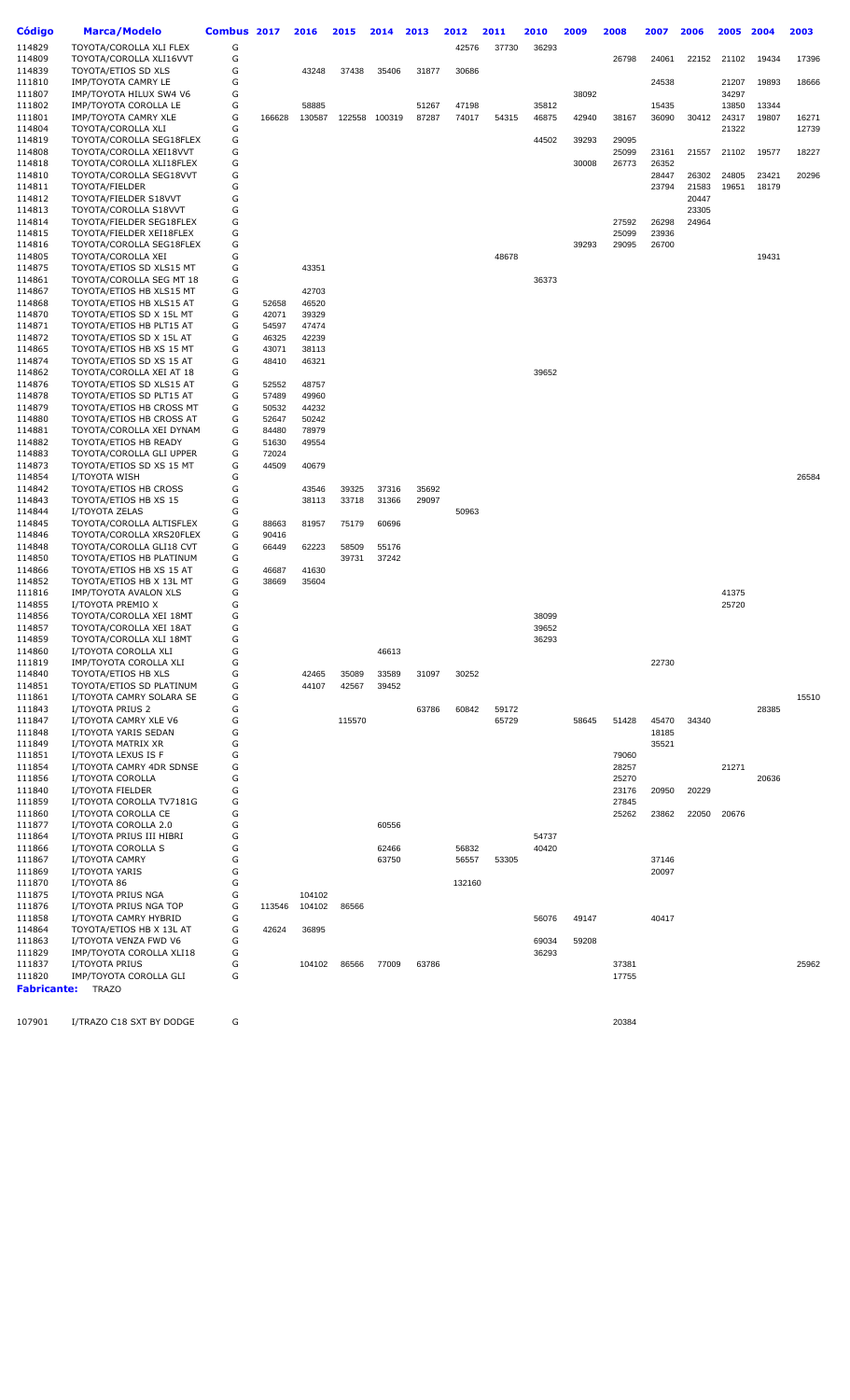| G<br>I/TRAZO C18 SLT BY DODGE<br>20430<br><b>Fabricante:</b><br>VOLKSWAGEN<br>G<br>VW/PARATI 1.6 TITAN<br>23716<br>19481<br>18558<br>21709<br>G<br>VW/SANTANA PATRULHEIRO<br>17160<br>14772<br>13998<br>12975<br>G<br>117031<br>VW/SANTANA 2.0<br>15620<br>14768<br>14123<br>117028<br>VW/SANTANA 2000 MI<br>G<br>14466<br>13837<br>G<br>VW/SANTANA CL 1800<br>13799<br>13429<br>G<br>17093<br><b>VW/SANTANA GLS</b><br>G<br><b>VW/SANTANA GL</b><br>12760<br>12398<br>116699<br>G<br>21003<br>18070<br>14140<br>12540<br>VW/PARATI<br>117718<br>VW/VOYAGE 1.0<br>G<br>19646<br>23673<br>22837<br>20776<br>19228<br>G<br>116667<br>VW/PARATI 1.8 SURF<br>22386<br>21154<br>19537<br>G<br>VW/PARATI 1.6 SURF<br>28147<br>26815<br>24362<br>22161<br>21620<br>17832<br>G<br>VW/PARATI 1.6 COMFORTL.<br>18401<br>G<br>VW/PARATI 1.8 COMFORTL<br>20413<br>19658<br>16999<br>G<br>116662<br>VW/PARATI 1.6 TRACKFIELD<br>22490<br>20441<br>19305<br>18223<br>15458<br>15170<br>14323<br>G<br>116661<br>VW/PARATI 1.6 CITY<br>17460<br>15862<br>14662<br>117000<br>G<br><b>VW/SANTANA</b><br>17248<br>14844<br>13841<br>13033<br>G<br><b>VW/SANTANA COMFORTLINE</b><br>16806<br>19064<br>G<br>58797<br>VW/LUNA 1.0<br>G<br>117732<br>VW/VOYAGE 1.6 TREND<br>23711<br>22129<br>21425<br>20248<br>117742<br>G<br>23022<br>VW/NOVO VOYAGE 1.0<br>27910<br>25810<br>G<br>117743<br>VW/NOVO VOYAGE 1.6<br>27805<br>25993<br>23759<br>G<br>VW/NOVO VOYAGE 1.6 COMF.<br>30605<br>26451<br>G<br>16936<br>VW/PARATI 2.0<br>G<br>VW/NOVO VOYAGE 1.0 CITY<br>26349<br>24372<br>21325<br>G<br>14772<br>117033<br>VW/SANTANA PATRUL. 2.0<br>G<br>117710<br>VW/VOYAGE C<br>13515<br>117034<br>VW/SANTANA CELA 2.0<br>G<br>14180<br>G<br>VW/SANTANA 2.0 COMFORT<br>15793<br>G<br>34084<br>31234<br>VW/NOVO VOYAGE 1.6 HIGH<br>117748<br>G<br>VW/VOYAGE 1.0 SELECAO<br>31565<br>27516<br>G<br>117749<br>VW/VOYAGE 1.6 SELECAO<br>31905<br>27612<br>117720<br>G<br>VW/VOYAGE 1.6<br>25760<br>23642<br>20776<br>20388<br>18995<br>G<br>34559<br>24525<br>22791<br>20273<br>VW/VOYAGE 1.6 COMFORTL<br>25808<br>21262<br>VW/LUNA 1.6<br>G<br>65886<br>G<br>VW/NOVO VOYAGE 1.6 CITY<br>26764<br>25771<br>22491<br>115796<br>G<br>VW/NOVO GOL 1.0 TRACK<br>25667<br>25059<br>116632<br>G<br>VW/PARATI AMBULANCIA 1.8<br>15539<br>14304<br>G<br>VW/PARATI CELA 1.8<br>20485<br>19099<br>18221<br>G<br><b>VW/PARATI SURF</b><br>24840<br>22691<br>G<br><b>VW/GOL AUTOMOVEL</b><br>25376<br>116201<br>VW/KOMBIL<br>G<br>16015<br>G<br>115799<br>VW/GOL<br>12969<br>12301<br>10597<br>9707<br>G<br>116646<br>VW/PARATI PLUS 1.6<br>21261<br>16135<br>G<br>VW/NOVO GOL 1.6 RALLYE<br>33719<br>29782<br>G<br>VW/PARATI PATRULH.1.6<br>14927<br>22440<br>20388<br>18176<br>15423<br>115795<br>VW/NOVO GOL 1.0 CITY<br>G<br>22554<br>21420<br>19547<br>G<br>115794<br>22349<br>VW/NOVO GOL 1.6 CITY<br>25046<br>23463<br>115793<br>I/VOLKSWAGEN SCIRROCO R<br>G<br>47813<br>G<br>VW/GOL 1.6 POWER<br>27060<br>24748<br>VW/NOVO GOL 1.6<br>G<br>25215<br>22252<br>30039<br>115790<br>VW/NOVO GOL 1.0<br>G<br>22525<br>20248<br>25316<br>G<br>115789<br>VW/GOL ROCK IN RIO<br>24083<br>115798<br>VW/NOVO GOL 1.6 HIGHLINE<br>G<br>31266<br>28890<br>G<br>VW/PARATI 1.8 TOUR<br>15700<br>VW/PARATI 1.8 PLUS<br>G<br>16522<br>15749<br>14121<br>G<br>VW/PARATI 1.8 TRACKFIELD<br>19187<br>18517<br>16693<br>116657<br>VW/PARATI 2.0 TRACKFIELD<br>G<br>17572<br>16884<br>16676<br>116654<br>VW/PARATI 1.8 EVIDENCE<br>G<br>14953<br>G<br>116653<br>VW/PARATI 2.0 CROSSOVER<br>17221<br>15587<br>14816<br>VW/PARATI 1.8 CROSSOVER<br>G<br>19427<br>G<br>VW/PARATI 16VT EVIDENCE<br>14952<br>116633<br>VW/PARATI CELA 1.6<br>G<br>18728<br>21739<br>20938<br>19892<br>G<br>116648<br><b>VW/PARATI 2.0 TOUR</b><br>14796<br>G<br>23680<br>14777<br>116634<br>VW/PARATI 1.6<br>25984<br>21773<br>20658<br>18244<br>17481<br>16956<br>15270<br>13754<br>G<br>VW/VOYAGE TL MA<br>33520<br>31823<br>29200<br>G<br>VW/PARATI 16V TURBO<br>14216<br>13735<br>G<br>VW/VOYAGE CL SB<br>40038<br>34358<br>33368<br>G<br>116638<br>VW/PARATI 1.8<br>22067<br>19979<br>18622<br>18402<br>17314<br>16507<br>15220<br>116637<br>VW/PARATI AMBULANCIA 1.6<br>G<br>14093<br>16202<br>15142<br>G<br>116636<br>VW/PARATI PATRULH.1.8<br>19982<br>18621<br>18405<br>16365<br>15081<br>G<br>16029<br>15846<br>VW/PARATI 2.0 PLUS<br>G<br>VW/PARATI 16VT CROSSOVER<br>14805<br>G<br>VW/VOYAGE<br>16206<br>13420<br>117924<br>I/VW FUSCA AC<br>G<br>92163<br>D<br>117923<br>I/VW TOURAN 2.0<br>69543<br>I/VW FUSCA AB<br>G<br>85439<br>77560<br>G<br>I/VW FUSCA MA<br>78111<br>72095<br>G<br>71367<br>I/VW FUSCA AA<br>79027<br>G<br>117918<br>I/VW FUSCA 2.0T<br>71649<br>69388<br>G<br>117791<br>VW/NOVO VOYAGE TL MCV<br>42406<br>32302<br>I/VW BEETLE TURBO LA EDT<br>G<br>64148 | <b>Código</b> | <b>Marca/Modelo</b> | Combus 2017 | 2016 | 2015 | 2014 | 2013 | 2012 | 2011 | 2010 | 2009 | 2008 | 2007 | 2006 | 2005 | 2004 | 2003 |
|---------------------------------------------------------------------------------------------------------------------------------------------------------------------------------------------------------------------------------------------------------------------------------------------------------------------------------------------------------------------------------------------------------------------------------------------------------------------------------------------------------------------------------------------------------------------------------------------------------------------------------------------------------------------------------------------------------------------------------------------------------------------------------------------------------------------------------------------------------------------------------------------------------------------------------------------------------------------------------------------------------------------------------------------------------------------------------------------------------------------------------------------------------------------------------------------------------------------------------------------------------------------------------------------------------------------------------------------------------------------------------------------------------------------------------------------------------------------------------------------------------------------------------------------------------------------------------------------------------------------------------------------------------------------------------------------------------------------------------------------------------------------------------------------------------------------------------------------------------------------------------------------------------------------------------------------------------------------------------------------------------------------------------------------------------------------------------------------------------------------------------------------------------------------------------------------------------------------------------------------------------------------------------------------------------------------------------------------------------------------------------------------------------------------------------------------------------------------------------------------------------------------------------------------------------------------------------------------------------------------------------------------------------------------------------------------------------------------------------------------------------------------------------------------------------------------------------------------------------------------------------------------------------------------------------------------------------------------------------------------------------------------------------------------------------------------------------------------------------------------------------------------------------------------------------------------------------------------------------------------------------------------------------------------------------------------------------------------------------------------------------------------------------------------------------------------------------------------------------------------------------------------------------------------------------------------------------------------------------------------------------------------------------------------------------------------------------------------------------------------------------------------------------------------------------------------------------------------------------------------------------------------------------------------------------------------------------------------------------------------------------------------------------------------------------------------------------------------------------------------------------------------------------------------------------------------------------------------------------------------------------------------------------------------------------------------------------------------------------------------------------------------------------------------------------------------------------------------------------------------------------------------------------------------------------------------------------------------------------------------------------------------------------------------------------------------------------------------------------------------------------------------------------------------------------------------|---------------|---------------------|-------------|------|------|------|------|------|------|------|------|------|------|------|------|------|------|
|                                                                                                                                                                                                                                                                                                                                                                                                                                                                                                                                                                                                                                                                                                                                                                                                                                                                                                                                                                                                                                                                                                                                                                                                                                                                                                                                                                                                                                                                                                                                                                                                                                                                                                                                                                                                                                                                                                                                                                                                                                                                                                                                                                                                                                                                                                                                                                                                                                                                                                                                                                                                                                                                                                                                                                                                                                                                                                                                                                                                                                                                                                                                                                                                                                                                                                                                                                                                                                                                                                                                                                                                                                                                                                                                                                                                                                                                                                                                                                                                                                                                                                                                                                                                                                                                                                                                                                                                                                                                                                                                                                                                                                                                                                                                                                                                                     | 107902        |                     |             |      |      |      |      |      |      |      |      |      |      |      |      |      |      |
|                                                                                                                                                                                                                                                                                                                                                                                                                                                                                                                                                                                                                                                                                                                                                                                                                                                                                                                                                                                                                                                                                                                                                                                                                                                                                                                                                                                                                                                                                                                                                                                                                                                                                                                                                                                                                                                                                                                                                                                                                                                                                                                                                                                                                                                                                                                                                                                                                                                                                                                                                                                                                                                                                                                                                                                                                                                                                                                                                                                                                                                                                                                                                                                                                                                                                                                                                                                                                                                                                                                                                                                                                                                                                                                                                                                                                                                                                                                                                                                                                                                                                                                                                                                                                                                                                                                                                                                                                                                                                                                                                                                                                                                                                                                                                                                                                     |               |                     |             |      |      |      |      |      |      |      |      |      |      |      |      |      |      |
|                                                                                                                                                                                                                                                                                                                                                                                                                                                                                                                                                                                                                                                                                                                                                                                                                                                                                                                                                                                                                                                                                                                                                                                                                                                                                                                                                                                                                                                                                                                                                                                                                                                                                                                                                                                                                                                                                                                                                                                                                                                                                                                                                                                                                                                                                                                                                                                                                                                                                                                                                                                                                                                                                                                                                                                                                                                                                                                                                                                                                                                                                                                                                                                                                                                                                                                                                                                                                                                                                                                                                                                                                                                                                                                                                                                                                                                                                                                                                                                                                                                                                                                                                                                                                                                                                                                                                                                                                                                                                                                                                                                                                                                                                                                                                                                                                     |               |                     |             |      |      |      |      |      |      |      |      |      |      |      |      |      |      |
|                                                                                                                                                                                                                                                                                                                                                                                                                                                                                                                                                                                                                                                                                                                                                                                                                                                                                                                                                                                                                                                                                                                                                                                                                                                                                                                                                                                                                                                                                                                                                                                                                                                                                                                                                                                                                                                                                                                                                                                                                                                                                                                                                                                                                                                                                                                                                                                                                                                                                                                                                                                                                                                                                                                                                                                                                                                                                                                                                                                                                                                                                                                                                                                                                                                                                                                                                                                                                                                                                                                                                                                                                                                                                                                                                                                                                                                                                                                                                                                                                                                                                                                                                                                                                                                                                                                                                                                                                                                                                                                                                                                                                                                                                                                                                                                                                     | 116668        |                     |             |      |      |      |      |      |      |      |      |      |      |      |      |      |      |
|                                                                                                                                                                                                                                                                                                                                                                                                                                                                                                                                                                                                                                                                                                                                                                                                                                                                                                                                                                                                                                                                                                                                                                                                                                                                                                                                                                                                                                                                                                                                                                                                                                                                                                                                                                                                                                                                                                                                                                                                                                                                                                                                                                                                                                                                                                                                                                                                                                                                                                                                                                                                                                                                                                                                                                                                                                                                                                                                                                                                                                                                                                                                                                                                                                                                                                                                                                                                                                                                                                                                                                                                                                                                                                                                                                                                                                                                                                                                                                                                                                                                                                                                                                                                                                                                                                                                                                                                                                                                                                                                                                                                                                                                                                                                                                                                                     | 117032        |                     |             |      |      |      |      |      |      |      |      |      |      |      |      |      |      |
|                                                                                                                                                                                                                                                                                                                                                                                                                                                                                                                                                                                                                                                                                                                                                                                                                                                                                                                                                                                                                                                                                                                                                                                                                                                                                                                                                                                                                                                                                                                                                                                                                                                                                                                                                                                                                                                                                                                                                                                                                                                                                                                                                                                                                                                                                                                                                                                                                                                                                                                                                                                                                                                                                                                                                                                                                                                                                                                                                                                                                                                                                                                                                                                                                                                                                                                                                                                                                                                                                                                                                                                                                                                                                                                                                                                                                                                                                                                                                                                                                                                                                                                                                                                                                                                                                                                                                                                                                                                                                                                                                                                                                                                                                                                                                                                                                     |               |                     |             |      |      |      |      |      |      |      |      |      |      |      |      |      |      |
|                                                                                                                                                                                                                                                                                                                                                                                                                                                                                                                                                                                                                                                                                                                                                                                                                                                                                                                                                                                                                                                                                                                                                                                                                                                                                                                                                                                                                                                                                                                                                                                                                                                                                                                                                                                                                                                                                                                                                                                                                                                                                                                                                                                                                                                                                                                                                                                                                                                                                                                                                                                                                                                                                                                                                                                                                                                                                                                                                                                                                                                                                                                                                                                                                                                                                                                                                                                                                                                                                                                                                                                                                                                                                                                                                                                                                                                                                                                                                                                                                                                                                                                                                                                                                                                                                                                                                                                                                                                                                                                                                                                                                                                                                                                                                                                                                     | 117020        |                     |             |      |      |      |      |      |      |      |      |      |      |      |      |      |      |
|                                                                                                                                                                                                                                                                                                                                                                                                                                                                                                                                                                                                                                                                                                                                                                                                                                                                                                                                                                                                                                                                                                                                                                                                                                                                                                                                                                                                                                                                                                                                                                                                                                                                                                                                                                                                                                                                                                                                                                                                                                                                                                                                                                                                                                                                                                                                                                                                                                                                                                                                                                                                                                                                                                                                                                                                                                                                                                                                                                                                                                                                                                                                                                                                                                                                                                                                                                                                                                                                                                                                                                                                                                                                                                                                                                                                                                                                                                                                                                                                                                                                                                                                                                                                                                                                                                                                                                                                                                                                                                                                                                                                                                                                                                                                                                                                                     | 117007        |                     |             |      |      |      |      |      |      |      |      |      |      |      |      |      |      |
|                                                                                                                                                                                                                                                                                                                                                                                                                                                                                                                                                                                                                                                                                                                                                                                                                                                                                                                                                                                                                                                                                                                                                                                                                                                                                                                                                                                                                                                                                                                                                                                                                                                                                                                                                                                                                                                                                                                                                                                                                                                                                                                                                                                                                                                                                                                                                                                                                                                                                                                                                                                                                                                                                                                                                                                                                                                                                                                                                                                                                                                                                                                                                                                                                                                                                                                                                                                                                                                                                                                                                                                                                                                                                                                                                                                                                                                                                                                                                                                                                                                                                                                                                                                                                                                                                                                                                                                                                                                                                                                                                                                                                                                                                                                                                                                                                     | 117006        |                     |             |      |      |      |      |      |      |      |      |      |      |      |      |      |      |
|                                                                                                                                                                                                                                                                                                                                                                                                                                                                                                                                                                                                                                                                                                                                                                                                                                                                                                                                                                                                                                                                                                                                                                                                                                                                                                                                                                                                                                                                                                                                                                                                                                                                                                                                                                                                                                                                                                                                                                                                                                                                                                                                                                                                                                                                                                                                                                                                                                                                                                                                                                                                                                                                                                                                                                                                                                                                                                                                                                                                                                                                                                                                                                                                                                                                                                                                                                                                                                                                                                                                                                                                                                                                                                                                                                                                                                                                                                                                                                                                                                                                                                                                                                                                                                                                                                                                                                                                                                                                                                                                                                                                                                                                                                                                                                                                                     |               |                     |             |      |      |      |      |      |      |      |      |      |      |      |      |      |      |
|                                                                                                                                                                                                                                                                                                                                                                                                                                                                                                                                                                                                                                                                                                                                                                                                                                                                                                                                                                                                                                                                                                                                                                                                                                                                                                                                                                                                                                                                                                                                                                                                                                                                                                                                                                                                                                                                                                                                                                                                                                                                                                                                                                                                                                                                                                                                                                                                                                                                                                                                                                                                                                                                                                                                                                                                                                                                                                                                                                                                                                                                                                                                                                                                                                                                                                                                                                                                                                                                                                                                                                                                                                                                                                                                                                                                                                                                                                                                                                                                                                                                                                                                                                                                                                                                                                                                                                                                                                                                                                                                                                                                                                                                                                                                                                                                                     |               |                     |             |      |      |      |      |      |      |      |      |      |      |      |      |      |      |
|                                                                                                                                                                                                                                                                                                                                                                                                                                                                                                                                                                                                                                                                                                                                                                                                                                                                                                                                                                                                                                                                                                                                                                                                                                                                                                                                                                                                                                                                                                                                                                                                                                                                                                                                                                                                                                                                                                                                                                                                                                                                                                                                                                                                                                                                                                                                                                                                                                                                                                                                                                                                                                                                                                                                                                                                                                                                                                                                                                                                                                                                                                                                                                                                                                                                                                                                                                                                                                                                                                                                                                                                                                                                                                                                                                                                                                                                                                                                                                                                                                                                                                                                                                                                                                                                                                                                                                                                                                                                                                                                                                                                                                                                                                                                                                                                                     | 116666        |                     |             |      |      |      |      |      |      |      |      |      |      |      |      |      |      |
|                                                                                                                                                                                                                                                                                                                                                                                                                                                                                                                                                                                                                                                                                                                                                                                                                                                                                                                                                                                                                                                                                                                                                                                                                                                                                                                                                                                                                                                                                                                                                                                                                                                                                                                                                                                                                                                                                                                                                                                                                                                                                                                                                                                                                                                                                                                                                                                                                                                                                                                                                                                                                                                                                                                                                                                                                                                                                                                                                                                                                                                                                                                                                                                                                                                                                                                                                                                                                                                                                                                                                                                                                                                                                                                                                                                                                                                                                                                                                                                                                                                                                                                                                                                                                                                                                                                                                                                                                                                                                                                                                                                                                                                                                                                                                                                                                     | 116665        |                     |             |      |      |      |      |      |      |      |      |      |      |      |      |      |      |
|                                                                                                                                                                                                                                                                                                                                                                                                                                                                                                                                                                                                                                                                                                                                                                                                                                                                                                                                                                                                                                                                                                                                                                                                                                                                                                                                                                                                                                                                                                                                                                                                                                                                                                                                                                                                                                                                                                                                                                                                                                                                                                                                                                                                                                                                                                                                                                                                                                                                                                                                                                                                                                                                                                                                                                                                                                                                                                                                                                                                                                                                                                                                                                                                                                                                                                                                                                                                                                                                                                                                                                                                                                                                                                                                                                                                                                                                                                                                                                                                                                                                                                                                                                                                                                                                                                                                                                                                                                                                                                                                                                                                                                                                                                                                                                                                                     | 116664        |                     |             |      |      |      |      |      |      |      |      |      |      |      |      |      |      |
|                                                                                                                                                                                                                                                                                                                                                                                                                                                                                                                                                                                                                                                                                                                                                                                                                                                                                                                                                                                                                                                                                                                                                                                                                                                                                                                                                                                                                                                                                                                                                                                                                                                                                                                                                                                                                                                                                                                                                                                                                                                                                                                                                                                                                                                                                                                                                                                                                                                                                                                                                                                                                                                                                                                                                                                                                                                                                                                                                                                                                                                                                                                                                                                                                                                                                                                                                                                                                                                                                                                                                                                                                                                                                                                                                                                                                                                                                                                                                                                                                                                                                                                                                                                                                                                                                                                                                                                                                                                                                                                                                                                                                                                                                                                                                                                                                     |               |                     |             |      |      |      |      |      |      |      |      |      |      |      |      |      |      |
|                                                                                                                                                                                                                                                                                                                                                                                                                                                                                                                                                                                                                                                                                                                                                                                                                                                                                                                                                                                                                                                                                                                                                                                                                                                                                                                                                                                                                                                                                                                                                                                                                                                                                                                                                                                                                                                                                                                                                                                                                                                                                                                                                                                                                                                                                                                                                                                                                                                                                                                                                                                                                                                                                                                                                                                                                                                                                                                                                                                                                                                                                                                                                                                                                                                                                                                                                                                                                                                                                                                                                                                                                                                                                                                                                                                                                                                                                                                                                                                                                                                                                                                                                                                                                                                                                                                                                                                                                                                                                                                                                                                                                                                                                                                                                                                                                     |               |                     |             |      |      |      |      |      |      |      |      |      |      |      |      |      |      |
|                                                                                                                                                                                                                                                                                                                                                                                                                                                                                                                                                                                                                                                                                                                                                                                                                                                                                                                                                                                                                                                                                                                                                                                                                                                                                                                                                                                                                                                                                                                                                                                                                                                                                                                                                                                                                                                                                                                                                                                                                                                                                                                                                                                                                                                                                                                                                                                                                                                                                                                                                                                                                                                                                                                                                                                                                                                                                                                                                                                                                                                                                                                                                                                                                                                                                                                                                                                                                                                                                                                                                                                                                                                                                                                                                                                                                                                                                                                                                                                                                                                                                                                                                                                                                                                                                                                                                                                                                                                                                                                                                                                                                                                                                                                                                                                                                     | 117037        |                     |             |      |      |      |      |      |      |      |      |      |      |      |      |      |      |
|                                                                                                                                                                                                                                                                                                                                                                                                                                                                                                                                                                                                                                                                                                                                                                                                                                                                                                                                                                                                                                                                                                                                                                                                                                                                                                                                                                                                                                                                                                                                                                                                                                                                                                                                                                                                                                                                                                                                                                                                                                                                                                                                                                                                                                                                                                                                                                                                                                                                                                                                                                                                                                                                                                                                                                                                                                                                                                                                                                                                                                                                                                                                                                                                                                                                                                                                                                                                                                                                                                                                                                                                                                                                                                                                                                                                                                                                                                                                                                                                                                                                                                                                                                                                                                                                                                                                                                                                                                                                                                                                                                                                                                                                                                                                                                                                                     | 117723        |                     |             |      |      |      |      |      |      |      |      |      |      |      |      |      |      |
|                                                                                                                                                                                                                                                                                                                                                                                                                                                                                                                                                                                                                                                                                                                                                                                                                                                                                                                                                                                                                                                                                                                                                                                                                                                                                                                                                                                                                                                                                                                                                                                                                                                                                                                                                                                                                                                                                                                                                                                                                                                                                                                                                                                                                                                                                                                                                                                                                                                                                                                                                                                                                                                                                                                                                                                                                                                                                                                                                                                                                                                                                                                                                                                                                                                                                                                                                                                                                                                                                                                                                                                                                                                                                                                                                                                                                                                                                                                                                                                                                                                                                                                                                                                                                                                                                                                                                                                                                                                                                                                                                                                                                                                                                                                                                                                                                     |               |                     |             |      |      |      |      |      |      |      |      |      |      |      |      |      |      |
|                                                                                                                                                                                                                                                                                                                                                                                                                                                                                                                                                                                                                                                                                                                                                                                                                                                                                                                                                                                                                                                                                                                                                                                                                                                                                                                                                                                                                                                                                                                                                                                                                                                                                                                                                                                                                                                                                                                                                                                                                                                                                                                                                                                                                                                                                                                                                                                                                                                                                                                                                                                                                                                                                                                                                                                                                                                                                                                                                                                                                                                                                                                                                                                                                                                                                                                                                                                                                                                                                                                                                                                                                                                                                                                                                                                                                                                                                                                                                                                                                                                                                                                                                                                                                                                                                                                                                                                                                                                                                                                                                                                                                                                                                                                                                                                                                     |               |                     |             |      |      |      |      |      |      |      |      |      |      |      |      |      |      |
|                                                                                                                                                                                                                                                                                                                                                                                                                                                                                                                                                                                                                                                                                                                                                                                                                                                                                                                                                                                                                                                                                                                                                                                                                                                                                                                                                                                                                                                                                                                                                                                                                                                                                                                                                                                                                                                                                                                                                                                                                                                                                                                                                                                                                                                                                                                                                                                                                                                                                                                                                                                                                                                                                                                                                                                                                                                                                                                                                                                                                                                                                                                                                                                                                                                                                                                                                                                                                                                                                                                                                                                                                                                                                                                                                                                                                                                                                                                                                                                                                                                                                                                                                                                                                                                                                                                                                                                                                                                                                                                                                                                                                                                                                                                                                                                                                     | 117744        |                     |             |      |      |      |      |      |      |      |      |      |      |      |      |      |      |
|                                                                                                                                                                                                                                                                                                                                                                                                                                                                                                                                                                                                                                                                                                                                                                                                                                                                                                                                                                                                                                                                                                                                                                                                                                                                                                                                                                                                                                                                                                                                                                                                                                                                                                                                                                                                                                                                                                                                                                                                                                                                                                                                                                                                                                                                                                                                                                                                                                                                                                                                                                                                                                                                                                                                                                                                                                                                                                                                                                                                                                                                                                                                                                                                                                                                                                                                                                                                                                                                                                                                                                                                                                                                                                                                                                                                                                                                                                                                                                                                                                                                                                                                                                                                                                                                                                                                                                                                                                                                                                                                                                                                                                                                                                                                                                                                                     | 116640        |                     |             |      |      |      |      |      |      |      |      |      |      |      |      |      |      |
|                                                                                                                                                                                                                                                                                                                                                                                                                                                                                                                                                                                                                                                                                                                                                                                                                                                                                                                                                                                                                                                                                                                                                                                                                                                                                                                                                                                                                                                                                                                                                                                                                                                                                                                                                                                                                                                                                                                                                                                                                                                                                                                                                                                                                                                                                                                                                                                                                                                                                                                                                                                                                                                                                                                                                                                                                                                                                                                                                                                                                                                                                                                                                                                                                                                                                                                                                                                                                                                                                                                                                                                                                                                                                                                                                                                                                                                                                                                                                                                                                                                                                                                                                                                                                                                                                                                                                                                                                                                                                                                                                                                                                                                                                                                                                                                                                     | 117745        |                     |             |      |      |      |      |      |      |      |      |      |      |      |      |      |      |
|                                                                                                                                                                                                                                                                                                                                                                                                                                                                                                                                                                                                                                                                                                                                                                                                                                                                                                                                                                                                                                                                                                                                                                                                                                                                                                                                                                                                                                                                                                                                                                                                                                                                                                                                                                                                                                                                                                                                                                                                                                                                                                                                                                                                                                                                                                                                                                                                                                                                                                                                                                                                                                                                                                                                                                                                                                                                                                                                                                                                                                                                                                                                                                                                                                                                                                                                                                                                                                                                                                                                                                                                                                                                                                                                                                                                                                                                                                                                                                                                                                                                                                                                                                                                                                                                                                                                                                                                                                                                                                                                                                                                                                                                                                                                                                                                                     |               |                     |             |      |      |      |      |      |      |      |      |      |      |      |      |      |      |
|                                                                                                                                                                                                                                                                                                                                                                                                                                                                                                                                                                                                                                                                                                                                                                                                                                                                                                                                                                                                                                                                                                                                                                                                                                                                                                                                                                                                                                                                                                                                                                                                                                                                                                                                                                                                                                                                                                                                                                                                                                                                                                                                                                                                                                                                                                                                                                                                                                                                                                                                                                                                                                                                                                                                                                                                                                                                                                                                                                                                                                                                                                                                                                                                                                                                                                                                                                                                                                                                                                                                                                                                                                                                                                                                                                                                                                                                                                                                                                                                                                                                                                                                                                                                                                                                                                                                                                                                                                                                                                                                                                                                                                                                                                                                                                                                                     |               |                     |             |      |      |      |      |      |      |      |      |      |      |      |      |      |      |
|                                                                                                                                                                                                                                                                                                                                                                                                                                                                                                                                                                                                                                                                                                                                                                                                                                                                                                                                                                                                                                                                                                                                                                                                                                                                                                                                                                                                                                                                                                                                                                                                                                                                                                                                                                                                                                                                                                                                                                                                                                                                                                                                                                                                                                                                                                                                                                                                                                                                                                                                                                                                                                                                                                                                                                                                                                                                                                                                                                                                                                                                                                                                                                                                                                                                                                                                                                                                                                                                                                                                                                                                                                                                                                                                                                                                                                                                                                                                                                                                                                                                                                                                                                                                                                                                                                                                                                                                                                                                                                                                                                                                                                                                                                                                                                                                                     | 117036        |                     |             |      |      |      |      |      |      |      |      |      |      |      |      |      |      |
|                                                                                                                                                                                                                                                                                                                                                                                                                                                                                                                                                                                                                                                                                                                                                                                                                                                                                                                                                                                                                                                                                                                                                                                                                                                                                                                                                                                                                                                                                                                                                                                                                                                                                                                                                                                                                                                                                                                                                                                                                                                                                                                                                                                                                                                                                                                                                                                                                                                                                                                                                                                                                                                                                                                                                                                                                                                                                                                                                                                                                                                                                                                                                                                                                                                                                                                                                                                                                                                                                                                                                                                                                                                                                                                                                                                                                                                                                                                                                                                                                                                                                                                                                                                                                                                                                                                                                                                                                                                                                                                                                                                                                                                                                                                                                                                                                     | 117747        |                     |             |      |      |      |      |      |      |      |      |      |      |      |      |      |      |
|                                                                                                                                                                                                                                                                                                                                                                                                                                                                                                                                                                                                                                                                                                                                                                                                                                                                                                                                                                                                                                                                                                                                                                                                                                                                                                                                                                                                                                                                                                                                                                                                                                                                                                                                                                                                                                                                                                                                                                                                                                                                                                                                                                                                                                                                                                                                                                                                                                                                                                                                                                                                                                                                                                                                                                                                                                                                                                                                                                                                                                                                                                                                                                                                                                                                                                                                                                                                                                                                                                                                                                                                                                                                                                                                                                                                                                                                                                                                                                                                                                                                                                                                                                                                                                                                                                                                                                                                                                                                                                                                                                                                                                                                                                                                                                                                                     |               |                     |             |      |      |      |      |      |      |      |      |      |      |      |      |      |      |
|                                                                                                                                                                                                                                                                                                                                                                                                                                                                                                                                                                                                                                                                                                                                                                                                                                                                                                                                                                                                                                                                                                                                                                                                                                                                                                                                                                                                                                                                                                                                                                                                                                                                                                                                                                                                                                                                                                                                                                                                                                                                                                                                                                                                                                                                                                                                                                                                                                                                                                                                                                                                                                                                                                                                                                                                                                                                                                                                                                                                                                                                                                                                                                                                                                                                                                                                                                                                                                                                                                                                                                                                                                                                                                                                                                                                                                                                                                                                                                                                                                                                                                                                                                                                                                                                                                                                                                                                                                                                                                                                                                                                                                                                                                                                                                                                                     |               |                     |             |      |      |      |      |      |      |      |      |      |      |      |      |      |      |
|                                                                                                                                                                                                                                                                                                                                                                                                                                                                                                                                                                                                                                                                                                                                                                                                                                                                                                                                                                                                                                                                                                                                                                                                                                                                                                                                                                                                                                                                                                                                                                                                                                                                                                                                                                                                                                                                                                                                                                                                                                                                                                                                                                                                                                                                                                                                                                                                                                                                                                                                                                                                                                                                                                                                                                                                                                                                                                                                                                                                                                                                                                                                                                                                                                                                                                                                                                                                                                                                                                                                                                                                                                                                                                                                                                                                                                                                                                                                                                                                                                                                                                                                                                                                                                                                                                                                                                                                                                                                                                                                                                                                                                                                                                                                                                                                                     | 117719        |                     |             |      |      |      |      |      |      |      |      |      |      |      |      |      |      |
|                                                                                                                                                                                                                                                                                                                                                                                                                                                                                                                                                                                                                                                                                                                                                                                                                                                                                                                                                                                                                                                                                                                                                                                                                                                                                                                                                                                                                                                                                                                                                                                                                                                                                                                                                                                                                                                                                                                                                                                                                                                                                                                                                                                                                                                                                                                                                                                                                                                                                                                                                                                                                                                                                                                                                                                                                                                                                                                                                                                                                                                                                                                                                                                                                                                                                                                                                                                                                                                                                                                                                                                                                                                                                                                                                                                                                                                                                                                                                                                                                                                                                                                                                                                                                                                                                                                                                                                                                                                                                                                                                                                                                                                                                                                                                                                                                     | 117722        |                     |             |      |      |      |      |      |      |      |      |      |      |      |      |      |      |
|                                                                                                                                                                                                                                                                                                                                                                                                                                                                                                                                                                                                                                                                                                                                                                                                                                                                                                                                                                                                                                                                                                                                                                                                                                                                                                                                                                                                                                                                                                                                                                                                                                                                                                                                                                                                                                                                                                                                                                                                                                                                                                                                                                                                                                                                                                                                                                                                                                                                                                                                                                                                                                                                                                                                                                                                                                                                                                                                                                                                                                                                                                                                                                                                                                                                                                                                                                                                                                                                                                                                                                                                                                                                                                                                                                                                                                                                                                                                                                                                                                                                                                                                                                                                                                                                                                                                                                                                                                                                                                                                                                                                                                                                                                                                                                                                                     | 117746        |                     |             |      |      |      |      |      |      |      |      |      |      |      |      |      |      |
|                                                                                                                                                                                                                                                                                                                                                                                                                                                                                                                                                                                                                                                                                                                                                                                                                                                                                                                                                                                                                                                                                                                                                                                                                                                                                                                                                                                                                                                                                                                                                                                                                                                                                                                                                                                                                                                                                                                                                                                                                                                                                                                                                                                                                                                                                                                                                                                                                                                                                                                                                                                                                                                                                                                                                                                                                                                                                                                                                                                                                                                                                                                                                                                                                                                                                                                                                                                                                                                                                                                                                                                                                                                                                                                                                                                                                                                                                                                                                                                                                                                                                                                                                                                                                                                                                                                                                                                                                                                                                                                                                                                                                                                                                                                                                                                                                     |               |                     |             |      |      |      |      |      |      |      |      |      |      |      |      |      |      |
|                                                                                                                                                                                                                                                                                                                                                                                                                                                                                                                                                                                                                                                                                                                                                                                                                                                                                                                                                                                                                                                                                                                                                                                                                                                                                                                                                                                                                                                                                                                                                                                                                                                                                                                                                                                                                                                                                                                                                                                                                                                                                                                                                                                                                                                                                                                                                                                                                                                                                                                                                                                                                                                                                                                                                                                                                                                                                                                                                                                                                                                                                                                                                                                                                                                                                                                                                                                                                                                                                                                                                                                                                                                                                                                                                                                                                                                                                                                                                                                                                                                                                                                                                                                                                                                                                                                                                                                                                                                                                                                                                                                                                                                                                                                                                                                                                     | 116631        |                     |             |      |      |      |      |      |      |      |      |      |      |      |      |      |      |
|                                                                                                                                                                                                                                                                                                                                                                                                                                                                                                                                                                                                                                                                                                                                                                                                                                                                                                                                                                                                                                                                                                                                                                                                                                                                                                                                                                                                                                                                                                                                                                                                                                                                                                                                                                                                                                                                                                                                                                                                                                                                                                                                                                                                                                                                                                                                                                                                                                                                                                                                                                                                                                                                                                                                                                                                                                                                                                                                                                                                                                                                                                                                                                                                                                                                                                                                                                                                                                                                                                                                                                                                                                                                                                                                                                                                                                                                                                                                                                                                                                                                                                                                                                                                                                                                                                                                                                                                                                                                                                                                                                                                                                                                                                                                                                                                                     | 116614        |                     |             |      |      |      |      |      |      |      |      |      |      |      |      |      |      |
|                                                                                                                                                                                                                                                                                                                                                                                                                                                                                                                                                                                                                                                                                                                                                                                                                                                                                                                                                                                                                                                                                                                                                                                                                                                                                                                                                                                                                                                                                                                                                                                                                                                                                                                                                                                                                                                                                                                                                                                                                                                                                                                                                                                                                                                                                                                                                                                                                                                                                                                                                                                                                                                                                                                                                                                                                                                                                                                                                                                                                                                                                                                                                                                                                                                                                                                                                                                                                                                                                                                                                                                                                                                                                                                                                                                                                                                                                                                                                                                                                                                                                                                                                                                                                                                                                                                                                                                                                                                                                                                                                                                                                                                                                                                                                                                                                     | 116205        |                     |             |      |      |      |      |      |      |      |      |      |      |      |      |      |      |
|                                                                                                                                                                                                                                                                                                                                                                                                                                                                                                                                                                                                                                                                                                                                                                                                                                                                                                                                                                                                                                                                                                                                                                                                                                                                                                                                                                                                                                                                                                                                                                                                                                                                                                                                                                                                                                                                                                                                                                                                                                                                                                                                                                                                                                                                                                                                                                                                                                                                                                                                                                                                                                                                                                                                                                                                                                                                                                                                                                                                                                                                                                                                                                                                                                                                                                                                                                                                                                                                                                                                                                                                                                                                                                                                                                                                                                                                                                                                                                                                                                                                                                                                                                                                                                                                                                                                                                                                                                                                                                                                                                                                                                                                                                                                                                                                                     |               |                     |             |      |      |      |      |      |      |      |      |      |      |      |      |      |      |
|                                                                                                                                                                                                                                                                                                                                                                                                                                                                                                                                                                                                                                                                                                                                                                                                                                                                                                                                                                                                                                                                                                                                                                                                                                                                                                                                                                                                                                                                                                                                                                                                                                                                                                                                                                                                                                                                                                                                                                                                                                                                                                                                                                                                                                                                                                                                                                                                                                                                                                                                                                                                                                                                                                                                                                                                                                                                                                                                                                                                                                                                                                                                                                                                                                                                                                                                                                                                                                                                                                                                                                                                                                                                                                                                                                                                                                                                                                                                                                                                                                                                                                                                                                                                                                                                                                                                                                                                                                                                                                                                                                                                                                                                                                                                                                                                                     |               |                     |             |      |      |      |      |      |      |      |      |      |      |      |      |      |      |
|                                                                                                                                                                                                                                                                                                                                                                                                                                                                                                                                                                                                                                                                                                                                                                                                                                                                                                                                                                                                                                                                                                                                                                                                                                                                                                                                                                                                                                                                                                                                                                                                                                                                                                                                                                                                                                                                                                                                                                                                                                                                                                                                                                                                                                                                                                                                                                                                                                                                                                                                                                                                                                                                                                                                                                                                                                                                                                                                                                                                                                                                                                                                                                                                                                                                                                                                                                                                                                                                                                                                                                                                                                                                                                                                                                                                                                                                                                                                                                                                                                                                                                                                                                                                                                                                                                                                                                                                                                                                                                                                                                                                                                                                                                                                                                                                                     | 115797        |                     |             |      |      |      |      |      |      |      |      |      |      |      |      |      |      |
|                                                                                                                                                                                                                                                                                                                                                                                                                                                                                                                                                                                                                                                                                                                                                                                                                                                                                                                                                                                                                                                                                                                                                                                                                                                                                                                                                                                                                                                                                                                                                                                                                                                                                                                                                                                                                                                                                                                                                                                                                                                                                                                                                                                                                                                                                                                                                                                                                                                                                                                                                                                                                                                                                                                                                                                                                                                                                                                                                                                                                                                                                                                                                                                                                                                                                                                                                                                                                                                                                                                                                                                                                                                                                                                                                                                                                                                                                                                                                                                                                                                                                                                                                                                                                                                                                                                                                                                                                                                                                                                                                                                                                                                                                                                                                                                                                     | 116635        |                     |             |      |      |      |      |      |      |      |      |      |      |      |      |      |      |
|                                                                                                                                                                                                                                                                                                                                                                                                                                                                                                                                                                                                                                                                                                                                                                                                                                                                                                                                                                                                                                                                                                                                                                                                                                                                                                                                                                                                                                                                                                                                                                                                                                                                                                                                                                                                                                                                                                                                                                                                                                                                                                                                                                                                                                                                                                                                                                                                                                                                                                                                                                                                                                                                                                                                                                                                                                                                                                                                                                                                                                                                                                                                                                                                                                                                                                                                                                                                                                                                                                                                                                                                                                                                                                                                                                                                                                                                                                                                                                                                                                                                                                                                                                                                                                                                                                                                                                                                                                                                                                                                                                                                                                                                                                                                                                                                                     |               |                     |             |      |      |      |      |      |      |      |      |      |      |      |      |      |      |
|                                                                                                                                                                                                                                                                                                                                                                                                                                                                                                                                                                                                                                                                                                                                                                                                                                                                                                                                                                                                                                                                                                                                                                                                                                                                                                                                                                                                                                                                                                                                                                                                                                                                                                                                                                                                                                                                                                                                                                                                                                                                                                                                                                                                                                                                                                                                                                                                                                                                                                                                                                                                                                                                                                                                                                                                                                                                                                                                                                                                                                                                                                                                                                                                                                                                                                                                                                                                                                                                                                                                                                                                                                                                                                                                                                                                                                                                                                                                                                                                                                                                                                                                                                                                                                                                                                                                                                                                                                                                                                                                                                                                                                                                                                                                                                                                                     |               |                     |             |      |      |      |      |      |      |      |      |      |      |      |      |      |      |
|                                                                                                                                                                                                                                                                                                                                                                                                                                                                                                                                                                                                                                                                                                                                                                                                                                                                                                                                                                                                                                                                                                                                                                                                                                                                                                                                                                                                                                                                                                                                                                                                                                                                                                                                                                                                                                                                                                                                                                                                                                                                                                                                                                                                                                                                                                                                                                                                                                                                                                                                                                                                                                                                                                                                                                                                                                                                                                                                                                                                                                                                                                                                                                                                                                                                                                                                                                                                                                                                                                                                                                                                                                                                                                                                                                                                                                                                                                                                                                                                                                                                                                                                                                                                                                                                                                                                                                                                                                                                                                                                                                                                                                                                                                                                                                                                                     | 115792        |                     |             |      |      |      |      |      |      |      |      |      |      |      |      |      |      |
|                                                                                                                                                                                                                                                                                                                                                                                                                                                                                                                                                                                                                                                                                                                                                                                                                                                                                                                                                                                                                                                                                                                                                                                                                                                                                                                                                                                                                                                                                                                                                                                                                                                                                                                                                                                                                                                                                                                                                                                                                                                                                                                                                                                                                                                                                                                                                                                                                                                                                                                                                                                                                                                                                                                                                                                                                                                                                                                                                                                                                                                                                                                                                                                                                                                                                                                                                                                                                                                                                                                                                                                                                                                                                                                                                                                                                                                                                                                                                                                                                                                                                                                                                                                                                                                                                                                                                                                                                                                                                                                                                                                                                                                                                                                                                                                                                     | 115791        |                     |             |      |      |      |      |      |      |      |      |      |      |      |      |      |      |
|                                                                                                                                                                                                                                                                                                                                                                                                                                                                                                                                                                                                                                                                                                                                                                                                                                                                                                                                                                                                                                                                                                                                                                                                                                                                                                                                                                                                                                                                                                                                                                                                                                                                                                                                                                                                                                                                                                                                                                                                                                                                                                                                                                                                                                                                                                                                                                                                                                                                                                                                                                                                                                                                                                                                                                                                                                                                                                                                                                                                                                                                                                                                                                                                                                                                                                                                                                                                                                                                                                                                                                                                                                                                                                                                                                                                                                                                                                                                                                                                                                                                                                                                                                                                                                                                                                                                                                                                                                                                                                                                                                                                                                                                                                                                                                                                                     |               |                     |             |      |      |      |      |      |      |      |      |      |      |      |      |      |      |
|                                                                                                                                                                                                                                                                                                                                                                                                                                                                                                                                                                                                                                                                                                                                                                                                                                                                                                                                                                                                                                                                                                                                                                                                                                                                                                                                                                                                                                                                                                                                                                                                                                                                                                                                                                                                                                                                                                                                                                                                                                                                                                                                                                                                                                                                                                                                                                                                                                                                                                                                                                                                                                                                                                                                                                                                                                                                                                                                                                                                                                                                                                                                                                                                                                                                                                                                                                                                                                                                                                                                                                                                                                                                                                                                                                                                                                                                                                                                                                                                                                                                                                                                                                                                                                                                                                                                                                                                                                                                                                                                                                                                                                                                                                                                                                                                                     |               |                     |             |      |      |      |      |      |      |      |      |      |      |      |      |      |      |
|                                                                                                                                                                                                                                                                                                                                                                                                                                                                                                                                                                                                                                                                                                                                                                                                                                                                                                                                                                                                                                                                                                                                                                                                                                                                                                                                                                                                                                                                                                                                                                                                                                                                                                                                                                                                                                                                                                                                                                                                                                                                                                                                                                                                                                                                                                                                                                                                                                                                                                                                                                                                                                                                                                                                                                                                                                                                                                                                                                                                                                                                                                                                                                                                                                                                                                                                                                                                                                                                                                                                                                                                                                                                                                                                                                                                                                                                                                                                                                                                                                                                                                                                                                                                                                                                                                                                                                                                                                                                                                                                                                                                                                                                                                                                                                                                                     | 116647        |                     |             |      |      |      |      |      |      |      |      |      |      |      |      |      |      |
|                                                                                                                                                                                                                                                                                                                                                                                                                                                                                                                                                                                                                                                                                                                                                                                                                                                                                                                                                                                                                                                                                                                                                                                                                                                                                                                                                                                                                                                                                                                                                                                                                                                                                                                                                                                                                                                                                                                                                                                                                                                                                                                                                                                                                                                                                                                                                                                                                                                                                                                                                                                                                                                                                                                                                                                                                                                                                                                                                                                                                                                                                                                                                                                                                                                                                                                                                                                                                                                                                                                                                                                                                                                                                                                                                                                                                                                                                                                                                                                                                                                                                                                                                                                                                                                                                                                                                                                                                                                                                                                                                                                                                                                                                                                                                                                                                     | 116659        |                     |             |      |      |      |      |      |      |      |      |      |      |      |      |      |      |
|                                                                                                                                                                                                                                                                                                                                                                                                                                                                                                                                                                                                                                                                                                                                                                                                                                                                                                                                                                                                                                                                                                                                                                                                                                                                                                                                                                                                                                                                                                                                                                                                                                                                                                                                                                                                                                                                                                                                                                                                                                                                                                                                                                                                                                                                                                                                                                                                                                                                                                                                                                                                                                                                                                                                                                                                                                                                                                                                                                                                                                                                                                                                                                                                                                                                                                                                                                                                                                                                                                                                                                                                                                                                                                                                                                                                                                                                                                                                                                                                                                                                                                                                                                                                                                                                                                                                                                                                                                                                                                                                                                                                                                                                                                                                                                                                                     | 116658        |                     |             |      |      |      |      |      |      |      |      |      |      |      |      |      |      |
|                                                                                                                                                                                                                                                                                                                                                                                                                                                                                                                                                                                                                                                                                                                                                                                                                                                                                                                                                                                                                                                                                                                                                                                                                                                                                                                                                                                                                                                                                                                                                                                                                                                                                                                                                                                                                                                                                                                                                                                                                                                                                                                                                                                                                                                                                                                                                                                                                                                                                                                                                                                                                                                                                                                                                                                                                                                                                                                                                                                                                                                                                                                                                                                                                                                                                                                                                                                                                                                                                                                                                                                                                                                                                                                                                                                                                                                                                                                                                                                                                                                                                                                                                                                                                                                                                                                                                                                                                                                                                                                                                                                                                                                                                                                                                                                                                     |               |                     |             |      |      |      |      |      |      |      |      |      |      |      |      |      |      |
|                                                                                                                                                                                                                                                                                                                                                                                                                                                                                                                                                                                                                                                                                                                                                                                                                                                                                                                                                                                                                                                                                                                                                                                                                                                                                                                                                                                                                                                                                                                                                                                                                                                                                                                                                                                                                                                                                                                                                                                                                                                                                                                                                                                                                                                                                                                                                                                                                                                                                                                                                                                                                                                                                                                                                                                                                                                                                                                                                                                                                                                                                                                                                                                                                                                                                                                                                                                                                                                                                                                                                                                                                                                                                                                                                                                                                                                                                                                                                                                                                                                                                                                                                                                                                                                                                                                                                                                                                                                                                                                                                                                                                                                                                                                                                                                                                     |               |                     |             |      |      |      |      |      |      |      |      |      |      |      |      |      |      |
|                                                                                                                                                                                                                                                                                                                                                                                                                                                                                                                                                                                                                                                                                                                                                                                                                                                                                                                                                                                                                                                                                                                                                                                                                                                                                                                                                                                                                                                                                                                                                                                                                                                                                                                                                                                                                                                                                                                                                                                                                                                                                                                                                                                                                                                                                                                                                                                                                                                                                                                                                                                                                                                                                                                                                                                                                                                                                                                                                                                                                                                                                                                                                                                                                                                                                                                                                                                                                                                                                                                                                                                                                                                                                                                                                                                                                                                                                                                                                                                                                                                                                                                                                                                                                                                                                                                                                                                                                                                                                                                                                                                                                                                                                                                                                                                                                     | 116652        |                     |             |      |      |      |      |      |      |      |      |      |      |      |      |      |      |
|                                                                                                                                                                                                                                                                                                                                                                                                                                                                                                                                                                                                                                                                                                                                                                                                                                                                                                                                                                                                                                                                                                                                                                                                                                                                                                                                                                                                                                                                                                                                                                                                                                                                                                                                                                                                                                                                                                                                                                                                                                                                                                                                                                                                                                                                                                                                                                                                                                                                                                                                                                                                                                                                                                                                                                                                                                                                                                                                                                                                                                                                                                                                                                                                                                                                                                                                                                                                                                                                                                                                                                                                                                                                                                                                                                                                                                                                                                                                                                                                                                                                                                                                                                                                                                                                                                                                                                                                                                                                                                                                                                                                                                                                                                                                                                                                                     | 116651        |                     |             |      |      |      |      |      |      |      |      |      |      |      |      |      |      |
|                                                                                                                                                                                                                                                                                                                                                                                                                                                                                                                                                                                                                                                                                                                                                                                                                                                                                                                                                                                                                                                                                                                                                                                                                                                                                                                                                                                                                                                                                                                                                                                                                                                                                                                                                                                                                                                                                                                                                                                                                                                                                                                                                                                                                                                                                                                                                                                                                                                                                                                                                                                                                                                                                                                                                                                                                                                                                                                                                                                                                                                                                                                                                                                                                                                                                                                                                                                                                                                                                                                                                                                                                                                                                                                                                                                                                                                                                                                                                                                                                                                                                                                                                                                                                                                                                                                                                                                                                                                                                                                                                                                                                                                                                                                                                                                                                     |               |                     |             |      |      |      |      |      |      |      |      |      |      |      |      |      |      |
|                                                                                                                                                                                                                                                                                                                                                                                                                                                                                                                                                                                                                                                                                                                                                                                                                                                                                                                                                                                                                                                                                                                                                                                                                                                                                                                                                                                                                                                                                                                                                                                                                                                                                                                                                                                                                                                                                                                                                                                                                                                                                                                                                                                                                                                                                                                                                                                                                                                                                                                                                                                                                                                                                                                                                                                                                                                                                                                                                                                                                                                                                                                                                                                                                                                                                                                                                                                                                                                                                                                                                                                                                                                                                                                                                                                                                                                                                                                                                                                                                                                                                                                                                                                                                                                                                                                                                                                                                                                                                                                                                                                                                                                                                                                                                                                                                     |               |                     |             |      |      |      |      |      |      |      |      |      |      |      |      |      |      |
|                                                                                                                                                                                                                                                                                                                                                                                                                                                                                                                                                                                                                                                                                                                                                                                                                                                                                                                                                                                                                                                                                                                                                                                                                                                                                                                                                                                                                                                                                                                                                                                                                                                                                                                                                                                                                                                                                                                                                                                                                                                                                                                                                                                                                                                                                                                                                                                                                                                                                                                                                                                                                                                                                                                                                                                                                                                                                                                                                                                                                                                                                                                                                                                                                                                                                                                                                                                                                                                                                                                                                                                                                                                                                                                                                                                                                                                                                                                                                                                                                                                                                                                                                                                                                                                                                                                                                                                                                                                                                                                                                                                                                                                                                                                                                                                                                     | 117750        |                     |             |      |      |      |      |      |      |      |      |      |      |      |      |      |      |
|                                                                                                                                                                                                                                                                                                                                                                                                                                                                                                                                                                                                                                                                                                                                                                                                                                                                                                                                                                                                                                                                                                                                                                                                                                                                                                                                                                                                                                                                                                                                                                                                                                                                                                                                                                                                                                                                                                                                                                                                                                                                                                                                                                                                                                                                                                                                                                                                                                                                                                                                                                                                                                                                                                                                                                                                                                                                                                                                                                                                                                                                                                                                                                                                                                                                                                                                                                                                                                                                                                                                                                                                                                                                                                                                                                                                                                                                                                                                                                                                                                                                                                                                                                                                                                                                                                                                                                                                                                                                                                                                                                                                                                                                                                                                                                                                                     | 116641        |                     |             |      |      |      |      |      |      |      |      |      |      |      |      |      |      |
|                                                                                                                                                                                                                                                                                                                                                                                                                                                                                                                                                                                                                                                                                                                                                                                                                                                                                                                                                                                                                                                                                                                                                                                                                                                                                                                                                                                                                                                                                                                                                                                                                                                                                                                                                                                                                                                                                                                                                                                                                                                                                                                                                                                                                                                                                                                                                                                                                                                                                                                                                                                                                                                                                                                                                                                                                                                                                                                                                                                                                                                                                                                                                                                                                                                                                                                                                                                                                                                                                                                                                                                                                                                                                                                                                                                                                                                                                                                                                                                                                                                                                                                                                                                                                                                                                                                                                                                                                                                                                                                                                                                                                                                                                                                                                                                                                     | 117764        |                     |             |      |      |      |      |      |      |      |      |      |      |      |      |      |      |
|                                                                                                                                                                                                                                                                                                                                                                                                                                                                                                                                                                                                                                                                                                                                                                                                                                                                                                                                                                                                                                                                                                                                                                                                                                                                                                                                                                                                                                                                                                                                                                                                                                                                                                                                                                                                                                                                                                                                                                                                                                                                                                                                                                                                                                                                                                                                                                                                                                                                                                                                                                                                                                                                                                                                                                                                                                                                                                                                                                                                                                                                                                                                                                                                                                                                                                                                                                                                                                                                                                                                                                                                                                                                                                                                                                                                                                                                                                                                                                                                                                                                                                                                                                                                                                                                                                                                                                                                                                                                                                                                                                                                                                                                                                                                                                                                                     |               |                     |             |      |      |      |      |      |      |      |      |      |      |      |      |      |      |
|                                                                                                                                                                                                                                                                                                                                                                                                                                                                                                                                                                                                                                                                                                                                                                                                                                                                                                                                                                                                                                                                                                                                                                                                                                                                                                                                                                                                                                                                                                                                                                                                                                                                                                                                                                                                                                                                                                                                                                                                                                                                                                                                                                                                                                                                                                                                                                                                                                                                                                                                                                                                                                                                                                                                                                                                                                                                                                                                                                                                                                                                                                                                                                                                                                                                                                                                                                                                                                                                                                                                                                                                                                                                                                                                                                                                                                                                                                                                                                                                                                                                                                                                                                                                                                                                                                                                                                                                                                                                                                                                                                                                                                                                                                                                                                                                                     |               |                     |             |      |      |      |      |      |      |      |      |      |      |      |      |      |      |
|                                                                                                                                                                                                                                                                                                                                                                                                                                                                                                                                                                                                                                                                                                                                                                                                                                                                                                                                                                                                                                                                                                                                                                                                                                                                                                                                                                                                                                                                                                                                                                                                                                                                                                                                                                                                                                                                                                                                                                                                                                                                                                                                                                                                                                                                                                                                                                                                                                                                                                                                                                                                                                                                                                                                                                                                                                                                                                                                                                                                                                                                                                                                                                                                                                                                                                                                                                                                                                                                                                                                                                                                                                                                                                                                                                                                                                                                                                                                                                                                                                                                                                                                                                                                                                                                                                                                                                                                                                                                                                                                                                                                                                                                                                                                                                                                                     | 116660        |                     |             |      |      |      |      |      |      |      |      |      |      |      |      |      |      |
|                                                                                                                                                                                                                                                                                                                                                                                                                                                                                                                                                                                                                                                                                                                                                                                                                                                                                                                                                                                                                                                                                                                                                                                                                                                                                                                                                                                                                                                                                                                                                                                                                                                                                                                                                                                                                                                                                                                                                                                                                                                                                                                                                                                                                                                                                                                                                                                                                                                                                                                                                                                                                                                                                                                                                                                                                                                                                                                                                                                                                                                                                                                                                                                                                                                                                                                                                                                                                                                                                                                                                                                                                                                                                                                                                                                                                                                                                                                                                                                                                                                                                                                                                                                                                                                                                                                                                                                                                                                                                                                                                                                                                                                                                                                                                                                                                     | 116650        |                     |             |      |      |      |      |      |      |      |      |      |      |      |      |      |      |
|                                                                                                                                                                                                                                                                                                                                                                                                                                                                                                                                                                                                                                                                                                                                                                                                                                                                                                                                                                                                                                                                                                                                                                                                                                                                                                                                                                                                                                                                                                                                                                                                                                                                                                                                                                                                                                                                                                                                                                                                                                                                                                                                                                                                                                                                                                                                                                                                                                                                                                                                                                                                                                                                                                                                                                                                                                                                                                                                                                                                                                                                                                                                                                                                                                                                                                                                                                                                                                                                                                                                                                                                                                                                                                                                                                                                                                                                                                                                                                                                                                                                                                                                                                                                                                                                                                                                                                                                                                                                                                                                                                                                                                                                                                                                                                                                                     | 117799        |                     |             |      |      |      |      |      |      |      |      |      |      |      |      |      |      |
|                                                                                                                                                                                                                                                                                                                                                                                                                                                                                                                                                                                                                                                                                                                                                                                                                                                                                                                                                                                                                                                                                                                                                                                                                                                                                                                                                                                                                                                                                                                                                                                                                                                                                                                                                                                                                                                                                                                                                                                                                                                                                                                                                                                                                                                                                                                                                                                                                                                                                                                                                                                                                                                                                                                                                                                                                                                                                                                                                                                                                                                                                                                                                                                                                                                                                                                                                                                                                                                                                                                                                                                                                                                                                                                                                                                                                                                                                                                                                                                                                                                                                                                                                                                                                                                                                                                                                                                                                                                                                                                                                                                                                                                                                                                                                                                                                     |               |                     |             |      |      |      |      |      |      |      |      |      |      |      |      |      |      |
|                                                                                                                                                                                                                                                                                                                                                                                                                                                                                                                                                                                                                                                                                                                                                                                                                                                                                                                                                                                                                                                                                                                                                                                                                                                                                                                                                                                                                                                                                                                                                                                                                                                                                                                                                                                                                                                                                                                                                                                                                                                                                                                                                                                                                                                                                                                                                                                                                                                                                                                                                                                                                                                                                                                                                                                                                                                                                                                                                                                                                                                                                                                                                                                                                                                                                                                                                                                                                                                                                                                                                                                                                                                                                                                                                                                                                                                                                                                                                                                                                                                                                                                                                                                                                                                                                                                                                                                                                                                                                                                                                                                                                                                                                                                                                                                                                     | 117922        |                     |             |      |      |      |      |      |      |      |      |      |      |      |      |      |      |
|                                                                                                                                                                                                                                                                                                                                                                                                                                                                                                                                                                                                                                                                                                                                                                                                                                                                                                                                                                                                                                                                                                                                                                                                                                                                                                                                                                                                                                                                                                                                                                                                                                                                                                                                                                                                                                                                                                                                                                                                                                                                                                                                                                                                                                                                                                                                                                                                                                                                                                                                                                                                                                                                                                                                                                                                                                                                                                                                                                                                                                                                                                                                                                                                                                                                                                                                                                                                                                                                                                                                                                                                                                                                                                                                                                                                                                                                                                                                                                                                                                                                                                                                                                                                                                                                                                                                                                                                                                                                                                                                                                                                                                                                                                                                                                                                                     | 117920        |                     |             |      |      |      |      |      |      |      |      |      |      |      |      |      |      |
|                                                                                                                                                                                                                                                                                                                                                                                                                                                                                                                                                                                                                                                                                                                                                                                                                                                                                                                                                                                                                                                                                                                                                                                                                                                                                                                                                                                                                                                                                                                                                                                                                                                                                                                                                                                                                                                                                                                                                                                                                                                                                                                                                                                                                                                                                                                                                                                                                                                                                                                                                                                                                                                                                                                                                                                                                                                                                                                                                                                                                                                                                                                                                                                                                                                                                                                                                                                                                                                                                                                                                                                                                                                                                                                                                                                                                                                                                                                                                                                                                                                                                                                                                                                                                                                                                                                                                                                                                                                                                                                                                                                                                                                                                                                                                                                                                     | 117919        |                     |             |      |      |      |      |      |      |      |      |      |      |      |      |      |      |
|                                                                                                                                                                                                                                                                                                                                                                                                                                                                                                                                                                                                                                                                                                                                                                                                                                                                                                                                                                                                                                                                                                                                                                                                                                                                                                                                                                                                                                                                                                                                                                                                                                                                                                                                                                                                                                                                                                                                                                                                                                                                                                                                                                                                                                                                                                                                                                                                                                                                                                                                                                                                                                                                                                                                                                                                                                                                                                                                                                                                                                                                                                                                                                                                                                                                                                                                                                                                                                                                                                                                                                                                                                                                                                                                                                                                                                                                                                                                                                                                                                                                                                                                                                                                                                                                                                                                                                                                                                                                                                                                                                                                                                                                                                                                                                                                                     |               |                     |             |      |      |      |      |      |      |      |      |      |      |      |      |      |      |
|                                                                                                                                                                                                                                                                                                                                                                                                                                                                                                                                                                                                                                                                                                                                                                                                                                                                                                                                                                                                                                                                                                                                                                                                                                                                                                                                                                                                                                                                                                                                                                                                                                                                                                                                                                                                                                                                                                                                                                                                                                                                                                                                                                                                                                                                                                                                                                                                                                                                                                                                                                                                                                                                                                                                                                                                                                                                                                                                                                                                                                                                                                                                                                                                                                                                                                                                                                                                                                                                                                                                                                                                                                                                                                                                                                                                                                                                                                                                                                                                                                                                                                                                                                                                                                                                                                                                                                                                                                                                                                                                                                                                                                                                                                                                                                                                                     | 117801        |                     |             |      |      |      |      |      |      |      |      |      |      |      |      |      |      |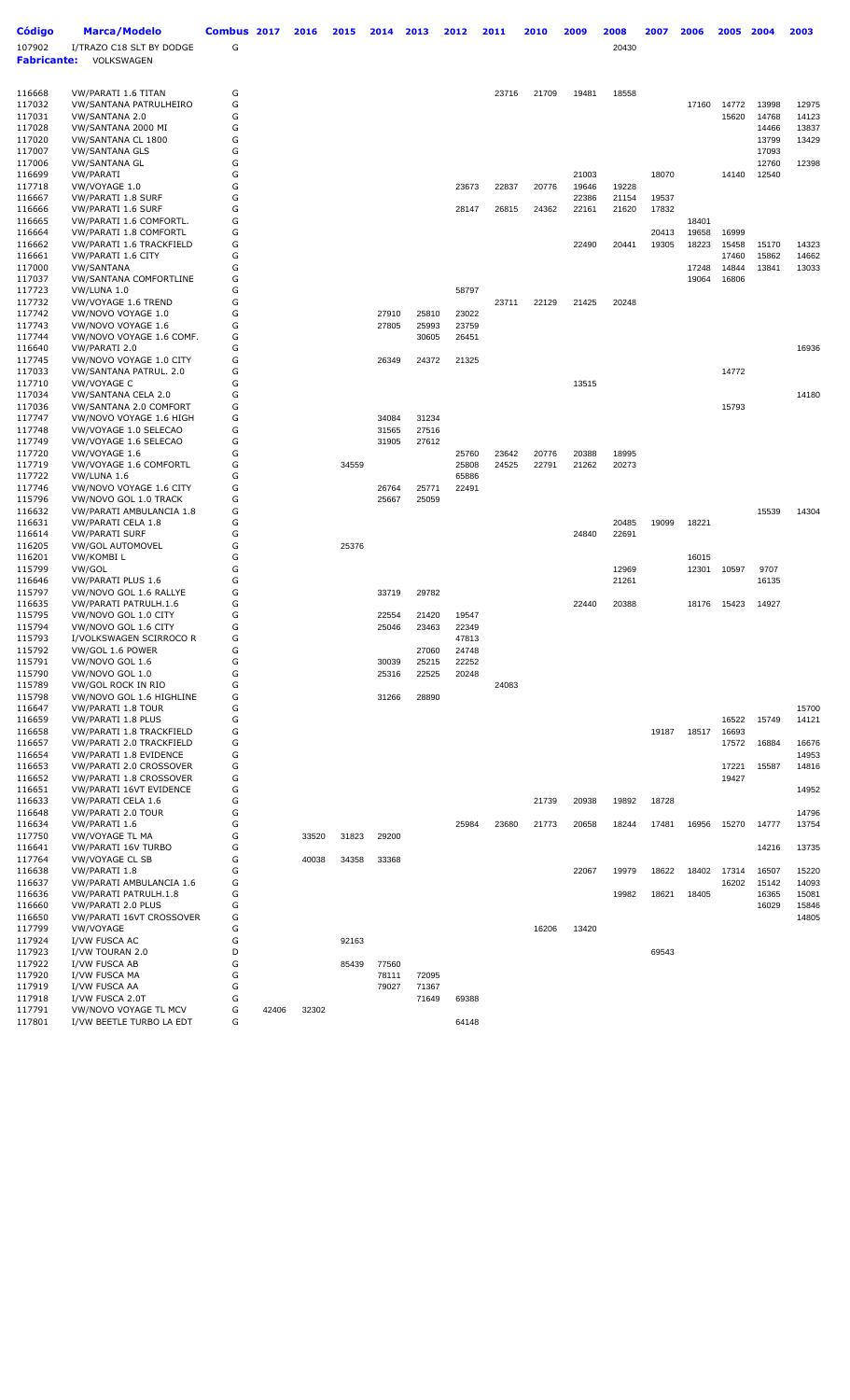| Código           | <b>Marca/Modelo</b>                                 | Combus 2017 |                | 2016           | 2015           | 2014           | 2013  | 2012  | 2011  | 2010  | 2009  | 2008  | 2007  | 2006  | 2005  | 2004  | 2003  |
|------------------|-----------------------------------------------------|-------------|----------------|----------------|----------------|----------------|-------|-------|-------|-------|-------|-------|-------|-------|-------|-------|-------|
| 141301           | <b>VW/FIBRAVAN KAUIPE</b>                           | G           |                |                |                |                |       |       | 22526 | 20625 |       |       |       |       |       |       |       |
| 117798           | VW/NOVO VOYAGE HL SBV                               | G           | 50737          | 40677          |                |                |       |       |       |       |       |       |       |       |       |       |       |
| 117797           | VW/NOVO VOYAGE CL SBP                               | G           | 49428          | 41487          |                |                |       |       |       |       |       |       |       |       |       |       |       |
| 117796           | VW/NOVO VOYAGE HL MBV                               | G           | 48001          | 39784          |                |                |       |       |       |       |       |       |       |       |       |       |       |
| 117795           | VW/NOVO VOYAGE CL MBV                               | G           | 46588          | 40388          |                |                |       |       |       |       |       |       |       |       |       |       |       |
| 117794           | VW/NOVO VOYAGE CL SBV                               | G           | 49970          | 42071          |                |                |       |       |       |       |       |       |       |       |       |       |       |
| 117793           | VW/NOVO VOYAGE TL MBV                               | G           | 40928          | 35335          |                |                |       |       |       |       |       |       |       |       |       |       |       |
| 117762           | VW/VOYAGE EVIDENCE SB                               | G           |                | 45771          | 41844          | 41114          |       |       |       |       |       |       |       |       |       |       |       |
| 117912           | I/VW FUSCA ULTIMAEDICION                            | G           |                |                |                |                |       |       |       |       |       |       |       |       |       |       | 13695 |
| 151211           | I/VW PASSAT VAR. 2.0T                               | G           |                |                |                | 95338          | 91557 | 66309 | 61746 | 55859 |       |       |       |       |       |       |       |
| 150803           | <b>VW/BUGRE BGR5</b>                                | G           |                |                |                |                |       | 14217 |       |       |       |       |       |       |       |       |       |
| 151201           | <b>IMP/VW PASSAT</b>                                | G           |                |                |                |                |       | 61154 |       |       |       |       |       |       |       |       |       |
| 151203           | IMP/VW PASSAT VARIANT                               | G           |                |                |                |                | 93416 |       |       |       |       |       |       |       |       |       |       |
| 151205           | I/VW PASSAT VARIANT 2.0                             | G<br>G      |                |                |                |                |       |       |       | 60097 |       |       |       |       |       |       |       |
| 151206<br>151207 | I/VW PASSAT VARIANT TURB<br>I/VW PASSAT VAR 2.0 FSI | G           |                |                |                |                |       |       |       |       |       |       | 31713 | 28964 | 27875 | 21304 | 20063 |
| 151208           | I/VW PASSAT 3.2 FSI                                 | G           |                |                |                |                |       |       |       |       |       | 38711 | 36835 | 34759 |       |       |       |
| 118299           | VW/BUGRE                                            | G           |                |                |                |                |       |       |       |       |       |       |       |       |       |       | 6465  |
| 151210           | I/VW PASSAT 2.0T                                    | G           |                |                |                | 78946          | 67881 | 61493 | 59330 | 52581 |       |       | 32635 |       |       |       |       |
| 131699           | VW/SANTINA                                          | G           |                |                |                |                |       |       |       |       |       |       |       |       | 6743  |       | 5993  |
| 151212           | I/VW JETTA SEL                                      | G           |                |                |                |                |       |       |       | 40951 |       |       |       |       |       |       |       |
| 151213           | I/VW JETTA SE                                       | G           |                |                | 62668          |                |       | 49180 |       |       |       |       |       |       |       |       |       |
| 151215           | I/VW GOLF R                                         | G           |                |                |                |                |       | 32869 |       |       |       |       |       |       |       |       |       |
| 151216           | I/VW GOLF R 4MOTION                                 | G           |                |                |                |                |       | 55235 |       |       |       |       |       |       |       |       |       |
| 151217           | I/VW PASSAT GLS 1.8T                                | G           |                |                |                |                |       |       |       |       |       |       |       |       |       |       | 18735 |
| 108551           | I/VOLKSWAGEN SEDAN COUPE                            | G           |                |                |                |                |       |       |       |       | 60643 |       |       |       |       |       |       |
| 117790           | VW/NOVO VOYAGE CL MCV                               | G           | 43859          | 42056          |                |                |       |       |       |       |       |       |       |       |       |       |       |
| 151209           | I/VW PASSAT SEDAN 2.0T                              | G           |                |                |                |                |       |       |       |       |       | 33577 |       |       |       |       | 23146 |
| 117759           | VW/VOYAGE SELECAO MA                                | G           |                |                |                | 30231          |       |       |       |       |       |       |       |       |       |       |       |
| 117767           | VW/NOVO FOX HL SD                                   | G           |                | 45577          | 43354          | 42084          |       |       |       |       |       |       |       |       |       |       |       |
| 117766           | VW/NOVO FOX TL MB                                   | G           |                | 39257          | 37607          | 36252          |       |       |       |       |       |       |       |       |       |       |       |
| 117765           | <b>VW/VOYAGE CL MB</b>                              | G<br>G      |                | 39919          | 35471          | 34085          |       |       |       |       |       |       |       |       |       |       |       |
| 115785<br>117763 | VW/GOL 1.0 SELECAO<br>VW/VOYAGE EVIDENCE MB         | G           |                | 45582          | 41407          | 27686<br>40369 | 23215 |       |       | 18852 |       |       |       |       |       |       |       |
| 115786           | VW/GOL 1.0 ECOMOTION GIV                            | G           |                |                |                |                | 18911 | 18287 | 16450 | 15228 |       |       | 12603 |       |       |       |       |
| 117792           | VW/NOVO VOYAGE CITY MCV                             | G           |                | 33765          |                |                |       |       |       |       |       |       |       |       |       |       |       |
| 117760           | VW/VOYAGE SELECAO MB                                | G           |                |                |                | 31533          |       |       |       |       |       |       |       |       |       |       |       |
| 117770           | VW/NOVO FOX TL SB                                   | G           |                |                |                | 33600          |       |       |       |       |       |       |       |       |       |       |       |
| 117758           | VW/VOYAGE SELECAO SB                                | G           |                |                |                | 36023          |       |       |       |       |       |       |       |       |       |       |       |
| 117757           | VW/VOYAGE HL SB                                     | G           |                |                | 37813          | 36564          |       |       |       |       |       |       |       |       |       |       |       |
| 117756           | <b>VW/VOYAGE HL MB</b>                              | G           |                |                | 35463          | 34054          |       |       |       |       |       |       |       |       |       |       |       |
| 117755           | <b>VW/VOYAGE TL SB</b>                              | G           |                |                |                | 34154          |       |       |       |       |       |       |       |       |       |       |       |
| 117754           | <b>VW/VOYAGE TL MB</b>                              | G           |                | 36049          | 34030          | 32619          |       |       |       |       |       |       |       |       |       |       |       |
| 117753           | VW/VOYAGE CITY SB                                   | G           |                |                |                | 33056          |       |       |       |       |       |       |       |       |       |       |       |
| 117752           | <b>VW/VOYAGE CL MA</b>                              | G           |                | 39882          | 32066          | 30498          |       |       |       |       |       |       |       |       |       |       |       |
| 117761           | VW/VOYAGE CITY MA                                   | G           |                | 33914          | 29371          | 27322          |       |       |       |       |       |       |       |       |       |       |       |
| 117777           | VW/VOYAGE HL SB S                                   | G           |                |                | 37813          | 37038          |       |       |       |       |       |       |       |       |       |       |       |
| 117789           | VW/NOVO FOX TRACK ME                                | G           |                | 39068          | 37183          |                |       |       |       |       |       |       |       |       |       |       |       |
| 117788           | VW/NOVO FOX TL ME                                   | G           | 39090          | 34819          | 33593          |                |       |       |       |       |       |       |       |       |       |       |       |
| 117787<br>117783 | VW/NOVO FOX CL ME<br>I/VW LAVIDA                    | G<br>G      |                | 38020          | 35503          |                |       |       |       |       |       | 30987 |       |       |       |       |       |
| 117782           | VW/VOYAGE CITY MA S                                 | G           |                |                | 29244          | 27574          |       |       |       |       |       |       |       |       |       |       |       |
| 117781           | VW/VOYAGE TL MB S                                   | G           |                |                | 35373          | 33354          |       |       |       |       |       |       |       |       |       |       |       |
| 117780           | VW/VOYAGE TL MA S                                   | G           |                |                | 36744          | 34646          |       |       |       |       |       |       |       |       |       |       |       |
| 117768           | VW/NOVO FOX HL MD                                   | G           |                | 44677          | 42107          | 41144          |       |       |       |       |       |       |       |       |       |       |       |
| 117778           | VW/VOYAGE CITY MB S                                 | G           |                |                | 31763          | 30629          |       |       |       |       |       |       |       |       |       |       |       |
| 117769           | VW/NOVO FOX CL MB                                   | G           |                | 39443          | 37561          | 37281          |       |       |       |       |       |       |       |       |       |       |       |
| 117776           | VW/NOVO FOX PEPPER SD                               | G           |                | 45713          | 43997          | 40143          |       |       |       |       |       |       |       |       |       |       |       |
| 117775           | VW/NOVO FOX PEPPER MD                               | G           |                | 45798          | 42791          | 39633          |       |       |       |       |       |       |       |       |       |       |       |
| 117774           | VW/NOVO FOX BM MC                                   | G           |                | 37427          | 33675          | 30835          |       |       |       |       |       |       |       |       |       |       |       |
| 117773           | VW/NOVO FOX CL MA                                   | G           |                |                | 34417          | 32451          |       |       |       |       |       |       |       |       |       |       |       |
| 117772           | VW/NOVO FOX TL MA                                   | G           |                |                | 33359          | 31453          |       |       |       |       |       |       |       |       |       |       |       |
| 117771           | VW/NOVO FOX CL SB                                   | G           |                | 44919          | 39614          | 38859          |       |       |       |       |       |       |       |       |       |       |       |
| 117751           | VW/VOYAGE CITY MB                                   | G           |                | 34715          | 33325          | 30753          |       |       |       |       |       |       |       |       |       |       |       |
| 117779           | VW/VOYAGE HL MB S                                   | G           |                |                | 36157          | 34054          |       |       |       |       |       |       |       |       |       |       |       |
| 151240<br>151254 | I/VW GOLF VARIANT CL MA<br><b>VW/UP TAKE MCV</b>    | G<br>G      | 31749          | 77103          | 72315          |                |       |       |       |       |       |       |       |       |       |       |       |
| 115787           | <b>VW/GOL VINTAGE</b>                               | G           |                | 29556          |                |                |       |       |       | 29886 |       |       |       |       |       |       |       |
| 151252           | <b>VW/UP CROSS SCV</b>                              | G           | 43850          | 40525          |                |                |       |       |       |       |       |       |       |       |       |       |       |
| 112282           | I/VW ROUTAN SEL                                     | G           |                |                |                |                |       |       |       |       | 53797 |       |       |       |       |       |       |
| 151250           | VW/UP HIGH SCV                                      | G           | 42758          | 40393          |                |                |       |       |       |       |       |       |       |       |       |       |       |
| 151249           | <b>VW/UP MOVE MCV</b>                               | G           | 41516          | 38120          |                |                |       |       |       |       |       |       |       |       |       |       |       |
| 151248           | VW/UP MOVE SCV                                      | G           | 42367          | 38664          |                |                |       |       |       |       |       |       |       |       |       |       |       |
| 151247           | I/VW PASSAT VAR PRO FN                              | G           |                |                |                |                |       |       |       |       | 39291 |       |       |       |       |       |       |
| 151246           | I/VW JETTA TL AF                                    | G           |                | 70972          | 67678          |                |       |       |       |       |       |       |       |       |       |       |       |
| 151245           | I/VW JETTA TL MF                                    | G           |                | 67292          | 64484          |                |       |       |       |       |       |       |       |       |       |       |       |
| 151244           | I/VW JETTA CL AF                                    | G           | 84484          | 82168          |                |                |       |       |       |       |       |       |       |       |       |       |       |
| 151243           | I/VW PASSAT CL TSI AA                               | G           |                | 122697         | 116117         |                |       |       |       |       |       |       |       |       |       |       |       |
| 112264           | I/VW EOS 2.0T FSI                                   | G           |                |                |                |                |       |       |       | 86921 | 77927 | 74775 | 71985 |       |       |       |       |
| 151241           | I/VW PASSAT HL TSI AA                               | G           | 147752         | 121070         | 119482         |                |       |       |       |       |       |       |       |       |       |       |       |
| 151257           | <b>VW/UP CROSS MDV</b>                              | G           | 44541          |                |                |                |       |       |       |       |       |       |       |       |       |       |       |
| 151239<br>151237 | I/VW JETTA HL AE<br>VW/UP MOVE MB                   | G<br>G      | 99422<br>36573 | 94199<br>34694 | 83553<br>30013 |                |       |       |       |       |       |       |       |       |       |       |       |
| 151235           | VW/GOL ROCK IN RIO MB                               | G           |                |                | 34708          |                |       |       |       |       |       |       |       |       |       |       |       |
|                  |                                                     |             |                |                |                |                |       |       |       |       |       |       |       |       |       |       |       |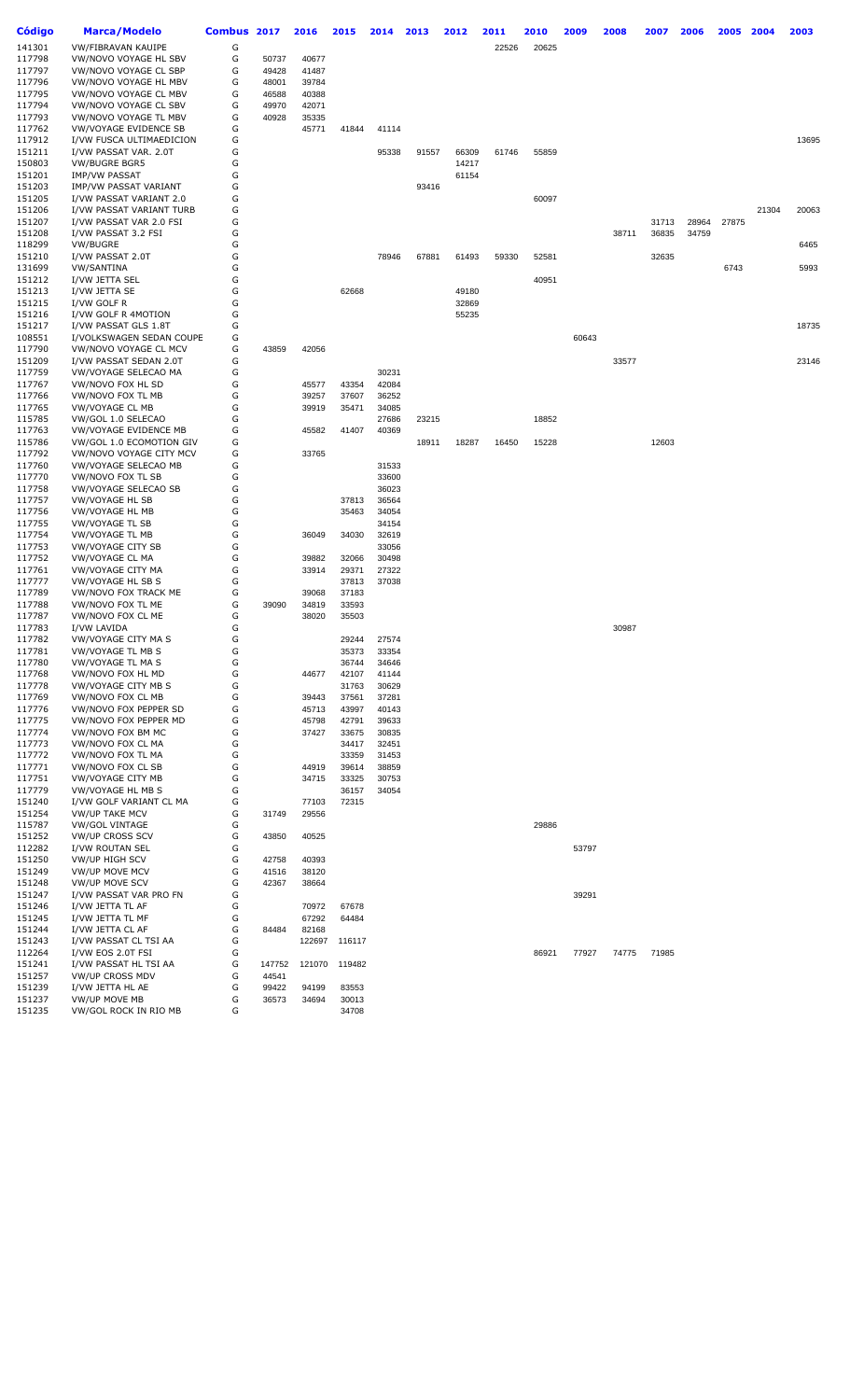| Código | <b>Marca/Modelo</b>      | Combus 2017 |       | 2016  | 2015  | 2014   | 2013   | 2012  | 2011   | 2010  | 2009  | 2008  | 2007  | 2006  | 2005  | 2004  | 2003  |
|--------|--------------------------|-------------|-------|-------|-------|--------|--------|-------|--------|-------|-------|-------|-------|-------|-------|-------|-------|
| 151234 | I/VW JETTA TL AC         | G           |       |       | 60284 | 58174  |        |       |        |       |       |       |       |       |       |       |       |
| 151232 | VW/JETTA CL AA           | G           |       |       | 62340 |        |        |       |        |       |       |       |       |       |       |       |       |
| 151231 | I/VW JETTA HL AD         | G           |       |       | 83553 | 70105  |        |       |        |       |       |       |       |       |       |       |       |
| 151230 | I/VW JETTA CL AC         | G           |       |       | 62340 | 56678  |        |       |        |       |       |       |       |       |       |       |       |
|        |                          |             |       |       |       |        |        |       |        |       |       |       |       |       |       |       |       |
| 151229 | <b>VW/UP MOVE SA</b>     | G           |       | 35273 | 30769 | 29025  |        |       |        |       |       |       |       |       |       |       |       |
| 112266 | I/VW JETTA VARIANT       | G           |       |       |       |        |        | 47592 | 45113  | 40660 | 33040 | 29926 |       |       |       |       |       |
| 151228 | VW/UP BLACK WHITE RED SA | G           |       |       | 36127 | 34117  | 32681  |       |        |       |       |       |       |       |       |       |       |
| 151227 | VW/UP HIGH SA            | G           |       | 38477 | 33201 | 29921  | 29828  |       |        |       |       |       |       |       |       |       |       |
| 151226 | VW/NOVO GOL 1.0 SPECIAL  | G           |       |       |       | 23512  |        |       |        |       |       |       |       |       |       |       |       |
| 151225 | <b>VW/UP TAKE MA</b>     | G           |       | 26156 | 24501 | 22617  | 22296  |       |        |       |       |       |       |       |       |       |       |
| 151242 | VW/JETTA CL AB           | G           |       | 81825 | 78339 |        |        |       |        |       |       |       |       |       |       |       |       |
| 112277 | I/VW POLO TRENDLINE      | G           |       |       |       |        |        |       |        |       |       |       |       | 18950 |       |       |       |
|        |                          |             |       |       |       |        |        |       |        |       |       |       |       |       |       |       |       |
| 112285 | I/VW TOURAN 1.4          | D           |       |       |       |        |        |       |        |       | 58578 |       |       |       |       |       |       |
| 112286 | I/VW TOURAN TRENDLINE1.6 | G           |       |       |       |        |        |       |        |       | 44941 |       |       |       |       |       |       |
| 112288 | I/VW NEW BEETLE 2DR      | G           |       |       |       |        |        |       |        | 36018 |       |       |       |       |       |       |       |
| 112290 | I/VW GTI                 | G           |       |       |       |        |        |       |        |       |       |       | 33065 |       |       |       |       |
| 112291 | I/VW GOLF 1.4 TRENDLINE  | G           |       |       |       |        |        |       |        |       |       |       |       | 21790 |       |       |       |
| 112292 | I/VW JETTA 2.0           | G           |       |       |       | 51190  | 48572  | 43477 | 42183  | 40638 |       |       |       |       |       |       |       |
| 112293 | I/VW JETTA 2.0T          | G           |       |       |       | 67935  | 62821  | 53521 | 51102  | 49279 |       |       |       |       |       |       |       |
| 112294 | I/VW CC LUXURY           | G           |       |       |       |        |        |       | 85252  |       |       |       |       |       |       |       |       |
| 112295 | I/VW PASSAT CC SP 2.0T   | G           |       |       |       |        |        |       |        | 61389 |       | 57828 |       |       |       |       |       |
|        |                          | G           |       |       |       |        |        |       |        |       |       |       |       |       |       |       |       |
| 112296 | I/VW PASSAT CC           |             |       |       |       |        |        |       | 99356  |       |       |       |       |       |       |       |       |
| 112297 | I/VW CC R LINE           | G           |       |       |       |        |        |       | 110900 |       |       |       |       |       |       |       |       |
| 112281 | I/VW CC VR6 4MOTION      | G           |       |       |       |        |        |       |        |       | 60900 |       |       |       |       |       |       |
| 112280 | I/VW CC SPORT            | G           |       |       |       |        |        |       |        |       | 63879 |       |       |       |       |       |       |
| 151255 | VW/NOVO GOL TRACK MCV    | G           | 40781 | 39113 |       |        |        |       |        |       |       |       |       |       |       |       |       |
| 112270 | I/VW NEW BEETLE 2.5 CONV | G           |       |       |       |        |        |       |        | 42806 |       | 37293 | 35047 |       |       |       |       |
| 151251 | VW/UP HIGH MCV           | G           | 42475 | 39954 |       |        |        |       |        |       |       |       |       |       |       |       |       |
| 151258 | <b>VW/UP HIGH MDV</b>    | G           | 45530 |       |       |        |        |       |        |       |       |       |       |       |       |       |       |
|        |                          |             |       |       |       |        |        |       |        |       |       |       |       |       |       |       |       |
| 151259 | I/VW PASSAT HIGHLINE 1.4 | G           |       |       |       | 84471  |        |       |        |       |       |       |       |       |       |       |       |
| 151260 | VW/UP PEPPER MDV         | G           | 47311 |       |       |        |        |       |        |       |       |       |       |       |       |       |       |
| 112267 | I/VW GOLF R32            | G           |       |       |       |        |        |       |        |       |       | 40925 | 38401 |       |       |       |       |
| 112279 | I/VW JETTA GLS           | G           |       |       |       |        |        |       |        |       |       |       | 21262 |       |       |       | 17896 |
| 112269 | I/VW NEW BEETLE CONV     | G           |       |       |       |        |        |       |        | 43995 | 37854 | 36944 | 34732 |       |       |       |       |
| 112278 | I/PASSAT GL 1.8T SEDAN   | G           |       |       |       |        |        |       |        |       |       |       |       |       |       | 21651 |       |
| 112271 | I/VW PASSAT KOMFORT      | G           |       |       |       |        |        |       |        |       |       | 36801 | 31522 |       |       |       |       |
| 112272 | I/VW FOX 1.6 PLUS        | G           |       |       |       |        |        |       |        |       | 18871 | 16576 |       |       |       |       |       |
| 112273 | I/VW FOX 1.6 ROUTE       | G           |       |       |       |        |        |       |        |       | 21754 |       |       |       |       |       |       |
|        |                          | G           |       |       |       |        |        |       |        |       |       |       |       |       |       |       |       |
| 112275 | I/VW TIGUAN SE SUV       |             |       |       |       |        |        |       |        |       |       | 52042 |       |       |       |       |       |
| 112276 | I/VW PASSAT CC 3.6 FSI   | G           |       |       |       |        |        |       | 82096  | 67993 | 64115 | 60909 |       |       |       |       |       |
| 151256 | VW/UP MOVE MDV           | G           | 41576 |       |       |        |        |       |        |       |       |       |       |       |       |       |       |
| 112268 | I/VW EOS LUX             | G           |       |       |       |        |        |       |        |       |       | 67186 | 58682 |       |       |       |       |
| 115770 | VW/GOL 1.0 CITY          | G           |       |       |       |        |        |       |        |       |       | 13040 |       | 12214 | 10881 | 10394 | 10037 |
| 115743 | <b>VW/GOL SPECIAL</b>    | G           |       |       |       |        |        |       |        |       |       |       |       |       | 10341 | 9917  | 9334  |
| 115744 | <b>VW/GOL 1.0</b>        | G           |       |       |       |        |        | 17326 | 16648  | 15909 | 15058 | 14200 | 12849 | 11633 | 10230 | 9325  | 8958  |
| 115745 | <b>VW/GOL 1.6</b>        | G           |       |       |       |        |        | 24572 | 23604  | 20516 | 18531 | 16195 | 14744 | 13963 | 12636 | 12053 | 11568 |
| 115746 | <b>VW/GOL 1.8</b>        | G           |       |       |       |        |        |       |        |       |       |       |       |       | 14108 | 13453 | 13004 |
| 115749 | VW/GOL PATRULHEIRO 1.6   | G           |       |       |       |        |        |       |        |       |       | 16162 | 14692 | 14285 | 13507 | 13050 |       |
|        |                          |             |       |       |       |        |        |       |        |       |       |       |       |       |       |       |       |
| 115750 | VW/GOL PATRULHEIRO 1.8   | G           |       |       |       |        |        |       |        |       |       |       |       |       |       | 12956 | 12376 |
| 115752 | VW/GOL 16V TURBO         | G           |       |       |       |        |        |       |        |       |       |       |       |       |       |       | 11968 |
| 115753 | VW/GOL 1.0 PLUS          | G           |       |       |       |        |        |       |        |       |       | 16397 | 14995 | 14196 | 13294 |       | 12087 |
| 115757 | <b>VW/GOL HIGHWAY</b>    | G           |       |       |       |        |        |       |        |       |       |       |       |       |       | 11891 | 10550 |
| 115760 | VW/GOL PLUS 1.6          | G           |       |       |       |        |        |       |        |       |       | 17587 |       |       |       | 14042 | 11450 |
| 115761 | VW/GOL SPECIAL 1.6       | G           |       |       |       |        |        |       |        |       |       |       |       |       | 11359 | 10829 |       |
| 115765 | VW/GOL 1.6 POWER         | G           |       |       |       |        |        | 25550 | 23599  | 21028 | 16974 | 16082 | 15405 | 14397 | 14027 | 13410 | 13217 |
| 115739 | VW/GOL 16V PLUS          | G           |       |       |       |        |        |       |        |       |       |       |       |       | 11277 | 10783 | 10292 |
| 115769 | VW/GOL 1.6 CITY          | G           |       |       |       |        |        |       |        |       |       |       | 13696 |       | 11738 | 10862 | 10160 |
| 115756 | <b>VW/GOL TREND</b>      | G           |       |       |       | 19647  |        |       |        |       |       |       |       |       |       |       |       |
|        |                          |             |       |       |       |        |        |       |        |       |       |       |       |       |       |       |       |
| 115772 | VW/GOL 1.6 RALLYE        | G           |       |       |       |        | 28566  | 25978 | 24639  | 23198 |       | 18325 | 16941 |       | 16477 | 13579 |       |
| 115782 | VW/GOL 1.0 FLASH GIV     | G           |       |       |       |        |        |       |        |       |       | 14513 |       |       |       |       |       |
| 115781 | VW/GOL 1.8 POWER GIV     | G           |       |       |       |        |        |       |        |       |       | 17830 |       |       |       |       |       |
| 115780 | VW/GOL 1.6 POWER GIV     | G           |       |       |       |        |        |       |        |       | 19943 | 18326 |       | 16580 | 15955 |       |       |
| 115779 | VW/GOL 1.6 GIV           | G           |       |       |       |        |        |       |        |       |       | 16156 |       |       | 13247 |       |       |
| 115778 | VW/GOL 1.0 GIV           | G           |       |       |       |        | 18094  | 17271 | 16233  | 14492 | 13676 | 12773 |       |       |       | 10531 |       |
| 115777 | VW/GOL 1.6 RALLYE GIV    | G           |       |       |       |        |        |       |        |       |       | 17465 |       |       |       |       |       |
| 115776 | VW/GOL 1.6 COPA          | G           |       |       |       |        |        |       |        |       |       |       |       | 15374 |       |       |       |
| 151224 | VW/UP BLACK WHITE RED MA | G           |       |       | 33434 | 31089  | 29185  |       |        |       |       |       |       |       |       |       |       |
|        |                          |             |       |       |       |        |        |       |        |       |       |       |       |       |       |       |       |
| 115775 | VW/GOL 1.0 COPA          | G           |       |       |       |        |        |       |        |       |       | 15454 |       | 13558 |       |       |       |
| 151253 | <b>VW/UP CROSS MCV</b>   | G           | 39984 | 36802 |       |        |        |       |        |       |       |       |       |       |       |       |       |
| 115774 | VW/GOL 1.8 COPA          | G           |       |       |       |        |        | 27271 |        |       |       |       |       | 15178 | 14729 |       |       |
| 115773 | VW/GOL 1.8 RALLYE        | G           |       |       |       |        |        |       |        |       |       |       |       |       | 14604 |       |       |
| 115766 | VW/GOL 1.8 POWER         | G           |       |       |       |        |        |       |        |       |       | 17282 | 16117 | 15848 | 15325 | 13786 |       |
| 115733 | VW/GOL 1.6 MI            | G           |       |       |       |        |        |       |        |       |       | 18440 |       |       |       |       |       |
| 112243 | I/VW JETTA               | G           |       |       |       |        |        | 43415 |        | 38069 | 34016 | 31411 | 29297 | 28737 |       |       |       |
| 112244 | I/VW POLO                | G           |       |       |       |        | 27315  |       |        |       |       |       |       |       | 15288 |       |       |
|        |                          | G           |       |       |       |        |        |       |        |       |       |       |       |       |       |       |       |
| 112248 | I/VW PASSAT 2.0          |             |       |       |       |        |        |       |        |       |       |       |       |       |       |       | 26012 |
| 112253 | I/VW PASSAT V6 PROTECT   | G           |       |       |       |        |        |       |        |       |       |       |       |       |       | 26183 | 23714 |
| 112257 | I/VW PASSAT 2.0 FSI      | G           |       |       |       |        |        |       |        |       |       |       | 31191 | 27111 | 25758 |       |       |
| 112241 | I/VW BORA                | G           |       |       |       |        |        |       |        | 27405 | 24281 | 22294 | 19913 | 18635 | 14780 | 14643 | 14375 |
| 112259 | I/VW PASSAT VAR 2.0T F   | G           |       |       |       |        |        |       |        | 42608 | 37520 | 35883 | 33280 | 32463 |       |       |       |
| 112260 | I/VW PASSAT 2.0T FSI     | G           |       |       |       |        |        |       |        | 42563 | 36654 | 34025 | 32469 | 30828 |       |       |       |
| 112261 | I/VW PASSAT VAR 3.2 FSI  | G           |       |       |       |        |        |       |        | 57636 | 44401 | 40070 | 37130 |       |       |       |       |
| 115758 | VW/GOL 16V POWER         | G           |       |       |       |        |        |       |        |       |       |       |       |       | 12342 |       | 11317 |
| 151218 | I/VW CC 3.6 V6           | G           |       |       |       | 114316 | 100323 | 84461 |        |       |       |       |       |       |       |       |       |
|        |                          |             |       |       |       |        |        |       |        |       |       |       |       |       |       |       |       |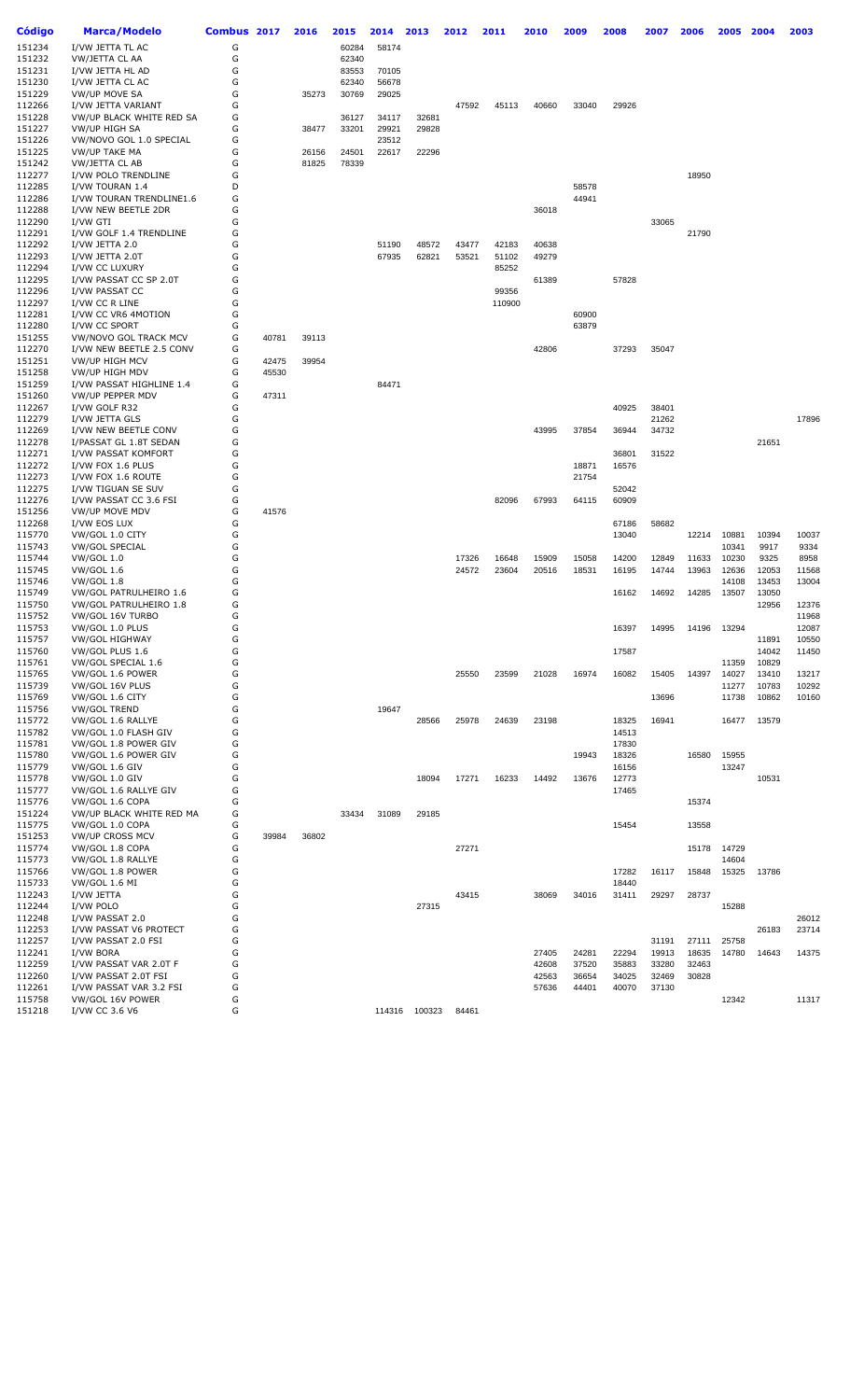| Código           | <b>Marca/Modelo</b>                            | Combus 2017 |        | 2016           | 2015           | 2014           | 2013           | 2012  | 2011  | 2010   | 2009           | 2008  | 2007  | 2006  | 2005  | 2004  | 2003  |
|------------------|------------------------------------------------|-------------|--------|----------------|----------------|----------------|----------------|-------|-------|--------|----------------|-------|-------|-------|-------|-------|-------|
| 151221           | I/VW MOVE UP                                   | G           |        |                |                |                | 36191          |       |       |        |                |       |       |       |       |       |       |
| 151222           | <b>VW/UP MOVE MA</b>                           | G           |        | 34793          | 30013          | 28426          | 27907          |       |       |        |                |       |       |       |       |       |       |
| 151223           | VW/UP HIGH MA                                  | G           |        | 38070          | 32560          | 29130          | 28143          |       |       |        |                |       |       |       |       |       |       |
| 112258           | I/VW EOS                                       | G           |        |                |                |                |                |       |       | 100546 |                |       |       |       |       |       |       |
| 115717           | VW/GOL CL 1.8                                  | G           |        |                |                |                |                |       |       |        |                |       |       |       |       | 16473 |       |
| 112262           | I/VW POLO GTI                                  | G           |        |                |                |                |                |       |       |        |                |       |       | 29969 |       |       |       |
| 112240           | I/VW BEETLE                                    | G           |        |                |                | 68557          |                |       |       | 35942  | 30940          | 30189 | 28372 | 27315 | 25660 |       |       |
| 115731           | VW/GOL CL 1.8 MI                               | G           |        |                |                |                |                |       |       |        |                |       |       |       |       | 13394 |       |
| 115718           | <b>VW/GOL 1000</b>                             | G           |        |                |                |                |                |       |       |        |                |       |       |       | 11778 | 11408 |       |
| 115706           | <b>VW/GOL PLUS</b>                             | G           |        |                |                |                |                |       |       |        |                |       |       |       |       | 11424 |       |
| 115783           | VW/GOL 1.0 TITAN GIV                           | G           |        |                |                |                |                |       | 16942 | 15088  | 14238          |       |       |       |       |       |       |
| 112207           | IMP/VW GOLF GTI                                | G           |        |                |                |                |                |       |       |        |                | 31508 | 29836 | 25760 |       |       | 20353 |
| 112237           | IMP/VW NEW BEETLE                              | G           |        |                |                |                |                | 38629 |       | 35584  |                |       | 27703 |       |       |       |       |
| 112231           | I/VW PASSAT VARIANT V6                         | G           |        |                |                |                |                |       |       |        |                |       | 57537 |       |       | 25053 | 23560 |
| 112233           | I/VW PASSAT TURBO                              | G           |        |                |                |                |                |       |       |        |                |       |       |       |       | 20975 | 18312 |
| 112228           | I/VW PASSAT V6                                 | G           |        |                |                |                |                |       |       |        |                |       | 54323 |       |       | 25237 | 22247 |
| 112238           | IMP/VW GOLF                                    | G           |        |                |                |                | 40460          |       |       |        |                |       |       |       |       |       |       |
| 115726           | <b>VW/GOL I 1.6</b>                            | G           |        |                |                |                |                |       |       |        |                | 17385 |       |       |       |       |       |
| 154880           | I/VW GOLF VARIANT HL AA                        | G           | 101687 | 97529          | 90072          | 85656          |                |       |       |        |                |       |       |       |       |       |       |
| 154898           | <b>VW/GOLF HIGHLINE MB</b>                     | G           | 92202  | 88237          | 85561          |                |                |       |       |        |                |       |       |       |       |       |       |
| 154892           | VW/GOLF COMFORTLINE AA                         | G           |        | 71721          | 66531          |                |                |       |       |        |                |       |       |       |       |       |       |
| 154891           | VW/GOLF GTI AC                                 | G           | 118886 | 111962         | 98431          |                |                |       |       |        |                |       |       |       |       |       |       |
| 154890           | <b>VW/GOLF COMFORTLINE MA</b>                  | G           |        | 64907          | 59050          |                |                |       |       |        |                |       |       |       |       |       |       |
| 154859           | I/VW GOLF COMFORTLINE AC                       | G           |        |                | 62910          | 57584          |                |       |       |        |                |       |       |       |       |       |       |
| 154808           | VW/GTI VR6                                     | G           |        |                |                |                |                |       |       |        |                |       |       |       |       |       | 38465 |
| 154807           | <b>VW/GOLF SPORT</b>                           | G           |        |                |                |                |                |       |       |        |                |       |       |       | 20007 | 18866 | 17791 |
| 154806           | VW/GOLF 2.0 SPORT                              | G           |        |                |                |                |                |       |       |        |                |       |       |       |       |       | 17296 |
| 154805           | <b>VW/GOLF TRIP</b>                            | G           |        |                |                |                |                |       |       |        |                |       |       |       |       |       | 17719 |
| 154804           | <b>VW/GOLF GENERATION</b>                      | G           |        |                |                |                |                |       |       |        |                |       |       |       | 19125 | 17929 |       |
| 154803           | VW/GOLF                                        | G           |        |                |                |                | 36046          | 32454 | 32213 | 31544  | 27315          | 25859 | 21423 | 19956 | 17956 | 17216 | 15924 |
| 154802           | VW/GOLF GTI                                    | G           |        |                |                |                |                |       |       |        |                | 31491 | 30123 | 26361 | 23161 | 21168 | 20109 |
|                  | VW/GOLF 2.0                                    | G           |        |                |                |                |                |       |       |        |                |       |       |       |       |       |       |
| 154801           | VW/GOL SELECAO MB                              | G           |        |                |                | 27660          | 39415          | 35990 | 34410 | 30613  | 28478          | 26219 | 22025 | 19505 | 17939 | 17284 | 16165 |
| 154849           |                                                | G           |        |                |                |                |                |       |       |        |                |       |       |       |       |       |       |
| 154851           | VW/GOL 1.0 TRENDLIN                            | G           |        | 30899          | 29016          | 27474          |                |       |       |        |                |       |       |       |       |       |       |
| 154852           | VW/GOL HL SC                                   |             |        | 43286          | 38124          | 32877          |                |       |       |        |                |       |       |       |       |       |       |
| 154850           | VW/GOL CITY SC                                 | G           |        |                |                | 27297          |                |       |       |        |                |       |       |       |       |       |       |
| 154858           | I/VW GOLF Comfortline MC                       | G           |        |                | 58949          | 55071          |                |       |       |        |                |       |       |       |       |       |       |
| 154812           | VW/GOLF 2.0 COMFORTLINE                        | G           |        |                |                |                |                |       |       |        |                | 27018 | 24836 | 21194 | 19053 |       |       |
| 154860           | I/VW GOLF GTI AD                               | G           |        |                | 94161          | 91094          |                |       |       |        |                |       |       |       |       |       |       |
| 154861           | I/VW GOLF HIGHLINE MC                          | G           |        |                | 62281          | 57558          |                |       |       |        |                |       |       |       |       |       |       |
| 154862           | I/VW GOLF HIGHLINE AC                          | G           |        |                | 69666          | 63564          |                |       |       |        |                |       |       |       |       |       |       |
| 154868           | VW/GOL HL SC S                                 | G           |        |                | 38124          | 32877          |                |       |       |        |                |       |       |       |       |       |       |
| 154869           | VW/GOL HL MC S                                 | G           |        |                | 36023          | 30831          |                |       |       |        |                |       |       |       |       |       |       |
| 154870           | VW/GOL CITY MC S                               | G           |        |                | 27743          | 25699          |                |       |       |        |                |       |       |       |       |       |       |
| 154871           | VW/GOL CITY MB S                               | G           |        |                | 27037          | 25292          |                |       |       |        |                |       |       |       |       |       |       |
| 154872           | VW/ GOL SPECIAL MB                             | G           |        | 30220          | 25051          | 22657          |                |       |       |        |                |       |       |       |       |       |       |
| 154873           | <b>VW/GOL TRACK MB S</b>                       | G           |        |                | 30189          | 28307          |                |       |       |        |                |       |       |       |       |       |       |
| 154876           | VW/GOL 4GVE ELETRICO EGA                       | G           |        |                |                |                |                |       |       |        |                | 13914 |       |       |       |       |       |
| 154878           | I/VW GOLF GTE                                  | G           |        |                | 98656          |                |                |       |       |        |                |       |       |       |       |       |       |
| 160676           | VW/NOVO GOL CL MBV                             | G           | 42772  | 38676          |                |                |                |       |       |        |                |       |       |       |       |       |       |
| 154857           | I/VW GOLF 1.4 COMFORTL                         | G           |        |                |                | 53683          |                |       |       |        |                |       |       |       |       |       |       |
| 154825           | I/VW GOLF COMFORTLINE MA                       | G           |        |                | 64425          | 60566          | 56074          |       |       |        |                |       |       |       |       |       |       |
| 154848           | VW/GOL TL MC                                   | G           |        | 33379          | 30918          | 28276          |                |       |       |        |                |       |       |       |       |       |       |
| 154847           | VW/GOL CITY MB                                 | G           |        | 28124          | 26023          | 24824          |                |       |       |        |                |       |       |       |       |       |       |
| 154846           | VW/NOVO GOL 1.0 COMFORTL                       | G           |        | 35979          | 31886          | 30418          |                |       |       |        |                |       |       |       |       |       |       |
| 154845           | VW/GOL SELECAO SC                              | G           |        |                |                | 29055          |                |       |       |        |                |       |       |       |       |       |       |
| 154844           | VW/GOL CITY MC                                 | G           |        | 29409          | 27274          | 25292          |                |       |       |        |                |       |       |       |       |       |       |
| 154843<br>154842 | VW/GOL TL SC                                   | G<br>G      |        |                |                | 25926          |                |       |       |        |                |       |       |       |       |       |       |
| 154841           | <b>VW/GOL TRACK MB</b><br>VW/GOL SELECAO MC    | G           |        | 34358          | 27028          | 25161          |                |       |       |        |                |       |       |       |       |       |       |
| 154840           | VW/GOL CL MC                                   | G           |        | 37226          |                | 29055<br>29524 |                |       |       |        |                |       |       |       |       |       |       |
| 154839           | VW/GOL HL MC                                   | G           |        |                | 31826<br>36023 |                |                |       |       |        |                |       |       |       |       |       |       |
| 154838           | VW/GOL CL SC                                   | G           |        | 41053<br>37355 | 31552          | 30831<br>29269 |                |       |       |        |                |       |       |       |       |       |       |
| 154835           | <b>VW/GOL RALLYE SA</b>                        | G           |        | 45510          | 41011          | 38335          |                |       |       |        |                |       |       |       |       |       |       |
|                  |                                                |             |        |                |                |                |                |       |       |        |                |       |       |       |       |       |       |
| 154809<br>154829 | VW/GOLF 1.6 PLUS                               | G<br>G      |        |                |                |                |                |       |       |        |                |       |       |       | 19643 | 18406 | 16494 |
| 154810           | VW/GOL 1.6 SELECAO<br>VW/GOLF 2.0 PLUS         | G           |        |                |                | 32467          | 28974          |       |       |        |                |       |       |       |       |       |       |
|                  |                                                | G           |        |                |                |                |                |       |       |        |                |       |       |       | 18563 | 17530 | 16511 |
| 154824<br>154823 | I/VW GOLF COMFORTLINE AA<br>I/VW GOLF GTI AB   | G           |        |                |                | 63904          | 59286<br>65316 |       |       |        |                |       |       |       |       |       |       |
|                  |                                                | G           |        |                |                | 89341          |                |       |       |        |                |       |       |       |       |       |       |
| 154822<br>154821 | I/VW GOLF HIGHLINE AA<br>I/VW GOLF HIGHLINE MA | G           |        |                |                | 61406<br>58119 | 56397<br>53377 |       |       |        |                |       |       |       |       |       |       |
|                  |                                                |             |        |                |                |                |                |       |       |        |                |       |       |       |       |       |       |
| 154820<br>154819 | VW/GOLF 2.0 SPORTLINE                          | G<br>G      |        |                |                |                | 41405          | 37641 | 35146 | 33679  |                |       |       |       |       |       |       |
| 154818           | VW/GOLF 2.0 BLACK EDIT.                        | G           |        |                |                |                | 43166          | 39554 | 36117 | 33236  | 32055          |       |       |       |       |       |       |
| 154816           | VW/GOLF 2.0 SILVER EDIT.<br>VW/GOLF 2.0 GT     | G           |        |                |                |                | 40708          | 38340 |       |        | 29276<br>30255 | 27901 |       |       |       |       |       |
|                  |                                                | G           |        |                |                |                |                |       | 34801 | 31993  |                |       |       |       |       |       |       |
| 154815           | VW/GOLF 1.6 TECH                               | G           |        |                |                |                |                |       |       |        | 29265          | 27423 |       |       |       |       |       |
| 154814           | VW/GOLF 1.6 SPORTLINE                          |             |        |                |                |                | 38565          | 34722 | 34113 | 32090  | 27862          | 26276 | 23830 |       |       |       |       |
| 154813           | <b>VW/GOLF FLASH</b>                           | G           |        |                |                |                |                |       |       |        |                |       |       | 19436 | 17958 |       |       |
| 154879           | I/VW GOLF VARIANT CL AA                        | G<br>G      | 90214  | 83851          | 77513          |                |                |       |       |        |                |       |       |       |       |       |       |
| 154834           | VW/GOL RALLYE MA                               | G           |        | 44132          | 40060          | 37521          |                |       |       |        |                |       |       |       |       |       |       |
| 160677           | VW/NOVO GOL CL MBP                             | G           |        | 38306          |                |                |                |       | 28992 |        |                |       |       |       |       |       |       |
| 160636           | VW/FOX ROCK IN RIO<br><b>VW/UP CROSS MA</b>    | G           |        |                |                |                | 32215          |       |       |        |                |       |       |       |       |       |       |
| 160665<br>160666 | <b>VW/UP CROSS SA</b>                          | G           |        | 36906<br>39239 | 34109<br>36423 | 32426<br>35122 |                |       |       |        |                |       |       |       |       |       |       |
|                  |                                                |             |        |                |                |                |                |       |       |        |                |       |       |       |       |       |       |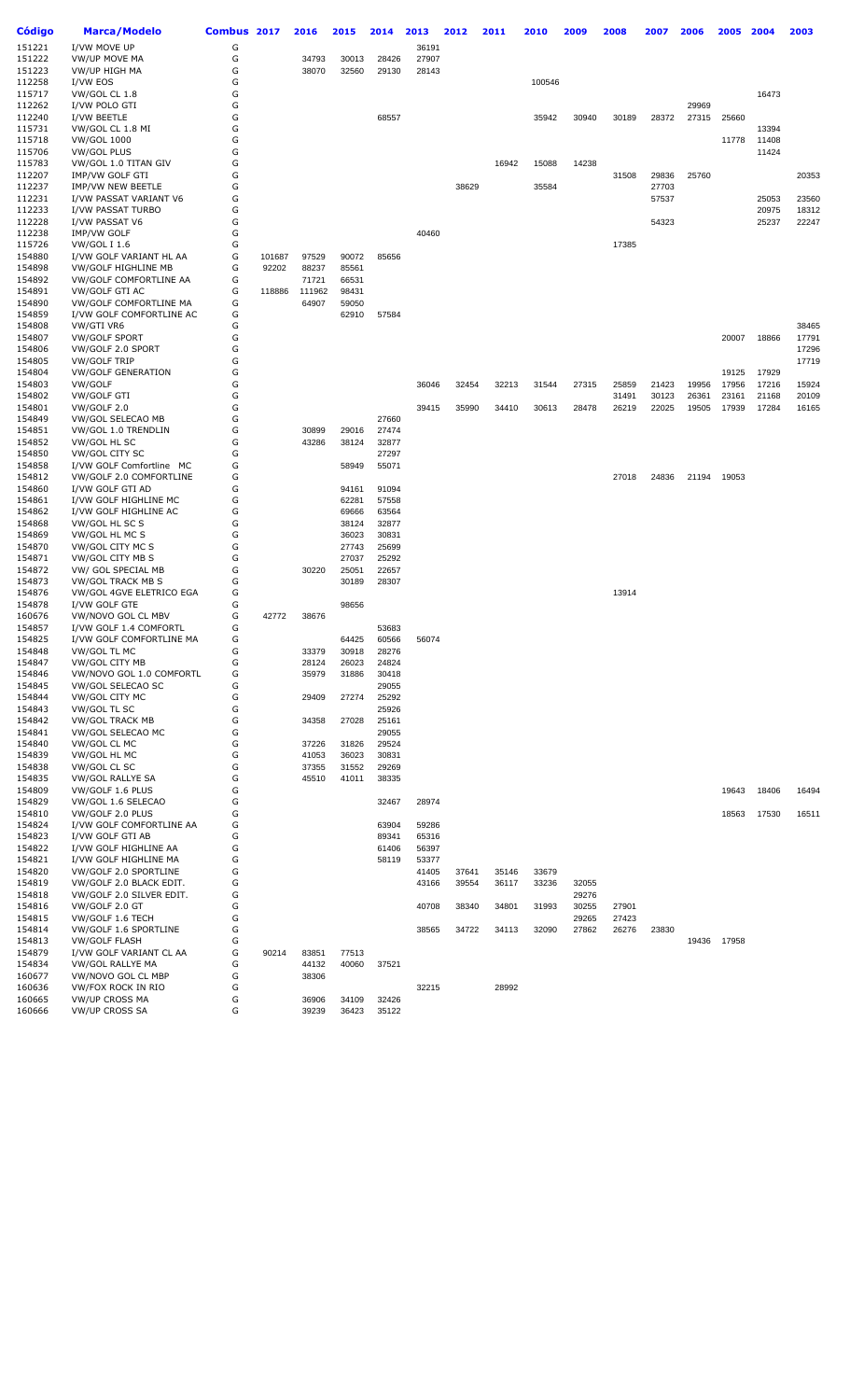| Código | Marca/Modelo              | <b>Combus</b> | 2017   | 2016   | 2015   | 2014   | 2013   | 2012  | 2011  | 2010 | 2009 | 2008  | 2007 | 2006 | 2005  | 2004 | 2003 |
|--------|---------------------------|---------------|--------|--------|--------|--------|--------|-------|-------|------|------|-------|------|------|-------|------|------|
| 160667 | VW/NOVO FOX ROCK RIO MB   | G             |        |        | 37091  |        |        |       |       |      |      |       |      |      |       |      |      |
| 160669 | <b>VW/UP CROSS MC</b>     | G             | 40106  | 36839  | 34152  |        |        |       |       |      |      |       |      |      |       |      |      |
| 160670 | I/VW NOVO SPACEFOX TL MA  | G             |        | 48105  | 46523  |        |        |       |       |      |      |       |      |      |       |      |      |
| 160671 | I/VW NOVO SPACEFOX TL SA  | G             |        | 49484  | 46514  |        |        |       |       |      |      |       |      |      |       |      |      |
| 160672 | VW/NOVO SPACEFOX TL SA    | G             |        | 49484  |        |        |        |       |       |      |      |       |      |      |       |      |      |
|        |                           |               |        |        |        |        |        |       |       |      |      |       |      |      |       |      |      |
| 160663 | VW/NOVO SPACEFOX CL SA    | G             |        | 54826  | 51896  | 51165  |        |       |       |      |      |       |      |      |       |      |      |
| 160675 | VW/NOVO GOL TL MCV        | G             | 35801  | 34761  |        |        |        |       |       |      |      |       |      |      |       |      |      |
| 160662 | I/VW NOVO SPACECROSS SA   | G             |        | 62727  | 59967  | 57746  |        |       |       |      |      |       |      |      |       |      |      |
| 160678 | VW/NOVO GOL CL SBP        | G             | 46430  | 40084  |        |        |        |       |       |      |      |       |      |      |       |      |      |
| 160679 | VW/NOVO GOL HL SBV        | G             | 49286  | 43797  |        |        |        |       |       |      |      |       |      |      |       |      |      |
| 160680 | VW/NOVO GOL TL MBV        | G             | 38020  | 32414  |        |        |        |       |       |      |      |       |      |      |       |      |      |
| 160681 | VW/NOVO GOL CITY MCV      | G             | 28635  | 26707  |        |        |        |       |       |      |      |       |      |      |       |      |      |
| 160682 | VW/NOVO GOL HL SBP        | G             | 48980  | 43520  |        |        |        |       |       |      |      |       |      |      |       |      |      |
| 160683 | VW/NOVO GOL HL MBP        | G             | 46578  | 40280  |        |        |        |       |       |      |      |       |      |      |       |      |      |
| 160684 | VW/NOVO GOL CL MCV        | G             | 41734  | 38010  |        |        |        |       |       |      |      |       |      |      |       |      |      |
| 160685 | VW/NOVO GOL CL SBV        | G             | 46917  | 39774  |        |        |        |       |       |      |      |       |      |      |       |      |      |
| 160673 | VW/NOVO SPACEFOX TL MA    | G             |        | 48105  |        |        |        |       |       |      |      |       |      |      |       |      |      |
| 160653 | I/VW NOVO SPACEFOX CL MA  | G             |        | 54318  | 48840  | 47209  |        |       |       |      |      |       |      |      |       |      |      |
| 160637 | VW/SPACEFOX TREND GII     | G             |        |        |        | 35339  | 31205  | 27169 | 25784 |      |      |       |      |      |       |      |      |
|        |                           |               |        |        |        |        |        |       |       |      |      |       |      |      |       |      |      |
| 160640 | VW/SPACEFOX SPORT. GII    | G             |        |        |        |        |        | 29237 |       |      |      |       |      |      |       |      |      |
| 160674 | VW/NOVO GOL HL MBV        | G             | 47026  | 40784  |        |        |        |       |       |      |      |       |      |      |       |      |      |
| 160644 | VW/FOX 1.6 HIGHLINE GII   | G             |        |        |        | 33855  | 30742  |       |       |      |      |       |      |      |       |      |      |
| 160645 | VW/FOX 1.0 BLUEM. GII     | G             |        |        |        | 28645  | 27290  |       |       |      |      |       |      |      |       |      |      |
| 160647 | I/VW SPACEFOX HIGH. GII   | G             |        |        |        | 45468  | 41757  |       |       |      |      |       |      |      |       |      |      |
| 160648 | VW/FOX 1.0 SELECAO        | G             |        |        |        | 31727  | 27828  |       |       |      |      |       |      |      |       |      |      |
| 160649 | VW/Fox 1.6 Selecao GII    | G             |        |        |        | 33562  | 28528  |       |       |      |      |       |      |      |       |      |      |
| 160664 | VW/NOVO SPACEFOX CL MA    | G             |        | 54506  | 48305  | 47391  |        |       |       |      |      |       |      |      |       |      |      |
| 160651 | I/VW CC TSI AA            | G             |        | 123436 | 118072 | 111283 | 104953 |       |       |      |      |       |      |      |       |      |      |
| 160688 | VW/NOVO VOYAGE HL MBP     | G             | 47313  | 40489  |        |        |        |       |       |      |      |       |      |      |       |      |      |
| 160654 | I/VW NOVO SPACEFOX CL SA  | G             |        | 54826  | 51896  | 51165  |        |       |       |      |      |       |      |      |       |      |      |
| 160655 | I/VW NOVO SPACEFOX HL SB  | G             |        | 59371  | 55455  | 55103  |        |       |       |      |      |       |      |      |       |      |      |
|        | I/VW NOVO SPACEFOX HL MB  |               |        |        |        |        |        |       |       |      |      |       |      |      |       |      |      |
| 160656 |                           | G             |        | 56830  | 54009  | 53657  |        |       |       |      |      |       |      |      |       |      |      |
| 160657 | VW/NOVO CROSSFOX MA       | G             | 58293  | 53143  | 49107  | 45920  |        |       |       |      |      |       |      |      |       |      |      |
| 160658 | VW/NOVO CROSSFOX SA       | G             | 56830  | 52907  | 46735  | 43224  |        |       |       |      |      |       |      |      |       |      |      |
| 160659 | VW/GOL TL MC S            | G             |        |        | 29195  | 27300  |        |       |       |      |      |       |      |      |       |      |      |
| 160660 | VW/GOL TL MB S            | G             |        |        | 28105  | 25090  |        |       |       |      |      |       |      |      |       |      |      |
| 160661 | I/VW NOVO SPACECROSS MA   | G             |        | 60504  | 58811  | 57722  |        |       |       |      |      |       |      |      |       |      |      |
| 160650 | <b>VW/SPACEFOX PAT MA</b> | G             |        |        |        | 33988  | 29881  |       |       |      |      |       |      |      |       |      |      |
| 169501 | VW/UP BLACK WHITE RED MB  | G             |        | 39624  | 33401  |        |        |       |       |      |      |       |      |      |       |      |      |
| 163114 | <b>VW/FOX CONNECT SB</b>  | G             | 51867  |        |        |        |        |       |       |      |      |       |      |      |       |      |      |
| 163400 | I/VW SPACEFOX CL SBV      | G             | 61348  | 55011  |        |        |        |       |       |      |      |       |      |      |       |      |      |
| 163401 | I/VW SPACEFOX HL MFV      | G             |        | 57087  |        |        |        |       |       |      |      |       |      |      |       |      |      |
| 163402 | I/VW SPACEFOX TL SBV      | G             | 50819  | 49541  |        |        |        |       |       |      |      |       |      |      |       |      |      |
|        |                           | G             | 50740  |        |        |        |        |       |       |      |      |       |      |      |       |      |      |
| 163403 | I/VW SPACEFOX TL MBV      |               |        | 49178  |        |        |        |       |       |      |      |       |      |      |       |      |      |
| 163404 | I/VW SPACEFOX HL MFP      | G             |        | 56471  |        |        |        |       |       |      |      |       |      |      |       |      |      |
| 163406 | I/VW SPACECROSS MFP       | G             |        | 61643  |        |        |        |       |       |      |      |       |      |      |       |      |      |
| 163407 | I/VW SPACECROSS SFP       | G             |        | 64156  |        |        |        |       |       |      |      |       |      |      |       |      |      |
| 160686 | VW/NOVO VOYAGE CL MBP     | G             | 46215  | 39402  |        |        |        |       |       |      |      |       |      |      |       |      |      |
| 169500 | VW/UP HIGH MB             | G             | 42370  | 39166  | 33127  |        |        |       |       |      |      |       |      |      |       |      |      |
| 163107 | VW/FOX PEPPER SFP         | G             | 52579  | 46442  |        |        |        |       |       |      |      |       |      |      |       |      |      |
| 169502 | VW/UP SPEED MB            | G             | 45916  | 41079  | 37787  |        |        |       |       |      |      |       |      |      |       |      |      |
| 169503 | VW/UP RUN MCV             | G             |        | 37685  |        |        |        |       |       |      |      |       |      |      |       |      |      |
| 169504 | VW/UP RUN SCV             | G             |        | 40495  |        |        |        |       |       |      |      |       |      |      |       |      |      |
| 169505 | <b>VW/UP TRACK</b>        | G             | 36634  | 26926  |        |        |        |       |       |      |      |       |      |      |       |      |      |
| 203035 | I/VW TIGUAN SE            | G             |        |        |        |        |        | 64986 |       |      |      | 47864 |      |      |       |      |      |
| 203037 | I/VW TIGUAN 1.4TSI        | G             | 113910 | 103618 |        |        |        |       |       |      |      |       |      |      |       |      |      |
| 203929 | I/VW AMAROK S CD CH MA4   | D             |        |        | 86462  |        |        |       |       |      |      |       |      |      |       |      |      |
|        |                           |               |        |        |        |        |        |       |       |      |      |       |      |      |       |      |      |
| 208403 | VW/NOVA SAVEIRO PLANCARF  | G             | 49554  | 47763  |        |        |        |       |       |      |      |       |      |      |       |      |      |
| 163500 | I/VW GOLF TDI SEL         | G             |        |        | 86325  |        |        |       |       |      |      |       |      |      |       |      |      |
| 162801 | VW/GOLF HIGHLINE AB       | G             | 95129  | 91514  | 88636  |        |        |       |       |      |      |       |      |      |       |      |      |
| 160638 | VW/SPACEFOX 1.6 GII       | G             |        |        |        | 35339  | 30849  | 27102 | 25721 |      |      |       |      |      |       |      |      |
| 160689 | <b>VW/FOX HL SFP</b>      | G             | 51955  | 45672  |        |        |        |       |       |      |      |       |      |      |       |      |      |
| 160690 | <b>VW/FOX RUN MBV</b>     | G             | 48773  | 44640  |        |        |        |       |       |      |      |       |      |      |       |      |      |
| 160691 | <b>VW/FOX TRACK MCV</b>   | G             | 42083  | 39997  |        |        |        |       |       |      |      |       |      |      |       |      |      |
| 160692 | VW/FOX HL MFP             | G             | 47605  | 45500  |        |        |        |       |       |      |      |       |      |      |       |      |      |
| 160693 | <b>VW/FOX HL MFV</b>      | G             | 47309  | 45336  |        |        |        |       |       |      |      |       |      |      |       |      |      |
| 160694 | <b>VW/FOX HL SFV</b>      | G             | 51376  | 46124  |        |        |        |       |       |      |      |       |      |      |       |      |      |
| 160695 | VW/FOX CL SBV             | G             | 47421  | 42936  |        |        |        |       |       |      |      |       |      |      |       |      |      |
| 163113 | <b>VW/FOX CONNECT MB</b>  | G             | 48700  |        |        |        |        |       |       |      |      |       |      |      |       |      |      |
| 160698 | I/VW SPACEFOX CL MBV      | G             | 57874  | 55028  |        |        |        |       |       |      |      |       |      |      |       |      |      |
| 163112 | VW/FOX XTREME MB          | G             | 48529  |        |        |        |        |       |       |      |      |       |      |      |       |      |      |
|        |                           |               |        |        |        |        |        |       |       |      |      |       |      |      |       |      |      |
| 162802 | VW/GOLF COMFORTLINE MD    | G             | 67773  | 64412  |        |        |        |       |       |      |      |       |      |      |       |      |      |
| 163100 | <b>VW/FOX CL MCV</b>      | G             | 40755  | 38124  |        |        |        |       |       |      |      |       |      |      |       |      |      |
| 163101 | <b>VW/FOX TL MCV</b>      | G             | 39090  | 34626  |        |        |        |       |       |      |      |       |      |      |       |      |      |
| 163102 | VW/FOX CL MBV             | G             | 45444  | 40786  |        |        |        |       |       |      |      |       |      |      |       |      |      |
| 163103 | VW/FOX TL MBV             | G             | 42827  | 37134  |        |        |        |       |       |      |      |       |      |      |       |      |      |
| 163104 | VW/FOX PEPPER SFV         | G             | 52282  | 46442  |        |        |        |       |       |      |      |       |      |      |       |      |      |
| 163105 | VW/FOX PEPPER MFP         | G             | 49554  | 45727  |        |        |        |       |       |      |      |       |      |      |       |      |      |
| 163106 | VW/FOX PEPPER MFV         | G             | 49019  | 45336  |        |        |        |       |       |      |      |       |      |      |       |      |      |
| 160687 | VW/NOVO VOYAGE HL SBP     | G             | 50373  | 42805  |        |        |        |       |       |      |      |       |      |      |       |      |      |
| 160696 | VW/NOVO FOX RUN MBP       | G             | 48693  | 45530  |        |        |        |       |       |      |      |       |      |      |       |      |      |
| 160113 | I/VW ZILK                 | G             |        |        |        |        |        |       |       |      |      |       |      |      | 14353 |      |      |
| 160127 | VW/POLO CL AD             | G             | 55403  |        |        |        |        |       |       |      |      |       |      |      |       |      |      |
| 160126 | <b>VW/POLO MCA</b>        | G             | 55530  |        |        |        |        |       |       |      |      |       |      |      |       |      |      |
|        |                           |               |        |        |        |        |        |       |       |      |      |       |      |      |       |      |      |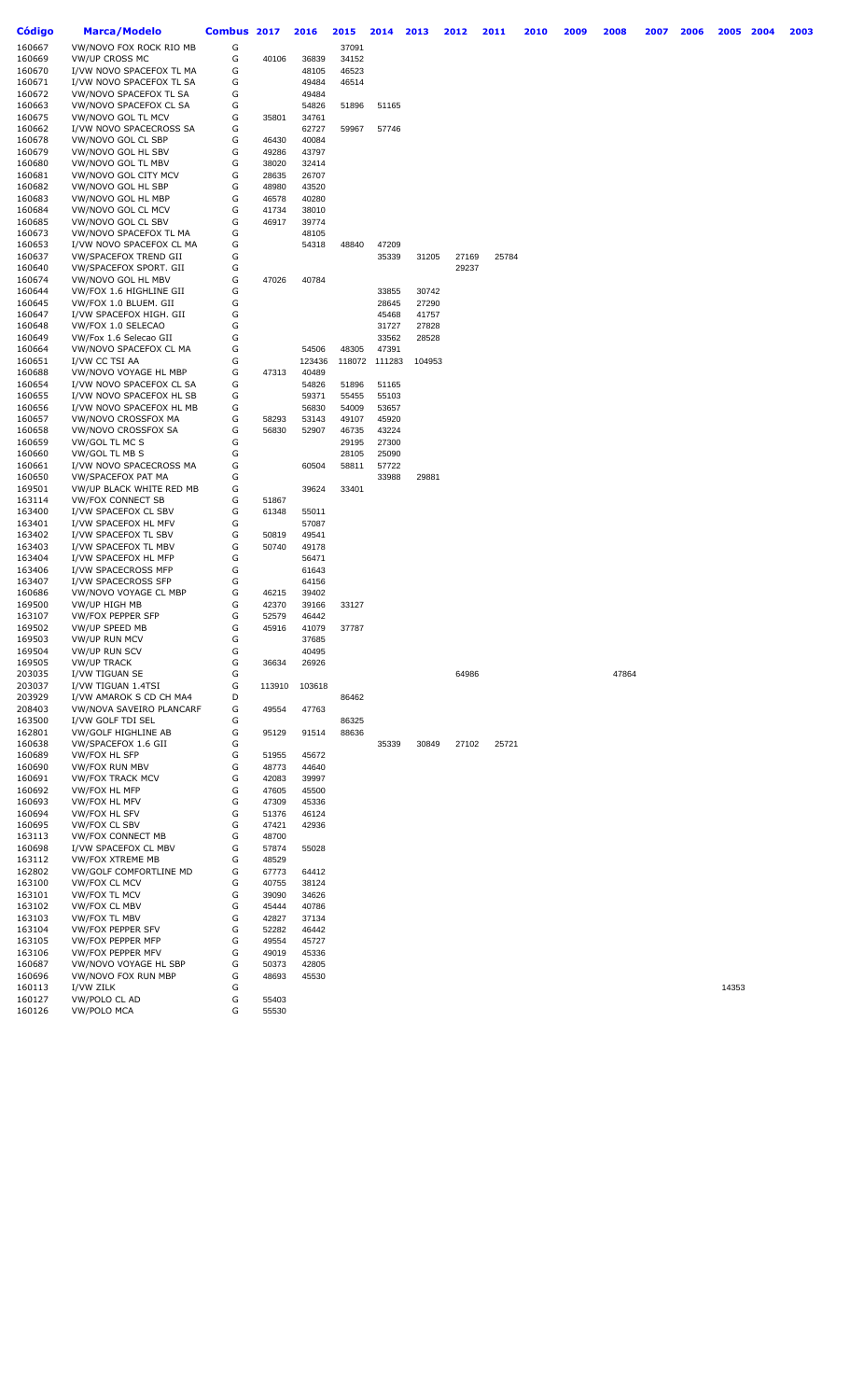| Código           | <b>Marca/Modelo</b>        | Combus | 2017  | 2016 | 2015  | 2014  | 2013   | 2012  | 2011   | 2010  | 2009           | 2008  | 2007           | 2006  | 2005  | 2004  | 2003  |
|------------------|----------------------------|--------|-------|------|-------|-------|--------|-------|--------|-------|----------------|-------|----------------|-------|-------|-------|-------|
| 160125           | <b>VW/POLO CL ADA</b>      | G      | 57182 |      |       |       |        |       |        |       |                |       |                |       |       |       |       |
| 160124           | VW/POLO HL AD              | G      | 60154 |      |       |       |        |       |        |       |                |       |                |       |       |       |       |
| 160123           | VW/POLO MF                 | G      | 46957 |      |       |       |        |       |        |       |                |       |                |       |       |       |       |
| 160122           | VW/ZILK 1.6L               | G      |       |      | 41625 |       |        |       |        |       |                |       |                |       |       |       |       |
| 160121           | VW/ZILK 2.0L               | G      |       |      | 42597 |       |        |       |        |       |                |       |                |       |       |       |       |
| 160120           | VW/ZILK 1.4L               | G      |       |      | 38318 |       |        |       |        |       |                |       |                |       |       |       |       |
| 160119           | <b>VW/ZILK CROSS</b>       | G      |       |      |       | 41974 |        |       |        |       |                |       |                |       |       |       |       |
| 160117           | VW/POLO 2.0 SPORTLINE      | G      |       |      |       |       | 33541  | 31684 | 30303  |       |                |       |                |       |       |       |       |
| 160116           | VW/POLO 1.6 E-FLEX         | G      |       |      |       |       |        |       |        | 24910 | 23874          |       |                |       |       |       |       |
| 160600           | VW/FOX 1.0                 | G      |       |      |       |       |        |       |        |       | 19082          | 17323 | 16886          | 15795 | 15164 | 14624 | 13439 |
| 160114           | VW/POLO 2.0 GT             | G      |       |      |       |       |        |       | 30429  | 28024 | 23778          | 22994 |                |       |       |       |       |
| 160111           | VW/POLO 1.6 SPORTLINE      | G      |       |      |       | 37076 | 32354  | 29184 | 27596  | 24733 | 23053          | 20643 | 18506          | 16359 | 15621 |       |       |
| 160112           | VW/POLO SEDAN 1.6 COMFOR   | G      |       |      |       | 37259 | 32889  | 29401 | 27529  | 25913 | 23830          | 21106 | 18612          | 16827 | 14493 |       |       |
|                  |                            |        |       |      |       |       |        |       |        |       |                |       |                |       |       |       |       |
| 160635           | I/VW SPACECROSS GII        | G      |       |      |       | 39069 | 34784  | 31318 | 30683  |       |                |       |                | 21162 |       |       |       |
| 160110           | VW/POLO SEDAN 2.0 COMFOR   | G      |       |      |       | 38183 | 33484  | 30464 | 27922  | 26354 | 23945          | 22610 | 19678          | 17973 | 16864 |       |       |
| 160641           | VW/FOX 1.6 BLUEM GII       | G      |       |      |       | 29363 | 28200  | 27083 |        |       |                |       |                |       |       |       |       |
| 160108           | VW/ZILK 1.6                | G      |       |      |       | 38533 |        | 31832 |        |       |                | 18897 | 16594          |       |       |       | 13034 |
| 160107           | VW/ZILK 10                 | G      |       |      |       | 20544 | 17245  | 16129 |        |       |                | 12934 | 12259          |       |       |       | 9299  |
| 160106           | VW/POLO 1.6 NEXT           | G      |       |      |       |       |        |       |        |       |                |       |                |       |       |       | 14269 |
| 160105           | VW/POLO SEDAN 1.6          | G      |       |      |       | 34569 | 30681  | 28388 | 26741  | 24726 | 23550          | 21807 | 19799          | 17580 | 17022 | 15676 | 15279 |
| 160104           | VW/POLO SEDAN 2.0          | G      |       |      |       |       |        |       |        |       |                |       |                |       | 16421 | 14915 | 14637 |
| 160102           | VW/POLO 16V                | G      |       |      |       |       |        |       |        |       |                |       |                |       |       |       | 13419 |
| 160101           | VW/POLO 2.0                | G      |       |      |       |       |        |       |        |       |                | 19667 |                |       |       | 14674 | 14170 |
| 160100           | VW/POLO 1.6                | G      |       |      |       | 34444 | 30283  | 26520 | 24585  | 23052 | 21553          | 19144 | 17835          | 17081 | 15337 | 14287 | 13491 |
| 160115           | VW/ZILK 1.6                | G      |       |      |       |       | 34884  | 32155 | 28917  | 26510 | 24896          | 23072 |                |       |       |       |       |
| 160626           | <b>VW/CROSSFOX GII</b>     | G      |       |      |       | 39290 | 34537  | 32394 | 30408  | 27368 | 25542          |       |                |       |       |       |       |
| 160109           | VW/POLO SEDAN 1.6 EVID     | G      |       |      |       |       |        |       |        |       |                |       |                |       | 15890 |       |       |
| 160602           | VW/FOX 1.0 PLUS            | G      |       |      |       |       |        |       |        |       | 17054          | 14811 | 13976          | 13848 | 13669 | 12427 |       |
| 160633           | I/VW SPACEFOX TREND GII    | G      |       |      |       | 35310 | 31656  | 29333 | 27388  |       |                |       |                |       |       |       |       |
| 160632           | I/VW SPACEFOX 1.6 GII      | G      |       |      |       |       |        |       | 26514  |       |                |       |                |       |       |       |       |
| 160628           | I/VW SPACEFOX GII          | G      |       |      |       |       |        |       | 26115  | 22927 |                |       |                |       |       |       |       |
| 160625           | VW/FOX 1.6 GII             | G      |       |      |       | 31208 | 28810  | 27270 | 24122  | 21415 | 21231          |       |                |       |       |       |       |
| 160624           | I/VW FOX 1.6 GII           | G      |       |      |       |       |        | 27268 |        | 21416 |                |       |                |       |       |       |       |
| 160623           | VW/FOX 1.0 GII             | G      |       |      |       | 25266 | 24937  | 23717 | 21259  | 19729 | 19001          |       |                |       |       |       |       |
| 160621           | VW/FOX 1.6 PRIME GII       | G      |       |      |       |       | 30165  | 27897 | 26000  | 24307 | 23411          |       |                |       |       |       |       |
| 160620           | <b>I/VW FOX 1.2</b>        | G      |       |      |       |       |        |       |        |       |                |       | 18055          |       |       |       |       |
| 160619           | VW/FOX 1.0 SUNRISE         | G      |       |      |       |       |        |       |        |       | 18630          |       |                |       |       |       |       |
| 160618           | I/VW SPACEFOX ROUTE        | G      |       |      |       |       |        |       |        | 24881 | 21602          | 20504 |                |       |       |       |       |
| 160608           | I/VW SPACEFOX COMFORT      | G      |       |      |       |       |        |       |        |       |                | 20569 | 18977          | 18219 |       |       |       |
| 160605           | VW/FOX 1.6 PLUS            | G      |       |      |       |       |        |       |        |       | 18824          | 16535 | 15540          | 14288 | 13696 |       |       |
| 160629           | I/VW SPACEFOX SPORT.GII    | G      |       |      |       |       | 30705  | 30028 | 29445  | 23800 |                |       |                |       |       |       |       |
| 160603           | <b>VW/FOX 1.6</b>          | G      |       |      |       |       |        |       |        |       |                |       |                | 16603 | 15835 | 14993 | 14065 |
| 160604           | VW/FOX 1.6 CITY            | G      |       |      |       |       |        |       |        |       |                |       |                |       |       | 12420 |       |
| 160617           | I/VW SPACEFOX SPORTLINE    | G      |       |      |       |       |        |       |        |       | 20585          | 19399 |                |       |       |       |       |
| 160607           | VW/FOX EU                  | G      |       |      |       |       |        |       |        |       |                |       |                | 12667 | 12178 |       |       |
| 160606           | VW/CROSSFOX                | G      |       |      |       |       |        |       |        |       | 25206          | 22367 | 20248          | 19077 | 17800 | 17585 |       |
| 160609           | I/VW SPACEFOX              | G      |       |      |       |       |        |       |        | 23424 | 21617          | 19959 | 19037          | 17739 |       |       |       |
| 160610           | VW/FOX 1.0 SPORTLINE       | G      |       |      |       |       |        |       |        |       |                |       | 14365          | 14134 |       |       |       |
| 160611           | VW/FOX 1.6 SPORTLINE       | G      |       |      |       |       |        |       |        |       |                |       | 18297          | 16664 | 15972 |       |       |
|                  |                            | G      |       |      |       |       |        |       |        |       |                |       |                |       |       |       |       |
| 160613           | VW/FOX 1.0 ROUTE           | G      |       |      |       |       |        |       |        |       | 16924          | 15289 | 13882<br>18036 |       |       |       |       |
| 160614<br>160615 | VW/FOX 1.6 ROUTE           | G      |       |      |       |       |        |       |        |       | 21762<br>22693 | 18954 |                |       |       |       |       |
|                  | <b>VW/FOX EXTREME</b>      |        |       |      |       |       |        |       |        |       |                | 20720 |                |       |       |       |       |
| Fabricante:      | <b>VOLVO</b>               |        |       |      |       |       |        |       |        |       |                |       |                |       |       |       |       |
| 112349           | I/VOLVO XC70 2.5T AWD      | G      |       |      |       |       |        |       |        |       |                |       |                | 43275 | 36078 | 32162 | 30233 |
| 112350           | I/VOLVO V70 2.5T           | G      |       |      |       |       |        |       |        |       |                |       |                |       |       | 29513 | 23785 |
| 112351           | I/VOLVO S60 2.5T           | G      |       |      |       |       |        |       |        |       |                |       |                | 38407 | 37000 | 30712 | 23333 |
| 112352           | I/VOLVO S60 R              | G      |       |      |       |       |        |       |        |       |                |       |                |       |       | 47122 | 46180 |
| 112356           | I/VOLVO V50 T5             | G      |       |      |       |       |        |       |        |       | 49066          | 43799 | 33837          | 30369 | 27715 | 26292 |       |
| 112346           | I/VOLVO V70 2.0T           | G      |       |      |       |       |        |       |        |       |                |       |                | 37113 | 33411 | 25943 | 23052 |
| 112358           | I/VOLVO V50 2.4I           | G      |       |      |       |       |        |       |        |       |                | 43270 | 33983          | 30435 | 28739 | 26498 |       |
| 112326           | IMP/VOLVO V40 T4           | G      |       |      |       |       |        |       |        |       |                |       |                |       |       |       | 19989 |
| 112357           | I/VOLVO S40 T5             | G      |       |      |       |       |        |       | 43464  |       |                | 40223 | 38303          | 31972 | 30036 | 25900 |       |
| 112353           | I/VOLVO V70 R              | G      |       |      |       |       |        |       |        |       |                |       |                |       |       | 44381 |       |
| 112345           | I/VOLVO S60 2.0T           | G      |       |      |       |       |        |       |        |       |                | 33977 | 31962          | 29053 | 27595 | 22470 | 20139 |
| 112342           | I/VOLVO S60 2.4T LPT       | G      |       |      |       |       |        |       |        |       |                |       |                |       |       | 30172 |       |
| 112339           | I/VOLVO V70 LPT            | G      |       |      |       |       |        |       |        |       |                |       |                |       |       |       | 21679 |
| 112336           | IMP/VOLVO S80 T6           | G      |       |      |       |       |        |       |        | 94509 |                |       |                |       | 40270 | 38666 | 36245 |
| 112335           | IMP/VOLVO S80 2.9          | G      |       |      |       |       |        |       |        |       |                |       |                |       |       | 40674 |       |
| 112333           | <b>IMP/VOLVO V40 2.0 T</b> | G      |       |      |       |       |        |       |        |       |                |       |                |       |       | 22691 | 20149 |
| 112328           | IMP/VOLVO S40 T4           | G      |       |      |       |       |        |       |        |       |                |       |                |       |       |       | 21766 |
|                  |                            |        |       |      |       |       |        |       |        |       |                |       |                |       |       |       |       |
| 112318           | IMP/VOLVO S40 1.8          | G<br>G |       |      |       |       |        |       |        |       |                |       |                |       |       | 17798 |       |
| 112391           | I/VOLVO S60 T5             |        |       |      | 76059 | 72438 | 70715  |       | 58187  |       |                |       |                |       |       |       |       |
| 112359           | I/VOLVO S40 2.4I           | G      |       |      |       |       |        |       |        |       | 40895          | 34793 | 32126          | 30157 | 28734 | 26566 |       |
| 112332           | IMP/VOLVO S40 2.0T         | G      |       |      |       |       |        |       |        |       |                |       |                |       |       | 21918 | 19771 |
| 112393           | I/VOLVO V60 1.6 T4         | G      |       |      |       |       | 75310  |       | 58886  |       |                |       |                |       |       |       |       |
| 112381           | I/VOLVO S60 3.0T TOP       | G      |       |      |       |       |        | 71966 | 71197  | 66306 |                |       |                |       |       |       |       |
| 112382           | I/VOLVO S80 3.0T           | G      |       |      |       |       |        |       | 125786 |       |                |       |                |       |       |       |       |
| 112383           | I/VOLVO C30 T5 R-DESIGN    | G      |       |      |       |       |        |       | 53307  | 49102 |                |       |                |       |       |       |       |
| 112387           | I/VOLVO S60 1.6T4COMFORT   | G      |       |      |       |       |        | 53316 | 50552  | 48739 |                |       |                |       |       |       |       |
| 112388           | I/VOLVO S60 2.0 T5 DYNA    | G      |       |      |       |       |        | 61801 | 55503  |       |                |       |                |       |       |       |       |
| 112389           | I/VOLVO S60 2.0 T5 R-DES   | G      |       |      |       | 94760 | 88257  |       |        |       |                |       |                |       |       |       |       |
| 112392           | I/VOLVO V60 2.0T5 R-DESI   | G      |       |      |       |       |        | 92852 | 87961  |       |                |       |                |       |       |       |       |
| 112375           | I/VOLVO S80                | G      |       |      |       |       | 204238 |       |        |       |                |       |                |       |       | 44582 | 40457 |